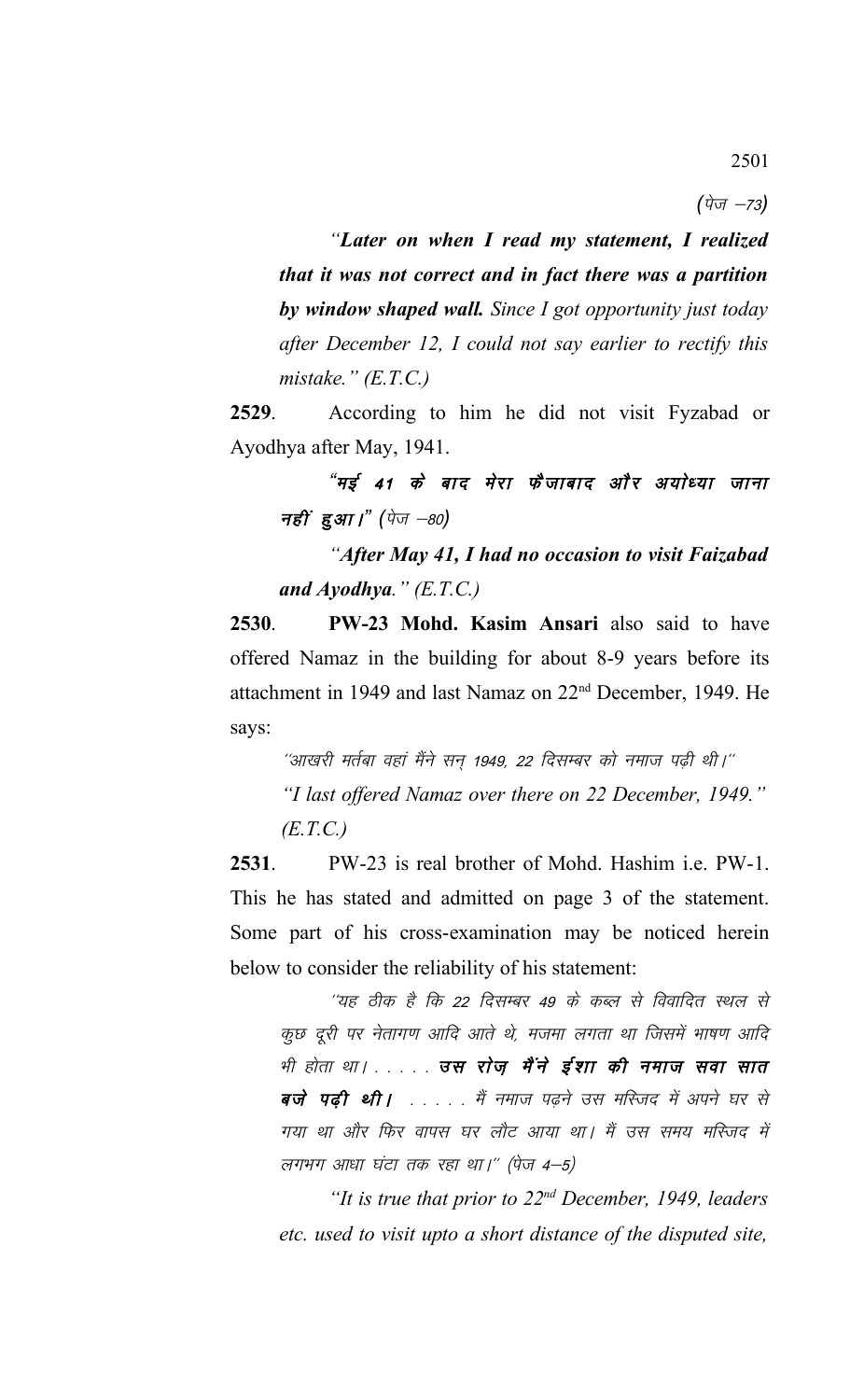*and gathering used to take place in which speech etc. were also given. . . . . . . . . .. . . . On that day, I had offered the Isha namaz at 7.15 PM. . . . . . . . . . . I had gone from my house to that mosque to offer namaz and had returned thereafter. I remained in the mosque for about half an hour." (E.T.C)*

''जब मैं पहली मर्तबा विवादित ढॉचे में नमाज पढ़ने गया तो मेरी उम्र 12 वर्ष थी।" (पेज 43)

*"When I, for the first time, went to offer namaz at the disputed structure, I was aged 12 years." (E.T.C.)*

''विवादित मसजिद में 22 दिसम्बर, 1949 को इशा की नमाज शाम के करीब 7.30 बजे अदा की थी। . . . . . . इशा की नमाज में मेरे साथ कितने और कौन लोग शामिल थे, इसकी अब गिनती याद नहीं है, न ही मैंने गिना था। नमाजियों की गिनती न करने की कोई खास वजह नहीं थी, बल्कि मन में दहशत होने की वजह से नमाज पढ़कर जल्दी **घर लौट आया।'' (पेज 50-51)** 

*"I offered 'Isha' namaz at the disputed site on 22nd December, 1949 at around 7:30 PM. . . . . . . . . As regards how many and which persons participated with me in the 'Isha' namaz, I now do not remember their number nor did I count them. There was no particular reason for not counting the strength of namazists; as a matter of fact, I hurried back home after offering namaz, due to fear in mind." (E.T.C.)*

''जब मैं आखिरी इशा की नमाज विवादित इमारत में पढने गया था तब फारुक मेरे साथ थे। . . . . 22 दिसम्बर 1949 को अदा की गई इशा की नमाज़ में **मेरे साथ हशमत उल्लाह भी शरीक थे।**'' *(पेज 51–52)* 

*"Farooq was with me when I had gone to offer Isha namaz at the disputed structure for the last time. . . . . . . . . . . I was also accompanied by Hashmat Ullah at the 'Isha'*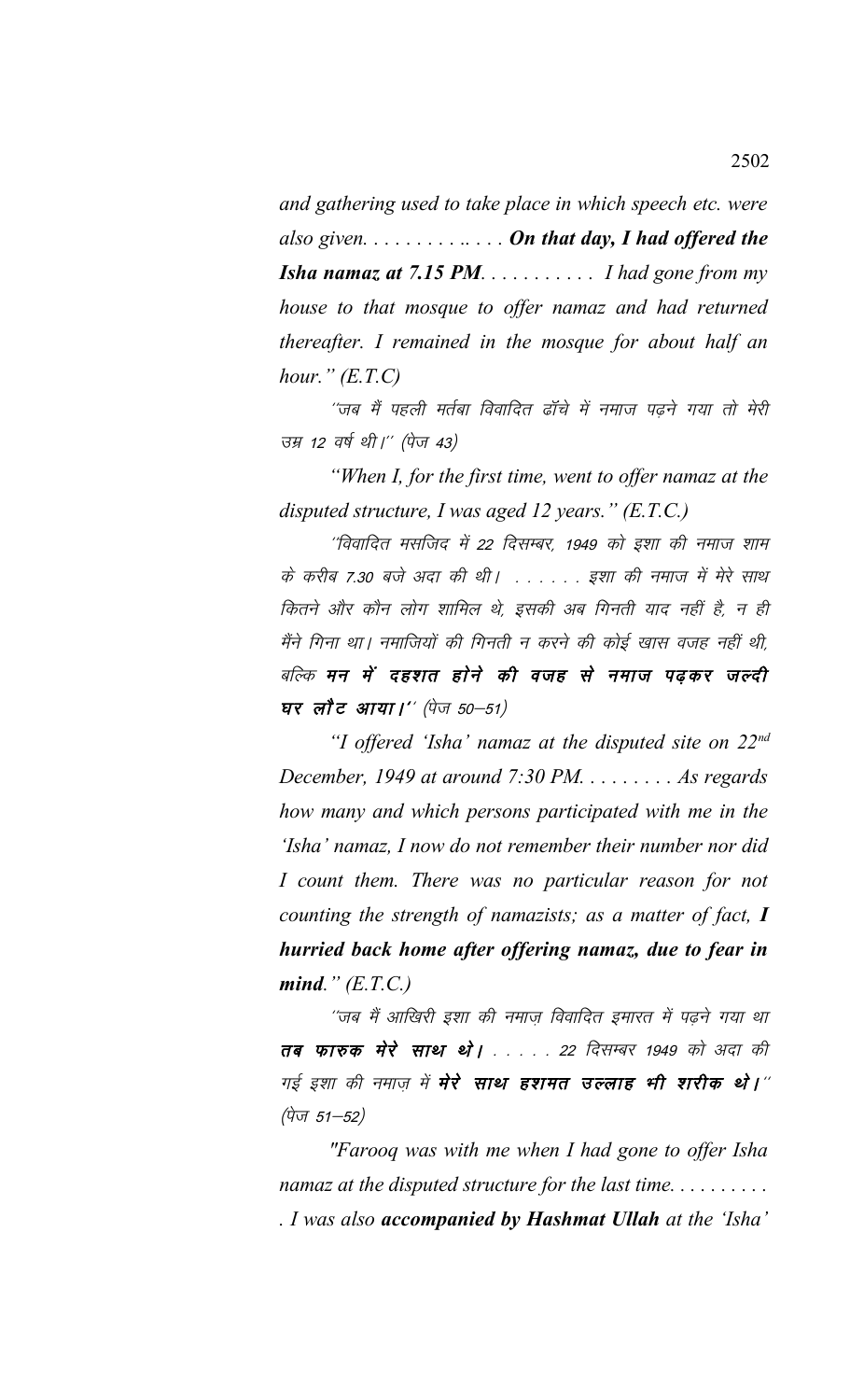# *namaz offered on 22nd December, 1949." (E.T.C.)*

**Note:**This statement is not corroborated by these two persons Farooq (PW-3) and Hashmat Ullah (PW-7).

**2532**. PW-3 on page 23 said:

"22 दिसम्बर, 1949 की ईशा की नमाज़ में रहमान साहब और यूनुस साहब मेरे साथ थे।" (पेज 23)"

*"Rahman Saheb and Unus Saheb were with me at the Isha namaz on 22nd December, 1949." (E.T.C.)* 

PW-3 therefore, did not corroborate the statement of PW-23.

# **2533. PW-7 Hashmat Ullah** on page 60 said :

''हम मस्जिद मे बूत रखे जाने वाला हादसा से 2 दिन पहले मैने आखरी बार नमाज पढी।"

*"I had for the last time offered namaz at the mosque two days before the incident in which the idol was placed there." (E.T.C.)*

Then on page 77, P.W.-7 categorically said:  $^{\prime\prime}$ 22 दिसम्बर,1949 को मैने इस मस्जिद मे नमाज नहीं पढ़ी थी।'' *"I did not offer namaz at this mosque on 22nd December, 1949." (E.T.C.)*

He (PW-7) at page 77 also denied offering of Namaz on 21.12.1949.

 $^{\prime\prime}$ 21 दिस0 1949 को भी मैने वहां नमाज नहीं पढ़ी थी।''

*"I did not offer namaz there on 22nd December, 1949 as well." (E.T.C.)*

# **2534**. PW-23 further said:

''मैं अब यह नहीं बता पाऊँगा कि सन 49 में कुर्की होने के पहले मैं किस आखिरी जुमे में विवादित स्थल पर नमाज पढ़ने लगा। यह ठीक है कि कुर्की के पहले मैंने जुमे की नमाज पढ़ी थी लेकिन वह कौन सी तारीख थी और वह कौन सा जुमा था यह भी नहीं बता पाऊँगा पर इतना जरूर याद है कि जिस महीने में कुर्की हुई थी उसमें एक या दो बार पहले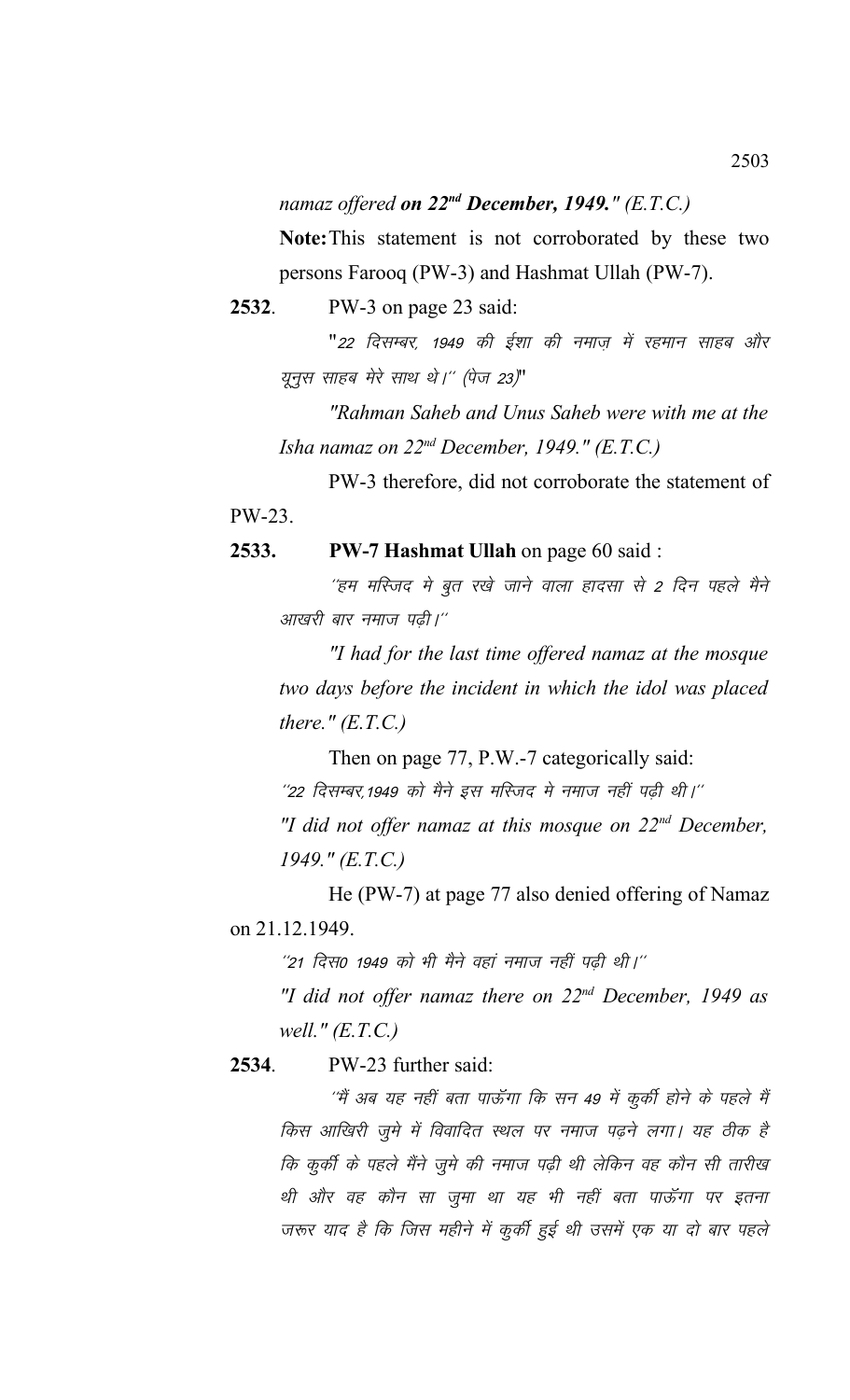मैंने वहां जुमे की नमाज पढ़ी थी।'' (पेज 56–57)

*"Now I am not in a position to tell on which Friday, prior to the 1949 attachment, I had started offering namaz at the disputed site. It is true that I had offered Friday namaz before the attachment but I am not in a position to tell what the date was and which Friday it was. However, I certainly remember that I had earlier offered Friday namaz there once or twice in the month the attachment had taken place."(E.T.C.)*

''सबसे पहली बार विवादित ढॉचे में मैंने कौन सी नमाज और किस समय पढी थी यह नहीं बता पाऊँगा। शुरू में बचपन में मैं वहाँ खेलने भी जाया करता था पर जब बड़ा हो गया तो नमाज पढ़ने जाने लगा। . . . . . . .जुमे की नमाज़ मैंने विवादित भवन के अंदर वाले भाग में पढ़ी थी। . . . . . .जुमे के अलावा जब मैं जमायत से वहां नमाज पढने जाता था तो वहां दो चार छह से ज्यादा लोग होते थे मैंने कोई गिनती नहीं गिनी अंदाजन 10—15—20 रहते थे और कभी कभी उससे ज्यादा भी हो जाते थे। अर्थात पचास हो जाते थे।'' (पेज 58–62)

*"I am not is a position to tell as to which namaz I offered at the disputed structure first of all and at what time. In the beginning, in my childhood, I used to go to play there but when I grew up I started going there to offer namaz. . . . . . . . . . . I had offered the Friday namaz in the inner part of the disputed structure. Besides on Fridays, whenever I lined up to offer namaz there used to be more than two or four or six people. I did not count their number. I guess their number to have been 10-15-20 and sometimes their number grew even greater, that is, up to fifty." (E.T.C.)*

''विवादित ढॉचे में मैंने तरावी की नमाज भी पढी है। मैं यह नहीं बता पाऊँगा कि मैंने कै साल की उम्र में तरावी की नमाज पढी थी। तरावी की नमाज रमजान शरीफ के महीने में पढी जाती है। हमने जो नमाज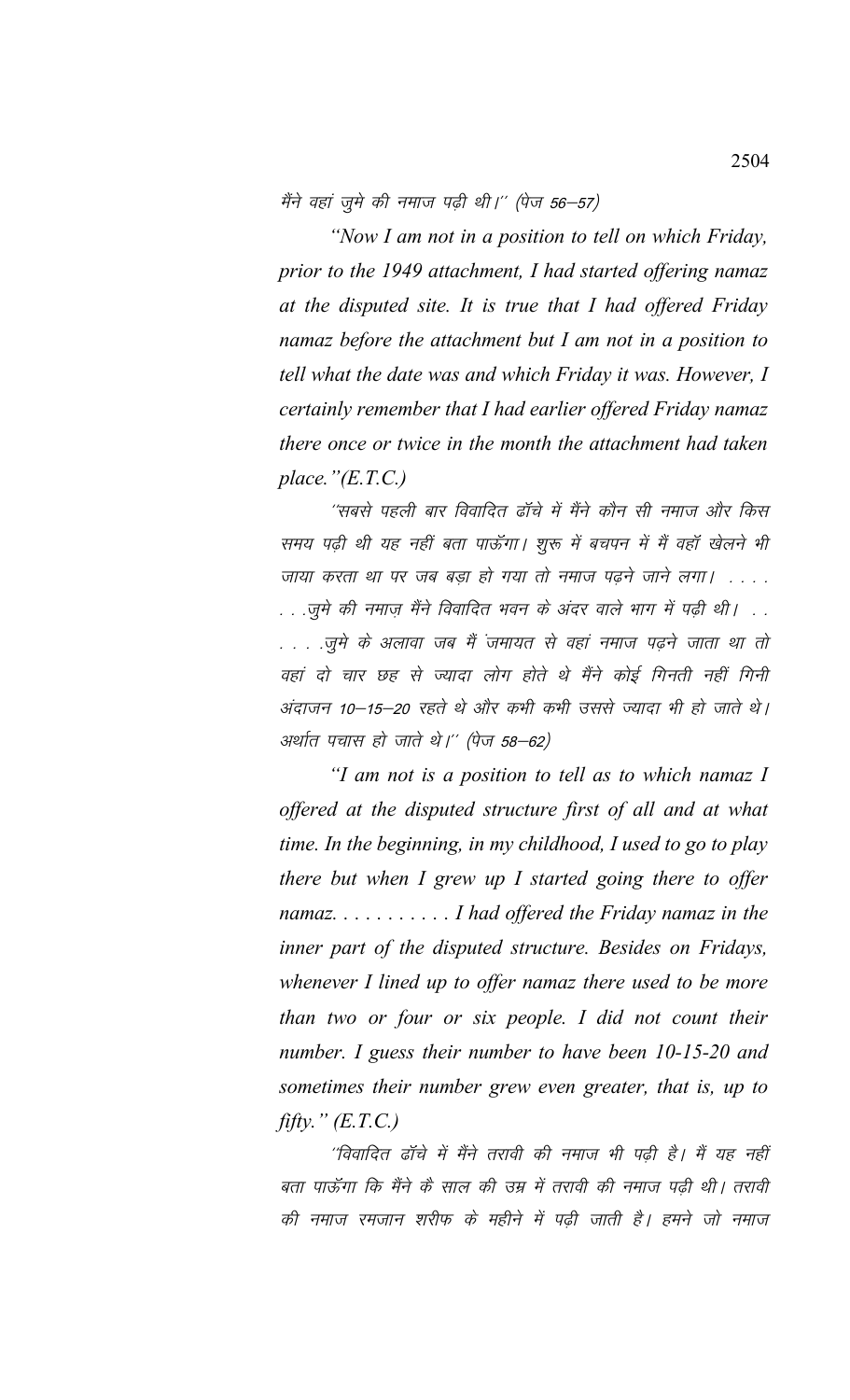तरावी की पढी थी उनमें कूरान पन्द्रह दिन में खत्म की गयी थी हाफिज नमाज पढा रहे थे पर कौन पढा रहे थे उनका नाम क्या था मैं यह भी नहीं बता पाऊँगा। . . . . . . उस समय अयोध्या में कोई हाफ़िज थे ही नहीं।" (पेज 63–67)

*"I have also offered Taravi namaz at the disputed structure. I am not in a position to tell at what age I offered Taravi namaz. Taravi namaz is offered in the holy month of Ramzan. In the Taravi namaz which I had read, we were through the Quran in 15 days. Hafiz was teaching namaz but I am also not in a position to tell the name of the person who was teaching it. . . . . . . . . There was no Hafiz at all in Ayodhya at that time."(E.T.C.)*

**2535**. **PW-25 Sibtey Mohd. Nadvi** himself has not claimed to have offered Namaz in the disputed building but says that he had been visiting Ayodhya in 1948 and thereafter and had seen people going to Babri Maszid for offering Namaz. His statement reads as under:

''1948 से ही मैंने नमाजियों को नमाज पढने के लिए बाबरी मस्जिद जाते देखा है। **नमाज़ पढ़ते नहीं देखा।.....मैंने ऐसा सूना है** कि सन 1948 के पहले भी बाबरी मस्जिद में नमाज हुआ करती थी।''

*"Since 1948 I have seen Namazists going to Babri mosque to offer Namaz. I had not seen them offer Namaz. ....I have heard that Namaz was offered in Babri mosque even before year 1948." (E.T.C.)*

**2536**. The statement of PW-25 about offering of Namaz in the disputed building prior to 1948 is purely hearsay hence inadmissible. He is not personally aware of the same. His visit to Ayodhya was in election canvessing during which he roamed various localities at Ayodhya for about 4-6 days

''इस चुनाव प्रचार के सिलसिले में मैं चार छः दिन अयोध्या घूमा था। . . . .मैं चुनाव प्रचार के दौरान फैजाबाद में ठहरा करता था।'' (पेज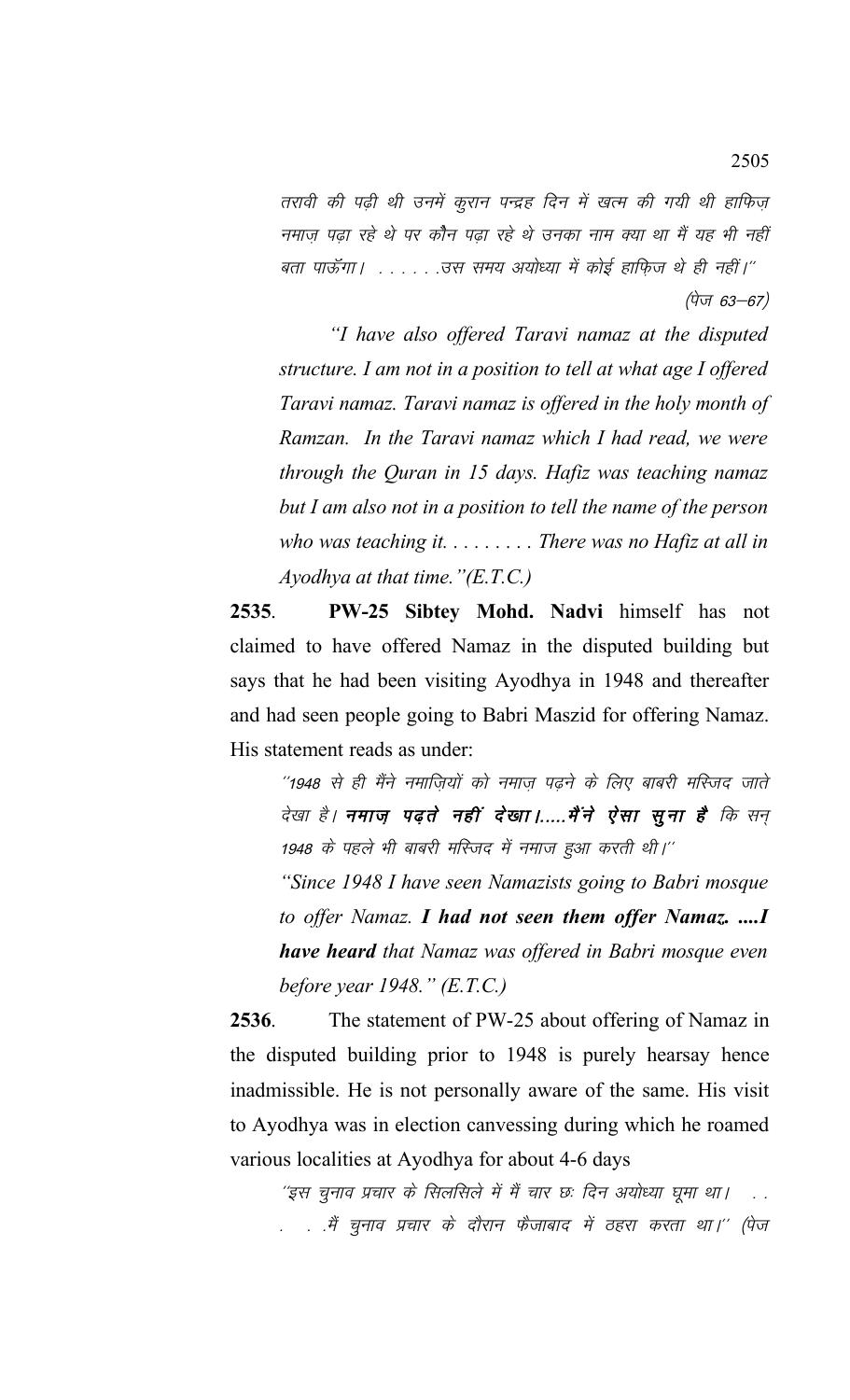$13 - 14)$ 

*"I had travelled in Ayodhya for four – six days in connection with the said election campaign. .. . . . .. During the election campaign, I used to stay at Faizabad."*

 *(E.T.C.)*

**2537**. However, he did not visit any mosque during the said period.

''1948 में चुनाव के दौरान जाने से पहले मुझे इस बात की जानकारी थी कि विवादित ढाँचे के अलावा भी अयोध्या में दसियों मस्जिद हैं। मैं दसियों मस्जिदों में से किसी में नहीं गया।'' (पेज 14–15)

*"Before proceeding for election of 1948, I knew that apart from the disputed structure there were tens of mosques in Ayodhya. I did not visit any of the tens of mosques." (E.T.C.)*

**2538**. He claims to have visited Ayodhya once or twice after the election campaign of 1948 but did not offer Namaz in any mosque.

''चुनाव प्रचार के बाद 1948 में एक दो बार फिर अयोध्या गया था। मैं ने अयोध्या में कभी भी किसी मसिजद में नमाज अदा नहीं की |'' (पेज 15)

*"After the election campaign, I again visited Ayodhya on couple of occasions in 1948. I never offered Namaz in any mosque in Ayodhya." (E.T.C.)*

**2539**. He, however, says that during election campaign Makbool Ahmad and Mukhtar Ahmad Kidwai went to offer Namaz and PW-25 stayed back in the vehicle. On page 16, however, he says:

*'*मैं ने विवादित मस्जिद में मुख्य दरवाजे के अन्दर धुसते **किसी को नहीं देखा।** "(पेज 16)

*"I did not see anybody entering the disputed mosque through the main gate." (E.T .C.)*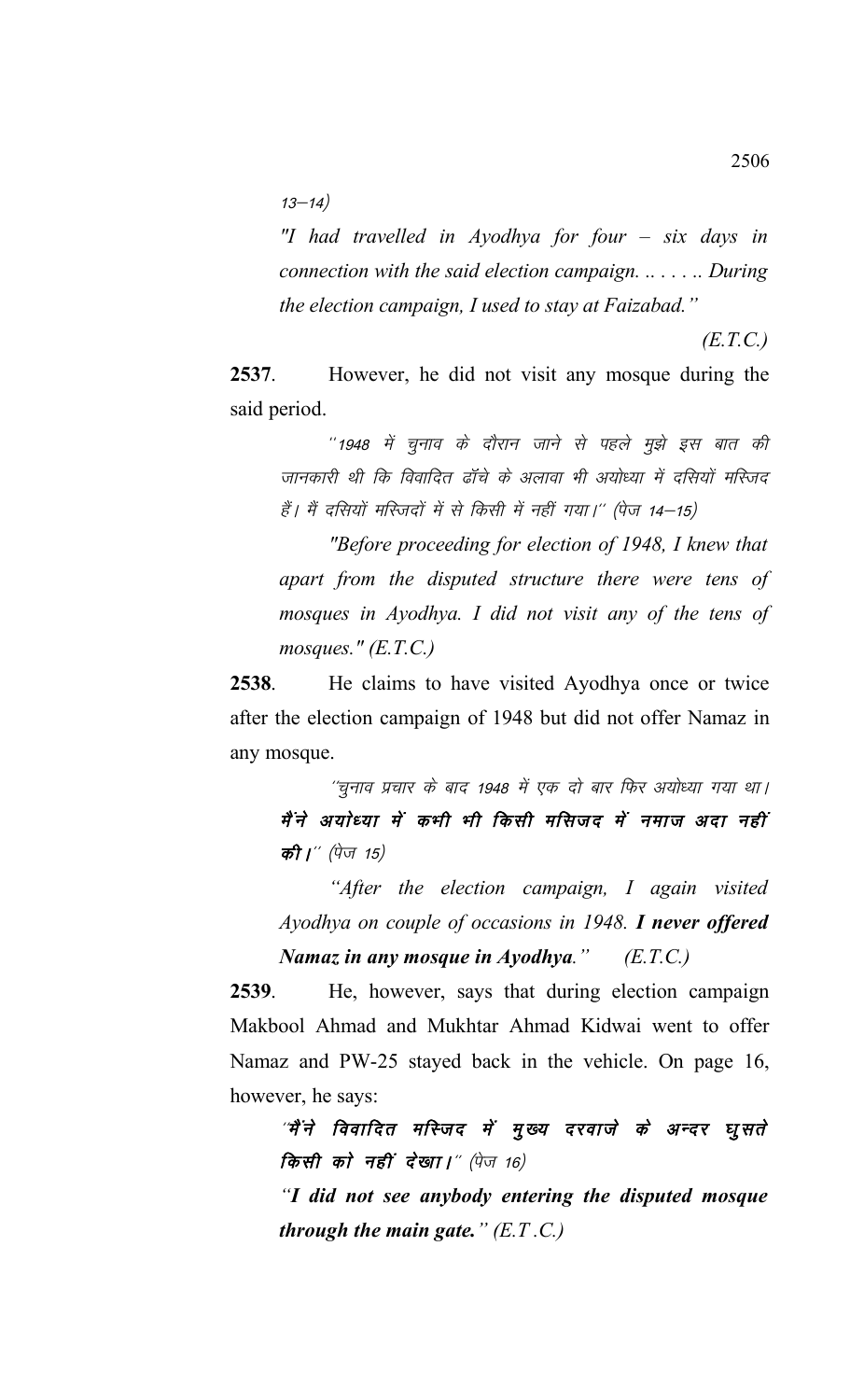**2540**. Though he is well educated but did not give date of birth mentioned in his certificates and said that his real date of birth is 22<sup>nd</sup> September, 1926:

"मूझे याद नहीं है कि प्रमाण पत्रों में मेरी जन्मतिथि क्या है। परन्तू मेरी असली जन्मतिथि 22 सितम्बर 1926 हैं।'' (पेज 49) *"I do not remember what is my date of birth in the certificates. But my actual date of birth is 22nd September, 1926." (E.T.C.)*

**2541**. When asked as to whether he was present when Makbool Ahmad and Mukhtar Ahmad Kidwai went to offer Namaz, on page 50-51 he said:

''इतना निश्चित कि जहाँ मैं खड़ा व बैठा था वह स्थान विवादित मवन के पिछवाड़े था।'' (पेज 50–51)

*"It is definite that the place where I stood and sat, was on the back side of the disputed building." (E.T.C.)*

**2542**. This itself shows that with respect to Namaz in the disputed building, the witness has no personal knowledge and everything is hearsay. Hence, on this aspect, his evidence is inadmissible.

**2543**. On behalf of plaintiff (Suit-3) i.e. defendant No.3 (Suit-4) number of witnesses have been produced to assert in general that they never saw any Muslim visiting the disputed place or offering Namaz therein. DW 2/1-2 Ram Saran Srivastava, who was posted as a District Magistrate, Fyzabad in July, 1987 and remained there for about three and a half years, in para 23 of his affidavit said that according to his studies and information, Namaz had not been offered in the disputed premises inside the disputed building since after 1934 and the same has not been used by Muslim community collectively or individually to offer Namaz. DW 2/1-2 appears to have born sometimes in 1937, his age being 68 years as per his affidavit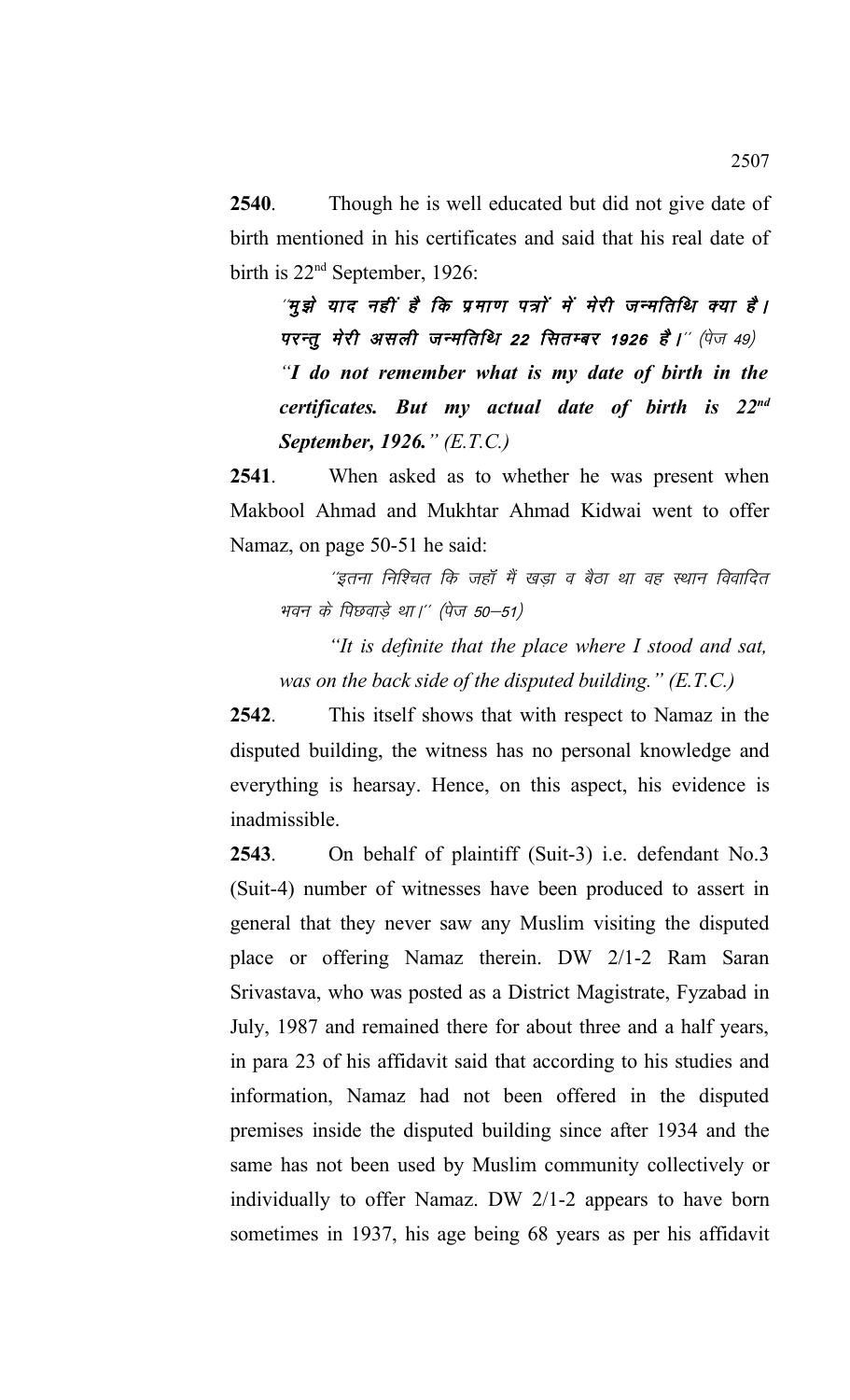dated 20<sup>th</sup> January, 2005, the statement in the affidavit obviously is based on personal knowledge of the witnesses, therefore, hearsay for this purpose and to this extent is inadmissible in evidence. However, since he had an occasion to remain in an official capacity at Faizabad and, therefore, could have an opportunity to go through the official records also. Extracts of his statement which throw some light on the position as to how and in what manner, Namaz, if any, was offered in the disputed building or not, we may refer from pages 158 and 175:

## **DW-2/1-2, Sri Ram Saran Srivastava**

''यह रिपोर्ट 23.12.49 की है। इस रिपोर्ट में विवादित भवन से संबंधित दिनांक – 22.12.49 व 23.12.1949 की स्थिति का उल्लेख है। इस रिपोर्ट के पृष्ठ 2 की पांचवी तथा नवीं पंक्ति में यह लिखा हुआ है कि ताला जूमे के रोज़ महज़ दो—तीन घण्टे के लिए खाेला जाता है और इसी दौरान मस्जिद की सफाई वगैरह और जूमे की नमाज़ होती है। अगले पृष्ठ पर यह लिखा हुआ है कि आज भी जुमा है तथा मुसलमान लोग जुमे की नमाज़ पढ़ने के लिए फैजाबाद से जरूर आवेंगे। न मालूम क्या हश्र हो। इसमें ''आज'' दिनांक 23.12.49 के लिए कहा गया है।'' (पेज 158)

*"This report is of 23.12.1949. This report makes mention of the position of the disputed building as on 22.12.1949 and 23.12.1949. In the fifth and ninth lines on page 2 of this report it is written that the lock is opened only for two to three hours on the day of 'Zuma' and during this period cleaning etc. of the mosque is done and the Zuma Namaj (congregational prayer of Friday) is performed. It is written on the next page that it is also Friday today and Muslims will certainly come from Faizabad to offer congregational prayer of Friday. It cannot be said what will happen. Its 'today' stands for 23.12.1949." (E.T.C)*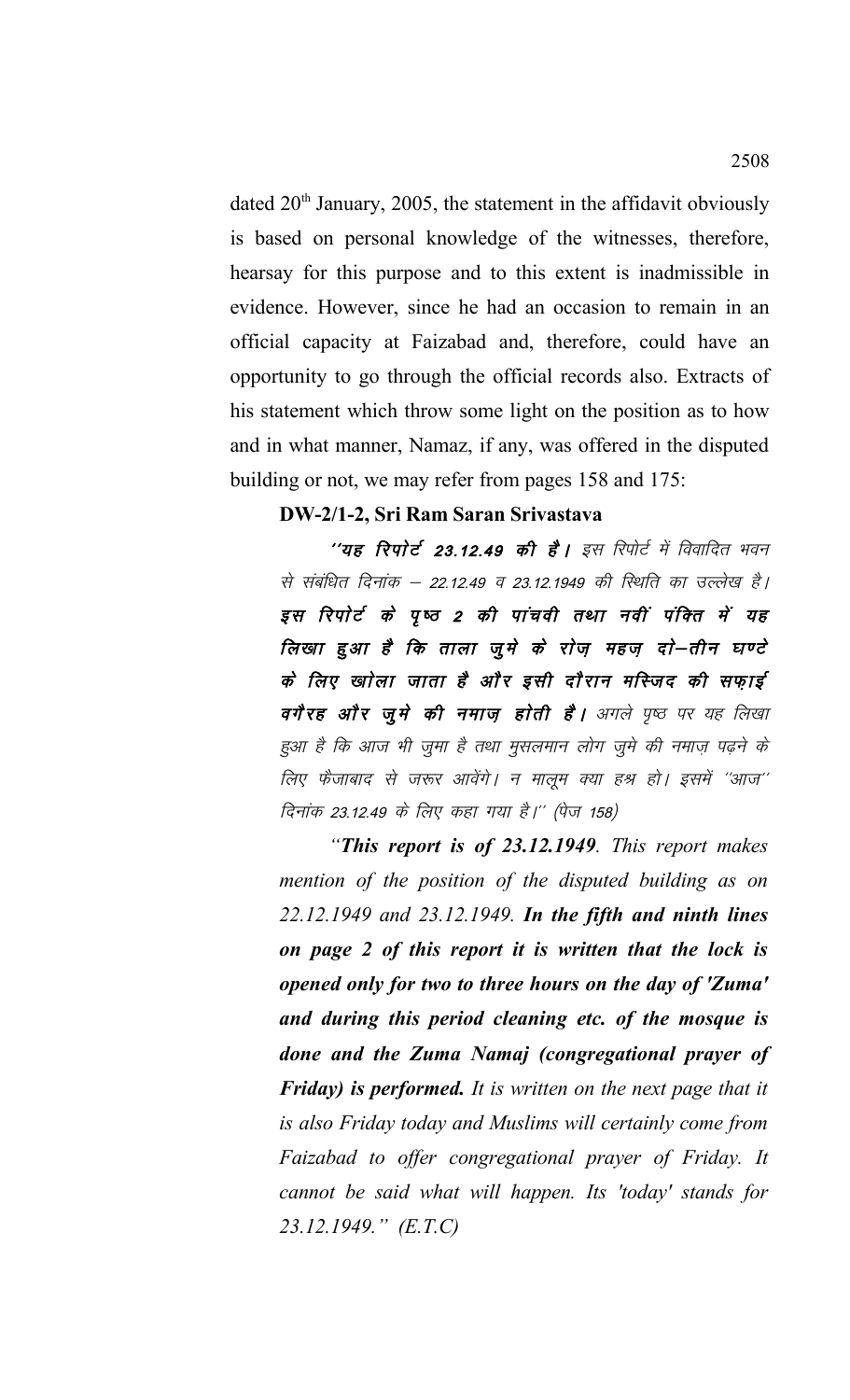''यह सही है कि उपरोक्त पत्र व्यवहार डिप्टी कमिश्पर फैजाबाद द्वारा किए गए हैं।

उपरोक्त संलग्नक-ए के पृष्ठ –3 की तीसरी तथा चौथी पंक्तियों में यह लिखा हुआ है कि मस्जिद शुक्रवार की नमाज़ को एक घण्टे को छोड़कर शेष अवधि में  $^{\prime\prime}$ विरान $^{\prime\prime}$  डेजर्टेड रहती है।" (पेज 175)

*"It is true that the afore said correspondence has been done by Deputy Commissioner Faizabad.* 

*In third and fourth lines on page 3 of the aforesaid Annexure-A, it is written that the mosque wears a deserted look, except for one hour during which congregational prayer of Friday is offered." (E.T.C)*

**2544**. To the same effect is the statement of DW 2/1-3 as per para 17 of his affidavit, though he was not even born in 1934, his year of birth being 1944 (he gave his age as 51 years in affidavit dated  $16<sup>th</sup>$  February, 2005).

**2545**. DW 3/1 to DW 3/20 in general have denied user of disputed building as mosque by Muslims and offering of Namaz in the disputed building but their statement is confined to the fact that they did not see any Muslim visiting the disputed place or offering Namaz. The statements in this regard are extremely vague and throw no light on the specific question as to whether Friday prayer on 16<sup>th</sup> December, 1949 or 5 times prayer on 22<sup>nd</sup> December, 1949 were offered by any Muslims in the disputed premises or not.

**2546**. For the purpose of issues in hand regarding limitation under Article 142 L.A. 1908, the question is whether last prayer in the disputed building was offered on  $16<sup>th</sup>$ December, 1949 or 22nd December, 1949. In our view, none of these witnesses could have thrown any light on this aspect. The other witnesses produced are basically such who either have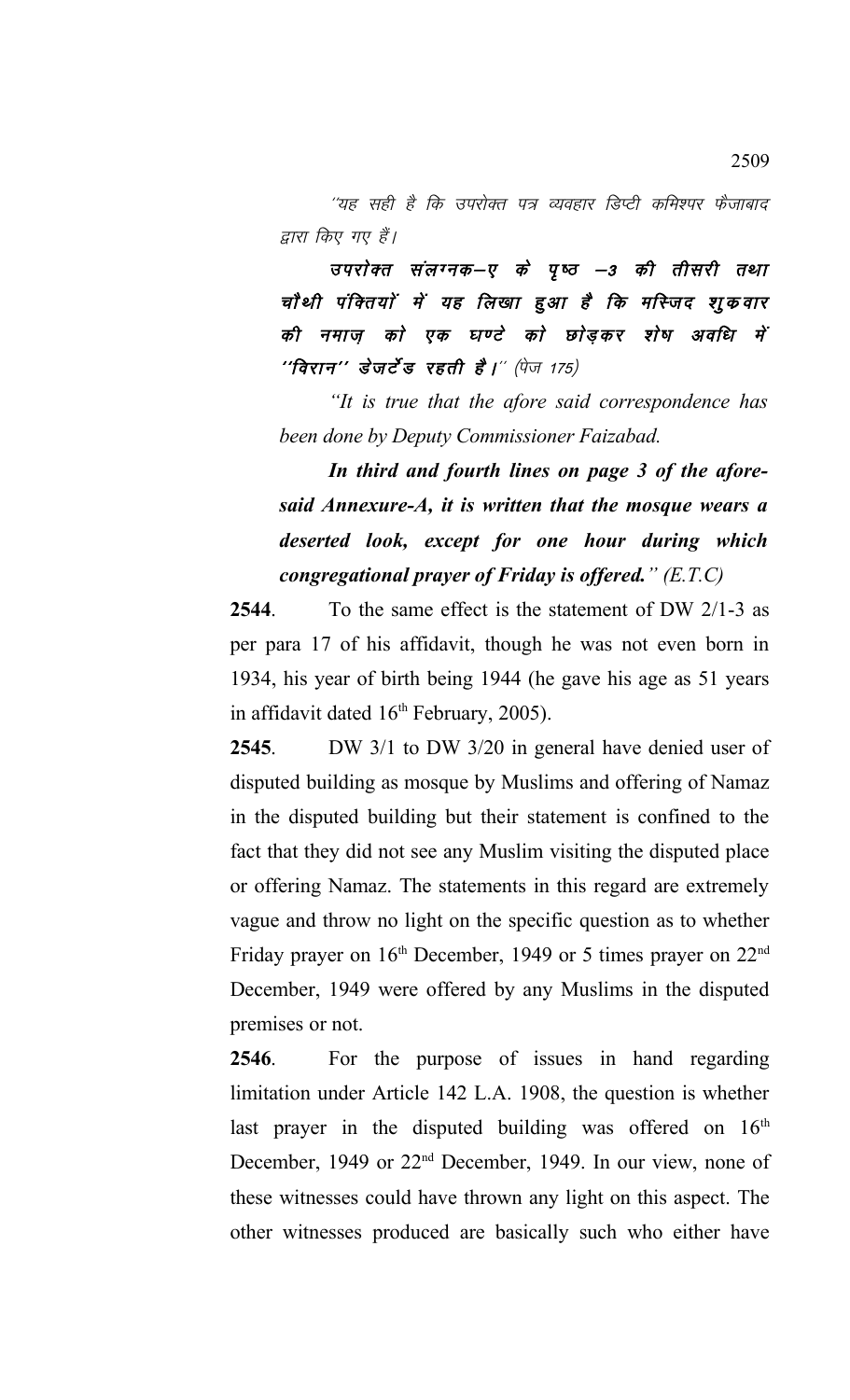deposed about the belief and faith of birth of lord Rama at the disputed place, and/or the existence of temple, and that they and other had been visiting the disputed site and building for worship believing that it was the place of birth of lord Rama. Some of the witnesses are in the category of Expert Historian, Archeologist etc.

**2547.** Most of the witness have sought to give statement in respect to the events took place more than four and a half decades ago and even more than that. Most of them have also ultimately admitted of their weak memory. On one hand they were very precise to give the date, period and day when they visited the premises in dispute for offering namaz such long back but at the end of the day most of them admitted of their weak memory. Their statements are so contradictory also that erode the degree of trustworthiness thereof. In **State of Bihar Vs. Sri Radha Krishna (supra)** the Apex Court said;

*"208. Indeed, as a mortal man is not infalliable so is human memory. It records facts and events seen with some amount of precision and accuracy, but with the lapse or distance of time, unless the facts or events are noted or recorded in writing, the facts or events fade, sequences get lost, consistency gives way to inconsistency, realities yield to imagination, coherence slowly disappears, memory starts becoming blurred, confusion becomes worse confounded, rememberance is substituted by forgetfulness resulting in an erosion of facts recorded by the memory earlier. This equally applies to facts merely heard by one from some other person. Thus, if a person having only heard certain facts or events repeats them after a long time with mathematical precision or adroit accuracy, it is*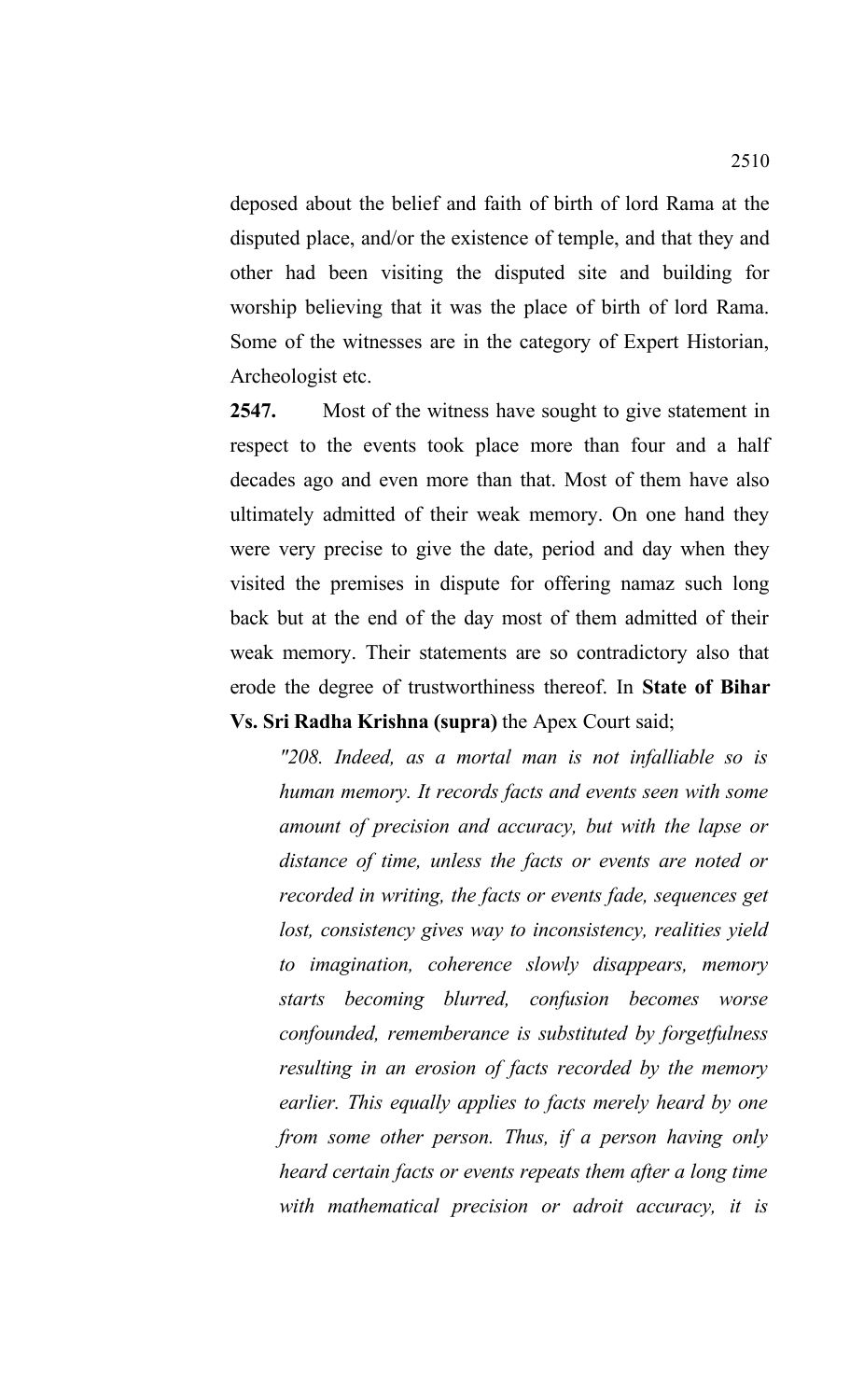*unnatural and unbelievable and smacks of concoction and fabrication being against normal human conduct, unless he repeats some special or strikingly unusual incident of life which one can never forget or where a person is reminded of some conspicuous fact on the happening of a particular contingency which lights up the past such as marriage, death, divorce, accident disappointment, failure, wars, famine, earthquake, pestilence, (personally affecting the subject and the like) etc., and revives the memory in respect of the aforesaid incidents. Of course, if the person happens to be an inimitable genius or an intellectual giant possessing a very sharp and shocking memory, the matter may be different. But, such persons are not born every day. To say, in this case, that all the witness one after the other, were geniuses is to tell the impossible. Weakness and uncertainty of human memory is the rule. The witnesses of the plaintiffs examined in this case are normal human beings suffering from the usual defects and drawbacks of a common man."*

*"209. Describing the vagaries of human memory, Ugo Betti so aptly and correctly observes:* 

*"Memories are like stones, time and distance erode them like acid."*

*(p. 395, The International Theasaurus of Quotations: Rhoda Thomas Tripp)"*

*210. . . . . :* 

*"How strange are the tricks of memory, which, often hazy as a dream about the most important events of a man's life, religiously preserve the merest trifles." "211. Similarly, Baltasar Gracian in 'The Art of Worldly*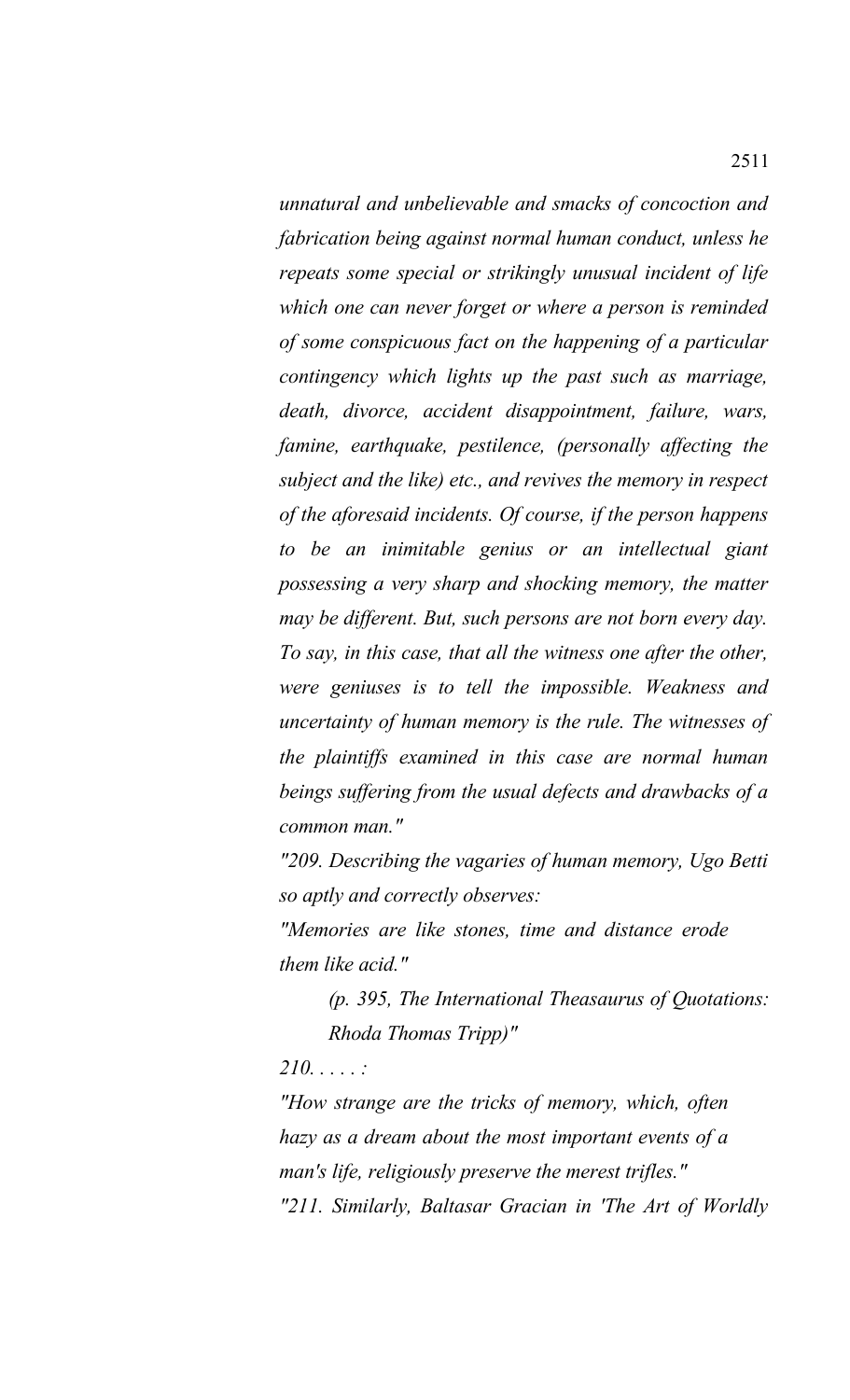*Wisdom' very aptly puts the frailties of human memory thus:*

*"The things we remember best are those better forgotten."*

*"219. .....there is a tendency on the part of the villagers to support a case of this kind by overstating their age so as to introduce an element of personal knowledge in order to prove old genealogies. On the other hand, the Pleader-Commissioner, who recorded the evidence being a lawyer and an educated person, would be in a much better position to estimate the correct age of the witness. However, nothing much turns on this discrepancy and we shall presume that in view of the very old age of the witness, his evidence merits serious consideration. There is no doubt that this witness was closely connected with the family of Bhagwati Prasad Singh, father of the Plaintiff Radha Kirshan Singh as he has admitted to. have scribed many documents on behalf of the family of Bhagwati Prasad Singh. Mukherji, J. also found that the witness was intimately connected with the family of Bhagwati Prasad Singh as this witness and his ancestors have scribed numerous documents for different members of the family and on this ground the learned Judge thought that he would be a more competent witness to depose about the genealogy than any other witness. Assuming what Mukherji, J. says is correct, the fact remains that being intimately connected with the family of the plaintiffs the witness cannot be said to be an independent one and he was deeply interested in the success of their case. Therefore, while this may not be a sole ground for rejecting*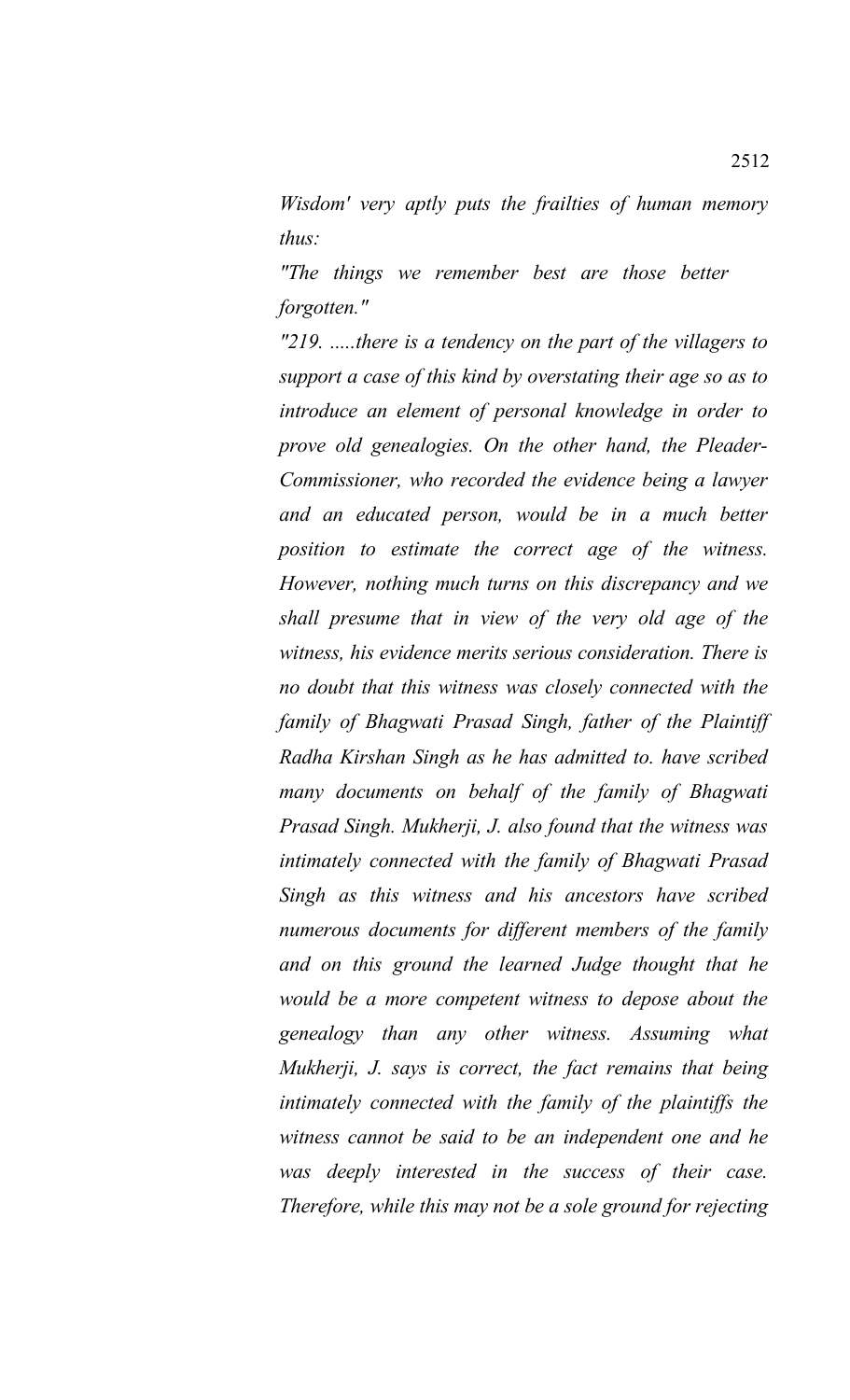*his testimony his evidence has to be taken with great care and caution particularly when he is not deposing as an eyewitness but as a witness to the genealogy which he may have heard from his ancestors."*

*"226. Indeed, of this is the primordial and rudimentary reflex of his memory, then it is strongest possible circumstance to discredit his testimony and it leads to an irresistible inference that the story of repeated narration of the plaintiffs' genealogy is nothing but a pure figment of his imagination concocted to help and oblige his relation, friend, philosopher and guide (Bhagwati Prasad Singh). . . . . How can it be believed that if he could not even remembe r the names of his own near relations, he would remember the names in genealogies running into 12 degrees. . . . . we entirely agree with the conclusion of the dissenting Judge that it is impossible to place any reliance on the evidence of this witness."*

*"233. . . . . This important circumstance shows that his memory is very weak, in which case it is well-high impossible to believe that he would remember the genealogy narrated to him by his grand uncle though he could not give the names of the persons in whose presence the genealogy was narrated to him. He does not appear to have made any note of the genealogy on any paper when his grand uncle repeated the same, nor has he mentioned any particular occasion on which the genealogy was narrated to him . . . . Moreover, human memory, faint and vulnerable as it is not likely to reflect facts of 40-50 years back unless there is something in the shape of a particular document, mode, occasion or something to remind him."*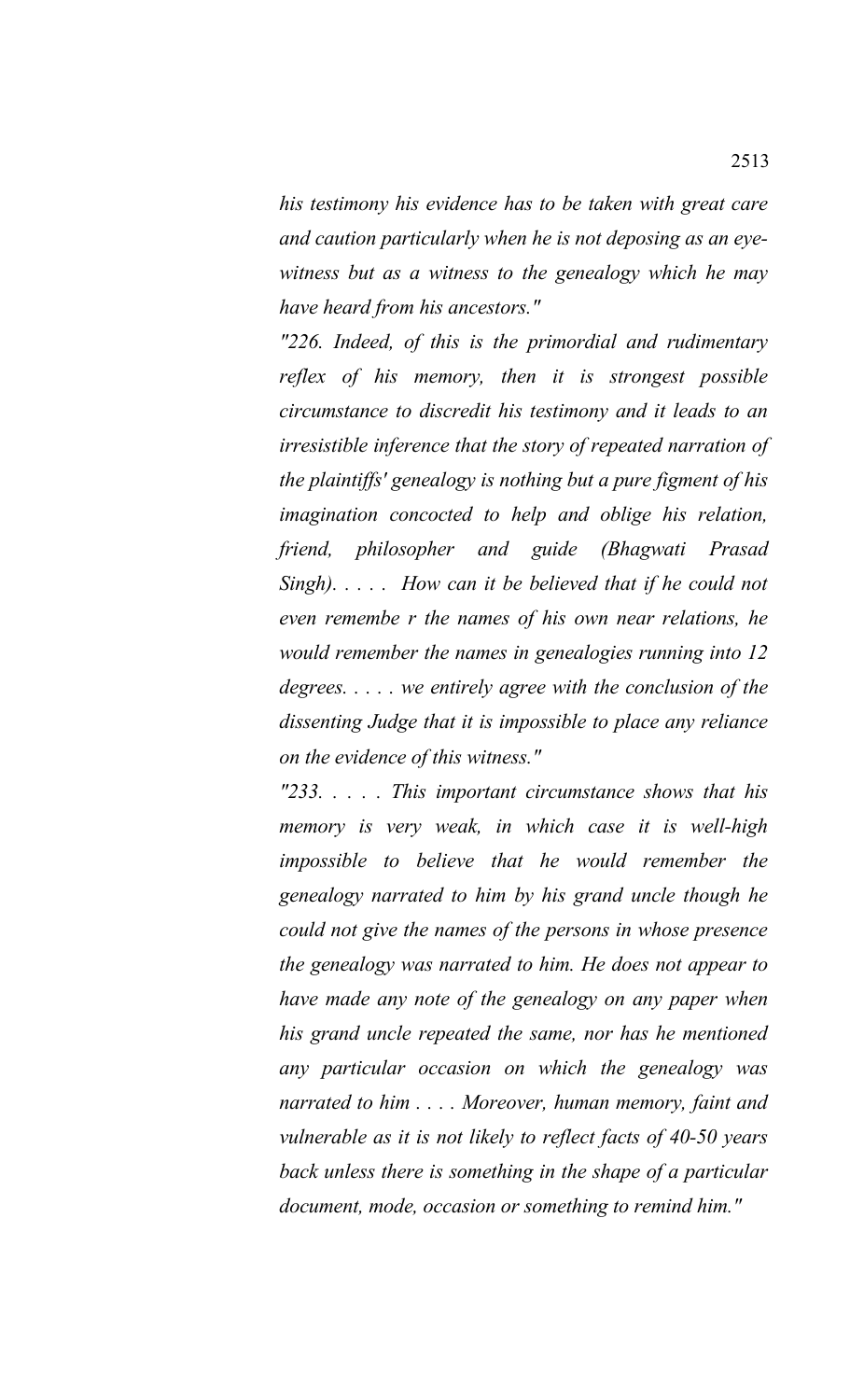*"234. ....his evidence is inadmissible under Section 35 of the Evidence Act on a point of law, viz., being hit by the doctrine of post litem motam. . . . . He relates the facts of the battle of Marui which took place as far back as 1719." "239. . . . . It is not understandable how he could remember the genealogy narrated to him long before if he could not remember the facts which were directly within his personal knowledge, viz., either the year of his marriage or of the death of his mother. Another person from whom the witness is said to have acquired knowledge of the genealogy is, according to him, Vashist Singh. He admits that he does not remember the time, year or even the occasion for hearing the genealogy from Vashist Singh nor does he remember how many other persons were present when Vashist Singh narrated the genealogy."*

*"243. Having regard, therefore, to the glaring inconsistencies arid discrepancies in his statement, the shortcomings of his memory which has been demonstratively shown by his subsequent statements as referred to above, it seems that his evidence regarding the narration of the genealogy by various persons is nothing but a cock and bull story."*

*"244. . . . His evidence also, therefore, us a rule of prudence has to be examined with great care and caution because he is interested in making statements which may go to support his case."*

*"247. . . . he has been asked to depose parrot like just to support his case. .. . . and gives a most feeble and unconvincing explanation that the omission was due to the fact that Ramruch Singh had gone away to Baraini."*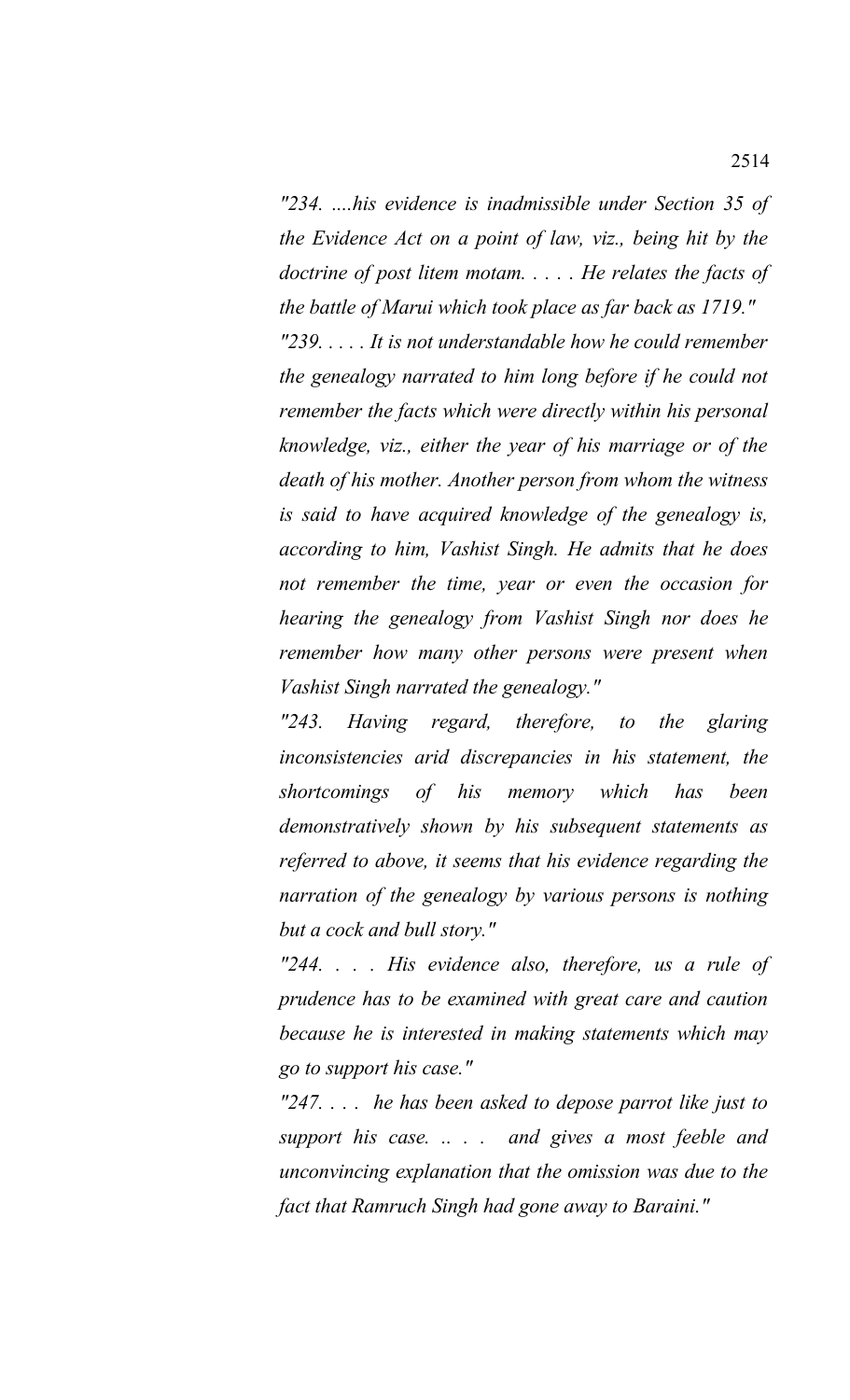*"248. . . . .In this view of the matter, his statement is most unnatural and improbable and even if believed it does not prove the vital missing links."*

**2548**. The stand taken by the Government authorities in their written statement filed in Suit-1 is that due to law and order situation the inner courtyard premises used to remain under lock and opened only for 2-3 hours on Fridays enabling Muslims to offer prayer thereat. No witness, however, has been produced on behalf of the State authorities.

**2549.** The evidence produced by the plaintiffs (Suit-4) is not creditworthy so as to believe what they have said. There is a report of Waqf Inspector of 10<sup>th</sup> December 1949 (Exhibit A-63 **(Suit-1) (Register 8, page 523-527)** wherein he has said:

نقل رپور ٹ مسٹر محمد ابراہیم صـاحب وقف الیکز مـورخـم ۱۰ ۴۹ء ہ ہ مابن مسجد بابری مشمول مثل 26 یوسی بابری فیض آباد ھ مسجد بابری اجود یا

سکر ٹری صاحب۔ مسجد بابری اجود ہیا کے متولیان پہلے یکے بعد دیگر ۔ ۔ میر اصغر صاحب محمد رضی صاحب محمد ذکی صماحب کلمب حسمین صاحب نق متولّی کا انتقال ہو گیا ہے لہذا دوسر ے سوال بیدا ہوا۔ مبلّــغ سـتو ان مسجد مذکور ہ لے وقف ہے مسجد مذکور کا متولی ہمیشہ مبلغ سوقان کا نمبردار ہوگا۔ چلاایا ہے کہ جو نمبردار ہوتاہے وہی مسجد مذکور کا متولی بھی ہوتا ہے۔ مبلغ میں دریافت سے اور تحقیـات سے معلـوم ہوا کـہ مبلــغ سوان کے موجودہ نمبردار جنـاب جـواد حسـین صــاحب میـی اور یـ ہی وصول تحصیل کرتے ہیں اور مسجد مذکور کا انتظام ب بھی کرتے ہیں۔ سید انجر حسین صاحب بکھیا مبلغ سوان نے بیان دیا کے موجودہ نمبردار جناب جو اد حسین صاحب ہبی اور یے ہی وصـول تحصـیل کرتے ہیں اور مسجد مذکور کے متولی بھی ہیں۔ جناب جواد حسین صاحب کا بیان قلمبند کیاانہونے اقرار کیـا کـہ میـی نمـبردار ہوں اور متولی ہوں اور انـ ہو نیے اپنابیان دیا کہ محنت سے تو بہت کا کام انجام دونگا اور مسجد کا ایک بیسہ بھی غبن نہ کردنگا اور باقاعدہ حساب کتاب رکھونگا اور وقف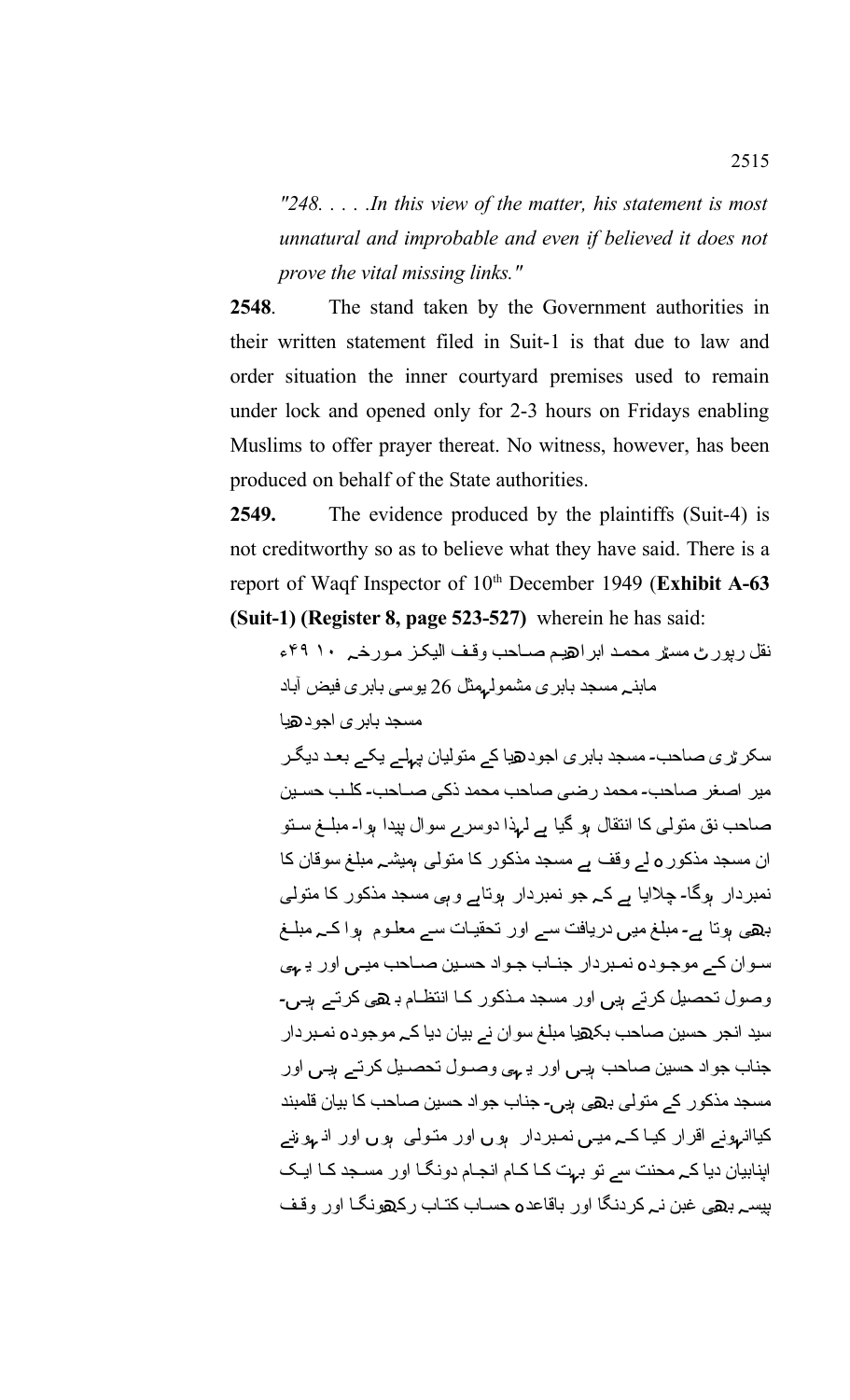بور ڑ کے پر حکم کی تعمیل با **ی** کرونگا۔ اسی حـالت میـں مناسـب سے معلوم ہوتا ہے کہ جناب جواد حسین صّحب کا نام بطور متولی طے کر لیـا جاوے۔ شہر فیض آباد میں سے معلوم ہوا کہ ہندوں اور سیکھوں کے خوف سے کوی شخص عشای کیوقت نماز مسجد مذکور میں نہیں پٹھتا ہے اور رات کـو اگـر کـوء مسـافر مسـجد میـی ر ٥ جاتـا ہے تـو ارسـكو ہندونمر بہت نتگ کرتے ہیں۔ مسج تمن بابر ی ہندو ں کا ایک سند ہے جہاں بہت سے نیڈا دار ہتے ہیں اور جو مسجد میـں مسـلما*ن ج*اتـا ہے اسے ہزار بھلا کہتے ہیں موقعہ پر گیا اور تحقیقات سے معلوم ہوا کہ مندرجہ بالا باتیں صحیح ہیں۔ لوگو ں نے یہاں تک کیا کہ مسجد کو پیڈو ں سے کےافی خطر **ہ ہے** کہ اسکی دیوار وغیر **ہ** کمزور کریں مناسب یہ معلوم ہوتـا ہے کے ایک تحریر ٹپٹی کمسنر فیض آباد باس روانے کر دیا جاوے کے مسلمانو ں کو جو مسجد میں نماز پڑھنے جاتے ہیں ا*ن* کو نتگ نــہ کریــی اور مسجد مذکور ایک شاہی عمارت ہے اسکے کا کافی حتال کیا جاوے۔ ٹ ہ دستخط مس ر محمد ابرا یم اسکر نت وسط اسگری ۱۰۔۱۲۔۴۹

*"Copy of the report Mr. Mohammad Ibrahim Saheb waqf... (sic)..... dated 10-12-1949 with regard to Babri Masjid included in the file 26 U.C. Babri, Faizabad. Masjid Babri Ayodhya. To the secretary. The previous Mutawalli of Masjid Babri, respectively Mir Asghar Saheb, Mohammad Razi Saheb, Mohd Zaki Saheb and Kalbe Husain Naqvi ... (sic)..... have expired therefore there arises the question of the successor Mutawalli Rs. ... (sic)..... for the aforesaid Masjid which is a waqf. It is an old tradition that the Mutawalli of the Waqf Masjid will be ... (sic)..... the Numberdar of Mauza Sahanwa. As such the same tradition is still alive and the Numberdar of Sahanwa becomes the Mutawalli of the Masjid. From inquiries in the Mauza it was revealed that the present Numberdar of Sahanwa ... (sic)..... is Mr. Jawad Husain and he does Tahsil Wasool and Manages the affairs of the Masjid. Syed Anjar Husain*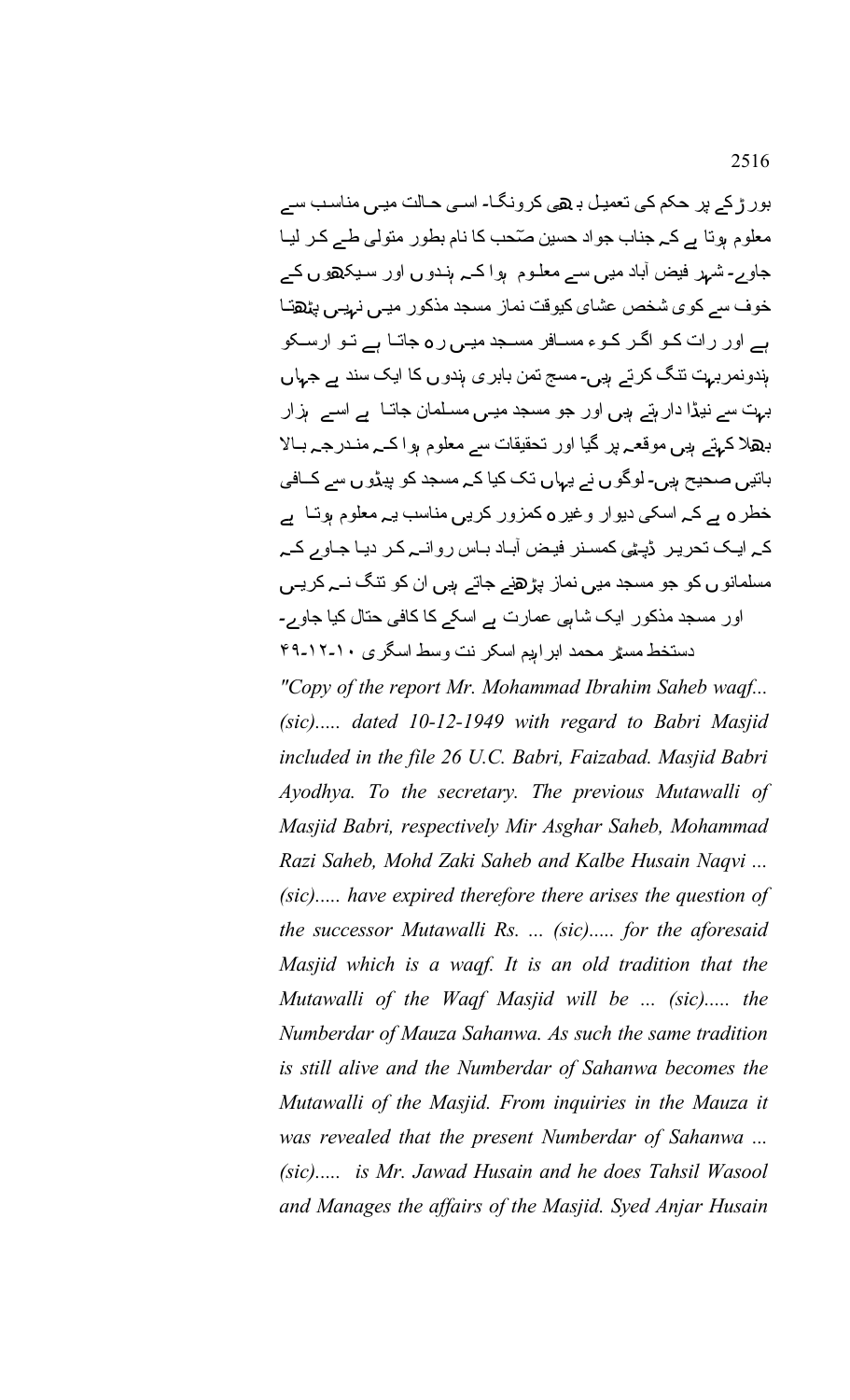*Saheb Bakhiya Mauza Narhwan stated that the present Numberdar Jawad Husain who does all the work of Tehsil wasool and is the Mutawalli of the said Masjid. The statement of Jawad Husain was recorded where in he stated that he was the Numberdar and also the Mutawalli. He further stated that he would work sincerely and honestly. I will not even touch imbezzle a single paisa of the Masjid and shall keep proper accounts. I will follow every instruction of the waqf Board. Under these conditions it seem proper that the name of Mr. Jawad Husain may be proposed and accepted as Mutawalli. On investigation in faizabad city it was revealed that because of the fear of Hindus and Sikhs no one goes into the Masjid to pray Namaz Isha If by chance any passenger stay in the Masjid he is being threatened and teased by the Hindus ... (sic)..... There are number of Numberdars ... (sic)..... if any Muslim into the Masjid, he is harassed and abused. I made on the spot enquires which reveal that the said allegations are correct. Local people stated that the Masjid is in great danger because of Hindus ... (sic)..... Before they try to damage the wall of the Masjid, it seems proper the Deputy Commissioner Faizabad may be accordingly informed , so that no Muslim, going into the Masjid may be teased. The Masjid is a Shahi monument and it should be preserved . Sd/- Mr. Mohd. Ibrahim... (sic)......"*

**2550.** There is another report dated 23.12.1949 also (**Exhibit A-64 (Suit-1) (Register 8, page 529-535)** which says:

نقل رپور ٹ مسٹر ابراہم صاحب ابولبکر مورخہ ۴۹ ء مشمولہ وقف ۲۶ وقف مسجد بابری ضیلع فیض آباد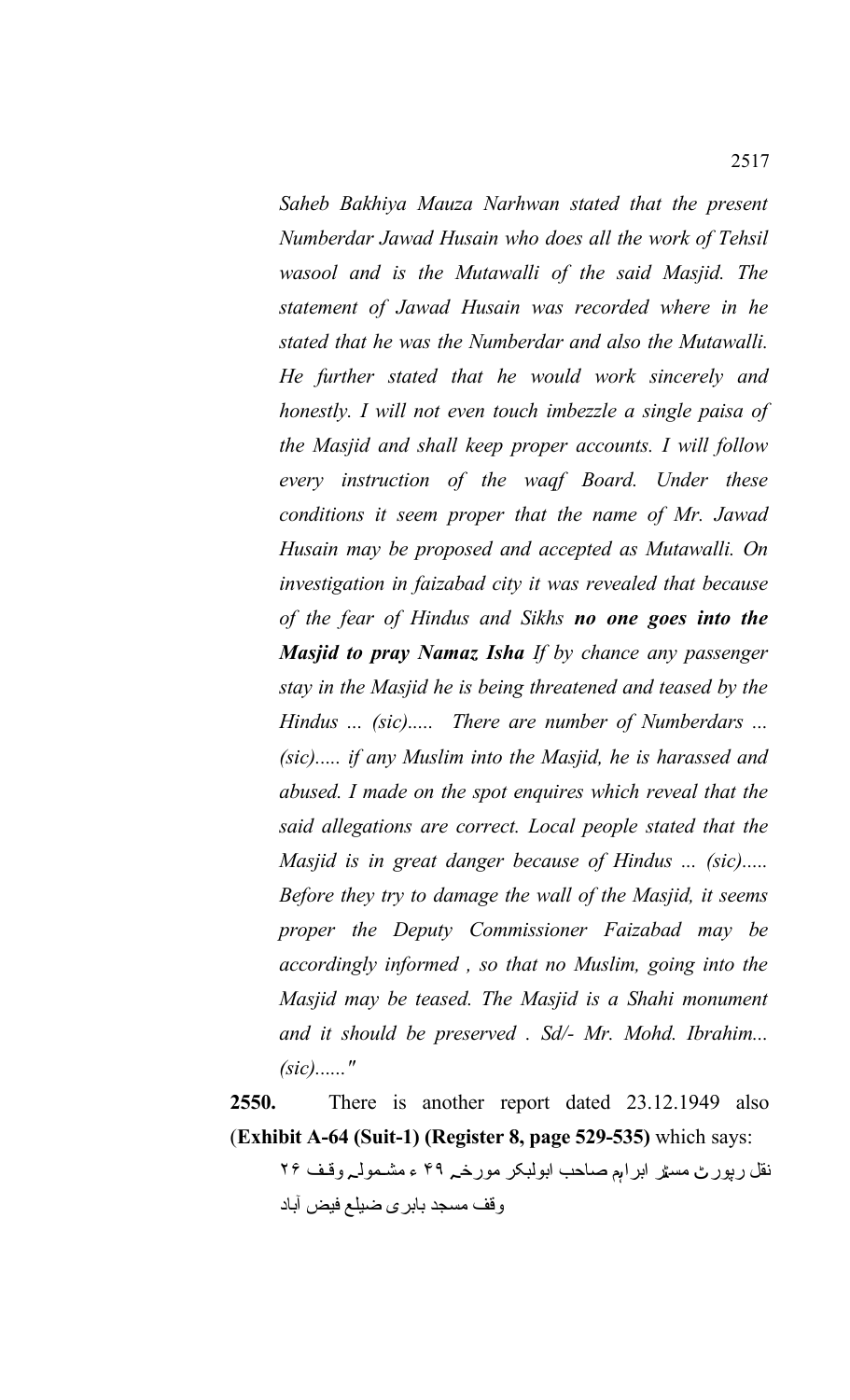سکریٹری صــاحب۔ میـی ۲۲ دسـمبر ۴۹ء کـو اجودھیـا بعـض تحقیـات موجودیت مسجد بابر ی و قبرستان تحقیقات کرتا ہے جس سے منـدرجـہ ذیـل حالات اور واقعات معلوم ہوے۔ عرصہ تین ماہ کا ہوتا ہے کہ بـابری جنـم استھان پر رام ین کا پاٹ ہوناچاہیے۔ اس بات ک*ی* شہرت تمام اطراف وجوات میں ہوگی۔ بابا راگہوداس کے چلے جانے پر اور ایک مـاہ کے بعـد ر اماین کے پاٹ کیلیے ہزاروں ہندو اور پوجاری اور پنمڈت جمع ہوے۔ ہفتو ں پاٹ ر ہا۔ اس درمیان میں سیر اگیو ں نے مسجد کے بـاہر سـامنے اور دکھن والے قبرستان کا زیادہ تر حصے ہودکر برابر کر دیا۔ اور جھنےڈی لگا دیا اور چند قبرو ں ک*ی* جگہ پر پتھر رکھ دیـا ہے۔ رامـاین کے پـاٹ کیوقت بھی پولیس کا نتظام تھا مگر تب بھی قبروں کو کے ھود دیـا گیـا۔ پولیس نے چار ادمیوں کو پکڑا جو بعد کو ضمانت پر ر ہا ہوگے۔ خـواجـہ شہی رحمتہ الٰہہ علٰہ کا مزار جو ٹِلِمہ پر اس قبرستان کے قریب ہی ہے اس مزار کو کھود کر برابر کر دیے۔ اور و ہاں ایک سیراگی جھنےڈا لگا کر جنم ہو گیا ہے مسجد کے درواز **ہ** صحن پر جو پختہ قبر ہے اسکو برابر کر سیر اگ*ی* پتھر رکھکر بیٹھے ہیں۔ مسجد کے کنواں پاس ایک سیر اگ*ی* چھپر ڈالکر بیٹھا ہے۔ پاٹ سے پیشتر کی اسپر مسجد کا گ ھڑا اورلو ٹا نو ڑا گیا۔ موذن کو مار ا۔ اسکے بعد مسجد کبے کے کے ہودنیکی کوسش کے ھ ں ہ ہ ے۔ پ ر دو پردیسی مسلمانو کو مارا اور و کمافی زخممی و اب مسمجد کے باہر دو ضمیہ ہے ایک میں پو ۳لہس کے سیلانی اور ایک میـں بـ ٹالین پولیس کے سیلانی اور ایک میں بٹالیں کے سپاہی ر ہتے ہیں اور دونـو ں کی ملکر تعداد ۸،۹ہے۔ اب مسجد میں بر ابر تالا بند ر ہتا ہے یعنے بجز بروز جمعہ کے کسی وقت نماز اور اذان نہیں ہوی۔ مسجد کے تالا ک*ی* کنجی مسلمانو ں کے پاس ر ہتی ہے۔ پولیس تـالا نہیـں ک ھولنے دیـتی۔ تـالا جمعہ کے روز محض ۳۔۴ گھنٹہ کے لے کھولا جاتـا ہے اور اسـی دوران میـی مســجد کــی ضــروتی وغیـر o اور جمعــہ کــی نمــاز ہوتی ہے دِ هر تالابدستور بند کر دیا جاتاتھا۔ جمعہ کی نماز ہوتے وقت بیر اگی بہت شور کرتے ہیں اور سیڑھی سے جب نمازی نیچے جاتے ہیں تو متصـل مکانـات سے نمازیو ں پر جوتا اور ٹھیلا اتا ہے۔ مسلمانان خوف کیوجے سے کچے <mark>نہیں بولتے۔ ر اکہو</mark>داس کے بعد مسـمْر لو ہیـا بـ هے اجودهیـا اتـے تـ هے اور

ھ موجودیت مسجد بابری اجود یا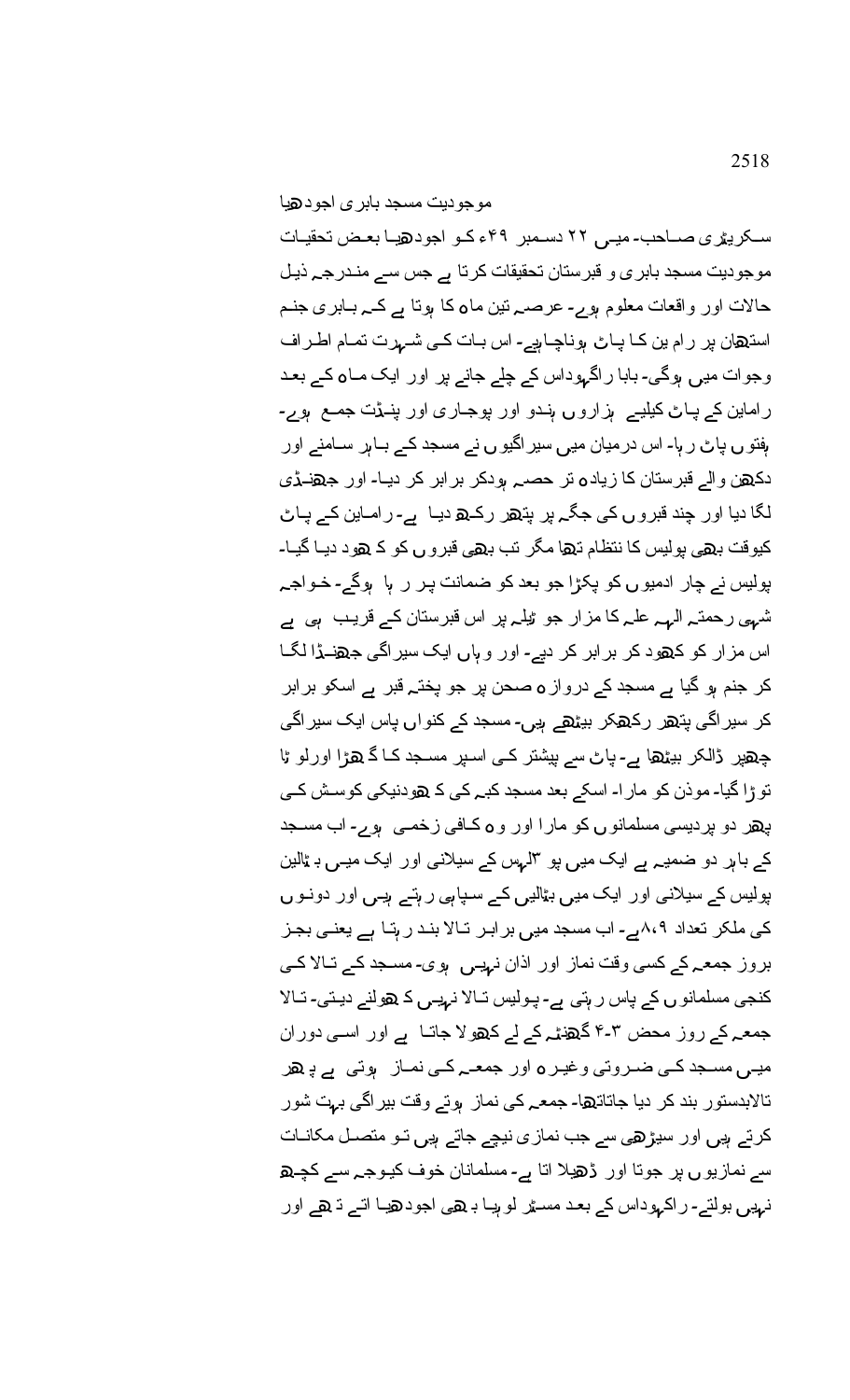لیکچر وغیر ہ دیـا اور کے ہا کـہ قـبرو ں کـی جگـہ پـر پـ هول وغیـر ہ کـے درختان لگادو ۔ پھر حال میں لکھنؤ سے کـوی مسٹرصــاحب آے تـ ھے ان سے بیر اگی نے کہا کہ مسجد جنم بھوم ہے دلا دو انہیں نے زیـادتی کرنے کو منع کیا اسپر بیر اگی ان پر خفا ہوے اور و ہ پولیس کے حفـاظت میــں فیض آباد واپس چلے گے۔ اسمی دوران میـی اجودھیـا کـے کنـک یـ ہون کـے مقدر میں فتنہ بڑا استہان سبھی رگ <sub>ہ</sub>ویر مرے۔ ومـانتی جـی۔ دیـونراین درسی۔ اچاری جی اشرنی بہون کے ان لوگوں نے مسلمانوں کو بلانا چاہا۔ پھر بخبر ظہور احمد کے کو *ءی نہیں* گیا۔ ہندو ں نے ظ ہور سے ک ہا کہ مسلمانو ں سے مسجد ہمکو دلا دو اور تو بھای بھای ورنے دشمن ۔میـں رات کـو اجودھیـا ٹہرگیـا۔صـبح کـو معلـوم ہوا کـہ بیراکـی مسـجد پـر زبردستی قبضہ کر ر ہے ہیں۔ اج جمعہ بھ*ی* ہے۔ میں موقعہ پر گیا تو کیا دیکھتا ہوں کے دس پندر **ہ** بیر اگی ڈنڈ*ی* اور بھوڑ وغیر ہ لیکر مسجدکے صـحن میـی موجـود ہیـی بـ ہت سے بیر اگـی مسـجد کـے درواز **ہ** پـر ڈنـڈا وغیر **ہ** لیکربیٹھے ہیں۔ اور اطراف و جو اپنے اندر جمع ہوے ہیں۔ سـ<sub>مّٰ</sub>ی مجسٹریٹ کوتوال شہر اور پولیس وغیر ہ کا کافی انتظام ہے مسلمان جمعہ کی نماز ۔۔۔۔ادا کر ۔خىرور اسکے نہ معلوم کیا حشر ہو۔میــی اب دریا پار کر کے لکڑی منڈی گونڈہ کہتے ہیں۔

*"Copy of the report of Ibrahim Saheb Abul Bakra dated 23-12-1949 included in the waqf file no. 26 waqf Babri Masjid district Faizabad. The present condition of Babri Majid. To the secretary, on December 22, 1949 I visited Ayodhya to inquire into certain affairs of the Masjid Babri and Qabristan. It revealed the following facts: About 3 months back ...(sic).... a word was around that there should be organized path of Ramayan in the Babri Janam Sthan After Baba Raghudas went back, for about a month back big number of Hindus, Pujaris and Pandits collected. The path continued for weeks. During this period the Bairagis damaged and levelled the land before the Masjid and Qabristan in south ward, they pitched a Jhandi over*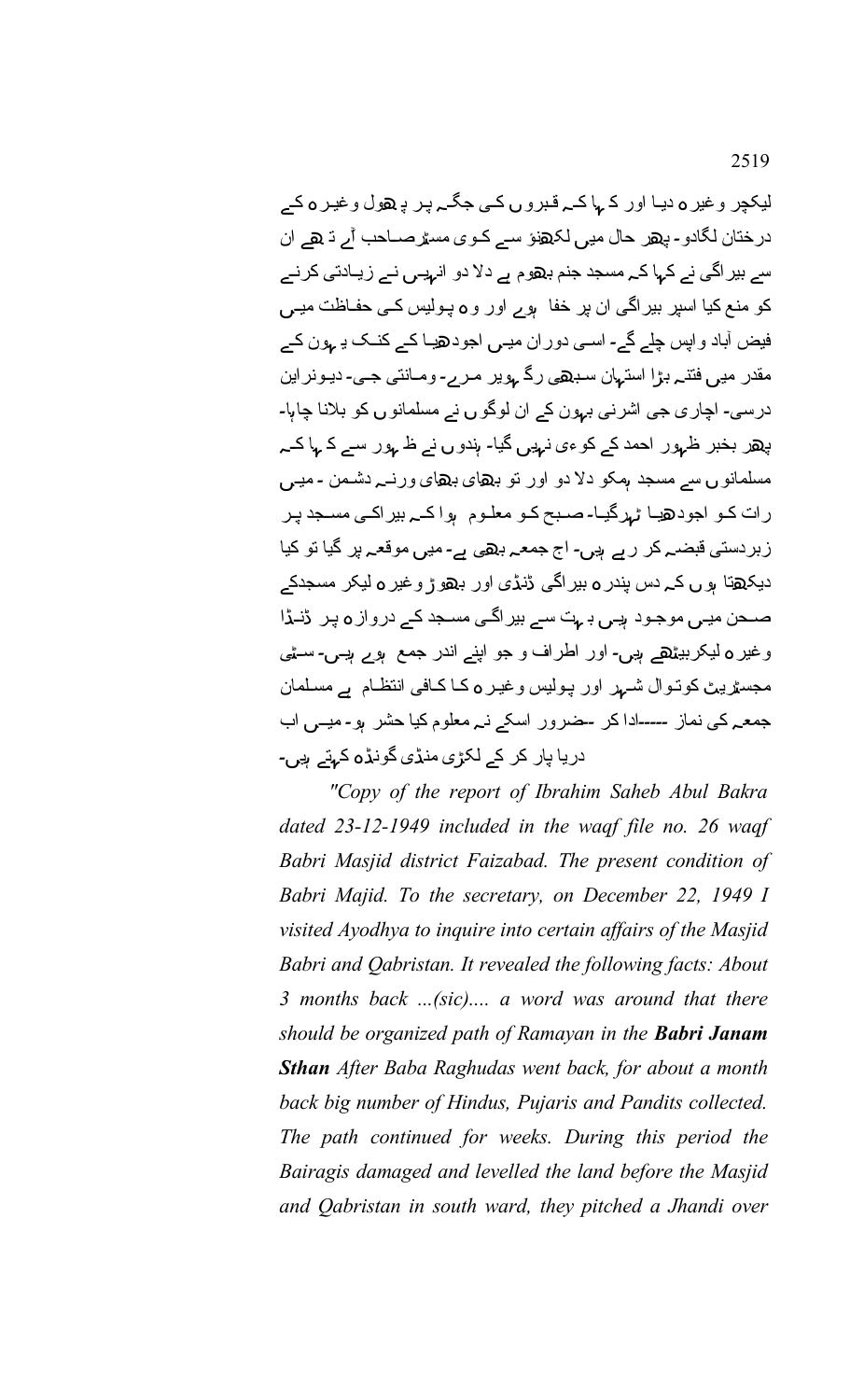*there and placed stones on certain graves. Sufficient police force was posted at the time of Ramayan Path, even the certain graves were demolished. The police arrested four persons who were later bailed out The Mazar of Khwaja Shabhi which is situated near the Qabristan, has been demolished and a Bairagi has erected Bairagi Jhanda. On the door of the lawn of the Majid there was a pucca grave which has been levelled and the Bairagis are sitting there placing stones. Near the well of the Masjid a Bairagi is living under a thatched roof. Before the path was held, the earthen pot and lota of the masjid was broken. The Moazzin was beaten up. They tried to dig the wall of the Masjid Two Muslim pilgrims were beaten up and as such they received serious injuries. Now there are two tents outside the Masjid. One of them is occupied by ...(sic).... police constable. In one of the other tents, constables of Batallion are living. They would be 8 to 9 in number. Now the door of the Masjid remains locked. That is to say that except for Fridays. There held no Namaz or Azaan. The keys of the Masjid are with the Muslims, but the police does not allow to open the lock, which is opened only on Friday for 3-4 hours. During this period dusting of the place is done and then Namaz is held. After this is over, the Masjid is again locked. During Friday prayer the Bairagis make hue and cry. When the Namazis pass through the stairs, shoes and rubbish is thrown on them from the adjourning houses. The Muslims are so scared that they do not protest. After Raghu Das Mr. Lohia also visited Ayodhya and delivered a lecture in which he urged the people to grow flower trees in place of graves. After*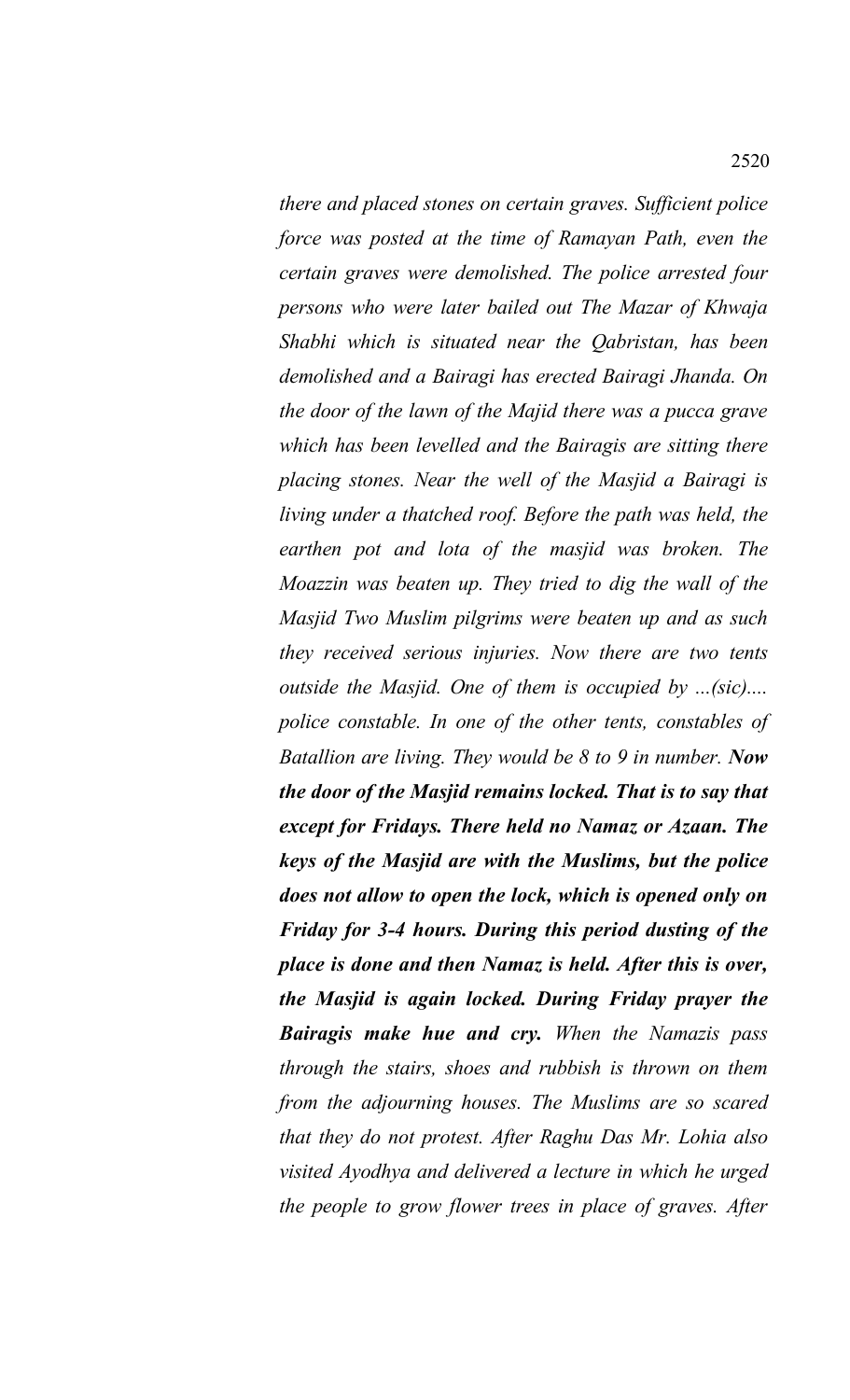*that some officer from lucknow visited this place. The Bairagis told him that the Masjid was the Janam Sthan which should be handed over to them. He warned them against any violence. On this, Bairagis became angry with him, so he returned back to Faizabad with police escorte. Meanwhile Kanak Bhawan Ayodhya ...(sic).... Mahant ... (sic).... Raghubir, Vedanti ...(sic).... Deo Narain Darsi, Acharyaji Ashrmi ...(sic).... Bhawan invited Muslims for a talk. But no Muslim except for Zahoor Ahmad, turned up. The Hindus told him that the Masjid should be handed over to them. Then they will be treated as brothers otherwise enemies. I did not go to Ayodhya in the night. In the morning I came to know that Bairagis are trying to take possession of the Masjid forcefully. Today is Friday I visited the place to see that 10-15 Bairagis armed with ... (sic).... and phaora ...(sic).... were collected in the lawn of the Masjid. Many of the Bairagis were collected outside the door of the Masjid. ...(sic).... City Magistrate Kotwal city and police force are posted there. What will happen to the Muslims who would come here for Friday prayers. Now I am proceeding to Lakar Mandi, Gonda....(sic)...."*

**2551.** This also shows that regular prayers could not have been held in the property in dispute. The overall situation, evidence etc. however, show that on some days, atleast weekly prayer on Friday held in the premises in dispute, and, at least, so far as  $16<sup>th</sup>$  December, 1949 is concerned, it appears that on that date, Friday prayer was actually held in the inner courtyard but not thereafter.

**2552.** DW 2/1-2 Ram Saran Srivastava has stated on the basis of the official record that the premises of inner courtyard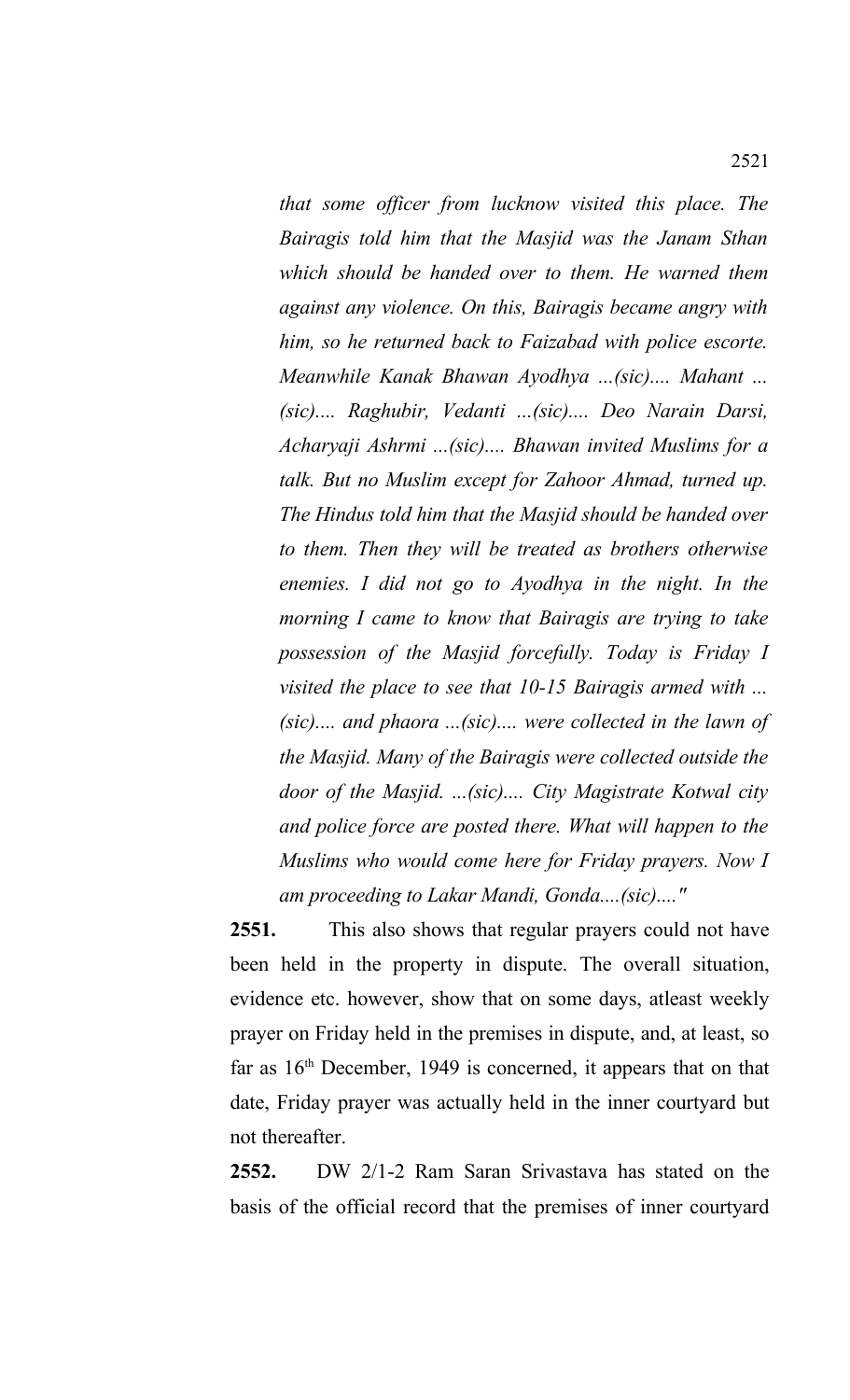kept in lock and allowed to be opened only on Friday for Jumma namaz for about 2-3 hours during which period cleaning and namaz used to be accomplished. This is also fortified from the document exhibit A-64 (Suit-1), which is a report of the Waqf Inspector. The other documents, which we have earlier referred to, also show that occasionally on certain days Adhan (ajjan) was called in the disputed building. On the contrary, no reliable evidence could be placed by the defendants that no Muslim ever entered building in dispute i.e. inner courtyard from 1934 or earlier till the night of  $22<sup>nd</sup>/23<sup>rd</sup>$  December 1949. Therefore, while the visit of Hindu public in the inner courtyard and worship during the entire period has been proved, simultaneously it also cannot be said that the Muslims could never enter the disputed building for offering namaz at any point of time since 1934 and onwards.

2553. We, therefore, are inclined to believe that on 16<sup>th</sup> December, 1949, Friday prayer was held in the inner courtyard i.e. in the disputed building but the claim of the muslims that daily prayers used to be held therein cannot be believed. To this extent, Muslim parties have failed to prove. This does not mean that the entire premises in dispute shown by the letters 'ABCD' in the map appended with the plaint (Suit-4) was in the possession of the plaintiffs but it is only the inner Courtyard which remained open for all.

**2554.** The entire evidence however does not touch upon the area covered by the outer courtyard except suggesting that only for entering inner Courtyard, right of passage was utilised and nothing more than that. It is evident that the plaintiffs were never in possession thereof. In the outer courtyard on the southeast side there was a Ram Chabootara which was in possession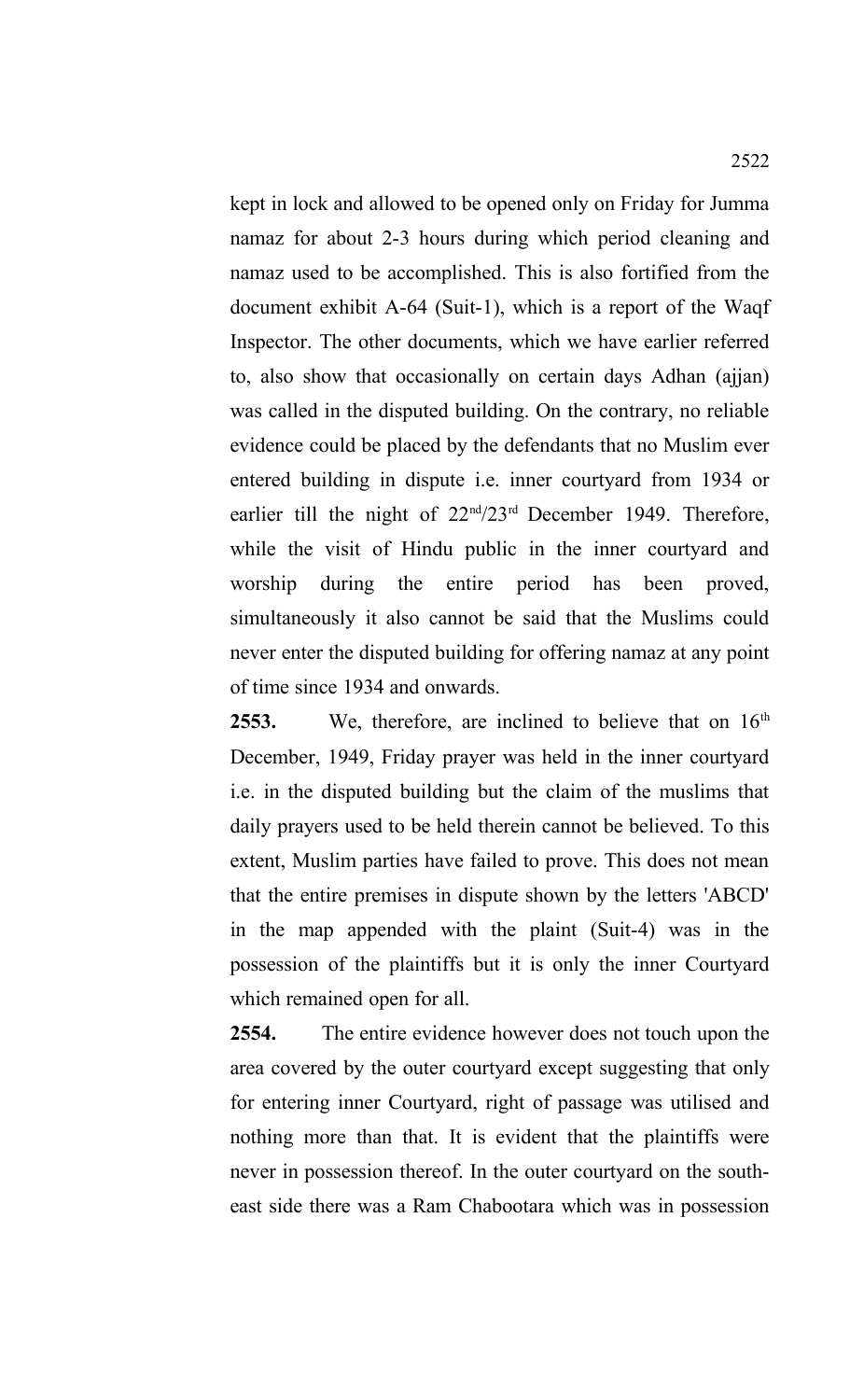of persons other than plaintiffs and this has continued at least from earlier to 1885 as is evident from the plaint where reference has been given to suit 1885 and the decision of the Court recognising existence of the said Chabootara in outer courtyard. On the north-west side, there is Sita Rasoi/Kaushalya Rasoi which is also being worshipped by Hindus continuously.

**2555.** At the best it may be said that the plaintiffs or other muslims were exercising right of egress and ingress for offering prayer in the respective part of the disputed building but otherwise in respect to the area covered by outer courtyard there is no averment in the entire suit that it was ever in the exclusive possession of the plaintiffs. It is not the case of the plaintiffs that they were dispossessed from the said part of the land at any point of time within preceding six years or 12 years from the date of filing of the suit. The possession of the area covered by Ram Chabutara and Sita Rasoi in outer courtyard, it appears, the plaintiffs have reconciled that it had been in possession of Hindus since long and, therefore, in respect to this part, we are of the view that Suit-4 is barred by limitation.

**2556.** The written statement of Mohd. Asgar, para 3 and 4 filed in Suit-1885 makes it clear that *Chabutara* was constructed in the outer courtyard in 1857 and it was never interfered or obstructed by muslims at any point of time. After the enforcement of L.A. 1859, the period of limitation, in such a case, was 12 years and therefore, in 1869 limitation expired for claiming possession of the said part of the land.

**2557.** In 1885 suit, the map prepared by the Court Amin shows three non Islamic structures in the outer courtyard and against that no action, as permissible in law, was taken by the Muslims or the said Mutawalli. Assuming that the ownership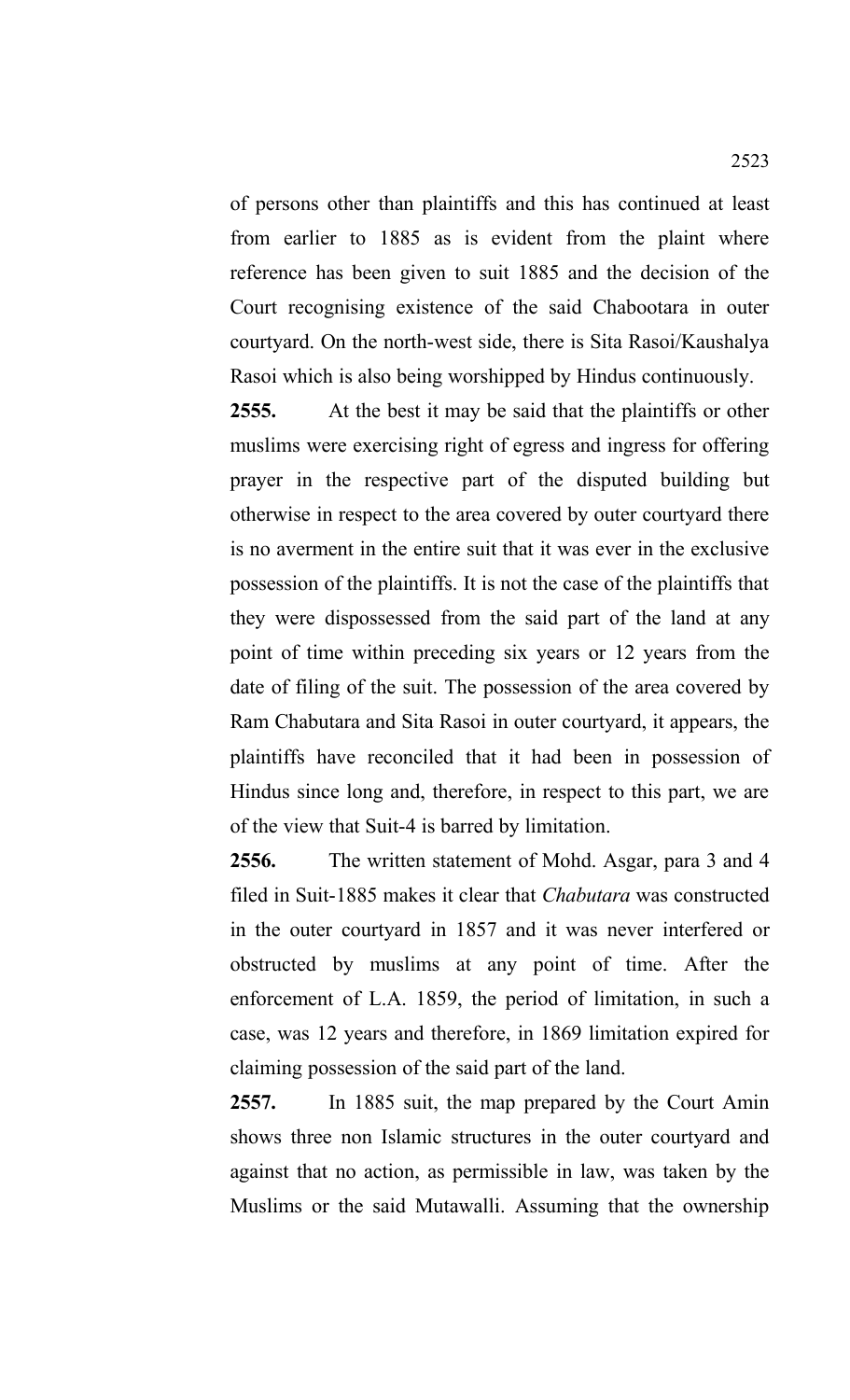lies elsewhere, after expiry of a period of 12 years, the title extinct by virtue of Section 27 of the Limitation Act, 1877 and therefore, even before the enactment of L.A.1908, the right, if any, possessed by the plaintiffs or anyone else in respect to the premises in outer courtyard extinct and stood conferred upon the persons who were in possession thereof.

2558. So far as the inner courtyard is concerned, we have already held that atleast on Friday, if not regularly, then occasionally, muslims had visited disputed building and that visit obviously could be for offering namaz. The official documents, proved by the defendants witness DW 2/1-2 Sri Ram Saran Srivastava show that Friday namaz used to be observed therein. OPW-9 has also admitted that both communities used to worship in the inner courtyard. We find no reason to disbelieve it. But here is not a case of exclusive possession since the defendant Hindu parties and Hindus in general had also been visiting inner courtyard for darshan and worship according to their faith and belief, hence, it can be said that the inner courtyard was virtually used jointly by the members of both the communities, may be to a large extent by the Hindus since Ayodhya is one of the most prominent, sacred and reverend place for Hindus, being the city of Lord Rama, and the place in dispute, they believe to be the birthplace of Lord Rama, it cannot be doubted that must have been visited in a very large number everyday, swollen multi-fold on special occasions of fares that is Ramnavami etc. The importance of Ayodhya from the point of view of Hindus has fairly been accepted and admitted by many of the witnesses of even the plaintiffs (Suit-4) i.e. muslims parties though same thing is not applicable for others. If Hindu people were already visiting the inner courtyard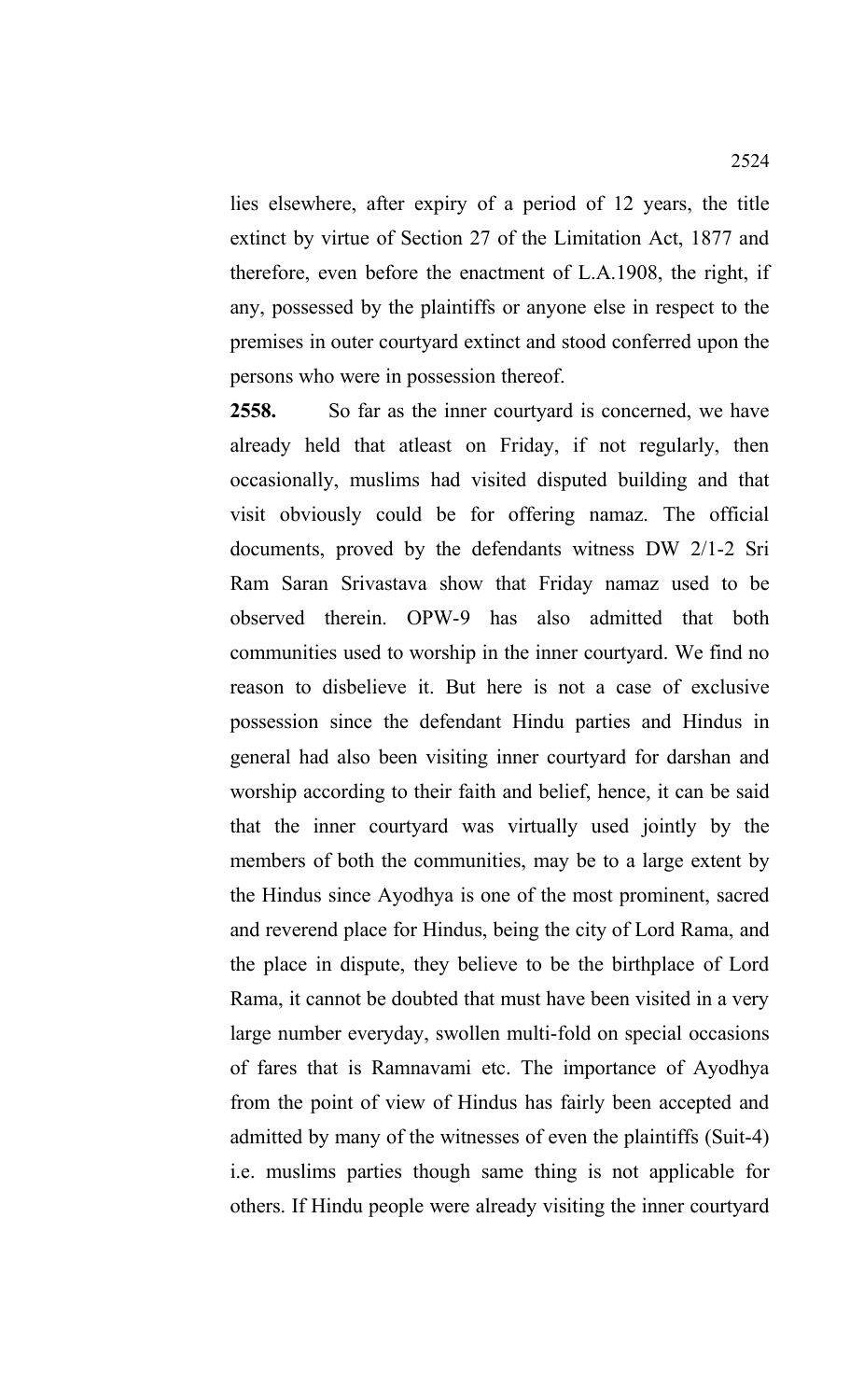and the disputed building for worship etc., we do not find any occasion of dispossession of muslims from the premises in dispute or discontinuation of possession as a result whereof somebody else has taken possession in order to attract Art. 142. The only thing which is claimed to have occurred on 22/23 December, 1949, is the placement of idol which according to OPW 1 and some other witnesses is mere shifting of idols of Sri Ram Chandra from the outer courtyard (Ram Chabutara) to inner courtyard. This placement of idol by itself cannot be termed as dispossession of muslims from the inner courtyard or the disputed building in the light of the meaning of 'dispossession' as we have discussed above. This is also not covered by the phrase "discontinuation of possession". It is probably for this reason that in the entire plaint there is not even a whisper that the muslim parties or the muslims or the plaintiffs were dispossessed or discontinued of possession by anyone on any particular date. The averments are different. Most of the witnesses have admitted that since the idols were kept inside the building, they did not go to the disputed building on and after 23 December, 1949. In this view of the matter we do not find that Art. 142 even has any application in this case.

**2559**. There is another aspect of the matter from which angle this argument may be seen. Suit has been filed for a declaration in respect to the entire area of the disputed building which included inner courtyard as well as outer courtyard. For the purpose of cause of action, the placement of idols in the mosque on 23rd December, 1949 has been pleaded in para 23 of the plaint. Sri Mohd. Ayub, counsel for plaintiffs (Suit-4), who had appeared before the Civil Judge, Fyzabad made statement under Order X, Rule 2 on 28<sup>th</sup> August 1963 and said: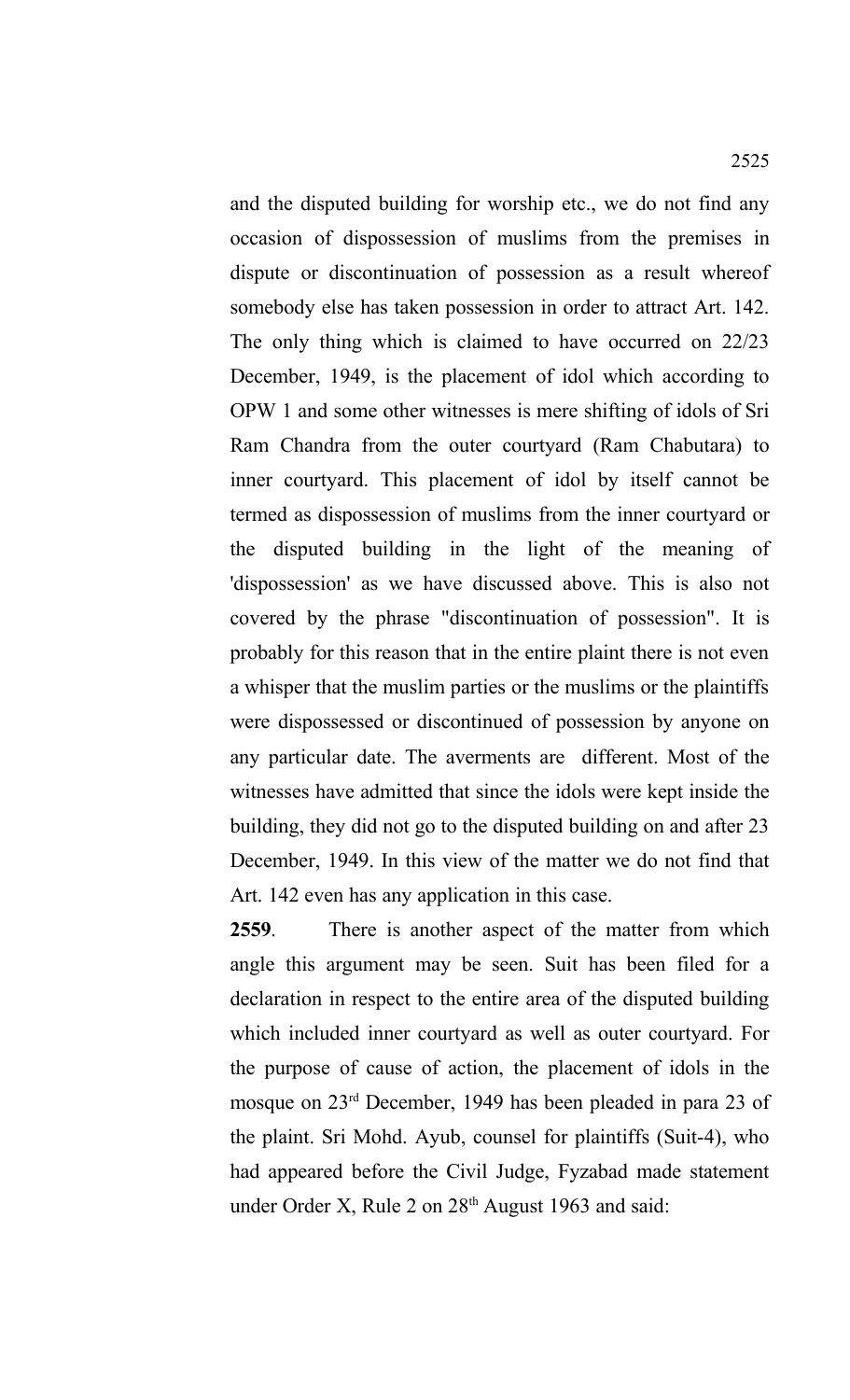*"Sri Mohd. Ayub states that the mosque lie in A B C D as shown in the plaint map (sketch map) and the land around A B C D is graveyard of the Muslims as shown in it."*

**2560**. He again made another statement on  $20<sup>th</sup>$  January, 1964 to the following effect:

*"The property in dispute includes Babri Masjid and appurtenant to its boundary graveyard towards east, north and south .... On the outer side of railing of Babri Masjid and inside the boundary of main gate towards east-south, there is a Chabutara measuring 17 x 21 feet over which a wooden temple of wooden structure is built. In it, neither there were any idols of Hindus in past nor are till now. That place is also a part of mosque of Muslims. He does not know that the place had ever been any use of Hindus or not. It is also not known that the place had ever been in use of Muslims or not. ...."*

**2561**. Therefore, plaintiffs admitted the existence of a *Chabutara* measuring 21 x 17 feet in the outer courtyard, which has a wooden temple structure thereon. This is also admitted by PW-1 on page 24. Infact it is said in the plaint also. Its existence, as referred to, was the subject matter of suit 1885 meaning thereby the said Chabutara was existing at least since 1885 and always in the outer courtyard of the disputed building. Besides, in the north of the disputed building, there existed *Sita Rasoi/Kaushalya Rasoi* and on the east-north side, in the outer courtyard, there was a *Chappar* which is also called *Bhandar*.

**2562**. About the above three structures, statement of various witnesses of plaintiffs (Suit-4) are:

#### (a) **PW-1 (Mohd. Hashim)**

''पूरब के बाहरी दरवाजे से दक्षिण की तरफ जो चबूतरा है वह 17*x 21*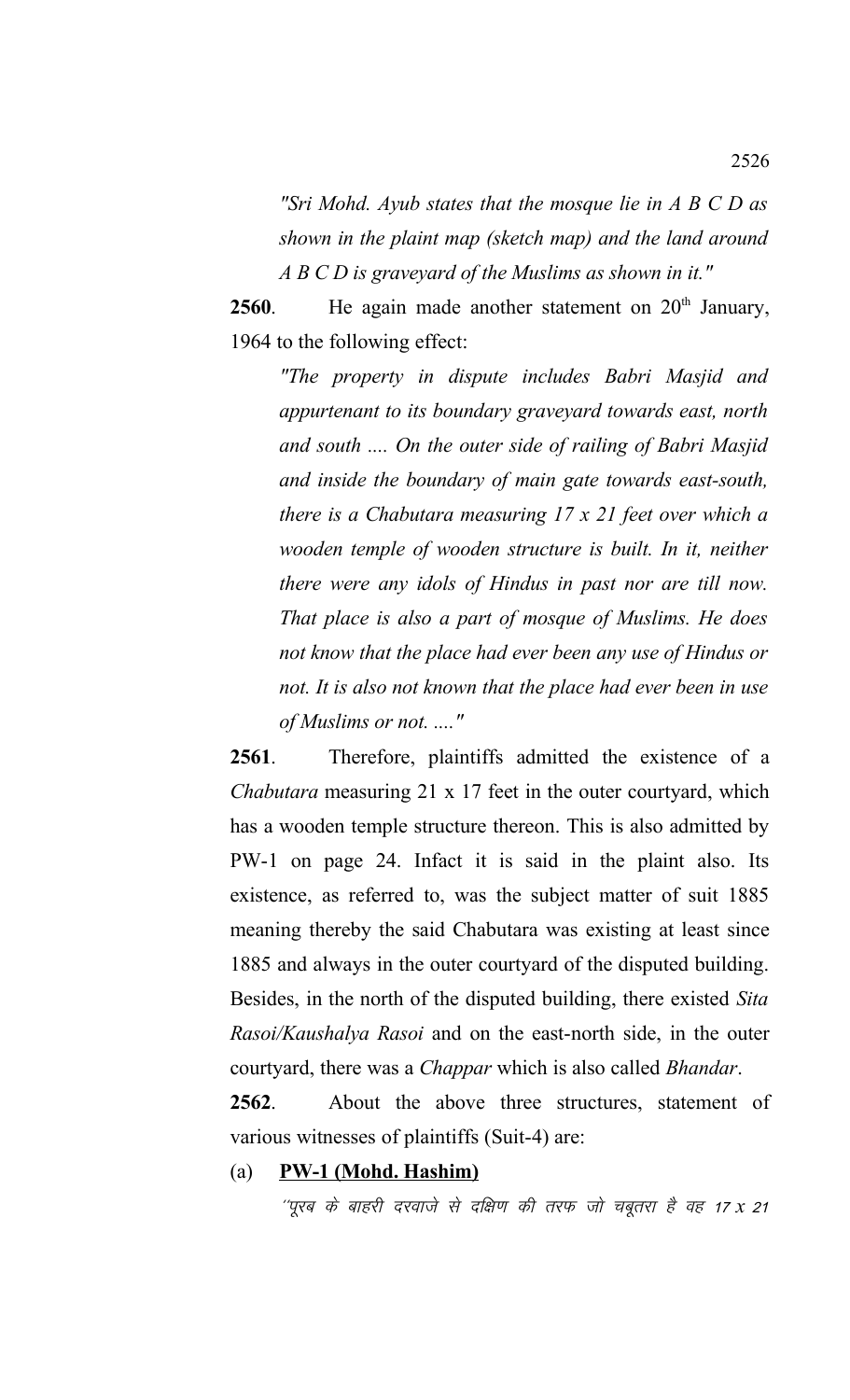फिट है। इसकी ऊँचाई एक मीटर है। इसके ऊपर छपपर पड़ा है। कि . . . . इस चबूतरे पर हिन्दू देवताओं की मूर्ति आने वालो को दिखायी नहीं देती।'' (पेज 24)

*"Towards the south of the outside gate in the east lies a chabutra measuring 17x24 feet. Its height is 1 metre. It has a thatched roofing. . . . . . . . Idols of Hindu deities on this chabutra are not visible to visitors." (E.T.C.)*

´´जो पहले मैंने कहा था पूजारी चबूतरे पर बैठते थे वह गलत है वहॉ पर कुछ लोग बैठते थे ओर यह बात सही हैं यह आम आदमी हिन्दू थे पर पुजारी या साधू नहीं थे ये लोग अयोध्या के नहीं थे।" (पेज 27)

*"My earlier statement that priests used to sit on the chabutra, is wrong. Some people used to sit there, and this fact is true. These ordinary people were Hindus, but not priests or saints."(E.T.C.)*

 $^\prime$ सन 1949 में सीतारसोई फर्श के बराबर थी सीतारसोई पर चुल्हा चौकी बेलना चूने गारे का बना था वर्ष 1949 में। . . . . . . . शुरू में हम लोग भी उसको करीब से देखते थे उस समय कोई तनाव नहीं था। उसकी आम लोग सीता रसोई कहते थे। हमने यह नहीं देखा कि आम लोग सीता रसोई का दर्शन करने जाते थे।'' (पेज 27)

*"In 1949, Sita Rasoi was on a level with the floor. The 'chulha' (hearth), 'chauki' and 'belna' (rolling pin) at Sita Rasoi, was made of lime and brick powder in the year 1949. . . . . . . . In the beginning, we also looked at it from a close range. There was no tension at that time. People in general called it Sita Rasoi. We did not see general public going to have darshan of Sita Rasoi." (E.T.C.)*

''पूर्वी फाटक से अन्दर आने पर बाहरी दीवाल के अन्दर उत्तर तरफ एक लम्बा सा छपपर था वह भण्डार पर था या नहीं यह नहीं बता सकता। . . . . इस छपपर के नीचे हिन्दू लोग रहते थे मुसलमान लोग नहीं रहते थे। .... कुर्क शुदा जायदाद की बाहरी दीवाल के अन्दर दो छप्पर थे एक चबूतरा पर था और दूसरा पूर्वी दीवाल से सटकर नीम के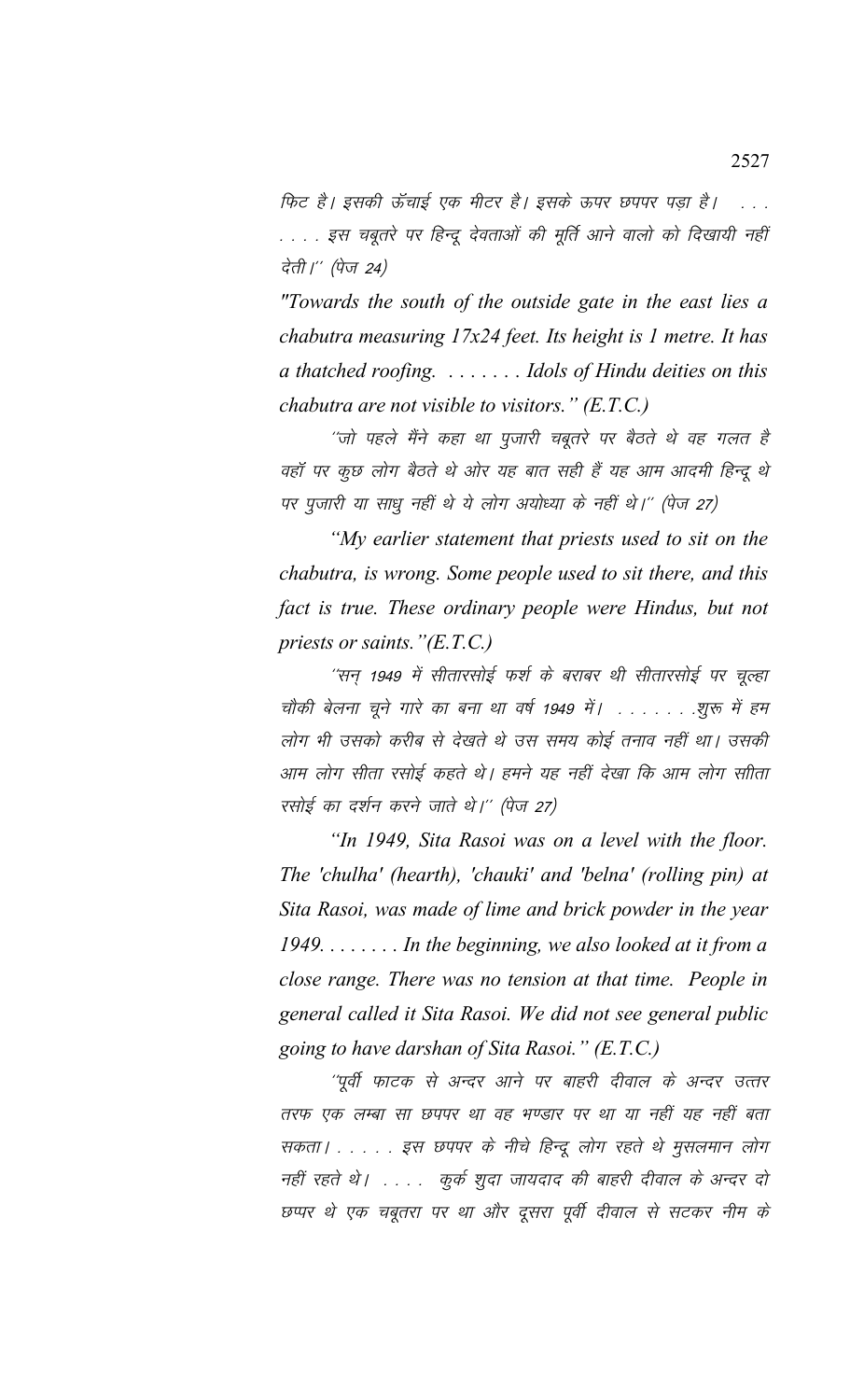पेड के नीचे था।''(पेज 31–32)

*"On coming inside through the eastern gate there was a spacious shed towards the north inside the outside wall. I cannot tell whether it was a store house or not. . . . Those who lived under this shed were Hindus, not Muslims. . . Inside the exterior wall of the attached property there*

*were two sheds, of which one was on a chabutra (rectangular terrace) and the other one was under the Neem tree adjacent to the eastern wall." (E.T.C.)*

 $\%$  . .वह मुकदमा सिर्फ चबूतरा के बारे में था जिसे वह मंदिर बनाना चाहते थे।'' (पेज 72)

*". . . This case was only in respect of the chabutra which he wanted to change into a temple."(E.T.C.)*

''जो जगह चबूतरा की सूरत में हिन्दू लोगों के कब्जे मे है फिर कहा वहाँ हिन्दुओं का कोई कब्जा नहीं है तमाम जगह मस्जिद की है।''  $(\dot{\vec{q}}\vec{v}$  113)

*"The place being in the shape of chabutra is in the possession of Hindus. (Then stated) Hindus have no possession over there; most of the place belongs to the mosque." (E.T.C.)*

''अगर यह नक्शा अदालत द्वारा जारी किये गये कमीशन ने दाखिल किया है तो यह सही है। . . . मैं यह नहीं कह सकता कि जो इसमें सीता रसोई और चबूतरा दिखाये गये हैं वह 1949 में उसी तरह से थे। अगर शिवशंकर लाल सरकारी कमीशन थे तो उनका दिया गया नक्शा सही होगा लेकिन वह सन 1949 के बाद की बात है। . . . . . . . .अगर यह नक्शा सरकारी कमीशन का है तो सही होगा।'' (पेज 115)

*"If this map has been filed by the commission appointed by the Court, it is correct. . . I cannot say that Sita Rasoi and chabutra existed in the same way in 1949 as they are shown in it. If Shivshankar Lal was on official commission, the map filed by him must be correct but it*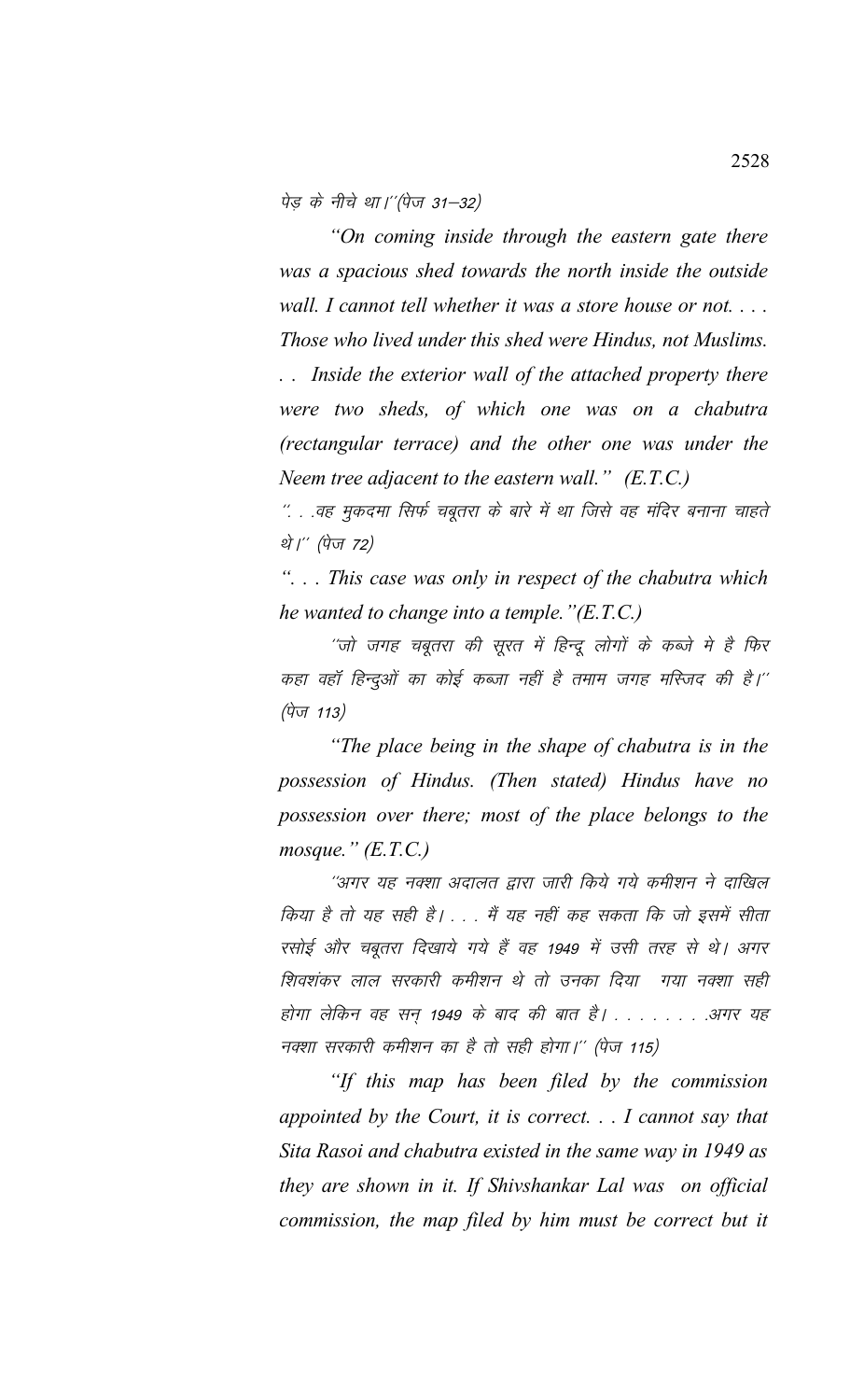*pertains to post-1949 position. . . . . . . . . If this map is of the official commission, it must be correct." (E.T.C.)*

´´मुझे मालूम नहीं कि सीता रसोई और चबूतरा जिस हालात में 1934 में था, उसी हालात में 1949 में कुर्की होने तक रहा।'' (पेज  $116 - 117)$ 

*"I do not know that Sita Rasoi and the chabutra remained to be in the same position in 1949 as they existed in 1934." (E.T.C.)*

## **(b) PW-2 (Haji Mahboob Ahmad)**

 $^\prime$ सीता रसोई का चुल्हा चौका बेलना हम लान में देखा करते थे जब हम मस्जिद में जाते थे। . . . . . . . . . लोग कहते थे कि यह सीता रसोई है। मैंने वहाँ पर किसी को दर्शन करते जाते नहीं देखा। . . . . वह मस्जिद थी जिसे दूसरे लोग मंदिर कहते हैं।'' (पेज 55)

*"When we went to the mosque, we saw chulha (hearth), chauka, belna (rolling pin) of Sita rasoi ( Sita's kitchen). . . . . . . . People said that it was Sita Rasoi. I did not see anybody going there for darshan. . . . . . It was a mosque, which other people call temple." (E.T.C.)*

''यह मालूम है मुझे कि बाहर का लान, चबूतरा और सीता रसोई का मुकदमा 1884 में चला था।''

 $(\vec{q}\bar{\mathsf{u}}\mathsf{f}\ \mathsf{62})$ 

*"I know that a case went on in 1884 in connection with the outside lawn, chabutra and Sita Rasoi." (E.T.C.)*

 $\H{.}$  . हॉ, यह ठीक है कि बाहरी लॉन में कोई भी आ–जा सकता था।'' (पेज 104)

*". . . Well, it is true that anybody could have to-andfro movement to the outside lawn." (E.T.C.)*

# **(c) PW-3 (Farooq Ahmad)**

''अयोध्या में हिन्दू मेले होते हैं जैसे कि रामनवमी, परिक्रमा मेला और सावन मेला, इन मेलों पर हिन्दू लोग इकट्ठा होते हैं ये लोग मस्जिद भी देखने आया करते हैं। इस चबूतरे को देखने की गरज से बहुत से हिन्दू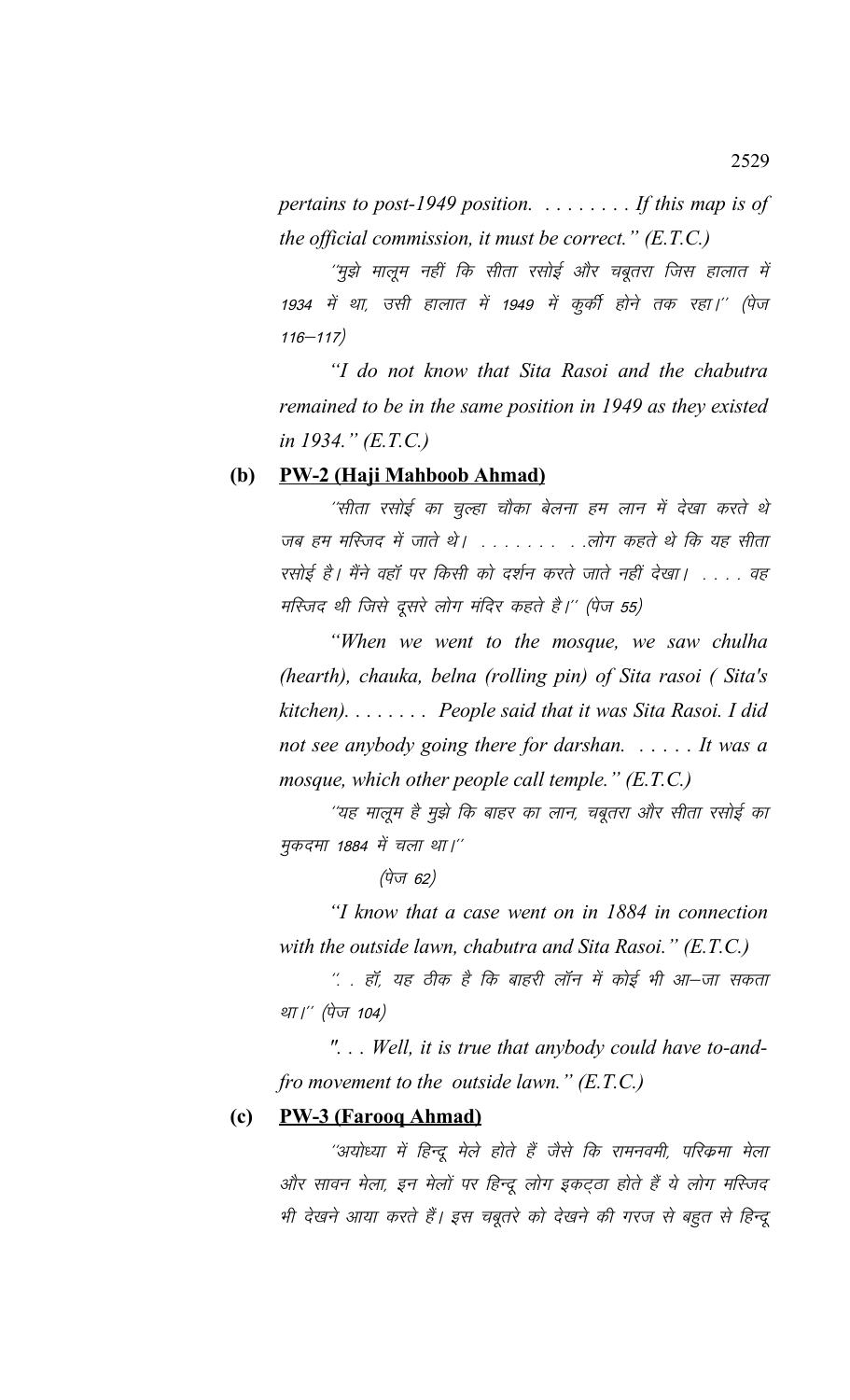और मुस्लिम लोग सभी जाते हैं। ऊपर बताये गये मेलों के वक्ता इकट्ठा होने वाले हिन्दू लोग खाष तौर से इस चबूतरे पर नहीं जाते क्योंकि वहाँ कोई चढ़ावा नहीं है। मेले के वक्त भी हर मजहब के लोग चबूतरा देखने आते थे*।'' (पेज 29)* 

*"Hindu fairs are held at Ayodhya such as Ramnavami, Parikrama Mela and Sawan Mela. Hindus gather in these fairs. They also come over to see the mosque. Many Hindus and Muslims used to come over to see this platform (Chabutara). The Hindus assembling at time of the said fairs, did not particularly visit this platform (Chabutara) because there was no offering (chadhawa). Even on occasion of the fairs, people of all religions used to come to see the platform (Chabutara)." (E.T.C)* 

# **(d) PW-4 (Mohd. Yaseen)**

''मैंने किसी हिन्दू को न कभी चकला बेलना के पास देखा और न ही ऊपर बताये गये उत्तरी या दक्खिनी छप्पर के पास देखा।'' (पेज 19 )

*"I never saw any Hindu near the Chakla-Belna nor near the aforementioned northern or southern thatched roof." (E.T.C)* 

#### **(e) PW-6 (Mohd. Yunus Siddiqui)**

''जब रात को मैं वहां जाता था तो अक्सर लोग छप्पर में सोते हुए दिखाई देते थे। . . . . . . . यह मैंने जान लिया था कि यह चबूतरा 1885 से चला आ रहा था।"(पेज 11)

*"When I went there during nights, people were often seen sleeping in sheds. . . . . . . . . . . I came to know that this chabutra had been in existence since 1885." (E.T.C.)*

### **(f) PW-7 (Hasmatulla Ansari)**

''उत्तर की तरफ जो छप्पर था सुनते हैं कि उसमें इमाम रहा करता था। लेकिन मैंने कभी वहाँ इमाम को आते जाते या रहते नहीं देखा। इस बाहरी सहन में जहाँ ये चबूतरे थे कभी नमाज नहीं पढ़ने गया।''(पेज 30)

*"It is heard that Imam used to reside in a shed*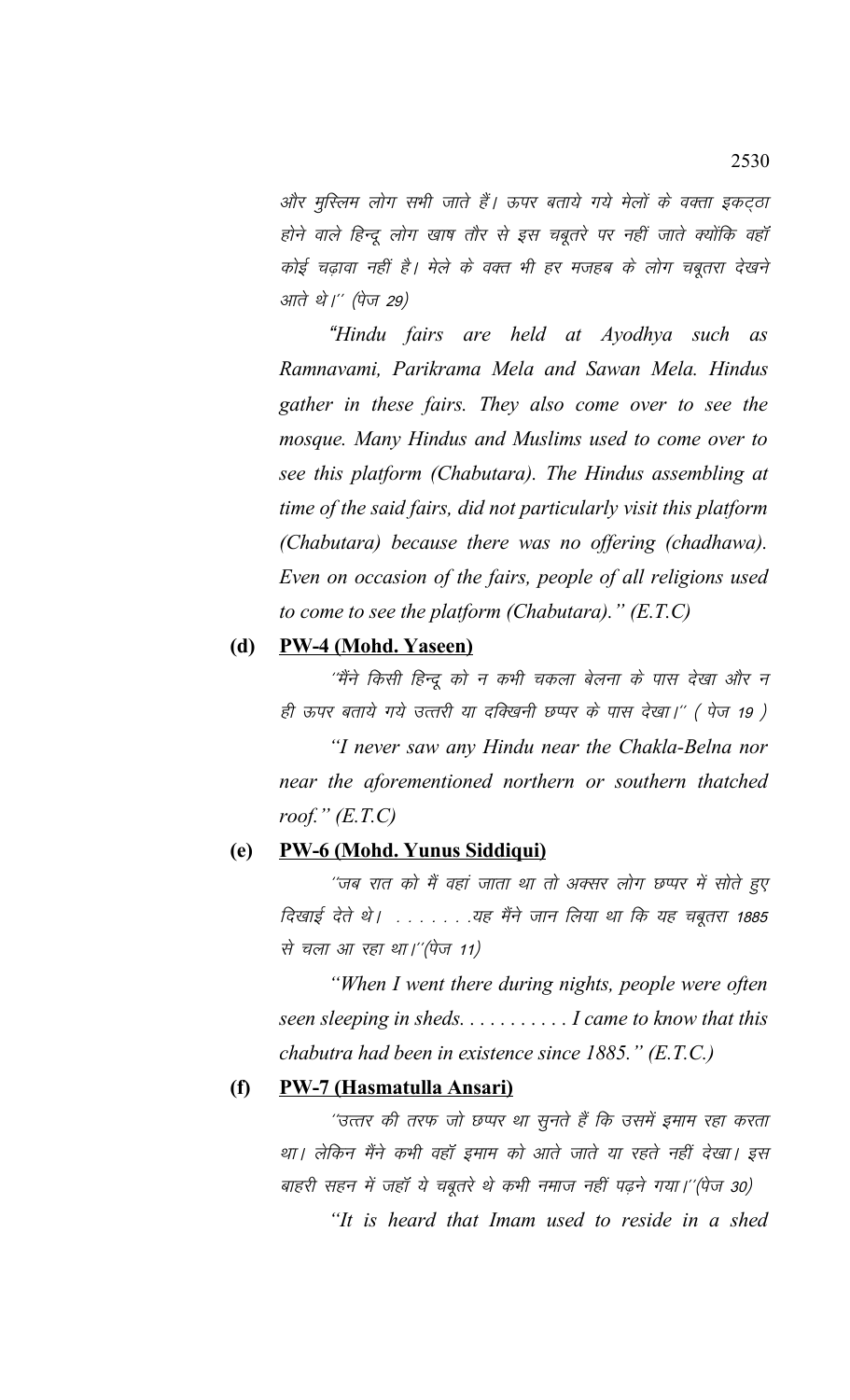*located towards the north. But I never saw the Imam come, go or live there. I never went to offer namaz at the place where these Chabutras (raised platforms) were built in this outer courtyard. "(E.T.C.)*

#### **(g) PW-8 (Abdul Ajij)**

''दूसरी तरफ यानि उत्तर वाले छप्पर में मैंने कभी किसी को खाना बनाते या चुल्हा जलाते नहीं देखा। . . . . उस छप्पर के नीचे लोग बैठते थे या मोअज्जिम रहते थे इसके अलावा वह और किसी के इस्तेमाल में नहीं आता था।'' (पेज 36)

*"I never saw anyone either preparing meals or lighting stove on the other side i.e. in the northern 'Chhapper' (thatched roof). . . . . . . . . . Either people or 'Muajjim' used to sit under that 'Chhapper', and it was not used for any other purpose." (E.T.C)*

 $\degree$  . . हमारी जानकारी में बाबरी मस्जिद के अन्दर सीता रसोई बनी हुई नहीं थी। न हम उधर गये न हमने ऐसा देखा कि वहाँ चूल्हा चकला बेलना और हुडसा बने हुए हों हमने वहाँ चरण चिन्ह भी नहीं देखें।'' (पेज 43½

*". . . In my knowledge, Sita Rasoi had not been built inside Babri mosque. Neither did I go in that direction nor did I see the 'Chulha', 'Chakla', 'Belna' and 'Hudsa' (all kitchen utensils) over there, nor did I see the footmarks over there." (E.T.C)*

''वहॉ पर एक चबूतरा था जो दक्खिन की तरफ था उस पर कोई लकड़ी का सिंहासन नहीं था वह चबूतरा खाली था। पूर्वी फाटक से अन्दर दाखिल होने पर यह चबूतरा बाये हाथ की ओर आता था।'' (पेज 43)

*"There was a platform towards south. It did not have any wooden throne over it. The platform was vacant. On entering through the eastern gate, this platform fell on left side." (E.T.C)*

**2563**. The site map prepared by Gopal Sahai Amin in Suit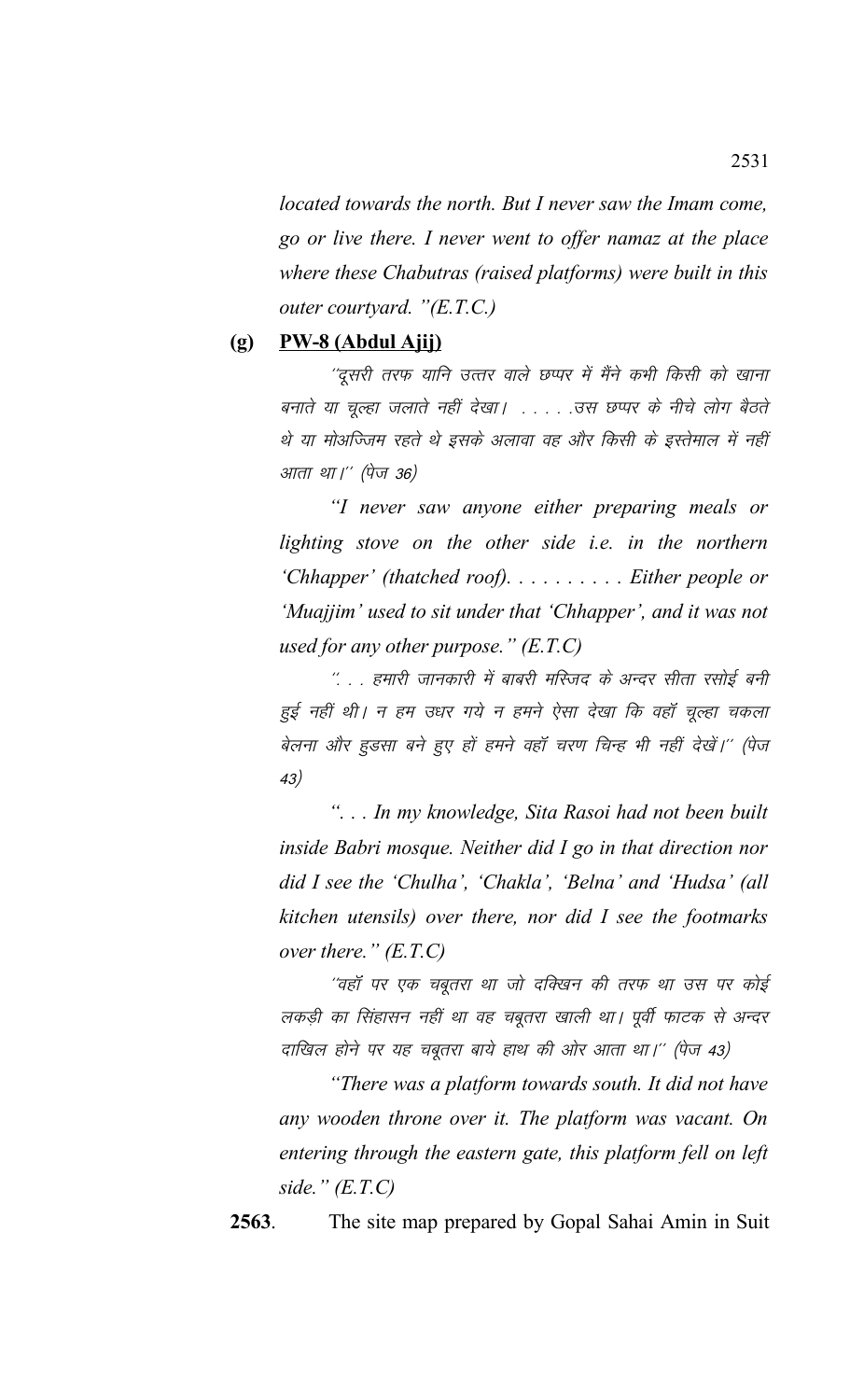1885 mention all these three structures in the outer courtyard and that map was never disputed. **Exhibit 14 (Suit-4) (Register 10 Page 65)** is the copy of the written statement filed by Mohd. Asgar claiming himself to be Mutwalli of Masjid Babari on 22nd December, 1885 and in para 3 thereof he himself said that the Chabutara was constructed in 1857. Para 5 of the written statement mentions about the existence of *Sita Rasoi* and *Kuti* also*.* His further assertion is that orders were issued about their removal but the same was not removed which in effect admits the existence of these two structures also in 1885 and prior thereto. The same has continued till 1950, as is evident from the map prepared by the Court's Commissioner Sri Shiv Shankar Lal Advocate. That be so, it is evident that virtually the entire outer courtyard had remained in possession of Hindus who have regularly visited thereat and worshipped. This is also fortified from **Exhibit 15 (Suit -1),** the report of the Deputy Commissioner Faizabad pursuant to the Commissioner order dated  $14<sup>th</sup>$  May 1877 which describes the outer courtyard as Janam Asthan and building as Babar's mosque. Justification given for providing a separate room is rush of people/visitors to the Janam Asthan on fair day. This order also refers to the existence of an image on the Janam Asthan platform for which one Baldeo Das was ordered by Deputy Commissioner on 10<sup>th</sup> November, 1873 to remove the same. The report, however, does not show that the same was removed at all.

**2564.** Therefore, in respect to the outer courtyard, claim of the plaintiffs is clearly barred by limitation. In fact it stood barred long back but without making any distinction and without specifying the area of outer courtyard, the suit has been filed to claim the entire premises which includes the area in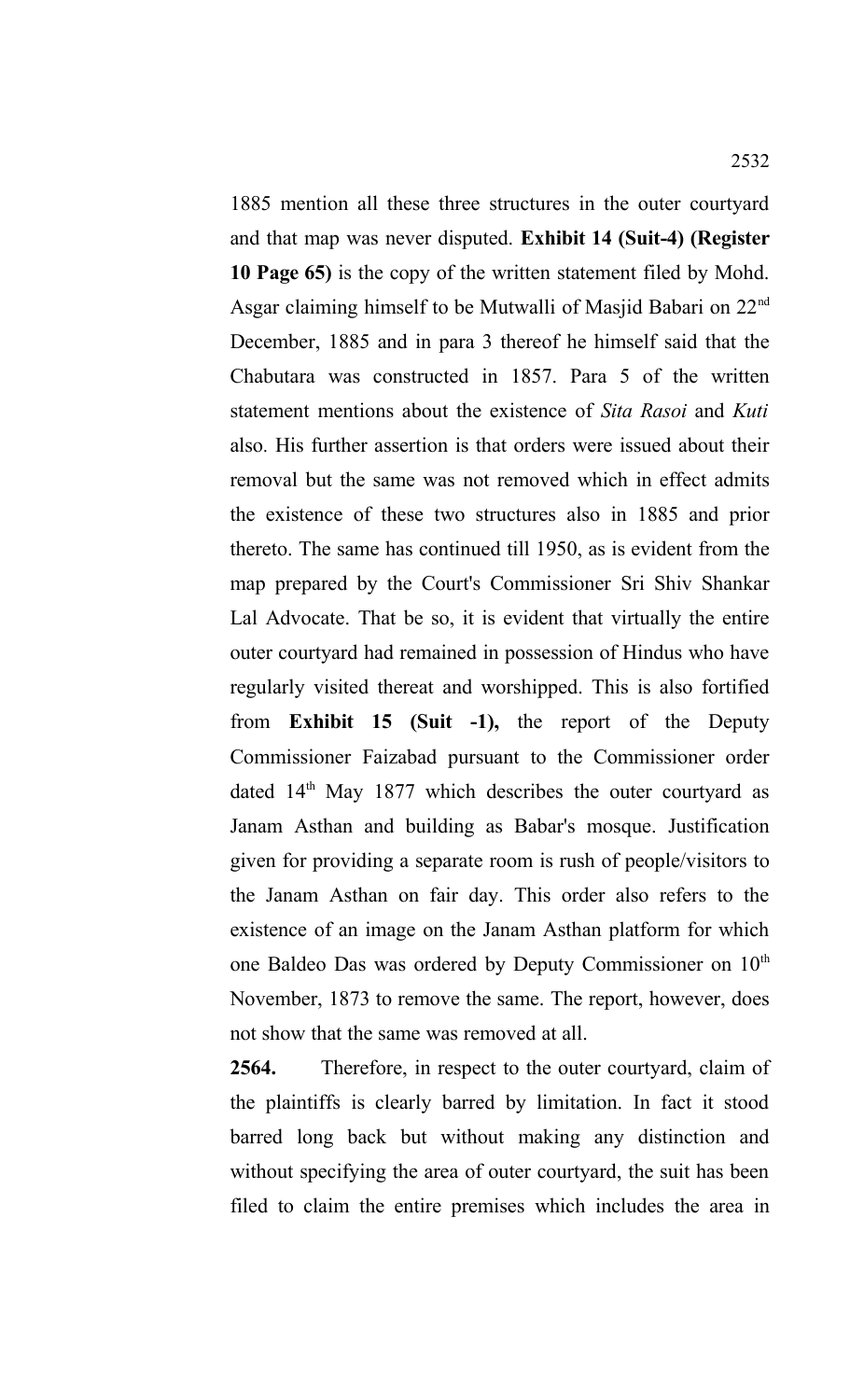respect whereto such claim is barred long back and has actually extinct. We find it difficult to separate it and hence, the suit in its entirety has to be held barred by limitation. This is another reason.

**2565.** In view of the above discussion we have no option but to answer **Issue No. 3 (Suit-4) in negative i.e. against the plaintiffs. We hold that Suit-4 is barred by limitation**.

**2566**. **Issue 10 (Suit-1)** reads as under:

*"Is the present suit barred by time?"*

**2567.** Nobody pressed this issue before us. In respect to Suit-1 nobody advanced any argument even to suggest that Suit-1 is barred by limitation. The cause of action according to the plaintiffs arose on  $5<sup>th</sup>$  January, 1950 when he visited, for offering worship, the disputed premises and allegedly obstructed. The suit having been filed within 10 days thereafter apparently it cannot be said to be beyond limitation. **It is accordingly answered in negative i.e. in favour of the plaintiff (Suit-1).**

**2568. Issue No. 9 (Suit-3)** reads as under:

*"Is the suit within time?"*

**2569.** The plaintiffs, in para 10 of the plaint dated 17.12.1959 (Suit-3) have pleaded that cause of action for the suit arose on 5<sup>th</sup> January, 1950 when defendant No. 4 (City Magistrate, Faizabad) illegally took over the management and charge of the temple with the articles kept therein and entrusted the same to the receiver- defendant No.1.

**2570.** In para 24 of the written statement dated 28.3.1960 filed on behalf of the defendants No. 6 to 8, it is pleaded that the suit in question is not within limitation.

**2571.** Defendant No. 9, Sunni Board, has not raised any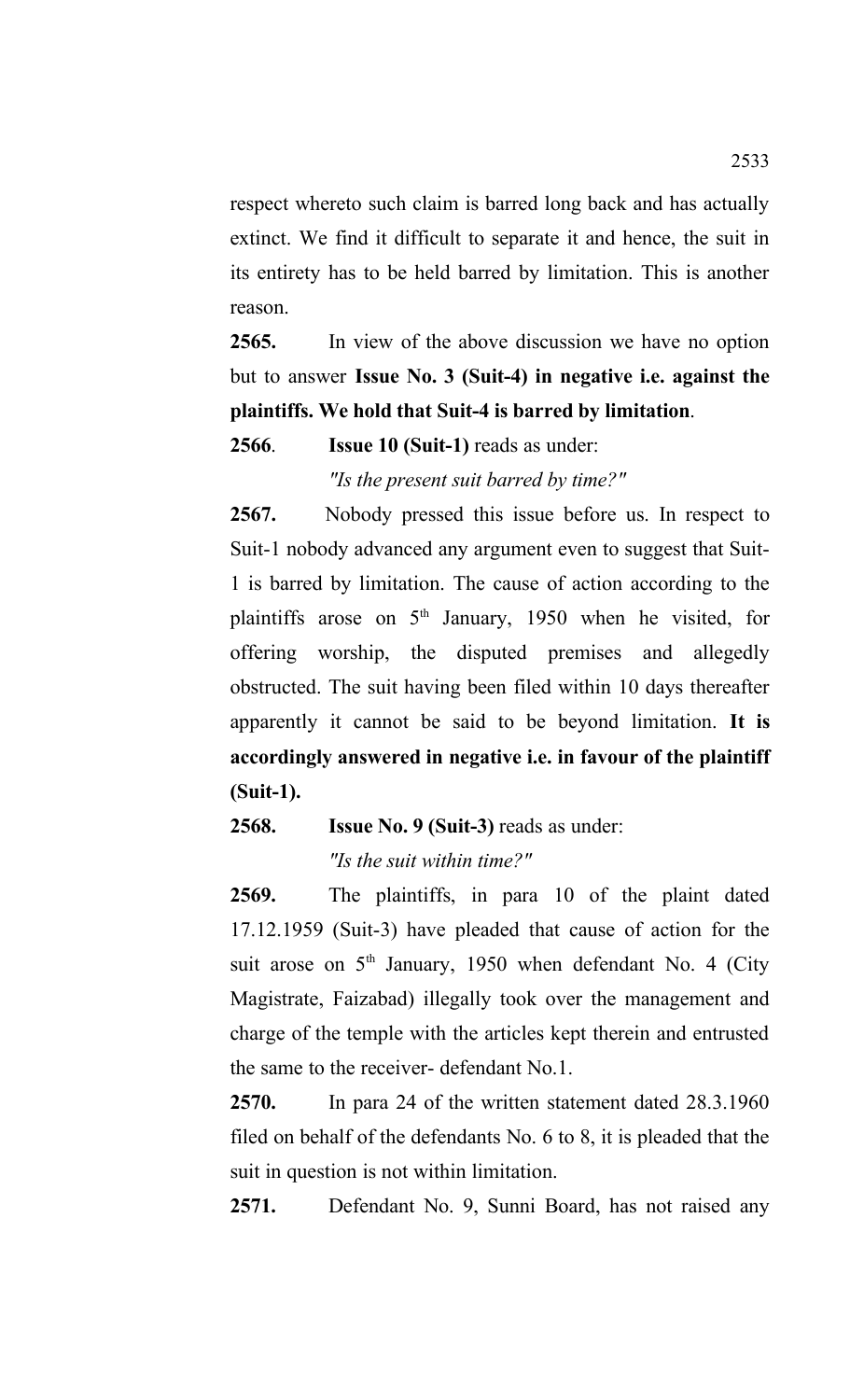separate objection with respect to limitation in Suit-3. In fact it had filed an application under Section 68 of U.P. Muslim Wakf Act, 1916 on 17/18 March, 1986 for its impleadment as one of the defendant and the same was allowed by this Court vide order dated 23rd August, 1990 wherein the statement of the learned counsel for the defendant No. 9 was also recorded that he adopts the plaint of suit 4 as a written statement in this suit. Defendant No.11 Mohd. Farooq, S/o Paddur Ahmad was allowed to be impleaded by order dated 09.12.1991 passed on his own impleadment application No.179/Ka-1 dated 01.4.1989. This Court also recorded the statement of Sri Jilani, Advocate, appearing for defendant No.11 that he will not file separate written statement and adopts the written statements filed on behalf of defendants No.6 to 8 and Sunni Board i.e. defendant No.9. The Court's order dated 23<sup>rd</sup> August, 1990 is as under.

"*No objections have been filed against this application. Apart from it, the applicant has statutory right to be impleaded under Section 68 of the U.P. Muslim Wakfs Act, 1960. Accordingly the application is allowed. The plaintiff shall amend the memorandum of plaint so as to implead U.P. Sunni Central Board of Waqfs as defendant No.9. Learned counsel for the plaintiff shall carry out the amendment in the plaint within twenty four hours.*

*Sri Jilani, learned counsel for the newly added defendant has stated that he adopts the plaint of Suit No.4 of 1989 as a written statement of this suit. He states that no separate written statement shall be filed in this Court."*

2572. In the replication dated 13<sup>th</sup> May, 1963, the plaintiffs, in para 24, while denying para 24 of the written statement has said as under :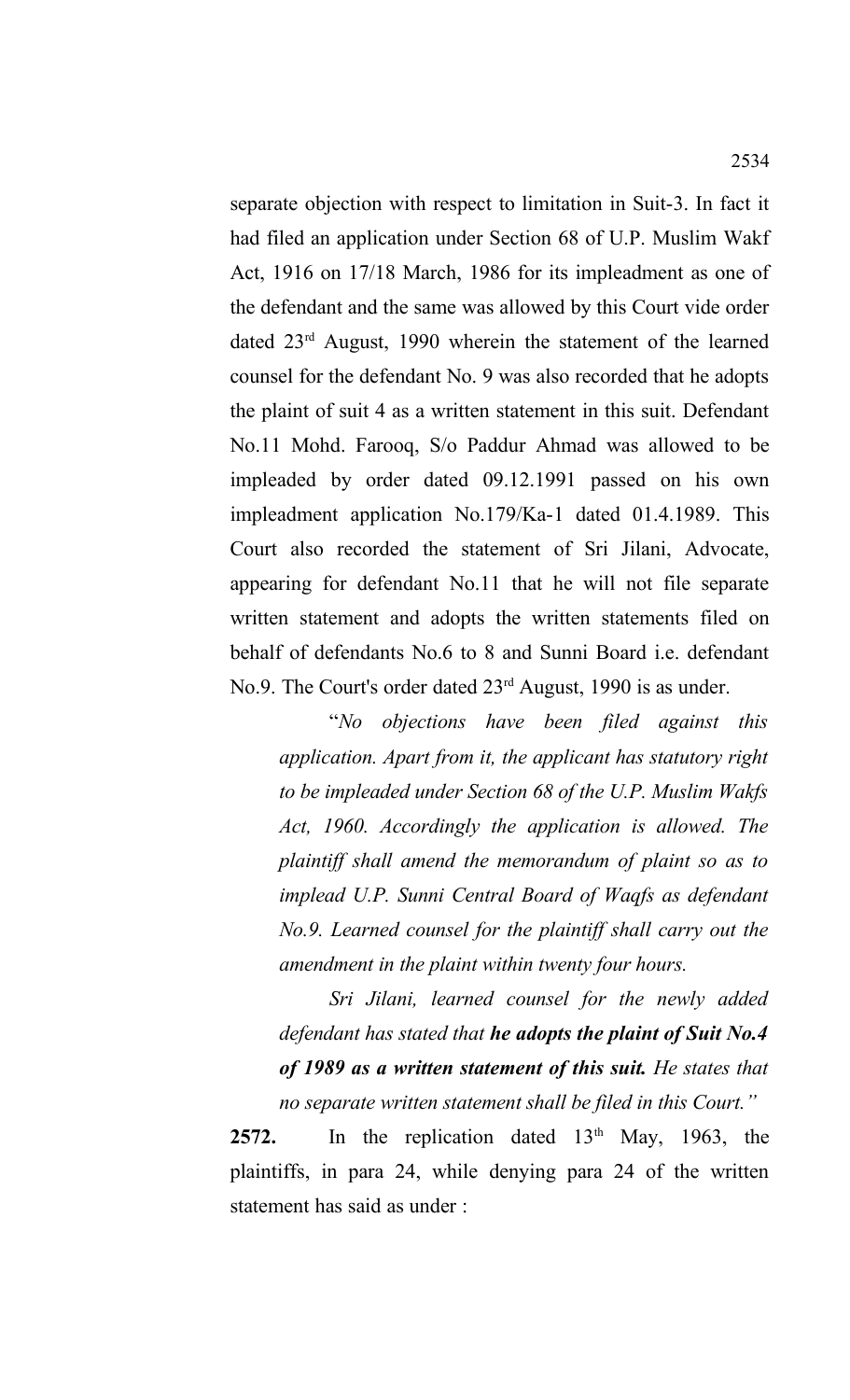*"24. The contents of para 24 of the written statement are denied. The plaintiffs have ever been in possession of the temple in suit and no question of expiry of the period of limitation arises."*

**2573.** The defendant No.10-Umesh Chandra Pandey in his written statement dated 21<sup>st</sup> October, 1991 has also pleaded bar of limitation in para 10, 16 and 17 as under:

*"10. That the contents of para 10 of the plaint are not admitted. On the own showing of the plaintiffs, the cause of action arose in their favour on 5.1.1950, whereas the suit was filed by them in the year 1959. Thus the suit has been filed beyond the prescribed period of limitation. Further the plaintiffs, being not the Manager or the next friend, of the Deity, are not entitled to file the suit."*

*"16. That the plaintiffs' suit is barred by the provisions of Indian Limitation Act, as the same is much beyond the period of limitation prescribed by law."*

*"17. That the plaintiffs had adequate remedies under the provisions of the Code of Criminal Procedure (as it then stood) against the order, passed by the Additional City Magistrate, Faizabad under Section 145 of the Cr.P.C. The plaintiffs, having not availed of the said remedy within the time prescribed therefor and having not filed the suit within limitation prescribed therefor, their suit is liable to be dismissed on that score"*

**2574.** Here also learned counsel for the plaintiffs could not dispute during the course of the argument that the suit in question would not be covered by Article 142 and 144 L.A. 1908 and therefore, it is Article 120 L.A. 1908 which would be applicable in the case in hand. He sought to rely on Article 47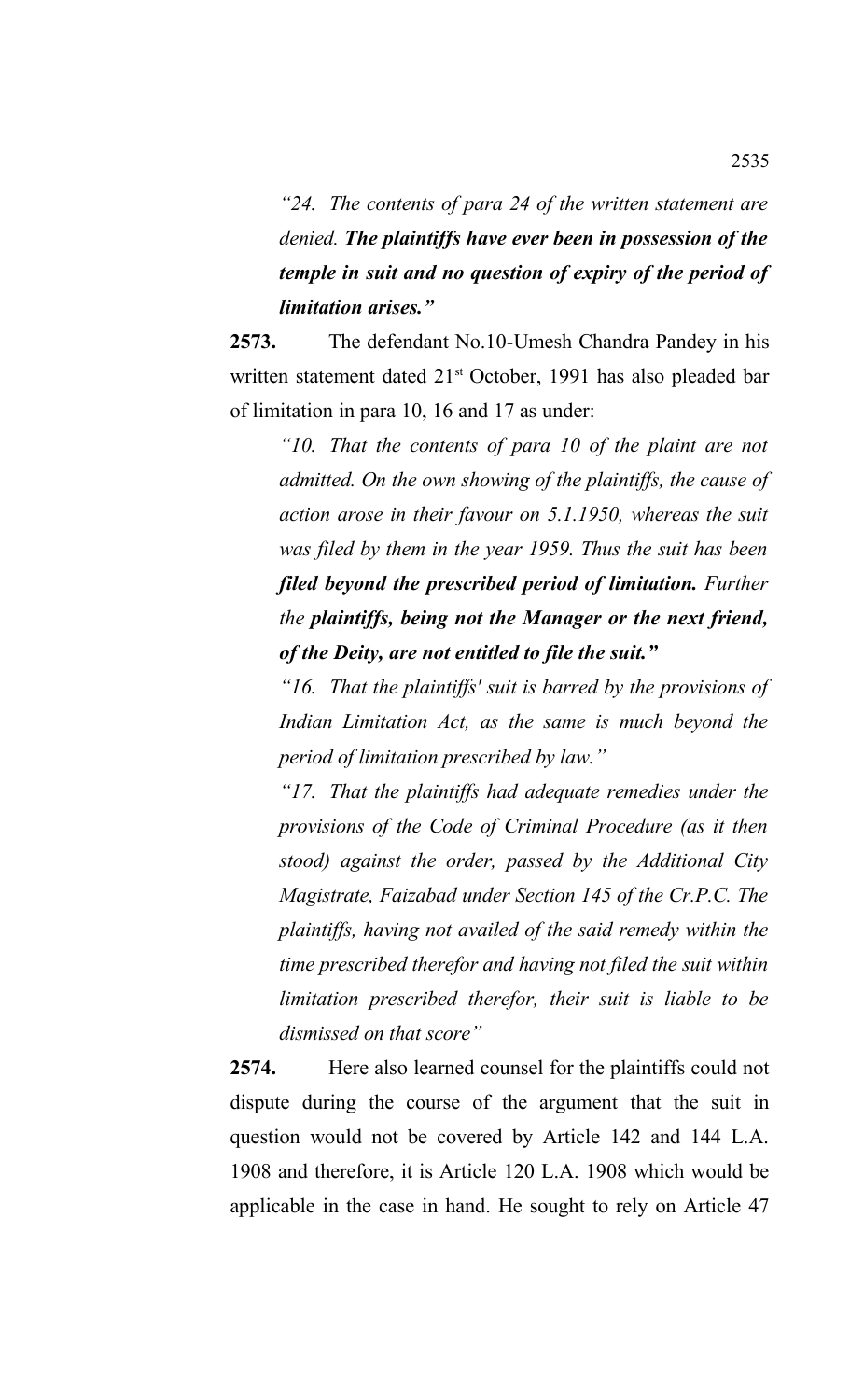also. In the light of own averments of plaintiffs (Suit-3) the cause of action arose on  $5<sup>th</sup>$  January, 1950, the suit having been filed in 1959, it also suffers with the vice of limitation and has to be held barred by time for the reasons we have considered above while deciding Issue No. 3 (Suit-4). Article 47 has no application at all. The learned Counsel Sri Verma also could not show as to how it would cover this case.

**2575.** Learned counsel for the plaintiffs, however, submitted that for the purpose of limitation, the order dated 30.07.1953 of the City Magistrate Fyzabad deferring the proceedings, should be taken to be the commencement of period for limitation, but from that also we find that the limitation expired on  $31<sup>st</sup>$  July, 1959. The suit was filed in October, 1959 and in that circumstance also it is barred by limitation prescribed under Article 120 L.A. 1908. We, however, would like to point out some more and different aspects in the matter.

**2576.** Suit-3 is confined to the premises covered by inner courtyard. The plaintiffs are neither seeking any declaration about the title nor claim that they have been dispossessed by anyone wrongly or illegally. What they actually plead is that the defendant no. 4 City Magistrate, Faizabad, has illegally taken over management and charge of the temple with articles kept therein and entrusted the same to Receiver defendant no. 1.

**2577.** The City Magistrate, Faizabad, had passed a statutory order in exercise of his powers under Section 145 Cr.P.C. 1898. Neither any declaration has been against the said order that it is illegal or bad, nor, in our view, such order could have been challenged in a suit. Enough remedy was available to the plaintiffs if aggrieved by the said order, by taking recourse to the provisions under Cr.P.C. 1898 itself. The plaintiffs did not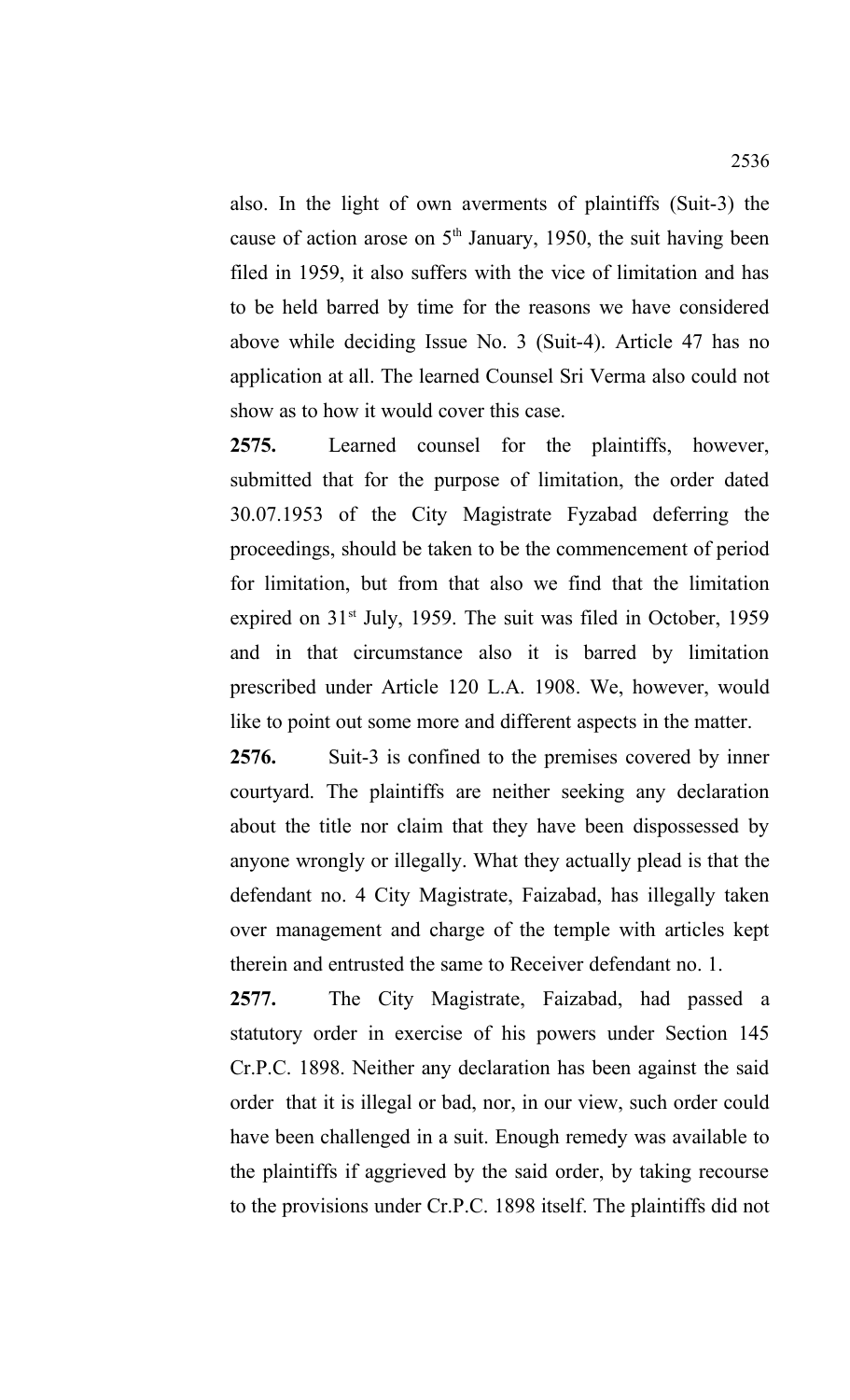avail any such remedy.

**2578.** We have discussed in detail that possession taken by a Receiver pursuant to an attachment order u/s 145/146 Cr.P.C. does not amount to deprivation of possession to the real owner but the Receiver holds property on behalf of the true owner. Assuming that any cause of action the plaintiffs had, the same could have been enforced firstly by showing their title or seeking a declaration about title, particularly when the title dispute had arisen, inasmuch as, the Muslim parties had already filed their objections claiming that the entire premises, i.e., inner and outer courtyard was a mosque and this was also being contested in another suit, i.e., suit no.1. The plaintiffs have not shown anything as to how they got title on the property in dispute. The prayer in effect made by the plaintiffs is nothing but a circuitous way of wriggling out of the real question of title and possession knowing it well that the declaration of title has already met the fate i.e. stand barred by limitation. There is no dispossession of plaintiffs by any person, either unauthorisedly or otherwise. Also there is no question of discontinuation of possession. The question of adverse possession does not arise. Therefore, Arts. 142 and 144 rightly have been conceded inapplicable. In the absence thereof the only provision which would be applicable in suit-3 is Art. 120.

**2579.** The question of continuing wrong also would not apply in the case in hand, inasmuch as, the law laid down by the Calcutta High Court in **Panna Lal (Supra)** could have been applicable if the plaintiffs could have shown to be the **true owner** of the property in dispute (i.e. inner courtyard) and not otherwise.

**2580.** Sri Verma stated that in the revenue entries, the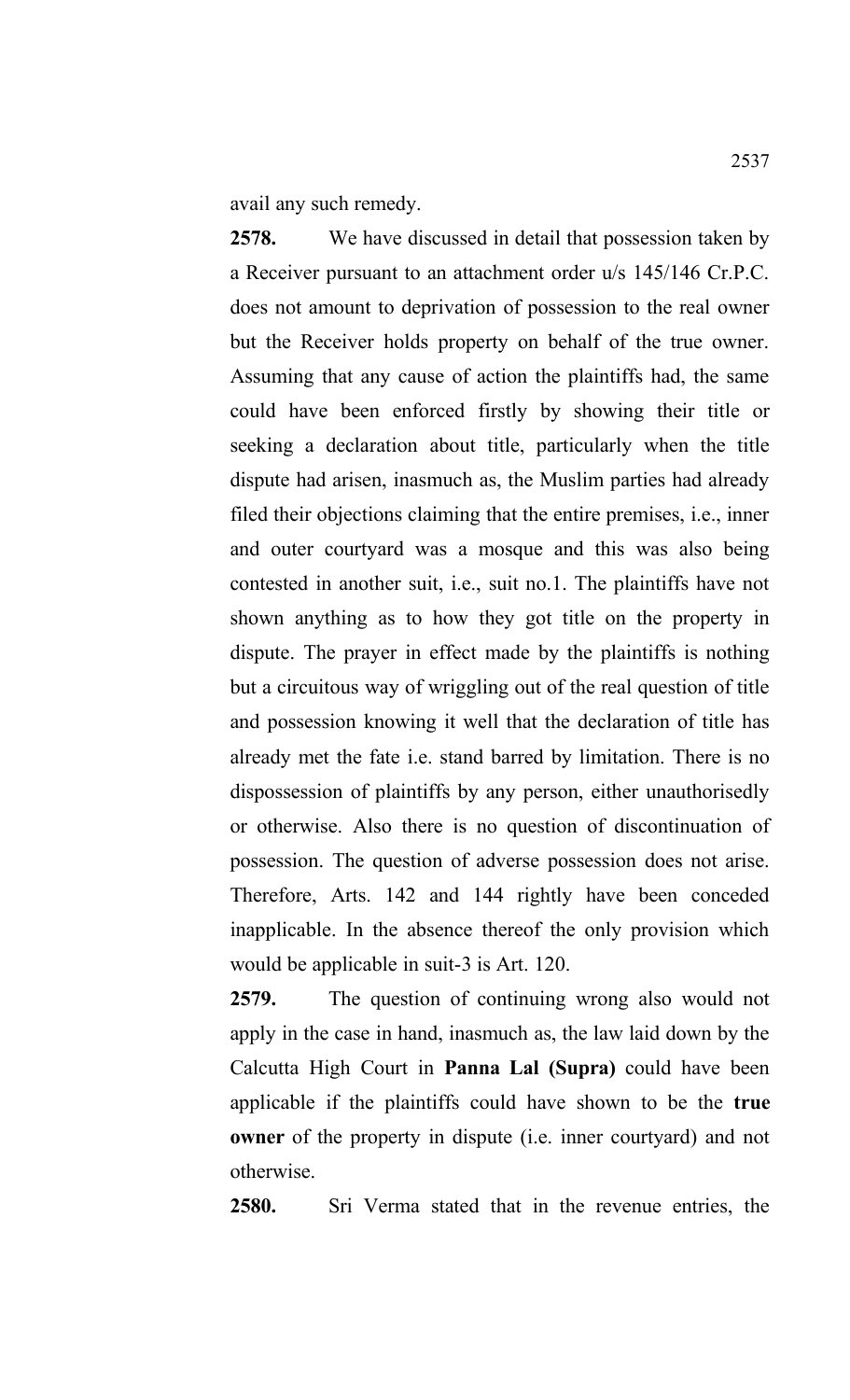name of the Mahant of Nirmohi Akhara was directed to be entered in 1941 and this shows the title of the plaintiffs over the entire property in dispute. We find no reason to agree. An entry in revenue record does not confer any title. When the dispute of title was already raised, the plaintiffs had to get this dispute settled in one or the other way failing which they would not succeed in claiming possession of the property in dispute (i.e. inner Courtyard). In any case, since Arts. 144, 142 and 47 are inapplicable and the counsel for the plaintiffs has also not been able to show any continuing wrong in the matter, we find that the suit is barred by limitation vide Art. 120 of the Limitation Act. **Issue No. 9 (Suit-3) is accordingly answered in negative and against the plaintiffs 41(Suit-3)**.

#### **2581**. **Issue No. 13 (Suit 5)** reads as under:

*"Whether the suit is barred by limitation?"*

**2582**. In Suit-5, the plaintiffs in para 36 of the plaint have asserted that the cause of action for filing the suit has been accruing from day to day. It reads as under :

*"36. That the cause of action for this suit has been accruing from day to day, particularly since recently when the plans of Temple reconstruction are being sought to be obstructed by violent action from the side of certain Muslim communalist."*

**2583**. The defendant No.3 in para 36 of written statement dated 14th August, 1989 has denied the contents of para 36 of the plaint. However, specifically no plea with respect to limitation has been taken in the written statement. In the additional written statement dated  $20<sup>th</sup>$  April, 1992, the defendant No.3 in para 46 has said that the suit is heavily time barred. The defendant No.4 in paras 36 and 42 of written statement dated 26/29 August 1989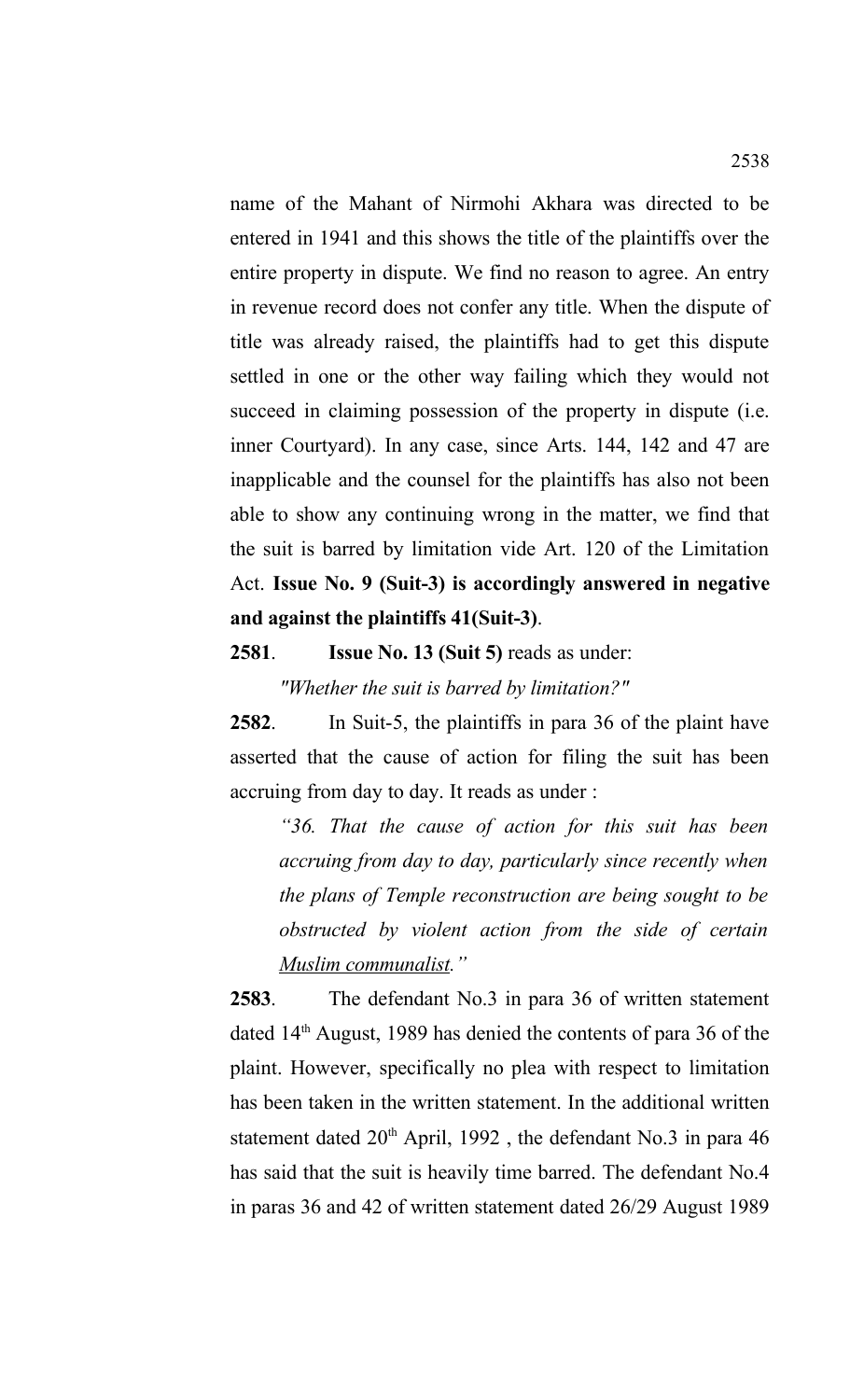has averred, that the suit is barred by limitation:

*"36. That the contents of para 36 of the Plaint are also incorrect and hence denied as stated. No cause of action ever accrued to the plaintiffs to file the instant suit as they have never remained associated with the management or administration of the property in question. In any case if any cause of action in respect of the property in suit can be said to have accrued to the plaintiff No.3, the same must be deemed to have accrued in December, 1949 when the property in question was attached and when the muslims had categorically denied the alleged claim of the Hindus to perform Pooja in the mosque in question and that being so the instant suit is highly time barred. It is also relevant to mention here that the plaintiff no.3 was required to give the specific date, month and year since when the alleged cause of action is said to have accrued and no such description having been given, the averments of the cause of action are incomplete and defective and the plaint is liable to be rejected on account of there being no cause of action as per averments of the Plaint."*

*"42. That the instant suit is highly belated and the same is barred by the Law of Limitation and as such the same is liable to be dismissed on this account alone."*

**2584.** Defendant No.23- Javvad Husain in para 49 of the written statement dated 18.9.1989 has said that the suit is barred by limitation and similar is the plea of defendant No.24 in para 32 of written statement dated  $4<sup>th</sup>$  September, 1989.

**2585.** Sri M.M. Pandey, learned counsel for the plaintiffs (Suit-5), however, sought to over come the difficulty which has arisen on account of objection about limitation by relying on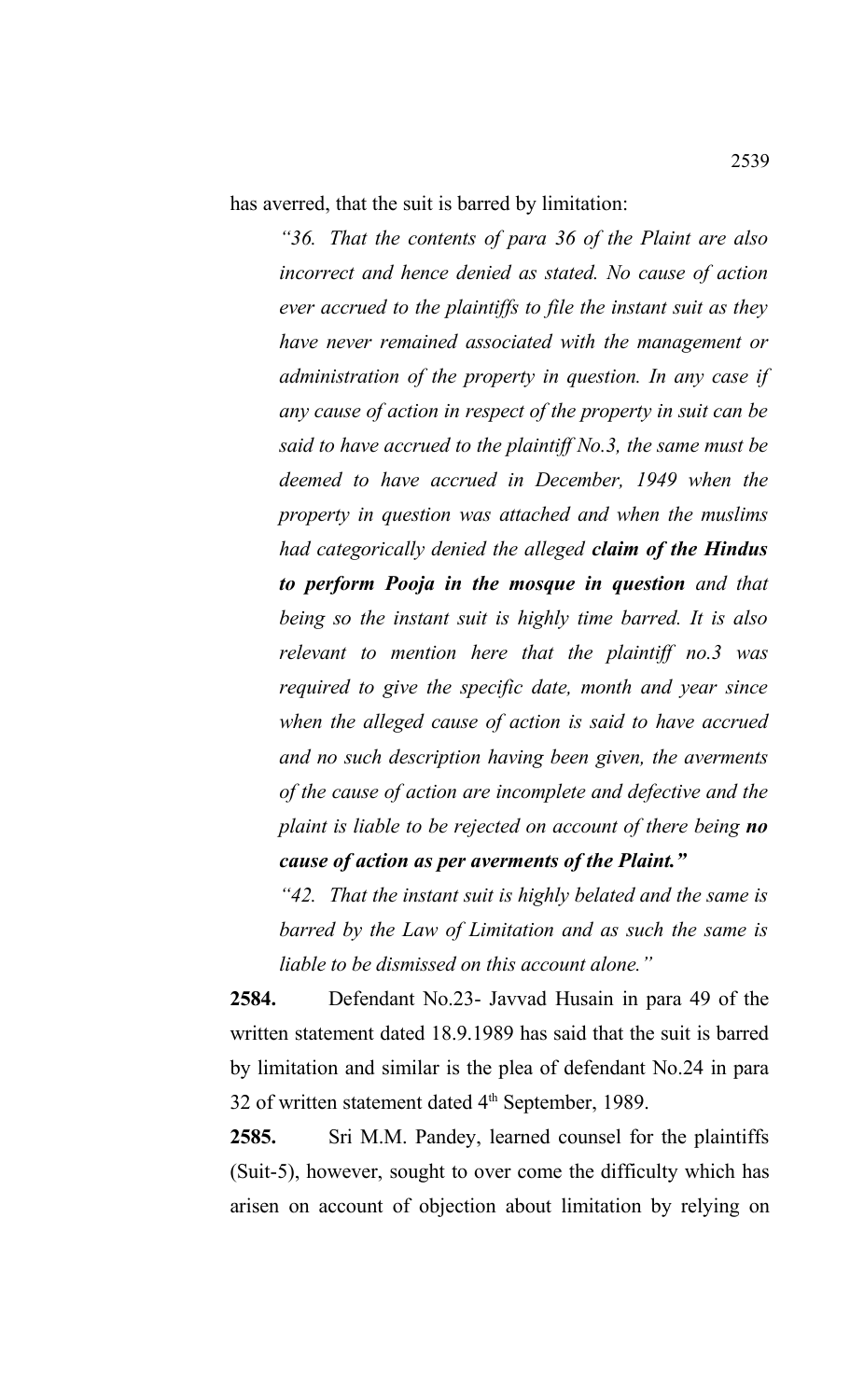Oudh Laws Act 1876 and contended that it shall override and have precedence over the statute of limitation. He submitted that the Hindu Law since ancient time as it stood remained unchanged either by any Emperor or by any Legislature, hence the law as found originally in India relating to Hindu Deity must be applied. In the case of **S. Darshan Lal Vs. Dr. R.S.S. Dalliwall, 1952 All 825 (DB)**, it is stated in para 16: "In an inhabited country, obtained by conquest or cessation, law already prevailing therein continues to prevail except to the extent English Law has been introduced, and also except to the extent to which such law is not civilised law at all………." The Court reiterated that view in para 18.

**2586.** This dictum which was laid down in the context of applicability of English Law in Indian territories conquered/ceded, constitutes a reasonable premise for application of then prevailing Hindu law at the time of conquest by Babar. Indeed, Privy Council held in **Mosque known as Masjid Shahid Ganj Vs. Shiromani Gurdwara Prabandhak Committee , Amritsar, 1940 PC 116** at page 120 Col. 2, that "There is every presumption in favour of the proposition that a change of sovereignty would not affect private rights to property". It is nobody's case nor any evidence is led that during the Muslim rule commencing from late 12th/early 13th Century (Mohd Ghauri/Qutubbin Aibak who established 'Slave Dynasty' from 1206 AD) any of these laws was modified. Similarly, it is nobody's case nor any evidence that during Mughal rule from Babar till the advent of governance by East India Company (from 1757 with the Battle of Plassey) or that of British rule from 1858 (with Queen's Proclamation), any modification in these provisions of Hindu Law was made. The British had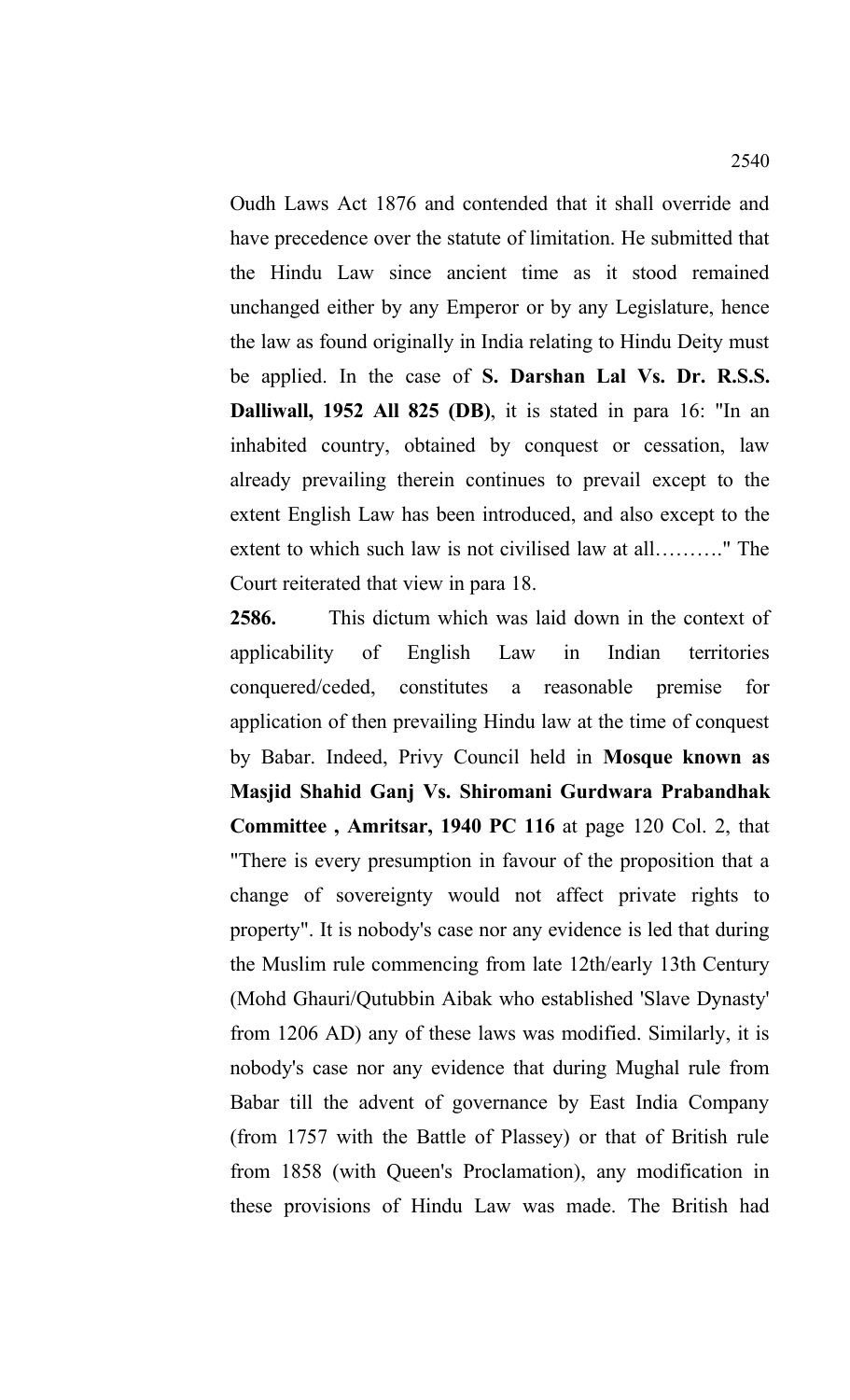established regular COURTS to administer justice; Oudh ceded to East India Company in 1856 only. OUDH LAWS ACT (18 of 1876) provided what laws were to be administered in OUDH which includes Ayodhya and Faizabad. This Statute holds good even today by virtue of Article 372(1) of Constitution of India. A number of Acts were enacted governing relationships and situations in the Hindu Society, like Hindu Women's Right to Property Act, Hindu Succession Act, Hindu Marriage Act, Hindu Minority & Guardianship Act etc., both during the British times and post-independence of India, but none was framed to set out the rights, obligations and antecedents of Hindu Deity; **hence Hindu Law as known to Dharma Shastras continue to apply to Hindu Deities.**

**2587.** The Code of Civil Procedure covers a variety of Suits, e.g. relating to persons of Unsound Mind, Minors, Corporations, State Agencies but is totally silent on Hindu Deities. The general provisions of Limitation Act would not over-ride the special and clear Hindu Law found in Dharma Shastras which had ensured the rights of Deity to hold good in perpetuity, without interference by the State (King). Only those provisions of period of limitation laid down by Dharma Shastras could be affected by Limitation Act which were modified by any statute on specific subjects of Dharma Shastra provisions. There has never been any statute law governing Hindu Deity  $\&$ Deity's property including the Temple which is 'His house'. The rights of Deities, Ram Janam Bhumi and Bhagwan Shri Ramlala, have to be determined exclusively/solely on the basis of the Hindu Law as known to Dharma Shastras and not imperfect analogies drawn from imperfect comparisons. He relied on **Bhyah Ram Singh Vs. Bhyah Ujagar Singh, 13 MIA**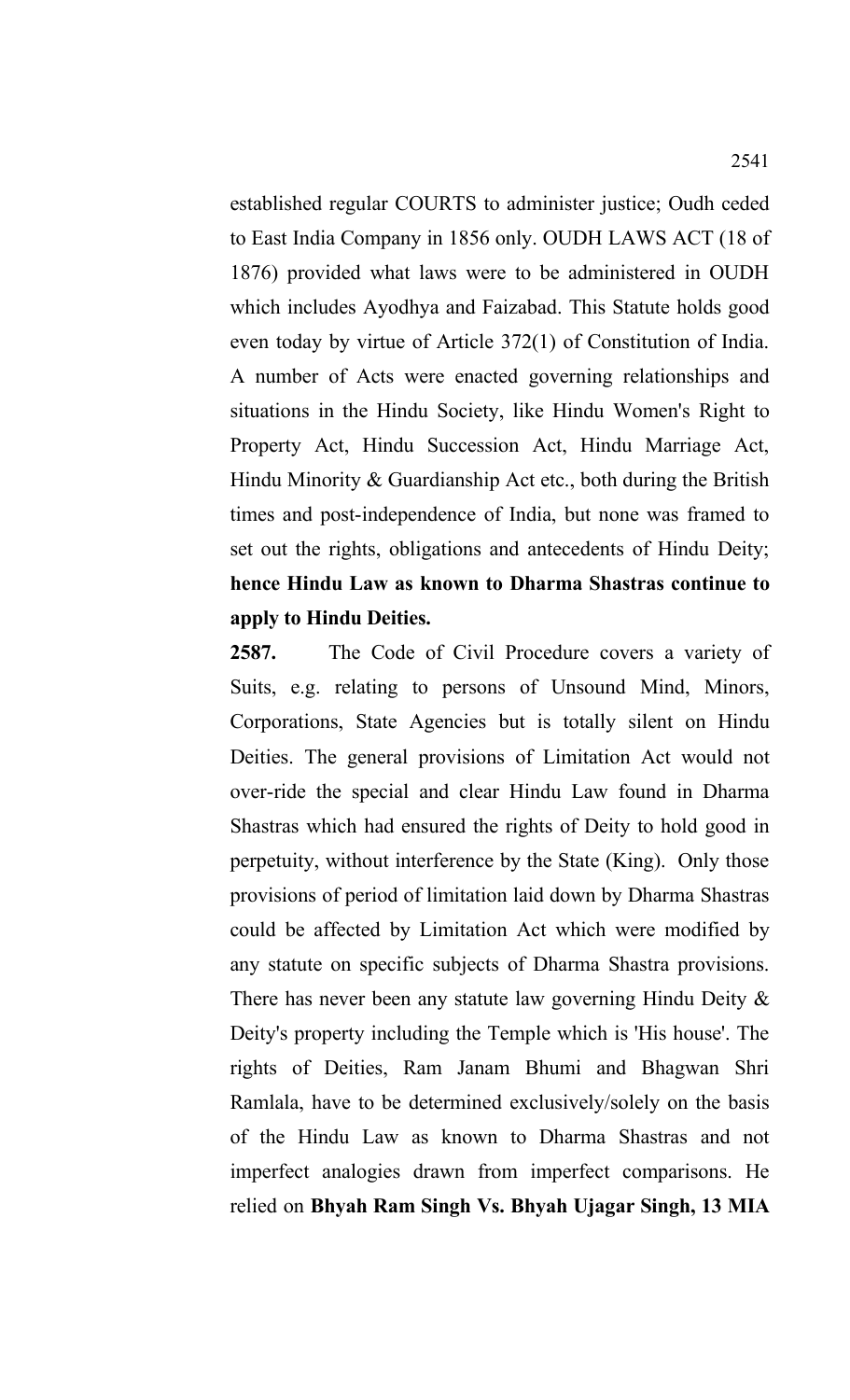**373, PC** which ruled firmly, where a text of Hindu Law is directly on a point, nothing from any foreign source should be introduced into it, nor should Court interpret the text by application to the language of strained analogies.

**2588.** It is pointed out that at pages 67 to 69 of **Mulla's "Principles of Hindu Law"** that in a very early decision (4 MIA 97-98) Privy Council conceded that 'it is quite impossible for us to feel any confidence in our opinion……….founded upon authorities (Hindu Dharmashastras) to which we have access only through translations, and when the doctrines themselves, and the reasons by which they are supported or impugned, are drawn from religious traditions, ancient usages and more modern habits of Hindoos, with which we cannot be familiar". He contended that these suits are very different from any litigation which figured in the past; they are admittedly of National importance and must be dealt with on a thorough scrutiny of what the true law is. With the adoption of Constitution of India with promises contained in Articles 13, 14 and Preamble, the decisions of Privy Council have only 'persuasive' rather than 'binding' effect: (See **1968 SC 1165, Nair Service Society Vs. K.C.Alexandar)**. Full effect must be given to Hindu Dharmashastras in these cases specially in the light of Oudh Laws Act.

**2589.** Preamble to Oudh Laws Act of 1876, "declares and amends the laws to be administered in Oudh" and only in Oudh. It is exhaustive of the Laws which the Courts of Oudh must apply in matters covered by the Act. This position continues even today by virtue of Article 372(1) of the Constitution of India. Section 3(b)(1) lays down what laws are to be applied in questions regarding 'any religious usage or institution, and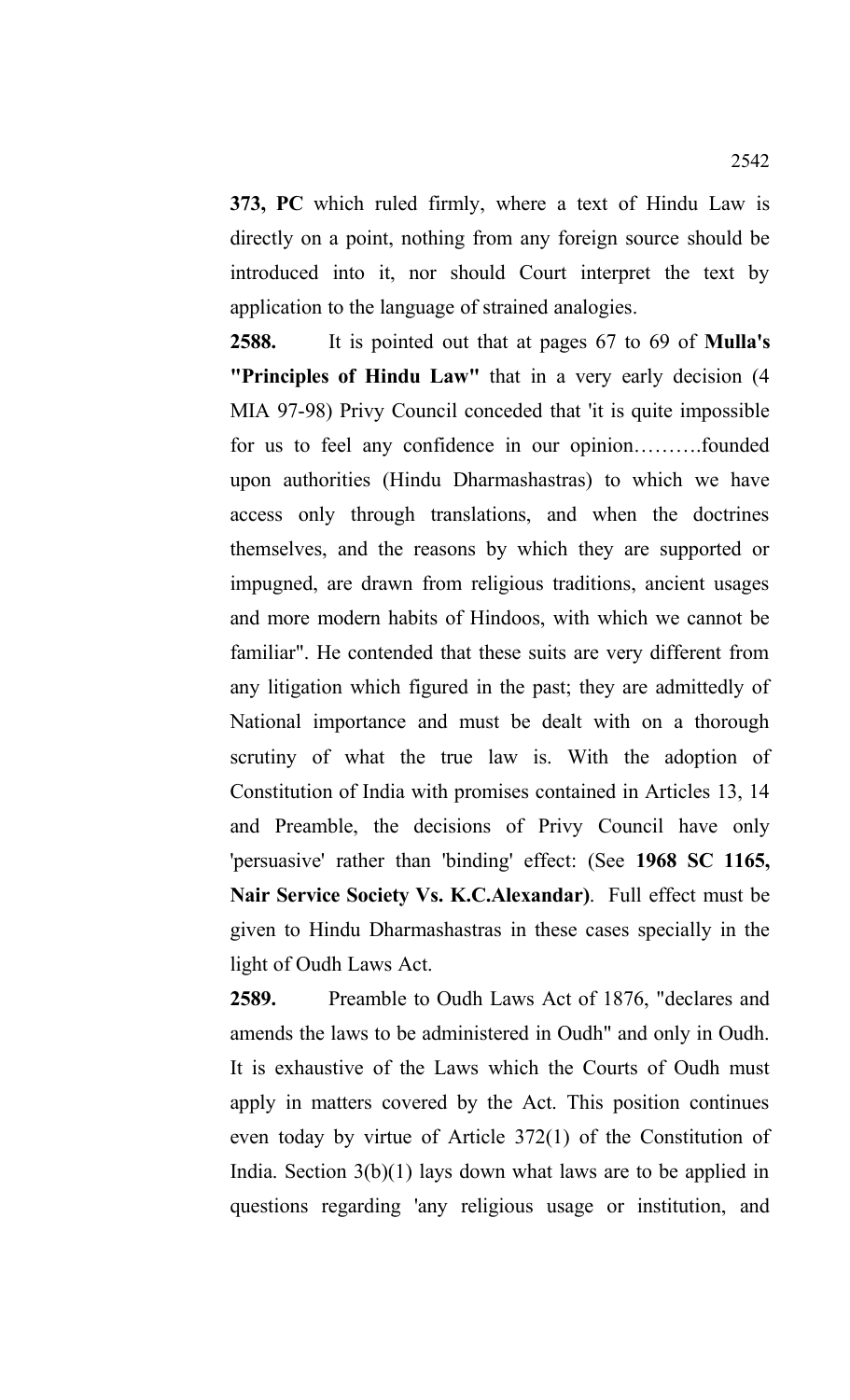requires the Courts to apply "custom applicable to the parties concerned which is not contrary to justice, equity or good conscience, or has not been by this or any other enactment, altered or abolished and has not been declared to be void by any competent authority". Section  $3(b)(2)$  requires to apply "the Muhammadan law in cases where parties are Muhammadans, and the Hindu law in cases where parties are Hindus, except in so far as such law has been, by this or any other enactment, altered or abolished, or has been modified by any such custom as is above referred to". Reading the two clauses together, the Section sets out the laws which must be applied to 'parties concerned'. In rights/obligations concerning Muhammadans, the Muslim law must be applied; in those concerning Hindus, the Hindu Law must be applied and after determination of those rights/obligations, if rights/equities have to be judged between Muhammedans and Hindus, then Equity, Justice and Good Conscience have to be applied for determination of 'Relief'. Section 3(f) requires to apply ".......all enactments for the time being in force and expressly, or by necessary implication, applying to ……. Oudh or some part of Oudh". This demands that the Statute Law in force for the time being must be applied. It would be appreciate that this provision itself is Statutory so that the provision makes the Hindu/Mohammedan Law, so to say, to be a Statutory Law akin to 'referential legislation'. Instead of incorporating specific provisions of Hindu/Mohammedan Law into the Oudh Laws Act, it simply require those laws to be applied, wherever they may be found. **2590.** Sri Pandey argued that in **Bajya Vs. Gopikabai,**

**1978 SC 793**, two categories of referential incorporation are recognised: (1) provision of another Statute is incorporated and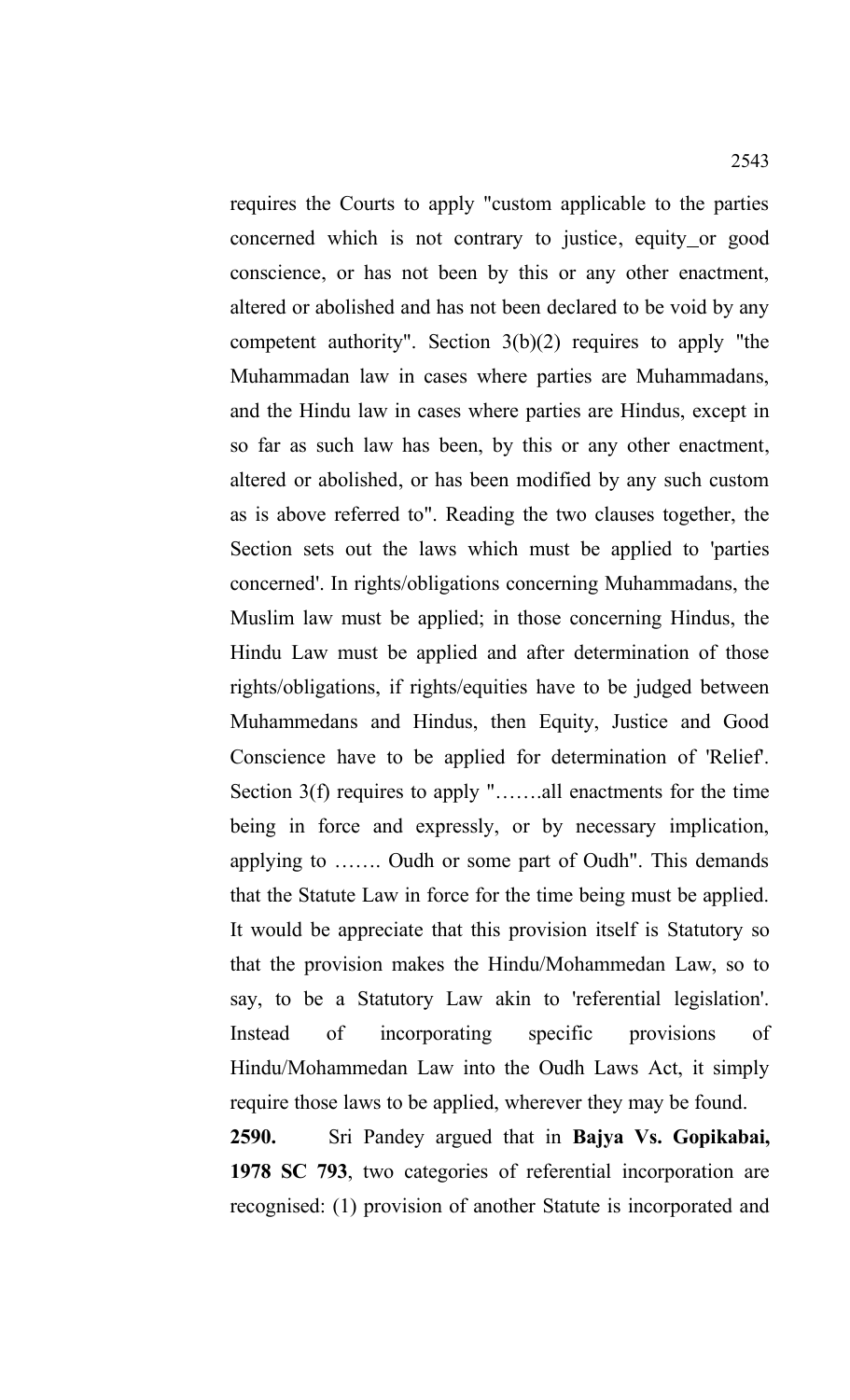(2) the 'law concerning a particular subject as a genus' is incorporated. In later case, the legislative intent is to include all subsequent amendments made from time to time in the general law on the adopted subject. Oudh Laws Act belongs to second category; the important point is that there has never been any legislation on Hindu Deities, hence the original Dharmashastra law continues to apply.

**2591**. Section 3(g) requires that "in cases not provided for by the former part of this section, or by any other law for the time being in force, the Courts shall act according to justice, equity and good conscience". Section 4 says that "all local customs and mercantile usages shall be regarded as valid, unless they are contrary to justice, equity or good conscience…….." Simply put, the provision accords primacy to 'personal law' (subject to any other law for the time being in force) and applies justice, equity and good conscience only when there is no personal law and that although local custom shall be deemed to be valid, yet Custom will have to stand the test of justice, equity and good conscience. Fundamentally, therefore, Hindu Law has to be applied on the rights/property and incidental matters concerning Hindu Deity and Temples unless such law has been modified by any statute or Custom; no such statute was ever enacted and no case of any modifying Custom ever arose in these cases.

**2592.** He further argued that, Section 16 of Oudh Laws Act lays down "Rule of Limitation" and applies Act XIV of 1859 to Oudh with effect from 4.7.1862. Act XIV of 1859 provided for one uniform law of limitation for all Courts in British India, but had not provided for extinction or acquisition of rights/title on the basis of possession. Section 16 of Oudh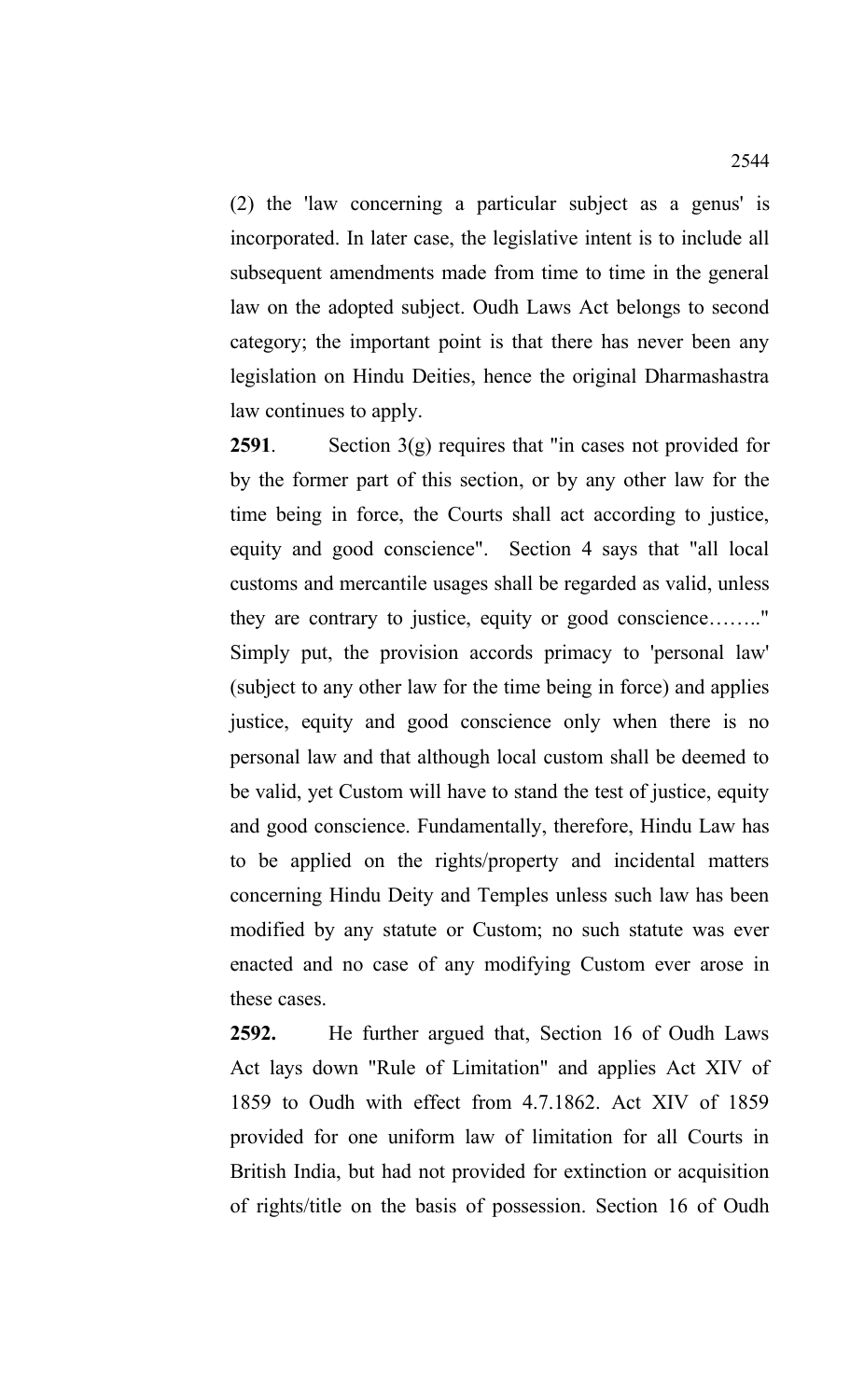Laws Act goes no further. Even so, Section 3(f) mentioned that "all enactments for the time being in force and expressly or by necessary implication applying to the territories…….of Oudh or some part of Oudh" will be applied by the Courts; Limitation Act of 1871 could fall within this category but for its exclusion as shall appear shortly. Extinction/acquisition of rights came to be provided for the first time by Sections 27 to 29 of Limitation Act IX of 1871 (vide page 8 of Vol. 1 of "Obhrai's Limitation and Prescription" on Limitation Act IX of 1908 published by Eastern Law House, Lahore and page 7 of Vol. 1 of Sanjiva Row's "Limitation Act 1963" Edn 1987 published by Law Book Co, Allahabad). Since the substantive rights of Deity under Hindu Law clearly provided that its rights are perpetual and cannot be extinguished under any circumstance, it must be treated to be a Statute Law under the Oudh Laws Act; it has only to be found out whether the provision for extinction under Act IX of 1871 is such as falls within the restrictive clauses of Section 3(b)(2) of the Oudh Laws Act. The only restrictive stipulation in that clause is: "except insofar as such law has been, by this or any other enactment, altered or abolished". Firstly, an Act of 1871 cannot alter or abolish any provision of 1876 Act. It is also significant that although Limitation Act 1871, which had provided for extinction/acquisition of ownership right on the basis of possession, was already on the Statute Book when Oudh Laws Act was enacted four years later and gave Statutory status to Hindu Law by 'referential legislation', Oudh Laws Act did not make a specific provision to curtail the substantive right of the Deity under Hindu Law. Secondly, the provision of 'altering/abolishing' enactment must alter or abolish the Hindu Law, it is not enough to provide for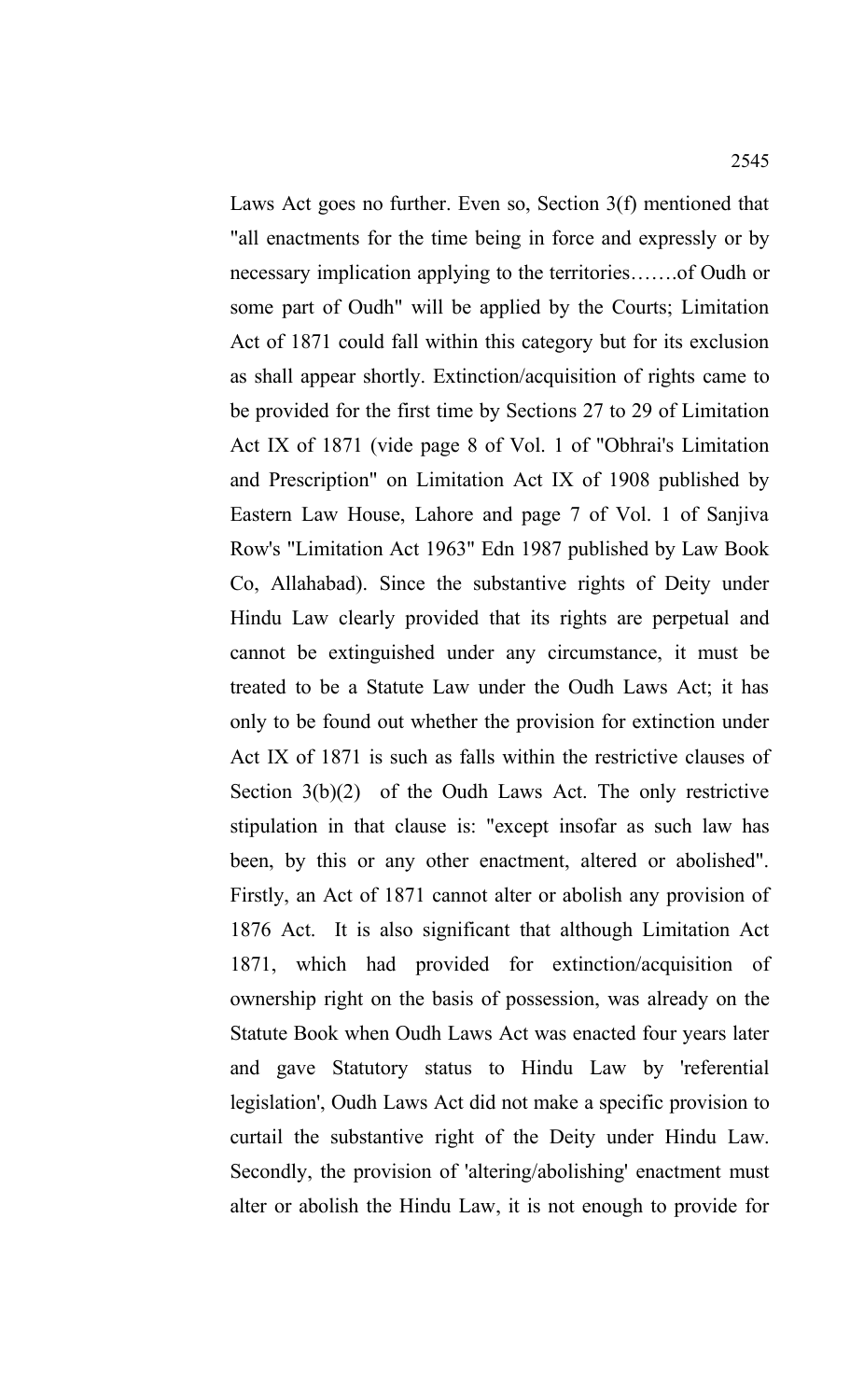alteration/abolition of rights 'generally.' Limitation Acts of 1877 and 1908 similarly contained provision for extinction of rights similar to Act of 1871, which is not enough to alter or abolish the Hindu Law regarding Hindu Deities. The Hindu Law of Deities and law of limitation under these enactments need to be harmoniously construed. In this exercise, the procedure provided in a Statute for enforcement of substantive rights conferred thereby should be construed as far as possible so as to give effect to and not nullify those rights (**1941 Mad 158, Palani Goundan Vs. Peria Gounden)**. Procedural enactments should be construed in such a manner as to render the enforcement of substantive rights effective: (**1959 SC 422 (426), Velluswami Vs. Raj Nainar; 1989 SC 2206, M.V.Vali Press Vs. Fernandee Lopez)**. Finally, stipulations of Hindu Law regarding Deity, recognised by Section 3(b)(2) of Oudh Laws Act are 'particular' and 'special'; they shall over-ride the 'general' stipulation of Limitation Acts. There is no essential Jurisprudential or Constitutional requirement that for every right/remedy a period of limitation must be enacted; more so in respect of Hindu Deity which is conceived of by Hindu Dharmashastra Law as Immortal, Indefeasible, Timeless, Omnipresent & Eternal. After all, Transfer of Property Act or Indian Trusts Act admittedly does not apply to Hindu Deity. Hence, provisions of extinction of rights under any of the Limitation Acts would be ineffective over the perpetual rights of Deity under Hindu Law. Here, notice may be taken of Manu's edict no. 200 of Chapter 8 (at page 174 of "**The Laws of Manu", Penguin Classics, Edn 2000**) which lays down: 'If a man is seen to be making use of something, but no title at all is to be seen, then the title is the proof (of ownership), not the use;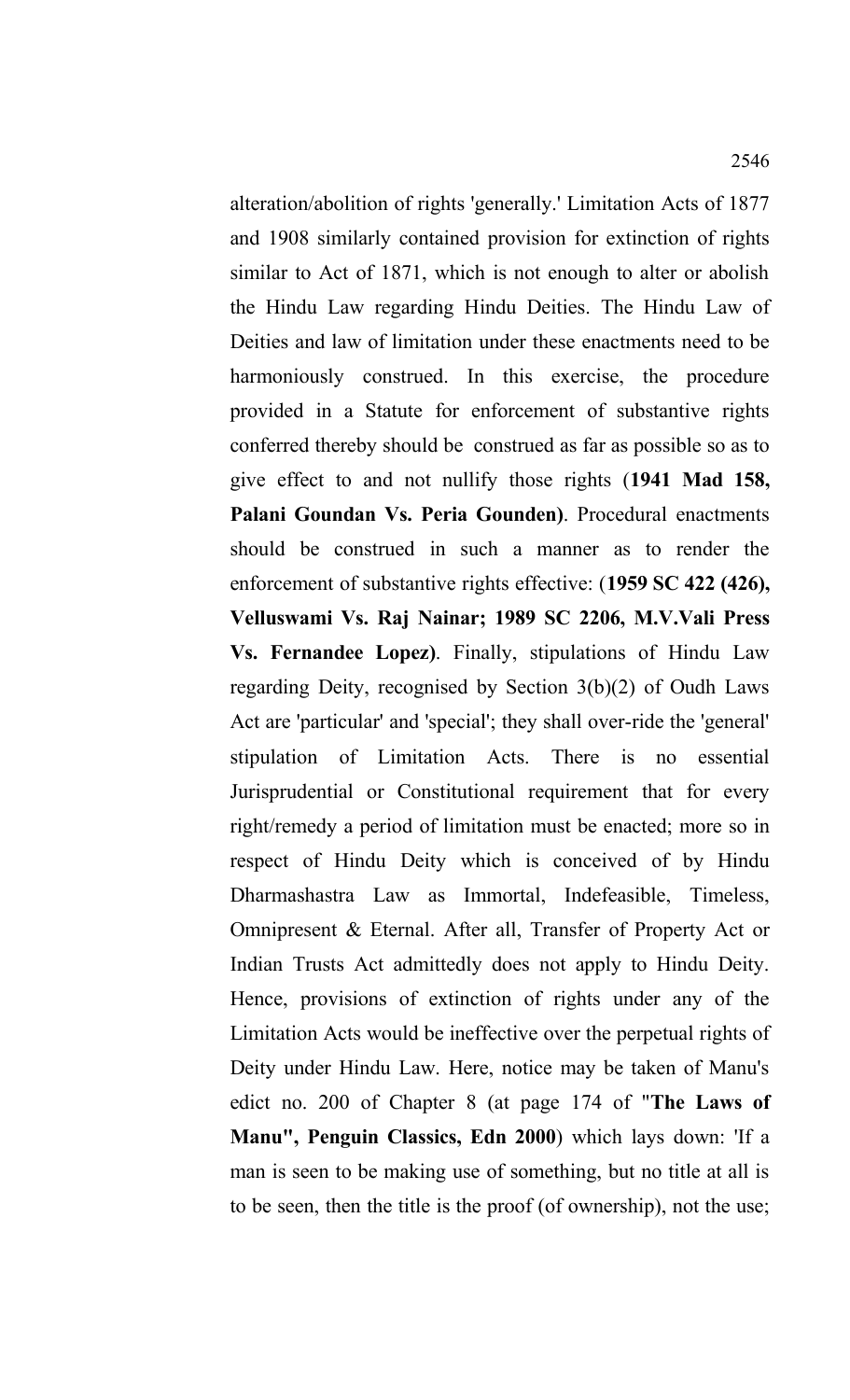this is a fixed rule'. Thus, according to Hindu Law, 'title' not 'possession' establishes ownership and that concept cannot be disturbed summarily through vague interpretations of general provisions relating to Limitation.

**2593.** Sri Pandey continued to submit vociferously that same result seems to flow from the principle of Reading Down a general provision in the context of the law as a whole, vide **All Saints High School Vs. Govt of A.P. (1980) 2 SCC 478** para 112. Since the plain meaning of Section 3(b)(2) of Oudh Laws Act specifically confines the laws of Hindu religious institutions to the Hindu Personal Law, i.e., the Dharmashastra Law, which unmistakably confers absolute perpetual and indefeasible rights on Deity and His property, a mere general provision that the law of limitation would apply to any suit instituted in respect of 'any' property which may also include Deity and/or His property, thereby denying right of suit after expiry of a certain period of limitation will have to be 'Read Down' to prevent deprivation of Deity's clear perpetual rights.

**2594.** From the angle of Limitation Act, since the Deity who is the owner of the property, suffers from physical disability, its interests have to be looked after in perpetuity. Reliance is placed on **Manathu Naitha Desikar Vs. Sundarlingam 1971 Mad 1**(FB – para 20).

**2595.** In a bunch of WPs, decided by a DB of Rajasthan High Court, **Ram Lal & another Vs. Board of Revenue & Others, 1990 (1) RLR 161,** the DB held in para 8: 'It will not be out of place here to mention that there are series of judgments of Hon'ble Supreme Court and the Hon'ble Supreme Court has held that the Deity or Idol should ordinarily be considered as minor in perpetuity'. In para 10, the High Court again said: "For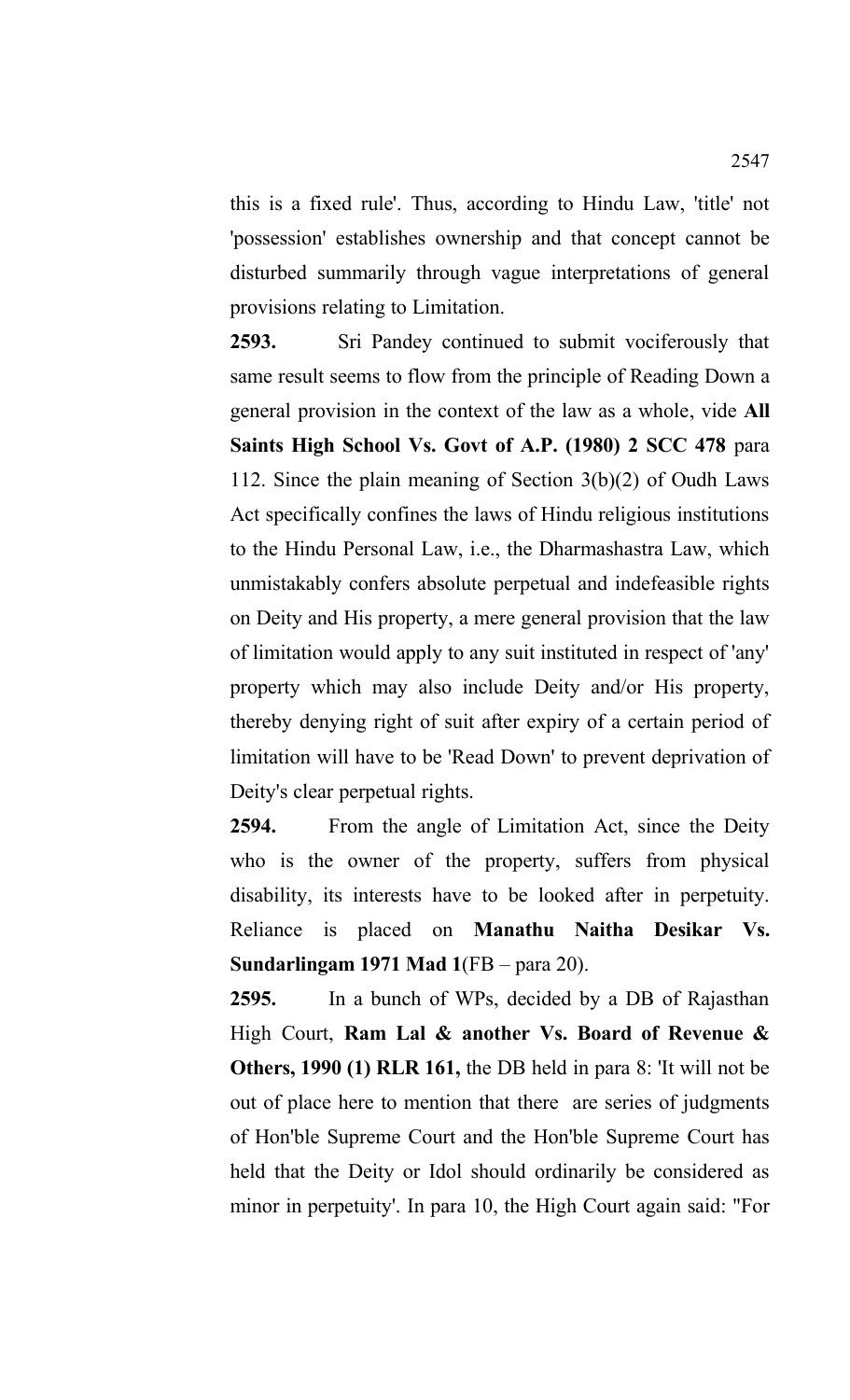the reasons mentioned above, we are of the view that the deity/idol should be treated as a minor in perpetuity……" When the offerings are made to the deity, they become property of the deity and not of the temple. Deity owns the offerings and the Pujari or the Shebait shall not be the owner of the offerings and the property of the deity'. This decision was followed in **Temple of Thakurji Vs. State of Rajasthan & others, 1998 Raj 85** (para 11). These decisions also laid emphasis on the obligation of the State to protect the interests of the Deity as a perpetual minor. In **Sri Banamali Neogi & others Vs. Sri Asoke Kumar Chattopadhyayay & others, 96 CWN 886** (para 10), Calcutta High Court held Deity to be a perpetual minor. Similarly, in **Trilochan Das Adhikari & another Vs. Simanchal Rath & others, 1994(II) OLR 602**, Orissa High Court held Deity to be perpetual minor. In foot-note (j) at page 12 of **Mulla's Principles of Hindu Law**, it is stated that grounds of disability were recognised in Hindu Law, for instance there was exemption from limitation in case of minors, property of King and deposits involving the element of Trust; obviously, dedication to Deity involves "Trust"; Indian Trusts Act does not apply, vide Section 1 of the Act. In **Bishwanath Vs. Radha Ballabh ji, 1967 SC 1044**, it was held that an Idol is in the position of a minor and when the person representing it leaves it in a lurch, a person interested in the worship can certainly be clothed with an adhoc power of representation to protect its interests.

**2596.** According to Katyayana, Temple property is never lost even if it is enjoyed by strangers for hundreds of years (**P.V.Kane Volume III page 327-328**); even the king cannot deprive temples of their properties. In **Ramareddy Vs. Ranga**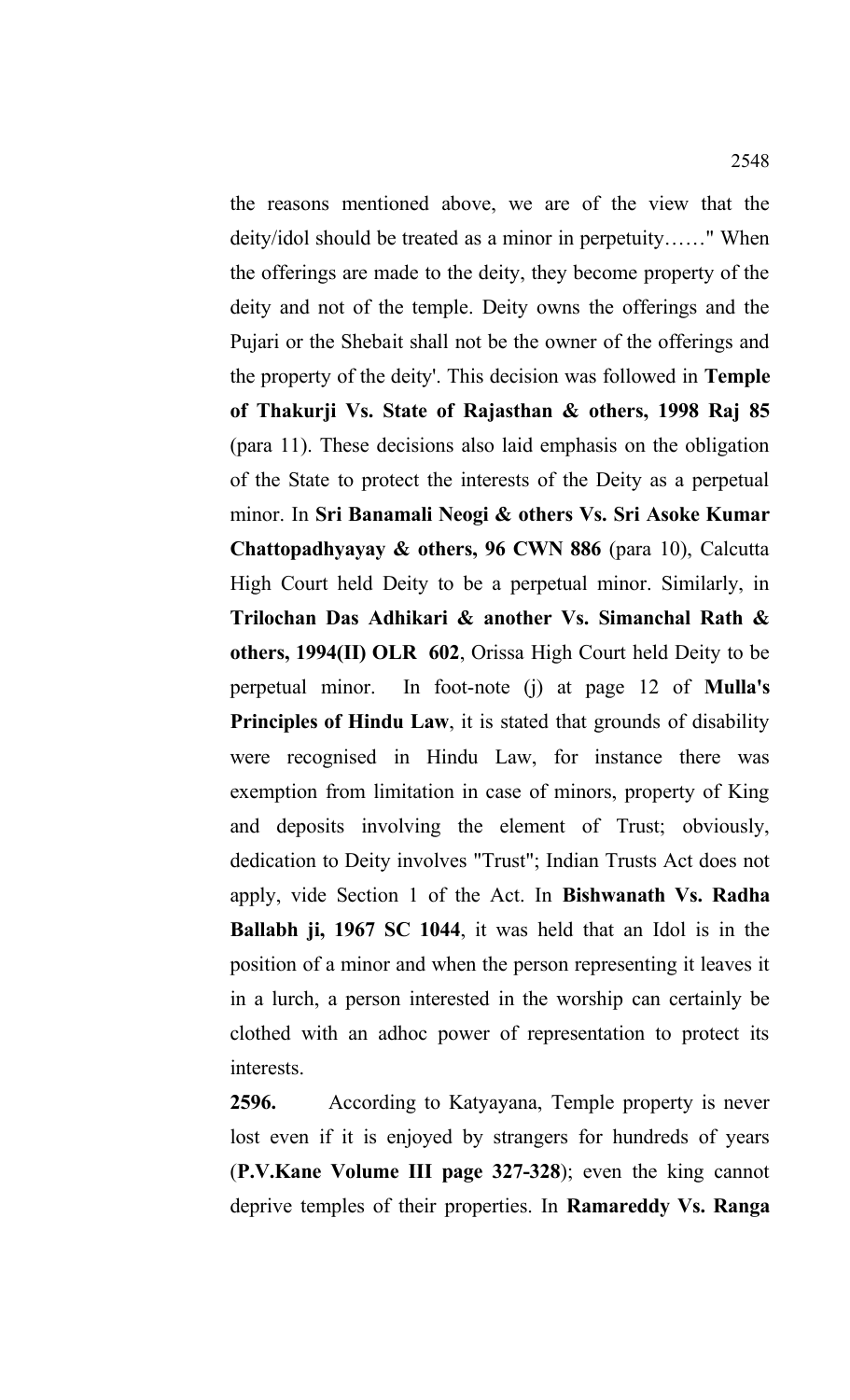**(1925 ILR 49 Mad 543)** it is held that managers and even purchasers from them for consideration could never hold the endowed properties adversely to the Deity and there could be never adverse possession leading to acquisition of title in such cases. The Idol/Deity which is an embodiment of Supreme God and is a Juristic Person, represents the 'Infinite – the Timeless' cannot be confined by the shackles of Time. **Brihadaranakya Upanishad** (referred to in **Mulla's Principles of Hindu Law** at page 8) lays down: Om Purnam adah, purnam idam, purnat purnam udachyate; purnasaya purnam adaya, purnam evavasisyate ['That is Full, this is Full. From the Full does the Full proceed. After the coming of the Full from the Full, the Full alone remains' – at page (v) of **Brihadaranyaka Upanishad by Krishnanand, pubished by the Divine Life Society, P.O. Shivananadanagar, District Tehri-Garhwal UP- 1984 Edn.**] In **Mahant Ram Saroop Das Ji Vs. S.P.Sahi, Special Officer-incharge of Hindu Religious Trusts, 1959 SC 951** (para10), it recognised that "a Deity is immortal and it is difficult to visualise that a Hindu private debutter will fail ………… Even if the Idol gets broken, or is lost or is stolen, another image may be consecrated, and it cannot be said that the original object has ceased to exist". In Idol of **Thakurji Govind Deoji Maharaj Jaipur Vs. Board of Revenue Rajasthan, Jaipur, 1965 SC 906** (para 6), it is laid down: "An Idol which is juridical person is not subject to death because the Hindu concept is that the Idol lives for ever ……" Timelessness, thus, abounding in the Hindu Deity, there cannot be any question of the Deity losing its rights by lapse of time. Jurisprudentially also, there seems to be no essential impediment in a provision which protects the property rights of disabled persons, like a Deity, to remain outside the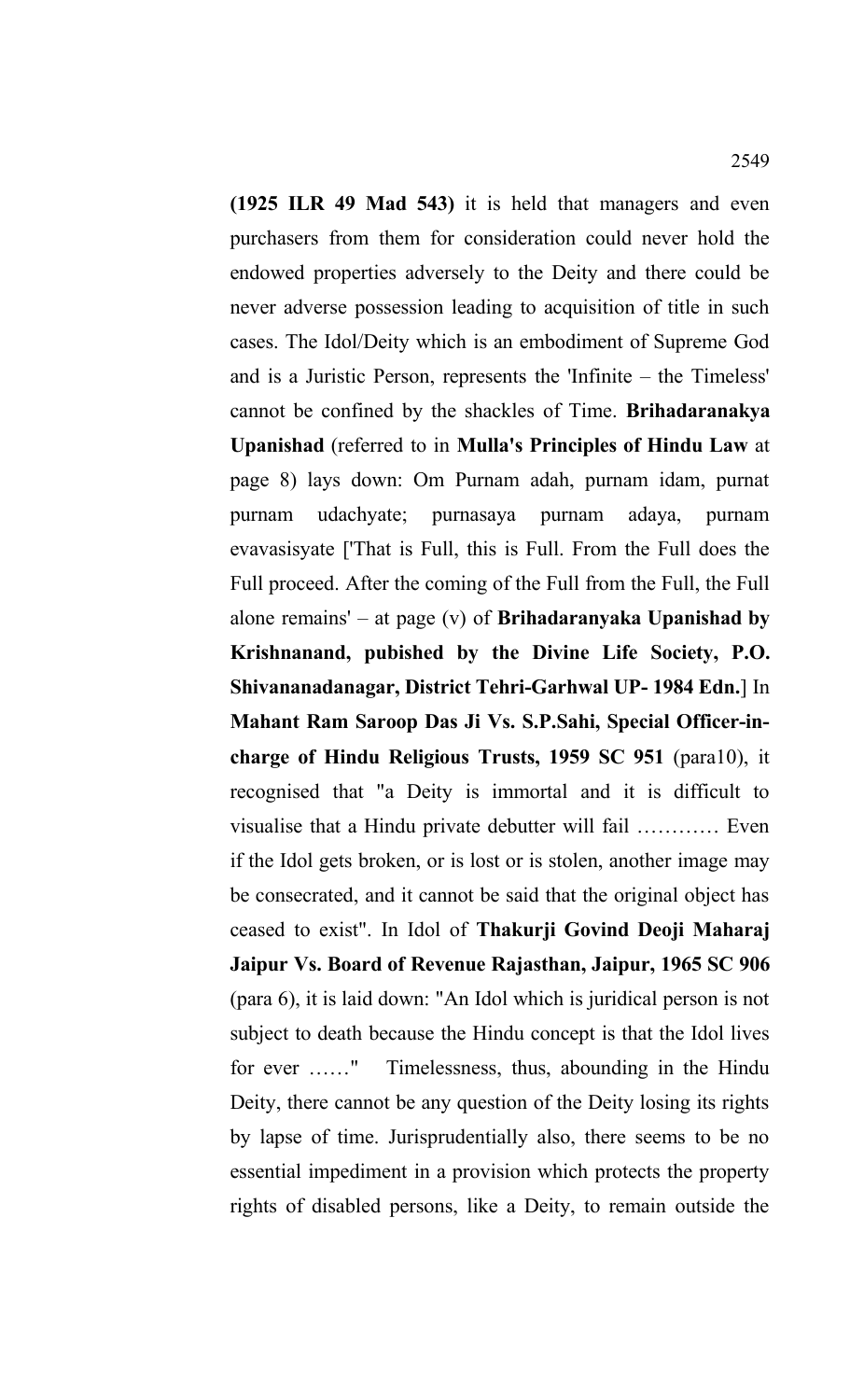vicissitudes of human frailties for ensuring permanent sustenance to it and therefore to keep it out of reach of human beings, including the King. Every law is designed to serve some social purpose; the vesting of rights in Deity, which serve the social purpose indicated above since ancient times, is quite in order to serve social good.

**2597.** Oudh Laws Act has laid emphasis on application of principles of equity, justice and good conscience; but it is necessary to appreciate in what fields or areas, the Act requires those principles to be applied. Clause (g) of Section 3, lays down the broad principle that "in cases not provided for by the former part of this section or by any other law for the time being in force", Court has to act in accordance with justice, equity and good conscience. Section 3(b)(2) clearly stipulates that in matters relating to Hindu religious institutions, the Hindu Law shall apply; hence Clause (g) will not apply. Justice, equity and good conscience is made applicable to 'Custom' under Section 3(b)(1), but the law regarding Deity is part of 'personal law' under Section 3(b)(2) as distinguished from 'customary law'. Mulla mentions at page 65, that principles of Equity, Justice  $\&$ Good Conscience were invoked only in cases for which no specific rules existed. In **Gurunath Vs.Kamalabai 1955 S.C. 206**, it has been held that in the absence of any clear Shastric text, Courts have authority to decide on principles of justice, equity and good conscience.

**2598.** It is a settled principle that 'Equity' follows 'Law', i.e. where Law is applicable, considerations of Equity do not come into play (vide, **Halsbury's Laws of England 4th Edn, Vol 16, para 1204**). Since Hindu Law specifically prescribes that the rights of Deity are not destroyed by another's possession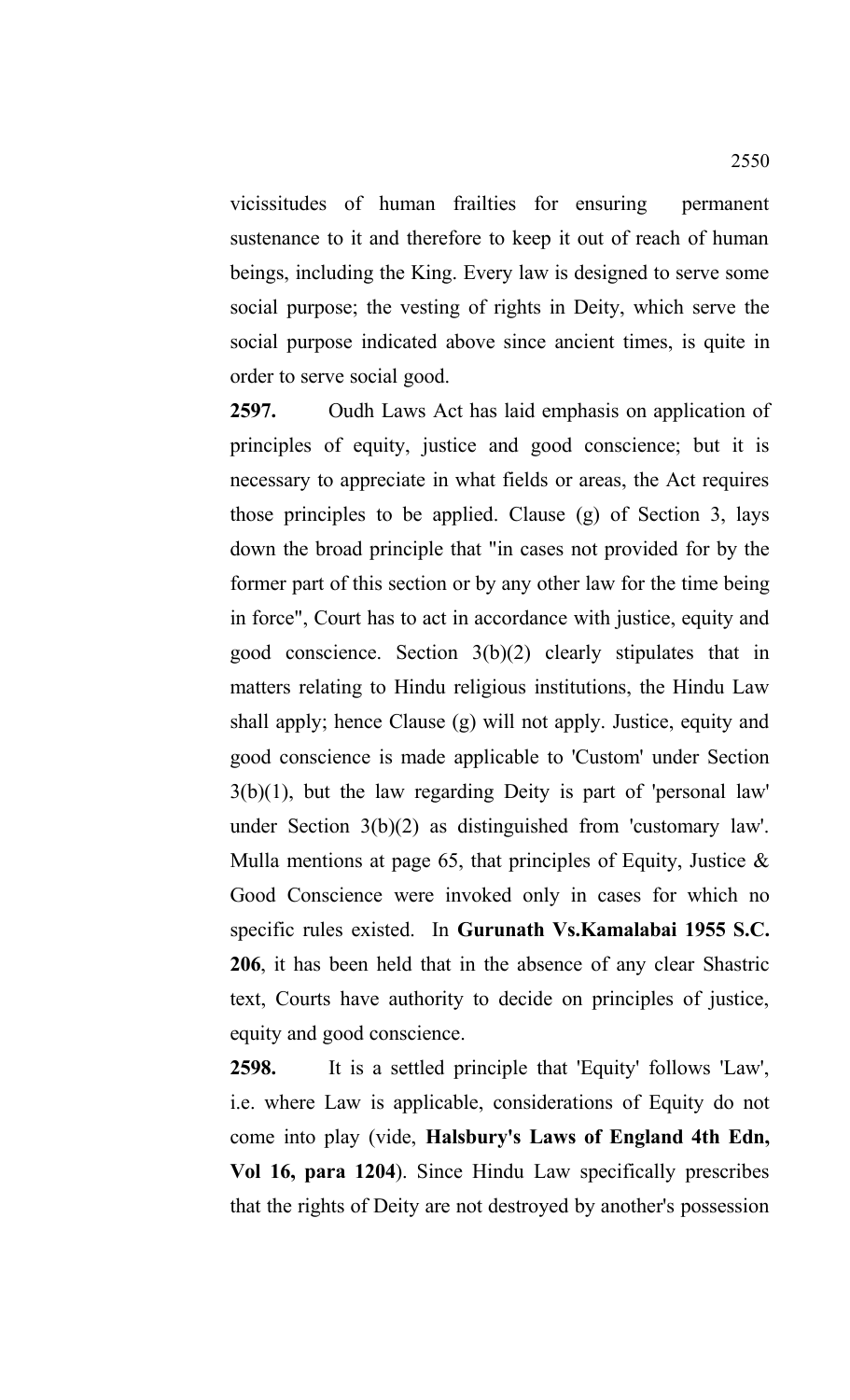howsoever long, 'equity' cannot be applied to deprive the rights of Deity on the basis of possession.

**2599.** Since the deities themselves are the Plaintiffs No. 1 and 2, being akin to a perpetual minor, no limitation runs, and any bona fide group of worshippers or even a single worshipper, which the Plaintiff No.3 is and represents, can act in the name of the deity/ deities to defend it's/their rights.

**2600.** In **Acharya Maharishi Narendra Prasad ji Vs. State of Gujarat, (1975) 1 SCC 2098** (para 26), while upholding the right of State to acquire property of Deity under Article 31 of the Constitution, laid down an exception by holding: "If on the other hand, acquisition of property of religious denominations by the State can be proved to be such as to destroy or completely negative its right to own or acquire movable and immovable property **for even the survival of a religious institution**, the question may have to be examined in a different light". This dictum was reaffirmed by Apex Court in **Dr. M. Ismail Faruqui's case, 1995 SC 605** (para 79); it was further held in para 77: "The protection under Article 25 and 26 of the Constitution is to religious practice which forms an essential and integral part of the religion"; the law stated in para 78 is: "While offer of prayer or worship is a religious practice, its offering at every location where such prayers can be offered would not be an essential part of such religious practice **unless the place has a particular significance for that religion so as to form an essential or integral part thereof.** Places of worship of any religion having particular significance for the religion, stand on a different footing and have to be treated differently and more reverentially". This decision is in this very case and has to be respected fully. In the summary contained in para 82,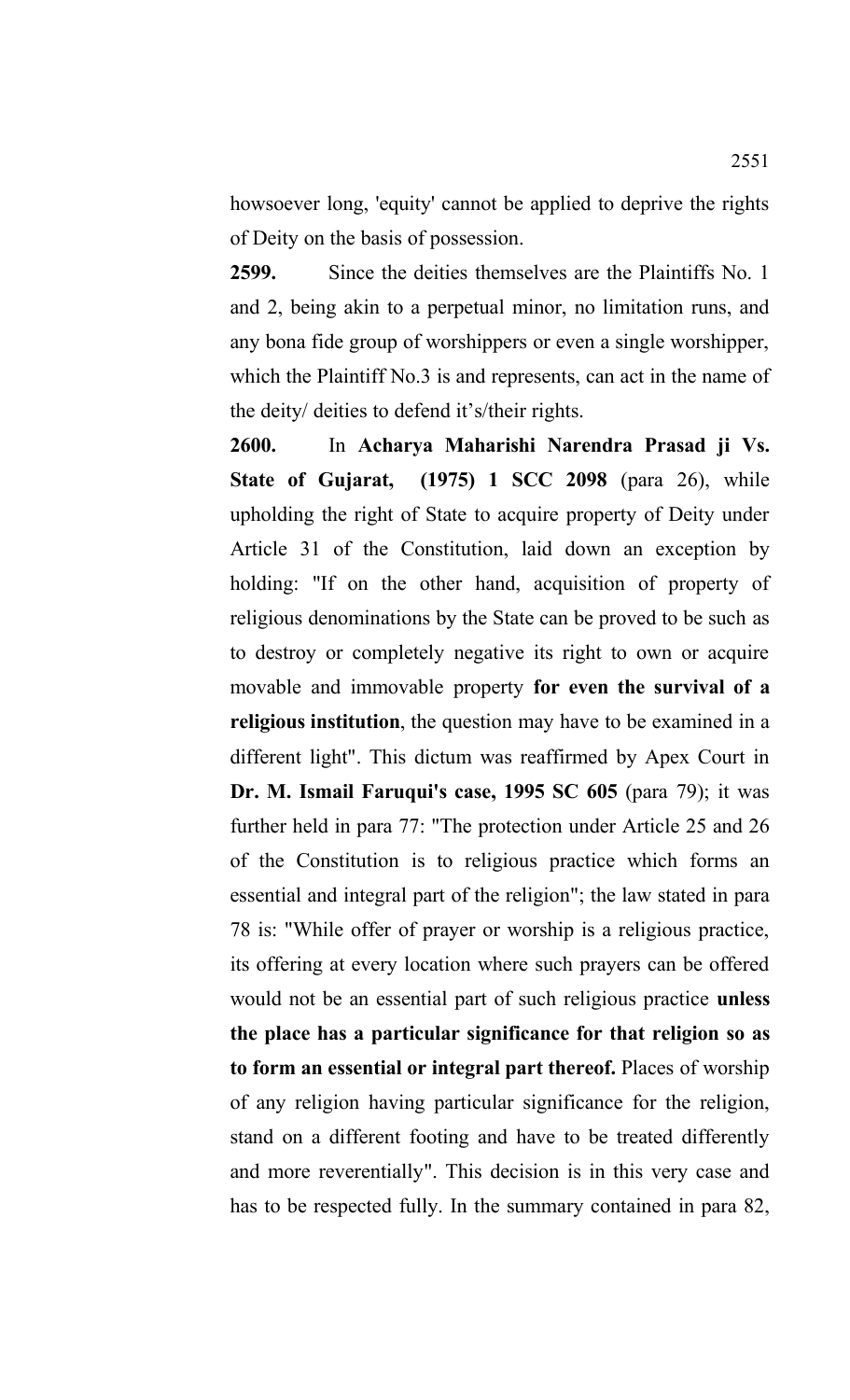the Court observed: "Obviously, the acquisition of any religious place is to be made only in unusual and extraordinary situations for a larger public purpose keeping in view **that such acquisition should not result in extinction of the right to practice the religion, if the significance of that be such"**. Undoubtedly, Asthan Ram Janma Bhumi , Plaintiff No. 2 of OOS 5 of 1989, belongs to this very category of Deity – Class entirely by itself; hence the State can not acquire either the Deity or its property.

**2601.** As an independent special Class of person, there is no constitutional impropriety or illegality in having laws exclusively applicable to the Plaintiff-Deities of OOS 5 of 1989. A recent analogy is provided by The Public Waqfs (Extension) of Limitation Act, 1959 which accords a privilege to all the Muslim Public Waqfs in the period of limitation for certain types of civil suits upto  $31<sup>st</sup>$  day of December 1970 for the only reason that in the wake of the partition of India Mutawallis of certain properties had migrated to Pakistan or those who stayed behind could not institute civil proceedings for recovery of possession of these properties. On this basis limitation has been extended in respect of all Public Waqfs. Similarly, laws exclusively applicable to Hindu deities could be had and read in the light of Oudh Laws Act, 1876, could apply the Hindu Dharma Shastra Law, which contains substantive as well as provisions relating to Limitation qua Hindu Deities. The legal position under the Hindu Dharma Shastra Law being as the one indicated above, destruction of Hindu Temple at the site of disputed structure or erection of Babri Masjid over it could never deprive the two Deities, Ram Janma Bhumi & Bhagwan Shri Ramlala of their ownership of the disputed property/area;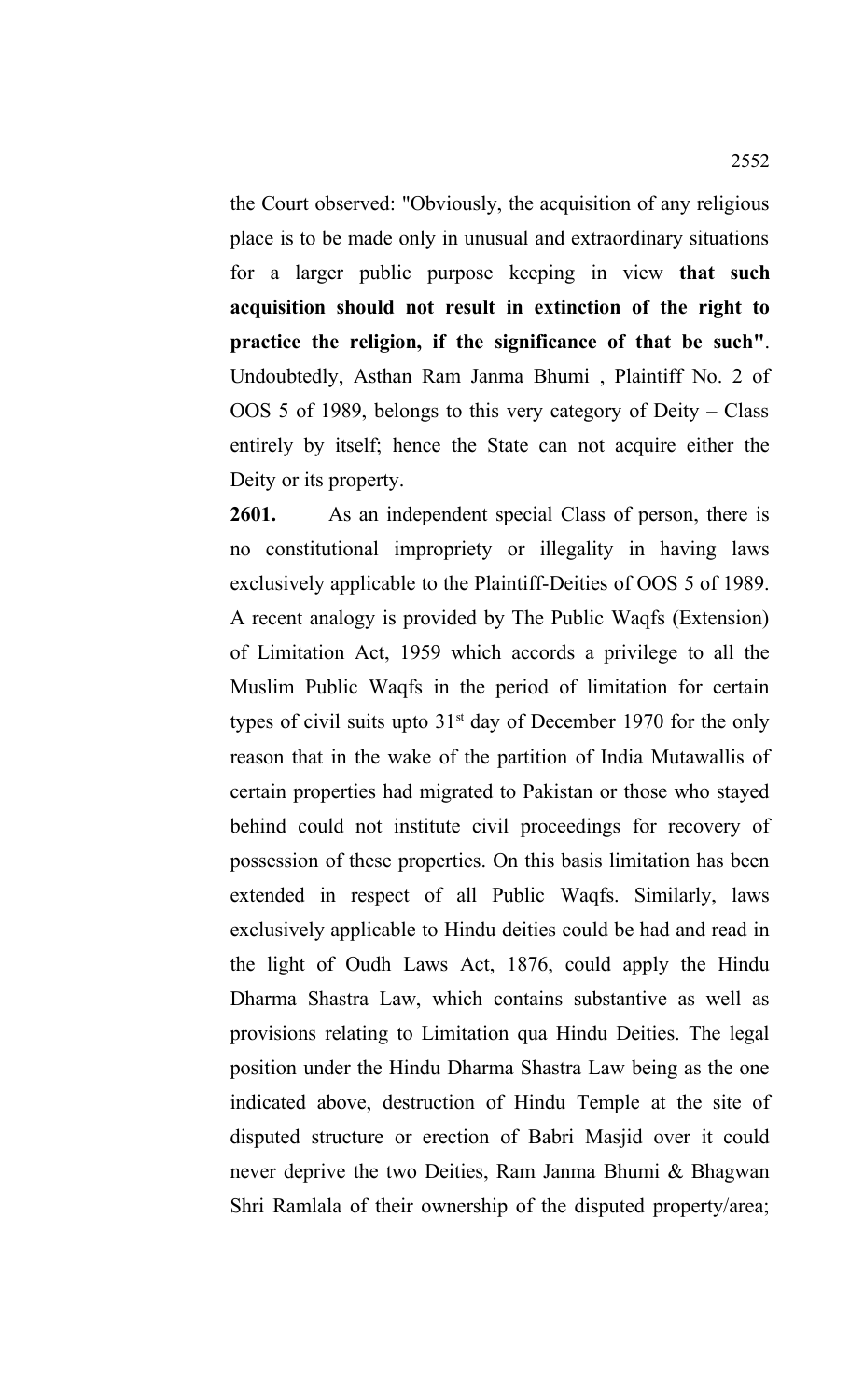the Indian Law of Limitation is not applicable at all. Decision of Supreme Court in Shah Bano's case was upset by the Parliament on the ground of sensitivities of Muslim Community for Muslim Personal Law. Muslim Personal Law (Shariat) Application Act, 1937 was framed to apply personal law to Muslims. Sensitivities of Muslims stand even today in the way of adoption of a Common Civil Code for India envisaged by Article 44 of Directive Principles of State Policy in our Constitution. The Constitutional protection, if any, for such laws should also support special laws in the case of Hindu Deity, on principles of equality, particularly in view of Oudh Laws Act 1876 and Article 372(1) of the Constitution, he submitted.

**2602.** He relied on **"The Hindu Law of Religious and Charitable Trusts" by B.K. Mukherjea** para 4.10, page 158 which says:

*"A Hindu idol is, according to long-established authority, founded upon the religious customs of the Hindus, and the recognition thereof by courts of law, a 'juristic entity.' It has a juridical status, with the power of suing and being sued. Its interests are attended to by the person who has the deity in his charge and who in law is its manager, with all the powers which would, in such circumstances, on analogy, be given to the manger of the estate of an infant heir. It is unnecessary to quote the authorities; for this doctrine, thus simply stated, is firmly established."*

**2603.** He refers to the **"History of Dharma Shastra" by P.V. Kane, Vol. III Page 327-328–Narad IV, Page-83**, where it states that women's property (Streedhana) and state property (land) is not lost even after hundreds of years when it is enjoyed without title. **Katyayana (330)** adds to the above list Temple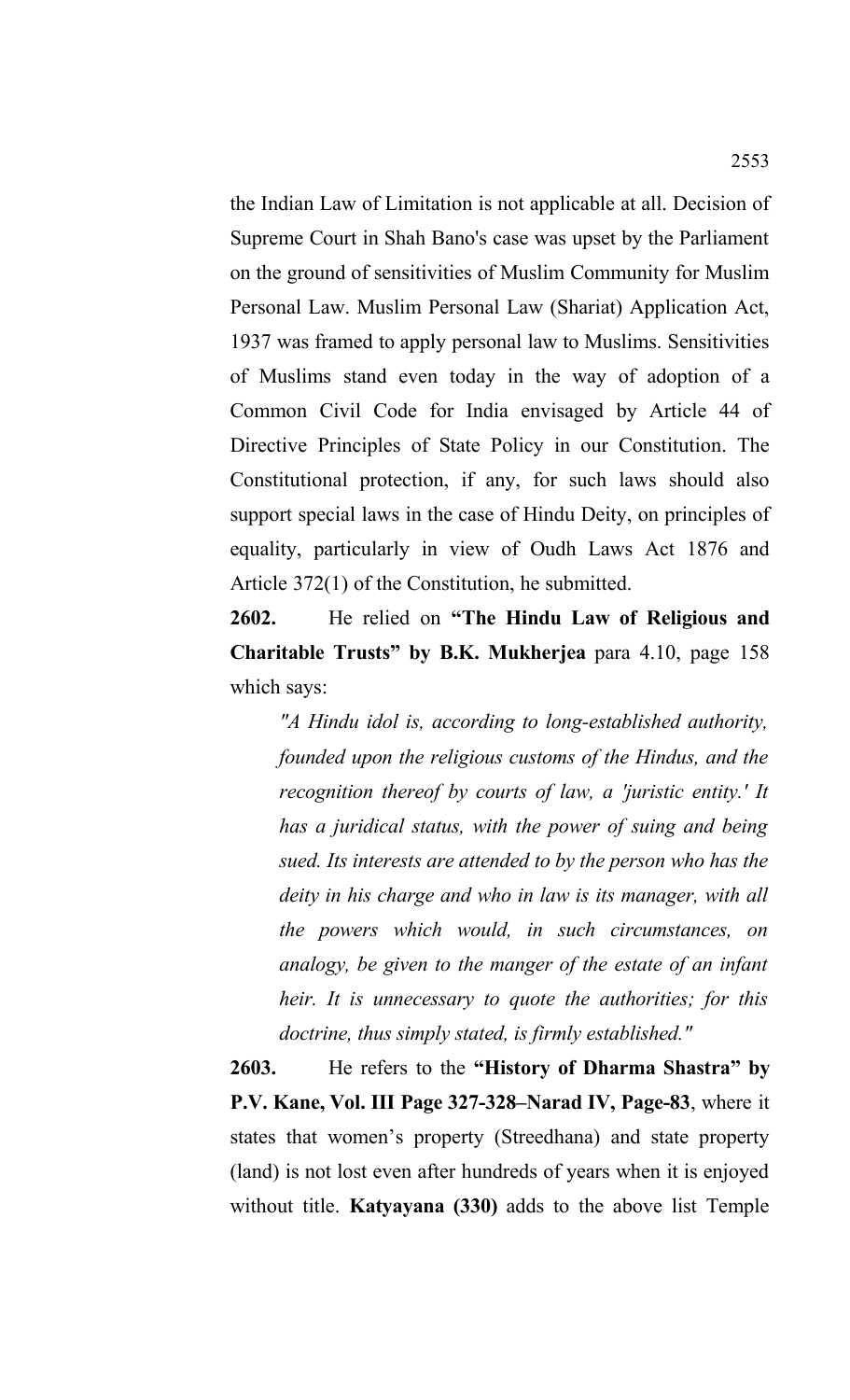Property and what is inherited from the father or mother.

**2604.** Akin to an infant, in law the rights of the deity cannot be extinguished by limitation and he fortified this proposition referring to **Pramatha Nath Mullick Vs. Pradyumna Kumar Mullick (supra),** (Page 140) and **Bimal Krishna Ghosh Vs. Shebaits of Sree Sree Ishwar Radha Ballav Jiu (supra)** (Page 340).

**2605.** Referring to **K. Manathunaitha Desikar Vs. Sundaralingam, AIR 1971 Madras 1 (FB)** Sri Pandey submitted that since deity who is the owner of property suffers from physical disability, its interests have to be looked after in perpetuity.

**2606.** Sri Pandey also referred to Chapter 7 of the "**Laws of Manu**" (Penguin Classics, Edn 2000) at page 149, Manu's edicts nos. 201 to 203 lay down that on conquest, the Kingconqueror "should make authoritative their own laws (i.e. of the vanquished) as they have been declared……"

**2607.** Ram Janmabhumi continued to exist as a Swayambhu Deity, owning Itself and the Temple, hence no question of extinction of title by Limitation or dispossession could arise. The important aspect of Hindu Law relating to Deities, thus, is that the Deity is never divested of its rights in its property; in the case of self-revealed Idol, coupled with the faith of its followers, there is no independent consecration and the real owner of the property dedicated to a Temple, is deemed to be God Himself represented through a particular Idol or Deity which is merely a symbol.

**2608.** Sri K.N. Bhat, Senior Advocate sought to argue that the deity being a minor, is entitled to have the protection under Section 6 of the Limitation Act and hence Suit-5 in the case in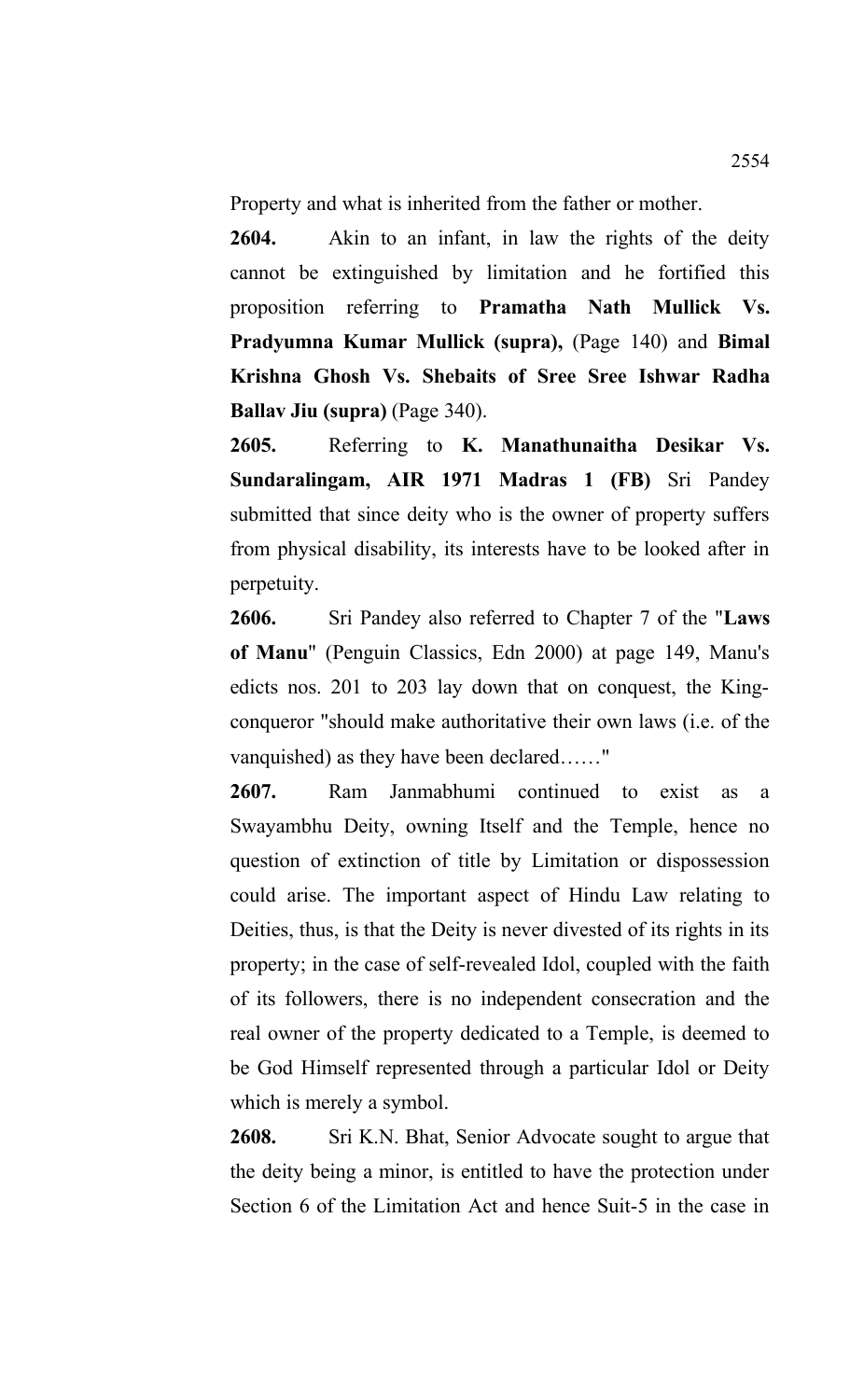hand cannot be said barred by limitation.

**2609.** Sri Bhat contended that Suit-5 was filed seeking a declaration for the entire premises described and delineated in Annexures 1, 2, and 3 of Sri Ramjanambhumi at Ayodhya as belong to plaintiff-deities but after the decision of the Apex Court in **Dr. M. Ismail Faruqui (supra)**, the land in dispute would automatically confine to that which is occupied by the disputed stricture, i.e., inner and outer courtyard. Suit was filed in July 1989 and, hence, for the purpose of limitation it would be governed by LA 1963. Article 58 thereof is relevant which deals where a suit is filed to obtain any other declaration and limitation prescribed therefor is three years from which the period begins to run, i.e., **right to sue first accrues**. He submits that this period prescribed is subject to Section 4 to 24 of LA 1963. Section 6 (1) deals with legal disability and reads as under:

> *"Where a person entitled to institute a suit …at the time from which the prescribed period is to be reckoned is a minor…he may institute the suit…within the same period after the disability has ceased".*

**2610.** For the purpose of attracting Article 58, the relevant date is when the right to sue first accrues. In this regard Sri Bhat submits that in the long history of this case on what date according to the defendants the period began to run is the moot question. Unless the defendants prove otherwise the plaint averments as to the cause of action should be the basis for applying the provisions about limitation. Plaint paragraph 18 explains why the present suit was filed despite the pendency of several other suits. In paragraph 30, it is pleaded, among others, that the Hindus were publicly agitating for the construction of a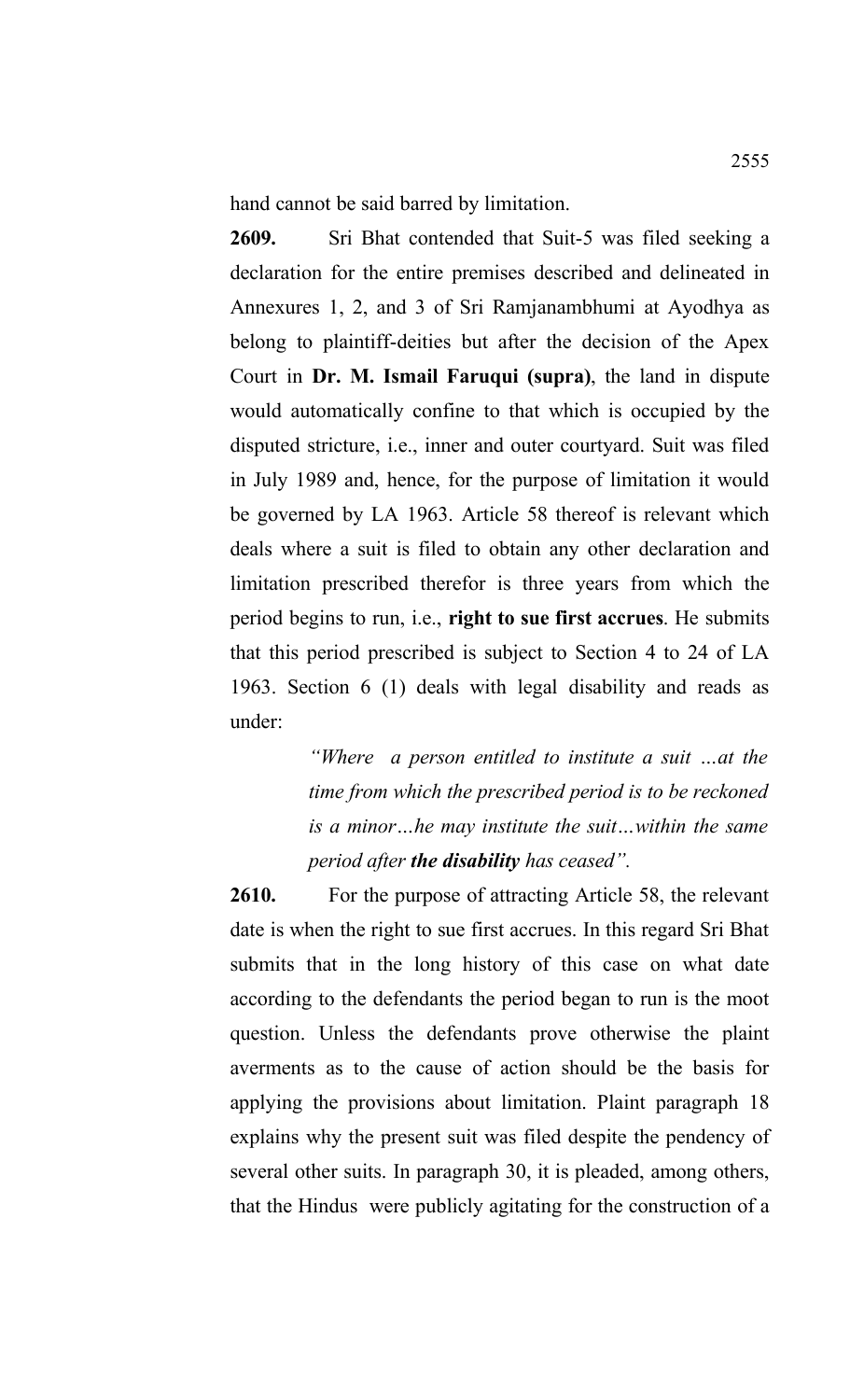grand temple in the Nagar style. "Plans and a model of the proposed Temple have already been prepared by the same family of architect who built the Somnath temple. The active movement is planned to commence from September 30, 1989 and foundation stone of the new temple building, it has been declared, shall be laid on November 9, 1989." The plaint also sets out the details of the pending proceedings under Sec.145 Cr.P.C. and before any of the steps mentioned in paragraph 30 could be taken like laying of the foundation stone, the title of the plaintiffs had to be declared. That is why on July 1, 1989, the suit was filed. Paragraph 36 of the plaint has to be read along with the other relevant averments. The defendant No.4 in response to the above paragraphs has asserted that the whole Rama temple was imaginary. It is no longer imaginary. It is a matter of public knowledge that the agitation for building a temple at the disputed area had gathered momentum throughout India, particularly from about the year 1989 culminating in the destruction of the structure on December 6, 1992. The averment that in 1989, there was a particular reason why the suit had to be filed is properly pleaded and justified. Therefore the suit is within the prescribed period of limitation."

**2611.** Per contra learned counsels for pro mosque parties submitted that it has been held by a Division Bench of this Court in **Chitar Mal Vs. Panchu Lal (supra)** that an idol is not a perpetual minor hence Section 7 of the Limitation Act (now Section 6) has no application and this view has also been followed by a Division Bench of Orissa High Court in **Radhakrishna Das Vs. Radha Ramana Swami (supra)**, there is no question of giving benefit of Section 6 to the plaintiffs 1 and 2 (Suit-5). They further submit that the building in dispute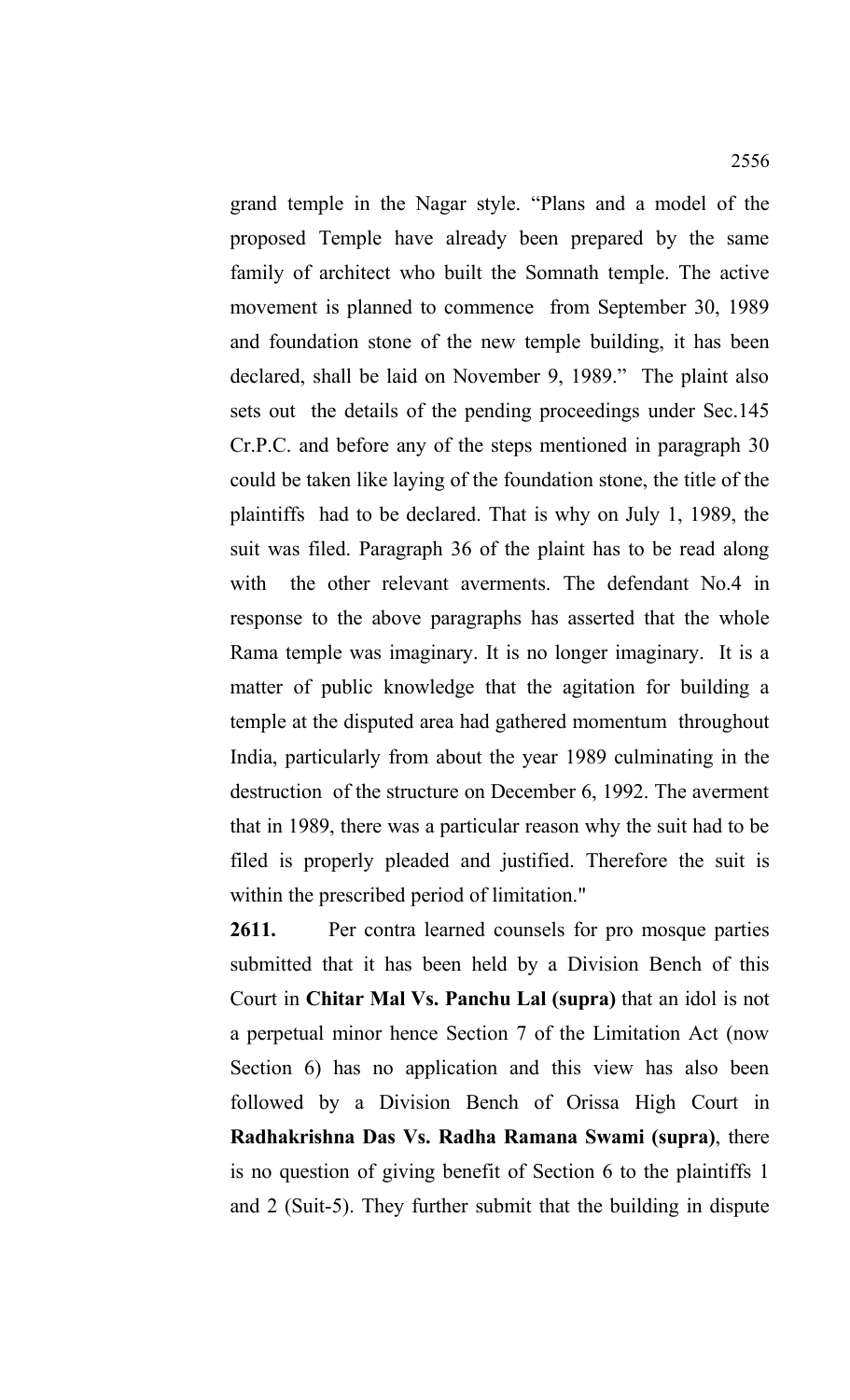having been constructed several hundred years ago, the suit in question is ex facie barred by limitation.

**2612.** Sri Siddiqui, learned counsel appearing for the Muslim Parties, whose submission on the question of limitation has been adopted by Sri Jilani, contended that the entire reading of the plaint of Suit-5 **does not show any accrual of right to sue within the period of limitation** and, therefore, firstly there is no cause of action, whatsoever, and secondly in any case, the suit is ex facie barred by limitation. He submits that even if there existed any temple at site in dispute and as claimed by the plaintiffs (Suit-5) that it was demolished in 1528 so as to construct the disputed structure, a mosque, is taken to be correct, that shows that **the right to sue accrued in 1528**. The building had continued to exist at the site in dispute till Suit-5 was filed and when for the last four hundred years no remedy, as permissible in law, was availed by the plaintiffs, the same could not have been availed by the plaintiffs in 1989. He further submits that the latest cause of action, if any, at the best accrued on  $29<sup>th</sup>$  December 1949 when the premises constituting inner courtyard was attached by the Magistrate in the proceedings initiated under Section 145 Cr.P.C. and if that be so, the point of commencement of limitation is the date of order passed under Section 145 Cr.P.C., i.e., 29<sup>th</sup> December, 1949. The suit having not been filed within the period of limitation of six years, as provided at that time under Article 120 of LA 1908, the present suit is ex facie barred by limitation particularly in the absence of any fresh cause of action having accrued to the plaintiffs as no such fresh cause of action has been demonstrated or specified in the plaint.

**2613.** Whether Suit-5 is barred by limitation or not is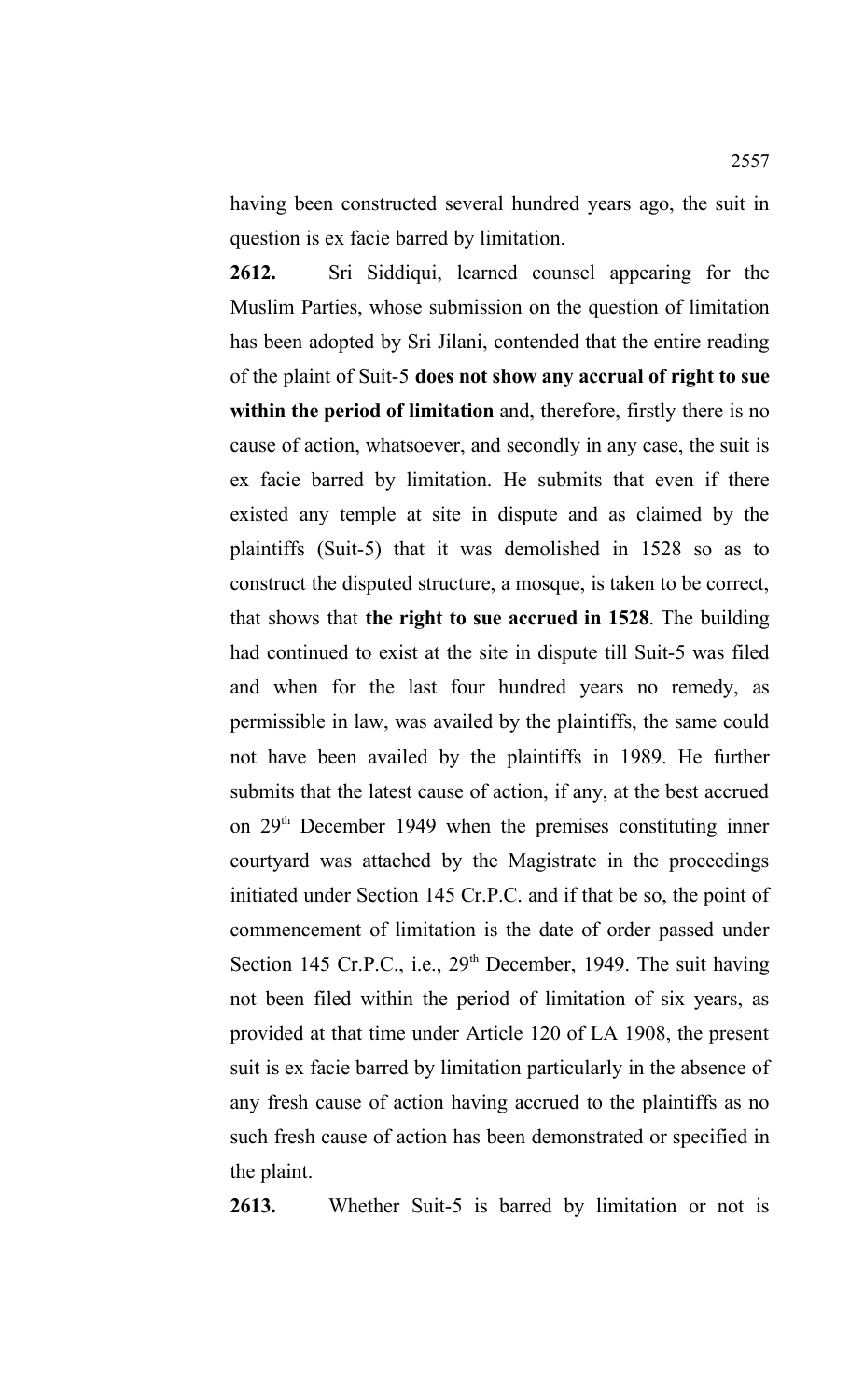really a vexed question in the peculiar facts and circumstances of this case. We have already held that the two plaintiffs no. 1 and 2 are juridical persons and have decided the concerned issues accordingly. The question as to whether the disputed structure was constructed in 1528 by Babar or any of his agent has also been decided by us holding that the parties concerned have failed to prove the said issues.

**2614.** Be that as it may, it cannot be disputed that by the time Father Joseph Tieffenthaler visited the area of Avadh between 1766 to 1771, the disputed structure had already come into existence. As per local belief, it was caused by Aurangzeb after demolishing the then existing temple of Lord Rama at that very place. Though we have not expressed any final opinion as to whether it was actually constructed during the reign of Aurangzeb or not, but once it is certain that the disputed structure had come into existence by the time Father Joseph Tieffenthaler visited Ayodhya i.e. before 1766, even from that date more than two hundred years have passed. The question would be, can an issue be raked up after more than two centuries particularly when nothing governed at that time by any codified law but it was the rule of the King and his command was law of the land.

**2615.** Lots of authorities have been cited before us to suggest as to what is said in law of Shariyat when a Ruler conquers a territory vis a vis the subject of that territory. Similarly, what is said in Hindu laws in similar circumstances has also been placed before us. In the context of the modern International law also, various charters of United Nations dealing with the rights of the two sovereign authorities, dealing with the matter of transfer of power etc. have been cited. It is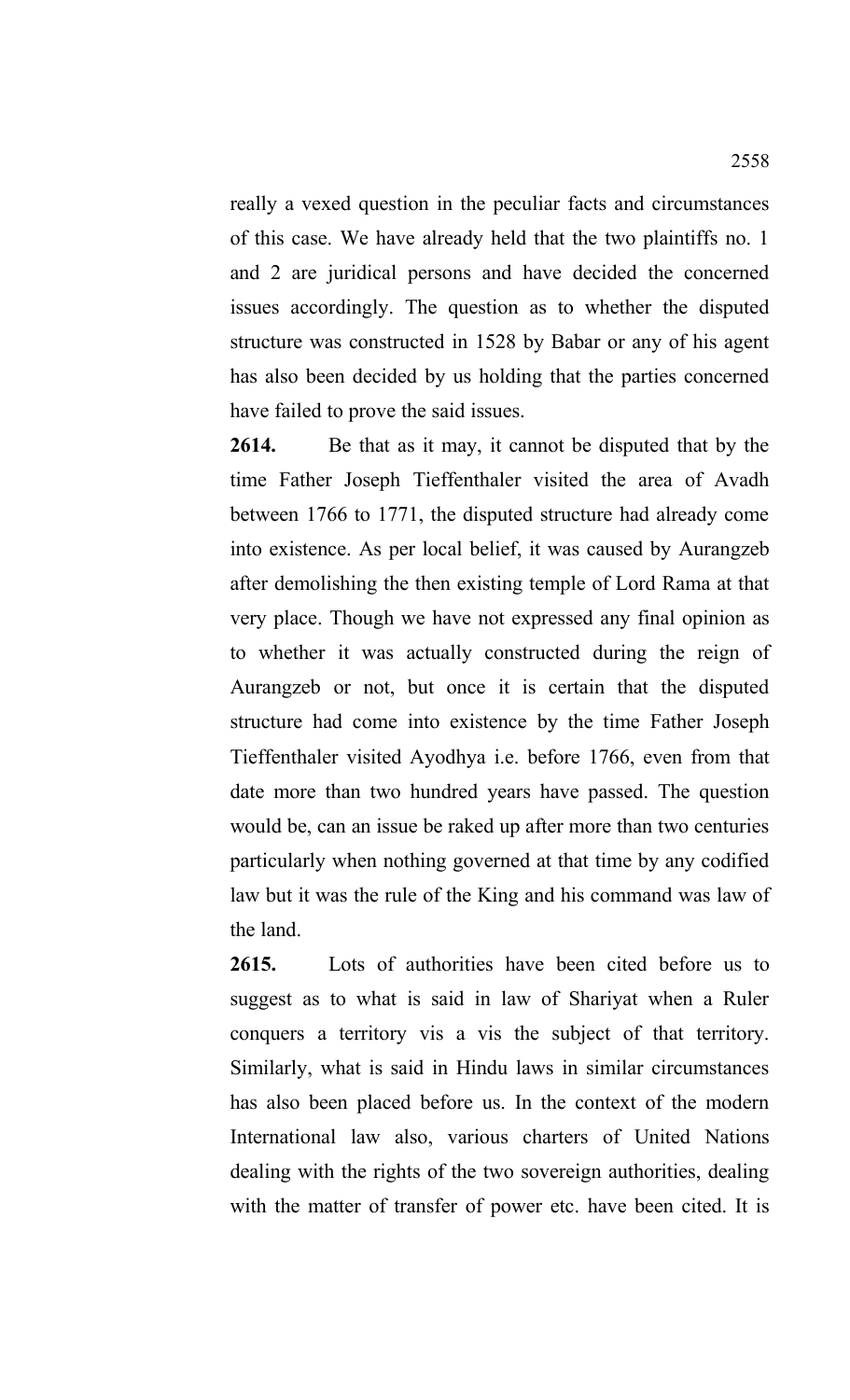said that by mere change of King, the laws by which the subject was governed or was being governed would not automatically change and shall continue to be governed by the then existing personal laws. On behalf of plaintiffs (Suit-5), it is pointed out that under Hindu law the rights and privileges of the deity are well protected and it is also the obligation of the King to extend such protection since a deity is treated to be a minor and, therefore, the obligation of protection of minor's right has been imposed upon the King. The law of Shariyat also does not make any change. Further at that time there was no period of limitation prescribed under the statute, hence, the present suit cannot be said to be barred by limitation.

**2616.** First of all, let us examine the occasion and the purpose for which Suit-5 has been filed. Paragraphs 3 to 10 refer to various suits filed regarding the property in dispute between 16.1.1950 to 18.12.1961 in the Court of Civil Judge, Faizabad and the interim injunction orders passed therein. Paras 11, 12, 13 and 14 complain about non disposal of those matters despite passage of more than 25 years since the first suit was filed. It also says that the plaintiffs deities and their devotees are unhappy with the prolonged delay in disposal of those cases and distorted affairs of temple in the hands of Receiver. A large amount of money offered by worshippers is being misappropriated by Pujaries and other temple staff uncontrolled by Receiver. The devotees of plaintiffs deities desire to construct a new temple at the disputed site after removing the old structure. Then para 15 to 17 relates to creation of a Trust, its object and purpose. In para 18, it says that in pending suits, the deities who are juridical persons have not been impleaded though they have a distinct personality of their own, separate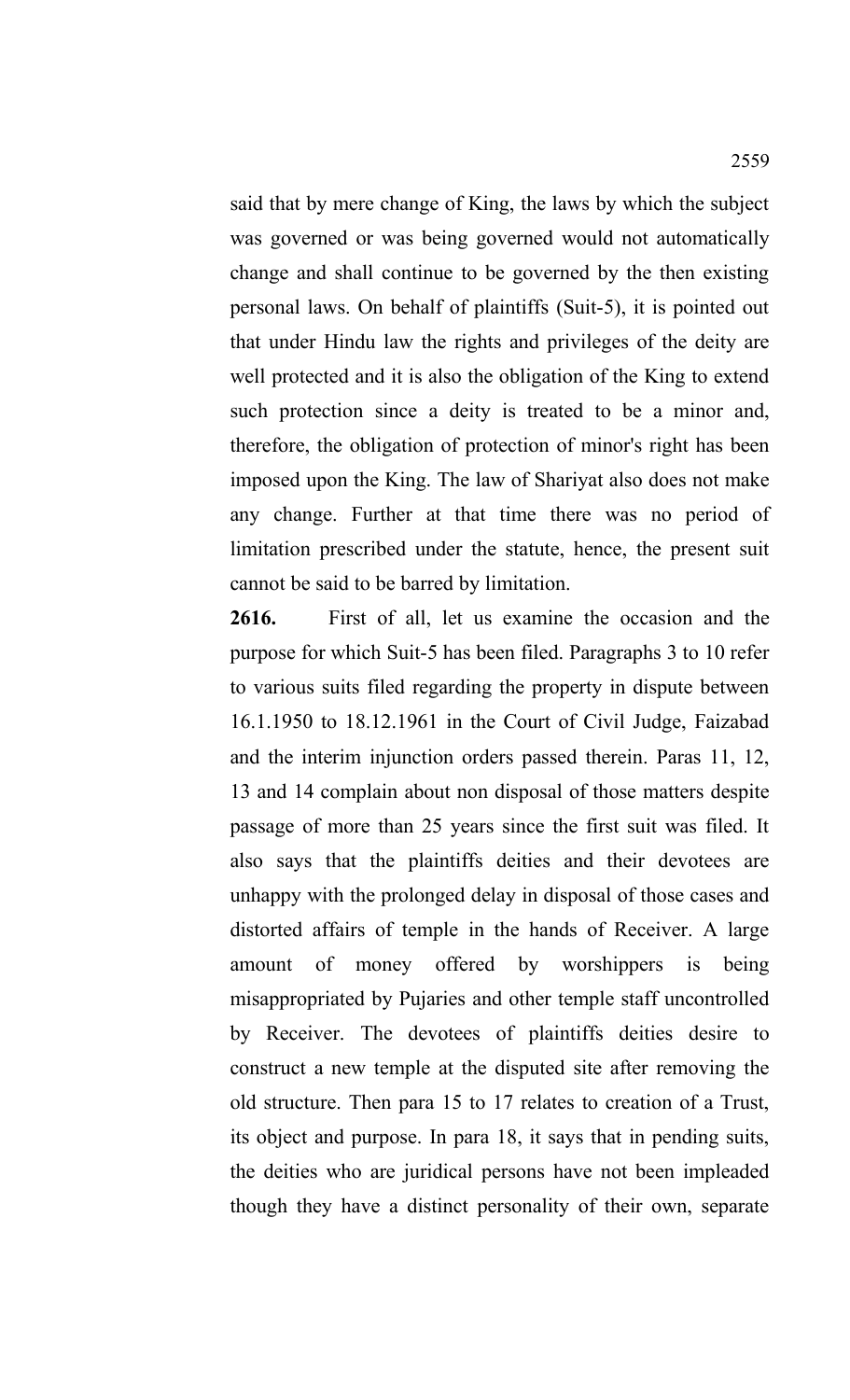from their worshipers and servers etc. Considering the events of previous four decades, the plaintiff-deities feel that their point of view also need be placed before the Court for a just determination of the dispute relating to Sri Ramjanambhumi, Ayodhya and the land and building and other things appurtenant thereto. It is in these circumstances that the plaintiffs are advised to file a fresh suit of their own. Then in paras 19 to 23 certain historical facts have been averred which we have already given, thus not repeating. In para 24, it is said that building constructed in the shape of mosque could not have been so for the reason that it did not conform to tenets of Islam in various ways. Paras 25 and 26 deny the averments that despite construction of the building and called as Mosque, prayer was never offered therein by the Muslims and on the contrary, the plaintiffs deities were continued to be worshipped thereat by Hindus. Paras 27 and 18 relate to the incident of 22nd/23rd December, 1949 when the idol of Bhagwan Sri Ram was installed under the central dome of the building and there was no obstruction by the Muslims since neither any one resided near the place in dispute nor otherwise they offered any resistance. The facts regarding attachment proceedings under Section 145 Cr.P.C., handing over premises within the inner courtyard to the Receiver are also mentioned. Para 29 says that the deities being legal persons own the property in dispute also and having been placed in inner courtyard from 22nd/23rd December, 1949 have perfected their title by all means since they are not party to any of the proceedings. It is also said that in the absence of impleadment of deities, if somebody otherwise is claiming title, the possession of plaintiffs is adverse since  $22<sup>nd</sup>/23<sup>rd</sup>$  December, 1949 and they have perfected title as the others' title, if any, extinguished after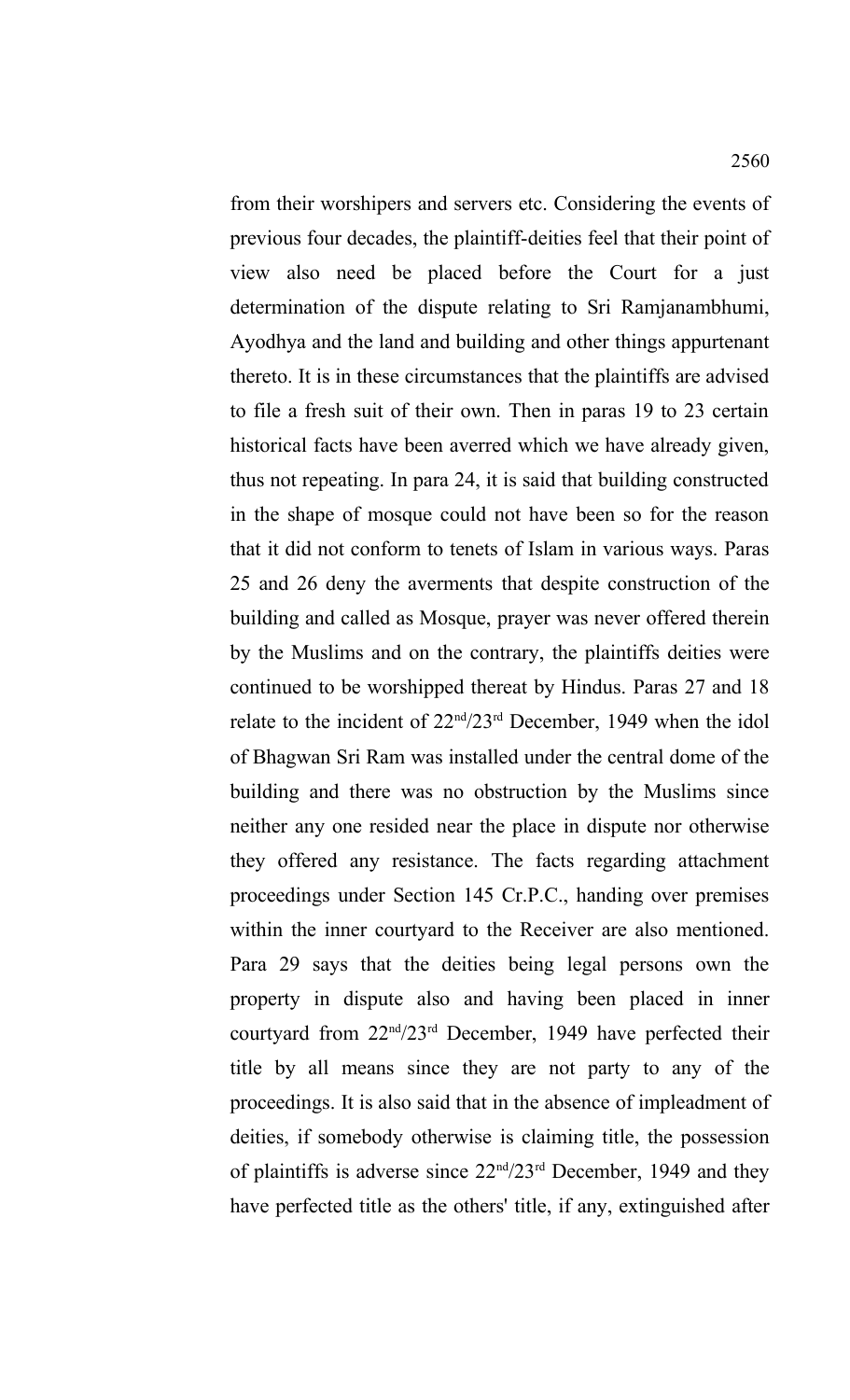twelve years from 22nd/23rd December, 1949. Having said so, paras 30 and 31 say that Hindu public and devotees of plaintiffdeities having decided to proceed for construction of a new temple and since the plaintiff-deities are not party in the litigation pending in the Court, they are not bound by those proceedings in any manner, but in order to remove any doubt or obstruction in the path of fulfillment of desire of the construction of a new temple, the present suit has been advised to be filed. Thereafter, it is said that the defendants 4, 5 and 6, i.e. the Muslims parties and Sunni Board, have confined their claim in Suit-4 to the building and area encroached in the inner courtyard. It is also said that the right of management of a Mosque, Muslim waqf, is within Mutwalli and the defendant no. 23, Late Javvad Husain was disclosed to be Mutwalli of the so claimed Mosque upto 1940 and hence he has been impleaded in the present suit, but he did not file any suit or joined as plaintiff seeking possession of the property in dispute being its Mutwalli. This also shows that there existed no Mosque according to Shariyat law. Thereafter, History from 1990 to 1995 including the enactment of Act, 1933 and the Apex Court's decision in **Dr. M. Ismail Faruqui (supra)** is mentioned. Then in para 36, it is said that cause of action for suit is accruing from day to day,

particularly, since recently when the plan for re-construction of temple is sought to be obstructed by violent action from the side of Muslim community. Based on the above pleadings, the two reliefs have been sought; one is for declaration and another for perpetual injunction.

**2617.** The facts, as are pleaded, in fact, are a bit puzzlesome and make it very difficult at first flush to understand as to what really cause of action was which the plaintiffs claim to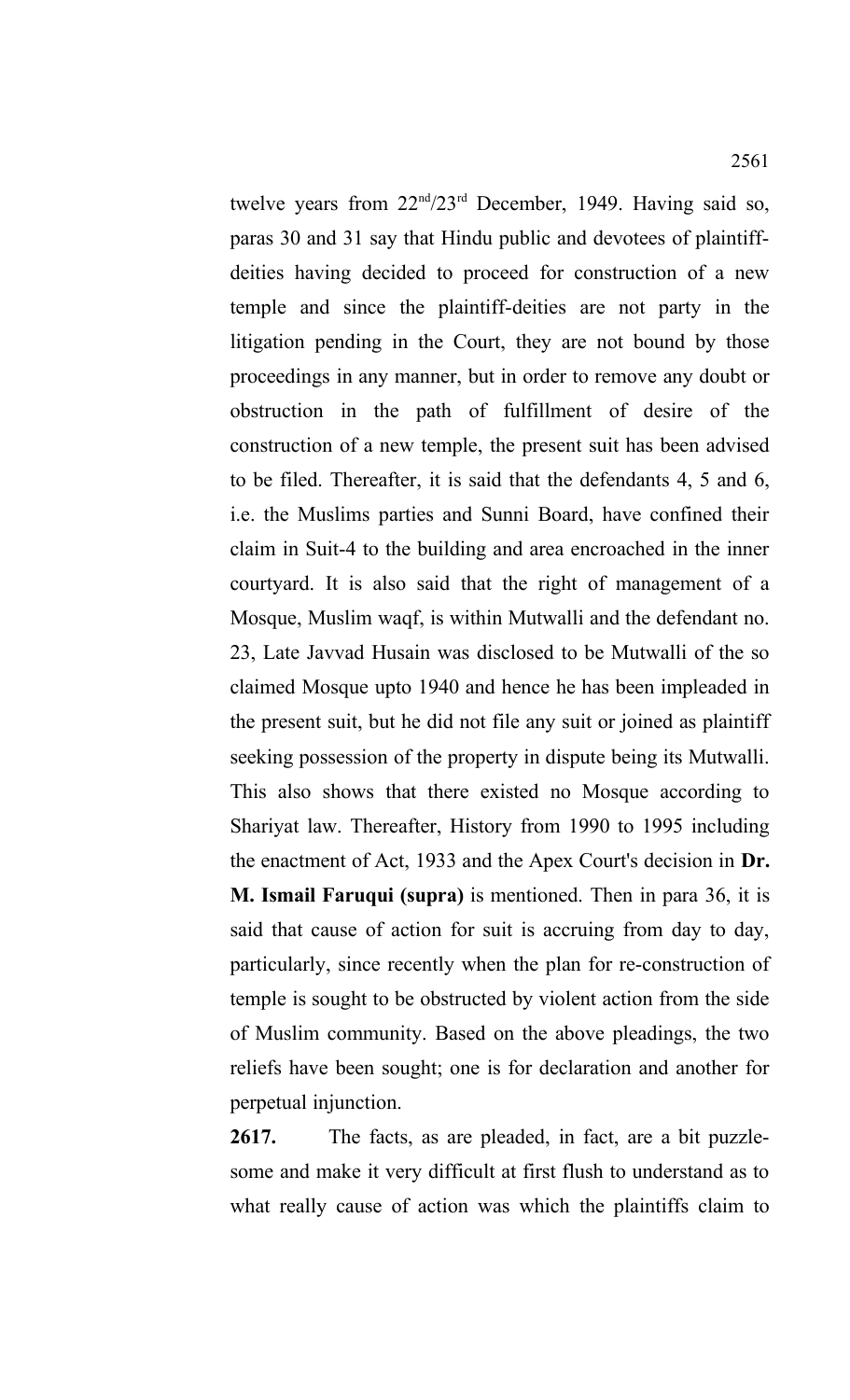have accrued day to day and how the suit is protected from the clutches of the statute of limitation.

**2618.** To understand the things, let us first summarize the facts as pleaded, mostly whereof, we have already referred and some of which already considered in the earlier part of this judgement.

(a) The place in dispute is believed by Hindus as the birthplace of Lord Rama. Since time immemorial continuously being visited and worshipped by Hindus.

(b) At the place in dispute a non-Hindu structure was raised by or on behalf of or at the command of a Muslim Ruler before the visit of Tieffenthaler, i.e., 1766-71 AD in Oudh. This structure was treated and called as 'Mosque' by the local people throughout and others also.

(c) Despite construction of a building by Muslim Ruler, called and understood by the local people as 'Mosque', Hindu people continued to visit and offer worship according to their faith and belief that the place is where Lord Rama was born and, therefore, sacred and pious.

(d) Construction of the building, which though treated as Mosque, caused no impact on the belief of Hindus about the sacredness or piety in any manner.

(e) Within the premises of the undivided Mosque, there existed a non Islamic structure, i.e. a Bedi which was noticed by Tieffenthaler in his Traveller's Account when he visited Avadh area between 1766 to 1771 and the travel account published in 1786.

(f) This place of worship and non Islamic structures added with the passage of time, i.e., Sita Rasoi/ Kaushalya Rasoi/ Chhati Pujan Sthal, Chhappar/ Kuti/ Bhandar and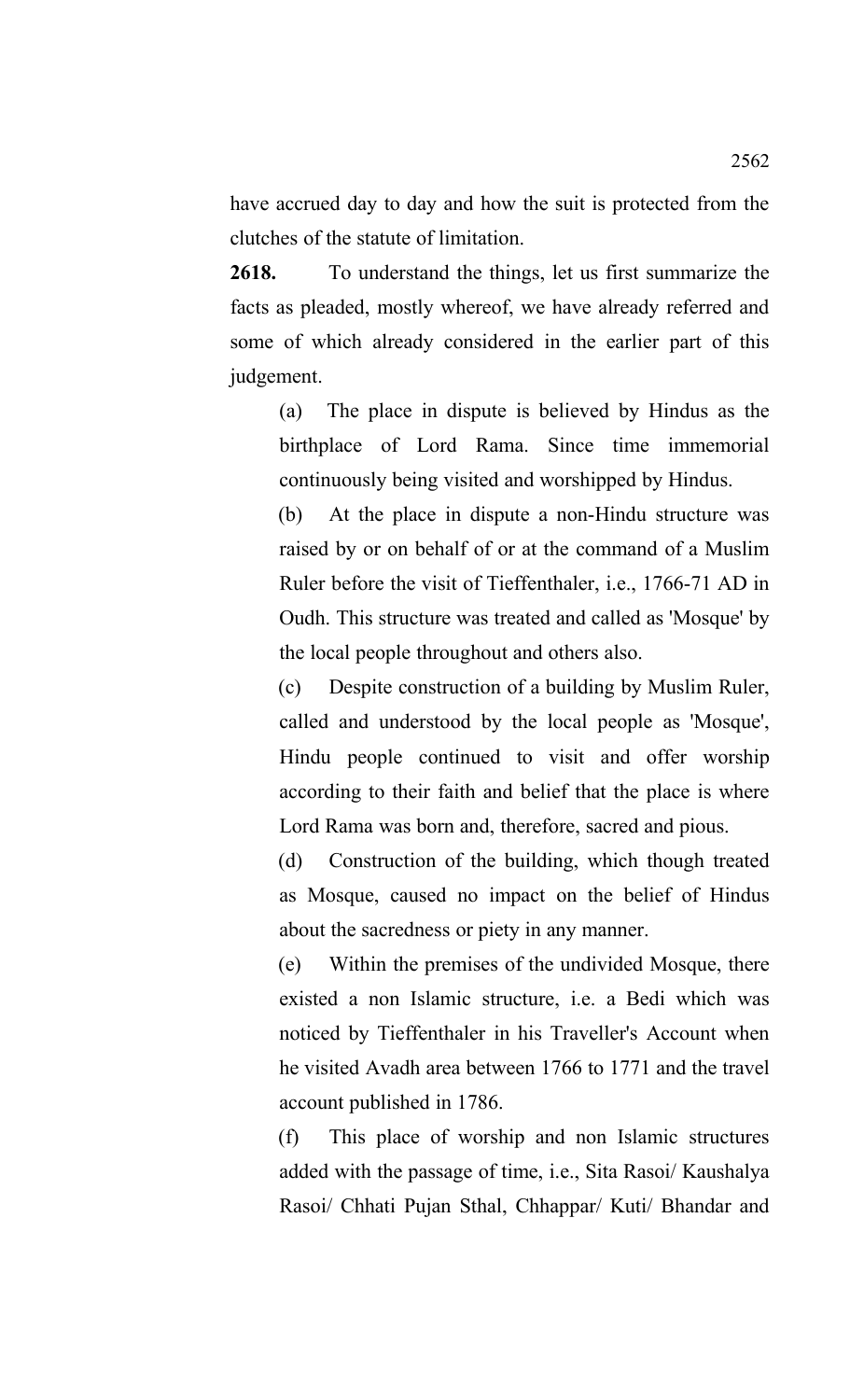Ram Chabutara.

(g) These structures were noticed in 1858, 1873, 1885, 1949, 1950 and continued till demolition of the entire disputed structure on  $6<sup>th</sup>$  December 1992. (This is as per the record of this case.)

(h) Despite the entire disputed structure called Mosque, the British Government also recognised the rival claims of two communities; inasmuch, to pacify violent dispute among the two communities, they divided the disputed area in two parts so that two sections may separately offer their prayer/ worship and may not have any occasion to clash with each other.

(i) Despite this division, on one hand Hindus kept possession of the portion for which Britishers allowed them to continue their worship i.e. outer courtyard, but also continued to enter the portion meant for Muslims for their religious activities (i.e. inner courtyard). Entry of Hindus in that area (inner courtyard) continued unabashed despite repeated complaints, removal orders, actions etc. (Record from 1858 to 1885 fortify it.)

(j) The disputed structure, treating a Mosque, the Britishers, allowed a Nankar/ grant to two Muslim persons, namely, Mir Razzab Ali and Mohd. Asghar, who claimed to be the fourth/fifth in succession of the alleged founder Mutwalli of the building in dispute, i.e. Syed Abdul Baki and pursuant to that grant the said persons claimed to have incurred expenses on the maintenance of building in dispute such as white washing, cleaning repairing etc.

(k) On  $22<sup>nd</sup>/23<sup>rd</sup>$  December, 1949, the idols of Ram Lala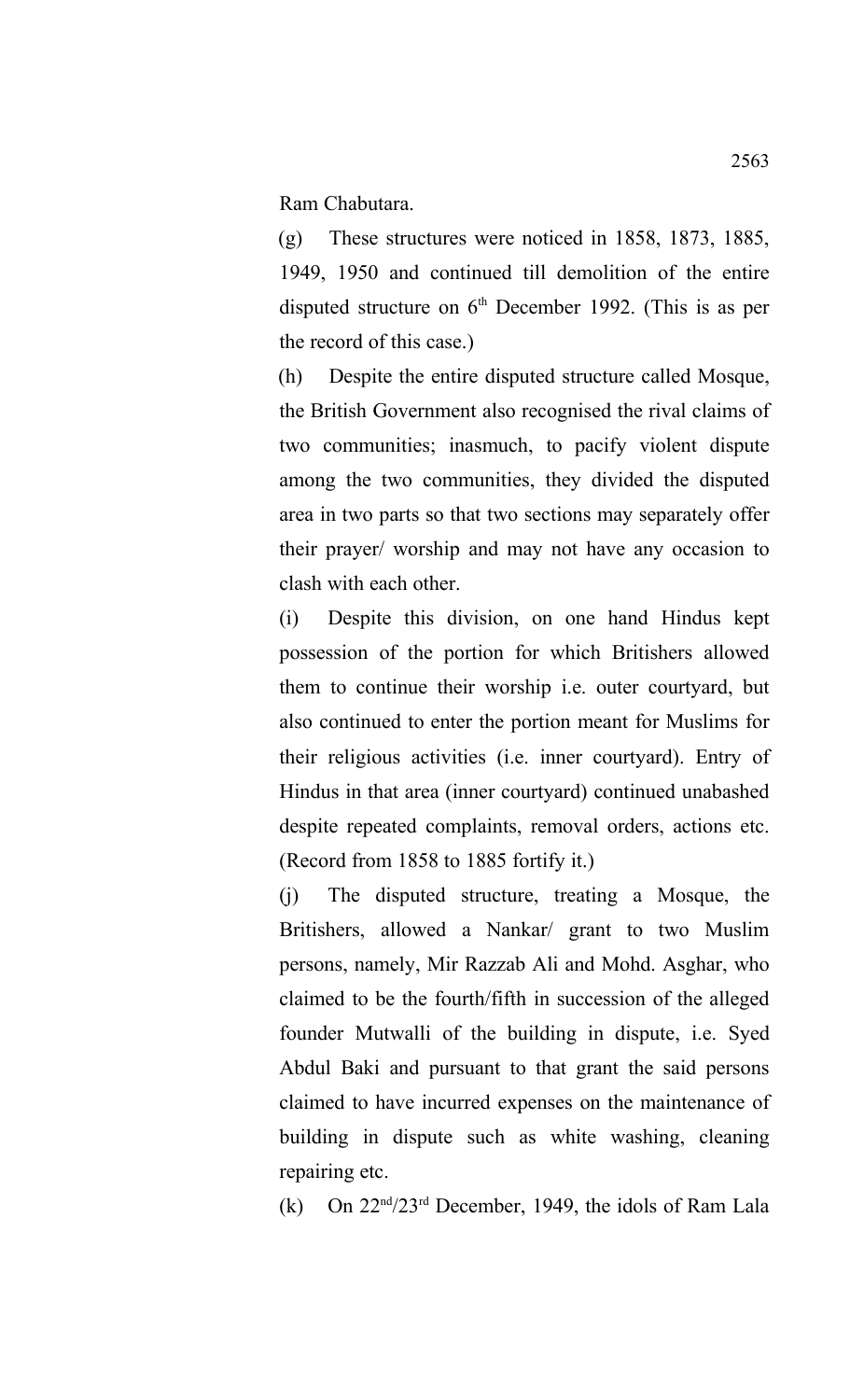were kept by Hindus in the inner courtyard i.e. the premises meant to be used by Muslims by the Britishers after dividing premises sometimes in 1856-57.

(l) Thereafter, on 29rd December 1949 though the internal part of the disputed premises, i.e. inner courtyard was attached by the Magistrate by an order under Section 145 Cr.P.C. yet the fact remains that he also ensured worship of the idols kept under the central dome in the inner courtyard according to Hindu Shastrik laws and to the same effect an injunction order was also passed by Civil Court on 16.1.1950 clarified on 19.1.1950, confirmed on 3.3.1951, which attained finality after dismissal of F.A.F.O. No. 154 of 1951 by this Court on 26th April 1955.

(m) Worship, as permitted, has continued by Hindu people and admittedly since 23rd December 1949 no Muslim either has entered the entire premises in dispute or offered Namaz thereat.

(n) However, worship by Hindus in general since 29.12.1949 also had continued from the iron grilled door of the dividing wall and only priests/ Pujaries were allowed to enter the premises for worship in accordance with Shastrik procedure.

(o) In 1986, the District Judge Faizabad by order dated 1.2.1986 directed for removal of locks, to open the doors so that the Hindu public may worship the idols under the inner courtyard by entering the site.

**2619**. The above facts show that despite several litigations, in one or the other way, so far as the plaintiffs in the present suit are concerned, their status or their worship continued to be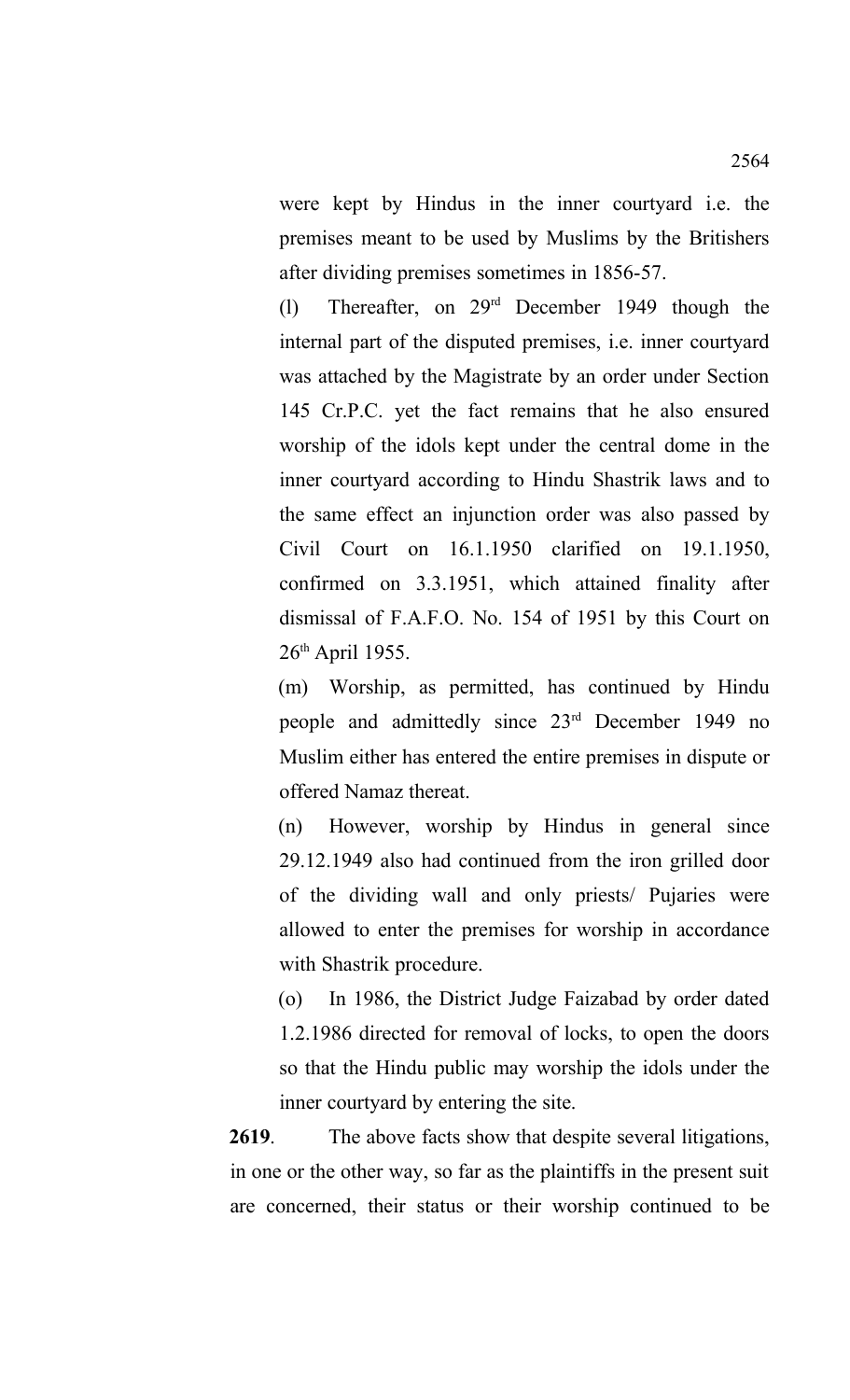observed and followed in one or the other manner. No action or inaction in the meantime was such whereagainst the plaintiffs could claim a grievance and a right to sue which ought to have been availed by them within a particular period of limitation. It is an admitted position that under Islamic laws, no concept of limitation is recognised while in Hindu laws, the rights earned by prescription on certain matters are provided which excludes deity.

**2620**. In this entire episode, taking it back to a few hundred years, the only occasion which to some extent could have been said to be adverse to the plaintiffs was when the disputed structure was raised. Neither at that time the concept of legal principles, as we have today under the codified laws of British India and thereafter, was recognised and/or known, nor the plaintiffs, in view of the subsequent events, had any cause of action. Moreover, as a matter of fact, the place in dispute continued to be visited by the Hindus for the purpose of worship, Darshan etc. The religious status of plaintiff-deities remained intact. We do find mention of the factum that despite construction of the building as Mosque, the Hindus visited there and offered worship continuously, but we find no mention, whatsoever, that the Muslims also simultaneously offered Namaz at the disputed site from the date it was constructed and thereafter till 1856-57. At least till 1860 we find no material at all supporting the claim of the Muslim parties in this regard. On the contrary, so far as the worship of Hindus in the disputed structure is concerned, there are at least two documents wherein this fact has been noticed and acknowledged. There is nothing contradictory thereto.

**2621**. Father Joseph Tieffenthaler in his book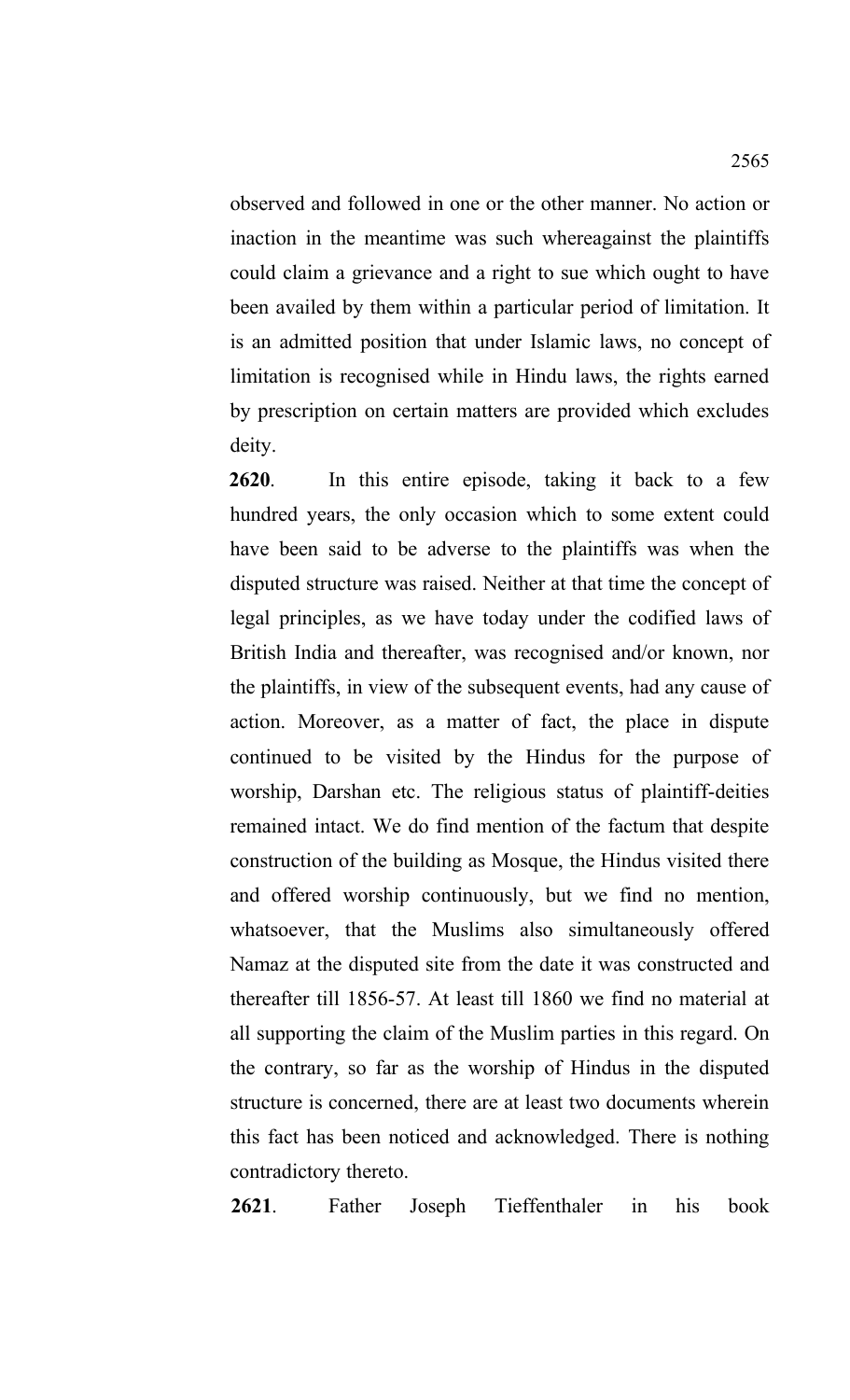**"Description : Historique Et Geographique : Del'inde"** has written:

*"Emperor Aurengzebe got the fortress called Ramcot demolished and got a Muslim temple, with triple domes, constructed at the same place. Others say that is was constructed by 'Babor'. (Page 253)*

*"On the left is seen a square box raised 5 inches above the ground, with borders made of lime, with a length of more than 5 ells and a maximum width of about 4 ells. The Hindus call it Bedi i.e. 'the cradle. The reason for this is that once upon a time, here was a house where Beschan was born in the form of Ram. It is said that his three brothers too were born here. Subsequently, Aurengzebe or Babor, according to others, got this place razed in order to deny the noble people, the opportunity of practising their superstitions. However, there still exists some superstitious cult in some place or other. For example, in the place where the native house of Ram existed, they go around 3 times and prostrate on the floor. The two spots are surrounded by a low wall constructed with battlements. One enters the front hall through a low semi-circular door."*

*(Page 253-254)*

**2622**. Same thing has been said in the **Edward Thornton's Gazetteer (supra)** published in 1858. It also said as under:

> *"A quadrangular coffer of stone, whitewashed, five ells long, four broad, and protruding five or six inches above ground, is pointed out as the cradle in which Rama was born, as the seventh avatar of*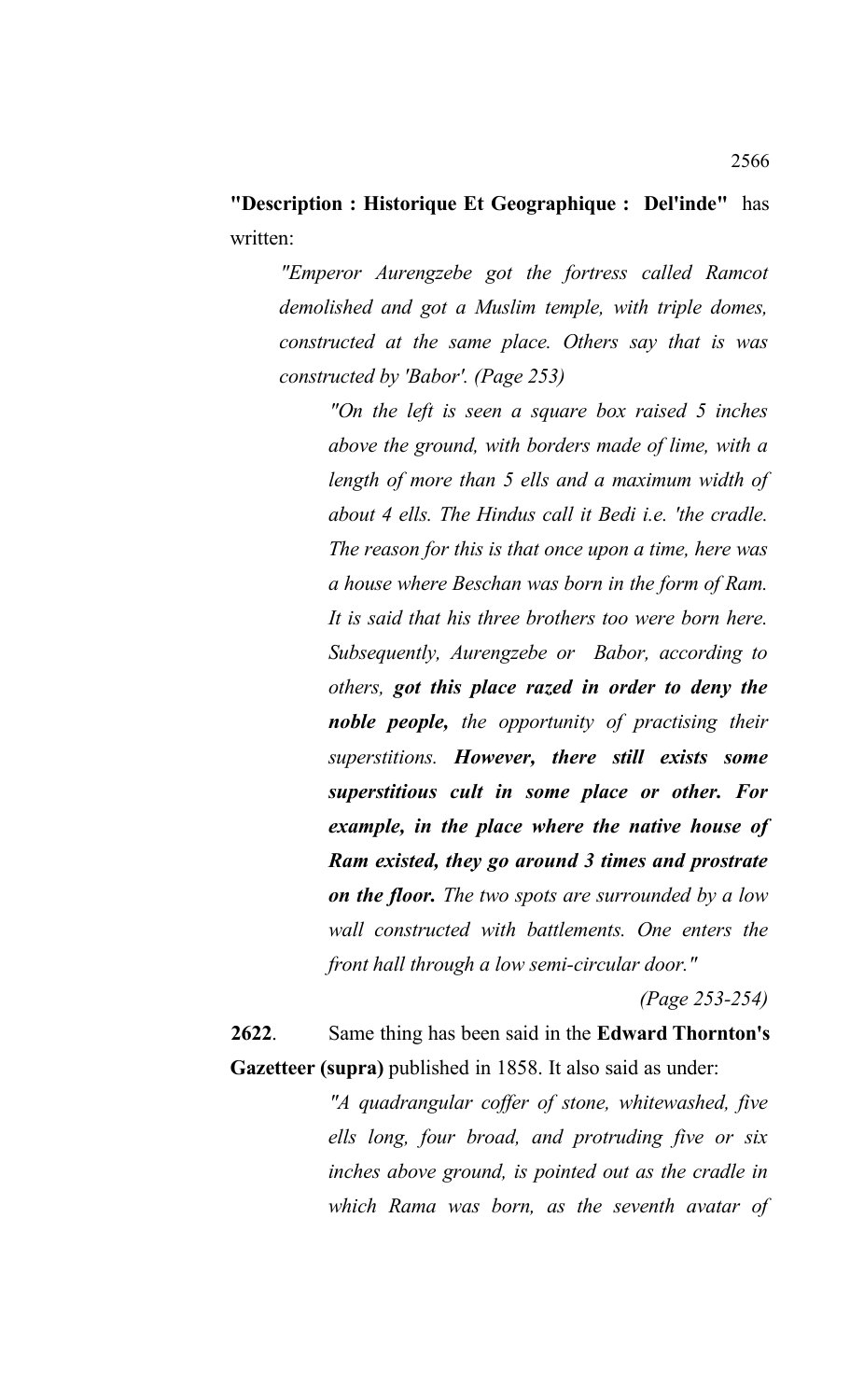# *Vishnu; and is accordingly abundantly honoured by the pilgrimages and devotions of the Hindoos."*

**2623.** The factum that in the premises within the inner courtyard, Hindus used to worship for hundred of years has been admitted by the alleged keeper of the disputed structure namely, Mohammad Asgar who in his complaint application dated  $30<sup>th</sup>$ November 1858 (Exhibit No. 20, Suit 1) has said:

بمقام جنم استھان کا صدہا برس کے ںشان پڑا رہتا تھا و اہل

## ہنود پوجا کرتے تھے

''मुक़ाम जनम स्थान का सदहा बरस के निशान पड़ा रहता था व अहले हुनूद पूजा करते थे" (Hindi Transliteration by the *Parties)*

*"Previously the symbol of Janam had been there for hundreds of years and Hindus did puja." (E.T.C)*

**2624.** The first document, which mentions about the worship in the disputed structure by Muslims also is **P. Carnegi's Historical Sketch (supra**) published in 1970 where he has mentioned:

> *"It is said that up to that time the Hindus and Mahomedans alike used to worship in the mosquetemple. Since British rule a railing has been put up to prevent disputes, within which in the mosque the Mahomedans pray, while outside the fence the Hindus have raised a platform on which they make their offerings."*

**2625.** In **"Gazetteer of Oudh" by Mr. W.C. Benett (1877) (Book No. 11) (Supra)** what was observed by Carnegy has been repeated verbatim as is evident from the following:

*"It is said that up to that time the Hindus and Muhammadans alike used to worship in the mosque-*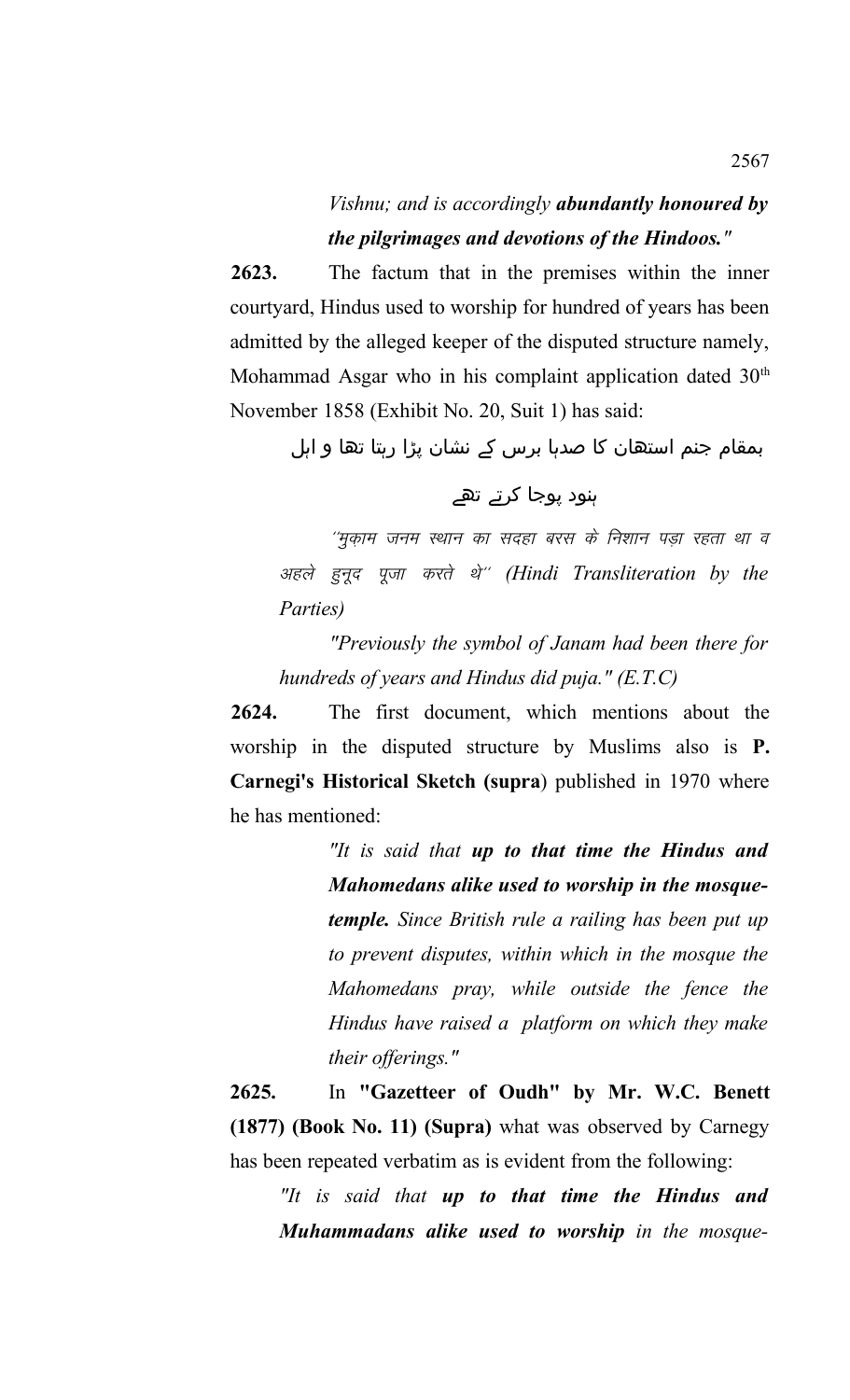*temple. Since British rule a railing has been put up to prevent disputes, within which, in the mosque, the Muhammadans pray; while outside the fence the Hindus have raised a platform on which they make their offerings."*

**2626.** Same thing was repeated in A.F. Millitt's **"Report on Settlement of Land Revenue of the Faizabad" (supra)** (para 669); "**Fyzabad A Gazetteer being Vol. XLIII of the District Gazetteers of the United Provinces of Agra and Oudh" (supra)** (at page 174); **Fyzabad-A Gazetteer being Volume XLIII of the District Gazetteers of the United Provinces of Agra & Oudh" (1928) (supra)** (at page 180)

**2627.** In "**Uttar Pradesh District Gazetteers-Faizabad" (1960) (supra)**, however, there is slight difference and it says as under:

*"Attacks and counter-attacks continued, culminating in the bloodshed of 1855 under the leadership of Maulvi Amir Ali. As a result, in 1858 an outer enclosure was put up in front of the mosque and the Hindus, who were forbidden access to the inner yard, had to perform their puja on a platform outside. Since 1949 the position has changed and the Hindus have succeeded in installing the images of Rama and Sita in the mosque owing to which the spot has become the object of much litigation. Now the inner yard is protected by an armed guard and only a few Hindu pujaris (priests) are allowed access to the inner sanctum."*

**2628.** The facts mentioned by P. Carnegy recognise this fact that so far as the Hindus are concerned, their visit and worship at the disputed site and disputed structure continued unabated and uninterrupted despite having been raised threat a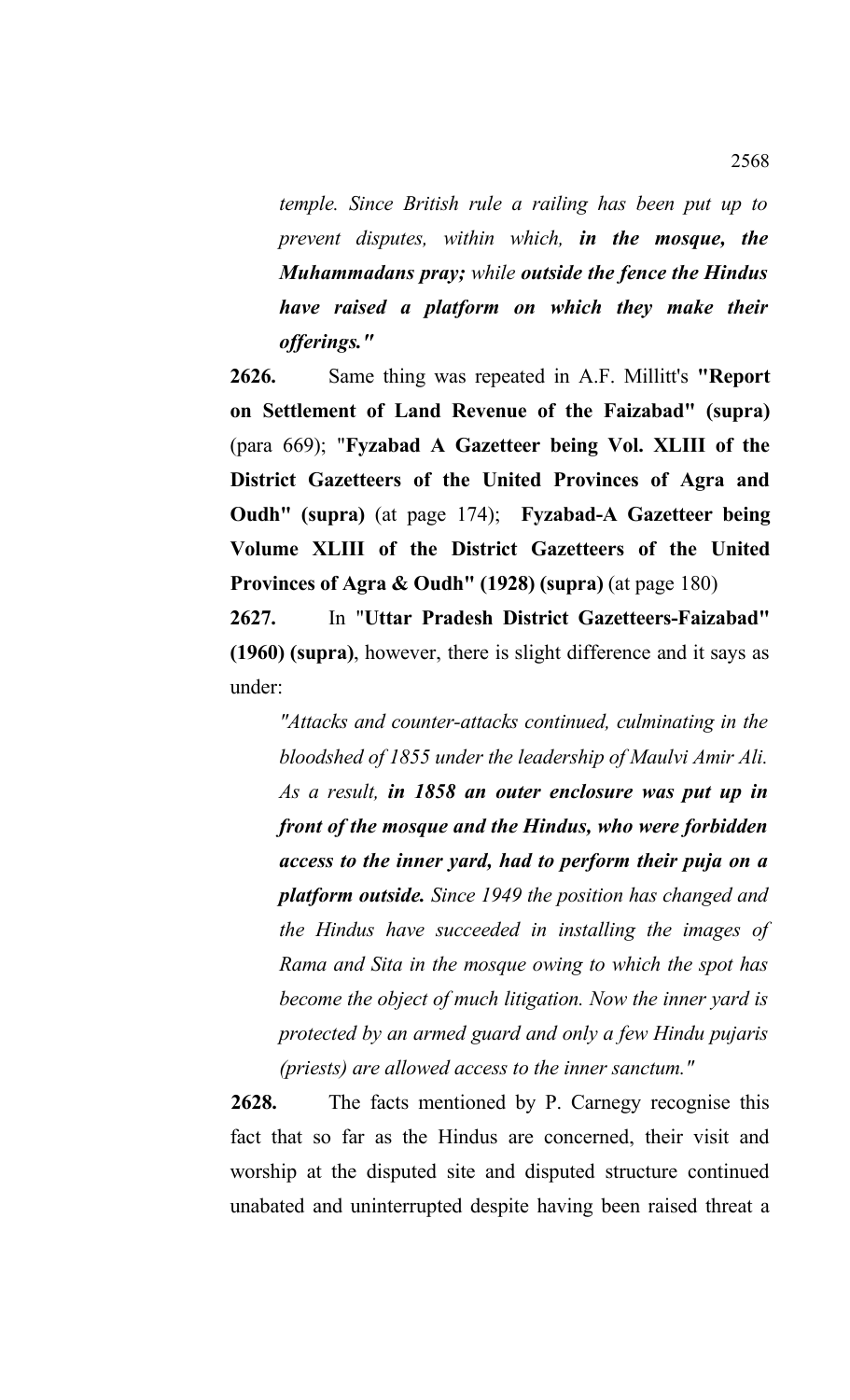structure which was known and treated by the local people as Mosque. Even the new structure did not in any manner influenced the belief and faith of Hindus on the disputed area. This continued to constitute core of their belief and faith about birthplace of Lord Rama, its continued sanctity, status and piety and that it had not lost merely on account of that construction. That is how their worship continued throughout.

**2629.** After 1956-57, when partition wall was raised, the administrative intention was that Hindus should stay in outer courtyard and not enter in the inner courtyard but in fact that could not accomplish as is evident from several complaints made by Mohammad Asgher, self claimed Mutwalli of the Mosque in dispute.

**2630**. If we look at the entire issue in the light of the above facts, we find that there was no occasion for the plaintiffs to feel aggrieved that on a particular date, any right has accrued to sue. Article 58 of LA 1963 provides the period of limitation, which is to commence from the date right to sue first accrued. Unless it is shown as to when right to sue first accrued, the suit in question cannot be thrown on the ground of limitation. While considering Issue No. 3 (Suit-4), we have already discussed that right to sue does not mean a mere fanciful apprehension but it ought to be a substantive threat to the very sustenance of the plaintiff concerned leaving with him no option but to approach the Court, failing which he is bound to loose all kind of his interest. It may happen that in a particular case, unsubstantial occasions may arise frequently pursuant whereto if a person files a suit asserting that the same has given him an occasion to sue, the suit may not be dismissed on the ground that apprehension or the possible injury is so negligible that he/she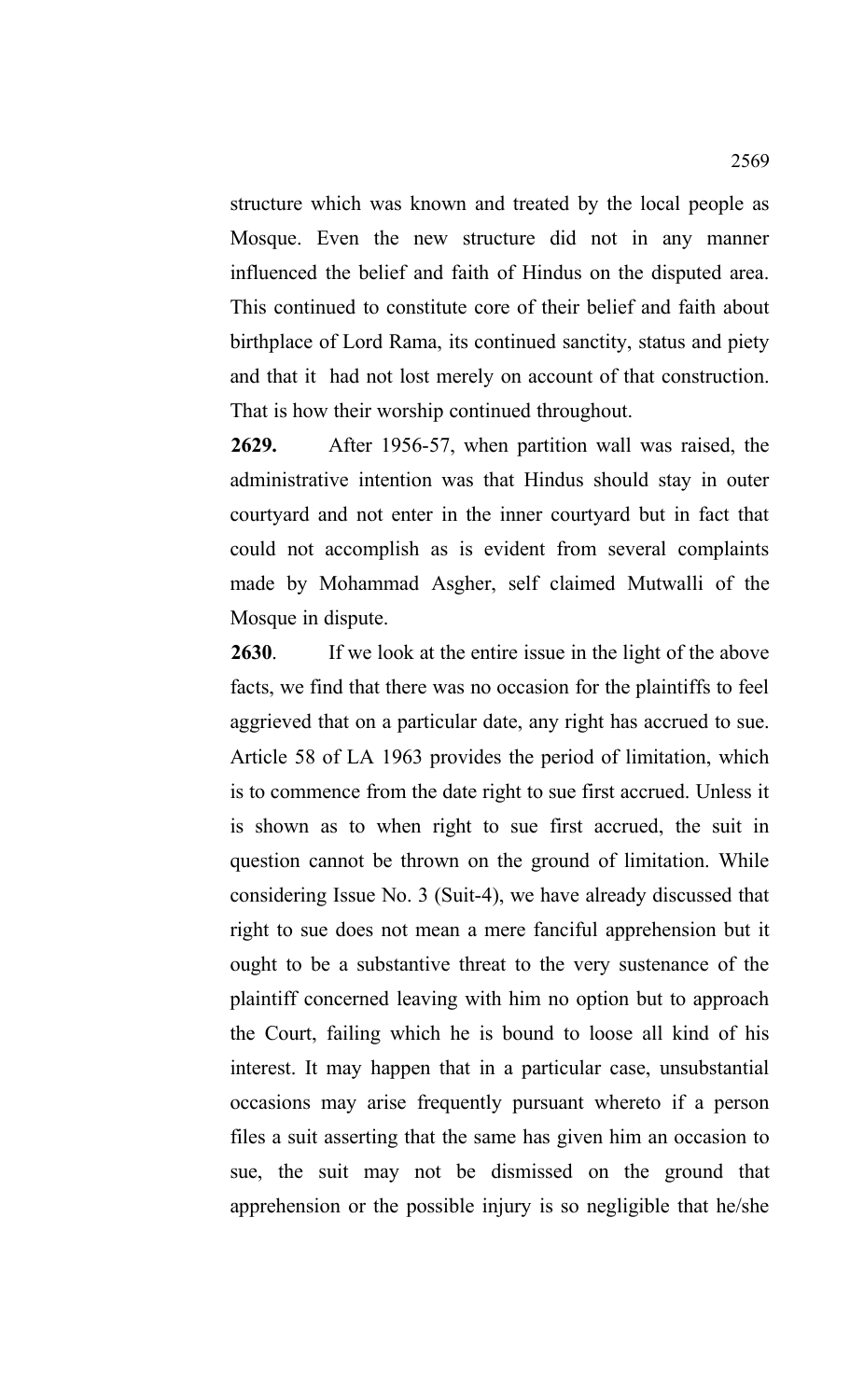ought not have filed the suit. That is the choice of the plaintiff, but, in our view, the "right to sue" accrued for the first time would be when there is a substantial threat necessitating the person concerned to seek remedy and only then it can be said that the limitation would start running which shall not stop thereafter. In the present case, the defendants have not been able to show any such occasion. Therefore, we are of the view that the plaintiffs cannot be non suited on the ground of limitation. In these circumstances, to avoid any misconception in the mind of others and to place the record straight, if they approach a Court of law seeking a declaration of their rights which are continuously, unabatedly have continued, it cannot be said that the suit is impermissible by attracting any particular provision of the limitation. It cannot be said that the Suit-5, in the above facts and circumstances, is bad on account of the statute of limitation and any provision thereunder.

**2631.** There are some more angles. The first, the Gods are described in view of the hymns and meaning, human attributes – in necessity of the human mind and language but it does not necessarily follow therefrom that images of these Gods clothe in such human attributes were artificially prepared and worshipped. It is to the Puranik age that we owe their existence.

**2632.** In the ancient Hindu scriptures, temples or idol's property is said not to be lost even if enjoyed by strangers for hundreds of years. Katyayan says that temple's property is never lost even if it is enjoyed by strangers for hundreds of years. In P.V.Kane's History of Hindu Shastra Vol.3 it is said that even the king cannot deprive temples or their properties. Under Hindu laws though right based on prescription to some extent are provided but they are not applicable in the case of women,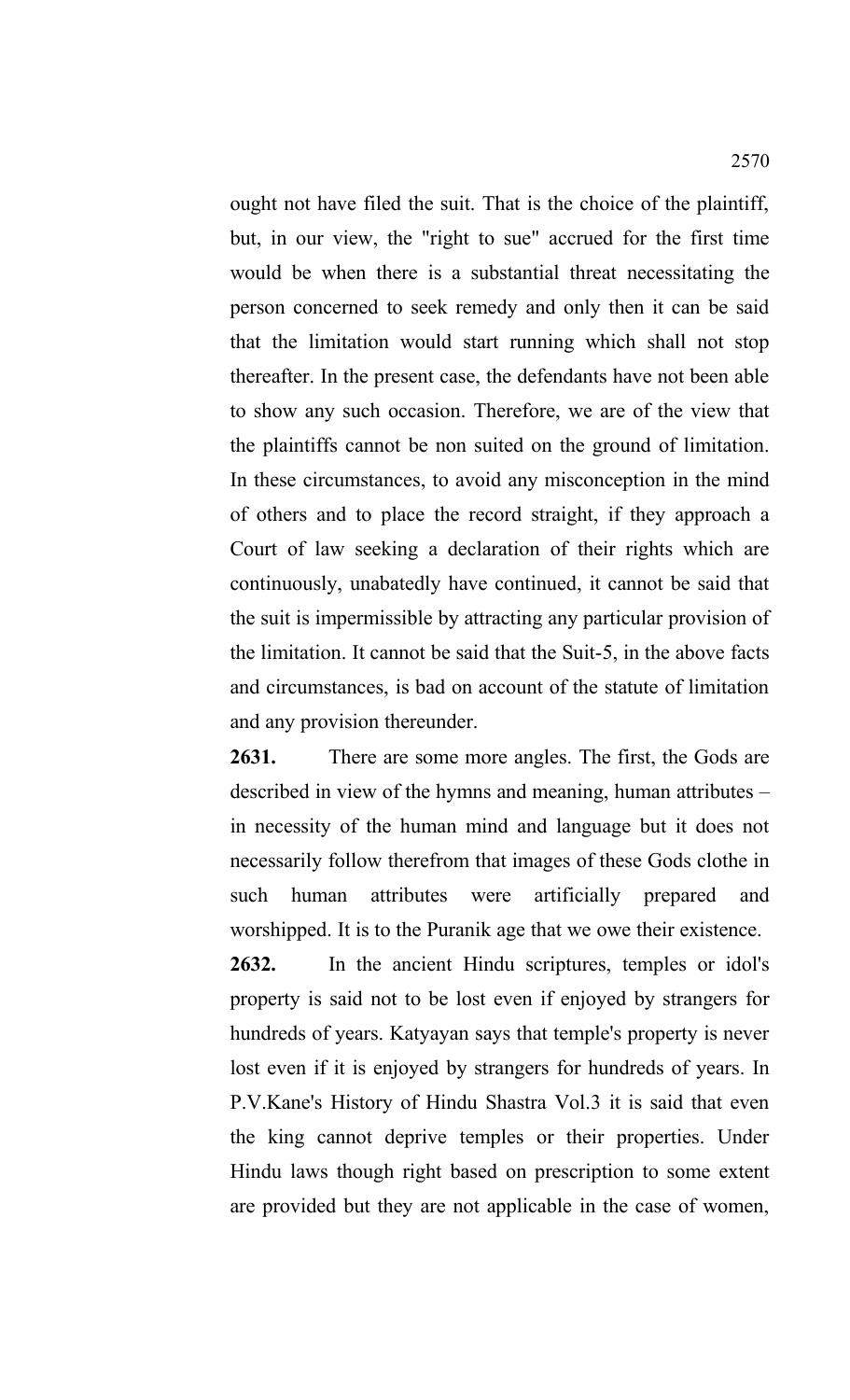minor and king's property.

**2633**. "**Manusmrti"**, Discourse VIII, Verse CXLIX (149) says:

*"A pledge, a boundary, minor's property, a deposit, a property enjoyed by favour, women, King's property, and the property of a Vedic scholar are not lost by adverse possession."*

**2634**. In "**Brihaspati Smriti"** says, *"Female slaves can never be acquired by possession, without a written title; nor does possession create ownership in the case of property belonging to a King, or to a learned Brahman, or to an idiot, or infant.* 

#### **2635**. **"The Naradasmrti"**, says:

*"73. A pledge, a boundary, the property of children, unsealed and sealed deposits, women, the King's property, and a learned brahman's property are not lost through possession."*

*"75. The property of women and kings is never lost, even if it is, possessed without title for hundreds of years."* 

### **2636**. *"Yagyavalkyasmritih"*, says:

 $^{\prime\prime}$ आधिसोमोपनिक्षेपजडबालघनैर्विना।

तथोपनिधिराजस्त्रीश्रोत्रियाणां धनैरपि । ।25 । ।

 $^{\prime\prime}$ भाषा— आधि (बन्धक), सीमा, उपनिक्षेप, **जड़ (मंदबुद्धि), बालक** का धन, उपनिधि, राजधन, स्त्रीधन, श्रोत्रिय का धन दूसरे द्वारा दस या बीस वर्ष तक भोगे जाने पर भी अपने स्वामी के अधिकार से हीन नहीं होते  $\frac{25}{5}$  | | | 25 | |

#### **2637. "Shukranitih**"Chapter IV, Part 5, Verse 225 says:

 $^{\prime\prime}$ आधिः सीमा बालधनं निक्षेपोपनिधिस्तथा।

राजस्वं श्रोत्रियस्वं च न भोगेन प्रणश्यति ।।"

 $^{\prime\prime}$ हिन्दी– बंधक रखी गई वस्तू, गॉव की सीमान्त भूमि, **नाबालिग का** धन, धरोहर, स्त्रीधन, राजधन तथा वेदपाठी ब्राह्**मण के धन** पर कब्जा कर लेने से ही कोई उसे पा नहीं सकता।"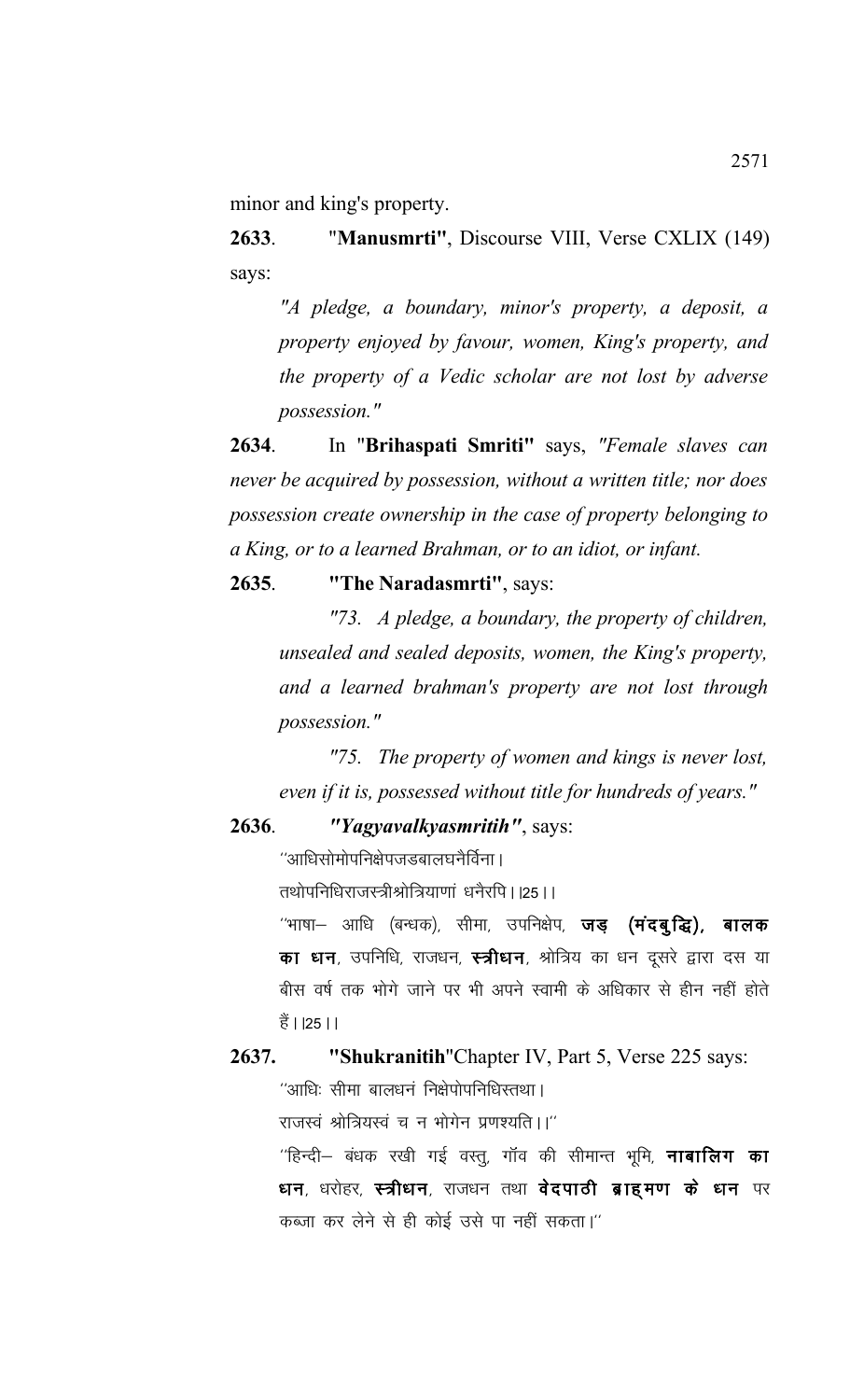2638. It may be noticed that the Sanskrit word 'बाल' has been defined in Sanskrit-English Dictionary of Sir Monier Monier Williams, first published in 1899, corrected Edn. 2002, reprint Delhi 2005 by Motilal Banarsidass Publishers, Delhi at page 728 and reads as under:

cky- young, childish, infantine, not full-grown or developed (of persons and things); simple, foolish, child, boy (esp. one under 5 years); a minor (minors are classified as Kumara or boys under 5 years of age; Sisu under 8, poganda from the  $5<sup>th</sup>$  to the end of the  $9<sup>th</sup>$  or till the  $16<sup>th</sup>$  year, and kishora from the  $10<sup>th</sup>$  to the  $16<sup>th</sup>$  year); a fool, simpleton …

**2639**. The first meaning which is applicable on persons and things includes within its ambit a "deity" also.

**2640**. In the area of Oudh, British Rule came into force in 1856 and not prior thereto. During Muslim Rule, Governors were appointed but no material has been brought to our notice that in the matter of Hindu Laws, any interference was made by the Islamic Rulers. It is mostly in the administration of criminal justice, to some extent, there was an interference and control by Islamic Rulers otherwise the people used to approach the locally constituted bodies like Gram Panchayat etc. for resolving their disputes in accordance with their personal laws. It does not appear to be interfered or altered by the command of the king.

**2641.** When Subedar of Oudh declared himself an independent ruler and conferred Nawab Wazir in the second half of 18th Century, then also with respect to the dispute redressal system there was no major change and the personal laws and tenets continued to occupy high position as it was. In 1801, East India Company entered into a treaty with the Nawab of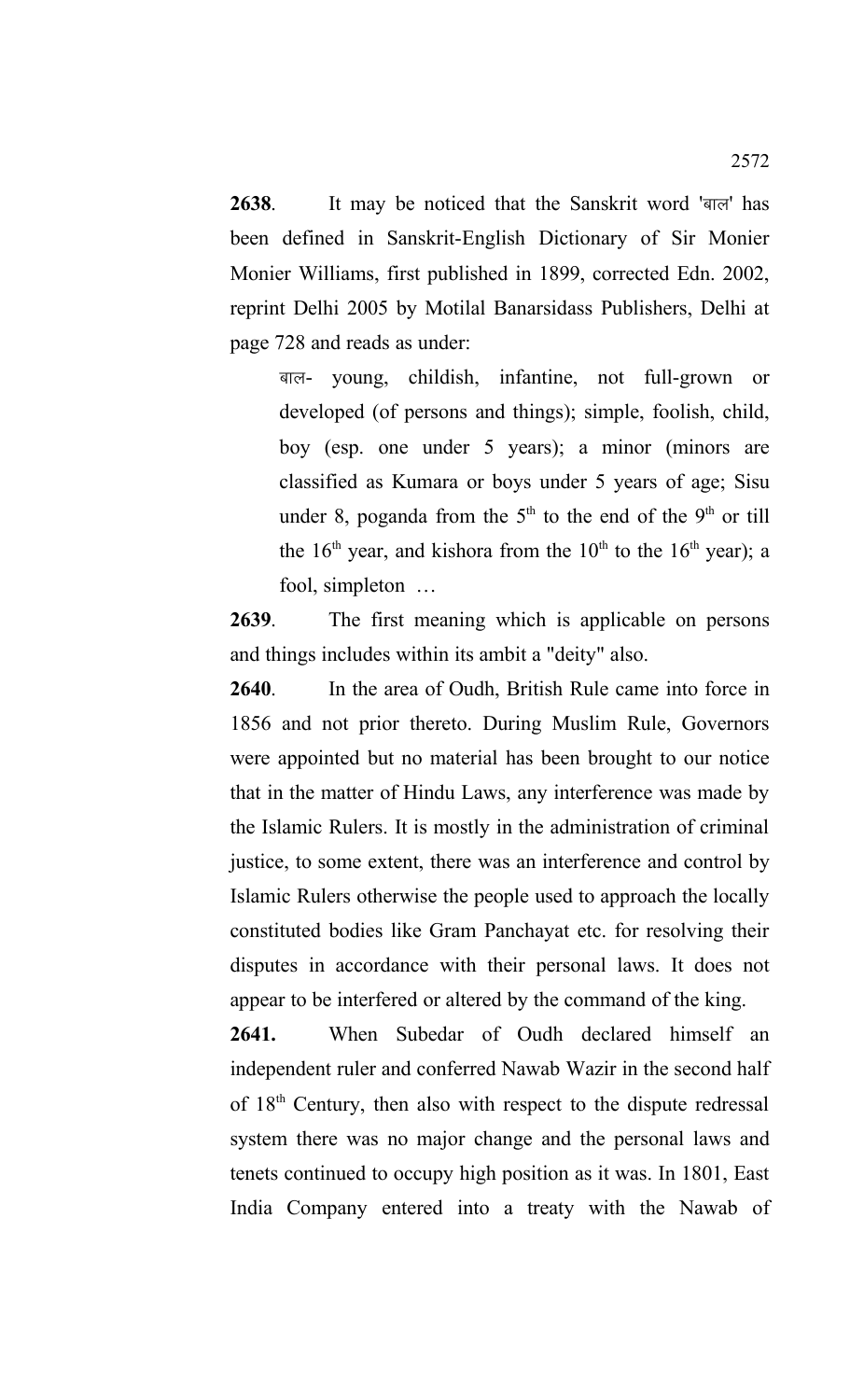Lucknow but even that treaty did not cause any impact upon the personal laws of Hindus within the territorial area of Oudh province with which we are concerned. It is only in 1856 AD, when the area of Oudh or the Oudh province was annexed to the East India Company, the Britisher's Laws came to be imposed upon the citizens of Ayodhya and Faizabad. But then also so long as the matters were not caused by statutory laws, the two communities continued to be governed by their personal laws.

**2642.** The first Limitation Act was enacted in 1859 AD which did not contain any provision regarding prescription or extinction of right which was introduced vide Limitation Act 1871. In 1876, in the peculiar nature of the territory of Oudh as also considering different circumstances prevailed thereat, Oudh Laws Act, 1876 was enacted which was applicable only to Oudh. Section 3 thereof talks of the statutory law to be administered in Oudh and says as under:

*"Statutory law to be administered in Oudh.- The law to be administered by the Courts of Oudh shall be as follows:--* 

*(a) the laws for the time being in force regulating the assessment and collection of land- revenue;* 

*(b) in questions regarding succession, special property of females, betrothal, marriage, divorce, dower, adoption, guardianship, minority, bastardy, family relations, wills, legacies, gifts, partitions or any religious usage or institution, the rule of decision shall be-- (1) any custom applicable to the parties concerned which is not contrary to justice, equity or good conscience, and has not been, by this or any other enactment, altered or abolished, and has not been declared to be void by any competent*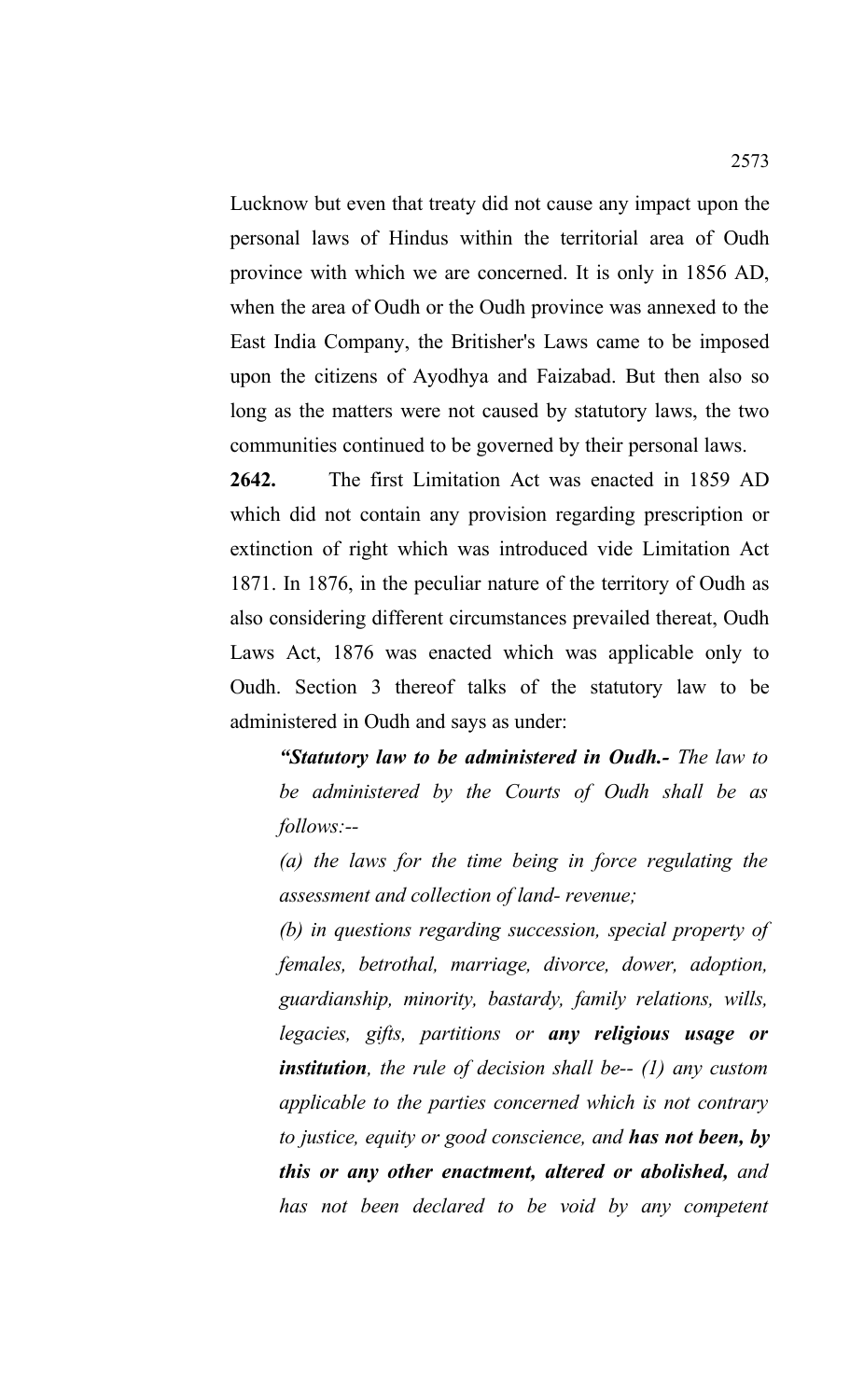*authority;* 

*(2) the Muhammadan law in cases where the parties are Muhammadans, and the Hindu law in cases where the parties are Hindus, except in so far as such law has been, by this or any other enactment, altered or abolished, or has been modified by any such custom as is above referred to:* 

*(c) the rules contained in this Act:* 

*(d) the rules published in the Official Gazette as provided by section 40, or made under any other Act for the time being in force in Oudh:* 

*(e) the Regulations and Acts specified in the second schedule hereto annexed, subject to the provisions of section 4, and to the modifications mentioned in the third column of the same schedule:* 

*(f) subject to the modifications hereinafter mentioned, all enactments for the time being in force and expressly, or by necessary implication, applying to the territories which, immediately before the 1st November, 1956, were comprised in Part A States and Part C States or Oudh, or some part of Oudh:* 

*(g) in cases not provided for by the former part of this section, or by any other law for the time being in force, the Courts shall act according to justice, equity and good conscience."*

**2643.** Section 16 thereof provides for Rule of Limitation and reads as under:

*"16. Rule of limitation.- The Judicial Commissioner's Circular No. 104 of July, 1860, shall be held to have been a notification within the meaning of section 24 of Act 14 of*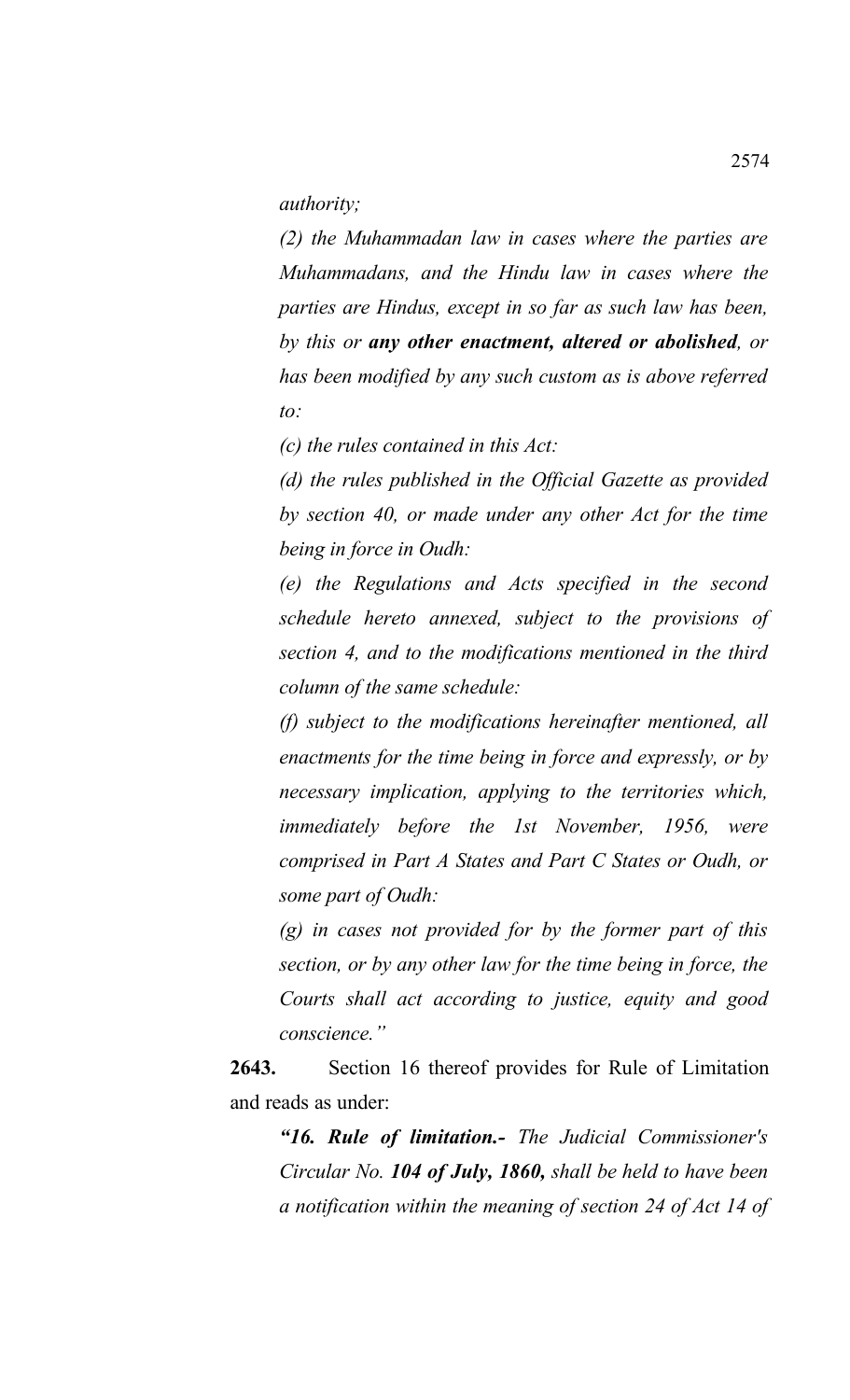*1859, and such Act shall be deemed to have been in force in Oudh from the fourth day of July, 1862; and all orders and decrees passed under the rules contained in the said Circular, or under the said Act, shall be deemed to have been passed under a law in force for the time being. Nothing in this section affects the provisions of section 102, 104, 105, 106, 107 and 108 of the Oudh Rent Act (19 of 1868) with regard to the limitation of suits under that Act."*

**2644.** Thus the personal Laws in the matter of religious usage of institution and also in the matter of minority etc. were to continue. Hindu idol or the deity was always treated as a person to be protected by the king like a minor or women and that legal position has not been shown to us having gone under change by any authority at any point of time. We have some earliest judgments on this aspect and do find nothing contrary.

**2645.** In **Prosunno Kumari Debya & Anr. Vs. Golab Chand Baboo 1875 L.R. 2 I.A. 145,** a decision of Privy Council dated 3rd February, 1875 in para 18 said:

*"The authority of the sebait of an idol's estate would appear to be in this respect analogous to that of the manager for an infant heir, ..."*

**2646.** It also held in para 14 that the debuttor property in Hindu Law is unalienable:

*"There is no doubt that, as a general rule of Hindu law, property given for the maintenance of religious worship and of charities connected with it is inalienable."*

**2647.** However, in the interest of the idol, for its maintenance etc. it found that if the Shebait, the person responsible for managing the affairs of the idol, is not given power to deal with the property to the extent it is required for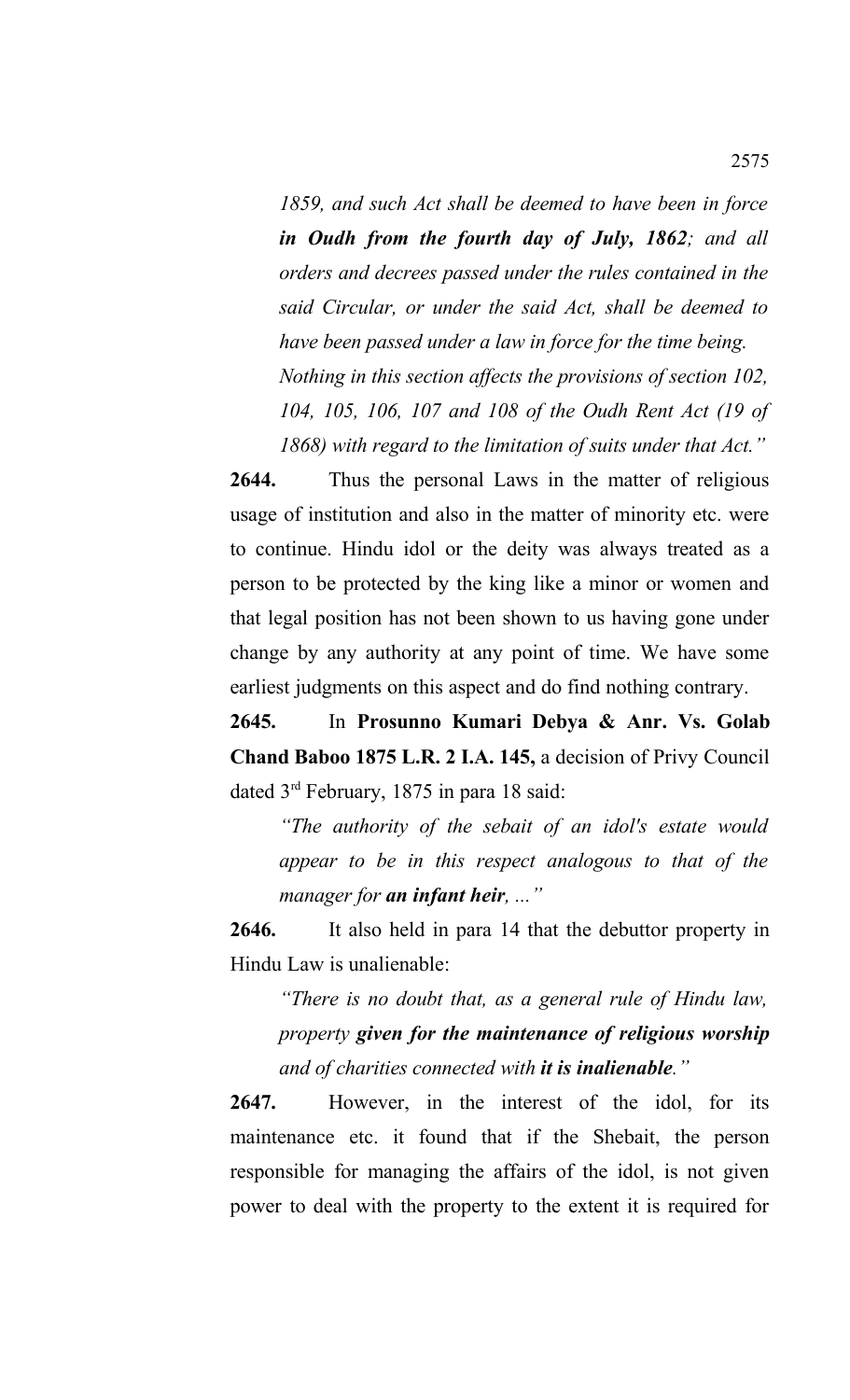meeting necessities of the deities, that would be against the interest of the deity and its sustenance. In para 19 of the judgment, accordingly, it says:

*"It is only in an ideal sense that property can be said to belong to an idol; and the possession and management of it must in the nature of things be entrusted to some person as sebait, or manager. It would seem to follow that the person so entrusted must of necessity be empowered to do whatever may be required for the service of the idol, and for the benefit and preservation of its property, at least to as great a degree as the manager of an infant heir. If this were not so, the estate of the idol might be destroyed or wasted, and its worship discontinued, for want of the necessary funds to preserve and maintain them."*

**2648.** The Privy Council relied on an earlier decision in **Hunooman Persaud Panday Vs. Mmsumat Bdbooee Manraj Koonweree 6 Moore's Ind. App. Ca. 243** in observing the idol as 'infant heir'.

**2649.** Then Division Bench of Calcutta High Court in **Girijanund Datta Jha & Anr. Vs. Sailajanund Datta Jha 1896 ILR 23 Ca1. 645** considered the question as to whether 'Charao' to the idol would be the property of the priest or shebait or not. It was noticed that about the religious endowment virtually nothing has been said in the religious scriptures, may be for the reason that it was sought to be managed by the person who had highest respect and belief that they shall deal with the situation effectively. The court rejected argument that an idol is only an emblem of God, and offerings made to the God, not for use of the idol but for the use of the God's creatures and by priests in particular and said *"it cannot, we think, prevail in its broad*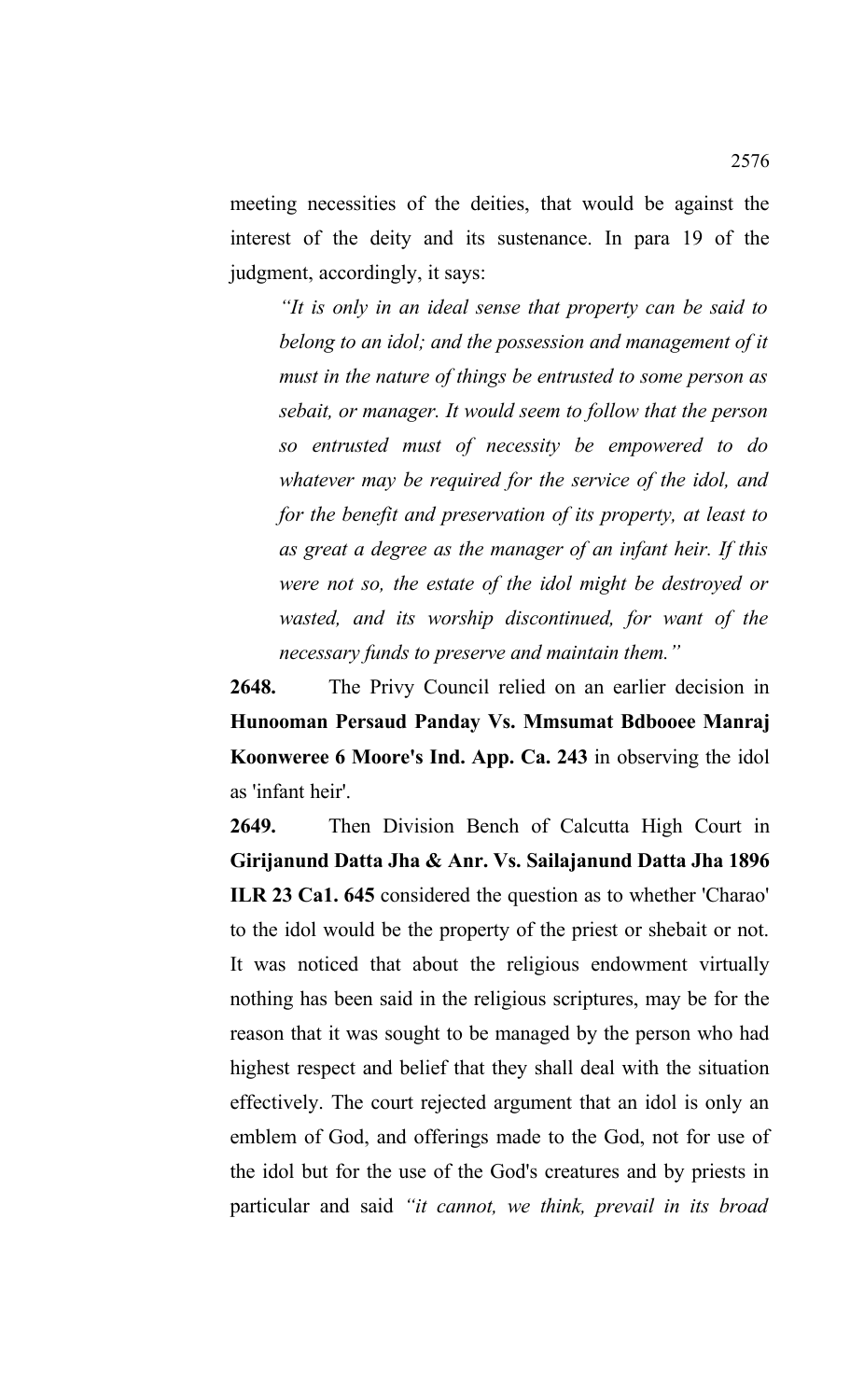*generality in a Court of law at the present day. Decisions too clear and authoritative to be doubted or disregarded have repeatedly laid down that an idol in Hindu law is capable of holding property, and that property dedicated to an idol belongs to an idol."*

**2650.** Again in **Palaniappa Chetty and Anr. Vs. Deivasikamony Pandara 1917 L.R. 44 I.A. 147** in para 7 the Court said:

*"In Prosunno Kumari Debya v. Golah Chand Baboo L.R. 2 Ind. Ap. 145, 151 the Rajah Baboo, the shebait of an idol, a man of profligate habits, having spent the income of the debottar property on his own pleasures, borrowed a sum of Rs. 4000 from the respondent, and, by a bond and rahinama, pledged the debottar property for the payment of this sum. In both these securities it was stated that the money was borrowed for the services of the idol and the expenses of the temple. The Zillah Judge before whom the case was tried held as a fact that the money had been borrowed and expended for these purposes. Two decrees were obtained by the respondent, the lender, against the shebait, each directing that the debt should be paid by the shebait personally, or else be realized out of the profits of the debottar land. The appellant, the successor in office of Rajah Baboo, instituted a suit to set aside these decrees and have the debottar property released from an attachment issued in execution of them. The point decided was that the decrees, being untainted by fraud or collusion, and having been passed after the necessary and proper issues had been raised and determined, had the force of judgments of a competent Court and were binding on the*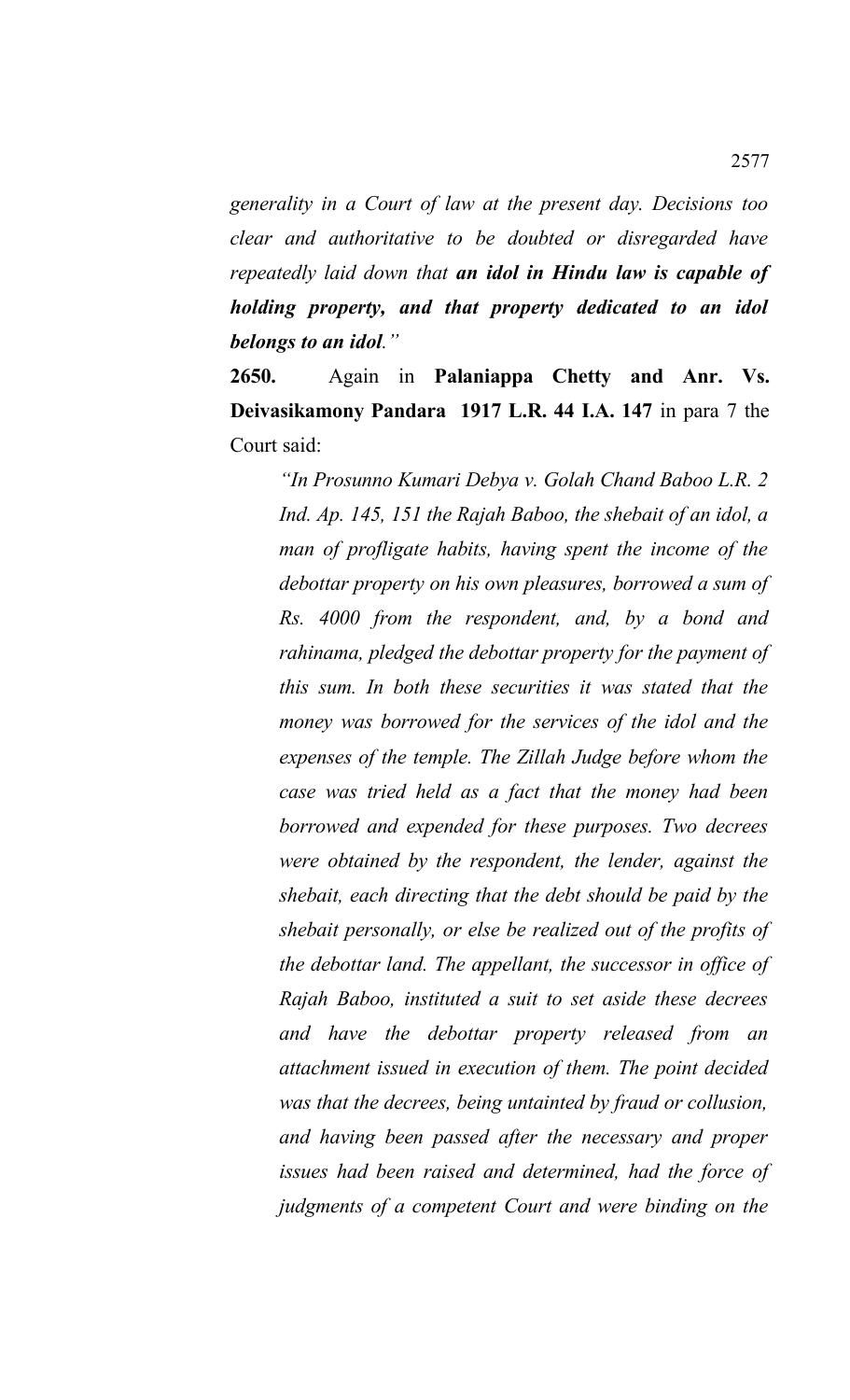*appellant, the succeeding shebait, who was a continuing representative of the idol's property. Though the question was not raised whether the debottar lands themselves could be sold under the above-mentioned decrees, the passage from the judgment of Knight Bruce L.J., above extracted, was quoted, and some observations were made by Sir Montague E. Smith, who delivered the judgment of the Board, touching the alienability of debottar land which have been relied upon. First, the learned judge said : "There is no doubt that as a general rule of Hindu law property given for the maintenance of religious worship and of charities connected with it is inalienable," and then, after quoting a passage from the judgment of Lord Chelmsford in a case to be presently referred to, he proceeds thus: "But notwithstanding that property devoted to religious purposes is, as a rule, inalienable, it is in their Lordships' opinion competent for the shebait of property dedicated to the worship of an idol, in the capacity as shebait and manager of the estate, to incur debts and borrow money for the proper expenses of keeping up the religious worship, repairing the temples or other possessions of the idol, defending hostile litigious attacks and other like objects. The power however to incur such debts must be measured by the existing necessity for incurring them. The authority of the shebait of an idol's estate would appear to be in this respect analogous to that of the manager for an infant heir as denned in a judgment of this Committee delivered by Knight Bruce L.J." On the next page he adds : "It is only in an ideal sense that property can be said to belong to an idol; the possession*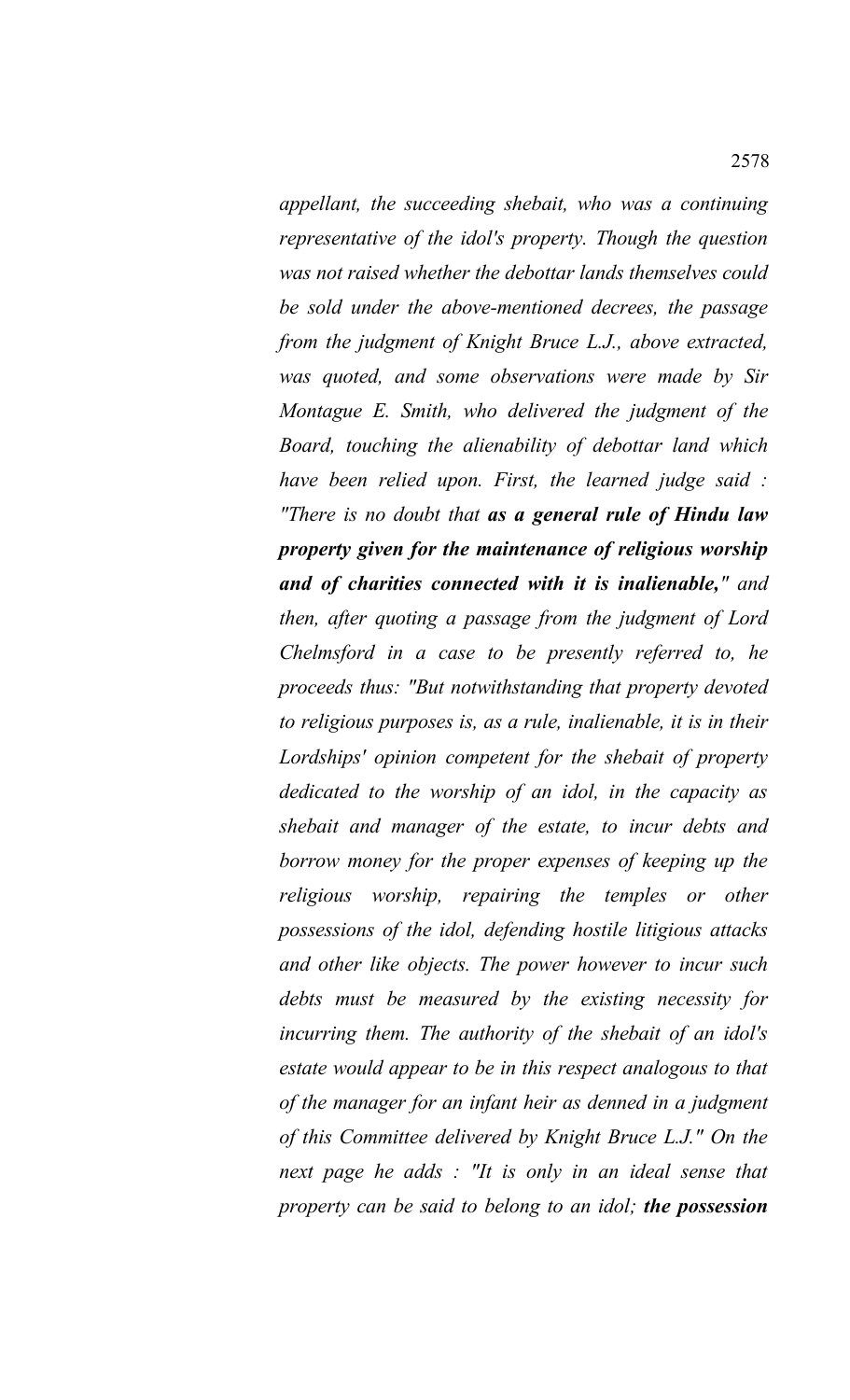*and management of it must, in the nature of things, be entrusted to some person as shebait or manager. It would seem to follow that the person so entrusted must of necessity be empowered to do whatever may be required for the service of the idol and for the benefit and preservation of its property at least to as great a degree as the manager of an infant heir. If this were not so the estate of the idol might be destroyed or wasted and its worship discontinued for want of the necessary funds to preserve and maintain them."*

**2651.** The status of idol as a minor has not been disputed or challenged in any authority whether of High Court or judicial committee/Privy Council in the pre-independent period or thereafter in the Apex Court. It is only with respect to Section 7 or Section 6, as the case may be, in various statutes of limitation where special provision in respect to legal disability have been made, some of the authorities have said that for the purpose of the aforesaid statutory provision idol cannot be considered 'a minor' for all the purposes i.e. in perpetuity.

**2652.** In **Kuarmani Singha Vs. Wasif Ali Murza 1915(28) I.C. 818; Rami Kuar Mani Singh Vs. Nawab of Murshidabad AIR 1918 PC 180; Sarat Kamini Dasi Vs. Nagendra Nath Pal AIR 1926 Cal. 65** and **Deutsch Asiatische Bank Vs. Hiralal Burdhan & Sons 1918 (47) I.C. 122** it was observed that Section 6 of the Limitation Act recognises only three classes of persons being under legal disability namely minor, insane and idiot and thus it cannot be extended any more. A Division Bench of Patna High Court in **Naurangi Lal & Others Vs. Ram Charan Das AIR 1930 Patna 455** noticing the above decisions and also that there appears to be some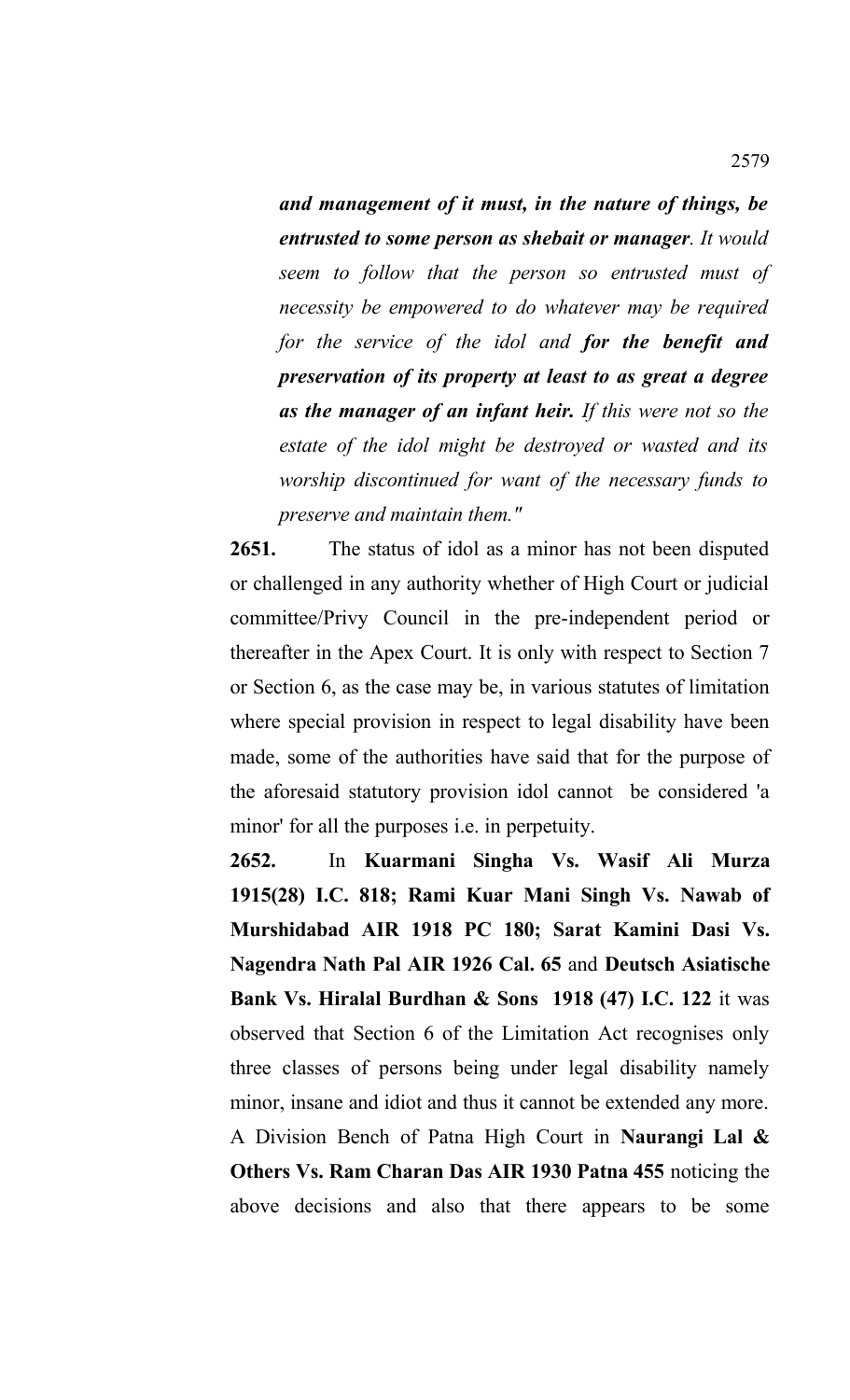deficiency in the existing law of limitation, held that the Court is bound by the said decisions and therefore, benefit of section 6 cannot be made available to a minor. This decision of Patna High Court was set aside in appeal by the Privy Council in **Mahanth Ram Charan Das. Vs. Naurangi Lal (1933) L.R. 60 I.A. 124**.

**2653.** What we find is that three kinds of legal disability provided in the Limitation Act do not talk of the nature of person whether legal or natural. We have referred to some of ancient Hindu scriptures to throw some light on the concept, status and position of idol in Hindu religion for the purpose that the idol was treated to be in the position of a minor not because of the recognition or declaration by British Indian Courts about its being a legal person or juridical person but because of the then existing and continuing position of the idol in Hindu law being treated as minor and capable of holding and acquiring property and in furtherance thereof, its recognition as legal person was granted. Therefore, the idol enjoyed the status of a minor not by virtue of subsequent declaration of law but on account of the recognition of its pre-existing status before the application of the codified laws during British regime whether it was prior to the take over by the British Government or subsequent thereto.

**2654.** No decision has doubted the status of idol as a minor or infant. Then the next question comes up if it enjoys the status of minor or infant, can it be said that this status is good for a few purposes and not for others, and, if so, what is the logic or rationality of this differentiation and the basis thereof.

**2655.** It is true where an idol's property is being looked after by a Shebait, the law expected him to discharge duties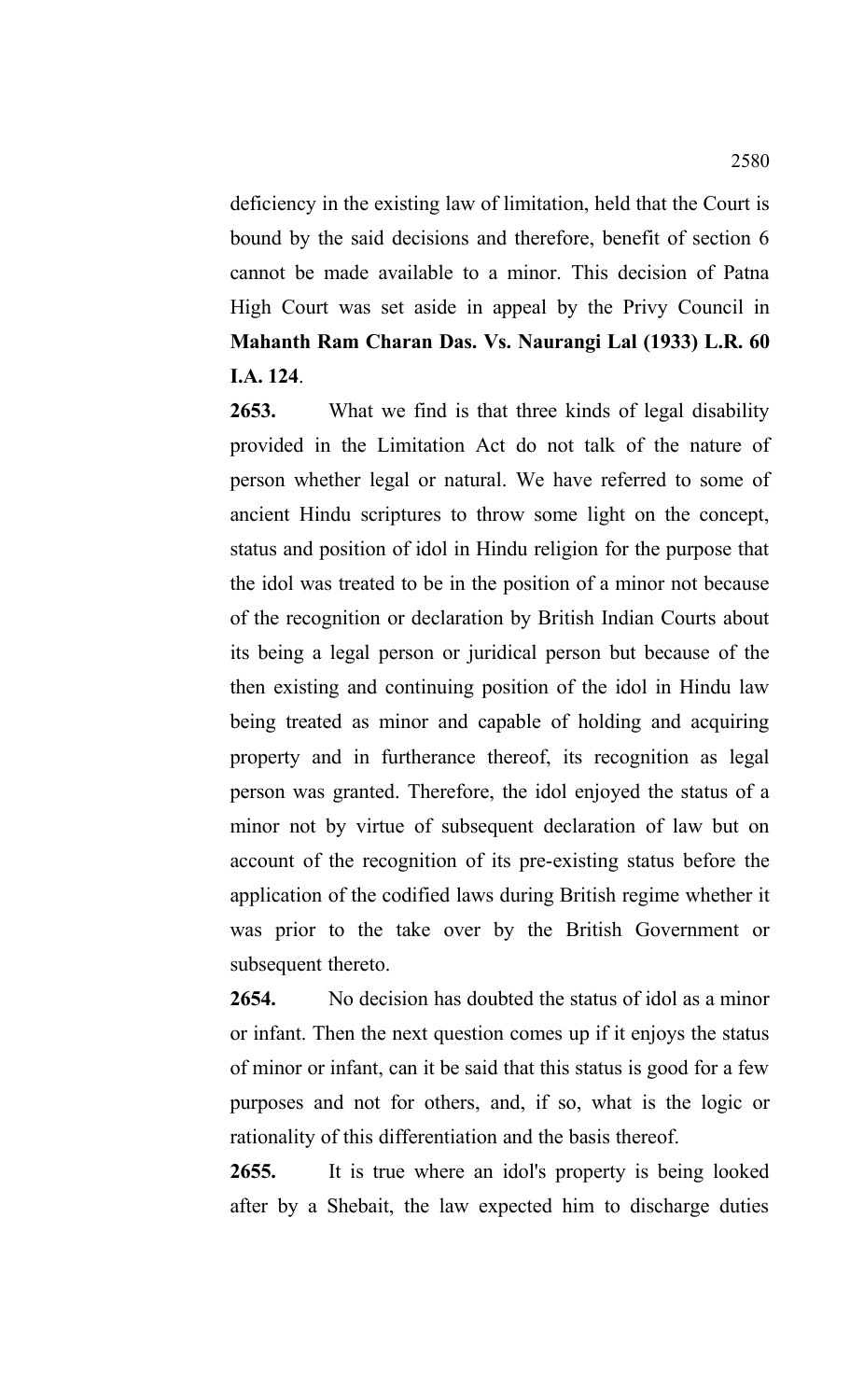effectively and honestly. Similarly, beneficiaries of the deity i.e. the worshippers can also take appropriate action for protection of idol and its property, as and when they found something wrong. But in a case where both do not act to the degree of expectation, or where there is no Shebait at all, and the worshippers simply confine their attention to the benefits and not to the moral duties of protecting the idol's property etc., can it be said for that reason, the idol shall suffer though it is an admitted position that it being a legal person or a juridical person in law cannot act on its own. The maxim **contra non valentem agere non currit praescriptio** (Prescription does not run against a person who is unable to act) comes into effect and should be made applicable in the case of idol. We find no reason as to why in such a case it should not be observed. Here we are not concerned with all the juridical persons or legal person and it is not necessary for us to consider whether every juridical person or legal person would enjoy the status of minor or infant or not. Suffice it for us to concentrate only to the case of idol or deity in respect to Hindu law where its status is well recognised under the ancient Hindu scriptures which had continued and recognised as such by the British Indian Courts also. The only exception is that a restricted alienability of the debuttor's property has been allowed and that too for the benefit of the idol so that the necessary expenses and funds for maintenance of deity may be available without any obstruction. In fact this restricted alienability of debuttor's property is consistent with the rights of minor.

**2656.** This is how in various authorities, status of 'deity' as minor has been considered. In **K. Manathunainatha Desikar Vs. Sundaralingam AIR 1971 Madras 1,** a Full Bench of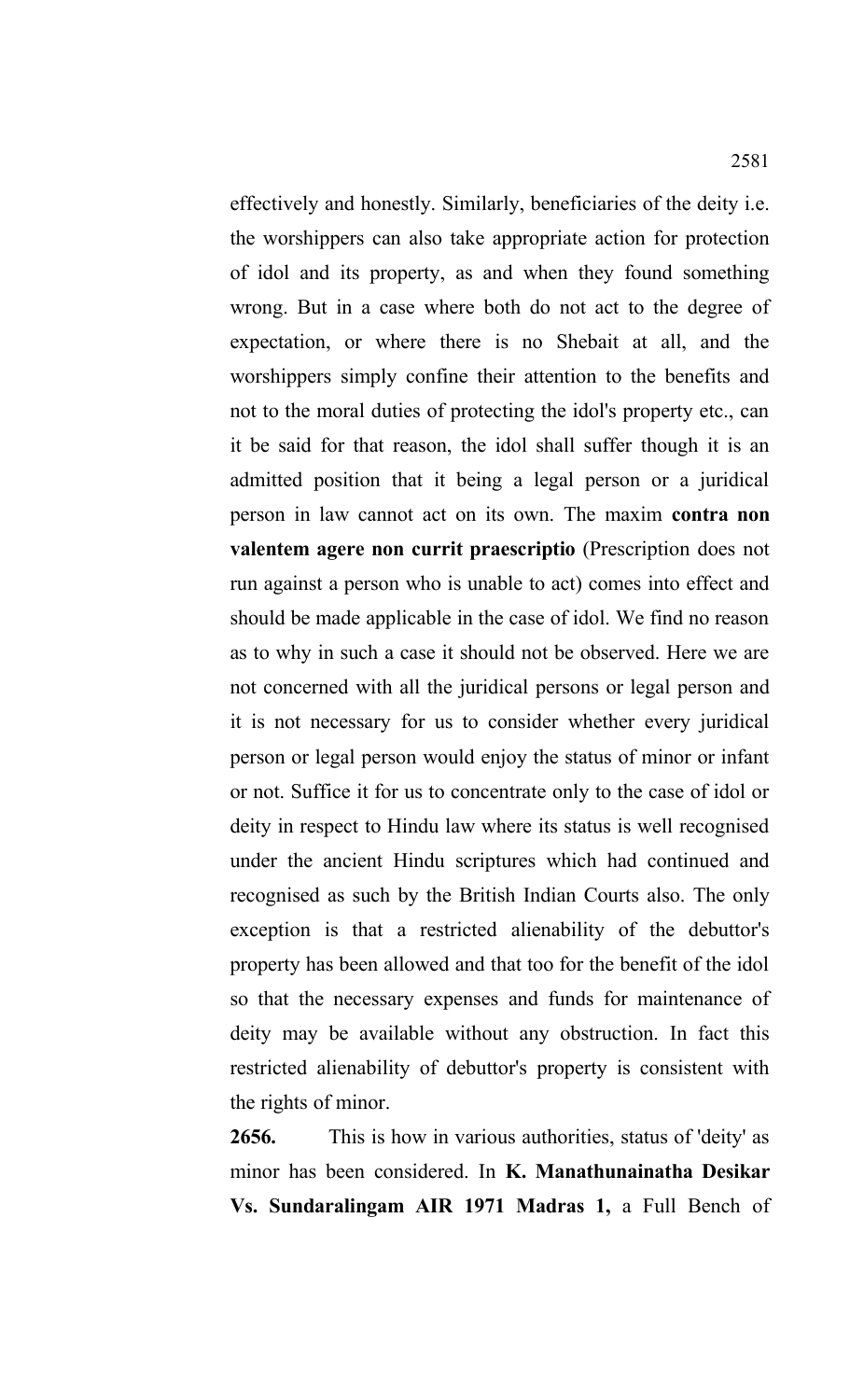Madras High Court in para 20 of the judgment, observed:

*"The deity, a juristic entity, is the proprietor who never dies but labours under physical disability which renders it necessary that its interests should be looked after in perpetuity. ...."*

**2657.** Following the decision of the Apex Court in **Bishwanath Vs. Sri Thakur Radha Ballabhji, AIR 1967 SC 1044,** a Single Judge of Rajasthan High Court (Hon'ble Dr.B.S.Chauhan as His Lorship then) in **Temple of Thakurji Vs. State of Rajasthan & Ors. AIR 1998 Rajasthan 85** in para 10, said:

*"there is no doubt that by fiction, the deity/idol is to be treated as minor and physically disabled person. It has been recognised by the Court from time and again ....."*

**2658.** The Court followed an earlier decision of Rajasthan High Court in **Ram Lal (Supra).** 

**2659**. A Single Judge in **Trilochan Das Adhikari & Anr. Vs. Simanchal Rath & Ors. 1994 (11) Orissa Law Reviews 602** has also said:

*"Defendant No.9 (Sri Madan Mohan Swamy Bije) is a deity who is a perpetual minor."*

**2660**. The plaintiffs 1 and 2 are deities and juridical persons, as we have already held. A juridical person cannot act in the materialistic world on its own but has to be represented by a natural person. In the context of a Hindu deity, normally it is represented and managed by a Shebait who has the right to manage the affairs of the deity and in furtherance thereof takes all such actions, as are needed for discharge of its obligations of maintenance of a deity, which includes right to file suit or be sued also. This, however, does not mean that the basic right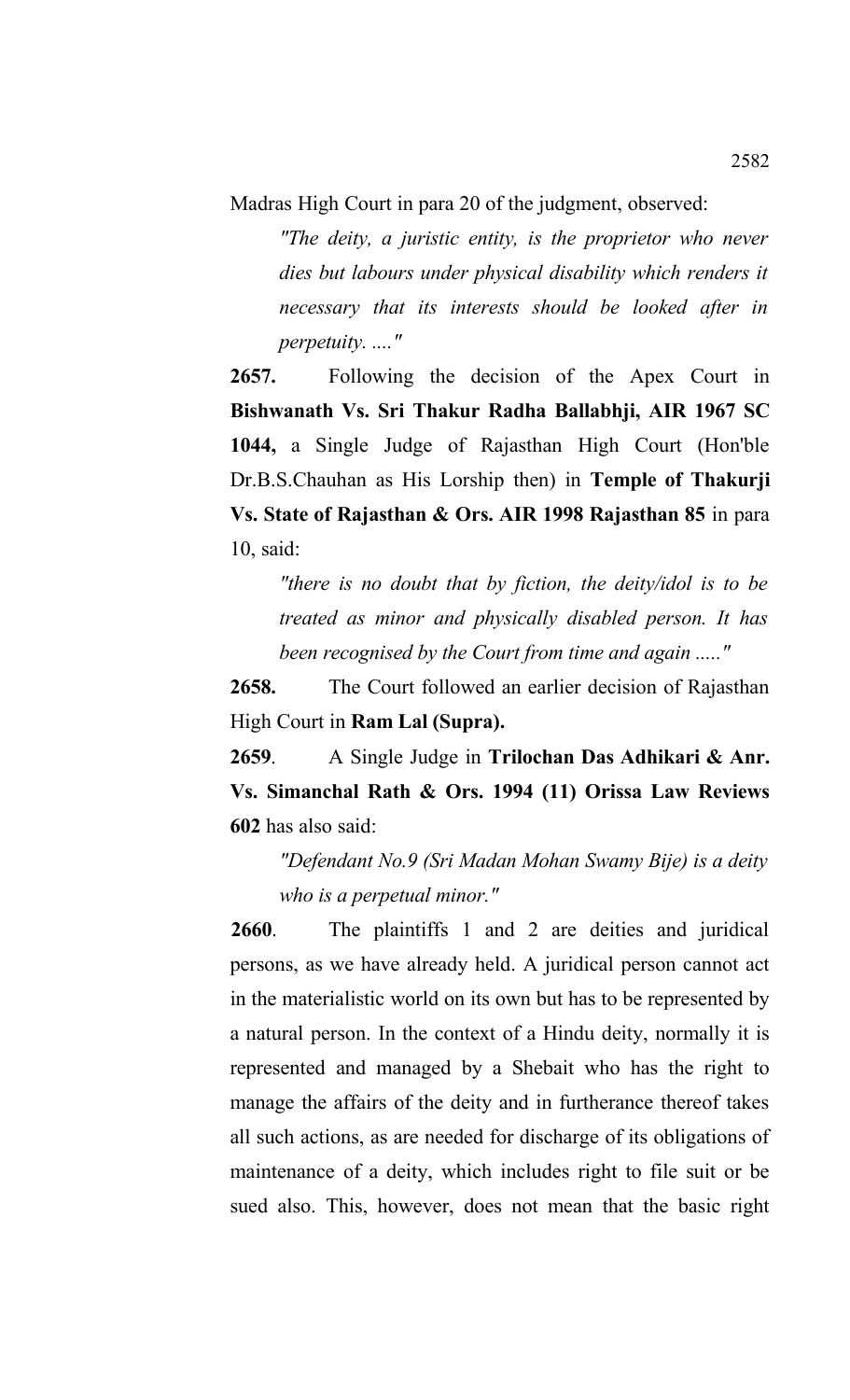vested in the deity stands disappeared or extinguished and the deity becomes, in its status, subordinate to Shebait as if right of protection which every owner possess stands transferred to a person who has authority to manage and possess on behalf of deity. These two things are different and on this aspect some of the authorities we have already discussed while considering Issue No. 3 (Suit-4) and issues relating to juridical personality of plaintiffs 1 and 2 (Suit-5). Though it may be a bit repetition at this stage also but we find no escape therefrom in order to avoid any confusion in the matter and also realising the importance and wide ramifications. It is rather more important as the learned counsels for the Muslim parties have raised serious doubt. Thus also, it needs to be dealt with carefully in detail hereat despite bearing criticism of repetition which normally a Court of law avoids.

**2661.** An idol or deity in Hindu law enjoys a different status and class in itself. As we have already noticed, the Apex Court In **Jogendra Nath Naskar (supra)** and **Deoki Nandan Vs. Murlidhar (supra)** recognised that an idol is a juridical person capable of holding property. A Full Bench of this Court in **Jodhi Rai Vs. Basdeo Prasad (supra)** held that a suit respecting the property in which the idol is interested is properly brought and defended in the name of the idol, although *exnecessitate resi* the proceedings in the suit must be carried on by some person who represents the idol usually the manager or shebait.

**2662.** To be more precise, it is not disputed before us that an idol/deity is like an infant or minor and, therefore, has to be acted through a guardian but what is contended is that the provisions specially made for minor like Order XXXII Rule 1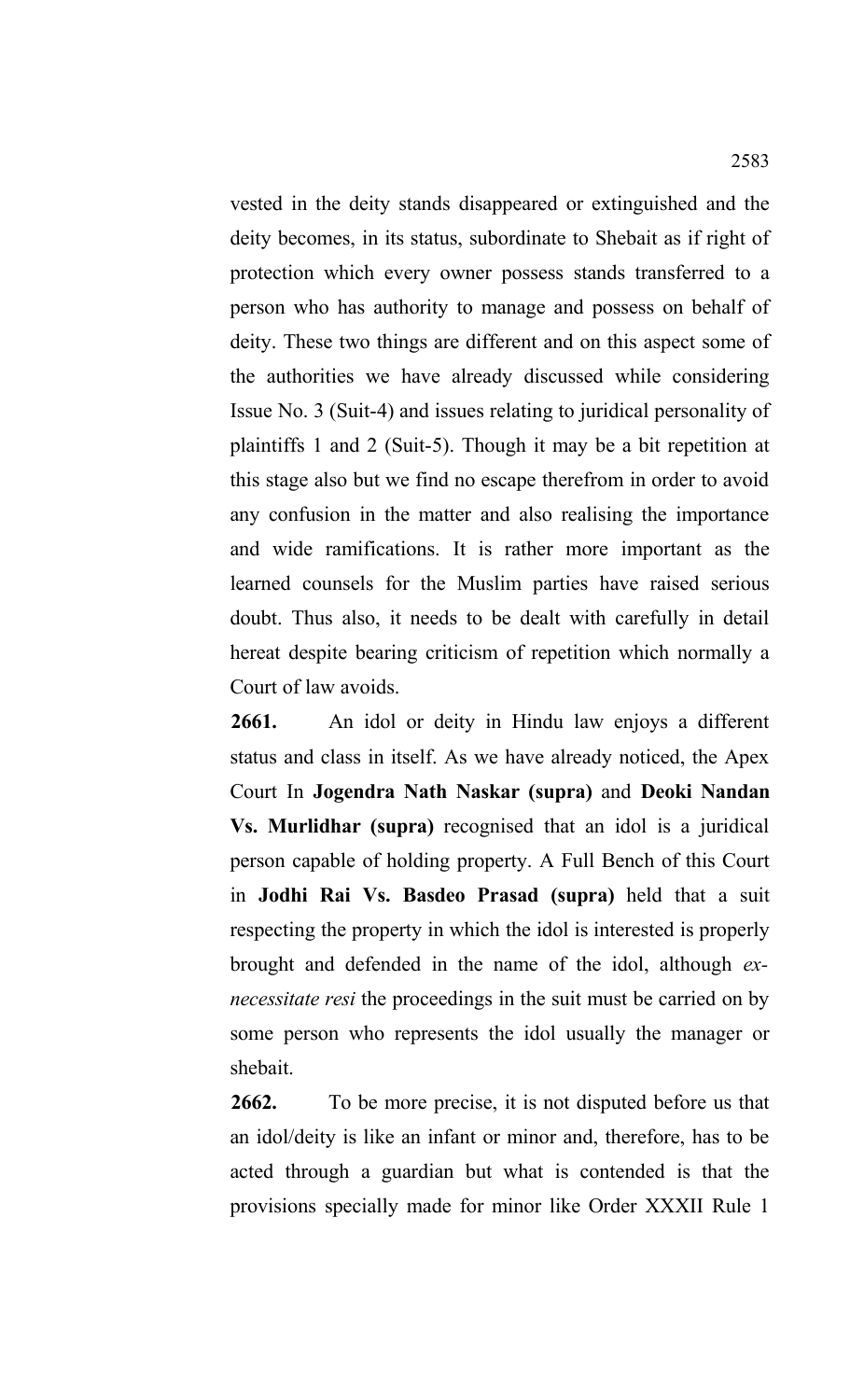C.P.C. and Section 6 LA 1963 would not apply to the case of an idol/deity since it is not a minor in perpetuity.

**2663.** Let us consider first the authorities cited against the proposition that a deity is a minor in perpetuity as to what reasons have been assigned therein. We intend to proceed with Division Bench decision of this Court in **Chitar Mal Vs. Panchu Lal (supra)**. This has been relied on in support of the contention that an idol is not under disability under Section 7 of the Limitation Act (Section 6 in the existing Act) since it cannot be deemed to be a perpetual minor for the purpose of limitation. This Court relied on two decisions of Privy Council in **Jagadindra Vs. Hemanta (supra)** and **Damodar Vs. Lakhan Das (supra)**. The former is a decision rendered in 1904 and later was handed down in 1910. These two decisions have been followed in some other cases subsequently also. Therefore, it would be necessary to consider them also in detail.

**2664.** In **Chitar Mal Vs. Panchu Lal (supra)** one Ram Narain brother of Jai Narain made gift of his share in a joint house property to the idol of Shri Chaturbhujji Maharaj installed in a temple in Ajmere. This gift was executed on  $9<sup>th</sup>$  January, 1903. The Manager of the temple sold the gifted portion to Smt. Bishni, widow of a son of Ram Narain. On 5<sup>th</sup> December 1908 Chitar Mal, son of Jai Narain sued for a declaration that the property in suit consisting of half the house formerly owned by his father was trust property and transfer of the said property to Smt. Bishni was null and void and that the property be made over to the trustees of the temple of Shri Chaturbhujji after dispossessing the defendant. The suit was filed after 12 years from the date the Manager of the temple sold the gifted portion to Smt. Bishni. It was pleaded in para 11 of the plaint that bar of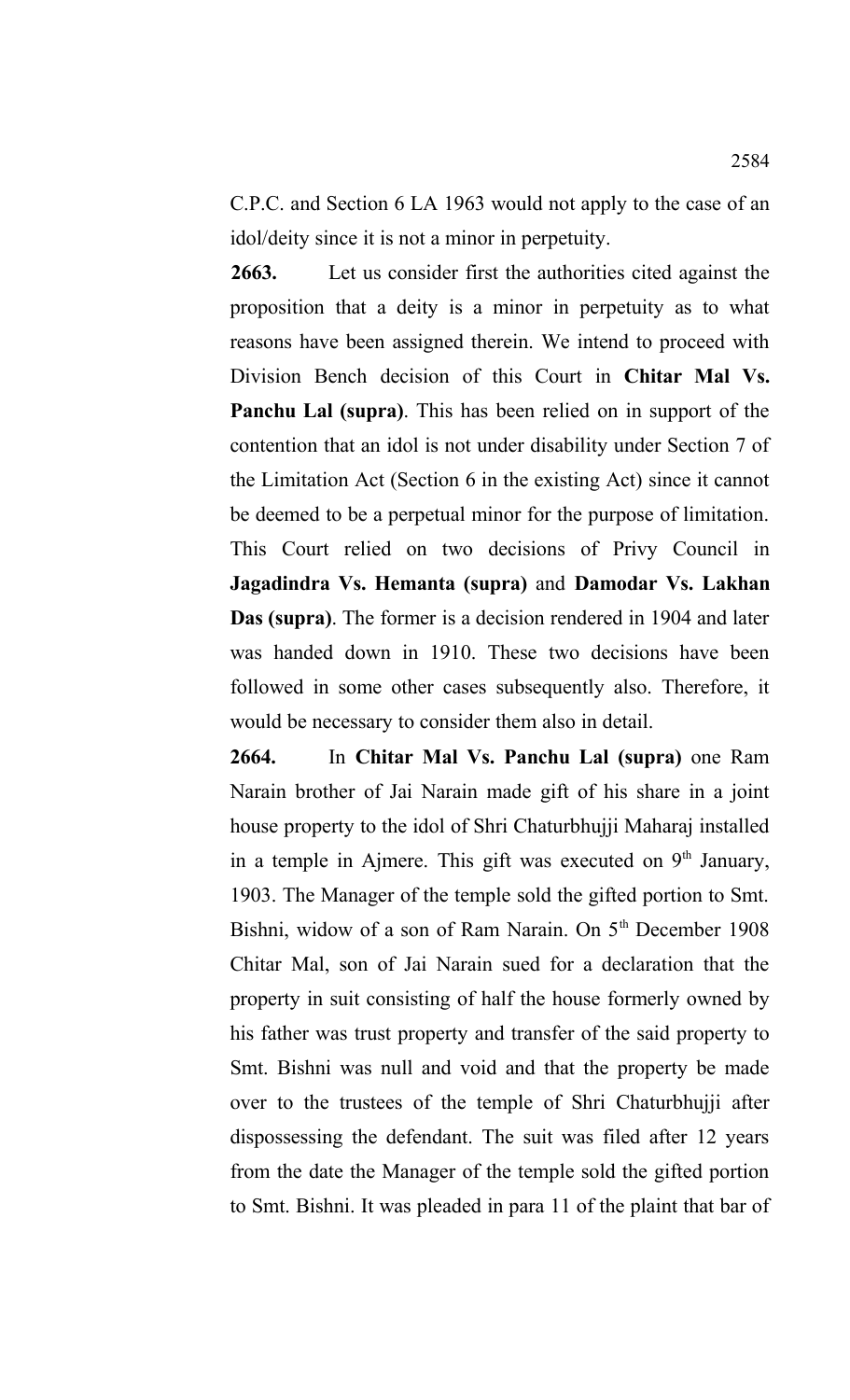limitation is saved by virtue of Section 10 of the Limitation Act. This plea was decided against the plaintiff and Section 10 of the Limitation Act was held inapplicable. The matter came up before this Court in a reference made by the District Judge formulating three questions under Section 17 of Regulation No. 1 of 1877 Regulations. The applicability of Section 10 was not subject matter of reference, as is evident from following:

*"The suit was instituted more than 12 years after the date of sale, so it was pleaded in para. 11 of the plaint that under the provisions of Section 10 of the Limitation Act the bar of limitation was saved. This plea was decided against the plaintiff and the ence to us does not cover that point."*

**2665.** Three questions formulated by the lower Appellate Court in **Chitar Mal (supra)** where as follows:

*"(1) Whether the deed, dated the 17th April, 1905, could constitute an alienation of the dedicated property (*318T*waqf) which was under the management of the Marwari faction of the Biradri of Agarwals at Ajmere and thereby give rise to adverse possession.*

*(2) Whether Respondent No, 1 could acquire any title to the said property.*

*(3) Whether in the circumstances of the present case Respondent No. 1 could claim the benefit of the law of limitation especially in view of paras. 1 and 2 of he written statement."*

**2666.** In respect to issue no. 2, the argument put forth on behalf of the plaintiff, Chitar Mal, before the Court was that idol suffered the disability of perpetual minority, so any suit by idol at any period of time after the date of transfer would be saved from bar of limitation under Section 7 of LA 1908. It is this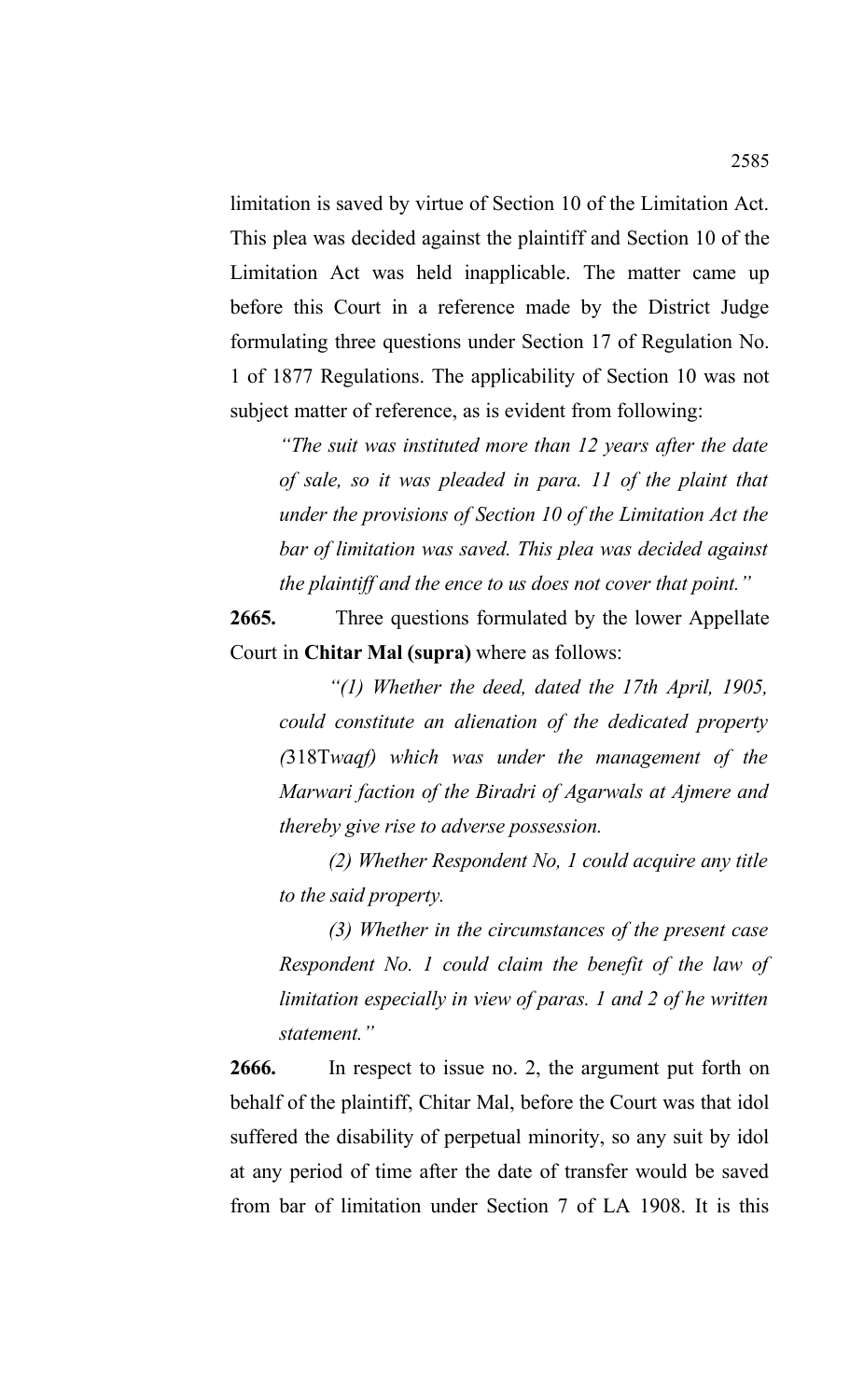argument which was to be dealt with by this Court in the facts of that case.

**2667.** Reliance was placed on the comments of a learned author in **Sastri's Hindu Law**, 5<sup>th</sup> Edn., Chapter XIV on page 726 which says:

*"As regards limitation it should be considered whether S. 7 of the Limitation Act is not applicable to a suit to set aside an improper alienation by a shebait of the property belonging to a Hindu god. As the god is incapable of managing his property he should be deemed a perpetual minor for the purpose of limitation."*

**2668.** It was not disputed before the Court that idol enjoyed the status of a minor. This Court also noticed that a transfer by minor is void ab-initio and in that case the question of proper or improper alienation would not arise. For this purpose reference was made to **Mohori Bibee Vs. Dharmodas Ghose (1902) 30 I.A. 114 (P.C.)**. **T**hereafter, the Court proceeded to consider two judgments of the Privy Council in **Jagadindra Vs. Hemanta (supra)** and **Damodar Vs. Lakhan Das (supra)** so as to refute the argument of the plaintiff's counsel on the applicability of Section 7 of the Limitation Act in that case.

**2669.** In the first case, i.e., **Jagadindra Vs. Hemanta (supra)**, what we find is, at the time of wrong alienation of property, the person entitled to manage the dedicated property of the idol, i.e., Shebait himself was a minor. After attaining majority, he brought a suit for restoration of the property and this suit was filed within three years from the date of attaining majority by the Shebait. Privy Council held the suit within time by referring to Section 7 of Limitation Act observing that it is in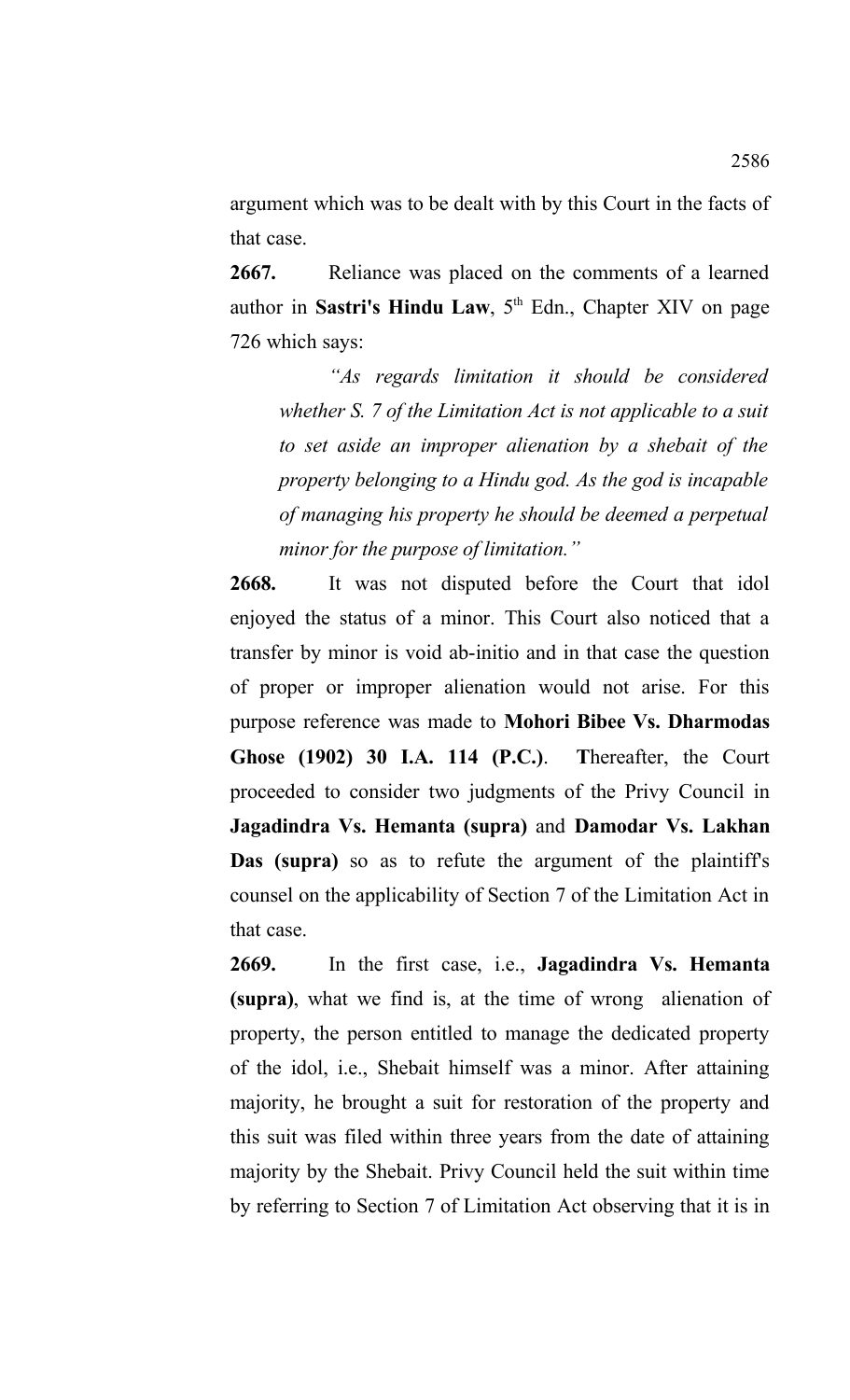ideal sense the property is owned by the idol but in effect the right to sue and be sued vests in Shebait or Manager of the property and, therefore, if he was minor at the time when cause of action with respect to dedicated property arose, on attaining majority, he could have filed suit. It appears that in some of the later cases, these words that "it is only in ideal sense that the property vests in the idol and being a juridical person, he can sue or be sued but in effect the right is vested in Shebait have been read by as if the Shebait has snatched away the vested right and status of the idol and everything would only be governed by

the status of Shebait with respect to the property in debuttar. In fact, in subsequent authorities, where the above decision was relied, the Court read it by saying that the right is vested in shebait and not in idol. This negative declaration of the right of a idol to file a suit or not in its own name was neither in consideration before the Privy Council in **Jagadindra Vs. Hemanta (supra)** nor any such declaration was made but it appears that the above sentence was read as a natural corollary that the idol loses any right, whatsoever, to sue or be sued. With great respect, we find that it is this addition of the words which has resulted in some authorities denying something to idol which otherwise probably never intended by the Privy Council.

**2670.** We find it difficult to chew this decision for more than one reason. The observations are in respect to the practicability of the thing since by its very nature, the idol neither can move nor can act in a particular manner nor can think or understand as to what is good or bad, being a legal person and not a natural person. The faith of the people on the power and status of idol is well known and is beyond the pale of judicial review. It is the spirit and the existence of the Supreme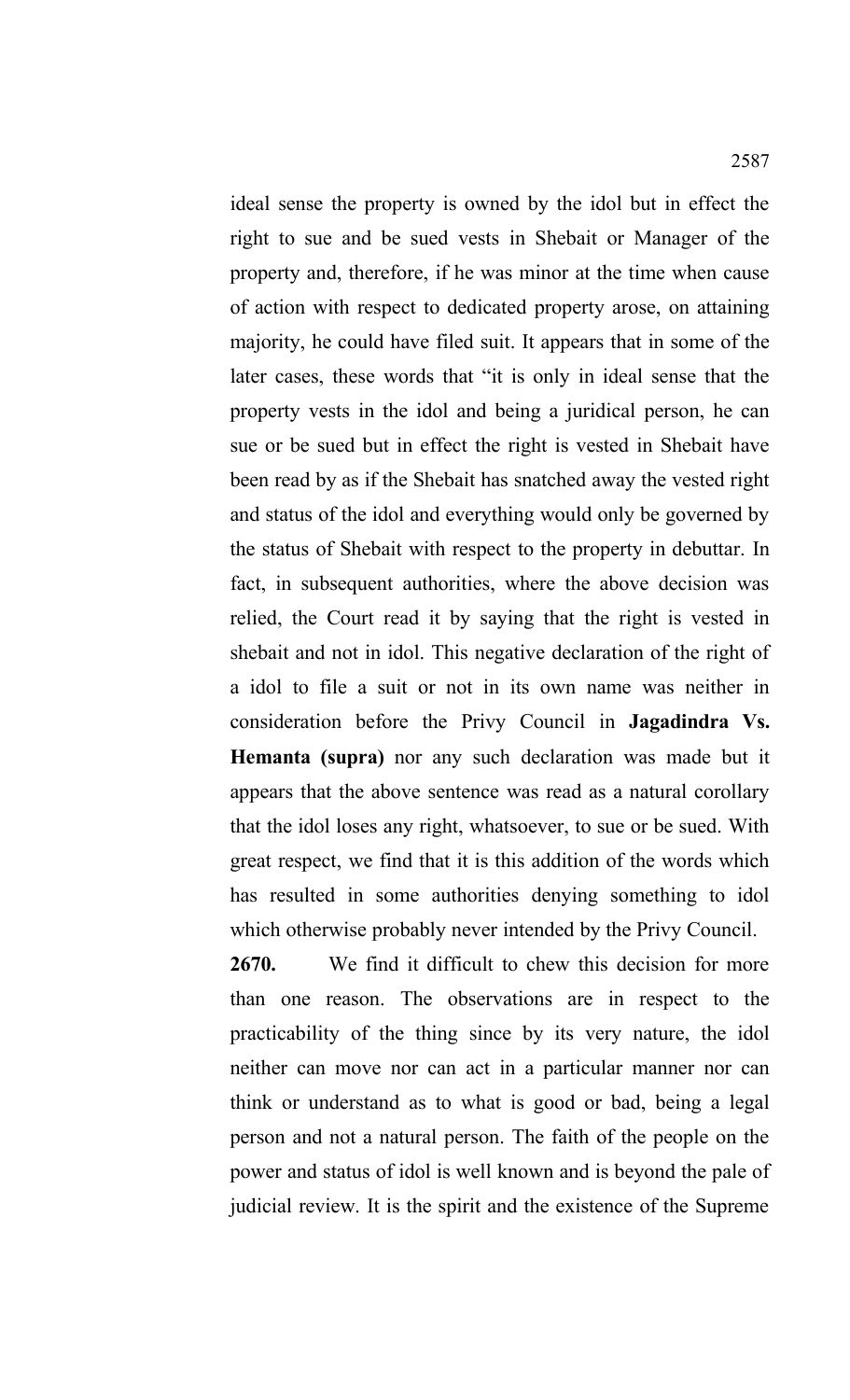Being which is worshipped in the symbolic form of image but otherwise the existence of Supreme Being is not dependent on the existence of the images or idols. The worshippers believe in existence of such Supreme Being which is capable of providing all kind of happiness, salvation etc. to the worshipper but then in respect to the worldly affairs, the rights, obligations, privileges whatever may be of the idol, they have to be looked after by some natural person. To this extent, the position is same in respect to all legal persons. Their right for sue or be sued is always looked after and acted upon by an individual or group of individuals of natural persons. It does not mean that every thing which is vested in the legal person, can be deemed to be actually vested in the individual natural person to the effect of excluding the legal person to any extent or divesting him of his own right. Besides every legal person or juridical person whether is a minor or not, is a matter which is yet to be considered but qua a Hindu idol, it can not be disputed that in Hindu Laws, it has always been treated a minor, and this has neither ever been doubted nor found otherwise. Earlier British India Courts normally used the word 'Infant'.

**2671.** In the matter of idol, one can presume a situation where there is no Shebait or Manager or an identified person for managing the affairs. By its very nature, the people on their own go and worship and the procedural aspect of worship is looked after by a section of people on their own. For example where Hindus go for worship at a place where there is no individual who works as Shebait but a section of the people called "Pandas" etc., who, on their own take care of the procedural aspects of worship and for that purpose get remuneration called *Dakkshina* or *Dan.* If a property dedicated to such place in the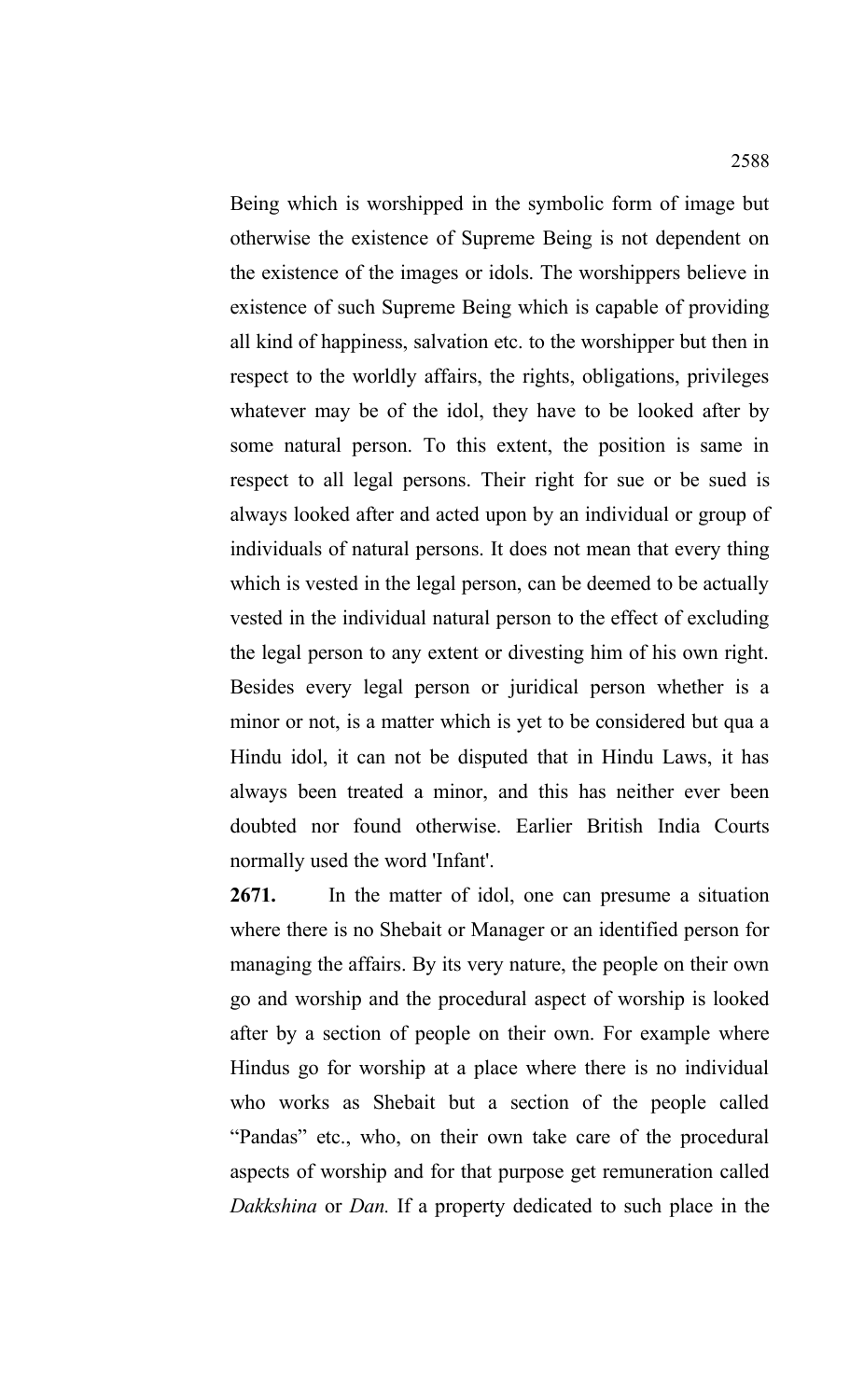name of the idol or deity exists thereat and there is no identified Shebait or Manager, would it mean that the property shall not vest in anyone and that if somebody occupies the dedicated property of idol unauthorizedly, the plea of adverse possession can be taken against the idol which being not a person cannot take care of property of its own.

**2672.** Similarly, even where a Shebait or Manager is there, but if he or she itself indulges in some unauthorized act or mismanagement of the property of the idol and wrongly alienates or allows a possession to continue in collusion with a third party, can it be said that the idol is bound by such act of the Shebait and after lapse of certain period, a well wisher of the idol or the idol itself though a bonafide worshipper cannot take action on account of the application of provisions of limitation.

**2673.** In both the two cases of Privy Council which were relied on in **Chitar Mal (supra)**, we find that there was a Shebait for managing the affairs of the property of the idol. He entered into certain transactions of dedicated property of idol with third person. It was not a case where the Court found that the act of Shebait was unauthorized in the sense that it was not initiated for the benefit of the idol. No case of fraud, collusion etc. found. The attempt on the part of the parties, who initiated litigation later on, was to wriggle out of such transaction of property which was entered by earlier Shebait within their own rights on behalf of idol.

**2674.** To our mind, a contract with minor is void but where the guardian of a minor or guardian of an infant has dealt with the property of minor/infant and alienate some part of the same for the benefit of the minor or infant, such transaction of guardian has always been upheld otherwise very purpose of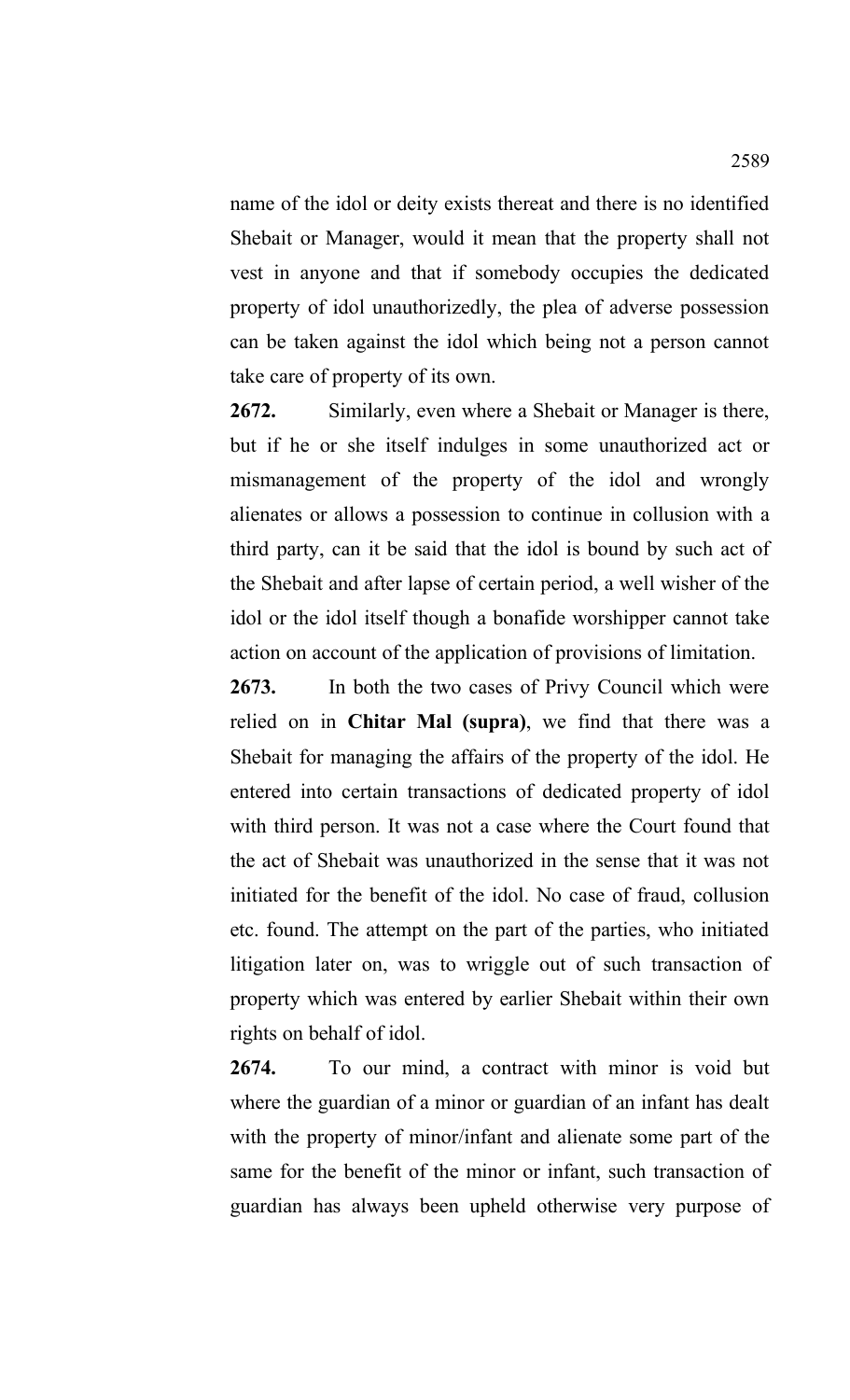having a guardian or caretaker would stand frustrated and may result in serious consequences to the very existence and subsistence of the minor. In none of the two cases of the Privy Council which were relied on by the Division Bench in **Chitar Mal (supra)**, these questions were involved and as a matter of proposition of law, the Privy Council in none of these two cases has said that an idol cannot be treated to be a perpetual minor. To us it appears that this inference has been read in by the Court in the above decisions considering the provisions of limitation relied by the Privy Council in the two cases but that was in the context of the facts of those cases and not as a matter of legal proposition as to whether idol is a perpetual minor or not.

**2675.** Though we are not doubting the correctness of the decision of the Privy Council nor it is necessary for us to suggest that the judgments of the Privy Council are not binding upon us in the absence of otherwise law declared by the Apex Court, but it would be necessary to consider as to what was the issue before the Privy Council and what has been decided by it and whether it constitutes a binding precedent upon this Court.

**2676.** In **Jagadindra Vs. Hemanta (supra)**, the Calcutta High Court held that the idol being a juridical person is capable of holding property. Limitation, therefore, would start running against it from the date of transfer and a suit filed beyond the period of limitation from that date is barred by limitation. It does not appear that the question as to whether idol is a minor or not was considered by the Calcutta High Court. The Privy Council in absence of any such issue before it, obviously had no occasion to look into this question but then from the facts of that case it found that the Shebait himself was a minor at the time when the property in suit of idol was transferred. He had filed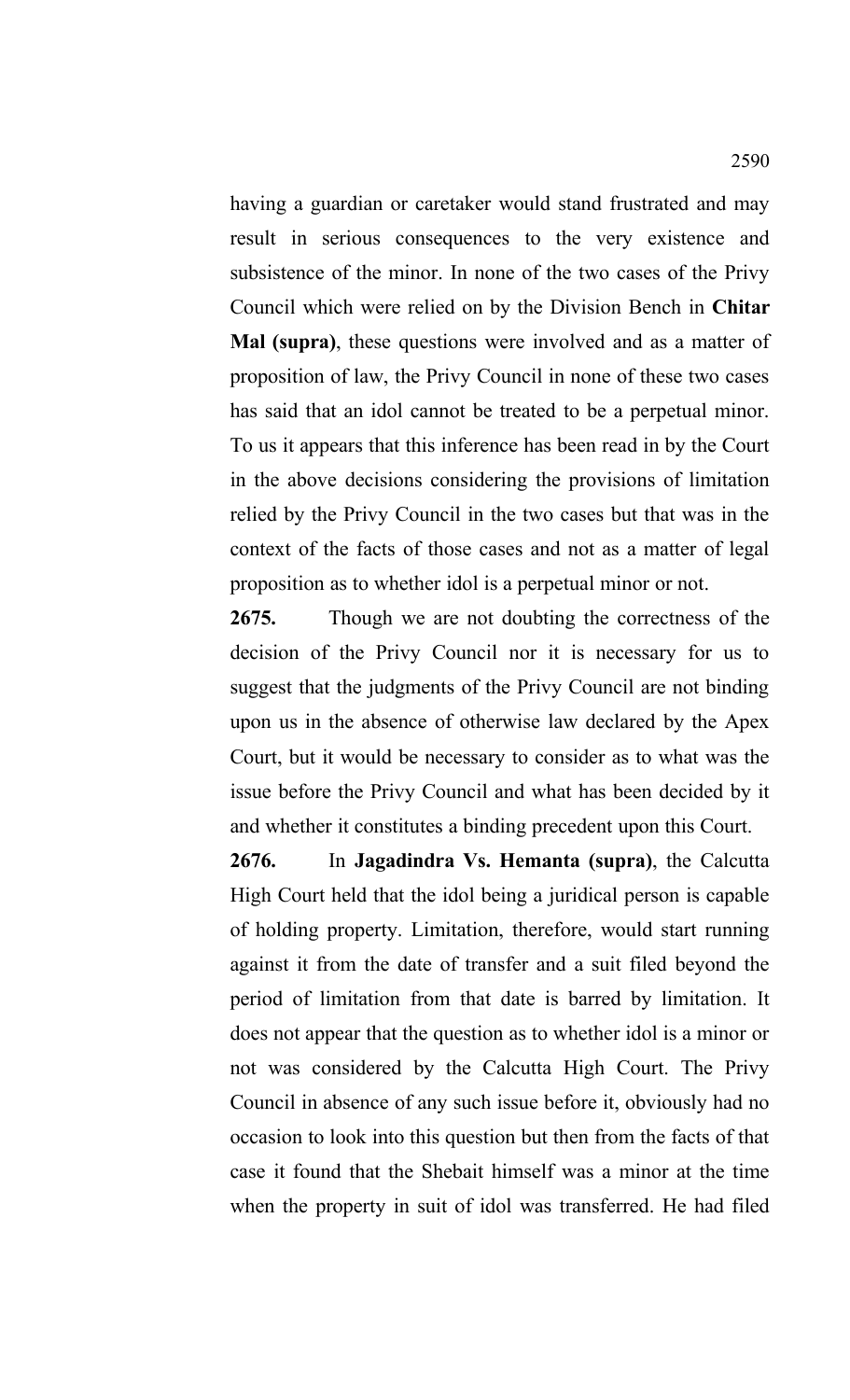suit on attaining majority within the period of three years as contemplated under Section 7 of the Limitation Act. Privy Council held that since the person who was managing the affairs of the idol himself was minor, considering the peculiar circumstances that a legal person itself cannot take action but has to be acted by a natural person who also was under disability, Section 7 would apply to such natural person and held the suit within time.

**2677.** The matter in effect was decided in favour of the idol though the reason may be different. But a strange question arises. Can there be a guardian of a minor who himself is a minor. The law of the land on the date, as applicable to minor, does not contemplate a guardian or a care taker of a minor who himself is minor. In other words, it is inconceivable that a minor can be assigned duties to take care and manage the affairs of another minor. Such a situation may have arisen more than hundred years back and what were the reason behind it, we need not go into that. We are satisfied that such a situaiton cannot arise in law of independent India governed by the Constitution where such right of management can be exercised by a guardian who has to be, by necessity, a major and not a minor. Secondly, the judgment in **Jagadindra Vs. Hemanta (supra)** nowhere says that an idol is not minor, what to say of perpetual minor or not.

**2678.** Now we come to the second case of **Damodar Das Vs. Lakhan Das (supra)**. There it appears that the idol again was being looked after and managed by a Shebait, i.e., Senior Chela or Mahant of the Math. Under an agreement with another, who has been termed as Junior Chela, half of the property of the Math was transferred to him. The successor in the office of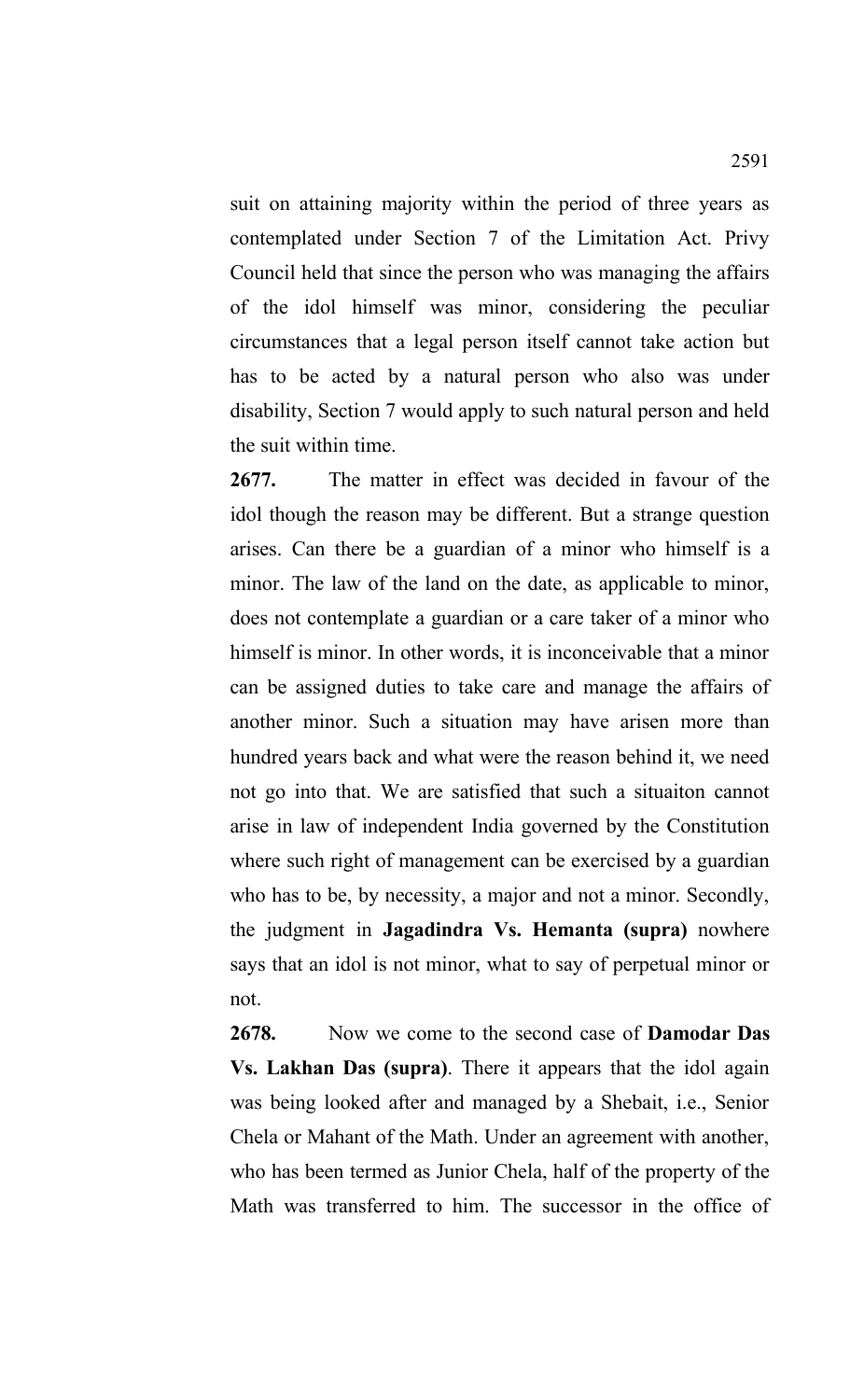Senior Chela/Mahant of the Math, filed a suit against Junior Chela for recovery of the transferred half of the property. This suit was filed after twelve years from the date of transfer. Privy Council held it barred by limitation on the ground that from the date of agreement, the possession of the property by Junior Chela, by virtue of terms of agreement, was adverse to the right of the idols and that of the Senior Chela representing that idol. Therefore, the suit is barred by limitation. Here again what we find is that the property was transferred to Junior Chela by Senior Chela, i.e., Shebait of the idol under an agreement. While observing that the possession became adverse from the date of transfer under the agreement, with great respect we find that the very ingredients of adverse possession were not being in issue before the Court hence the same were not addressed inasmuch whether such transfer can constitute adverse possession or not, it does not appears to be an issue raised, argued and decided before the Privy Council. The Apex Court in a catena of decisions, which we have considered in detail, while discussing the issues relating to possession/adverse possession, has held as to what constitute adverse possession in law. It is a well settled dictum that in order to constitute adverse possession there has to be a hostile possession with the *animus possidendi,* open, peaceful and continuous. An intention to possess the property against the owner against his interest is one of the necessary ingredient held by the Apex Court in a catena of decisions to constitute adverse possession. In **Damodar Vs. Lakhan Das (supra)**, the property was transferred to Junior Chela under an agreement by a person who was competent and duly authorized to manage the property of the idol, a minor. The intention on the part of the transferee to hold the property adverse against the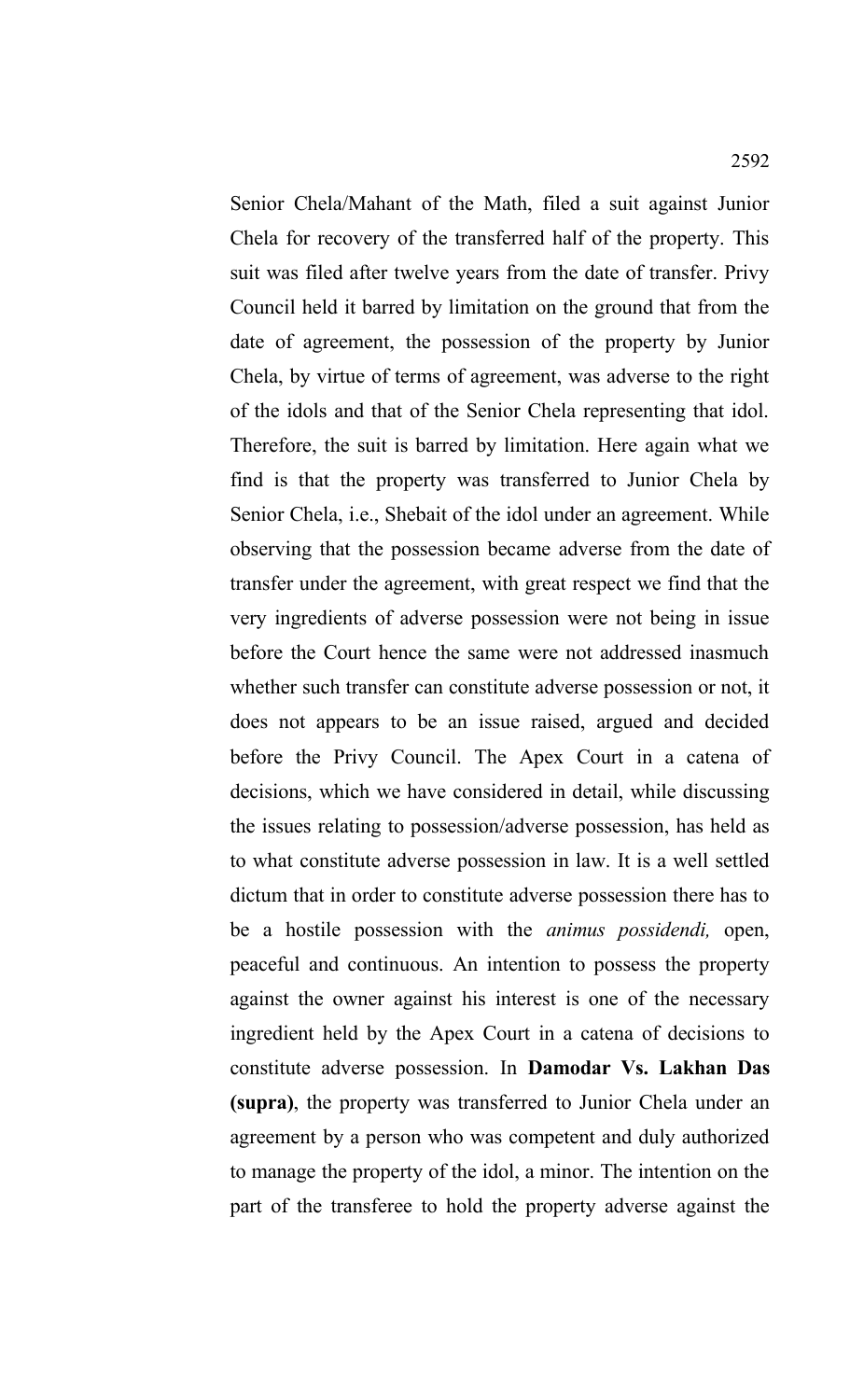owner obviously was lacking. Junior Chela got possession under an agreement that was a permissive possession. This aspect has not been raised, argued and decided. It appears that proceeding on the assumption that there existed an adverse possession on that date, the matter has been decided. In the matter of adverse possession, we are bound by the law laid down by the Apex Court in view of Article 145 of the Constitution and in such a case, the judgment of Privy Council is not binding on this Court.

**2679.** Moreover, it does not appear that the questions as to whether the idol is a minor or whether Section 7 has any application in the matter were at all raised and decided. On the contrary, the Court has upheld the finding of the High Court that in law, the property is vested not in Mahant, but in the legal entity, i.e., the idol and the Mahant is only its representative and manager. Once this finding is accepted, the transfer of a property unauthorizedly or possession of a property by another even otherwise can not be treated to be adverse to the idol, a minor, when it cannot act on its own and protect itself from such unauthorized act. In any case, it need not be necessary to go into this aspect for the reason that if a transaction has been made by a proper and validly appointed Shebait or a person about whose status there is no dispute, on behalf of minor, one may not wriggle out of the transaction on the ground that the contract was on behalf of minor and, therefore, void for the reason that the guardian of a minor can enter into certain transactions for the benefit of minor. The said proposition has nothing to do where it is not shown that the minor or the idol has any Shebait at all to look after its interest.

**2680.** In our view, the decisions of this Court in **Chitar Mal Vs. Panchu Lal (supra)** has extended the two decisions of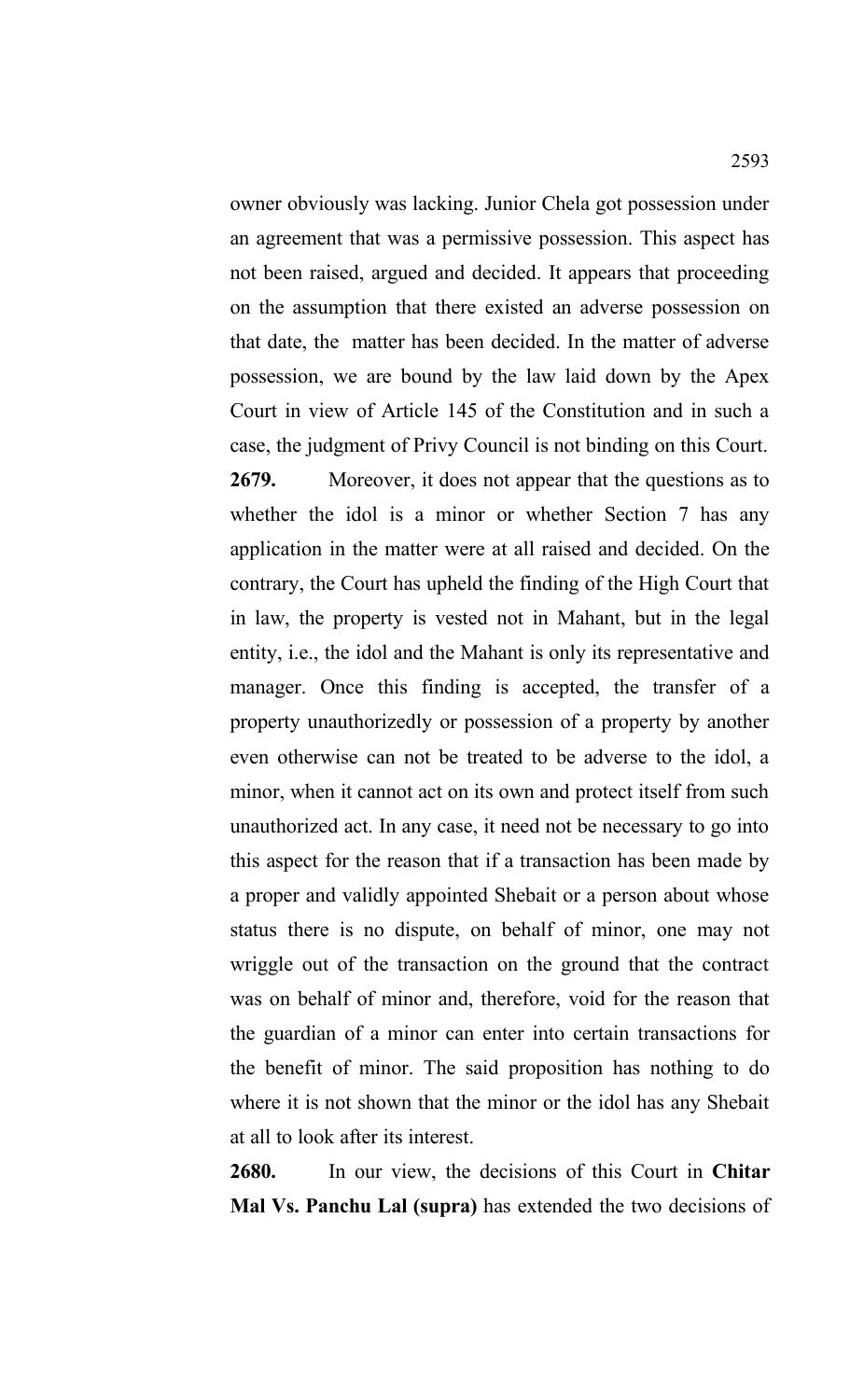the Privy Council in **Jagadindra Vs. Hemanta (supra)** and **Damodar Vs. Lakhan Das (supra)** to the extent of a proposition in so many words which do not appear to have been laid down therein and, therefore, with respect to the Hon'ble Judges, we find ourselves unable to agree with the same.

**2681.** Relying on **Jagadindra Vs. Hemanta (supra)** an argument was raised in **Shree Mahadoba Devasthan Vs. Mahadba Romaji Bidkar and others, AIR 1953 Bombay 38** that since the right to file suit is vested in the shebait or manager as observed by the Privy Council in **Jagadindra Vs. Hemanta (supra)** hence a suit by idol is not maintainable. This was exactly what has been read by some of the High Courts in the above two judgements which was sought to be argued before the Bombay High Court also. The Division Bench, however, rejected the submission. It said that it is only an extension of the principle of responsibility from the image or idol of the manager, or to use the other words, from the principal to the agent to vest the right of protection of the property which is incidental to the right of possession and management thereof by way of filing a suit in connection with the same, in the shebait. The extension of the right in the shebait however does not mean that the right which the image or the idol as a juridical person has by virtue of its holding the property to file a suit in regard thereto is by any process eliminated.

**2682**. Be that as it may, in our view, reference to Section 6 of LA 1963 need not at all be necessary. It is not required in this case to go into the question whether a deity suffers a "legal disability" to attract the aforesaid provision or not. The matter can be decided without going into this aspect and without considering the question as to whether the judgements taking the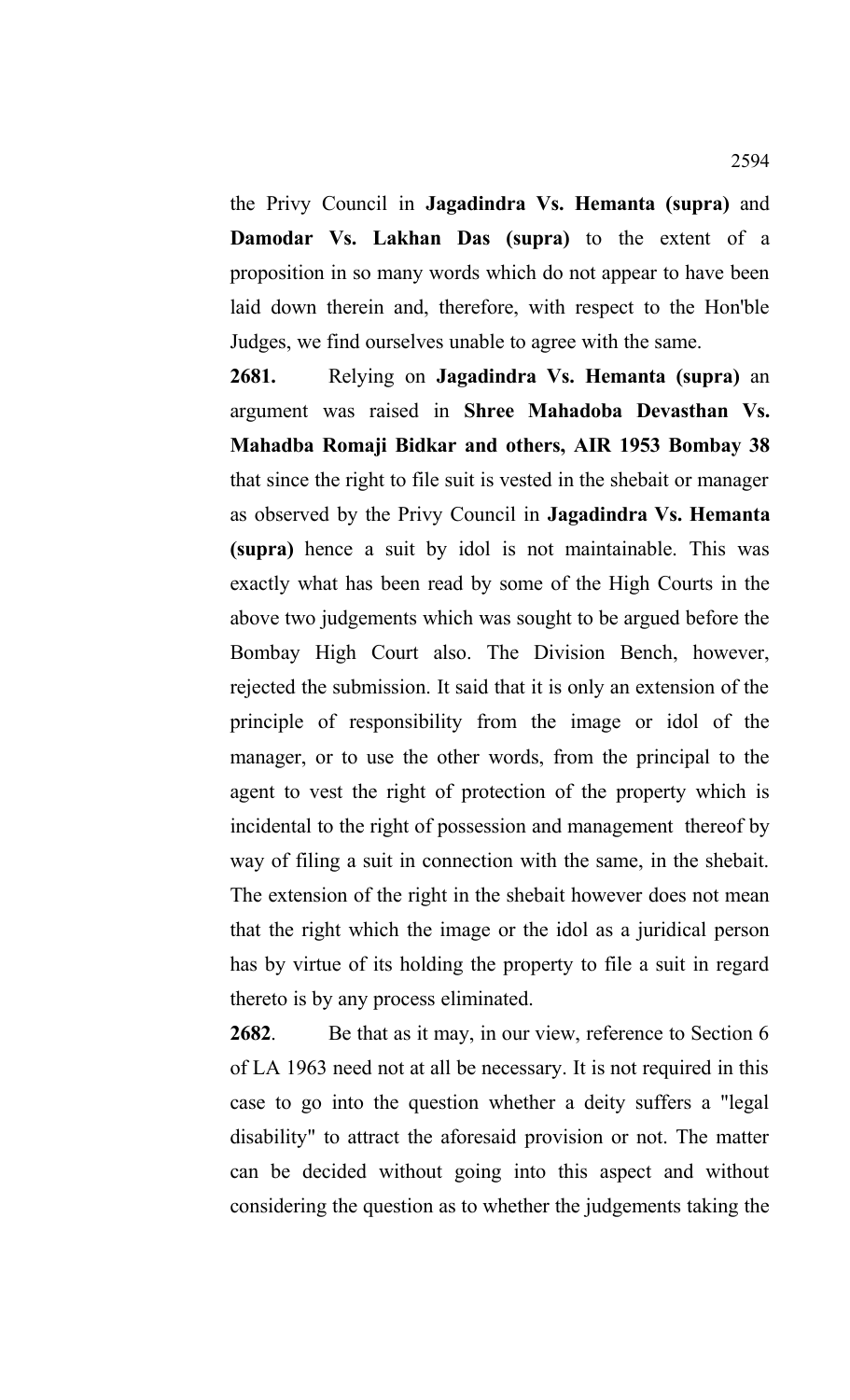contrary view, which one thereof is correct and ought to be followed by us. The nature of the Hindu idol/deity and its various facets have been considered by us while dealing the issue pertaining to juridical personality and above also. What we are now going to discuss may at times reflect on repetition to what we have already said but in this case we have not much bothered about it for the reason that the issue involved is of extraordinary nature and we do not want to leave any occasion or doubt or confusion particularly when the judgement in this case is already so voluminous.

**2683**. We may crystalise hereat what are settled notions qua an idol/deity, its property as also the rights powers and duties of a Shebait as argued by the other side also. They are:

(i) A Hindu idol duly consecrated is a juridical person, can acquire property, sue and be sued and enter into transactions with others like a natural person;

(ii) By its very nature since an idol or deity is a fictitious person cannot act on its own. It has to work on being represented by a natural person. In the case of Hindu idol, it is the Shebait who has right to possess and manage property of the idol and also to discharge duties of daily services to be rendered to the idol. Its position is that of a custodian of a property and the idol itself but it does not mean that he is the owner. In case of necessity, i.e., for the benefit of the idol i.e. for necessity, the property of the idol can be alienated by the Shebait but no more no less. The Shebait is a peculiar kind of office with which attach duties and obligations. Only in a very restricted sense it can be transferred;

(iii) Qua the property of the idol, the position of Shebait is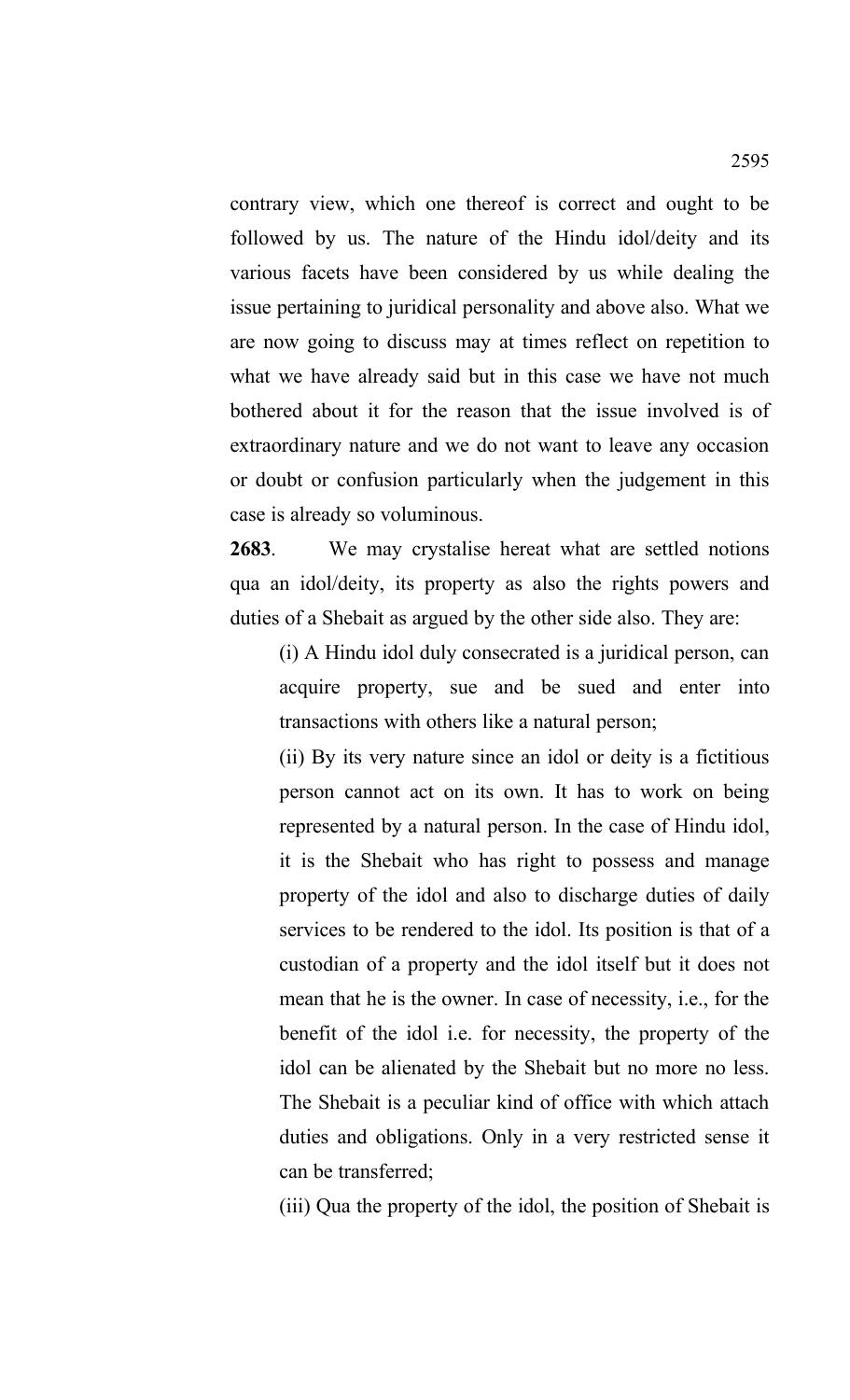that of a manager or guardian of an infant or minor;

(iv) The position of idol as a minor though recognised for some purposes but not for all purposes since they are considered to be a major from the date of its consecration but for entering into transactions with natural persons it needs to be represented by a natural person, i.e., Shebait and none else; (5) The right to file suit for the benefit or on behalf of the idol vests in a Shebait but with certain exceptions namely, where the Shebait is guilty of maladministration etc. or where there is no Shebait, in such a case a worshipper as a next friend may bring a cause representing the idol but not otherwise; (6) The difference between Shebait and next friend is that a Shebait is under an obligation to take such steps as are necessary for the protection of an idol but a worshipper may be permitted to represent idol for its benefit but has no legal obligations as such to do so. Moreover, a worshipper must be such who is a beneficiary and not more benevolent.

**2684**. It is in the context of these principles we may consider the question of limitation vis a vis Section 6 of LA 1963 but before doing so we feel it expedient to have a glance over some of the relevant well considered authorities throwing light on the above propositions.

**2685**. Deity is conceived as a living being and is treated in the same way as the master of the house would be treated by his humble servant. In **Rambrahma Chatterjee Vs. Kedar Nath Banerjee (supra)** Mookerjee, J. recognised the above concept of Hindus and observed that the normal type of continued worship of a consecrated image includes the sweeping of the temple, the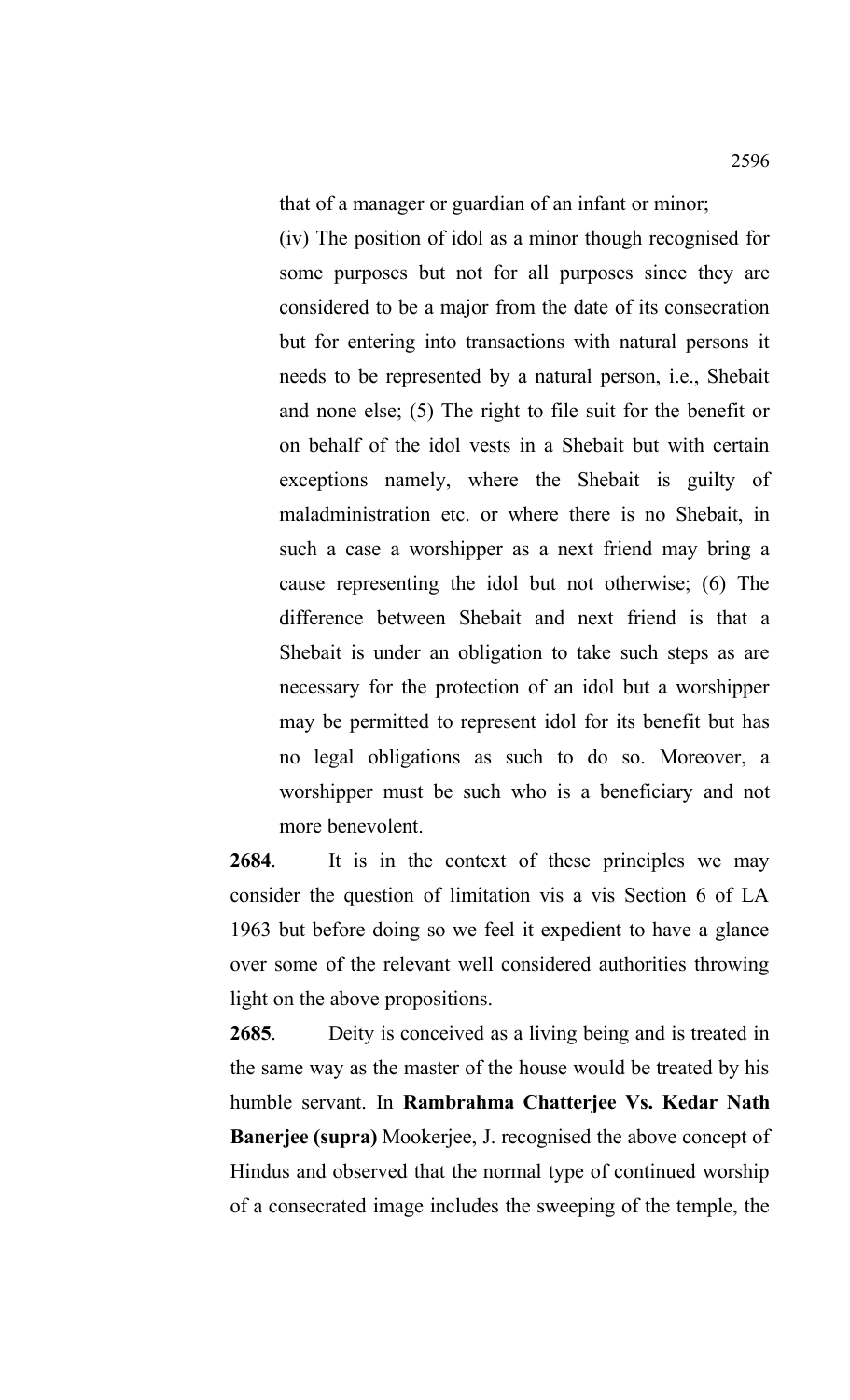process of smearing, the removal of the previous day's offerings of flowers, the presentation of fresh flowers, the respectful oblation of rice with flowers and water, and other like practices. It also observed that the daily routine of life is gone through with minute accuracy; the vivified image is regaled with the necessaries and luxuries of life in due succession, even to the changing of clothes, the offering of cooked and uncooked food, and the retirement to rest. The religious customs of Hindus in respect to Hindu idol have been recognised by the Court of Law life a juristic person under the English system. A juristic person under English system has no body or soul. It has no rights except those which are attributed to it on behalf of some human beings. But in the concept of Hindus belief the lump of metal, stone, wood or clay forming the image of Hindu idol is not a mere moveable chattel. As already observed it is conceived by Hindus as a living being having its own interest apart from the interest of its worshippers. The observations of Mookerjee, J. in **Rambrahma Chatterjee Vs. Kedar Nath Banerjee (supra)** were approved by the Judicial Committee in **Pramath Nath Mullick Vs. Pradhyumna Kumar Mullick (supra).** It can thus be said that a Hindu idol/deity is a juristic person of a peculiar type.

**2686**. The various services of a deity, some of which we have referred above, cannot be performed or observed by deity itself for the simple reason that it is not a natural person. Besides, the daily services of the deity in a case where the deity has been dedicated with some property moveable or immoveable, its possession, management and protection is also needed to be cared by a natural person. After dedication of the property to the deity the proprietary title to the property is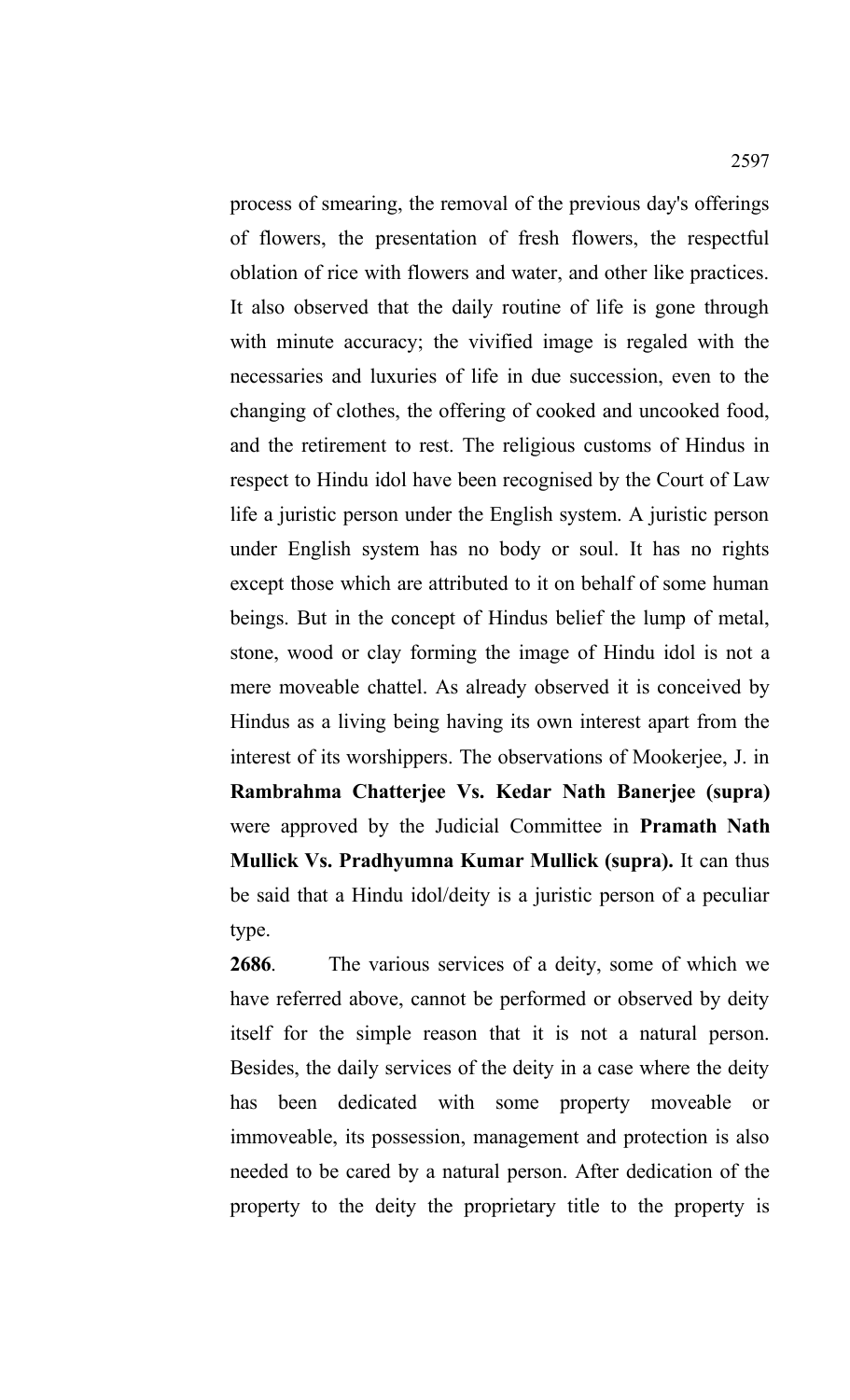vested in the idol. But because of its very nature it may not actually possess or manage the said property hence the need of Shebait arises. It is also a well recognised custom amongst Hindus.

**2687**. Sheba (i.e., in Hindi 'Sewa') means 'service' and the person who renders it is called 'Shebait' (i.e., in Hindi 'Sewaiat'), i.e., "one who render service".

**2688**. It is true that the ancient Hindu scripture is mainly silent on the subject of Shebaity rights and duties but in the last almost one and half century and more, a lot of judicial precedents have come throwing light on the subject and many of the propositions laid down therein have also got approval of the Apex Court in the post independent era. In normal course whenever an image or idol is set up and consecrated, there, needs be a Shebait to serve and sustain the deity whose tabernacle the image is.

**2689**. Duties and privileges of a Shebait primarily are those of one who feels it sacred. He must take the image into his charge and custody; he must see that it is washed, fed, clothed and tended and that due provision for its worship is made. The main concern of a Shebait appears to be to carry out duly the sacred duties of its office which he may perform personally or if permitted by the customs may appoint a qualified assistant to help in his stead. As already observed when an image is consecrated, usually property is also dedicated to its use. This is a common practice. Such property vests in the idol but the right to possess and the duty to manage the property vests in the Shebait. It would be important to mention the distinction that the right to possess and duty to manage does not cloths the Shebait with the right of ownership or title over the property but what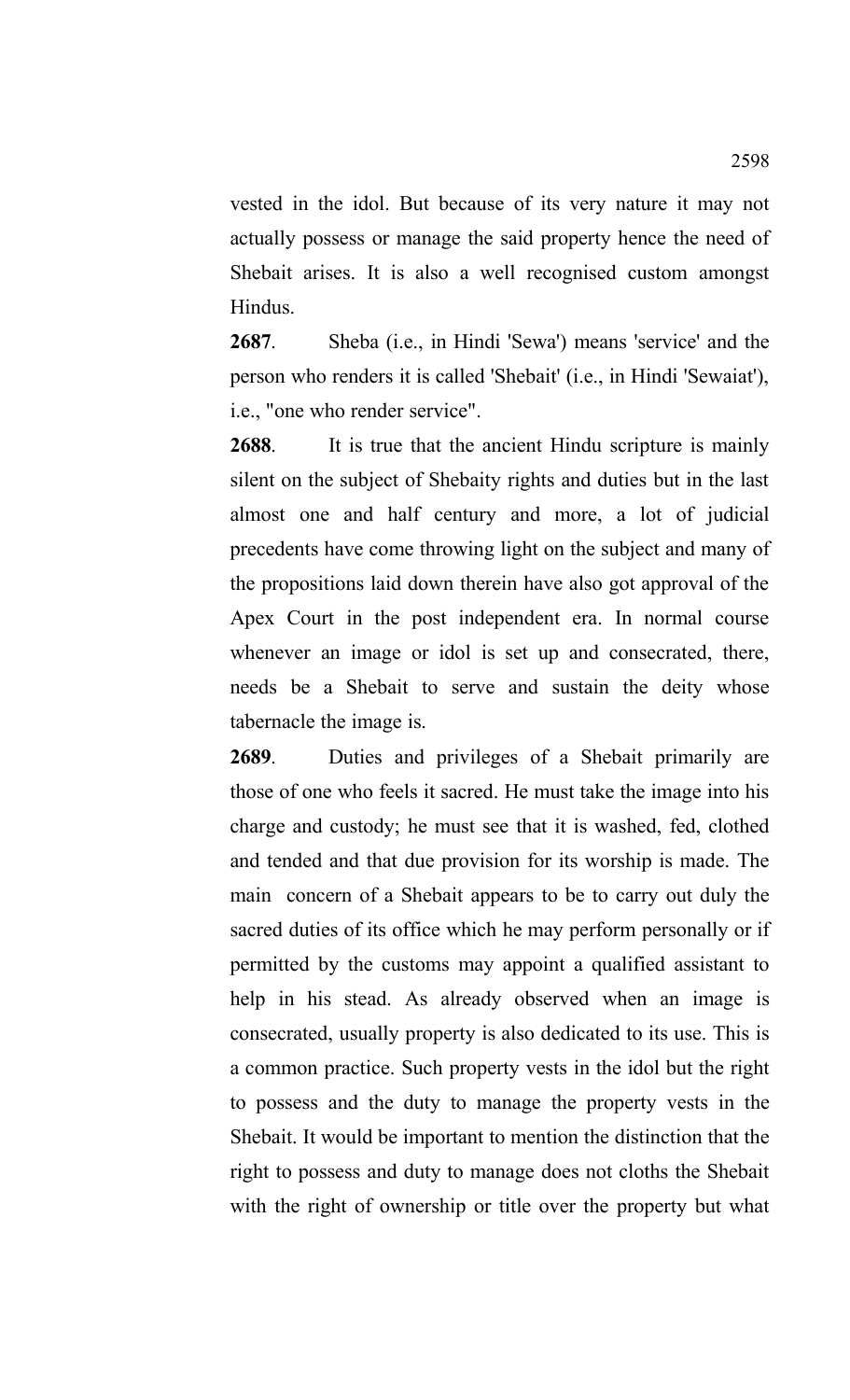we have said should be taken no more and no less. It is only the right to possess and duty to manage and nothing else. With regard to such property the position of Shebait is that of a trustee though in true sense he cannot be said to be a trustee as per the provisions of the Indian Trust Act or like.

**2690**. But then there has to be seen distinction between the property owned by a deity and the deity itself. With regard to the service of deity and duties appertained to it a Shebait is in the position of the holder of an office in the dignity.

**2691**. In **Maharanee Shibessouree Debia Vs. Mothornath Acharjo (1869) 13 M.I.A. 270** an issue was raised whether a Shebait was entitled to sell certain Jammas connected with a Taluk. The Judicial Committee held that Taluk itself, with which these Jammas were connected by tenure, was dedicated to the religious services of the idol. The rents constituted, therefore, in legal contemplation, its property. The Shebait had no legal property, but only the title of a manager of a religious endowment. In the exercise of that office, it could not alienate the property, though it might create proper derivative tenure and estates comfortable to usage.

**2692**. Then came in 1875 another decision in **Prosanna Kumari Debya Vs. Gulab Chand (supra).** In this case the powers of Shebait were considered qua debutter property and the Judicial Committee observed that the Shebait had no title to the legal property but has a title of manager of a religious endowment. In the exercise of that power, it may not alienate the property, but may create proper derivative tenures and estates conformable to usage. It said that it is competent for the Shebait in the capacity of Shebait and Manager of the estate, to incur debts and borrow money for the proper expenses of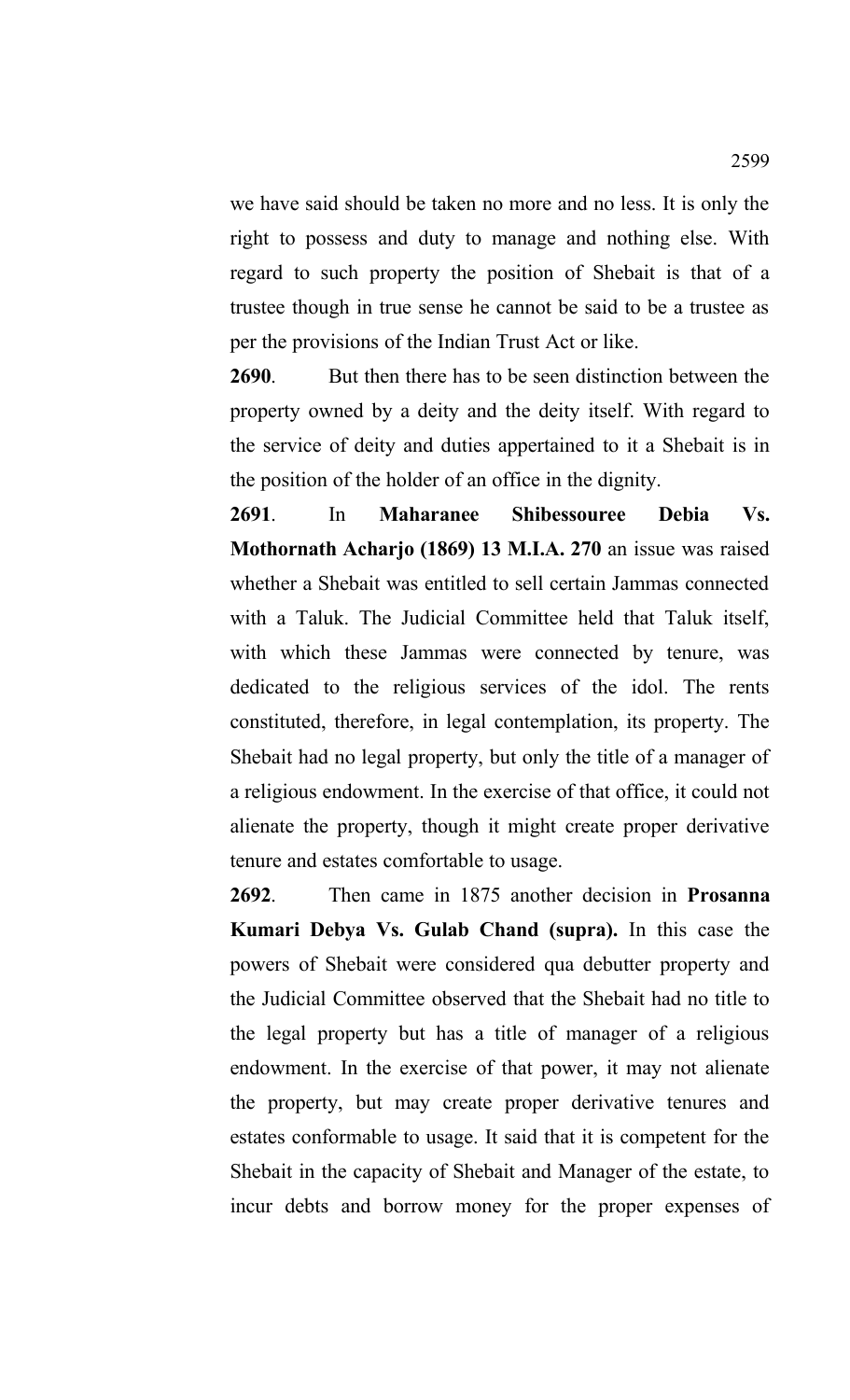keeping up the religious worship, repairing the temples or other possessions of the idol, defending hostile litigious attacks, and other like objects. The power, however, to incur such debts must be measured by the existing necessity for incurring them. Judicial Committee referred to a judgment of Lord Justice Knight Bruce in **Hunooman Persaud Pandey Vs. Mussumat Babooee Munraj Koonweree 6 Moore's Ind.App. Ca. 243** observing:

*"The power of the manager for an infant heir to charge an estate not his own is, under the Hindu law, a limited and qualified power. It can only be exercised rightly in a case of need or for the benefit of the estate. But where, in the particular instance the charge is one that a prudent owner would make in order to benefit the estate, the bona fide lender is not affected by the precedent mismanagement of the estate. The actual pressure on the estate, the danger to be averted, or the benefit to be conferred upon it, in the particular instance, is the thing to be regarded. But, of course, if that danger arises or has arisen from any misconduct to which the lender is or has been a party, he cannot take advantage of his own wrong to support a charge in his own favour against the heir grounded on a necessity which his own wrong has helped to cause. Therefore the lender in this case, unless he is shewn to have acted mala fide, will not be affected, though it be shewn that with better management the estate might have been kept free from debt."*

**2693**. In this context, the Judicial Committee in **Prosanna Kumari Debya (supra)** said:

*"there is no doubt that, as a general rule of Hindu*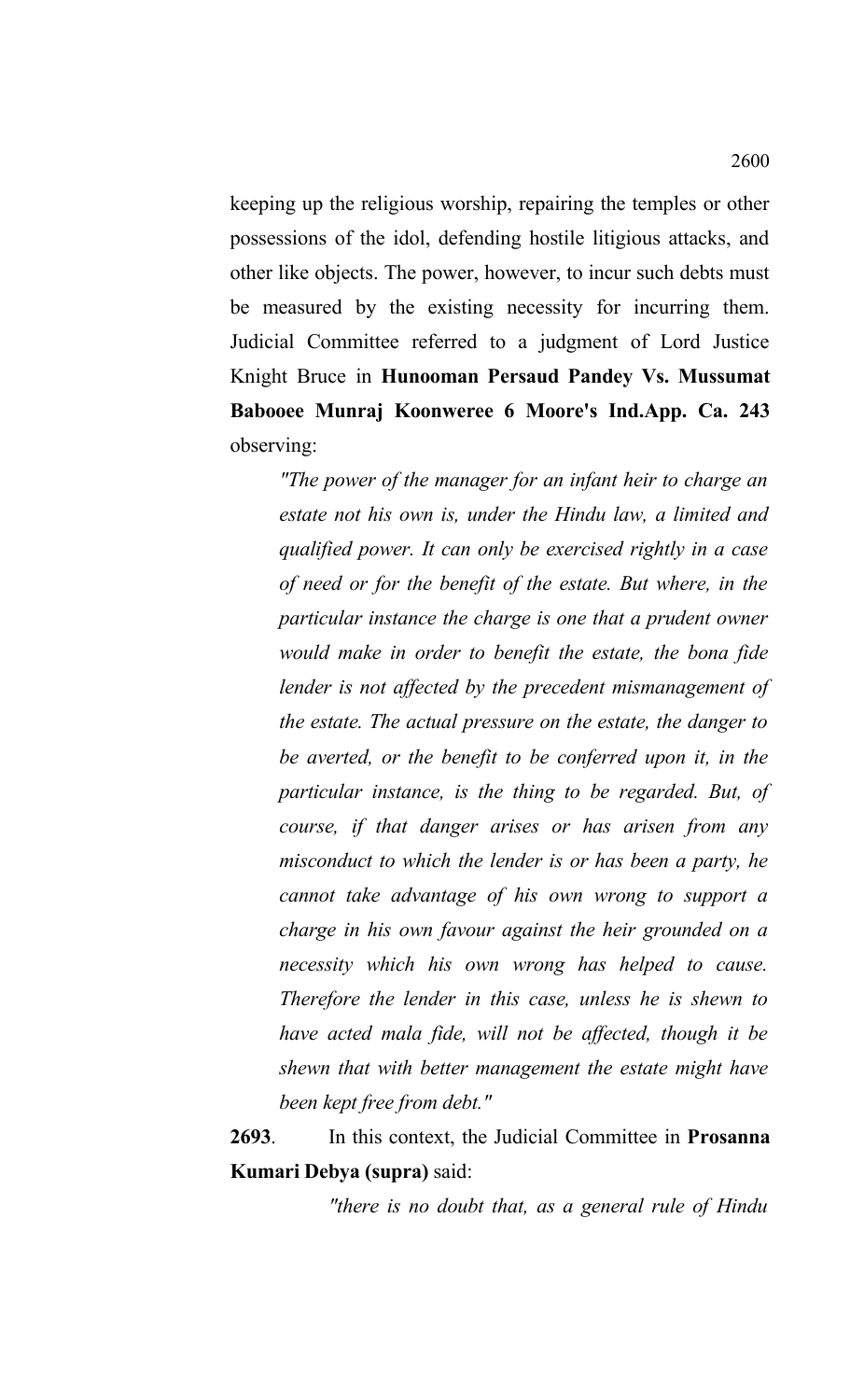*Law, property given for the maintenance of religious worship and of charities connected with it is inalienable. . . . . . . But, notwithstanding that property devoted to religious purposes, is as a rule, inalienable, it is, in their Lordships' opinion, competent for the shebait of property dedicated to the worship of the idol, in his capacity as shebait and manager of the estate, to incur debts and borrow money for the proper expenses of keeping up the religious worship, repairing the temples or other possessions of the idol, defending hostile litigious attacks, and other like objects. The power, however, to incur such debts must be measured by the existing necessity for incurring them."*

**2694**. The disputes which have arisen before the Courts time and again are mostly in two context, i.e., (1) Relating to the transfer of property of idol; and, (2) Relating to the assignment/transfer/ alienation of the rights, duties, obligations or tests with the Shebait. The various authorities, therefore, from time and again have dealt with these issues in the context thereof differently for the simple reason that they did not find any specific answer on these questions in Hindu religious scriptures and, therefore, mostly rely on the common law of the land as well as principle of equity, justice and good conscience. We would refer hereafter both the sets of authorities to give a clear idea of the distinguishing features of the two.

**2695**. There is a third aspect also on which some authorities have come, i.e., the alienation of the deity or its temple itself. In **Pramath Nath Mullick Vs. Pradhyumna Kumar Mullick (supra)** the Privy Council held that the idol cannot be regarded a mere chattel. It is not property in true sense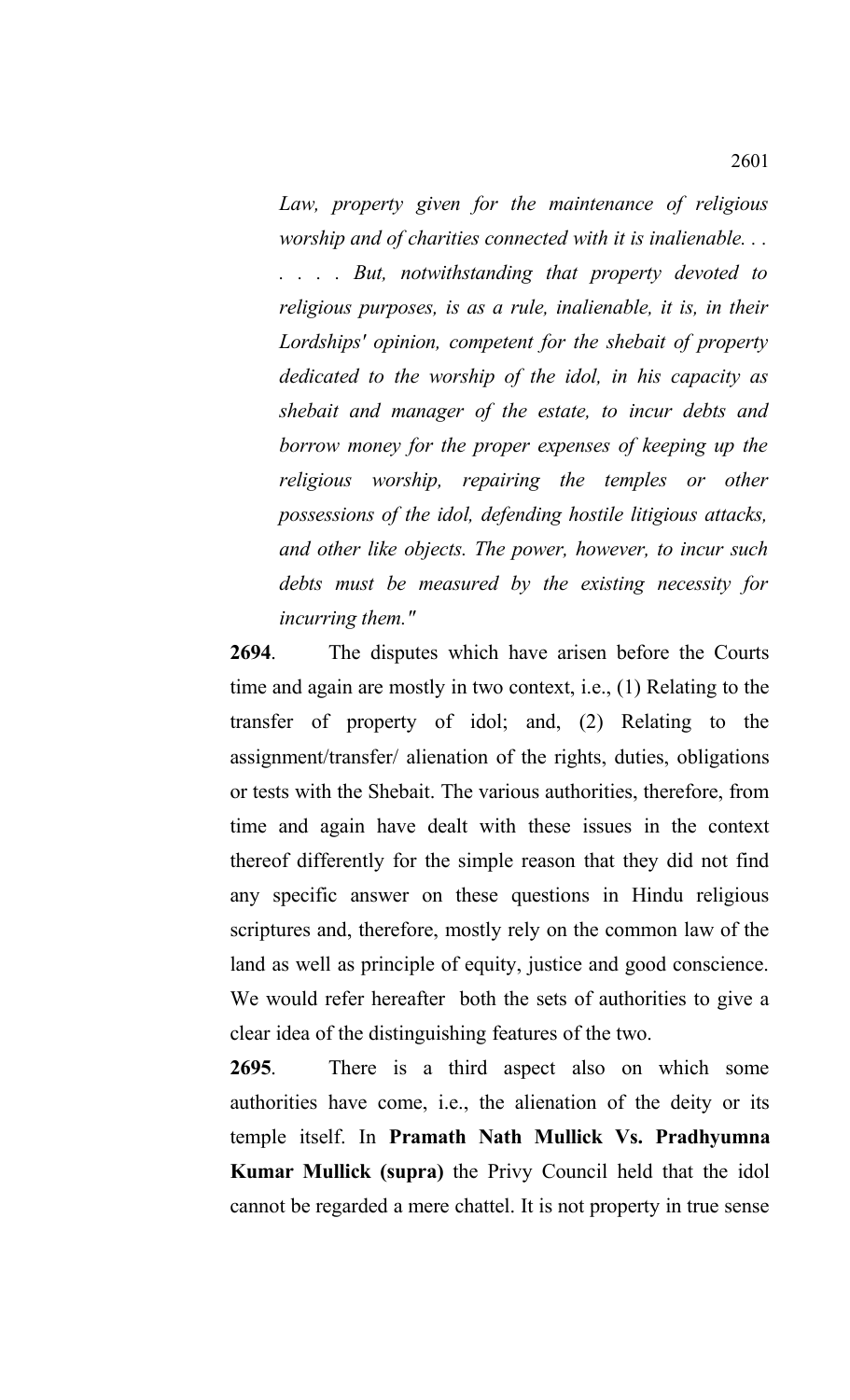and their destruction, degradation or injury is not within the power of their custodian. An idol is extra commercium. It can never be the subject matter of commerce as also held in **Khetter Chunder Ghose Vs. Hari Das Bundopadhya (supra).** 

**2696**. In **Smt. Panna Banerjee and Ors. Vs. Kali Kinkor Ganguli (supra)** Justice Deb in his concurring judgement observed that a deity is not a chattel but a juridical person. No custom can ever validate sale of any deity. Even legal necessity of the deity cannot destroy the very existence of the deity by selling it in open market. His Lordship said that the very thought of it is opposed to the fundamental concept of Hindu jurisprudence. It is against public policy. It is wholly unreasonable. It is absolutely repugnant to Hindu law. It is so repulsive to the judicial mind that every court is bound to strike it down in limine. In para 66 of the judgment His Lordship observed:

*"66. No one has ever heard that a deity can be served or be sold by hits and bits. The deity is indivisible. It is the Supreme Being. The deity is not a property and no one can be its owner not even its founder. The shebaits are the managers of the deities though in reality they are its glorified servants. No shebait can ever be the owner of any deity. He is the custodian of the idol but this custody does not nor can it ever confer any right on him to sell the deity."*

**2697**. This judgment was confirmed by the Apex Court in appeal and is reported in AIR 1974 SC 1932 holding that the transfer of Shebaity rights was illegal for the principal reason that neither the temple nor the deity nor the Shebaity right can be transferred by sell in pecuniary consideration. The transfer by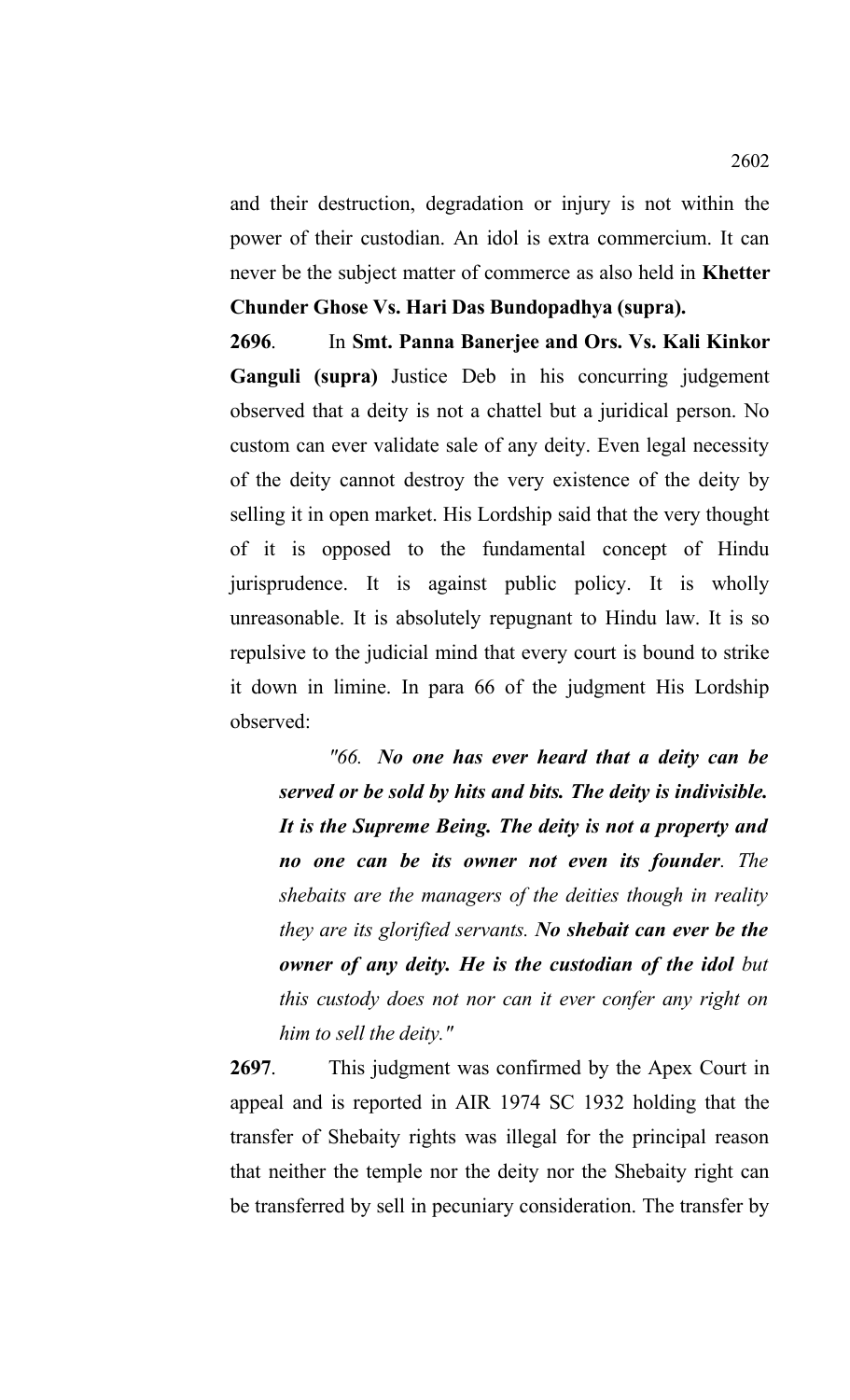sale is void in its inception. We may mention hereat that various reasons were assigned in the concurrent judgment but they have not been approved by the Apex Court except the reason that the transfer of Shebaity rights of temple of deity by way of sell is illegal.

**2698**. What was observed with respect to deity, the same sanctity was extended to the abode of deity, i.e., the temple in which deity live and it has been distinguished from other endowed property of the deity. This we find, recognised by this Court in **Mukundji Mahraj Vs. Persotam Lalji Mahraj (supra).** Therein the plaintiff deity was installed in a temple at Mathura. Defendant purchased half of the temple in execution sale and took its possession. Deity brought action for recovery of possession of the said part of temple from the defendants. The Division Bench of this Court observed:

*"Whatever may be said about a permanent alienation of endowed property other than a temple, in the very nature of things, having regard to the duties of a Manager or a Shebait towards the idol or institution, there can be no necessity of alienating the temple or any portion of it in which the idol is installed. The maintenance of the entire building is the prime concern of the Manager or the Shebait.*

*The temple has a special sanctity distinct from other endowed property. To alienate the temple itself is to cut at the root of the very existence of the idol in the habitation intended by the founder. Hindu Sentiment views the alienation of a temple as a sacrilege. Not until the idol has been removed from the temple in accordance with shastric rites and has assumed a new habitation and the temple*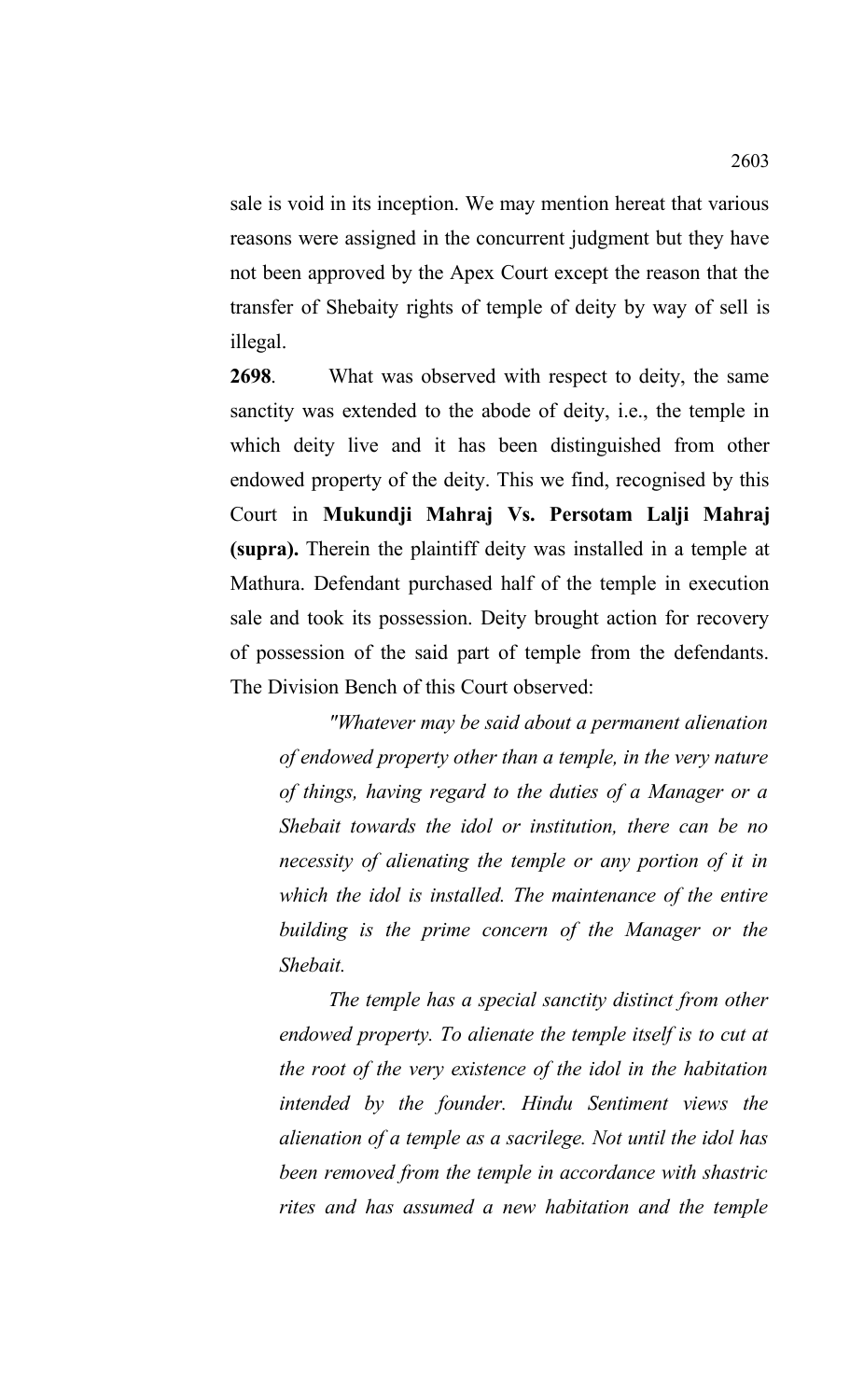*abandoned as a place of worship may the temple be alienated or sold in execution of a decree...."*

**2699**. To the same effect is another decision in **Madan Mohan Saha Banik and Ors. Vs. Rakhal Chandra Saha Banik and Ors., AIR 1930 Calcutta 173.** 

**2700.** Here we may understand the meaning of the term temple. The meaning of the word "temple" vide "**Concise Oxford Dictionary",** page 1261 is *"edifice dedicated to service of God; or place in which God resides."* The "**New English Dictionary, Vo. IX, Part II"** says, "*an edifice or place regarded primarily as the dwelling place or 'hose' of a deity; hence an edifice devoted to divine worship. Historically, the word is applied to a sacred building of Egyptians, Greeks, Romans, etc. but now to those of Hinduism, Budhism, Confucianism, Todism, Shudasm, etc."*

**2701.** The legal principle which are applicable to the endowed property have to be distinguished from the case where such power of alienability is sought to be conceived or pleaded in respect to the very deity itself or its temple in which it is consecrated or which is the permanent abode of the deity. The preservation and not destruction of the deity and its property is the paramount and highest duty of each and every Shebait is the general law laid down by the Judicial Committee in pre-Indian constitutional era and thereafter to the same effect is the law laid down by the Apex Court also. The legal necessity of a deity cannot be so unruly that it can rule over the deity. The alienation of the endowment as a whole is not bounded by Hindu Law. The endowment as a whole can never be the subject matter of alienation even for the legal necessity of a deity for it would destroy the very purpose and the object for which the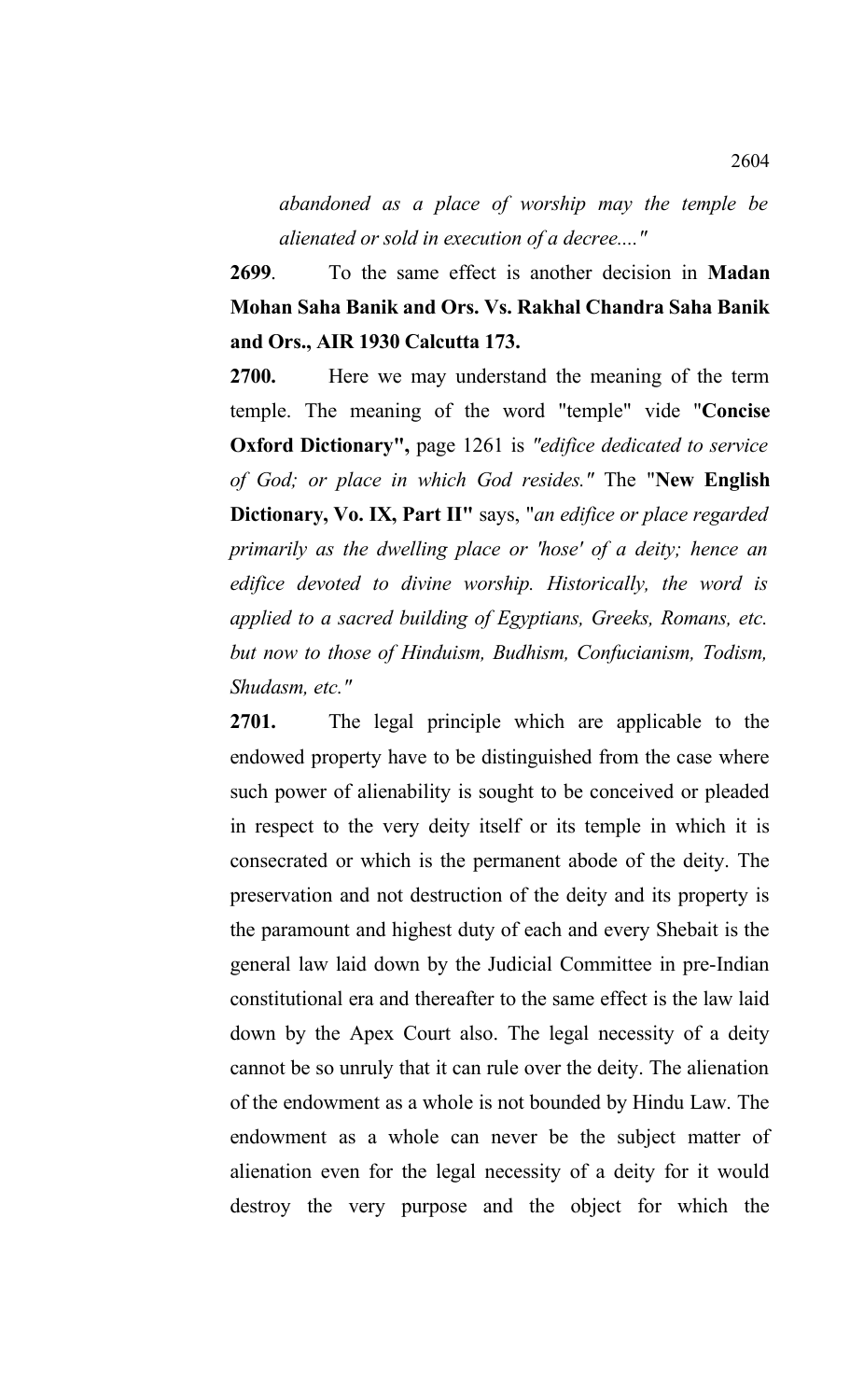endowment is created. It will not only destroy the endowment but will devour the deity too. The temple is the residential house of a deity. The deity is entitled to be worshipped in its permanent abode. Its permanent residence cannot be disturbed. The idol cannot be removed like a chattel. The temple cannot be vivisected. It is impartible. No part of it can be sold even for the deity's legal necessity. It is res extra commercium. Every Hindu regards it as a sacred place. To sell a part of the temple is to endanger the very existence of the consecrated idol and to put an end to the sanctity attached to it.

**2702**. This is how the distinction of the property owned by deity and its temple where it is consecrated needs to be considered and seen.

**2703**. The Apex Court also in **Shiromani Gurdwara Prabandhak Committee, Amritsar Vs. Som Nath Dass (supra)** recognised the relationship between an idol and Shebait and said:

*"When an idol was recognised as a juristic person, it was known it could not act by itself. As in the case of minor a guardian is appointed, so in the case of idol, a Shebait or manager is appointed to act on its behalf. In that sense, relation between an idol and Shebait is akin to that of a minor and a guardian. As a minor cannot express himself, so the idol, but like a guardian, the Shebait and manager have limitations under which they have to act."* 

**2704**. In **Jogendra Nath Naskar (supra)** while recognising the juridical personality of an idol consecrated in a Hindu temple the Apex Court quoted with approval the following extract amongst others of West J. in **Manohar Ganesh Tambekar & Ors. Vs. Lakhmiram Govindram**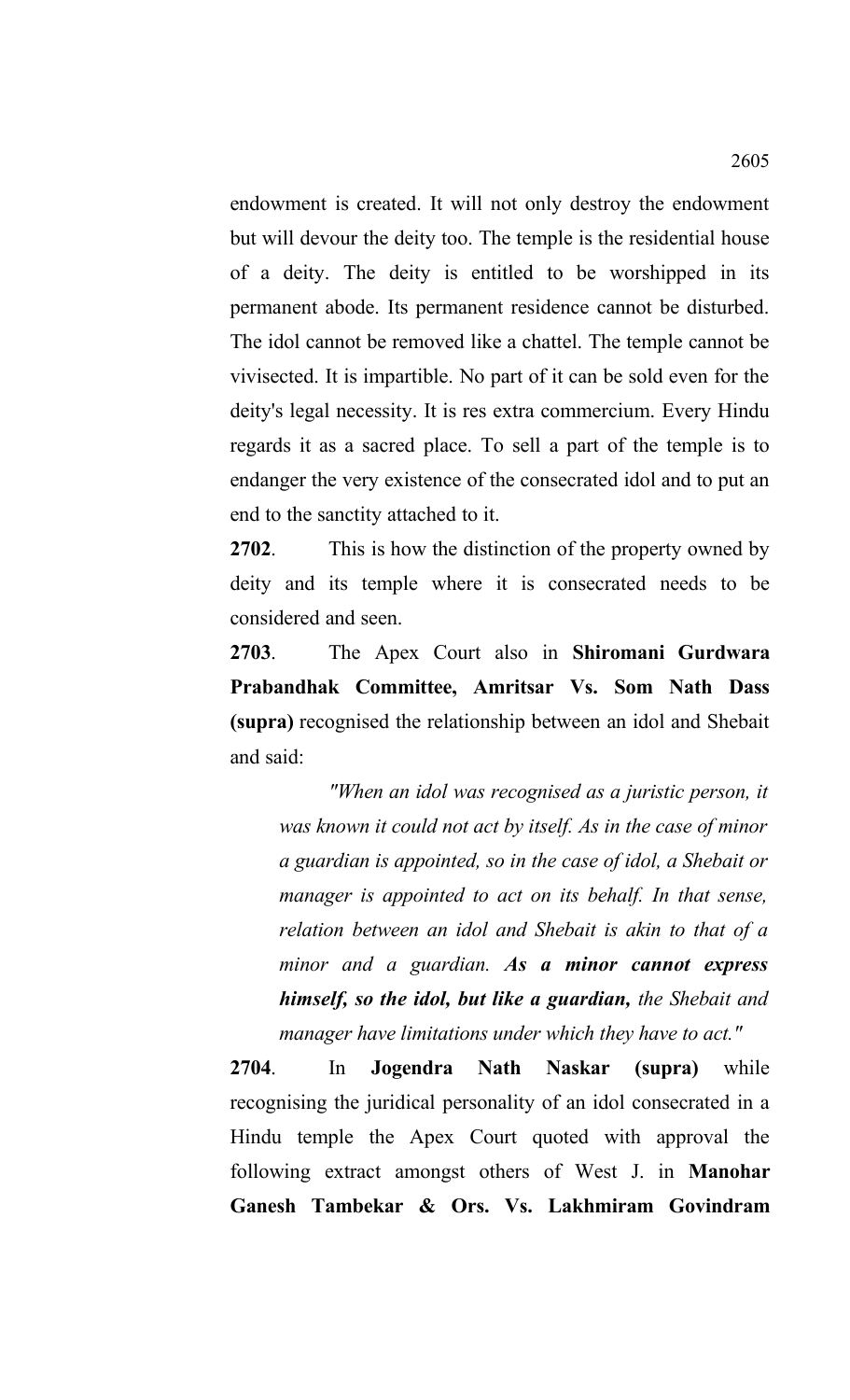## **(supra):**

*"A Hindu who wishes to establish a religious or charitable institution may according to his law express his purpose and endow it and the ruler will give effect to the bounty or at least, protect it so far at any rate as is consistent with his own Dharma or conception or morality."*

**2705**. An idol is a juridical person because it is adored after its consecration in a temple. The followers recognise an idol to be symbol for God.

**2706**. Here we may also keep in mind that all these cases are in the context of a Pratisthit idol and not Swayambhu. In the context of Swayambhu its juridical personality and concept of juridical person would remain the same but therein the concept of appointment of Shebait etc. may be a little bit different. In the case of a Swayambhu, i.e., self created deity since there is no founder or creator of endowment the question of appointment of Shebait by founder does not arise. Either by custom or otherwise by intervention of the Court, as the case may be, a Shebait may be appointed or that a Swayambhu deity if continued to be worshipped by believers without having any identified Shebait, there may be a section of persons performing duties of Shebait without any formal appointment or undertaking such job and in such a case it cannot be said that the idol cannot be dedicated any property but whenever a property is dedicated for the purpose of possession and management someone has to be appointed and if necessary by the Court also. Non appointment of Shebait, however, in case of Swayambhu deity will not either destroy the deity itself or will nullify or make ineffective the very existence of such deity. Deity will continue since it is the belief of the followers of the worshippers who come with the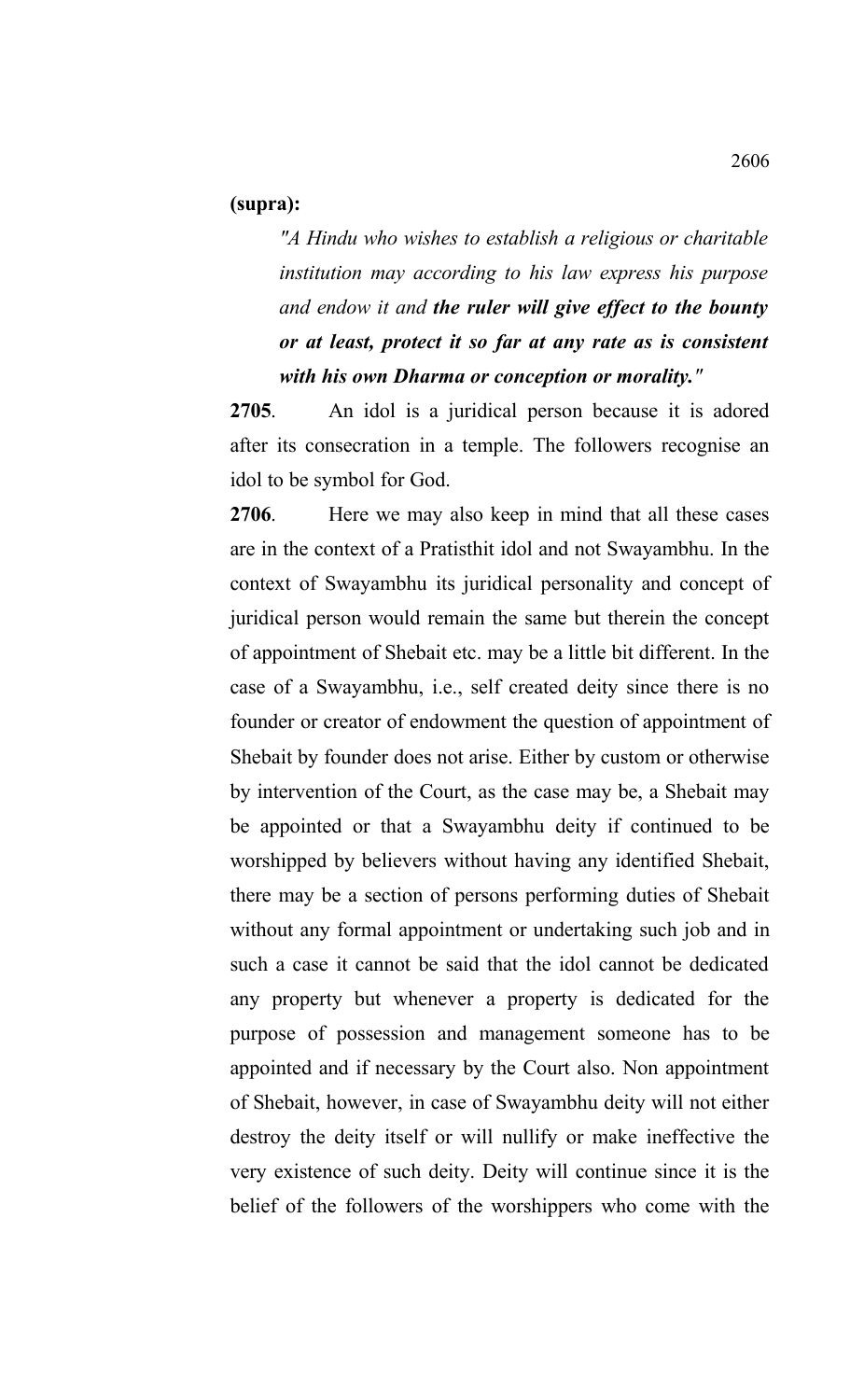belief that there exists a Supreme Being which is bodiless and shapeless and is capable of fulfilling all their wishes and to provide them happiness and salvation. It is a deity which the worshippers discover. Therefore, in order to consider a case where the deity is in the form of a Swayambhu more particularly in the form of a place, the concept of alienability whether under the statutory law or otherwise is to be seen in the light whether it pertains to some property constituting part of the endowment or the very existence of the deity. When something relates to the very existence of a deity, since it is a juridical person the question of alienability does not arise as a juristic person like Hindu deity cannot be alienated though in respect to several other judicial person like commercial etc. the position may be different but that will not apply to a case of deity governed by Hindu Laws.

**2707**. Now we proceed to consider, in this context, the law vesting right to sue or be sued upon the Shebait. The Shebait since was entitled to possess and manage the property of the deity, it was observed that normally the debutter's property is inalianable but for the benefit of the deity the Shebait may transfer the property, create charge thereupon. In **Jagadindra Nath Vs. Hemanta Kumari (supra)** the Judicial Committee observed that the only person competent to act or sue on behalf of the idol is the Shebait or in the case of Math the manager. This observation has been approved subsequently by the Apex Court in **Bishwanath Vs. Sri Thakur Radha Ballabhji (supra). 2708**. The right to sue on behalf of idol, therefore, is conferred on a natural person and if that is so the question would be whether the provisions of limitation would apply to a case where there is no such person who possesses right to sue or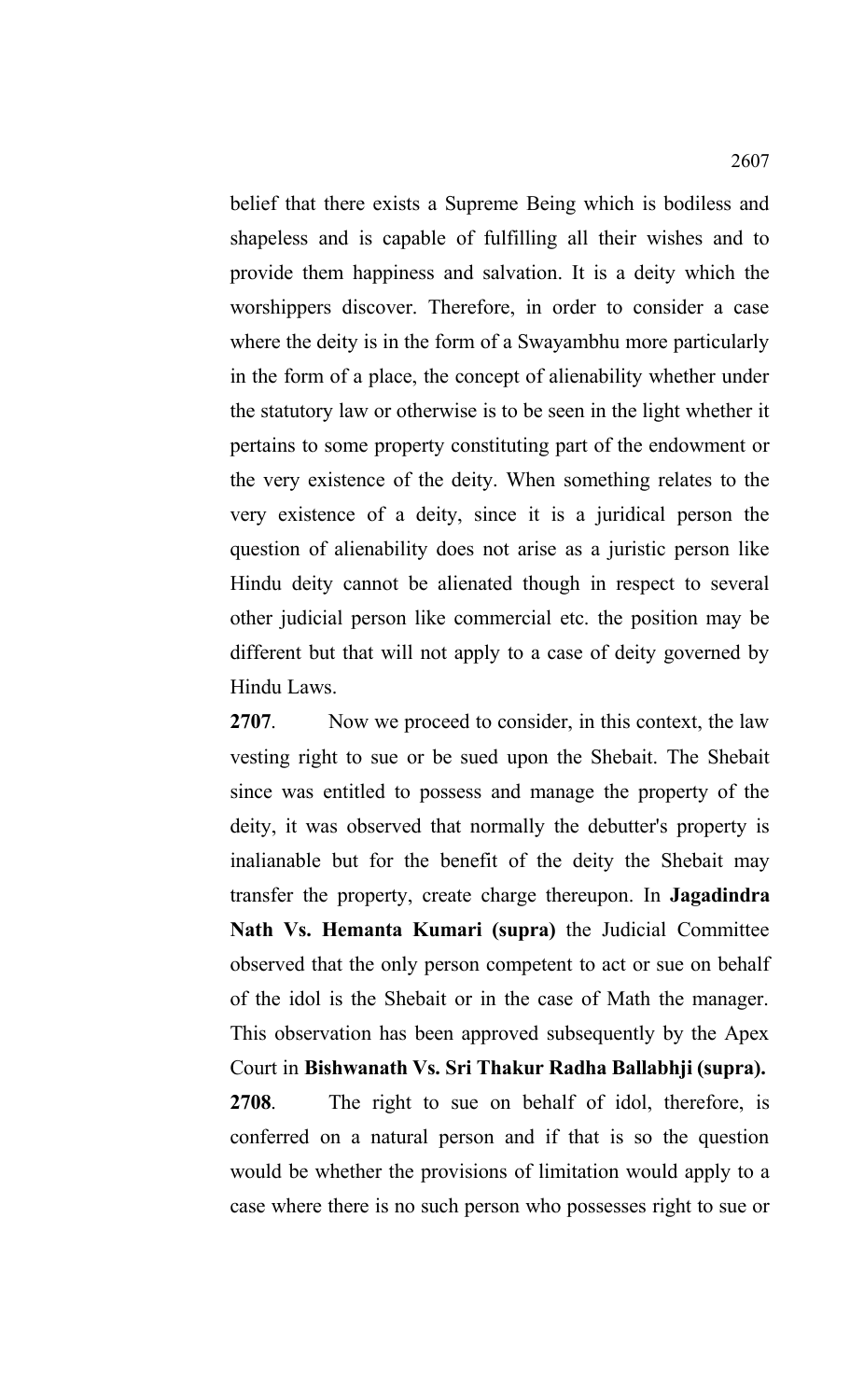be sued. It is true that this decision of Privy Council in **Jagadindra Nath Vs. Hemanta Kumari (supra)** has been doubted by a Single Judge of Calcutta High Court in **Nagendra Nath Palit Vs. Robindra Narain Deb, AIR 1926 Cal. 490** and this has also been noticed by the Apex Court in **Sarangadeva Periya Matam Vs. Ramaswami Goundar (supra)** but the Apex Court has not expressed any final opinion either way.

**2709**. We also mention at this stage another decision in **Damodar Das Vs. Adhikari Lakhan Das (supra)** wherein the Privy Council gave benefit of Section 6 though otherwise the limitation had expired on the ground that on the date when the cause of action accrued the Shebait was minor and as soon as he attained majority he filed suit within the period of limitation provided under Section 6 hence the suit was not barred by limitation. If it is presumed that whether there existed Shebait or not but once the property is alienated or cause of action has accrued the limitation must be held to commence and shall not stop, it would be difficult to understand the legal proposition laid down in **Damodar Das Vs. Adhikari Lakhan Das (supra)** by taking recourse to Section 6 of the Limitation Act when it held that the Shebait on attending the majority can file the suit. We find that the decision of the Patna High Court in **Naurangi** Lal & Others Vs. Ram Charan Das (supra) was reversed by Privy Council in appeal in **Mahanthram Charan Das Vs. Naurangi Lal and others, (1933) LR 60 IA 124.** The Patna High Court took the view that Article 144 of the Limitation Act shall attract from the date of alienation of property which was illegal and, therefore, the possession became adverse from that very date. But the Privy Council reversing the judgment held that the Mahant was at liberty to dispense the property of a Math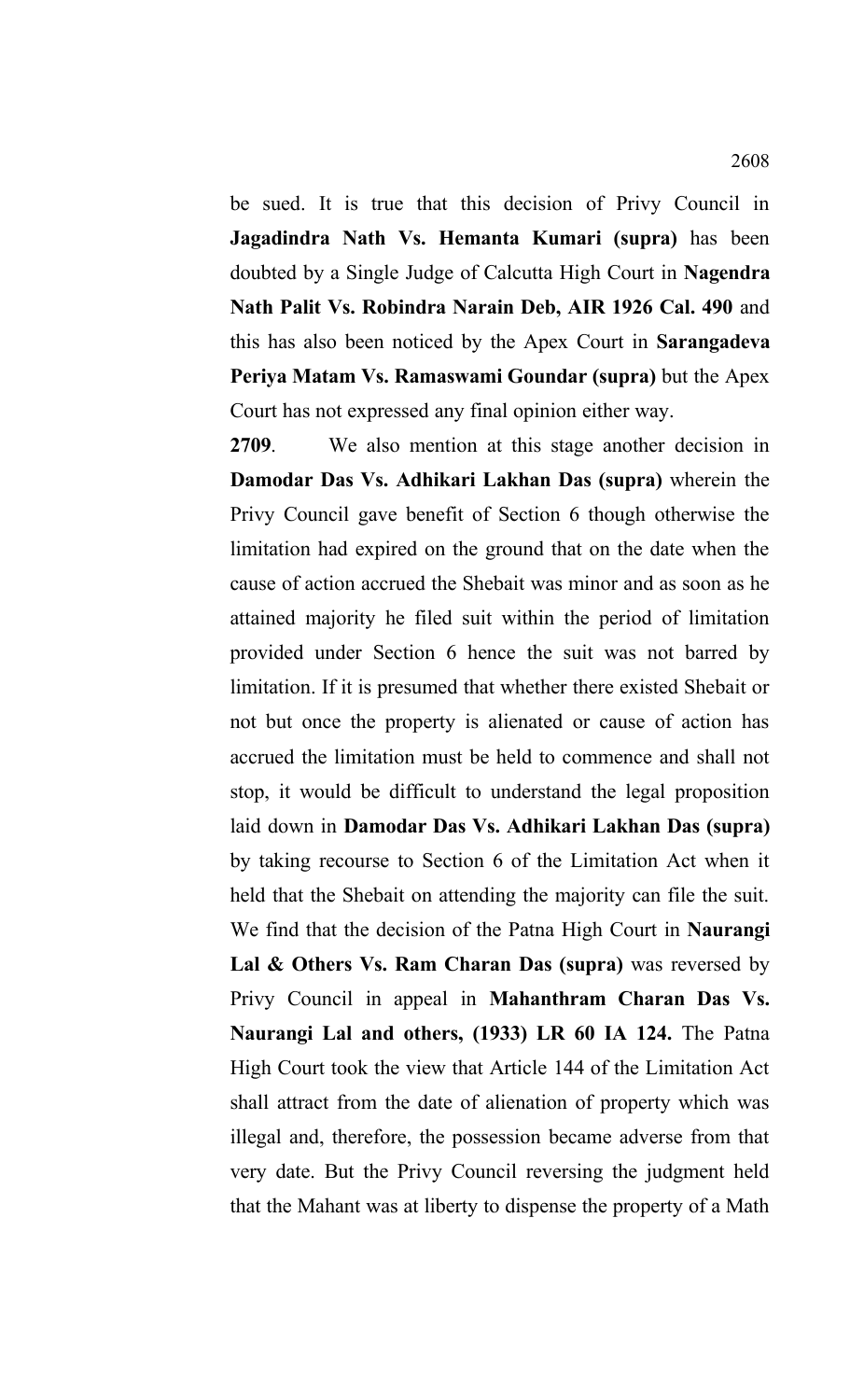during the period of his life and, therefore, it was good to the extent of Mahant's life interest and the possession would become adverse thereafter since for the subsequent period the alienation was bad. We have no doubt in our mind that whenever a suit is filed for and on behalf of an idol or deity it is the idol or deity which is normally a party though represented through a Shebait. But in a case where no Shebait is available, the deity or idol being in a position of minor since the right to sue vests in the Shebait, as such may not go unless some beneficiary comes forward to undertake to file a suit as next friend. The difference between Shebait and next friend is that the Shebait is under a kind of obligation to protect the interest of the idol or the deity but the worshipper is not under any such obligation though if he comes to the Court and show his bonafide i.e. approach to the Court for filing a suit for the benefit of an idol, his suit cannot be dismissed as not maintainable.

**2710**. Basically we have got two sets of decisions. Though on our own we do not find much difficulty in reconciling them but it appears that sometimes due to non raising of the relevant issues in the matter and sometimes as obiter the decisions have gone in wider terms creating a difficult situation in a given case. **2711**. The case of **Jagadindra Nath Vs. Hemanta Kumari (supra)** and its follow up decisions are those where right to sue were held vested in the manager alone or in other words it is the manager who is entitled to represent the juristic person and can speak or act on its behalf. The second set of decisions where the temple or math are juridical personality, and said that the property is not vested in the manager but in the idols or institutions, i.e. **Jodhi Rai Vs. Basdeo Prasad (Supra),**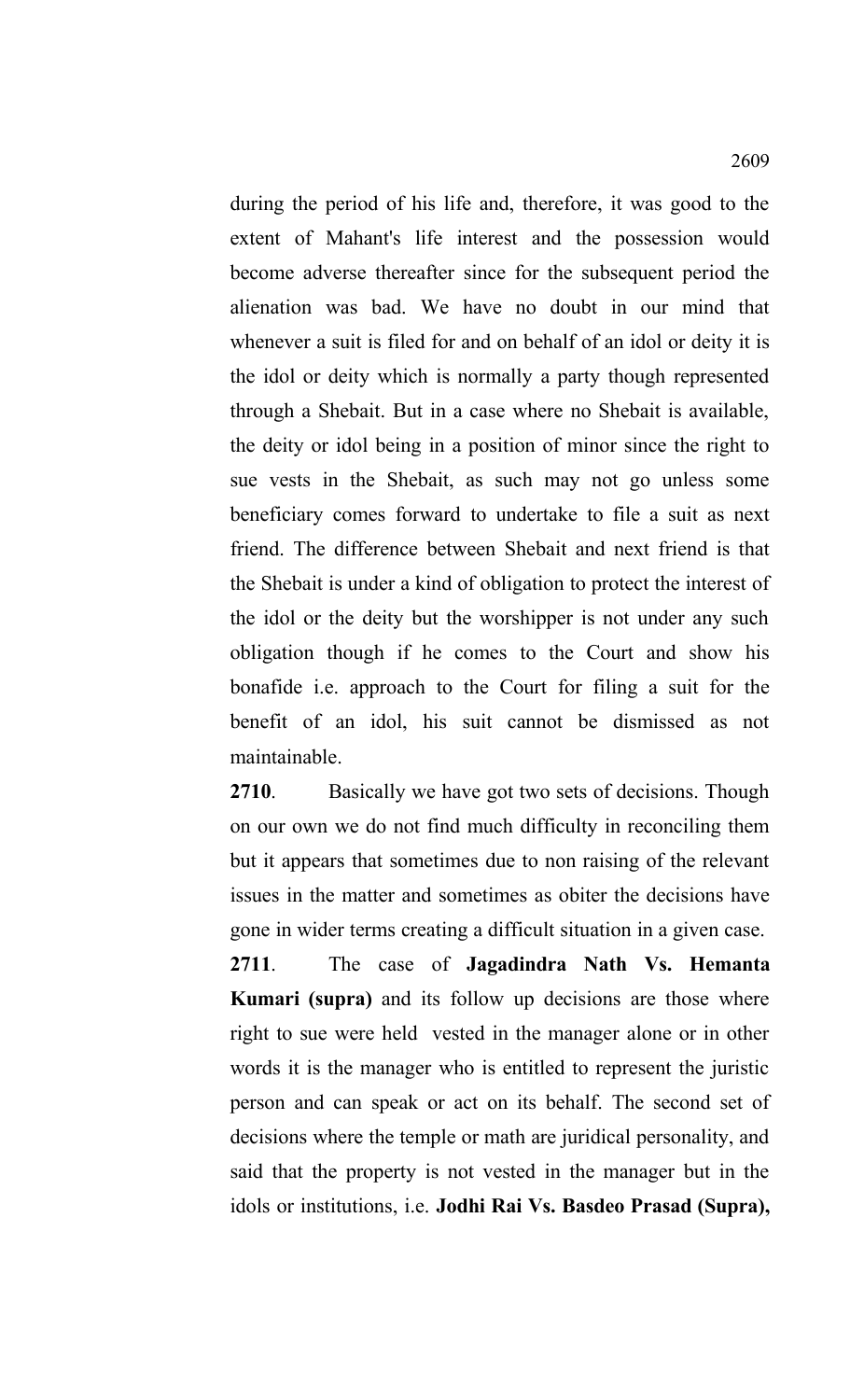# **Pramath Nath Mullick Vs. Pradhyumna Kumar Mullick (Supra), etc.**

**2712.** In the second set of cases it is quite obvious that an argument could have been raised that the limitation must be held to start from the date of alienation irrespective of the nonexistent or incapacity of the Shebait or manager. The reason is that in **Jagadindra Nath Vs. Hemanta Kumari (supra)** the Privy Council says that the possession and management of the dedicated property belong to Shebait and this carries with it the right to bring whatever suit are necessary for the protection of the property. Every such right is vested in the Shebait not in the idol. The declaration is quite clear. This decision has been referred to with approval **Bishwanath Vs. Sri Thakur Radha Ballabhji (supra). Dwijendra Narain Roy Vs. Joges Chandra De (Supra)** in the matter of application of limitation the Court held:

*"The substance of the matter is that time runs when the cause of action accrues, and a cause of action accrues when there is in existence a person who can sue and another who can be sued. . . . . The cause of action arises when and only when the aggrieved party has the right to apply to the proper tribunals for relief. . . . The statute (of limitation) does not attach to a claim for which there is as yet no right of action and does not run against a right for which there is no corresponding remedy or for which judgment cannot be obtained."*

**2713**. These observations receive approval of the Apex Court **P. Lakshmi Reddy Vs. L. Lakshmi Reddy (Supra).**

**2714**. Be that as it may, all these authorities which make observations in one or the other way relates either with the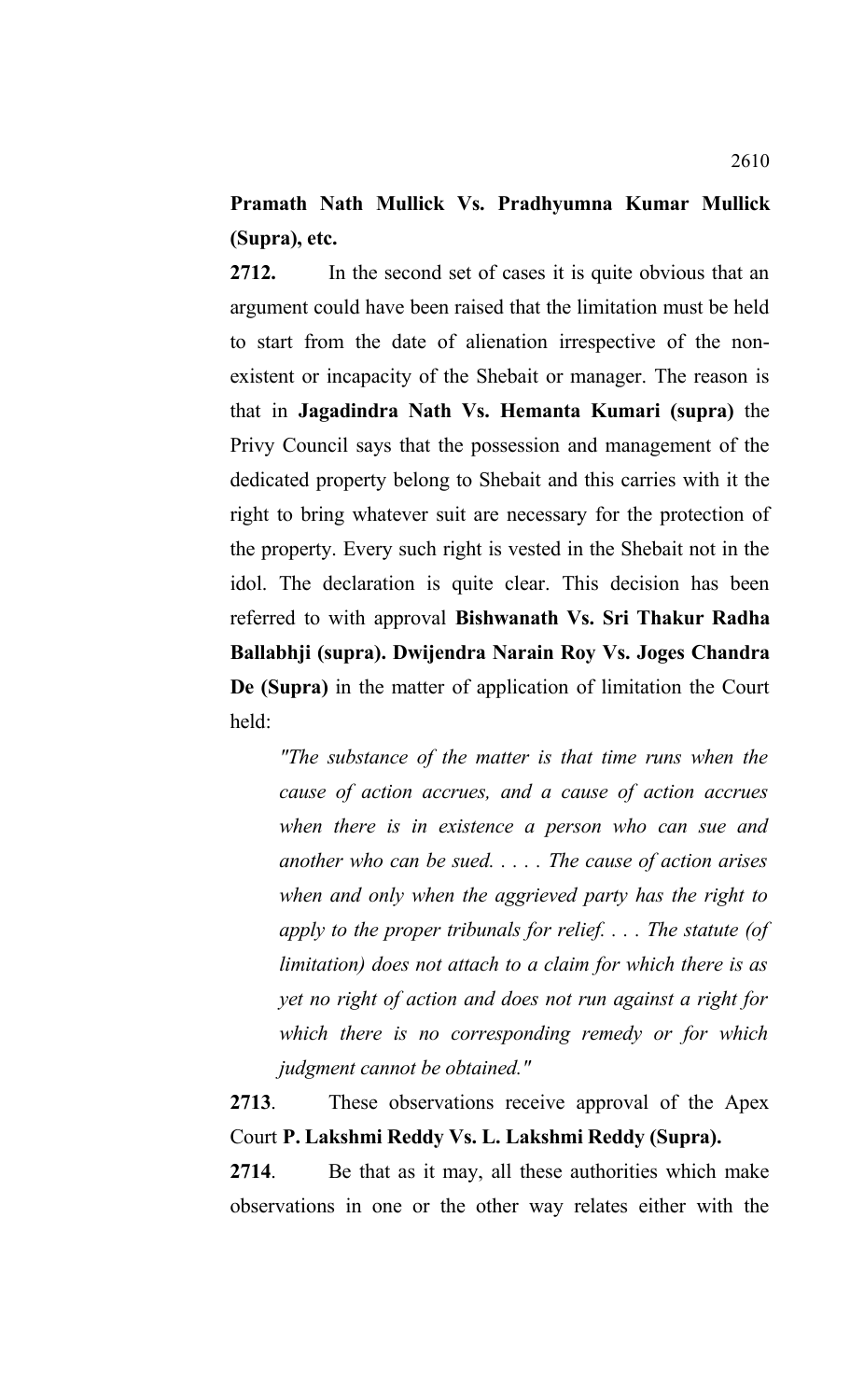property of the idol/deity or a math or the rights of the office of Shebait but in no case the question arose as to what would happen when it is a case pertaining to the very existence of the deity and no natural person in the form of Shebait is available. Now it is beyond doubt that in order to be a temple or deity, test of public religious worship on that place as a matter of right needs to be satisfied and nothing more than that. In **Ram Jankijee Deities (supra)** the Apex Court has observed:

*"It is further to be noticed that while usually an idol is consecrated in temple, it does not appear to be an essential condition."*

*"If the people believe in the temples' religious efficacy no other requirement exists as regards other areas."*

*"It is a human concept of a particular divine existence which gives it the shape, the size and the colour."*

**2715**. While considering the applicability of limitation in the case of the deity and its property a distinction has to be seen in a case where the endowment's property is involved and where the very deity or the corpus of the deity itself is involved. Where the corpus of the deity is involved it being a juridical person, the Limitation Act as such would have no application. It applies to the rights and obligations of the parties concerned but not to the very person and its personality. If a dispute arose whether a person is alive or dead, it cannot be said that the dispute arose 10 years or 20 years back but he is seeking a declaration after expiry of the period of 6 years or three years, therefore, the suit is barred by limitation or he cannot seek declaration. Such a case, in our view, would be a case of continuous wrong and, therefore, no limitation will stand in his way. Similarly, where the very existence of a juridical person like deity or idol comes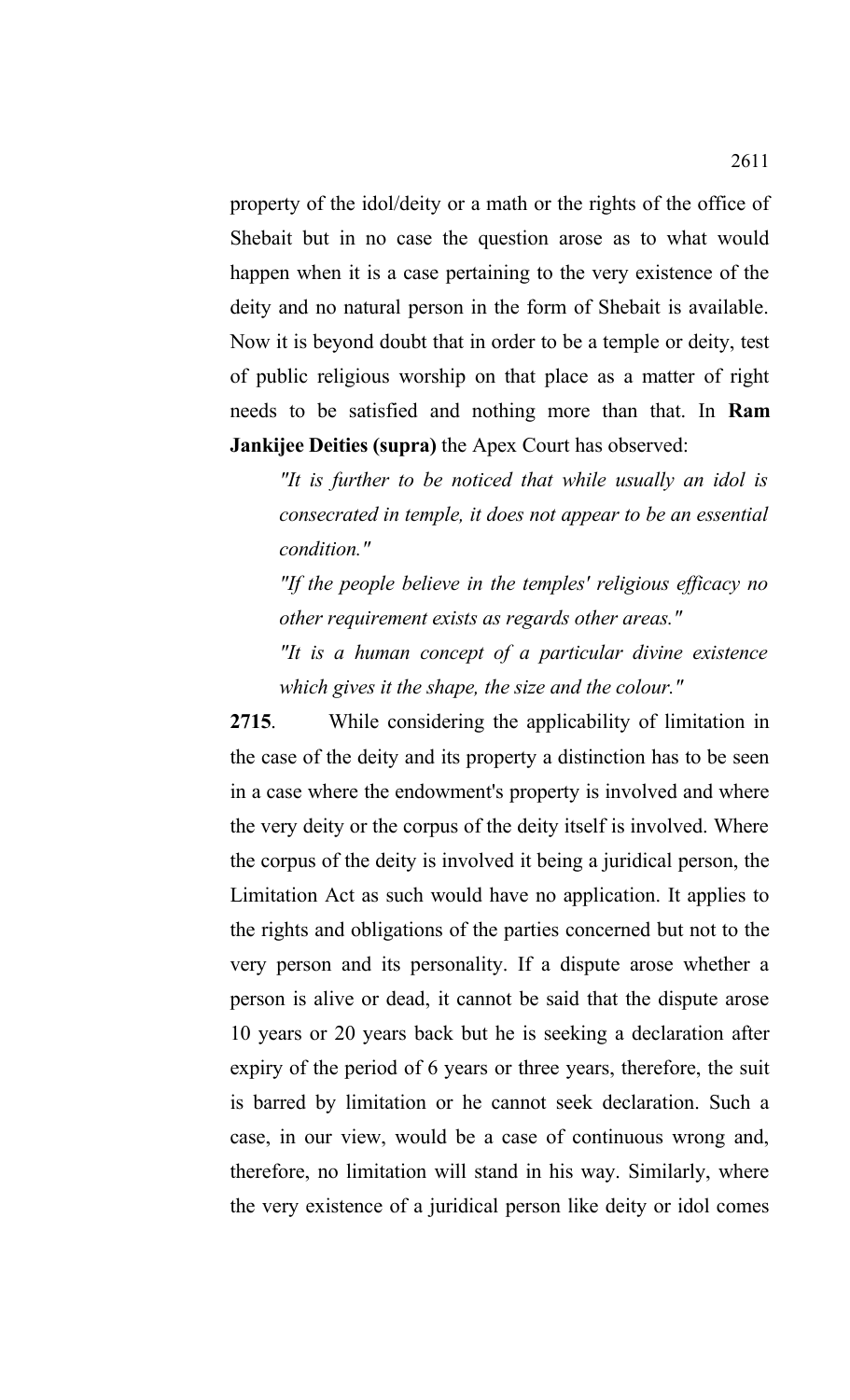into picture or that it seeks declaration about itself from a Court of Law, the position would be different.

**2716**. We may point out that earlier when the suit was filed it was in respect to a much wider area which included not only the place which we have held as deity, but also appurtenant land which was claimed by the deity as property belong to it. But now the matter is confined only to the place which is being claimed by Hindus that according to their belief and faith, it is the most revered, sacred and pious place being birthplace of Lord Rama over which they have been visiting since time immemorial, offering their worship continuously despite change of structure or no structure, as the case may, over the said land. Here the nature of the deity is different as it is in the form of a place, can never be destroyed nor could be destructed, therefore, if the deity claims a declaration from the Court, the plea of limitation, in our view cannot be made applicable. There is thus no question of taking recourse to Section 6 or 7 of the Limitation Act. In **Bishwanath Vs. Sri Thakur Radha Ballabhji (supra**), the Court in respect to the capacity in which a deity can act observed that it is in the position of minor but there is nothing to suggest that the Apex Court sought to undo all judgments otherwise wherein to certain other aspects the statutory provisions had been made applicable observing that it cannot be treated to be a minor in perpetuity for the purpose of those provisions only.

**2717**. It would be useful to refer a Division Bench decision in **Tarit Bhusan Rai (supra)** where the point of similarity and dissimilarity between a natural minor and a Hindu idol had been noticed in para 12 and 13 as under:

*"12. The points of similarity between a minor and a*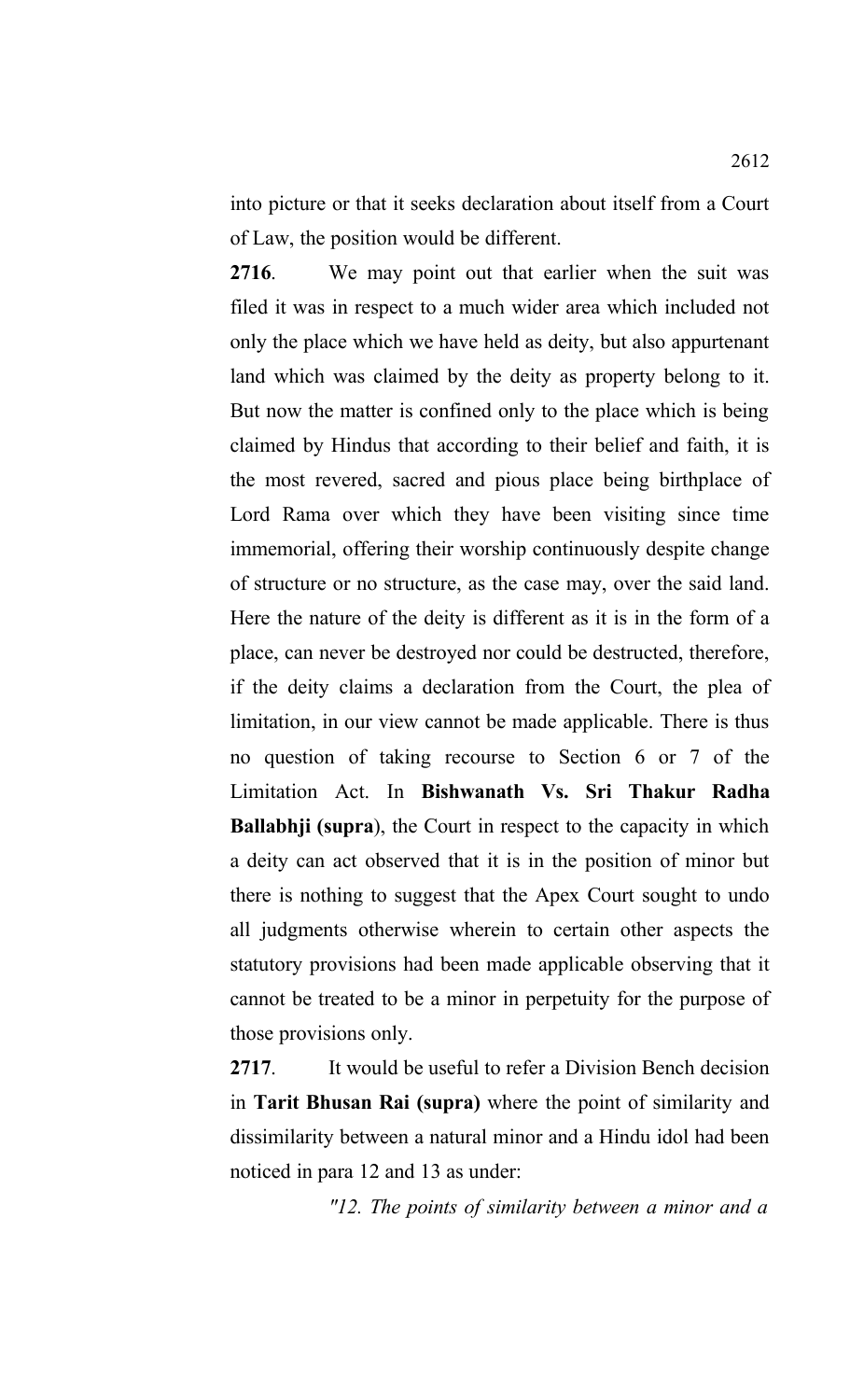*Hindu idol are : (1) Both have the capacity of owning property. (2) Both are incapable of managing their properties and protecting their own interests, (a) The properties of both are managed and protected by another human being. The manager of a minor is his legal guardian and the manager of an idol is its shebait. (4) The powers of their managers are similar. (5) Both have got the right to sue. (6) The bar of Section 11 and Order 9, Rule 9, Civil P.C, applies to both of them.*

*13. The points of difference between the two are : (1) A Hindu idol is a juristic or artificial person but a minor is a natural person. (2) A Hindu idol exists for its own interest as well as for the interests of its worshippers but a minor does not exist for the interests of anybody else. (3) The Contract Act (Subs-tantive law) has taken away the legal capacity of a minor to contract but the legal capacity of a Hindu idol to contract has not been affected by this Act or by any other statute. (4) The Limitation Act (an adjective law) has exempted a minor from the operation of the bar of limitation but this protection has not been extended to a Hindu idol."*

**2718**. But this decision also makes it clear that the physical capacity is lacking in an idol to sue as it is vested in Shebait. The Court also referred to an earlier decision in **Bimal Krishna Ghose and Ors. Vs. Shebaits of Sree Sree Iswar Radha Ballav Jiu (supra)** stating:

*"In India, the Crown is the constitutional protector of all infants and as the deity occupies in law the position of an infant. . . "*

**2719**. Drawing parity with infant Calcutta High Court in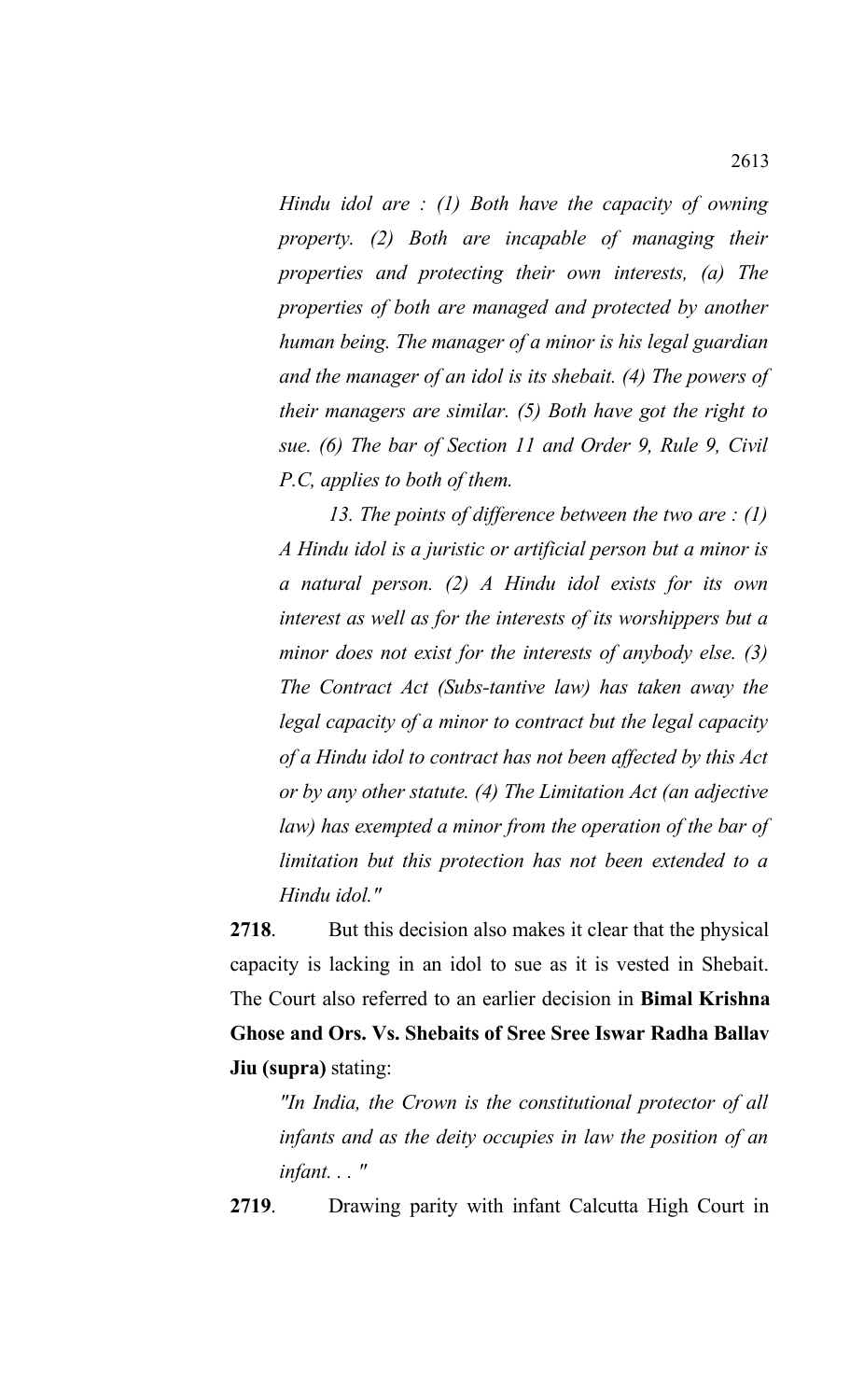#### **Tarit Bhusan Rai (supra)** held:

*"The case of an idol is similar to that of an infant only to this extent that both must act through some agents. But the analogy does not seem to extend beyond this. An idol from its very nature is a perpetual dependent and its incapacity in this respect is perpetual. It would therefore be reasonable to expect that the law which recognised its personality must have made some provision for supplementing this perpetual incapacity. As has been pointed out above, the law recognises the shebaits for this purpose and appoints them, as it were, to be the persons who are to represent the idol for all juridical purposes. In fact, though the idol is recognised as the owner, it is owner only in an ideal sense. The right of suit is really in the shebait." (para 49)*

**2720**. It further said in para 50 of the judgement referring to the Judicial Committee in **Masjid Shahid Ganj v. Shiromani Gurudwira Parbandhak Committee (supra):**

*"50. As has recently been observed by the Judicial Committee in Masjid Shahidganj v. Shiromani Gurdwara Parbandhak Committee, Amritsar, the procedure of our Courts allows for a suit in the name of an idol or deity though the right of suit is really in the shebait. No doubt an idol is recognized as a, juridical person capable of having interests demanding legal protection. But this is so only in an ideal sense. Strictly speaking, the law of the present age at least does not concern itself with anything outside human interest and all the recognitions and protections accorded to the idol must have been thought necessary because of the existence of some ultimate human interests."*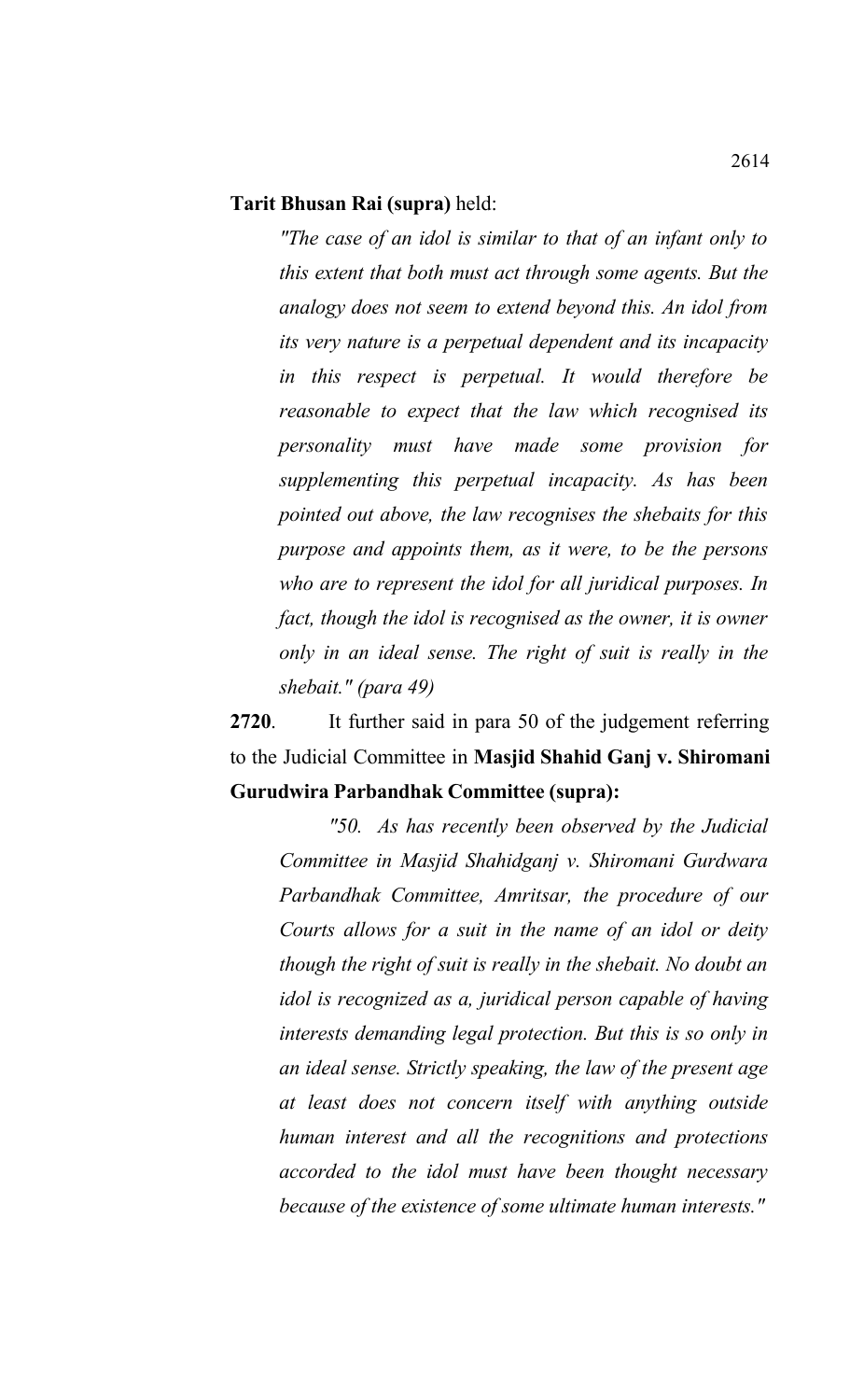**2721**. To some extent the care in this context has been taken by making provisions like Section 92 in the Code of Civil Procedure. The fact remains where the question of deity or the idol itself comes and it seeks a declaration for itself, the provisions of Limitation Act, in our due consideration, would not be attracted.

**2722. The Fourth angle:** It is a deity which has filed the present suit for enforcement of its rights. The religious endowment in the case in hand so far as Hindus are concerned, as they have pleaded in general, is a place of a peculiar and unique significance for them and there cannot be any other place like this. In case this place is allowed to extinguish/extinct by application of a provision of statutes, may be of limitation or otherwise, the fundamental right of practicing religion shall stand denied to the Hindus permanently since the very endowment or the place of religion will disappear for all times to come and this kind of place cannot be created elsewhere.

**2723.** In **Ismail Farooqui (supra),** Supreme court has considered the plea of validity of acquisition of land under Land Acquisition Act that once a waqf of mosque is created, the property vests in almighty and it always remain a waqf hence such a property cannot be acquired. While negativing this plea, the Apex Court said that a plea in regard to general religious purposes cannot be said to be an integral part of religion which will deprive the worshippers of the right of worship at any other place and therefore, such a property can be acquired by the State. However, the position would be otherwise if the religious property would have been of **special significance** and cannot be one of several such kind of properties. It will be useful to reproduce the relevant observation in this regard: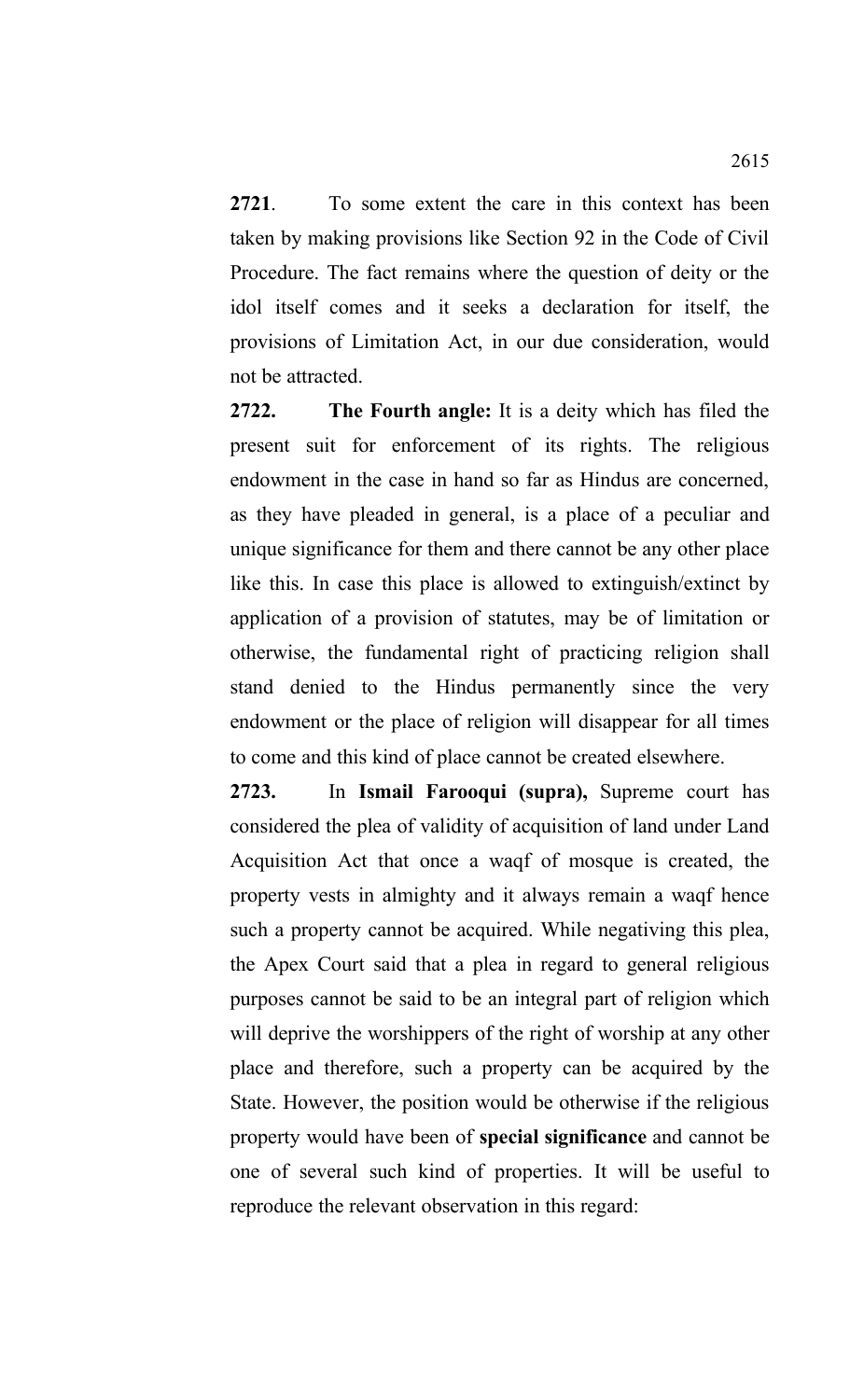*"78. It appears from various decisions rendered by this Court, referred later, that subject to the protection under Articles 25 and 26 of the Constitution, places of religious worship like mosques, churches, temples etc. can be acquired under the State's sovereign power of acquisition. Such acquisition per se does not violate either Article 25 or Article 26 of the Constitution. The decisions relating to taking over of the management have no bearing on the sovereign power of the State to acquire property."*

*"82. While offer of prayer or worship is a religious practice, its offering at every location where such prayers can be offered would not be an essential or integral part of such religious practice unless the place has a particular significance for that religion so as to form an essential or integral part thereof. Places of worship of any religion having particular significance for that religion, to make it an essential or integral part of the religion, stand on a different footing and have to be treated differently and more reverentially."*

**2724.** The above observations show if the religious endowment is of such nature, which is of specific significance or peculiar in nature, could not have been found elsewhere, the acquisition of such property by the Government will have the effect of depriving the worshippers their right of worship under Article 25 of the Constitution and such an acquisition even under the statutory provision, cannot be permitted. We find sufficient justification to extend this plea to the statute of limitation also, inasmuch as, if the statute pertaining to acquisition cannot be extended to a religious place of special significance which may have the effect of destroying the right of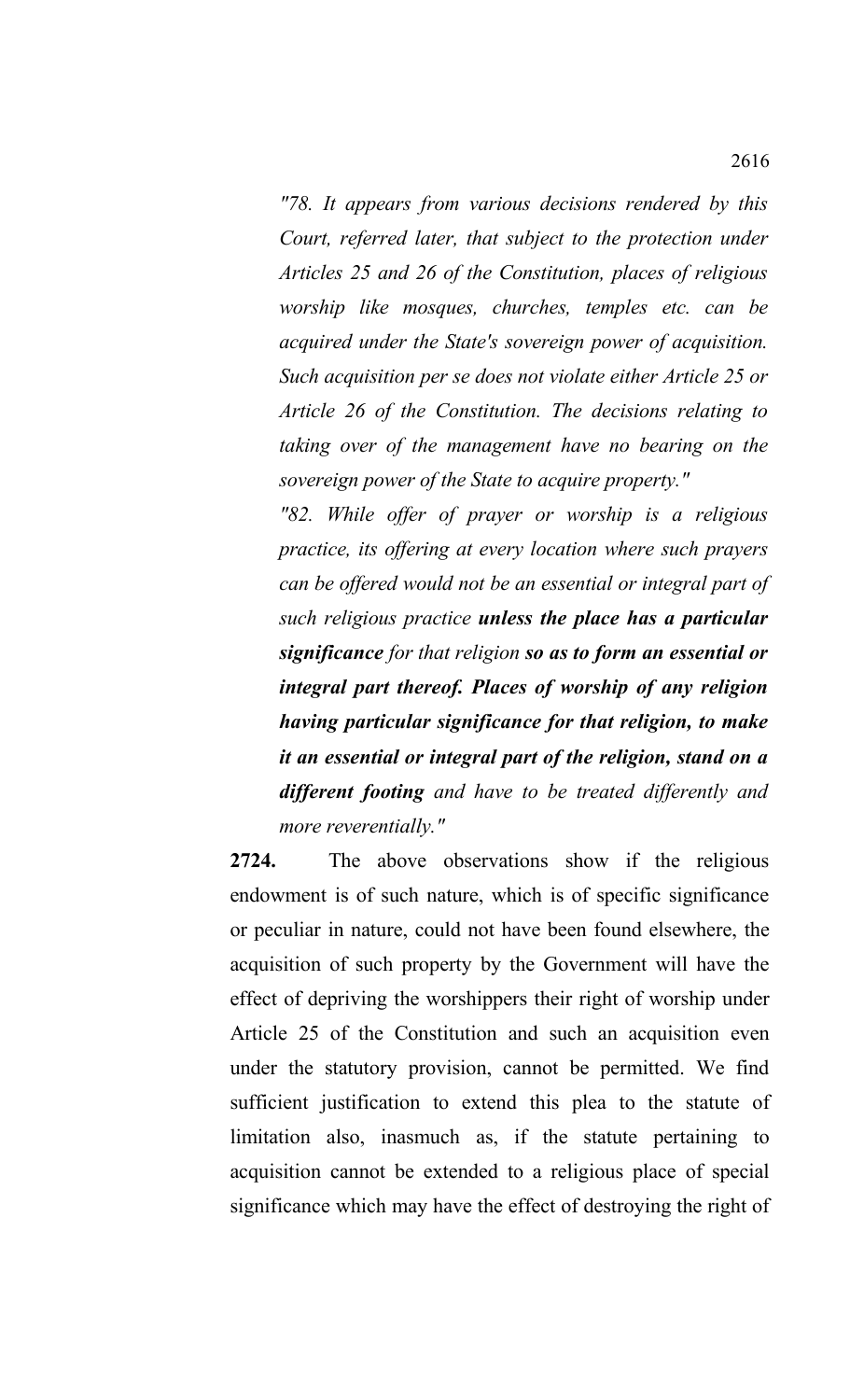worship at a particular place altogether, otherwise the provision will be ultra vires, the same would apply to the statute of limitation also and that be so, it has to be read that the statute of limitation to this extent may not be availed where the debutter's property is of such a nature that it may have the effect of extinction of the very right of worship on that place which is of peculiar nature and specific significance. This will be infringing the fundamental right under Article 25 of the Constitution.

**2725.** In fact this reason could have been available to the plaintiffs (Suit-4) also had it been shown by them that the mosque in question for them was a place of special significance but this has already been observed by the Apex Court in respect to this particular mosque that like others it is one of the several mosques and by acquisition of the place it will not have the effect of depriving such fundamental right of Muslims. It is always open to them to offer prayer at any other place like they could have done here but Hindus are not placed on similar footing. According to Hindus, this is a place of birth of lord Rama and that be so, there cannot be any other place for which such belief persists since time immemorial. Once this land is allowed to be lost due to the acts of persons other than Hindus, the very right of this section of people, as protected by Article 25, shall stand destroyed. This is another reason for not attracting the provisions of limitation in the present case.

**2726. The fifth angle:** Last aspect is also an important one. The suggestion is that the first cause of action arose when at the disputed site the structure was raised but no action for redressal of grievance was taken within reasonable time. Thereafter the cause of action must have arisen when the property in dispute was attached and the suit for declaration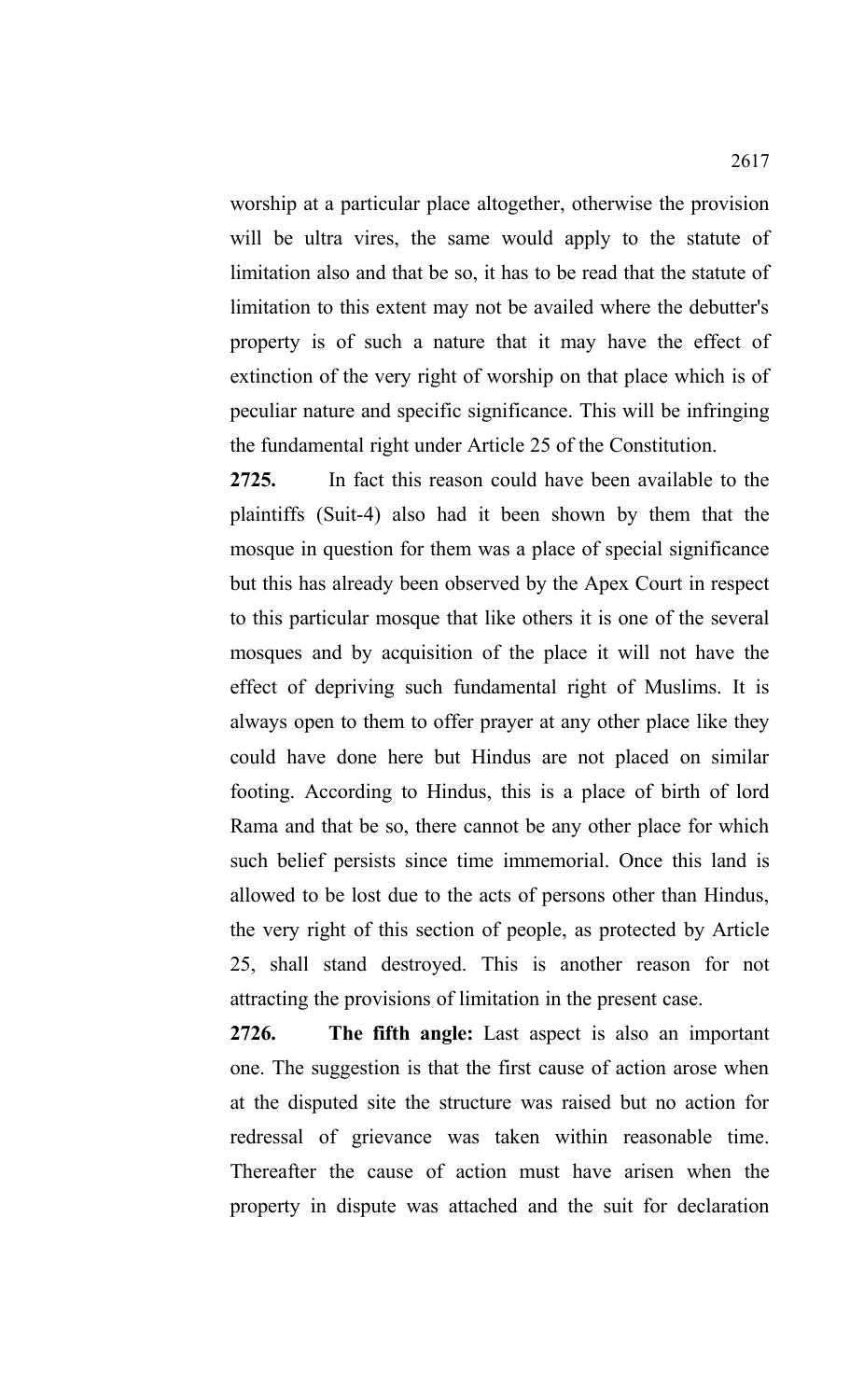having not been filed within six years thereafter. Hence the suit is barred by limitation. If we take as if the disputed structure was raised in 1528 AD, whether any remedy was available to the plaintiffs 1 and 2 and whether inaction on their part cause any irreparable loss to the extent of preventing from raising the dispute after a long time. The reign of Babar in India was only for four years i.e. from April, 1526 to 1530. We have not been informed as to what changes he made in the judicial system and in what way a dispute could have been raised by the idol at that time. The king, normally, enjoyed all powers whether legislative, judicial or administrative except only to the extent he authorised somebody to exercise his power otherwise. His command was supreme and constituted law. Even the religious law could have prevailed at that time only to the extent the king would have permitted it. None could have sought justification of the king's action before any authority. At least nothing has been brought before us to show otherwise. Some light has been thrown on this aspect in **"India During Muslim Rule"** by **Maulana Hakim Syed Abdul Hai** translated by Mohiuddin Ahmad published by Academy of Islamic Research and Publications, Lucknow first edition in English in 1977 (Series No.111) Chapter II page 77 which deals with the "Administrative System" of Muslim Monarchs.

**2727.** About the political system, it says that the muslim kings follow the rule governed by 'Shariah' and also policies guided by political exigency. For the period of Chingiz Khan, it says that he himself formulated a code of laws:

*"Chingiz Khan had also formulated a code of laws, called Yassa—from which Siyasah meaning politics is derived-which continued to be the supreme law of the lands*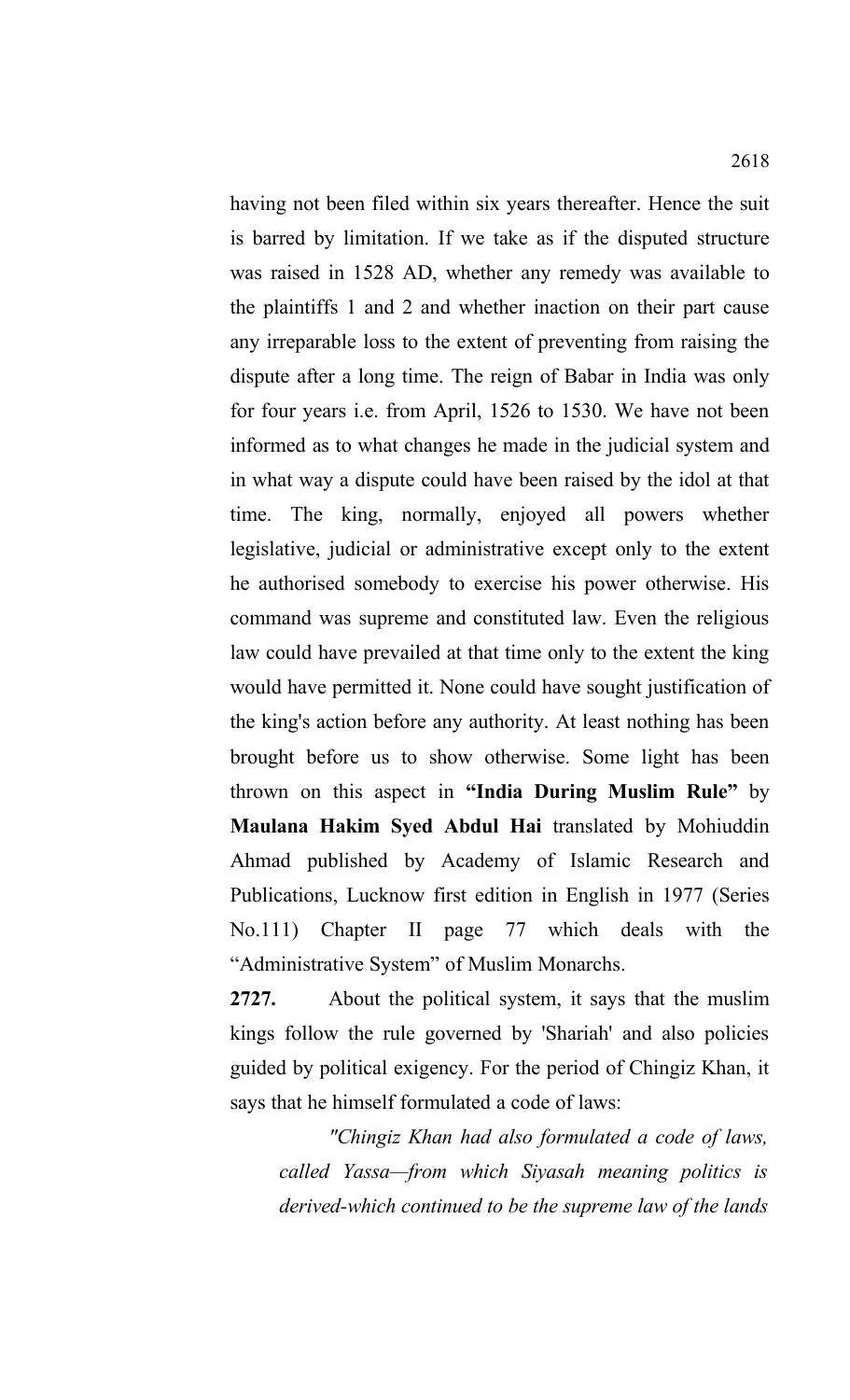*ruled by his progeny. They scrupulously adhered to the Yassa until they captured the sough eastern lands of Kirghiz steppe, Iran, Iraq and other countries. But by the time Mangols entered India they had accepted Islam and had become conversant with the Shariah, the teachings of the Quran and Islamic way of life. Nevertheless, instead of accepting the Shariah as the only rule of conduct governing both public and private life, they contrived an amalgam of laws, some divinely ordained and others upheld by their national conventions. On the one hand, they allowed the Qazis to guide them in religious matters, to administer the trusts and settle personal affairs having a direct bearing on religion, such as, marriages, inheritance, etc. But, on the other hand, they continued to follow the Yassa in political affairs and other matters taken out of the purview of Shariah as, for example, interdiction of quarrels amongst them. The Mongols used to appoint another dignitary known as Hajib for the administration of these customary usages.* 

*Theft, adultery, wilful lies, lying or giving of false evidence, sorcery, spying were punishable by death under the Yassa. It dealt with in a similar manner with those who caused loss to their business partners thrice or did not restore the runaway slave to his owner. If the arms left behind or dropped by a soldier were not restored to him by the man following him, he too was to be put to death.*

*The code of Chingiz Khan treated matters of religion indulgently. Religious teachers, mendicants, physicians, criers of the mosque and persons performing burial ceremonies were exempt from taxes and all religions were*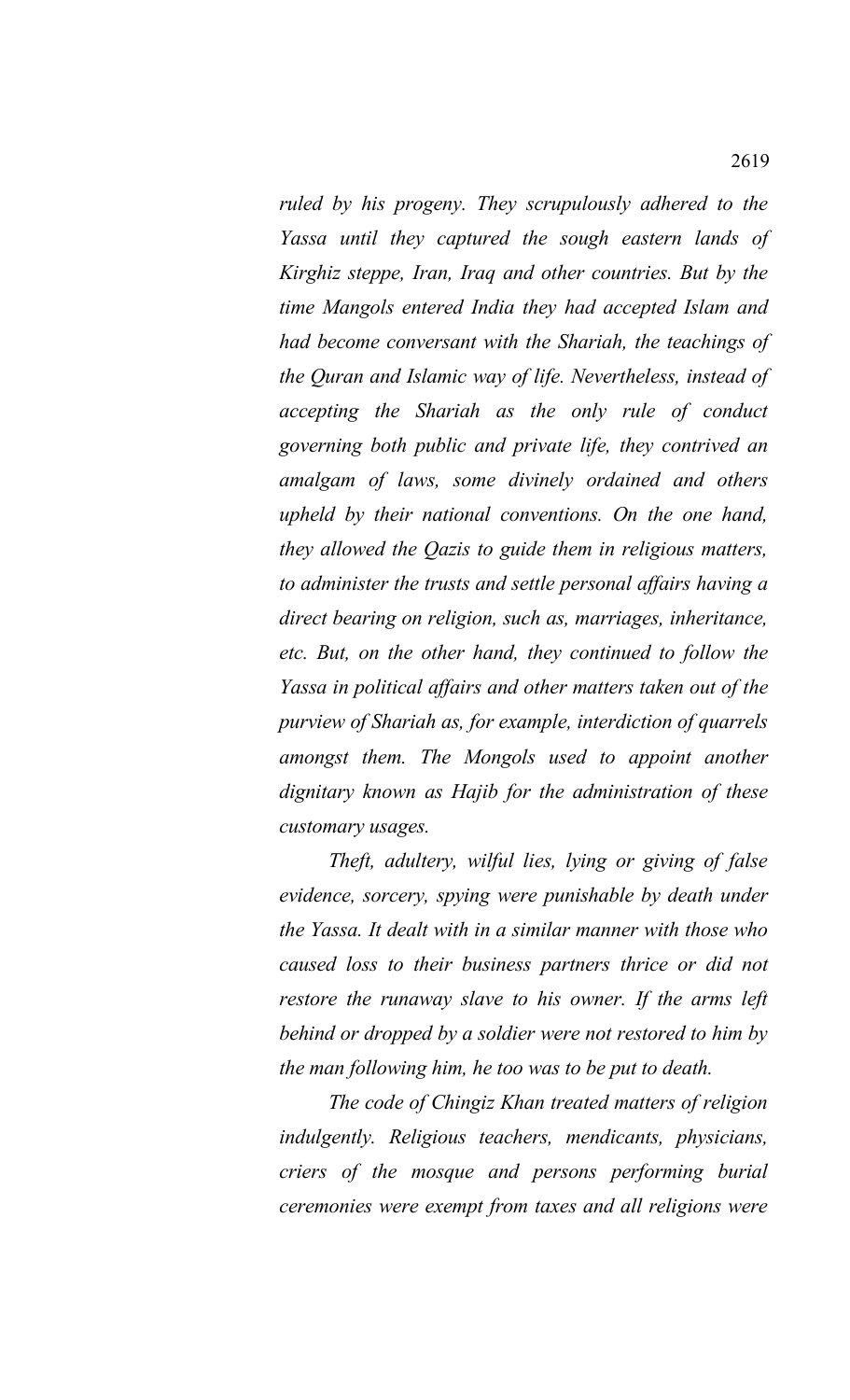#### *equally respected."*

**2728.** The muslim dynasties of India can be termed as Slaves, Khiljis, Tughlaqs, Saiyids, Afghans and Moghuls. The administrative system followed by them, which included the dispute settling forum, is mentioned as follows:

# *"(1) Slave and Khilji Dynasties*

*The Slave and Khilji kings followed more or less the same type of administrative system with a fairly extensive official hierarchy, of which the important offices are mentioned here.*

*Wazir-As the head of the imperial secretariat, he held the highest post and was next only to the King. His functions included administration of the realm, supervision of the state revenues and expenditure and all other important matters related to these. The Wazirs were assisted by Mushrif (accountant) and Mustaufi (auditors) who used to keep him posted with the necessary details of income and expenditure. The Wazirs were also known as Khwaja-i-Jahan.*

*Arz-ul-Mam-lik-The post was equivalent to Chief of the Staff of modern times. Being responsible for the maintenance and administration of armed forces, he also inspected the troops and approved the appointment to all ranks. Anybody desiring recruitment as an archer had to bend the different types of bows kept by the 'Arz-ul-Mamalik. The rank of the candidates depended on his ability and prowess to bend these bows. Similarly, an intending horsemen had to strike a drum while riding a galloping horse. The candidate for archer horseman had to shoot an arrow into a ball lying on the ground from the*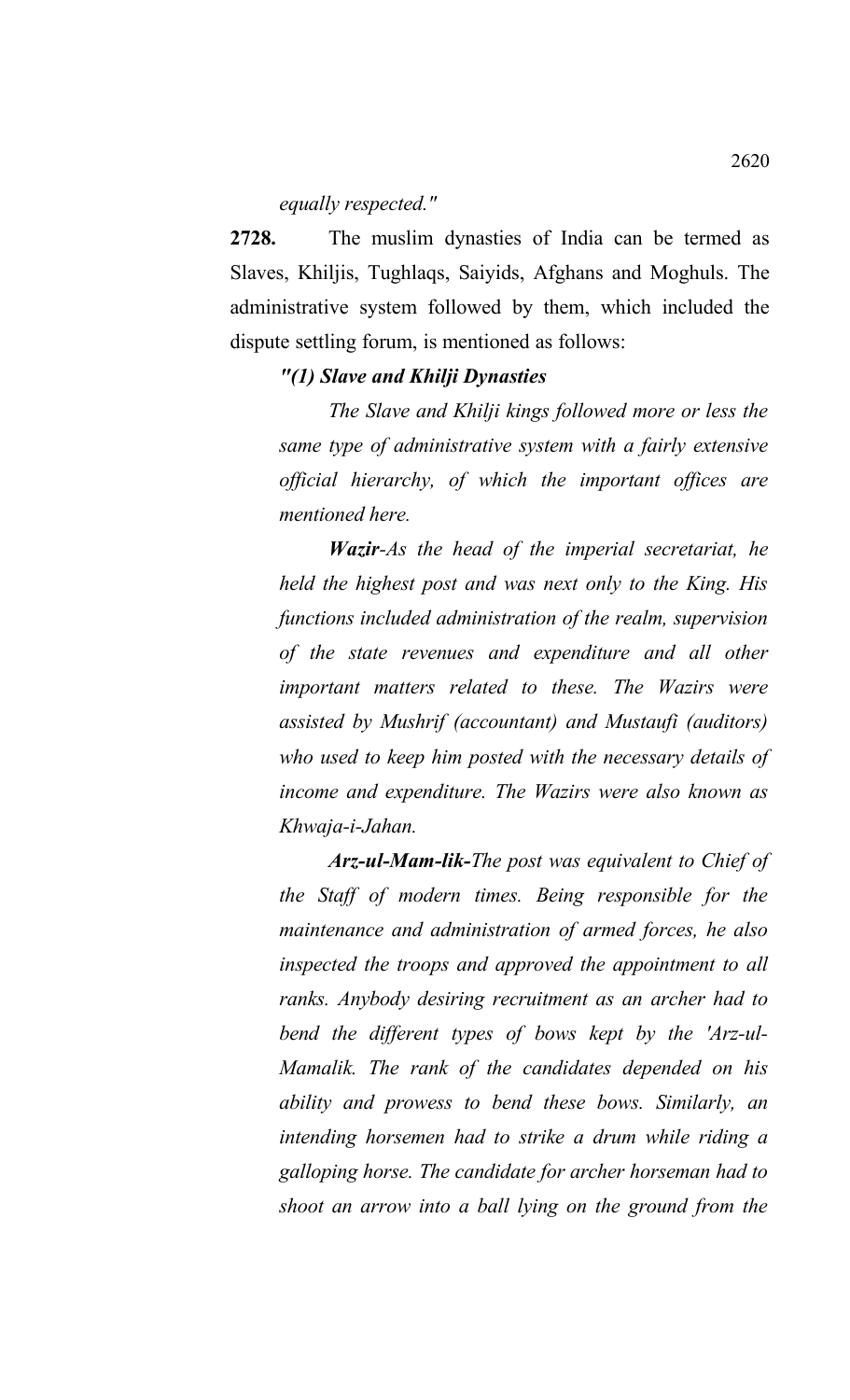*galloping horseback. The more expertise one showed in taking the correct aim, the higher one rank was given.*

*Hajib-There were different grades of Hajibs. Under the Chief Hajib were his deputies call Naib Hajib, and then Sharaf-ul-Hujjab, Saiyid-ul-Hujab and their assistants.*

*Quazi-The Qazis were required to enforce the rules of the Sharian and decide the civil and criminal suits of the people. A Qazi was appointed in every pargana while the Chief Justice or Qazi-ul-Quzat had his headquarters in the imperial capital. He was a member of the imperial court and was known as Sadr-i-Jahan.*

*Amir Dad-The officer was charged with the responsibility of deciding the disputes between the grandees of the king. The expenditure on this office, paid as remuneration to the officer, was 50,000 dinars annually.*

*Kotwal-Combining the duties of committing magistrate and police, the officer was required to maintain law and order as well as to punish the criminals.* 

*Amir Kalid-dar-A noble was appointed for the safe custody of the keys of royal apartments. It was his duty to open the gates, when required, and keep a watch over imperial Haram and its officers.*

*Amir-Wakil-dar-As the Chief dignitary of the royal household, he supervised the royal kitchen, managed the supplies and held the charge over the imperial household servants.*

*Amir Jamdar- The officer was responsible for the preparation of royal dresses and all purchases relating to it.*

*Amir Salahdar-The officer held the charge of royal*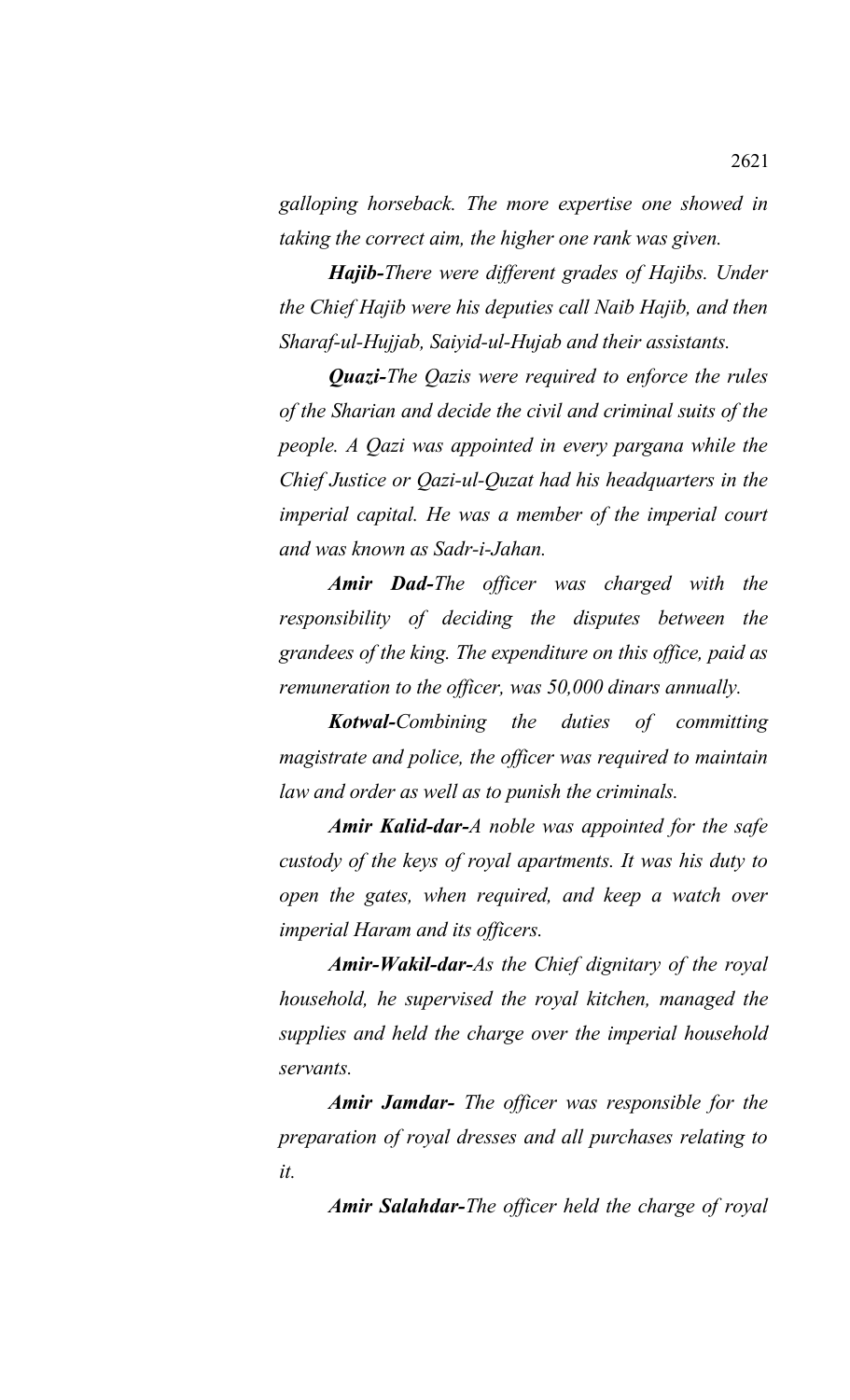*armoury as well as commanded the royal bodyguards during public and private audience of the king.*

*Amir Tuzak-Amir Tuzak was the master of ceremonies. It was his duty to notify the royal audience, make arrangements for functions and ceremonies and allocate seats to the dignitaries according to the ranks held by them.*

*Diwan-i-Arz-He presented the incoming despatches before the king and acted as an intermediary through whom the king communicated with his officials and the grandees.*

*Dabir-All the edicts, proclamations and books on which royal seal had to be affixed were presented to the king by Dabir. He also dictated letters on behalf of the king in accordance with the directions given to him.*

*Mushrif-He were charged with the duty of keeping an account of all State expenditure.*

*Al-Mustaufi or Mustaufi-ul-Mamalik was the Accountant General who checked all accounts and kept a record of State expenditure.*

*Majmua'dar-The officer was the book-keeper responsible for maintaining accounts of both the incomings and outgoings of the State exchequer.*

*Aqt adar-was the governor or deputy of the king in the provinces. He held the command of the troops stationed in the provinces and supervised the collection of revenues.*

*Muqatta was the administrative head of the parganas.*

*Akhor Begi. Was the dignitary who headed the officers and servants attached to royal stables and grazing*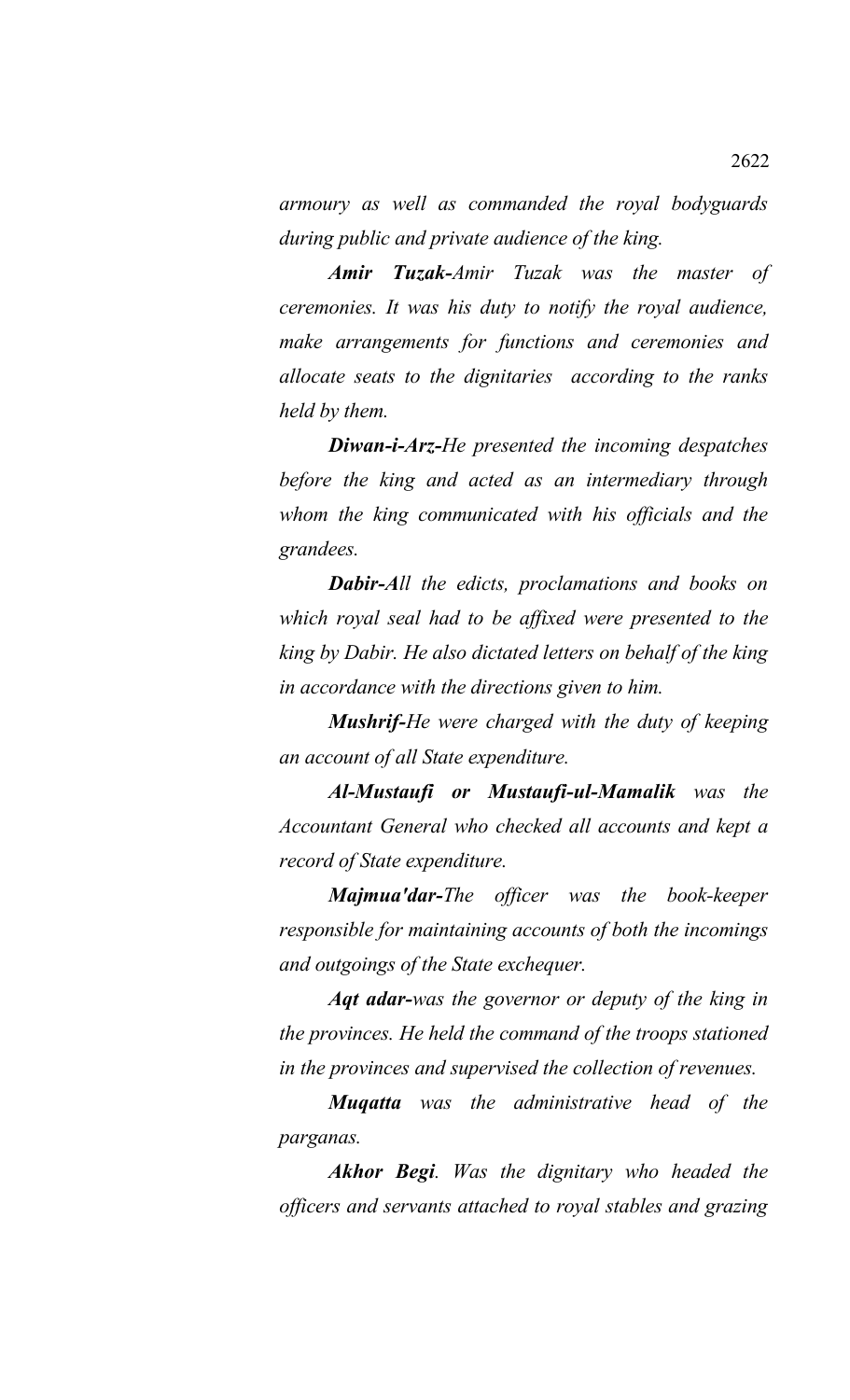*grounds reserved for the royal animals.*

*Shahna-e-il. was the superintendent of royal elephants who controlled the expenses on elephant stables, mahawants, etc.*

*Shahna-e-marat. The officer equivalent to Engineerin-Chief was responsible for the execution of public works specially, the castles and palaces.*

# *(ii) The Moghuls*

*The administrative set-up of the Moghuls practically remained unchanged during the long period of their rule. They, too, had a long list of dignitaries which has been given here under two categories.*

*In the first category were included those nobles and dignitaries who always accompanied the emperor in camps and cantonments, and counselled him in the management of the State affairs.*

*Wakil-i-Mutlaq. He was the prime-minister, and one of the highest grandees, who was the custodian of the royal seal. The importance of his office placed him only next to the emperor, above all other nobles and dignitaries.*

*Wakil-i-Mutlaq normally held one of the ranks between Panj-hazari and Nuh-Hazari.*

*Madar-ul-Muham held the rank of a Wazir and his business was to keep a watch over State expenses. The officer could be deemed as the Chief Secretary of the emperor, He was assisted by a number of Mustafis.*

*Nobles holding the rank of Chahar-hazari to Hafthazari were appointed as Madar-ul-Muham.*

*Ddiwan-i-Ala was the auditor of State revenues and expenditure. An officer holding the rank of a Hazari was*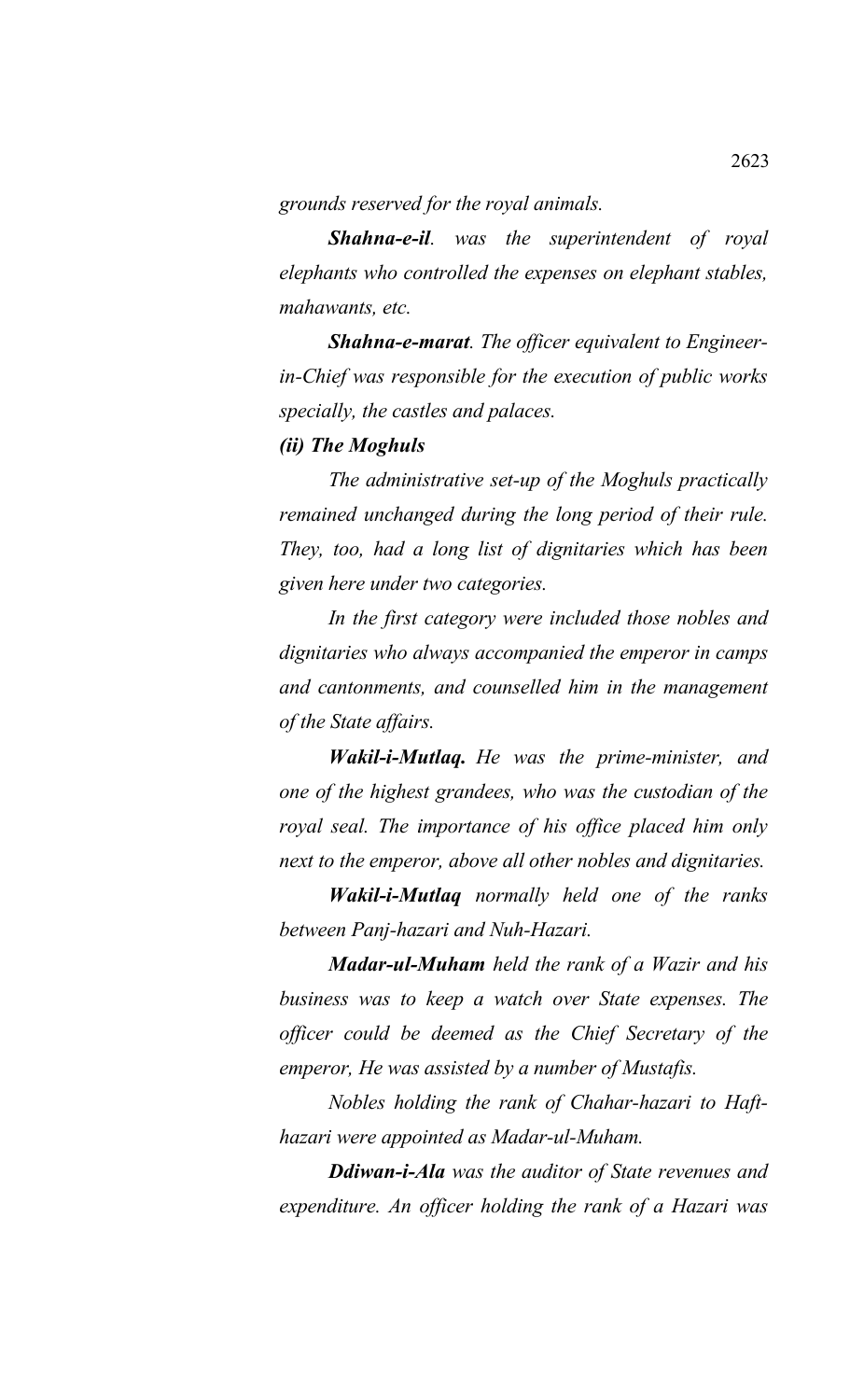*appointed to this post.*

*Mir-Bakshi supervised the administration of armed forces, approved the appointment of new recruits, presented them before the emperor and fixed their ranks and pay. The Mir-Bakshi had three more Bakshis under him, one each for the horsemen, archers and artillery. The Mir bakshi was also appointed from amongst the nobles holding the rank of the commanders of a few thousand troops.*

*Sadr-us-Sudur. The function of the Sadar-us-Sudur was to look after the welfare of religious teachers, men of piety, orphans, widows and other poor and needy persons, to sanction stipens for them and to appoint the Qazis. He had also to be a grandee holding the rank of the commander of a few thousand troops.* 

*Qazi-ul-Quzat was required to enforce the rules of the sharian and ensure their observance by the people in their daily lives. He also decided cases relating to dissolution of marriages, payment of loans etc. Qazi-ul-Quzat was also a dignitary of the State holding a high rank.*

*Mufti-ul-Askar. Appointed from amongst the grandees of rank and authority, his function was to pronounce juristic opinion in accordance with the Hanafite school of jurisprudence.* 

*Muhtasib acted as the censor of public morals. It was his duty to check the use of intoxicants like liquor, opium and hashish, to suppress immoral practices and to interdict the entry of women of dissolute character in public gatherings and fairs. He was also required to control the market and put down hoarding, fraud and other*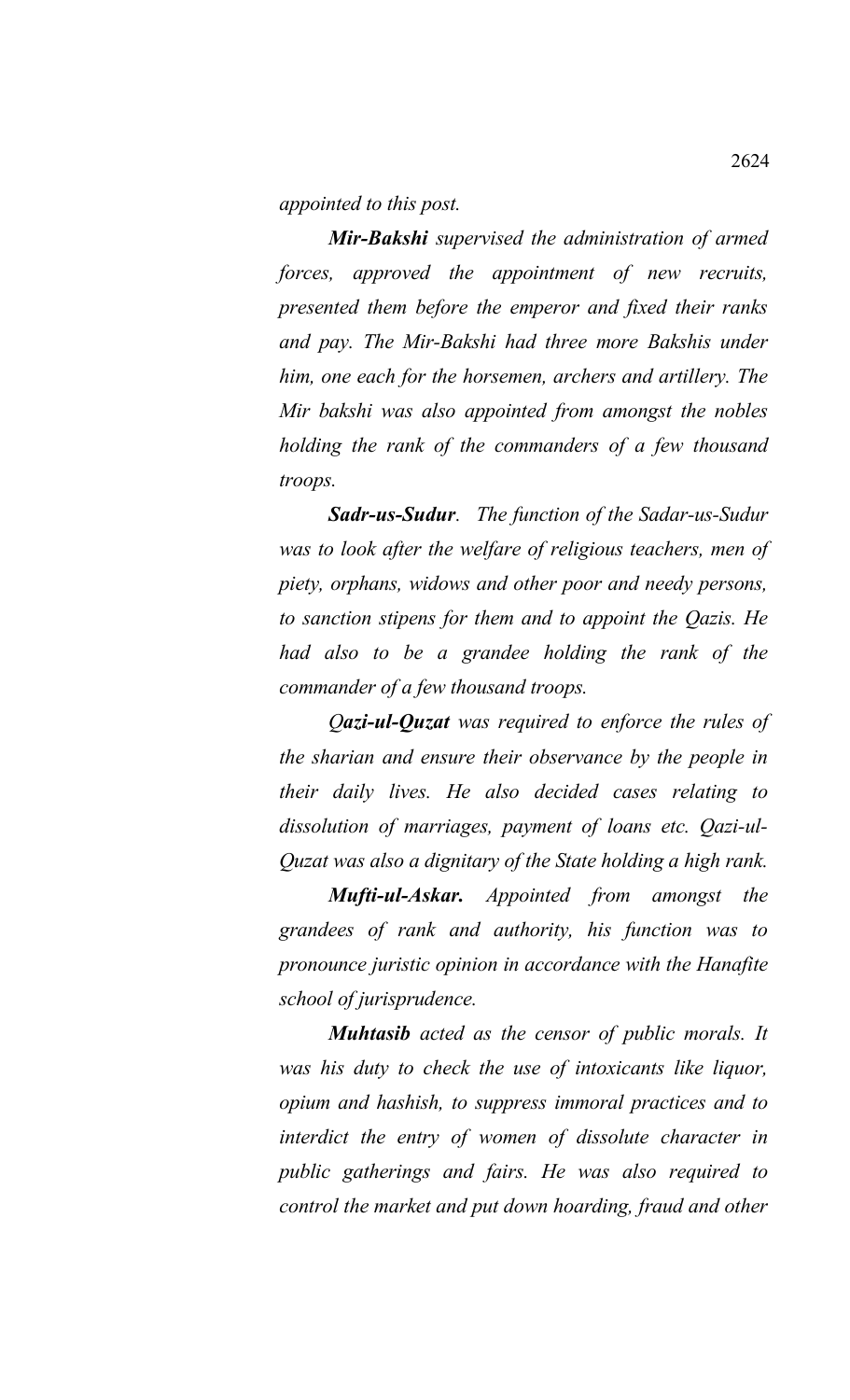*malpractices.* 

*Daroga-i-Adalat. Acting as a special court of appeal for those who could not gain access to the king, he held the court daily from morning till noon and decided the lawsuite in accordance with the rules of the Shariah or the customary usages, as the case required. Such cases as he thought fit to be decided personally by the king, were referred to the latter for hearing in the imperial court held on each Wednesday.* 

*Dabir was the royal amanuensis who took down the royal orders and edicts which were later copied by calligraphers. Such letters or orders bore king's titles as the top in golden letters and the royal seal was affixed by the Amir-ul-Umra before being despatched.* 

*Mir Tuzak was the Lord Chamberlain responsible for enforcing court etiquettes and making arrangements for the royal functions. It was his duty to obtain the orders of the emperor and notify the holding or cancellation of such functions.* 

*Mir Atish-As the lord of Artillery, he supervised all the affairs relating to the established of the imperial heavy and light artillery.* 

*Mir Saman looked after the royal wardrobe, jewellery and ornaments.* 

*Khan-i-Saman, a trusted grandee; had the charge of the imperial kitchen.* 

*Darogha-i-Ibtiya. The officer was responsible for the purchases required for the royal household.* 

*Darogha-i-Jawahirkhana A Darogha was appointed for the imperial treasury of precious stones. The*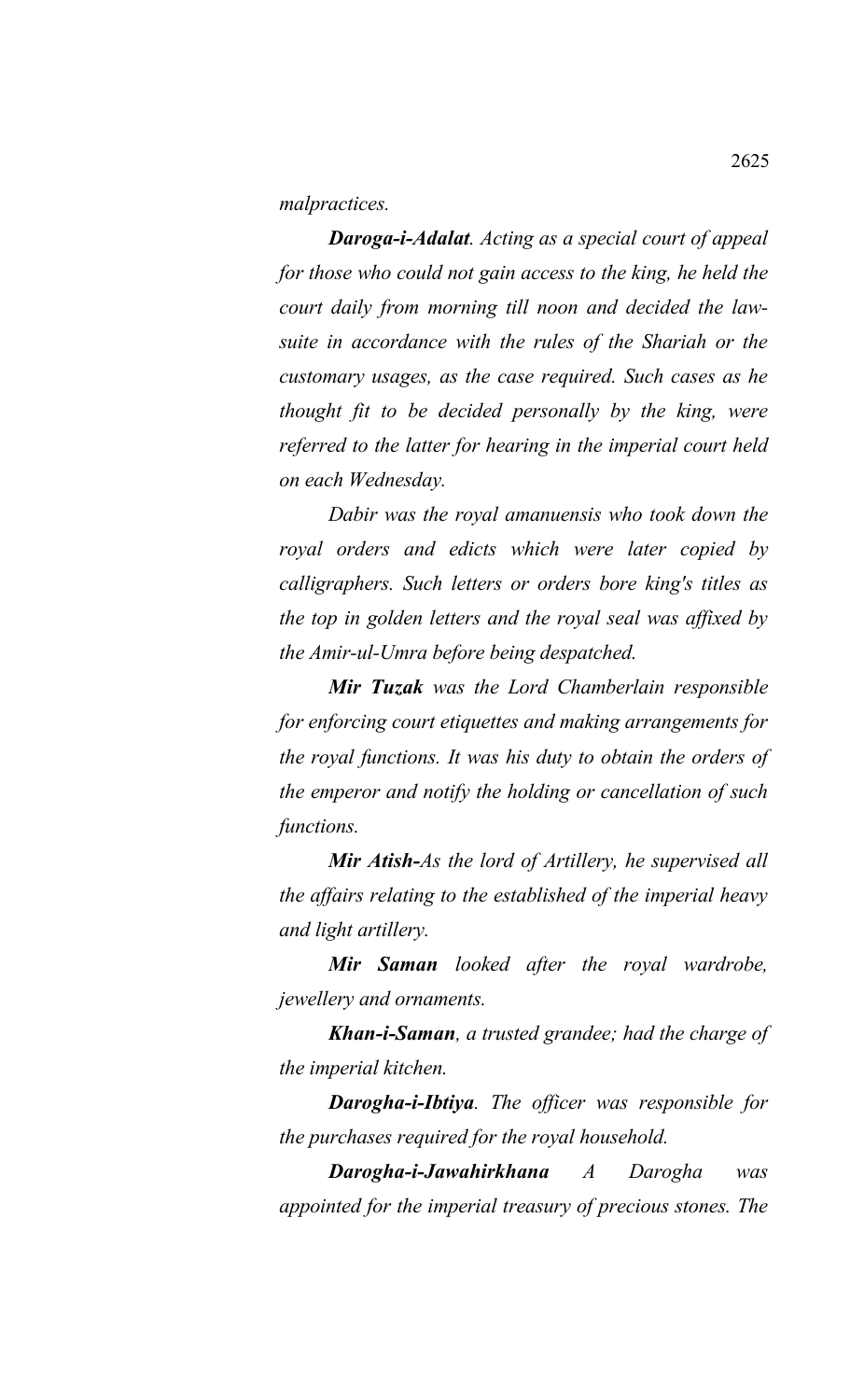*officer had to be a skilful jeweller capable of classifying the jewels and other precious stones.* 

*Darogha-i-Kutub Khana. It was his duty to properly maintain the royal library.* 

*Darogha-i-Ghusalkhana. This officer was charged with the responsibility of informing the emperor about the presence or absence of dignitaries entitled to attend the Diwan-i-Khas (court of private audience).* 

*Darogha Arz-i-Mukarrar. The cases relating to revenue affairs and grant of jagirs requiring a revision of the earlier orders were brought to the notice of the emperor by Darogha Arz-i-Mukarrar.* 

*Darogha Dak Chauki. He read out all letters and communications to the emperor received from outlying areas and subas.* 

*Darogha-i-Khawasan. He was the superintendent of all the menial and maid servants attached to the royal household.* 

*Akhor Begi was responsible to the emperor for proper maintenance of royal stables, grazing grounds reserved for them and the establishment required for these.* 

*Shahna-i-Fil was responsible for the royal stables of elephants and all matters relating thereto.* 

*Kotwal was the custodian of law and order with extensive powers to protect the life and property of the citizens and to root out theft and brigandage.* 

*The provincial set-up of the Moghul administration consisted of the following officers:* 

*Subedar was head of the civil administration as well as the armed forces stationed in a suba. Holding a mansab*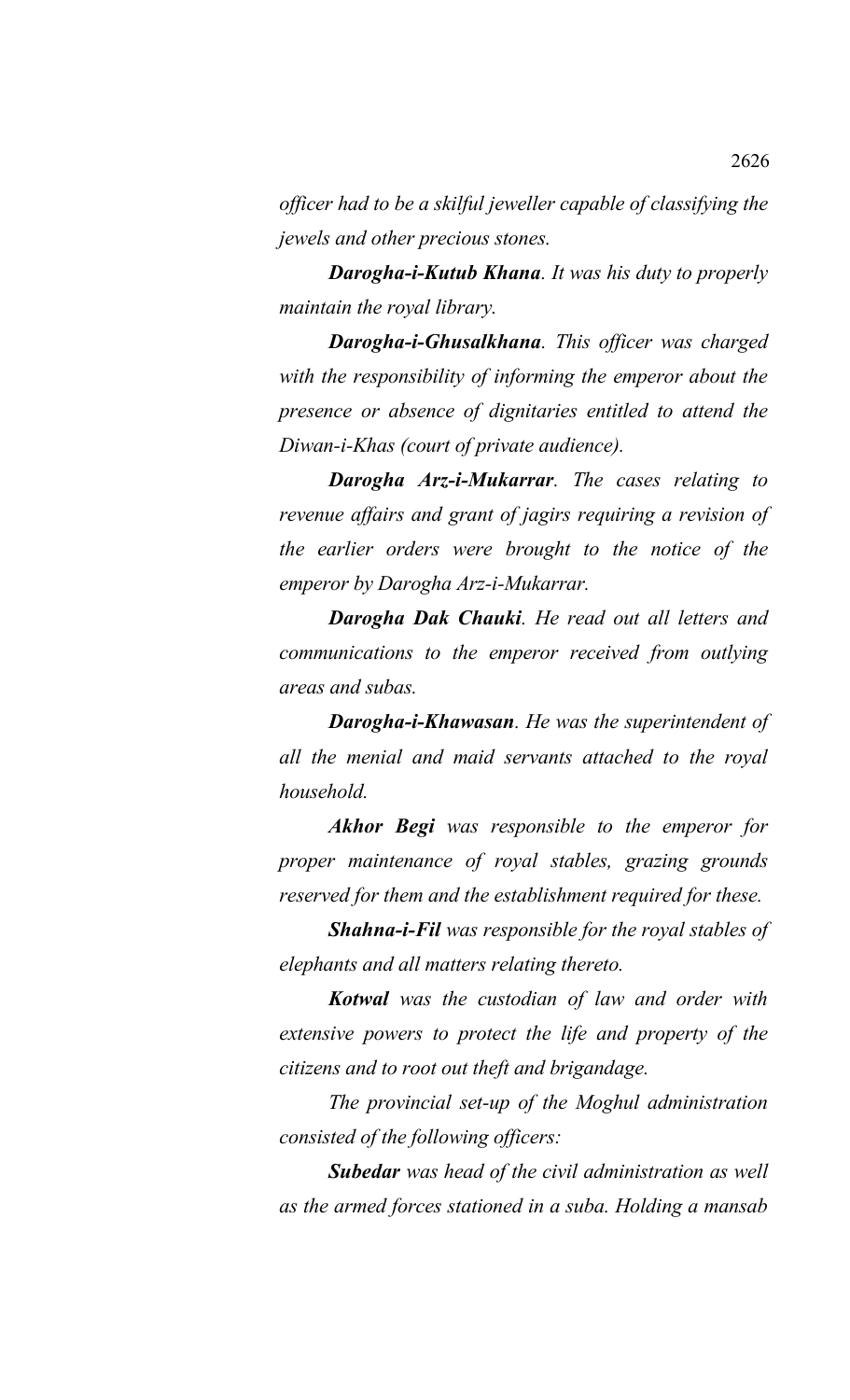*between she-Hazar and Haft-Hazari, he had the overall charge of provincial administration ranging from maintenance of law and order and collection of revenues to the maintenance of imperial forces. Normally the Subedars were paid 24 lakh rupiahs annually but they were also granted a Jagir and were occasionally rewarded for meritorious work. The Subedars had their headquarters in the capital of the provinces or in some important and central town of the Suba.* 

*Bakshi was also a mansabdar, appointed by the Emperor. His duties comprised selection and posting of military personnel, superintendence of the mustering for branding and verifying the troopers' horses and similar other matters connected with the armed forces.* 

*Diwan. Being the book-keeper of the provincial government, he was responsible for keeping the accounts of income and expenditure of the suba. The Diwan was appointed by the emperor but the order for his appointment was issued under the seal of the prime-minster. He was assisted by a Peshkar (Personal Assistant), Darogha Kachehri (Court Inspector), Mushrif Daftar (Accountant) and Tahwildar (Treasurer). These officers were provided with a contingent of subordinate staff consisting of Munshi Kachehri, Huzur Nawis, Suba Nawis, Muharir Khalsa, Muharir Daftartan, Muharir Daftar-pai-baqi and Muharir sar-rishta.* 

*Faujdar. He was the officer, at the provincial level, charged with the responsibility for maintaining law and order, imposing punishment on the criminals and gangs of the robbers and putting down rebellions.*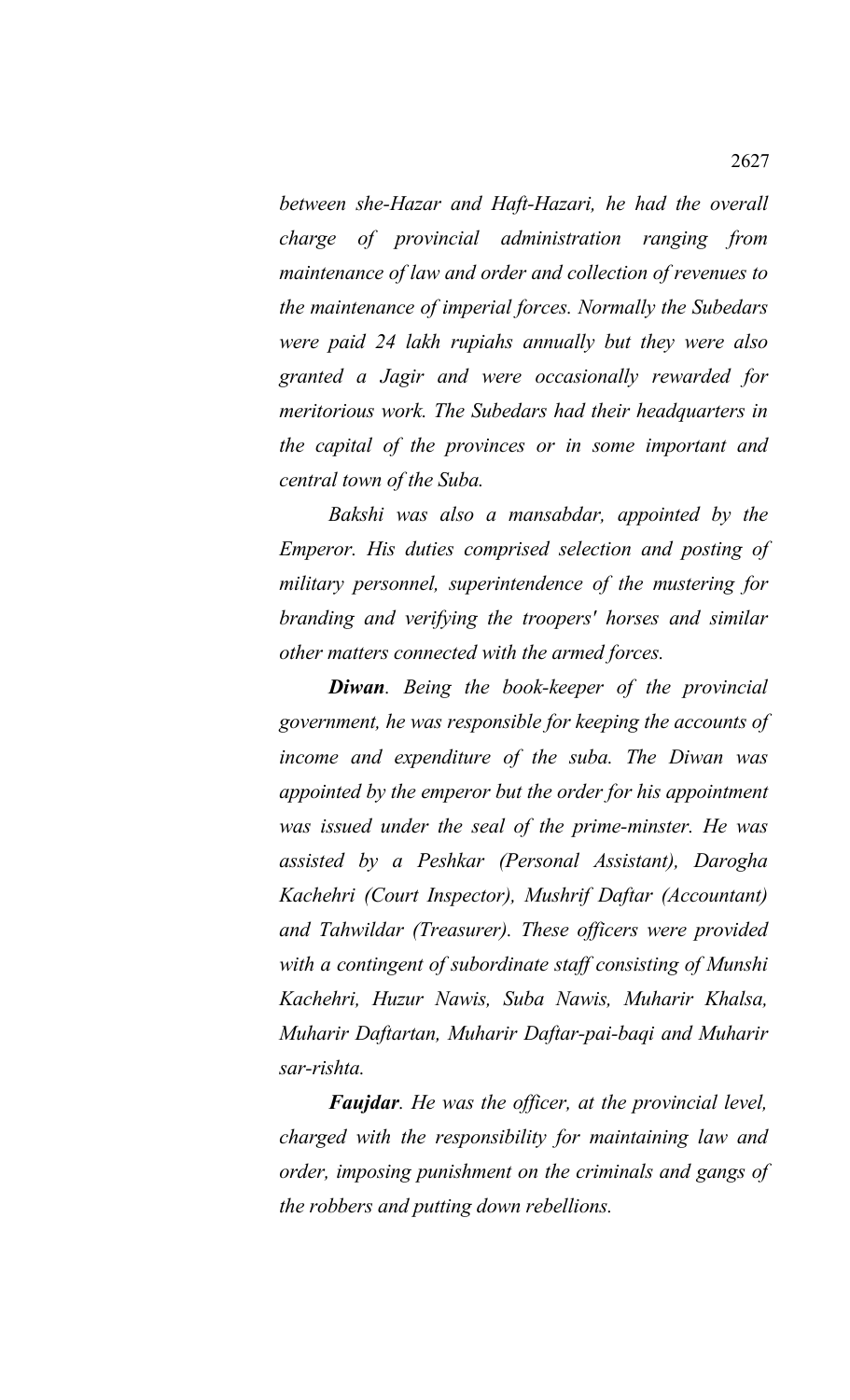*Sadar. He was an officer appointed by the emperor on the recommendation of the Sadr-us-Sadur, and was attached to the Subedar to look after the welfare of theologians, mystics and the poor. He was authorised to grant stipends to such persons.* 

*Qazi. A Qazi was appointed in every pargana for the administration of Justice. His office consisted of a Mufti (Legist), Wakil Shara'I (expounder of the SharI'ah laws), Muharir Munaskha (registrar of law suits) and Mushrif (accountant).*

*Muhtasib. Like the Muhtasib of the imperial capital, one was appointed in each city or a Mohal, by the Sadr-us-Sudur. His monthly remuneration was one hundred and fifty rupiahs in addition to a horse allowance of ten rupiahs.*

*Darogha-i-Adalat was required to hold his court from early morning till afternoon for the hearing of cases instituted against nobles and dignitaries so that the persons who could not approach the king or the governor should not be deprived of justice. The plaintiffs were allowed to present their cases in person or through their attornies. The Darogha tried to compound the cases through mutual agreement of the parties but if his efforts failed, he asked the witnesses to be produced and communicated his decision to the civil authorities for execution of his judgement. The civil authorities were also required to devote two days in a week for this purpose.*

*Waqa-i-Nigar. Reporters were appointed in each suba, sakar and pargana to inform the centre about every event, big or small. They sent two despatches every day; in*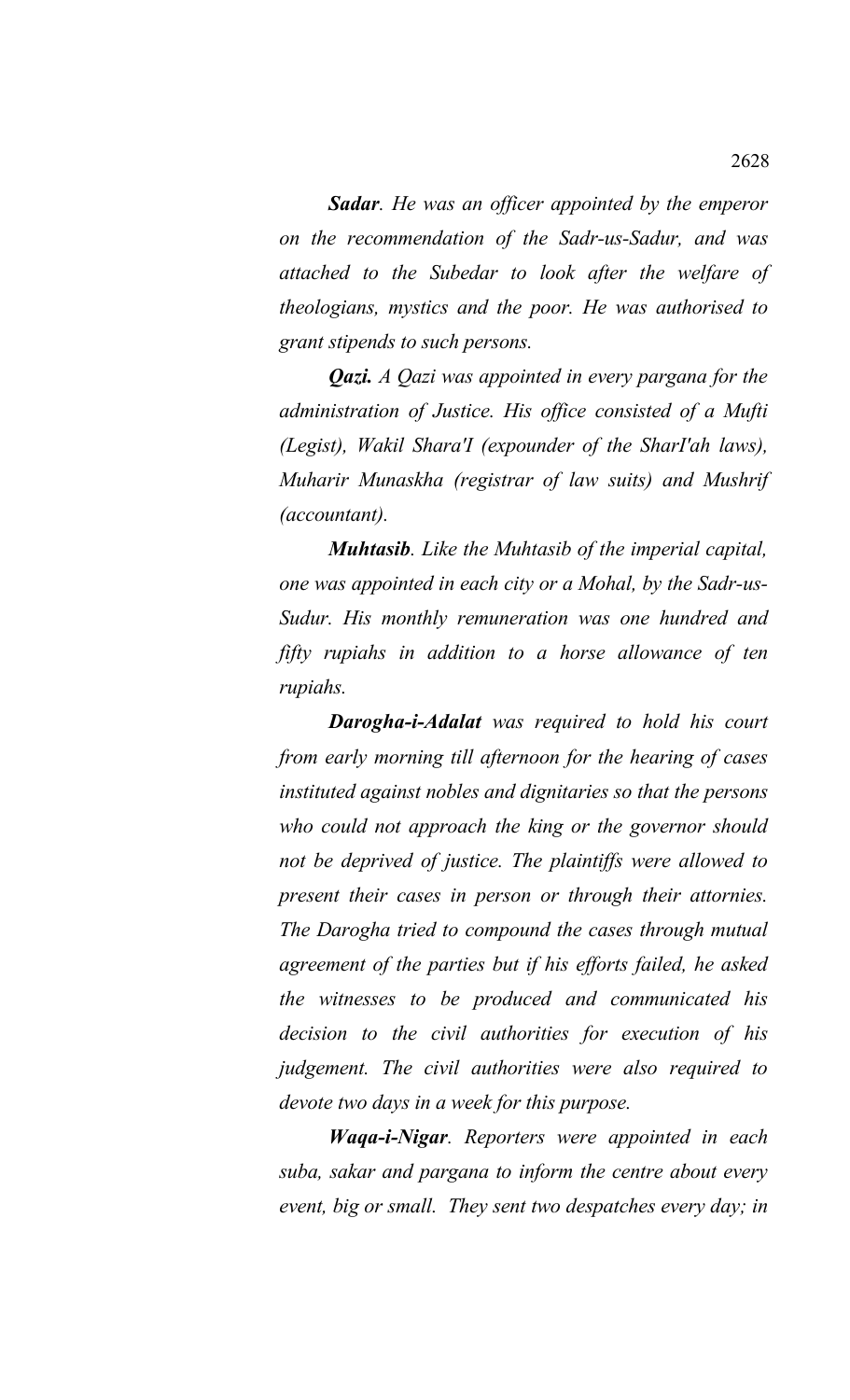*the evening covering the news of the day and in the morning covering the happening during the night. These despatches were delivered to Darogha Dak Chauki who immediately sent them to the capital for the perusal of the monarch. Thus the emperor kept himself informed of all happenings from Qandahar to Bengal. Since the Waqa-i-Nigars could distort or misrepresent any event, four other officials holding different ranks viz. Special Waqa i Nigars, Sawaneh Nigars (biographers), Khufia Nawais (Secret agents) and Karkaras (postmen) were also required to send their reports. If any discrepancy was found in the reports received from different sources, the emperor instituted enquiries through other agencies.*

*Kotwal was posted in a each city by the Mir Atish. His duties were analogous to the Kotwal in the Capital.*

*Thanakar performed the duties of the Kotwal in the parganas.*

*Amal Guzar. It was his duty to collect Ushr and Khiraj as well as to adopt measures for the improvement of the quality of land and bringing waste land under cultivation.*

*Khazanadar. The officer was the local custodian of state income and was responsible for remitting it to the imperial treasury.*

*Qanungo. A qanungo or registrar of cultivated lands was appointed in every pargana to supervise the measurement of area sown and to maintain necessary records in this connection.*

*Tipakchi. A junior official was charged with the responsibility of recording the units of cultivated area,*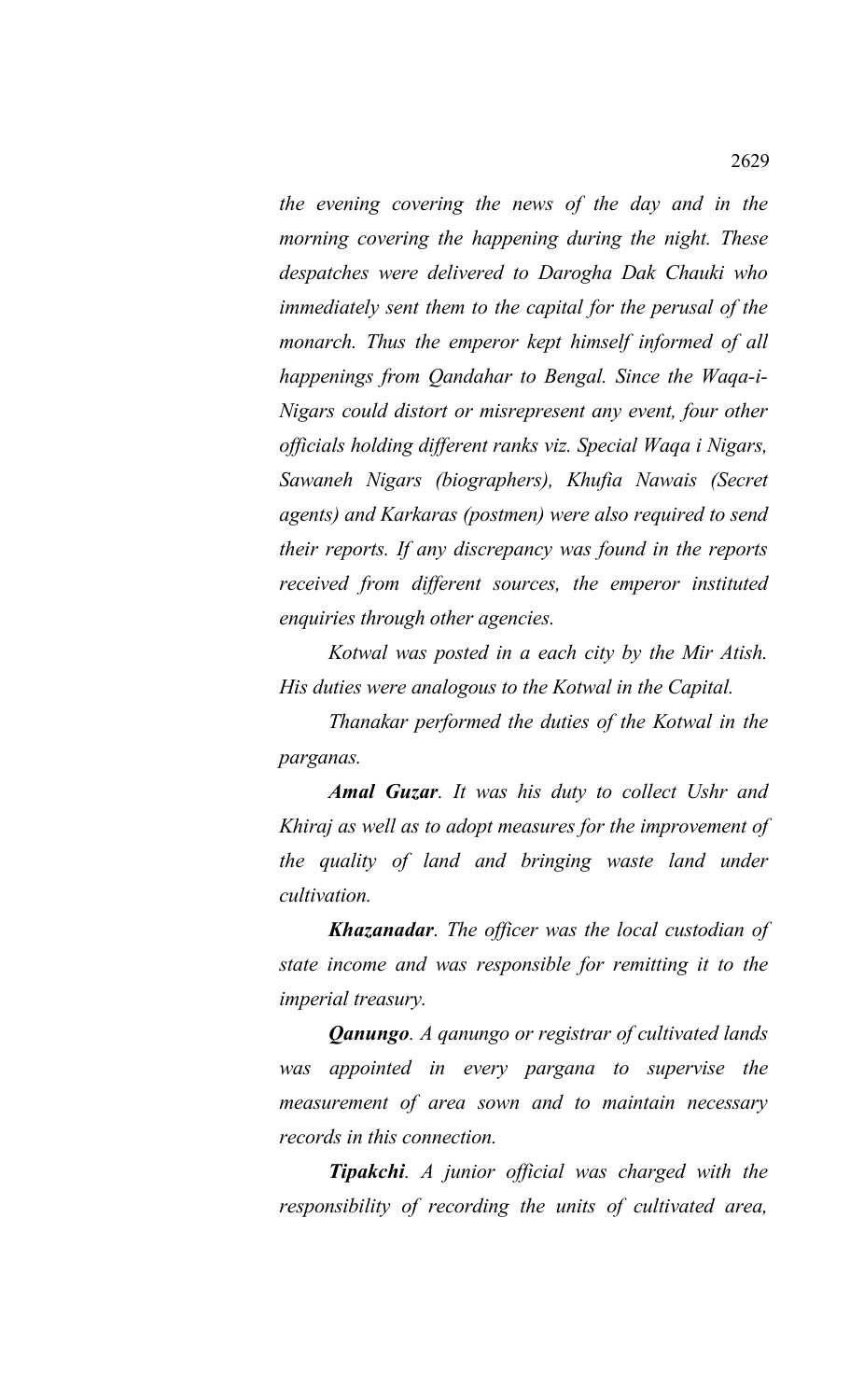*quality of land, name of cultivators, the yield harvested and the revenues assessed thereon. One tipakchi was appointed for each big village or a group of villages."*

**2729.** Then on page 100, in the aforesaid book, he has mentioned about the judicial policies which reads as under:

*"As stated elsewhere, the administrative policy of the Muslim monarchs, from the very beginning, was based on the canons of the Shraiah and what they called Siyasat, the principles devised by them from usage for running the administration. Accordingly, they gave over the administration of religious matters to the Qazis but kept their own grip over temporal affairs like punishment of the criminals, social justice and fair deal to their subjects. The sultans of the Slave dynasty as well as the kings succeeding them allowed the Qazis only to enforce the five fundamental religious duties enjoined by Islam, to look after the trusts and welfare of orphans and to try cases relating to marriages, inheritance and loans. Qazi-ulquzat, holding charge of the Qazis at lower levels was a grandee of the king. Similarly, an Amir-ul-Umra was appointed over the grandees of the State. He had to be a man of piety with commanding personality, for, acting as Amir-i-Dad, he was empowered to hear the cases against persons of rank and authority. Kotwal was responsible for enforcing social security and maintenance of peace in the realm. Another officer, known as Muhtasib, kept in check the unsocial practices like gambling, drunkeness, promiscuousness, supervised wieghts and measures and took action against short weighing and fraudulent practices in business affairs. All such cases were also*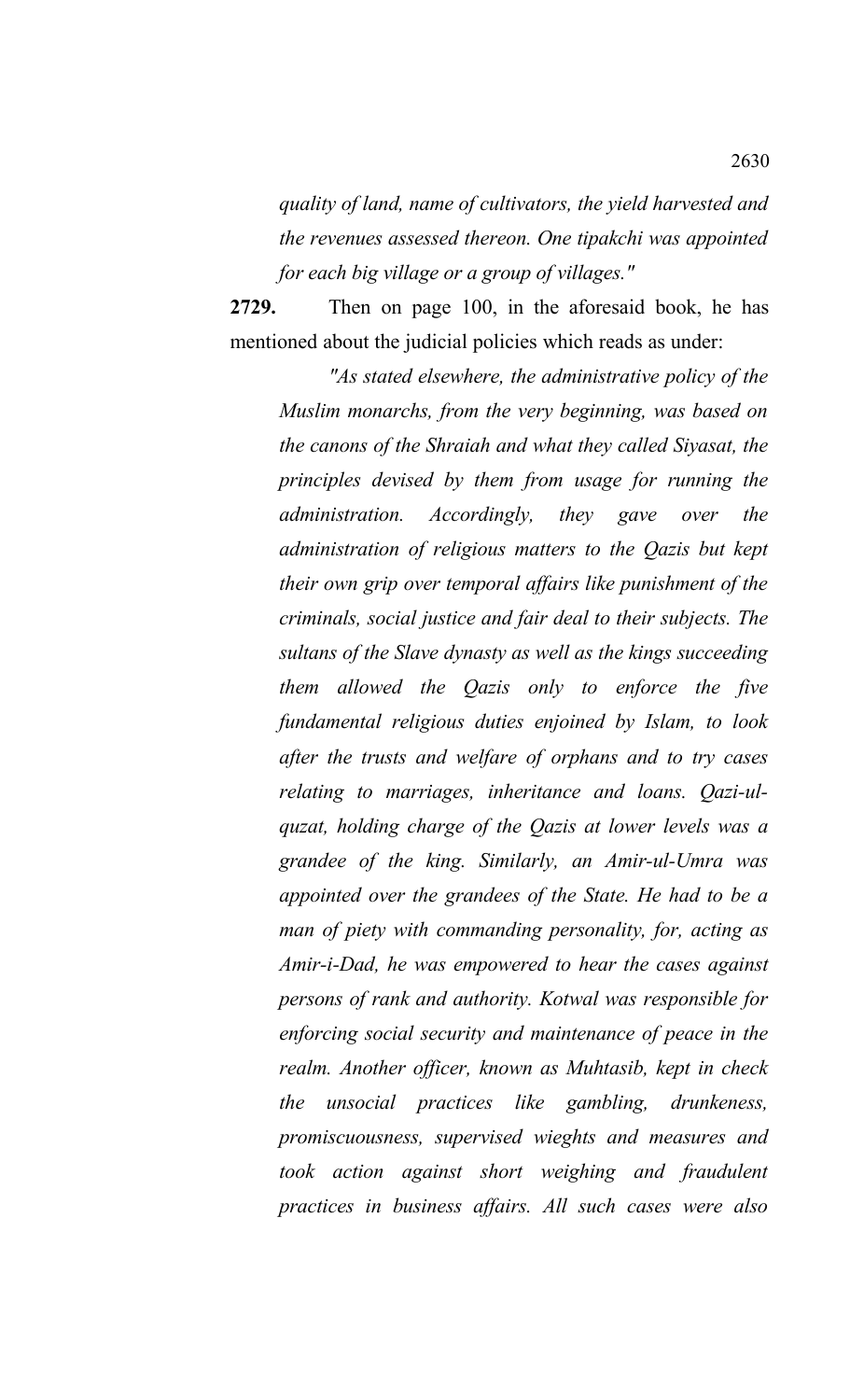*brought to the notice of the king or the Subedar in the province.*

### *Reform By Sher Shah*

*In addition to the Qazis, Muftis and Kotwals, Sher Shah appointed another officer, known by the name of Amin, to decide the revenue and criminal cases and also to see that the populace was not oppressed by the administrative wing. Such Amins, appointed in each pargana, had a Sadar Munsif in the district to supervise over them. If any such case was brought before the Sadar Munsif, he decided the matter and then sent a report to the King.*

# *Reforms of the Moghuls*

*During the Moghul period, a Qazi was appointed in every city, big or small. At the top was Qazi-ul-Quzat, a dignitary of the state and counsellor of the emperor. Since he always accompanied the king, he was also called Qaziul-Askar. All religious matters were entrusted to his charge and he was assisted by a Mufti, Wakil Shara-i, Muharir Manakhsha, Mushrif and few other officers.*

*In the provinces the Sadar Qazi was the superintendent of the Qazis in the districts, parganas and cities, Similarly, the provincial Kotwal had the charge of Thanedars in the parganas. Another officer, normally a man known for his piety and wisdom, was appointed by the Central Government to supervise the working of the religious courts of the Qzais. Known as Darogha-i-Adalat, he held his court daily from morning till afternoon so that all those persons who could not approach the king or a grnadee could appear before him. Darogha-i-Adalat, either*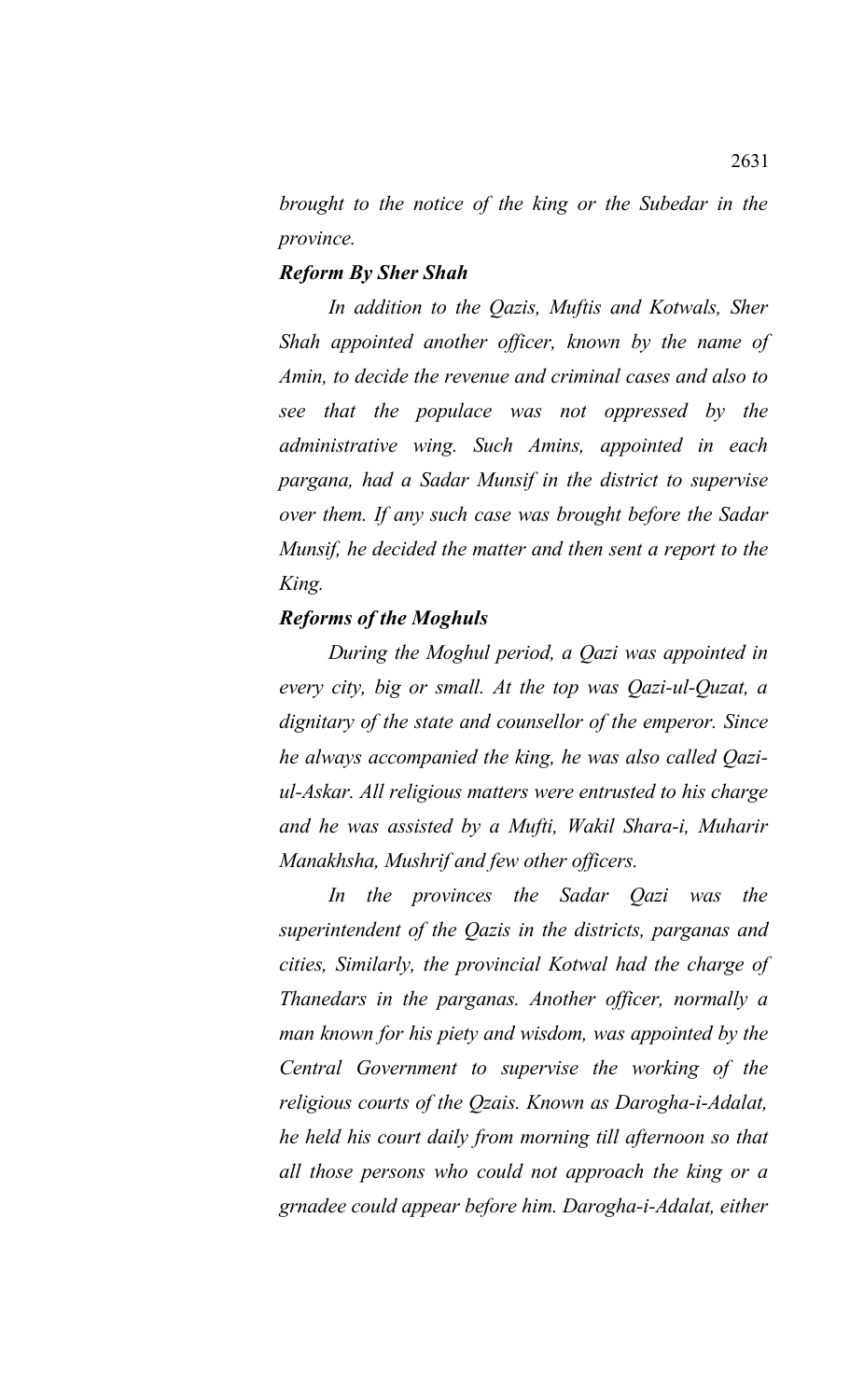*himself decided the cases in accordance with the Shari'ah law or customary usage or referred them to the Subedars or Faujdars. The last mentioned officers were also required to devote one or two days in every week for deciding all cases referred to them after making due enquiries.*

#### *Imperial Court*

*The mughal emperors held a court of justice once in a week. Wednesday was earmarked for the purpose when they sat in the Diwani-i'Am attended by a group of Qazis, Muftis and religious doctors. Nazir-i'Adlia or Mir'Adl, a special officer appointed for the purpose, presented the complainants one by one before the emperor who sympathetically listened to the grievances of the subjects and decided the cases on the advice of theologians.*

*If the case produced before the emperor pertained to a far off place, and edict was issued to the Subedar to restore justice to the plaintiff or produce both the parties before the emperor.*

*The French traveller Bernier writes that 'the emperor (Alamgir) used to hold a court of justice once in every week when Nazir ' Adlia presented the petitions before him one by one'.*

## *Aurangzeb's sense of Justice*

*Aurangzeb gave the highest priority to the dispensation of justice. In addition to holding the Imperial Durbar daily, he sat in a special court known as Daulat Khana, every day after the afternoon prayers where Naziri'Adlia presented the petitions of complainants before him. Thereafter the emperor held courts in the Diwan-i-'Am and*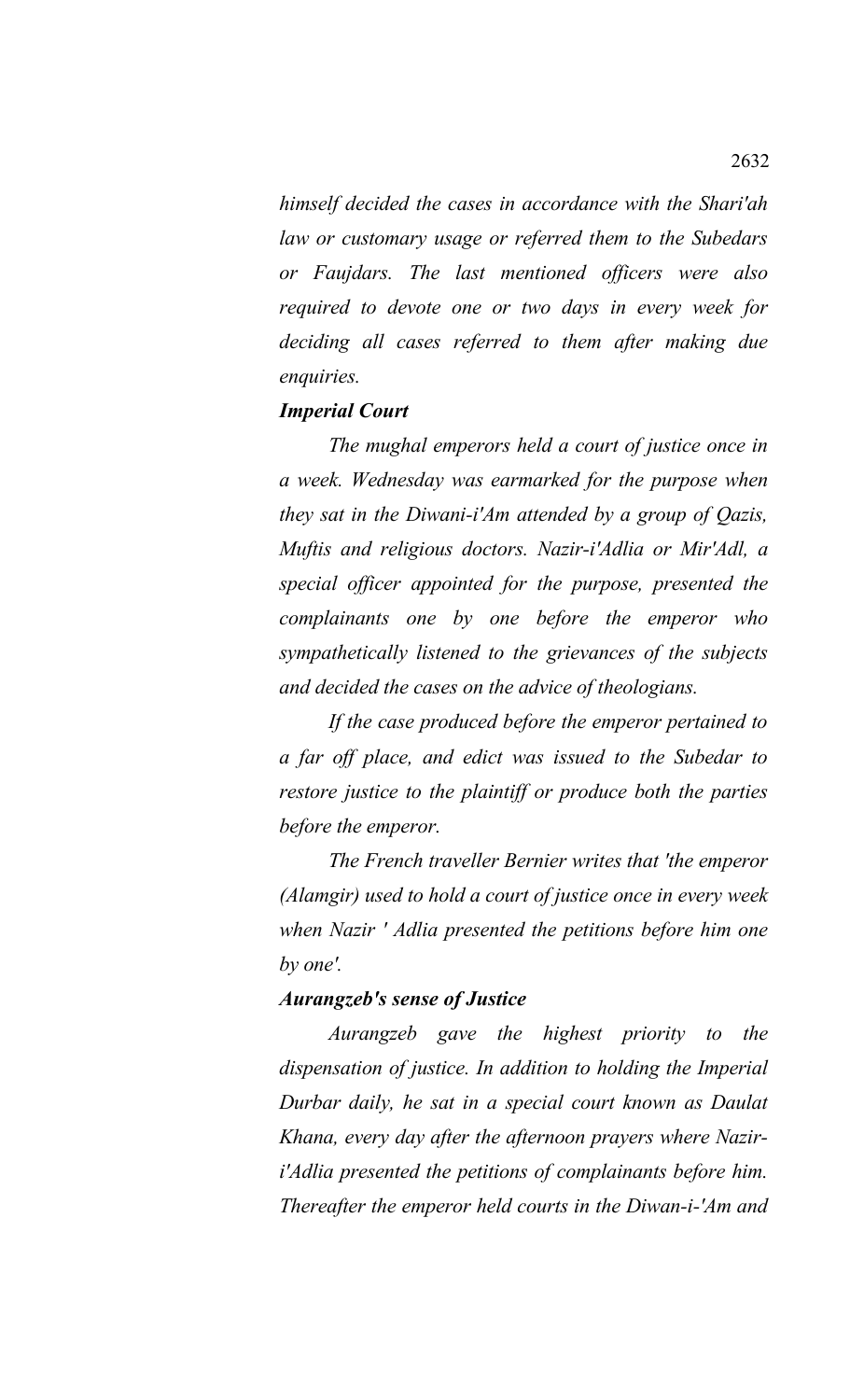*Diwan-i-Khas, where again Nazir-i-Adlia produced the plaintiffs deserving a personal hearing before the emperor. The emperor gave a patient hearing to them and either wrote the orders with his own hand or dictated the orders passed by him. His industry in administration of justice was marvellous; for he often devoted the entire period between the afternoon prayers and the 'asr to decide the cases brought to him, and then attended to other official matters with a smiling and cheerful countenance.*

#### *Wakalat-i-Shari'ah*

*Aurangzeb was the first monarch of India who appointed Wakil-i-Share'is in all suba courts with a wide jurisdiction over the subordinate courts in the districts and parganas. He always selected just and pious men for this post and charged them with the responsibility of making enquiries in all cases including even those brought against his own Imperial majesty. He had also allowed the populace, through an imperial proclamation, the permission to lodge cases in the courts of Qazis against the Emperor. He improved and systematised the practice followed in the appointment of Muhtasibs."*

**2730.** We do not find any system in the above which empowered at that time, subject to challenge a Firman of the king or an order of the king particularly in the matter of desecration of religious place of idolaters by the king himself or under his command or with his approval. In any case, it is nobody's suggestion that at that time there existed any provision of limitation. The Nawab Subedar of Oudh separated sometime in the later half of  $18<sup>th</sup>$  century from Mughal kingdom but so far as the policy towards religious matters qua Muslim and Hindus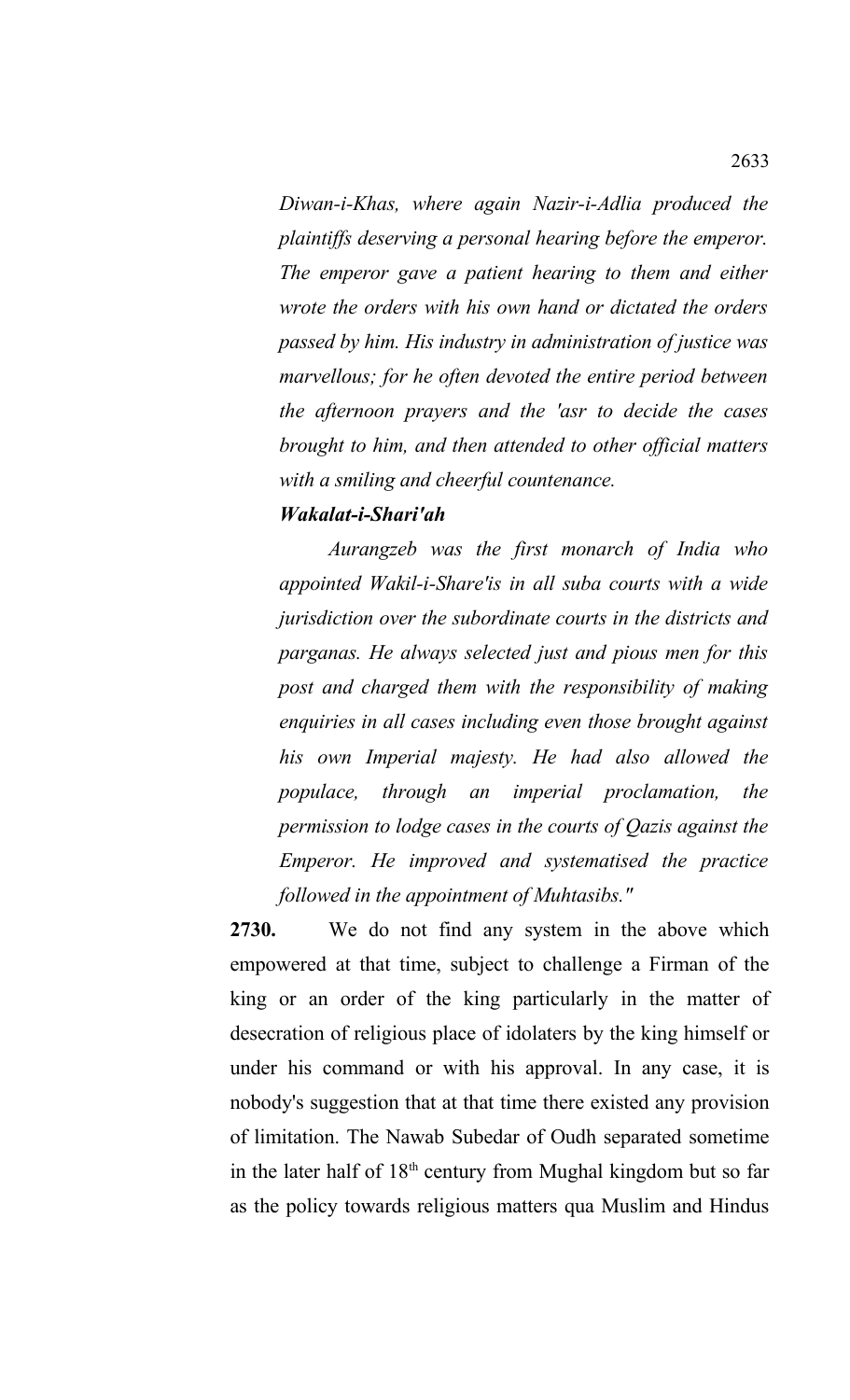are concerned, there does not appear to be any change. Moreso, in the meantime, as we have already shown, the Hindus continued to enter the disputed structure, offer worship and Darshan thereat and therefore, vis a vis plaintiffs, the piety and sacredness as also the belief of Hindus continued along with worship.

**2731.** The Hindu worshippers tried to enforce their right to the exclusion of Muslims sometime in 1853-55 but with the intervention of the British Government, sometime in 1856-57, a partition wall said to have been raised dividing the area between the two communities. However, this arrangement could not detain Hindus as we have noticed from several documents. They continued to enter the arena provided for Muslims (i.e., inner Courtyard) and it appears therefrom that Hindus continuously worshipped in the inner courtyard also though at time the Muslims Friday prayers were also held thereat, may be under the safety provided by the administration. In 1949, though it is true that the property was attached, but simultaneously it is also true that the worship of deities in the disputed structure has continued not only in the outer courtyard but also in the inner courtyard.

**2732.** Thus for all practical purposes, since the worshippers continued to be benefited by worship and darshan for which the public temple is meant, it cannot be said any cause of action accrued to the plaintiffs to file a suit at any stage earlier.

**2733.** The benefit of a temple or deity is not for the idols but the real beneficiaries are the worshippers and the purpose of endowment is the maintenance of that worship for the benefit of the worshippers. We have already referred to the relevant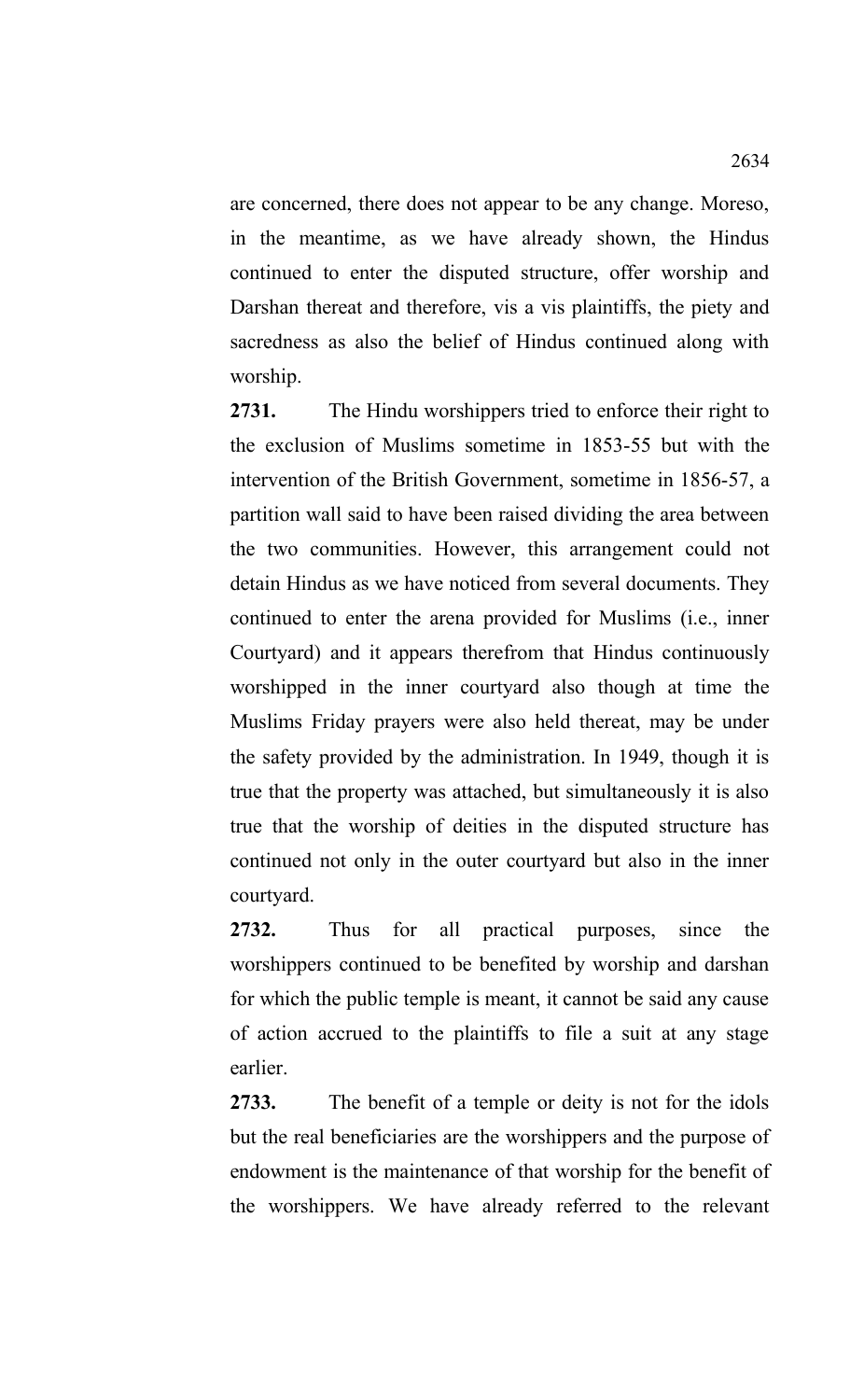authorities on this aspect and add one more i.e. **Kapoor Chand & Others Vs. Ganesh Dutt and others 1993 (Supp.) 4 SCC 432** where following the earlier decision in **Deoki Nandan Vs. Murlidhar 1956 (1) SCR 756,** the Court said as under:

*"The temple has been found to be a public temple. In respect of a public temple, the law is well-settled that the true beneficiaries of religious endowments are not the idols but the worshippers and that the purpose of the endowment is the maintenance of that worship for the benefit of the worshippers. The worshippers have a right to file a suit to set aside a transfer of immovable property comprised in a Hindu religious or charitable endowment made by a manager thereof for valuable consideration."*

**2734.** The pleading in the suit for filing the same is that a decision was taken by majority of the worshippers to construct a new temple but apprehending some dispute thereupon, to have clarity in the matter, the present suit has been filed.

**2735.** A person can always approach a Court seeking declaration whenever there is some doubt though in true sense it may not be said that any of his right has been infringed by the other side giving a cause of action to file a suit. From the pleadings of the defendant also we have not been able to find out as to how and in what manner they claim that the limitation arises for the purposes of the present suit on a particular date and commencing therefrom the suit is barred by limitation.

**2736.** Coming to the submission of Sri M.M.Pandey that on account of the Oudh Laws Act, the limitation statute would not be applicable to the present matter we find difficult to agree for the reason that a bare reading of Section 3 shows that if the matter is covered by the statute, that will prevail. Where the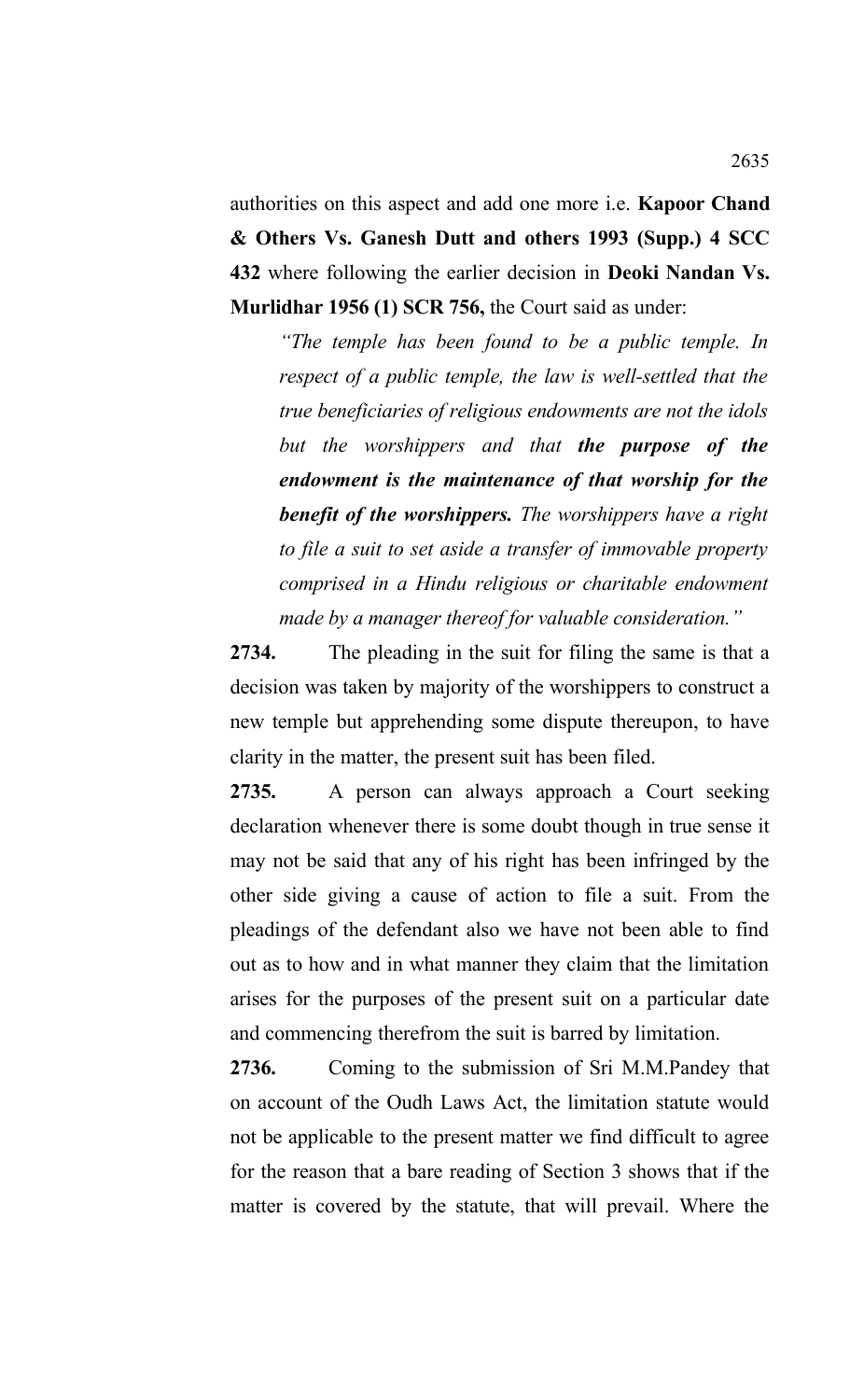personal laws and statute operate in the same field, it is the statute which shall prevail as also held by the Privy Council in **Mosque known as Masjid Shahid Ganj (supra)** which has been approved by the Apex Court in **Ismail Farooqui (supra)**.

**2737.** In this particular and peculiar case, one most important aspect is that the disputed place is believed to be the birth place of Lord Rama by Hindus. We have already held that it is a deity and therefore, a legal person. Thus the position of the place in this case is in dual capacity. This constitutes a legal person and simultaneously it is also the property of the legal persons i.e. a deity. The possession can be on a property and not the person. Regarding the declaration, which the plaintiffs 1 and 2 have sought before us, we have not been shown the exact date from which such period would have commenced so as to nonsuit the plaintiffs on the ground of limitation. Neither the plaintiffs 1 and 2 were disturbed at any point of time in 1949 or even prior thereto. The only one occasion which at the best could have been there of disturbance is the structure of the temple which is said to have been disturbed sometime in the late  $17<sup>th</sup>$  century or early  $18<sup>th</sup>$  century. However, that disturbance does not appear to have caused any interference in the maintenance of worship of the place in dispute and that is how the worshippers continued to be benefited. This has continued even when the property was attached on 29<sup>th</sup> December, 1949 but it was ensured that the worship by Hindus shall continue. We, therefore, find no period of commencement wherefrom it can be said that the suit stand barred by limitation. Mere filing of some other suit by some other persons, in which the deity is not impleaded, cannot necessarily give a cause of action to the deity necessarily to file a suit or to suffer the cause of limitation.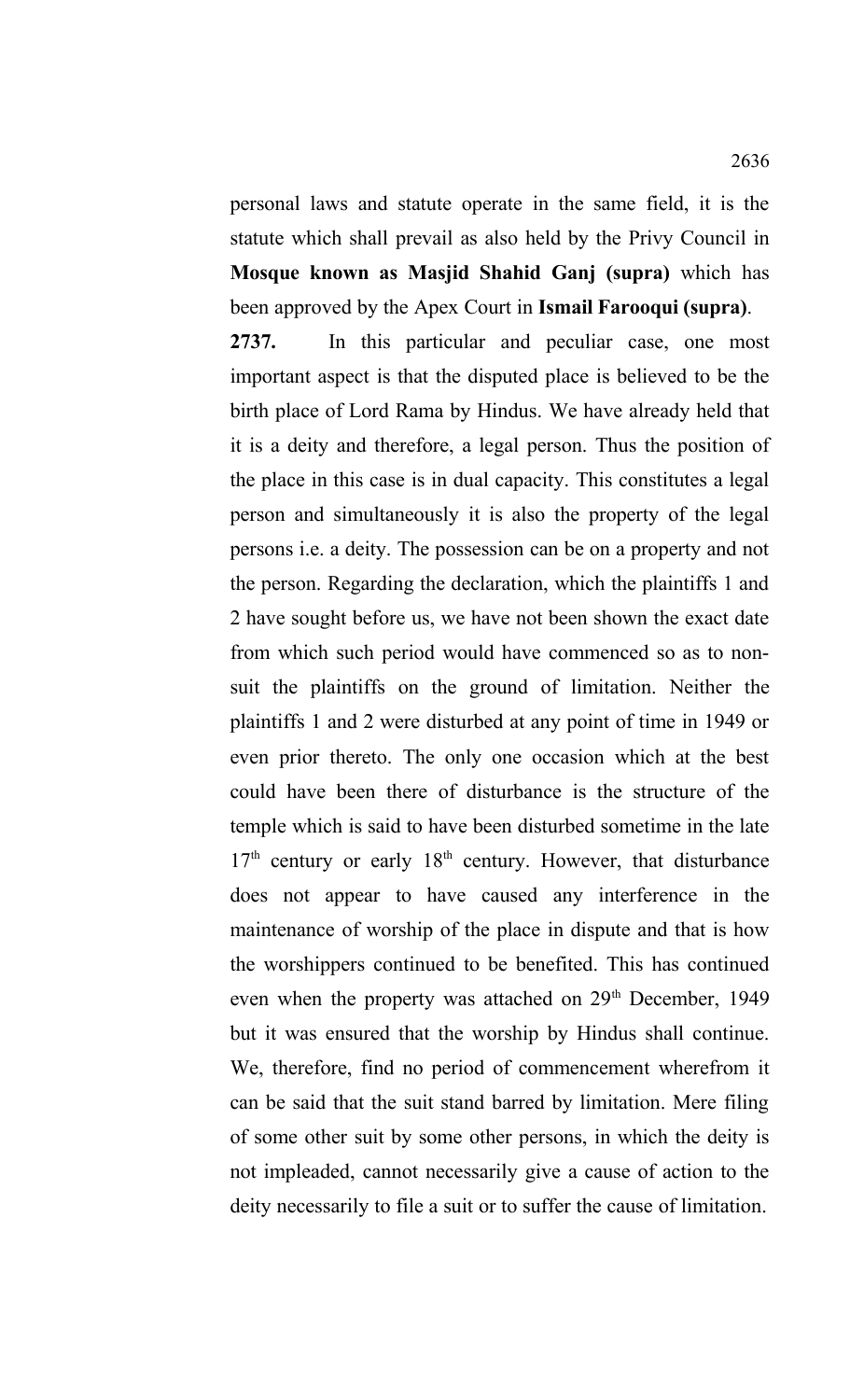**2738.** In the entirety of the matter, we are of the view that suit in question cannot be dismissed on the ground of limitation. **The Issue No.13 (Suit-5) is answered in negative i.e. in favour of the plaintiffs.** The suit is not barred by limitation.

**(I) Issues relating to Possession/Adverse Possession:** 

**2739.** Issues no. 7 (Suit-1); 3 and 8 (Suit-3); 2, 4, 10, 15 and 28 (Suit-4); and 16 (Suit-5) fall in this category.

**2740.** The **issues no. 7 (Suit-1)** reads as under:

"*Have the Muslims been in possession of the property in suit from 1528 A.D. continuously, openly and to the knowledge of plff and Hindus in general? If so, its effect?"*

**2741.** The related pleadings are in paras 9, 10, 16 and 17 of the written statement filed by defendants no. 1 to 5, which read as under:

> "दफा 9. यह कि जिस जायदाद का मुद्**दई ने दावा किया है वह** शहन्शाह हिन्द बाबर शाह की तामीर करदा मस्जिद मौसूमा बाबरी मस्जिद है. जिसको शहन्शाह मज़कूर ने बाद फतेहआबी हिन्दुस्तान दौरान कयाम अयोध्या अपने वजीर व मुदारुल मोहाम मीर बाकी के यह तमाम से सन् 1528 ई0 में तामीर कराया और तामीर करके तमाम **मुसलमान के लिए** वक्**फ आम कर दिया. जिसमें तमाम मुसलमान का** हक *इबादत है.*"

> *"Para 9. That the property which has been claimed by the plaintiff is the Babri Mosque built by Babar Shah, Emperor of India in his name, who got it built through his Minister and Commander Mir Baqi in 1528 AD on his arrival at Ayodhya during his expedition of conquering India and thereafter he made a waqf and consecrated to Muslims wherein Muslims have right of worship."*

> > *(ETC)*

''दफा 10— यह कि बाद तामीर मसजिद मजकूर शहन्शाह बाबर ने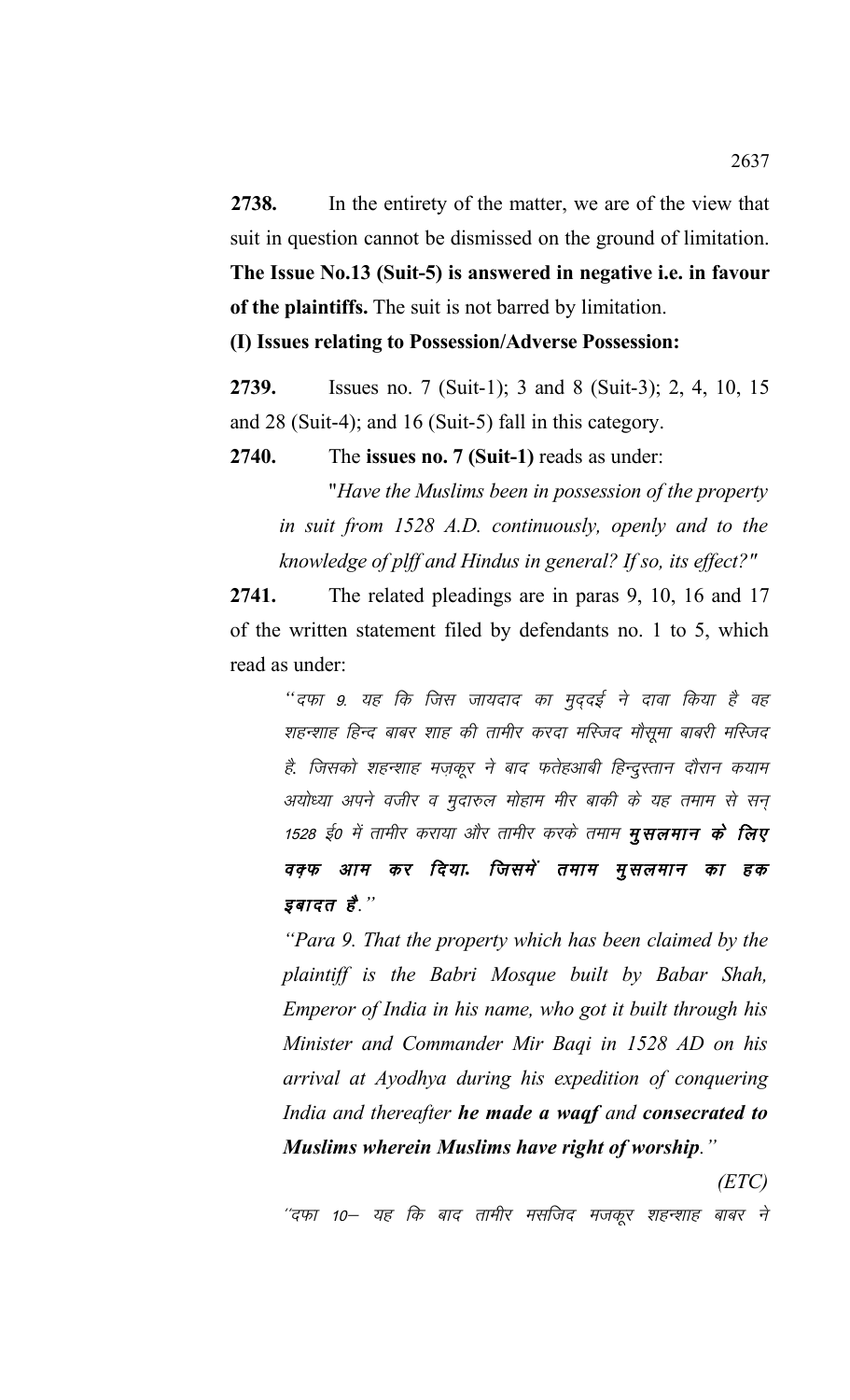मसजिद मजकूर की खिताबत व मरम्मत व दीगर इखराजात के लिए मू0 60 रू0 सालाना का अतिया अपने खजाना शाही से मुकरर किया। जो दौरान कयाम सलतनत मुगलिया मस्जिद मजकूर को बराबर मिलता रहा। ओर जमाना जवाल सलतनत मुगलिया नवाबीन अवध ने भी इस अतिया को कायम रक्खा और अपने जमाना हकूमत में रकम अतिया मजकूर को इजाफा करके मू0 302 रू0 3 आना 6 पा0 सालाना अता करना मन्जूर किया जो रकम बाद इंतजाय सलतनत अवध ब्रिटिश गवर्नमेन्ट ने भी जारी रक्खा और जमाना बन्दोबस्त अव्वल में गवर्नमेन्ट बर्तानिया ने मुतवल्लियान को बजाय नकद अतिया मजकूर के मवाजियात सोलापुरी व बहोरनपुर मुतखिल अयोध्या बतौर माफी बिनावर मुसारिफ मसजिद बाबरी अता किया।''

*"Para-10 That after construction of the disputed mosque, emperor Babar made a grant of Rupees 60/- per annum from his royal treasury towards 'Khitabat' (recitation of Khutb), repair and miscellaneous expenses of the disputed mosque, which was continuously paid to the disputed mosque during the Mughal regime and even after the Mughal regime, this grant was maintained by the Nawabs of Awadh and in their period this amount of grant was enhanced to Rupees-302, Anna-3, Paisa-6 per annum, which was maintained by the British Government even after the Awadh regime, and at the time of the First Settlement, the land of Villages-Sholapur and Bahuranpur, 'Mutkhil' (situated) at Ayodhya, were 'Mafi' (exempted) for the expenses of the Babri mosque." (E.T.C)*

''दफा 16— यह कि **कब्जा मुसलमानान बतौर वक्फ मसजिद** बाबरी पर सन् 1528 ई0 से आज तक मुसलसल चला आता है । इस वजह से अगर किसी जमाने में **मुद्दई या कोई और हिन्दू** यह साबित भी करे कि मसजिद बाबरी की तामीर के पहले कोई मन्दिर मुकाम मस्जिद मजकूर पर था जिससे **मुद्दालेहुम मुजीब को कतअन इन्कार है।** तो उस हालत में भी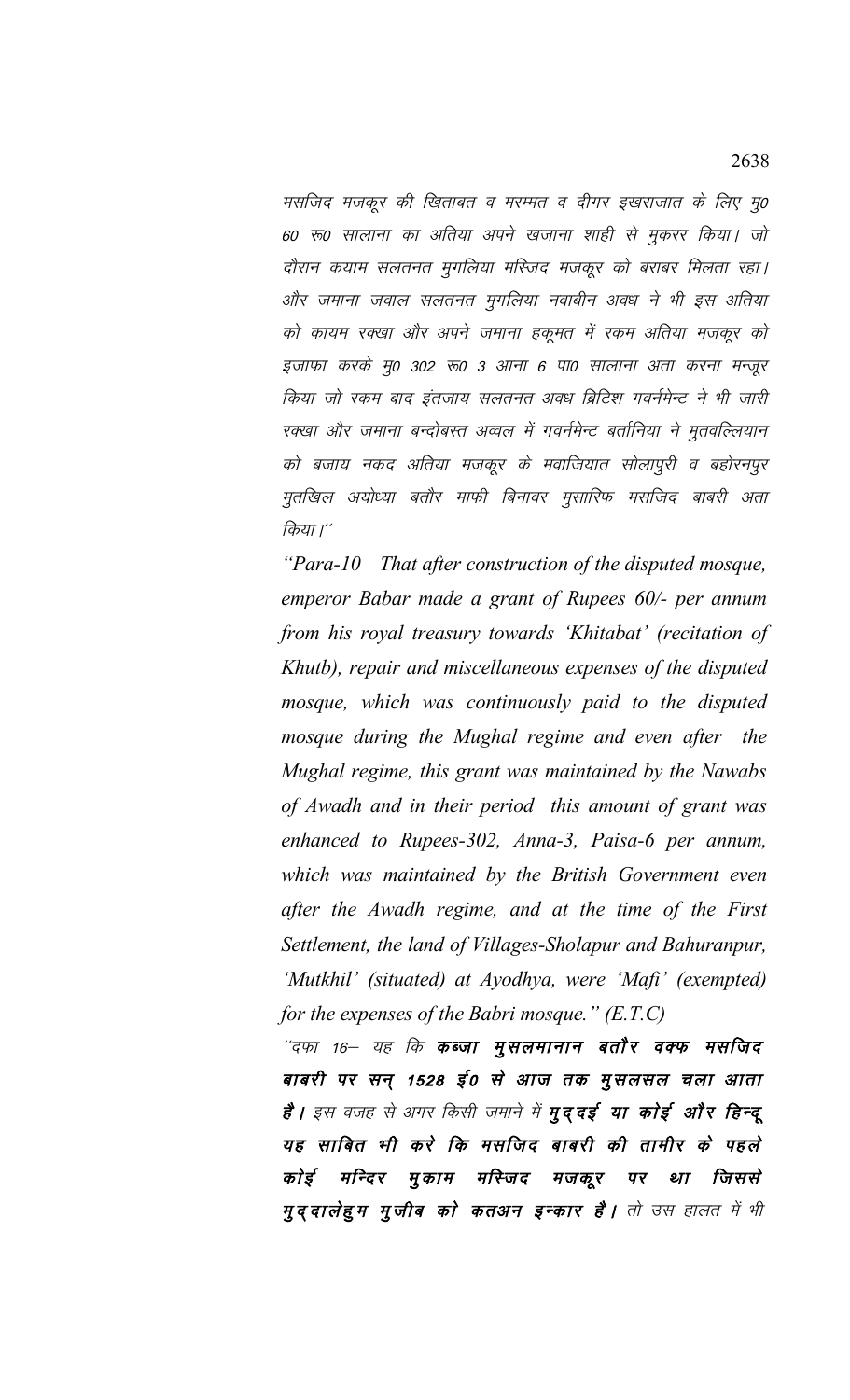कब्जा मुसलमानान जायद अज 400 साल और बहरसूरत जायद अज 12 साल से बइल्म व आगाही मुद्दई बदजुमला अहेले हिनूद बतौर मस्जिद वक्फआम चला आता है। **इस वजह से अहले हिन्दू व नीज** मुददई का कोई हक बाकी नहीं रहा।''

*"Para-16 That the possession of Muslims over the Babri mosque as a Waqf, has been continuous till date since the year 1528 AD. As such, even if the plaintiff or any other Hindu establishes that there was any temple at the site of the disputed mosque prior to construction of Babri mosque, which is wholly denied by the answering opposite party. Then in that situation also the possession of Muslims has been existing over the property for 400 hundred years and for 12 years in the knowledge of plaintiff and other Hindus, as a universal Waqf mosque. Due to this, no right of the Hindus or personal right of the plaintiff subsists."(E.T.C)*

"दफा 17— यह कि **मुद्दई का कब्जा या कोई हक इमारत** मुतदाविया में न कभी था और न है। इस वजह से दावा इस्तकरारिया हसब दफा 42 कानून दादरसी खास नाकाबिल पजीराई अदालत है।''

*"Para-17 That no right or possession of the plaintiff ever existed nor exists over the disputed property. Due to this the suit is barred under section 42 and is not fit to be allowed by the court." (E.T.C)*

**2742**. In the replication filed by the plaintiff, para 10 of the aforesaid written statement has been replied as irrelevant. Para 16 has been denied and para 17, as pleaded, has been denied. It is said that Section 42 of the Specific Relief Act has no application in the matter. In para 31, possession of Muslims of the disputed premises atleast since 1934 has been denied stating:

''धारा 31— जैसा कि प्रतिवादीगण कहते हैं कि यह बाबरी मस्जिद है। इसे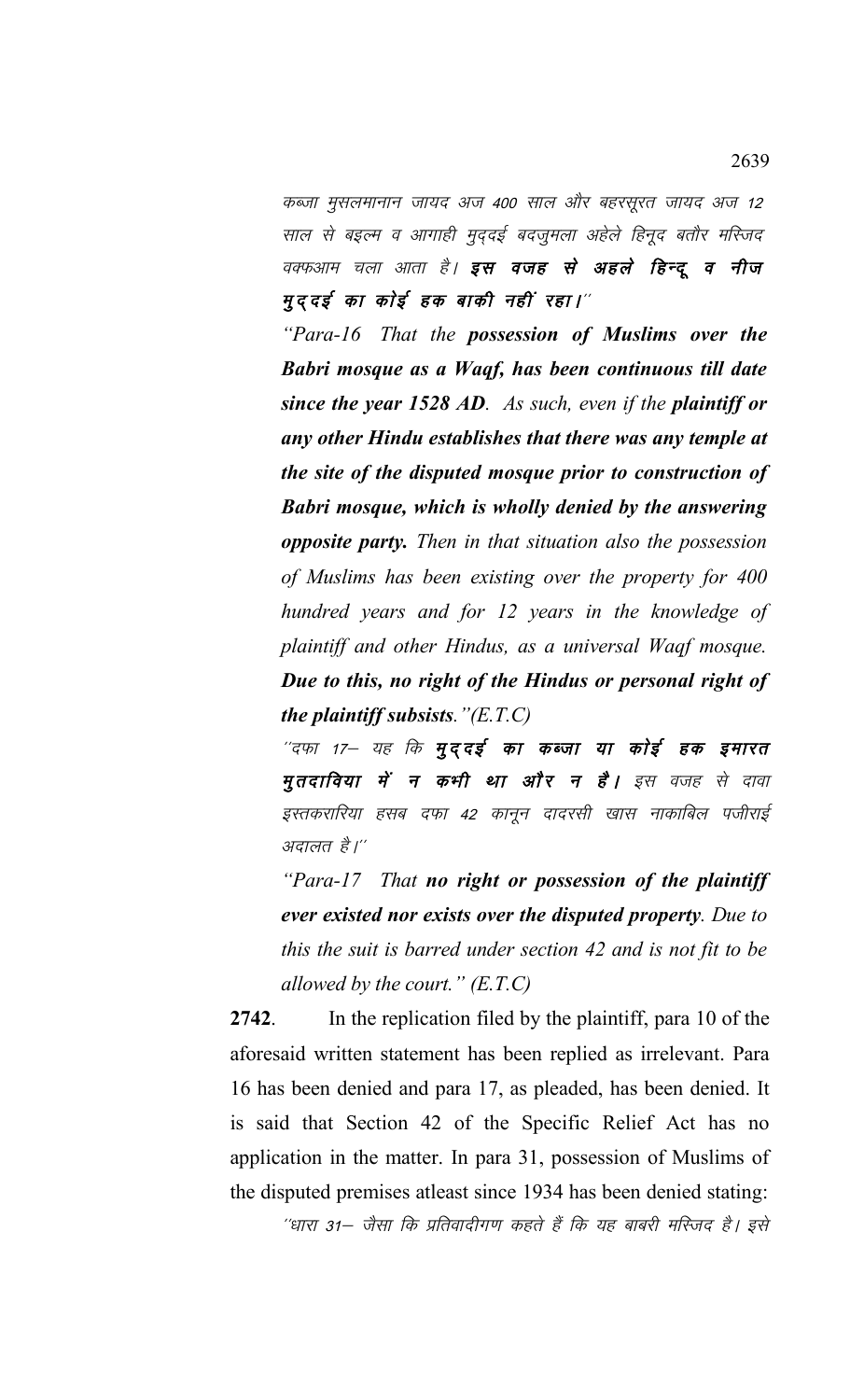प्रमाणित करने में यदि वह सफल भी हों तो भी क्योंकि **सन 1934 ई0** से कभी कोई मुसलमान इस मन्दिर के भीतर जाने नहीं पाया | और हिन्दुओं का ही तबसे अविराम रूप से स्पटतः प्रत्येक व्यक्ति के ज्ञान में अधिकार बना रहा। इसलिए **प्रतिवादीगण अथवा अन्य** किसी मुसलमान का यदि कोई हक रहा भी हो तो उस सब का अन्त हो गया और वह हक निराकृत हो गया। इस स्थान को मन्दिर मानकर हिन्दू होने के नाते प्रत्येक हिन्दू उस में बराबर आता जाता रहा है। जिस से मन्दिर का होना निष्चित रूप से परिपक्व हो गया है। यदि कभी किसी मुसलमान ने कुछ भी हक प्रदर्शित करने का प्रयत्न किया तो उसके हक को अस्वीकार करते हुए हिन्दुओं ने विशेषतः उस स्थान में रहने वालों ने उनको मार भगाया। पता चला है कि मुसलमानों ने परस्तपर एक जाली तथा फर्जी व षडयन्त्री अभियोग किसी सिविल जज के इजलास में योजित करके कुछ फर्जी कार्रवाइयां कराई है। जिस से वादी को इन्कार है। और उसका कोई प्रभाव इस व्यवहार पर नहीं पड़ सकता है। विशेषतः जब कि किसी हिन्दू को उसका पता भी न था। सब कार्यवाही व फर्जी की गई है। उस अभियोग के कागजात बिल्कूल अप्रासंगिक है। किसी प्रकार भी इस व्यवहार में मानने योग्य नहीं है।"

*"Para-31 That the defendants claim that it is Babari mosque, and even if they succeed in establishing the same, then also in view of failure of Muslims to enter this temple after the year 1934 AD and in view of continuance of the right of Hindus in the knowledge of all, the rights of the defendants or any other Muslim, if any, stood extinguished. Every Hindu has been regularly visiting the said place as a Hindu by taking it to be a temple, which has certainly made it a temple. If any Muslim ever tried to exert his right then by denying the same, the Hindus, particularly the locals, drove them away. It has come to knowledge that the Muslims have got some fake proceedings carried out from the court of Civil Judge by*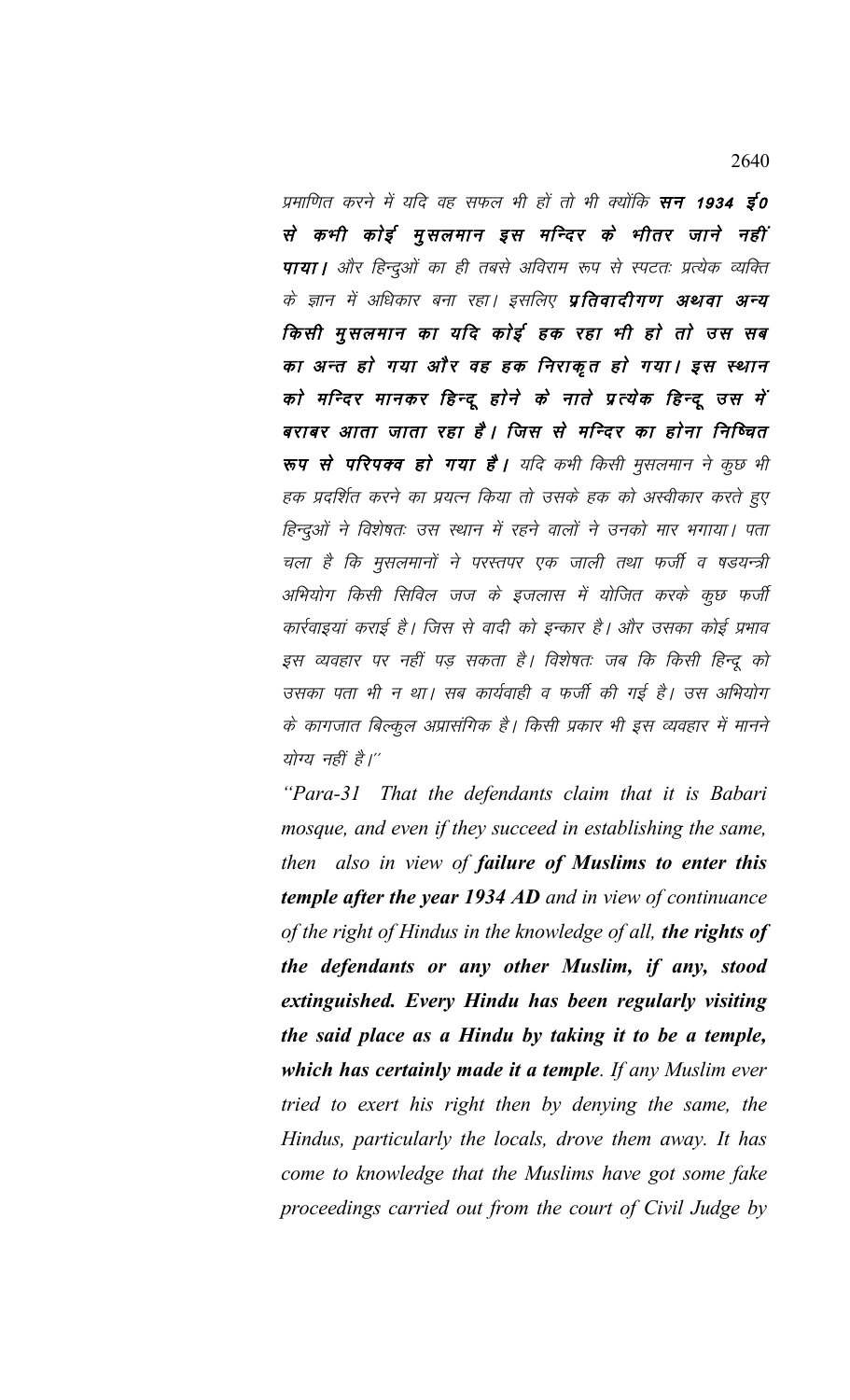*filing a farzi and collusive suit, which is denied by the plaintiff and it has no bearing over him particularly so when the Hindus had no knowledge of the same. The entire proceeding is fake. The papers of that case are irrelevant and not acceptable under any circumstance." (E.T.C)*

**2743**. The defendant no. 6, in para 12 of his written statement has said that the disputed premises was known as "Babari mosque" and for a long period has been used as mosque for the purpose of worship by Muslims. It has not been used as a temple of Sri Ram Chandraji. The defendant no. 8 has not said anything in the written statement on this aspect while defendant no. 9 in para 12 has taken the same stand as that of defendant no. 6. The defendant no. 10 in its written statement has taken a stand similar to that of defendant no. 1 to 5 and in paras 11, 15, 17 and 18 has further pleaded:

*"11. That the Emperor Babar had given a grant of Rs. 60/- per annum for the maintenance and annual repairs and other expenses relating to the said mosque which had remained being paid during the Moghal regime, and during the regime of Nawabs of Avadh the said grant was enhanced and the British Government had also continued the said grant and at the time of the First Settlement, the land of Mauza Sholapur and Bahuranpur was settled as Mafi for the expenses of the said mosque.* 

*15. That muslims had all along remained in possession of the said mosque right from 1528 upto the date of attachment of the said mosque under section 145 Cr.P.C. made in December, 1949.* 

*17. That as the plaintiff has never remained in possession or occupation of the building in suit, he has*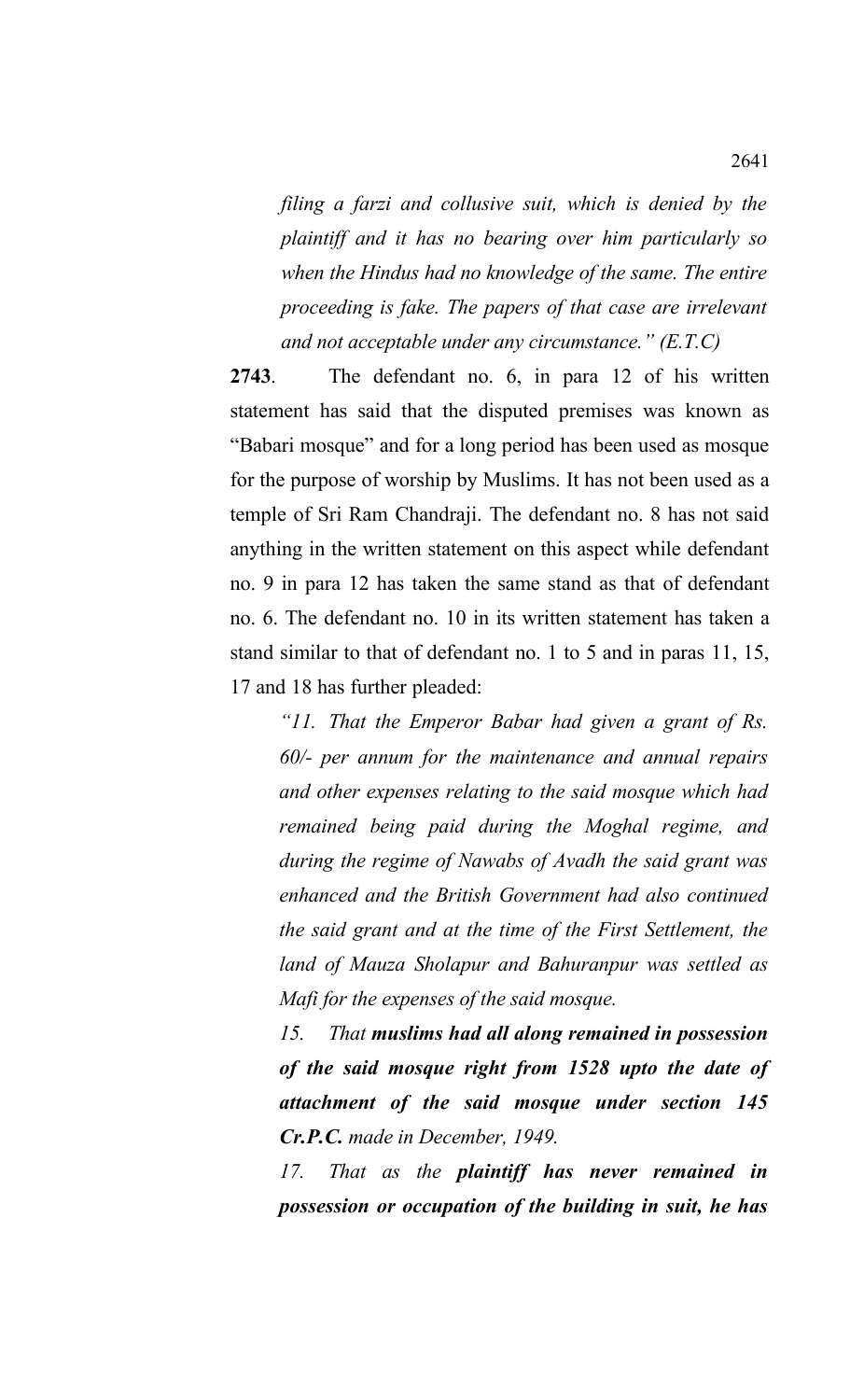*no right, title or claim over the said property and as such the suit is even barred by the provisions of Section 42 of the Specific Relief Act.*

*18. That the plaintiff's suit is even barred by the Law of Limitation as the muslims have remained enjoying the possession over the property in suit at least from 1528 A.D."*

**2744**. The **issues no. 3 and 8 (Suit-3)** read as under: "*Have plaintiffs acquired title by adverse possession for over 12 years?" (Issue 3)*

*"Have the rights of the plaintiffs extinguished for want of possession for over 12 years prior to the suit?"*

 *(Issue 8)*

**2745**. Paras 2, 4 and 5 of the plaint says:

*"2. . . . . plaintiff no. 1 who through its reigning Mahant and Sarbrahkar has ever since been managing it and receiving offerings made there at in form of money, sweets, flowers and fruits and other articles and things.*

*4. That the said temple has ever since been in the possession of the plaintiff no. 1 and none others but Hindus have ever since been allowed to enter or worship therein and offerings made there which have been in form of money, sweets, flowers and fruits and other articles and things have always been received by the plaintiffs through their pujaris.* 

*5. That no Mohammadan could or ever did enter in the said temple building. But even if it be attempted to be proved that any Mohammadan ever entered it, which would be totally wrong and is denied by the plaintiffs, no Mohammadan has ever been allowed to enter it or has*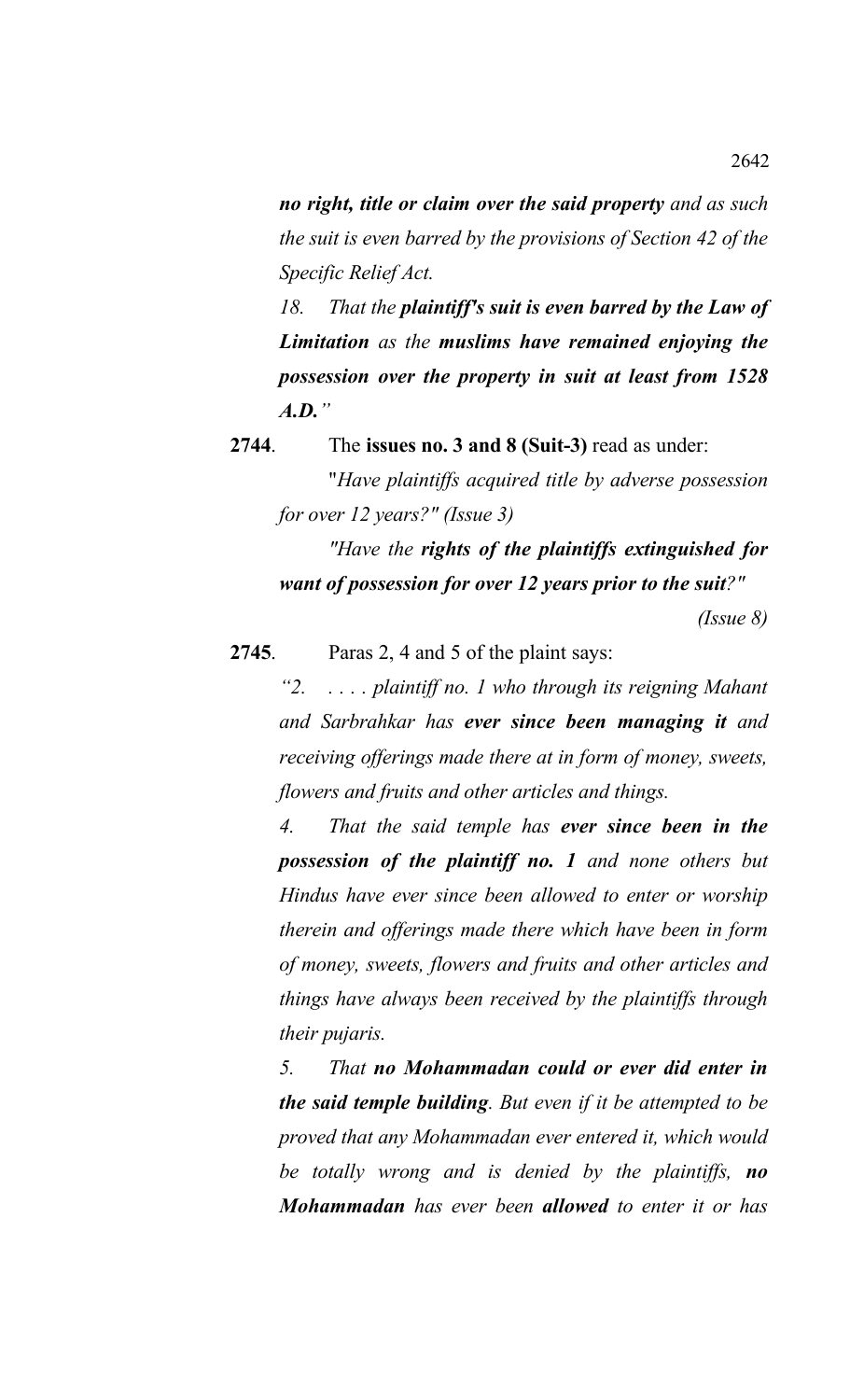*even attempted to enter it at least ever since the year 1934.* 

**2746**. The defendants no. 6 to 8 have denied the above paragraphs of the plaint and in paras 15, 16, 22 and 23 have pleaded:

^'धारा 15— यह कि जायदाद का मुदैयान ने दावा किया है वह शहनशाह हिन्द बाबर बादशाह के तामीर करदा मसजीद मासूमें बाबरी मसजिद है जिसको शहनशाह मजकूर ने अपने बजीर व मदारूल मोहाम मीरबाकी के सहतनाम से 1528 ई0 में तामीर कराया। और मुसलमानान के लिये **वक्फ आम कर दिया जि**समें तमाम मुसलमानान का हक हबायत है।''

*"Section 15 – That the plaintiffs claiming the property have contended that it is the Babri Masjid, which was built by Emperor Babur. The said emperor got it constructed through his secretary and commander, Mir Baqi, in 1528 and it was given as a public waqf to the Muslims in which the right of Muslims in general is vested." (E.T.C.)*

धारा 16— यह कि बाद तामीर मसजिद मजकूर शहनशाह बाबर रहमुतल्ला अलैह ने मसजिद मजकूर की हिफाजत व मरम्मत व दीगर अखराजात के लिए मृ0 60 रुपया सालाना का अतिया अपने खजाने शाही से मुकरर किया। जो दौरान कयाम सलतनत मुगलिया मसजिद मजकूर को बराबर मिलता रहा। बाद जमाने जबाल सलतनतमुगलिया नौआबीन अवध ने भी इस अतीये को कायम रखा और अपने जमाने हुकुमत में रकम अतिये मजकूर को इजाफा करके मु0 302 रुपये 3 आना 6 पाई सालाना कर दिया। जो रकम बाद रखते ताम सलतनत अवध ब्रिटिश गवर्नमेन्ट ने भी जारी रखा। और उस जमाने में बनेबस्त अव्वल में गवर्नमेन्ट बतानिया ने मुतबलियान को बजाए नकद अतिया मजकूर के मुआबिजियात सोलापुरी व घूरनपुर व बहोरनपुर मुतसीर अयोध्या बतौर माफी बिना बरमसारित मसजिद बाबरी अता किया।''

*"Section 16 – That Emperor Babur had granted Rs. 60 per annum, from his Royal Treasury, for safety and maintenance of the said mosque and to meet other*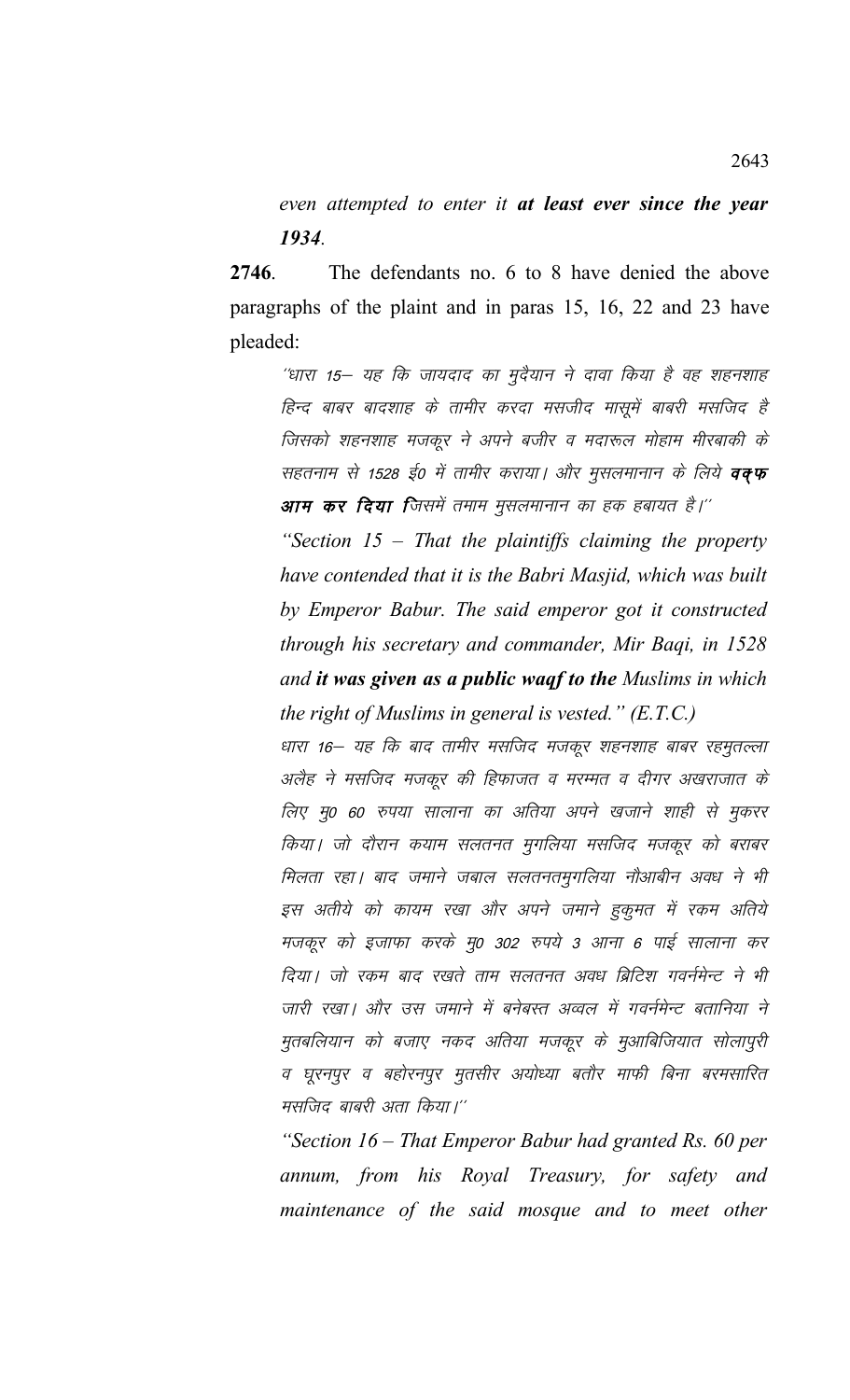*expenses incurred on it. The said grant continued to flow in to the said mosque during the Mughal rule. Even after the Mughal Rule, Nawabs of Awadh also continued this grant and during their regime they enhanced the said grant to three hundred two rupees three annas six paise per annum. The British government also continued the grant of the said amount. At the time of the First settlement, the British government, instead of giving the said grant in cash, settled the land of Ayodhya-situated villages, namely, Sholapuri, Ghooranpuri and Bahoranpur as Mafi, to meet the expenses of the said mosque." (E.T.C.)*

धारा 22— यह कि कब्जा मुसलमानान बतौर बक्फ मसजिद बाबरी पर सन् 1528 ई0 से आज तक मुसलसल चला आता है। **बजहसे अगर किसी** जमाने में मुद्दैयान या कोई और हिन्दू यह साबित भी करे कि मसजिद बाबरी की तामीर के पहले कोई मंदिर मुकाम मसजिद मजकूर पर था जिससे मुद्दालुेहम मुजेबको कतान इनकार है सो इस सूरत में भी कब्जा मुसलमाना न जायद अज 400 साल और बहर सूरन जायज अज 12 साल से बहल्म आगाही मुद्दैयान जुमला आहले हिनदू बतौर मसजिद बकफ आम चला आया है इस बजहसे अहले हिनदू व नीज मुद्देयान का कोई हक बाकी नहीं रहा।''

*"Section 22 – That the Muslims have continued to have possession in the shape of waqf over the Babri mosque from 1528 up to the present. If at any time plaintiffs to the suit or any other Hindus prove that prior to the construction of Babri mosque there existed any temple on the site of the said mosque, which contention the defendants deny, even in that case Muslims have been in possession of the said property for 400 years, and their possession in the shape of public waqf over the mosque, has been in the knowledge of plaintiffs to the suit or*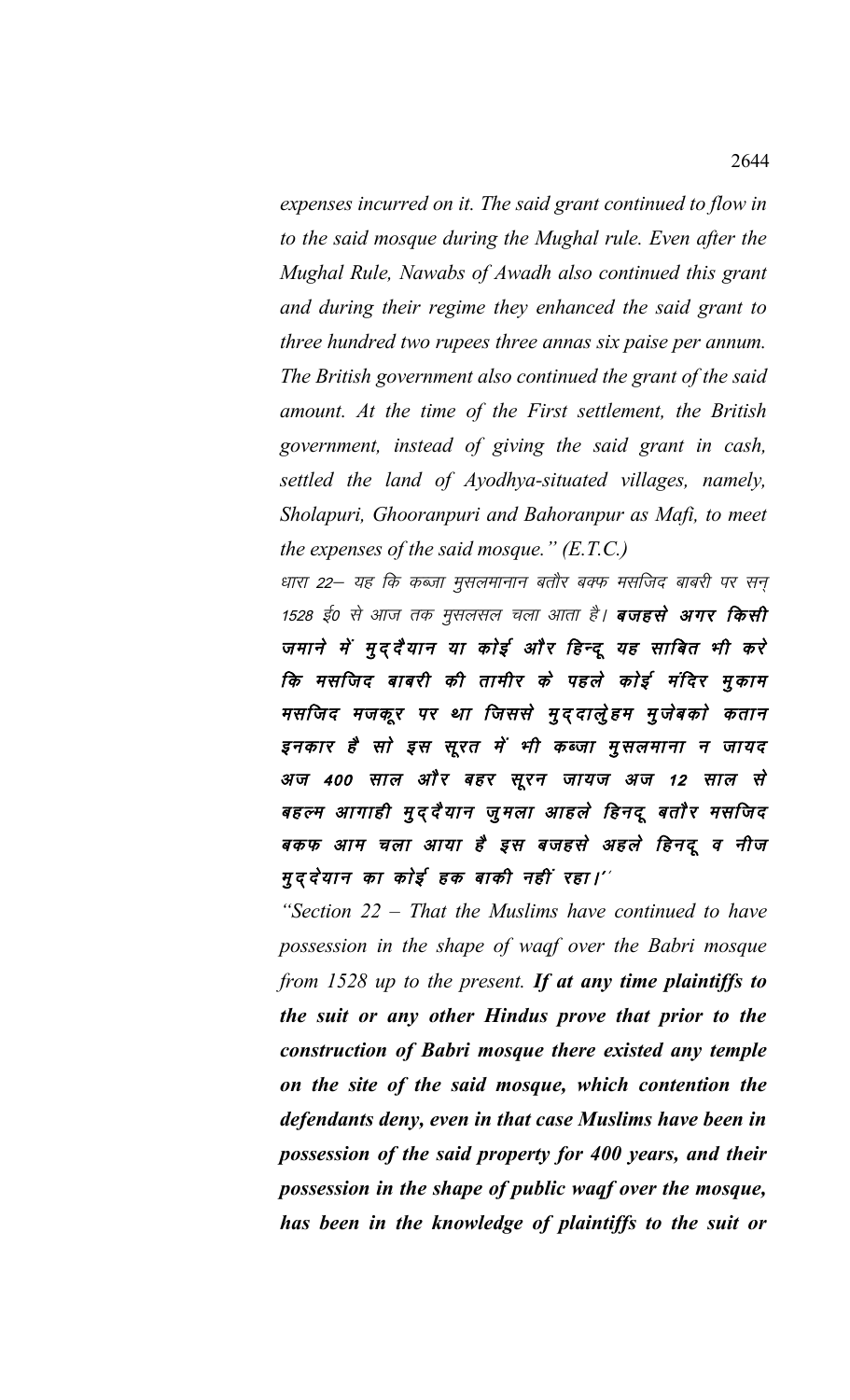## *other Hindus. For this reason, Hindus and the plaintiffs to the suit do not have any right over it." (E.T.C.)*

धारा 23— यह कि मुदुदैयान का कबजा या कोई हक इमारत मुतदाबिया में न कभी थी और न है। इस बजहसे दावा नाकाबिल पिजेराई अदालत है।''

*"Section 23 – The plaintiffs never had possession or title over the disputed building nor do they have such possession or title. For this reason, the claim is not fit to be allowed by the Court." (E.T.C.)*

**2747**. In the replication filed by the plaintiff, para 16 of the written statement of defendants 6 to 8 has been denied and in paras 22, 23, 24, 30 and 34, it further pleads as under:

*"22. The contents of para 22 of the written statement are totally false and are denied. The Muslims were never in possession of the building in suit and the allegation regarding the perfecting of the right of the muslims over the building in question by adverse possession is a pure fiction, concocted for the purposes of the suit.* 

*23. The contents of para 23 of the written statement are totally false. The plaintiffs have always been in peaceful possession of the building in suit.* 

*24. The contents of para 24 of the written statement are denied. The plaintiffs have ever been in possession of the temple in suit and no question of expiry of the period of limitation arises.* 

*30. In reply to para 30 of the written statement the plaintiffs contend that they have been in possession and management of the temple of Janma Bhumi ever since the living memory of man. The said temple always belonged to the plaintiff used and was managed through his Sarbarahkar the plaintiff no. 2 being the present Sarbarahkar.*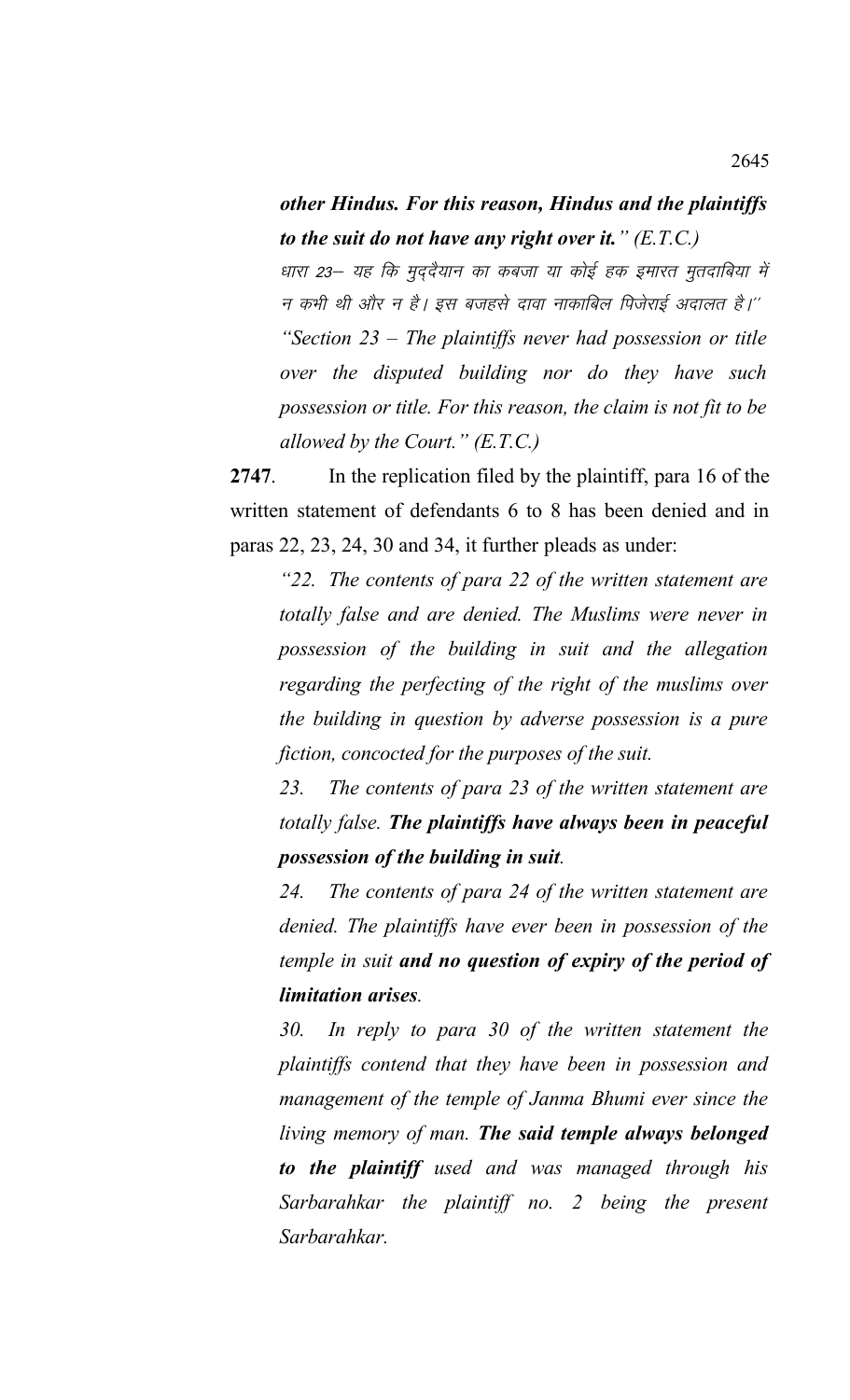*34. The contents of para 34 of the written statement are denied. The plaintiffs claim is perfectly justified. The plaintiffs have been in possession of the temple in suit for an immemorial time and even through the evidence of the construction of the temple by the plaintiff no.1 through his Mahant and Sarbarahkar may not be traced due to the lapse of immemorial age and want of written records the plaintiffs have acquired title to it by open and adverse possession for a period of time which is longer than the living memory of man."*

**2748**. The defendant no. 9 has filed an additional written statement but in respect to the above issues there is no specific pleading.

**2749**. The defendant no. 10 in its written statement has denied paras 2, 4 and 5 and says:

*"2. That the contents of para 2 of the plaint are denied. However, it is submitted that the JANMA ASTHAN is a holy place of worship and belongs to the deity of Bhagwan SHRI RAM LALLA VIRAJMAN there. It never belonged to and could not have belonged to the plaintiff no. 1. It is denied that the plaintiff no. 1 ever managed it.* 

*4. That the contents of para 4 of the plaint are not admitted. A Hindu Temple is deemed to be possessed and owned by a deity. The principal deity of SHRI RAM JANMA BHUMI is BHAGWAN SHRI RAM. Any offerings must have been received by the Manager of the same from time to time.* 

*5. That the contents of para 5 of the plaint are not admitted in the form they have been pleaded. Although it is made to appear that in the first war of independence in the*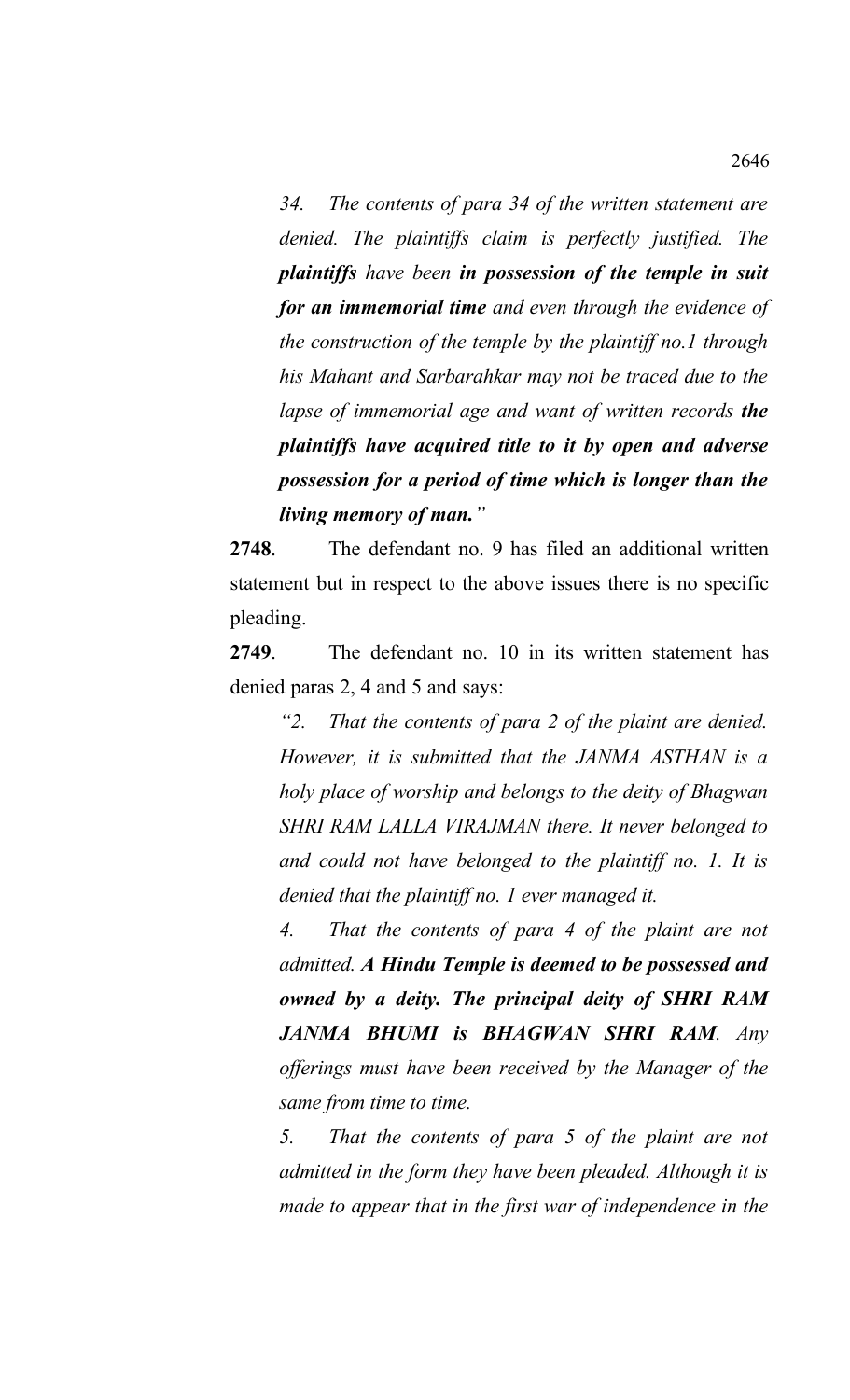*year 1857 A.D., the British, to divide the Hindus and Muslims, mala fide acted by dividing the said ASTHAN by creating an inner enclosure and describing the boundary within the inner enclosure as a mosque but no Muslim who was a true Muslim, would appear to have frequented it for offerring his prayer as the same is prohibited by the SHARIYAT. Moreover even ALAMGIR (EMPEROR AURANGZEB) issued a mandate, known as FATWA-E-ALAMGIRI which clearly prohibits the offering of prayer by Muslim at such places. More so the KASAUTI pillars and the carvings of gods and Goddesses thereon will clearly show that this place could not be used by a true Muslim for offerring his prayers therein. It will also be seen that the place wrongly alleged as mosque virtually stood land-locked by Hindu Temple, wherein there was the worship of the deity going on. Entry to this inner enclosure was also obstructed.* 

*The British tried to set up the descendents of MIR BAQI, a Shiya Muslim, as the MUTWALLI, but he denied the TAULAAT and never looked after the disputed place in any capacity, what to say of looking after as as MUTWALLI thereof."*

**2750**. In replication, while replying written statement of defendant no. 10, the plaintiffs have said that Nirmohi Akhara through its Pujaris has always been managing the disputed premises. However, in para 16 it has made averments regarding "ownership" and "management of only outer enclosure" and says as under:

*"16. That outer enclosure was owned and managed by Nirmohi Akhara, plaintiff. . . . . Since 1982 the outer*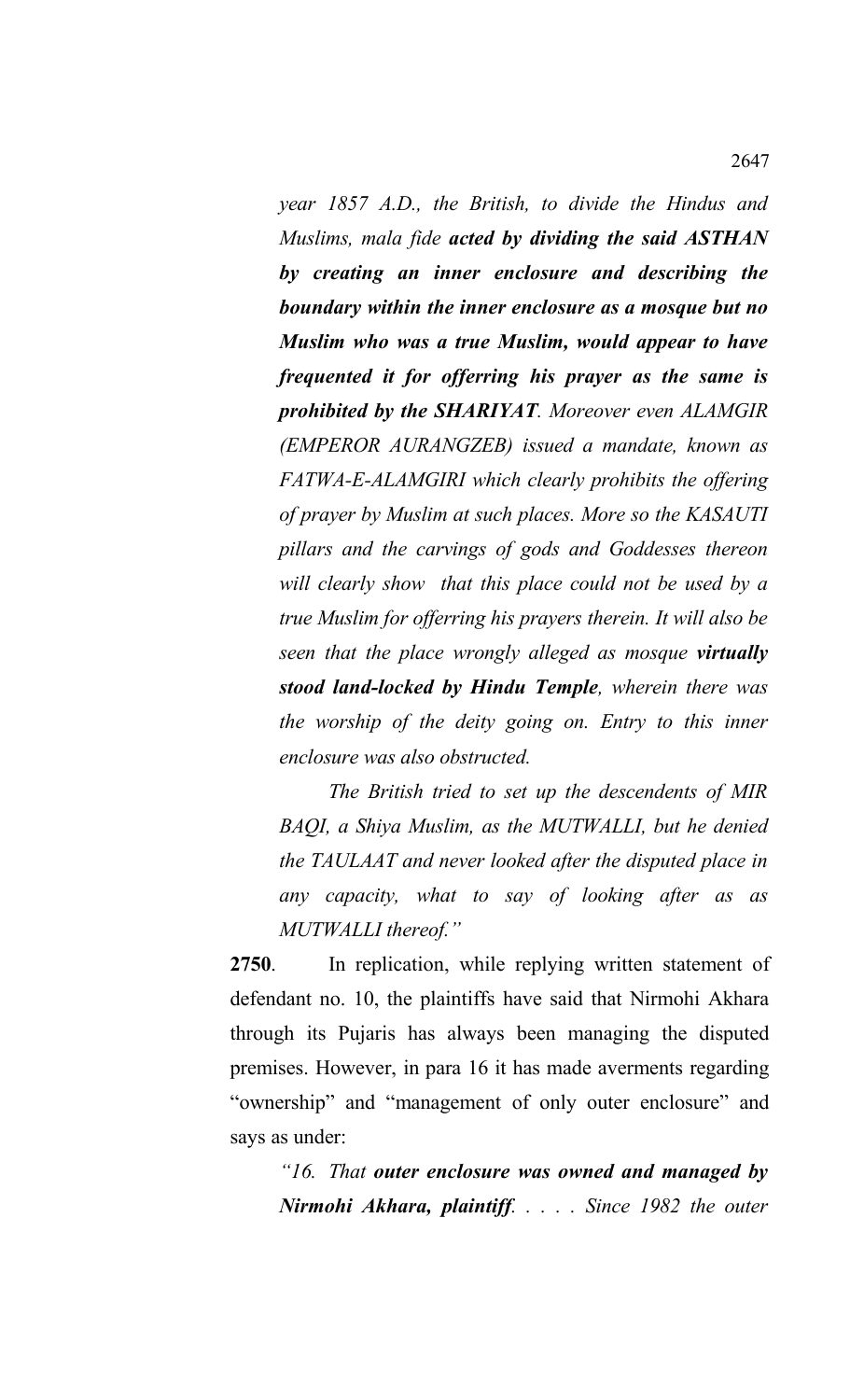*enclosure is in possession of Receiver appointed by Court in Reg. Suit No. 39/82 pending in the Court of Civil Judge III Faizabad."*

**2751**. The **issues no. 2, 4, 10, 15 and 28 (Suit-4)** read as under:

*"Whether the plaintiffs were in possession of the property in suit upto 1949 and were dispossessed from the same in 1949 as alleged in the plaint?" (Issue 2)*

*"Whether the Hindus in general and the devotees of Bhagwan Sri Ram in particular have perfected right of prayers at the site by adverse and continuous possession as of right for more than the statutory period of time by way of prescription as alleged by the defendants?" (Issue 4)*

*"Whether the plaintiffs have perfected their rights by adverse possession as alleged in the plaint?" (Issue 10)*

*"Have the Muslims been in possession of the property in suit from 1528 A.D. continuously, openly and to the knowledge of the defendants and Hindus in general? If so, its effect?" (Issue 15)*

*"Whether the defendant no.3 has ever been in possession of the disputed site and the plaintiffs were never in its possession?" (Issue 28)*

**2752**. The relevant pleadings are in paras 2, 11 and 11(a) of the plaint which read as under:

*"2. . . . . . The mosque and the graveyard is vested in the Almighty. The said mosque has since the time of its construction been used by the Muslims for offering prayers and the graveyard has been used as graveyard. . . .* 

*11. That the Muslims have been in peaceful possession*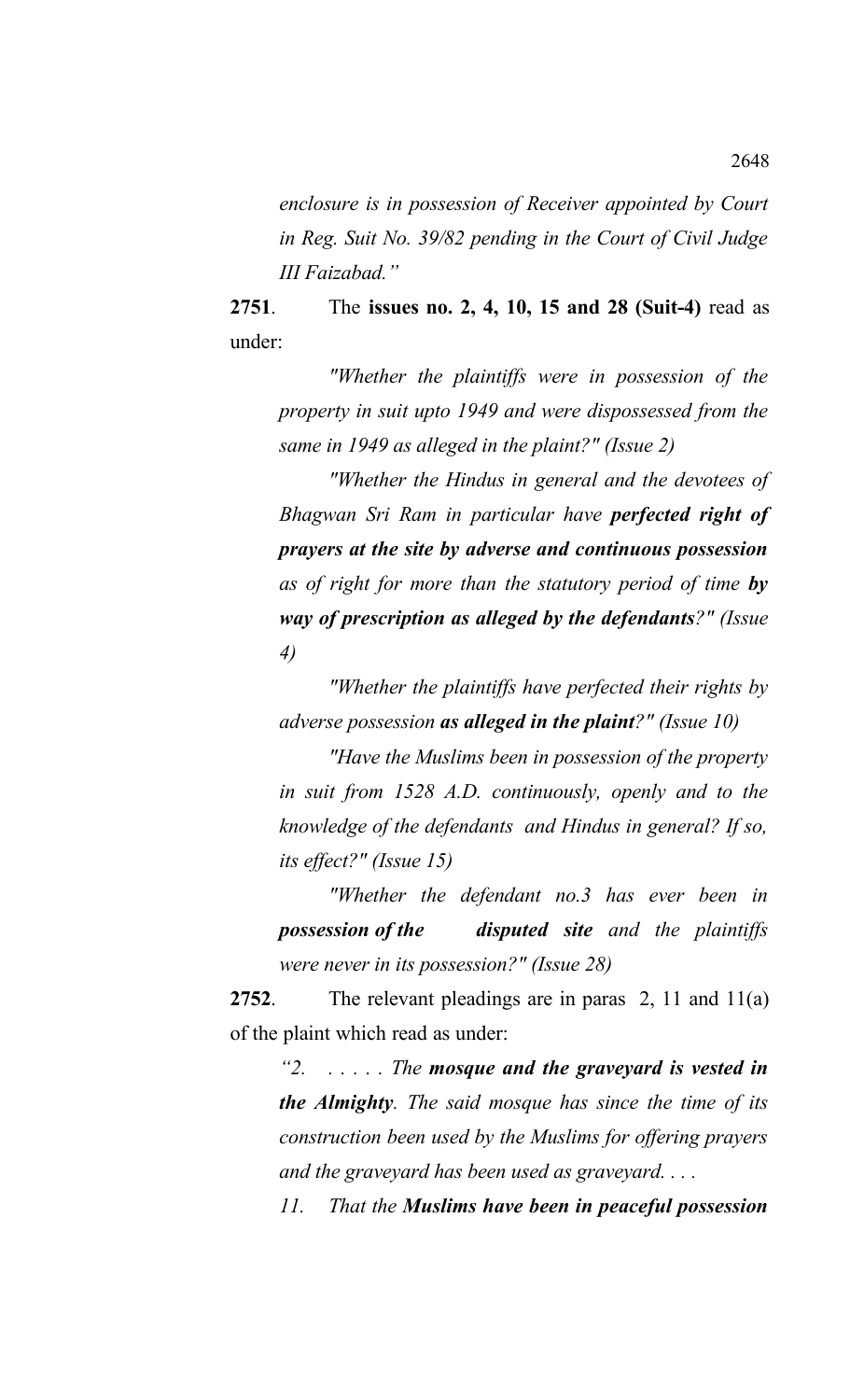*of the aforesaid mosque and used to recite prayer in it, till 23.12.1949 when a large crowd of Hindus, with the mischievous intention of destroying, damaging or defiling the said mosque and thereby insulting the Muslim religion and the religious feelings of the Muslims, entered the mosque and desecrated the mosque by placing idols inside the mosque. The conduct of Hindus amounted to an offence punishable under sections 147, 295 and 448 of the Indian Penal Code.* 

*11(a) That assuming, though not admitting, that at one time there existed a Hindu temple as alleged by the defendants representatives of the Hindus on the site of which emperor Babar built the mosque, some 433 years ago, the Muslims, by virtue of their long exclusive and continuous possession beginning from the time the mosque was built and continuing right upto the time some mischievous persons entered the mosque and desecrated the mosque as alleged in the preceding paragraphs of the plaint, the Muslims perfected their title by adverse possession and the right, title or interest of the temple and of the Hindu public if any extinguished."*

**2753**. The defendant no. 1 while denying paras 2 and 11 of the plaint in paras 23 and 25 of his written statement have said:

*"23. That para 23 of the plaint is wrong. The suit is hopelessly time barred. The Muslims have not been in possession of the property in dispute since 1934 and earlier.* 

*25. That the Muslims were never in possession of the temple called Ram Janam Bhumi. If ever they were in possession of the so-called Babri mosque, there possession*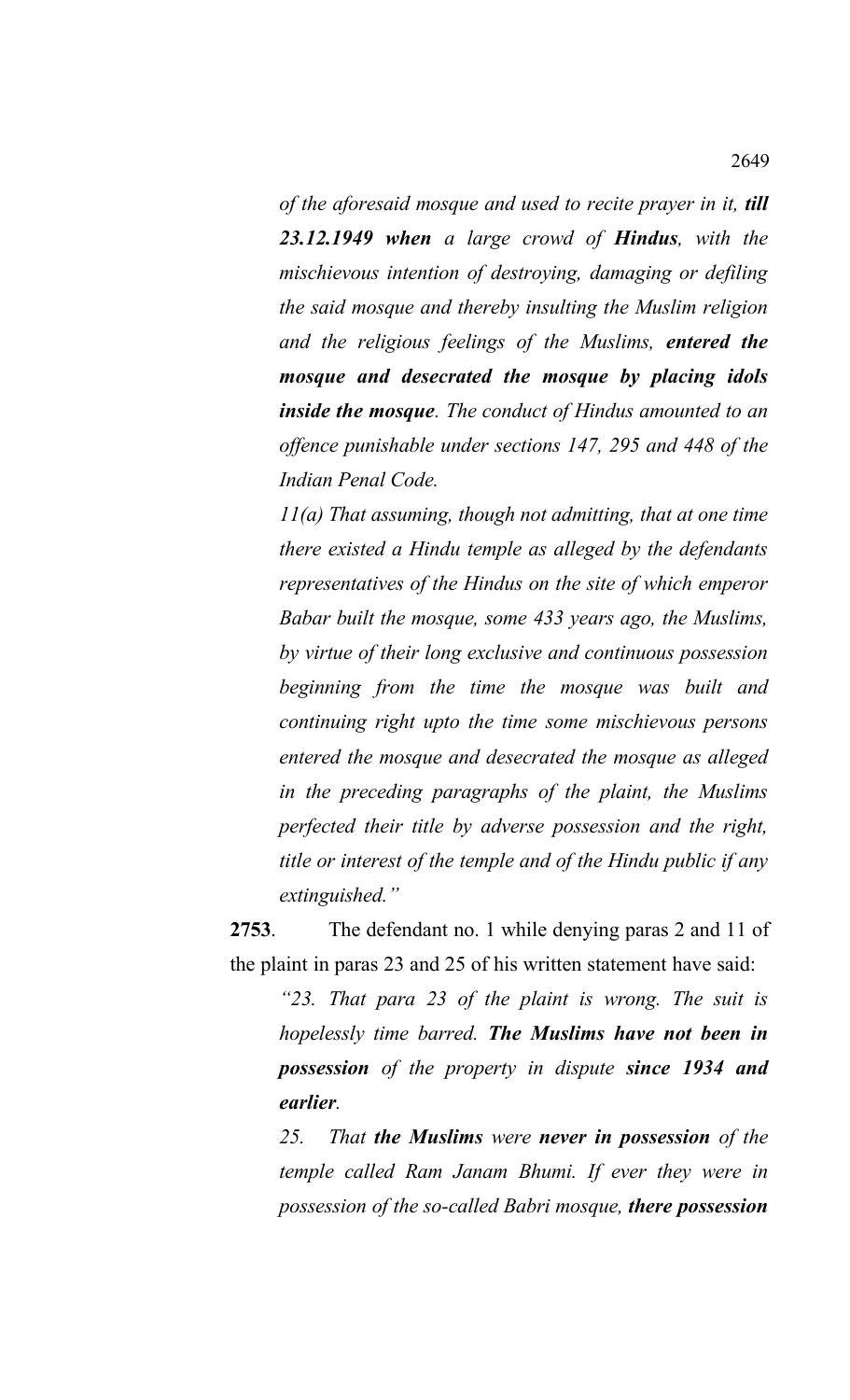*ceased thereon in 1934, and since then Hindus are holding that temple in their possession and their possession has ripened into statutory adverse possession thereon since 1934. Prior to 1934 continuous daily Hindu puja is being done in that temple and the Muslims have never said their prayers since 1934 in the temple falsely described as Babri Mosque."*

**2754**. Similar is the stand taken in the written statement of defendant no. 2. Paras 23, 25 and 28 are not quoted being almost verbatim.

**2755**. In the common replication filed in reply to the written statement of defendants no. 1 and 2, plaintiffs in paras 25, 28, 34 and 35 have pleaded:

*"25. The allegations contained in para 25 of the written statement are denied. The Hindu Public never held the mosque and Ganje-Shahidan in their possession nor did puja therein since 1934 as alleged by them.* 

*28. Denied. The Muslim public has been in possession of the property in suit as mosque for the last 450 years when the mosque was constructed.* 

*34. That it is absolutely wrong that the Hindu Public took possession of the property in dispute in 1934 and is holding possession of it as temple since then and have thus completed title by adverse possession. The possession of the Muslims community continued as ever and they have been saying their prayers in the mosque as such. The Hindu public of course in 1934, did some mischief to destroy the mosque and damage was caused to some extent, which was got repaired by the Government at the cost of the Government and the Hindu public was charged with*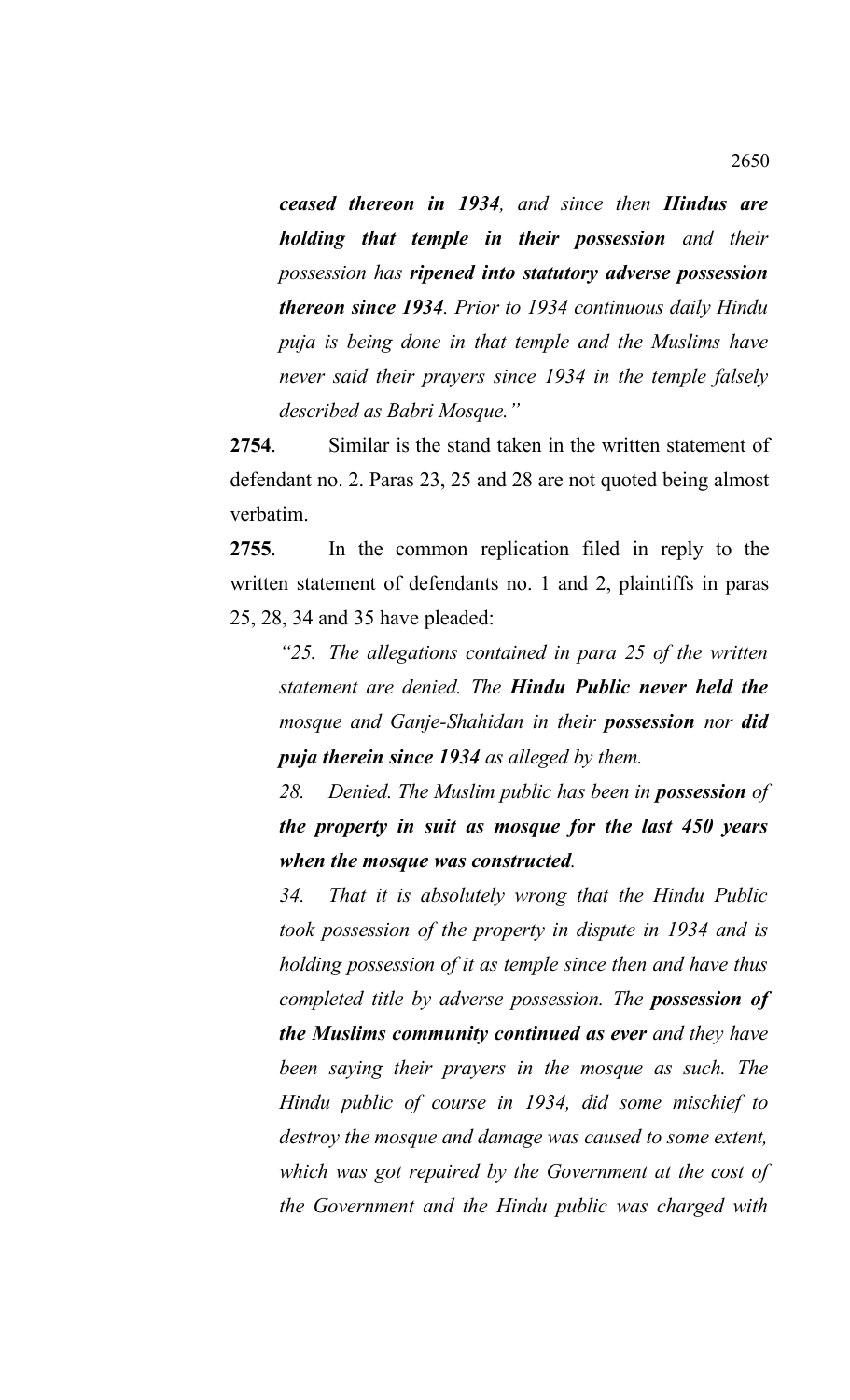*punitive tax. It is absolutely baseless that the Hindu public came in possession much less peaceful possession of the property in suit.* 

*35. That the Muslim public as representative of the wakf has been in continuous possession of the property in suit for last 450 years, i.e., since the time the mosque was constructed and even if the Hindu public had any interest whatsoever in the property in suit before that period the Muslim public representing the wakf perfected his title to the property in suit by their long undisturbed open possession against the interest of the Hindu public which amounts to adverse possession of the wakf and thus title or interest if any, of Hindu public has extinguished.*

**2756**. The defendants no. 3 and 4 in their written statement in paras 11, 13(C), 29, 30, 34 and 35 have said as under:

*"11. . . . . the question of any Muslim or the Muslim community having been in peaceful possession of the same and having recited prayers till 23-12-49 does not arise. . . . 13(C). . . . . The said Temple Ram Chabutra had an history of judicial scanning since 1885 A.D. and it existence and possession over temple Ram Chabutra was ever since in possession of Nirmohi Akhara and no other but Hindus allowed to enter and worship there and put offering in form of money, sweets, fruits, flowers etc. which has always been received by Panches of Nirmohi Akhara.*

*29. That the said temple has ever since been in the possession of the defendant no. 3 and none other but Hindus have ever since been allowed to enter or worship therein and offerings made there, which have been in form*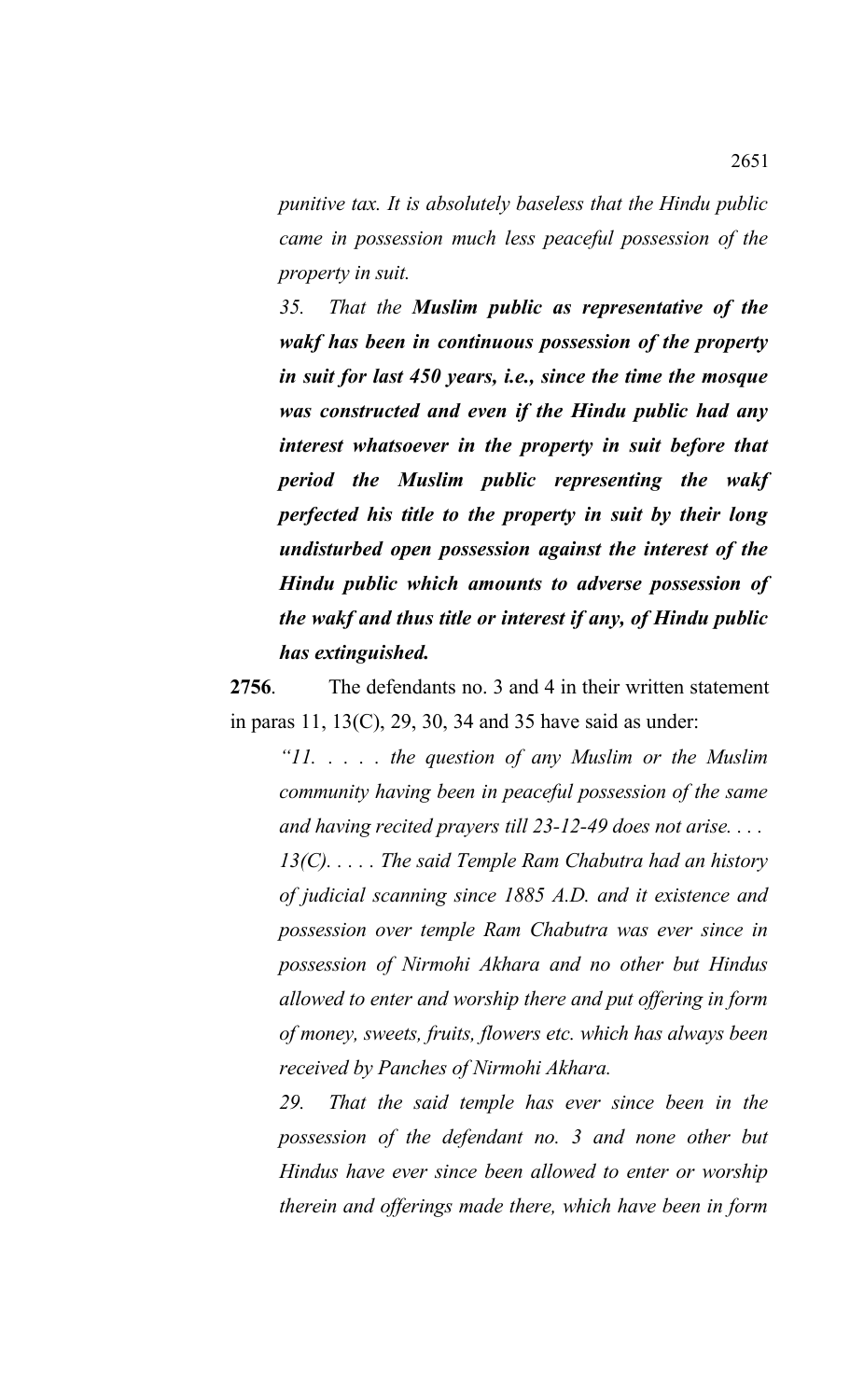*of money, sweets, flowers and fruits and other articles and things, have always been received by the defendants 3 and 4 through their Pujaris.*

*30. That no Mohamedan could or ever did enter in the said temple buildings. But even if it be attempted to be proved that any Mohamedan ever entered it which would be totally wrong and is denied by the answering defendants, no Mohamedan has ever been allowed to enter or has ever attempted to enter it atleast ever since the year 1934.*

*34. . . . . . plffs for the Muslim community or any of its members have not been in possession within limitation over the property in dispute.*

*35. That even if the plaintiffs succeed in showing that any Muslim ever said prayers in the building in question or used the same as a Mosque, or that the possession of the answering defendant and the Deity (Shri Thakur Ram Janki) was for any period of time disturbed by the Muslims or any of them, the answering defendant and the Deity, have again matured their title by continuous and adverse possession, open and hostile to the plaintiff and their community by remaining in continuous possession of the said building, that is, the temple of Janam Bhoomi for more than 12 years and in any case ever since 1934, during which period the Hindus have been continuously doing worship and making offerings to the deity installed therein and the answering defendant have been managing the said temple and taking offerings made thereat."*

**2757**. In the additional written statement dated 28/29 November, 1963, the defendants no. 3 and 4 in paras 38 and 39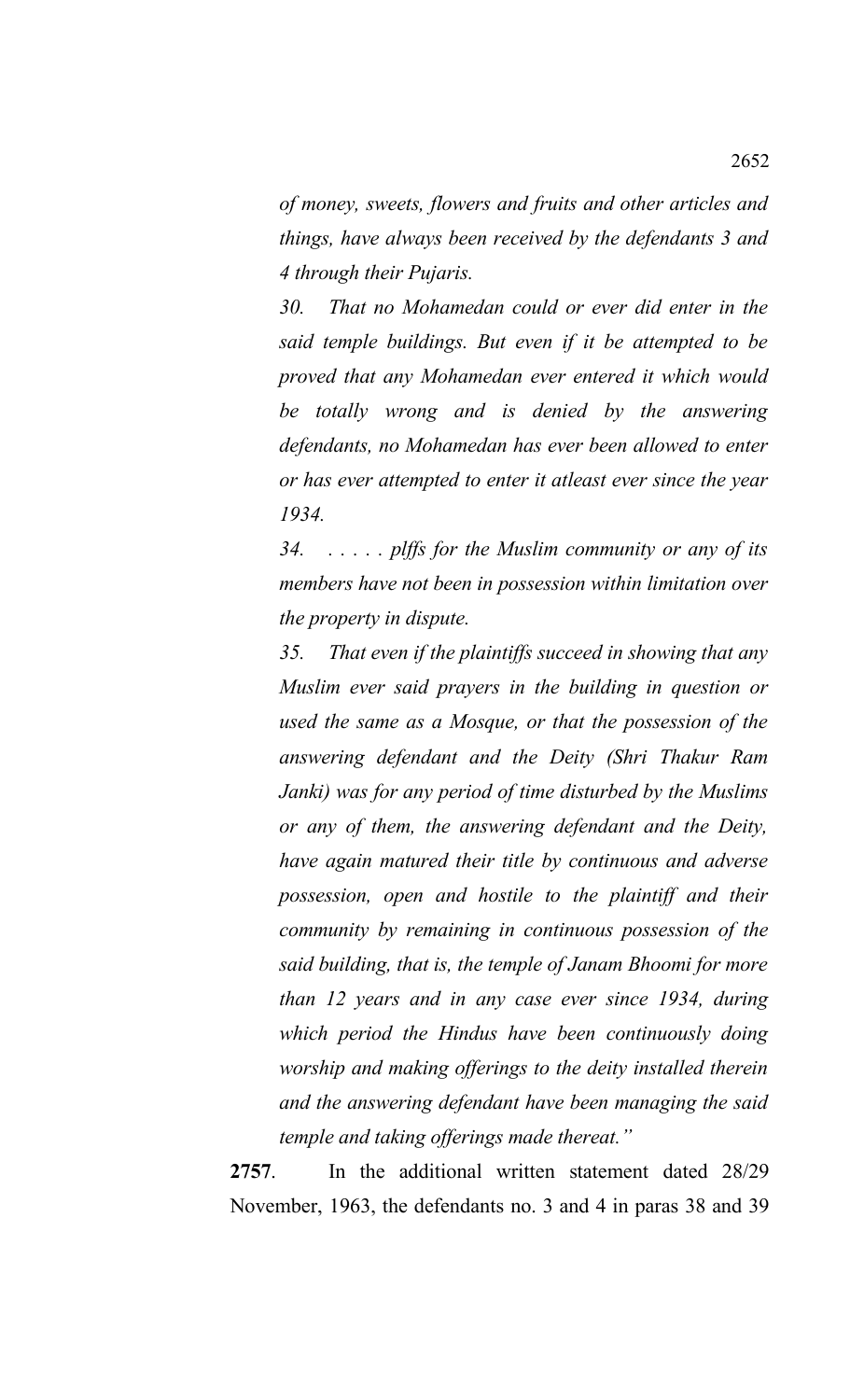have said:

*"38. The building in question was always a temple as shown in the written statement of the answering defendants. Emperor Babar never built a mosque as alleged by the plaintiffs and Muslims were never in possession of the building in question.* 

*39. The allegation of the plaintiffs in their amended paragraph 11(a) of the plaint that "some mischievous persons entered the mosque and desecrated" it is only the mischievous concoction. No question of the Muslims perfecting their title by adverse possession or of the extinction of the right, title or interest of the temple and of the Hindu public at all arises as the Muslims were never in possession."*

**2758**. In the replication the plaintiffs in paras 27, 30, 32, 34, 35, 37, 38 and 39 have said:

*"27. Denied. The property in suit is not a temple as alleged and has never been in possession of the defendants as alleged.* 

*30. Denied. The Muslim public has always been saying prayers and visiting the Mosque and Ganje-Shahidan which is the property in suit for last 450 years when the mosque was built.*

*32. Denied. The defendants have never been in possession or in-charge of the property in suit as alleged. The filing of the suit mentioned in this para is admitted. Rest is denied.* 

*34. Denied. The plaintiffs and Muslims public have been in possession for last 450 years.* 

*35. Denied. The plaintiffs have been in possession of the*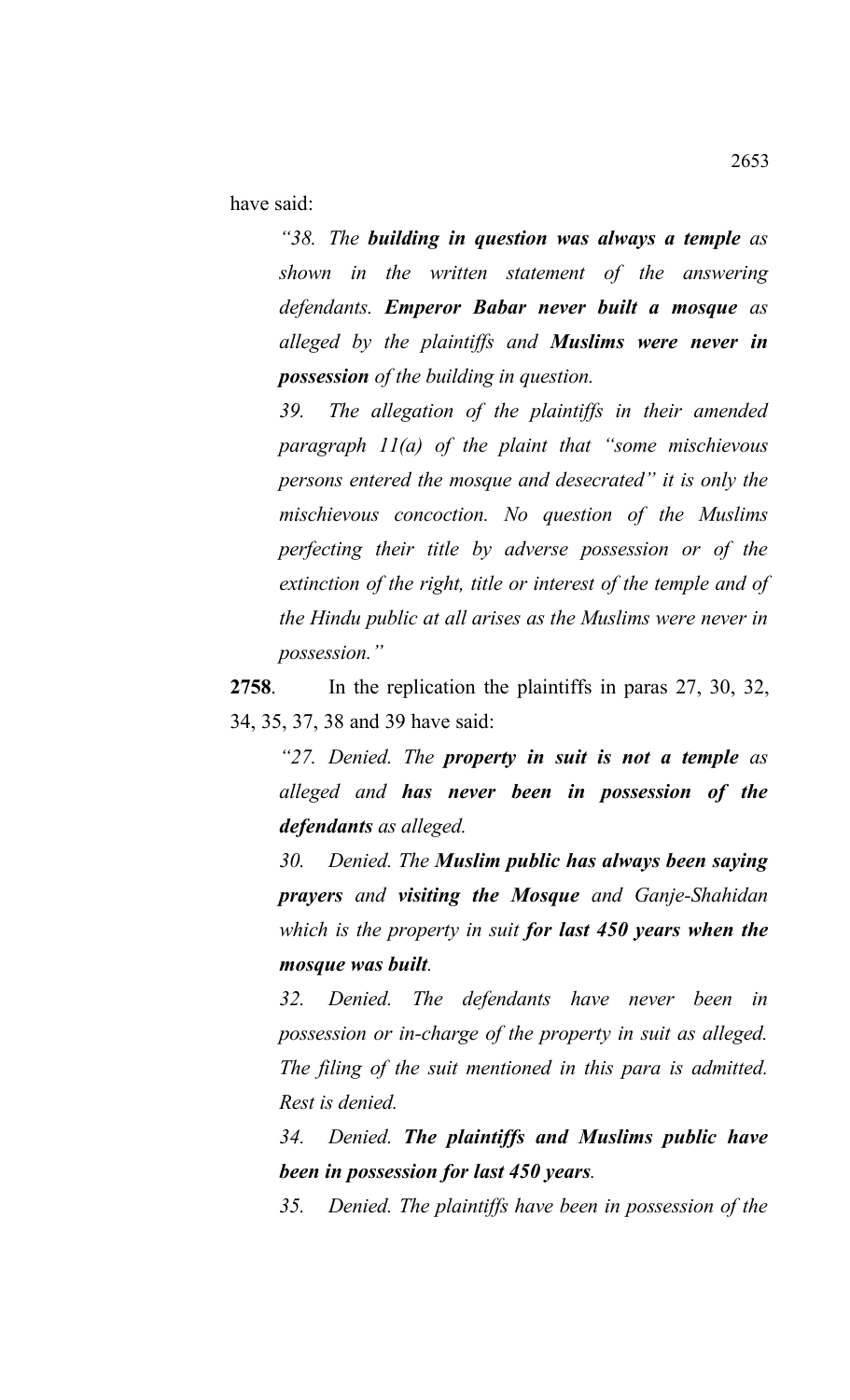*property in suit as Mosque and Ganje-Shahidan for last 450 years and it is absolutely wrong that the Hindu public ever had possession of any sort over the property in suit as temple, as alleged by the defendants in this para.* 

*37. That the Muslim public had been in continuous and open possession of the mosque and Ganje-Shahidan for last 450 years, i.e., the time when the mosque was built. In 1934 of course the Hindu public out of mischief attempted to destroy the mosque and in their attempt they damaged the mosque at places which damage was repaired by the Government at the expense of the Government and Hindu public was penalised by punitive tax for their unlawful actions.* 

*38. That the possession of the Muslim public was not disturbed and they remained in possession of the property as mosque and saying their usual prayers continuously upto December 1949 when Hindu public by force entered the mosque, by breaking open the lock of the mosque and desecrated the mosque by placing idols inside the mosque which being made by the police proceedings under section 145 Cr.P.C. were started and to avoid apprehension of breach of peace the mosque was placed in custody of a Receiver. The Receiver is still holding the property for the benefit of Muslim public.*

*39. That the Muslim public as representative of wakf has been in continuous possession of the property in suit for last 450 years i.e. since the mosque was built and even if the Hindu public had any interest whatsoever in the property in suit before that period of 450 years the Muslim public as representative of wakf has perfected title*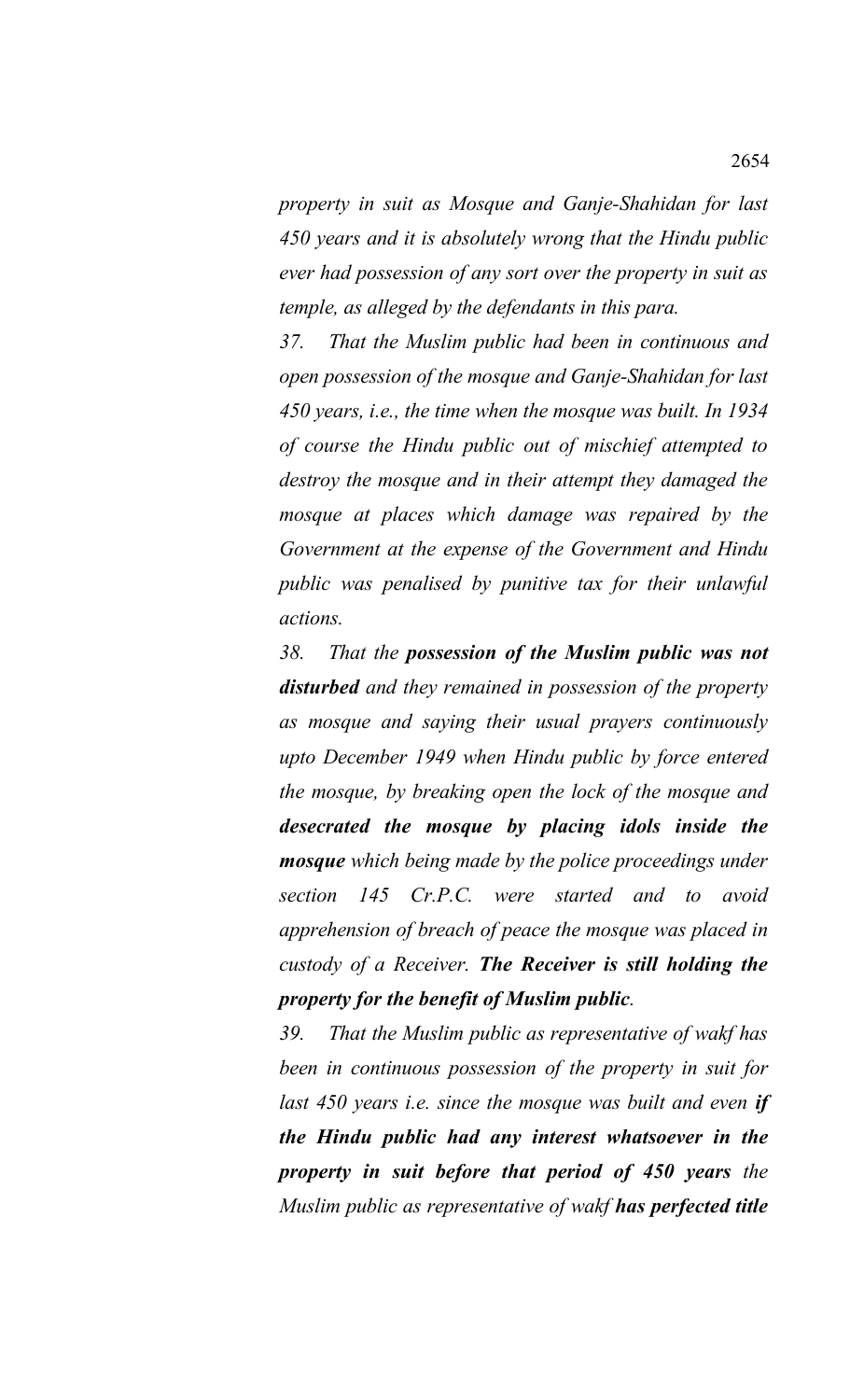*to the property in suit by their long undisturbed open possession against the interest of Hindu public to their knowledge which amounts to adverse possession of the wakf and thus the title or interest, if any, of the Hindu public has been extinguished."*

**2759.** The additional written statement dated 21<sup>st</sup> August, 1995 of defendant no. 3, para 2 and 3(i) says:

*"2. That the contents of para 20 of the plaint is evasive and plaintiffs who are not in possession nor they were in possession ever over the disputed inner or outer site. The narration of Receiver's possession in this para by plaintiffs can only be clubbed with the inner disputed site i.e. the main temple bounded by letters B, B1, B2, B3, D2, D1 and letters D.C.B. Shown in annexure. A map of this additional W.S. The outer part of disputed sites comprises with Sri Ram Chabutara temple, Chhatti Pujan Sthal, Panch Mukhi Shankar Ganesh Ji Kirtan Mandap, Bhandar House of Panches of Nirmohi Akhara. All belonging to Nirmohi Akhara and has ever been in the possession of Nirmohi Akhara through Panches of Nirmohi Akhara from before the human memory. Even on the date of attachment under the order of Additional City Magistrate, Faizabad dated 29.12.1949 an attachment Fard was prepared. A true copy is being attached as Annexure 'C' to this Additional Written statement.* 

*3(1) . . . . . The Chabutara is in possession of the defendant no. 3, Nirmohi Akhara."*

**2760**. The defendant no. 10 while denying the above mentioned paragraphs of the plaint has said in paras 25 and 26 as under: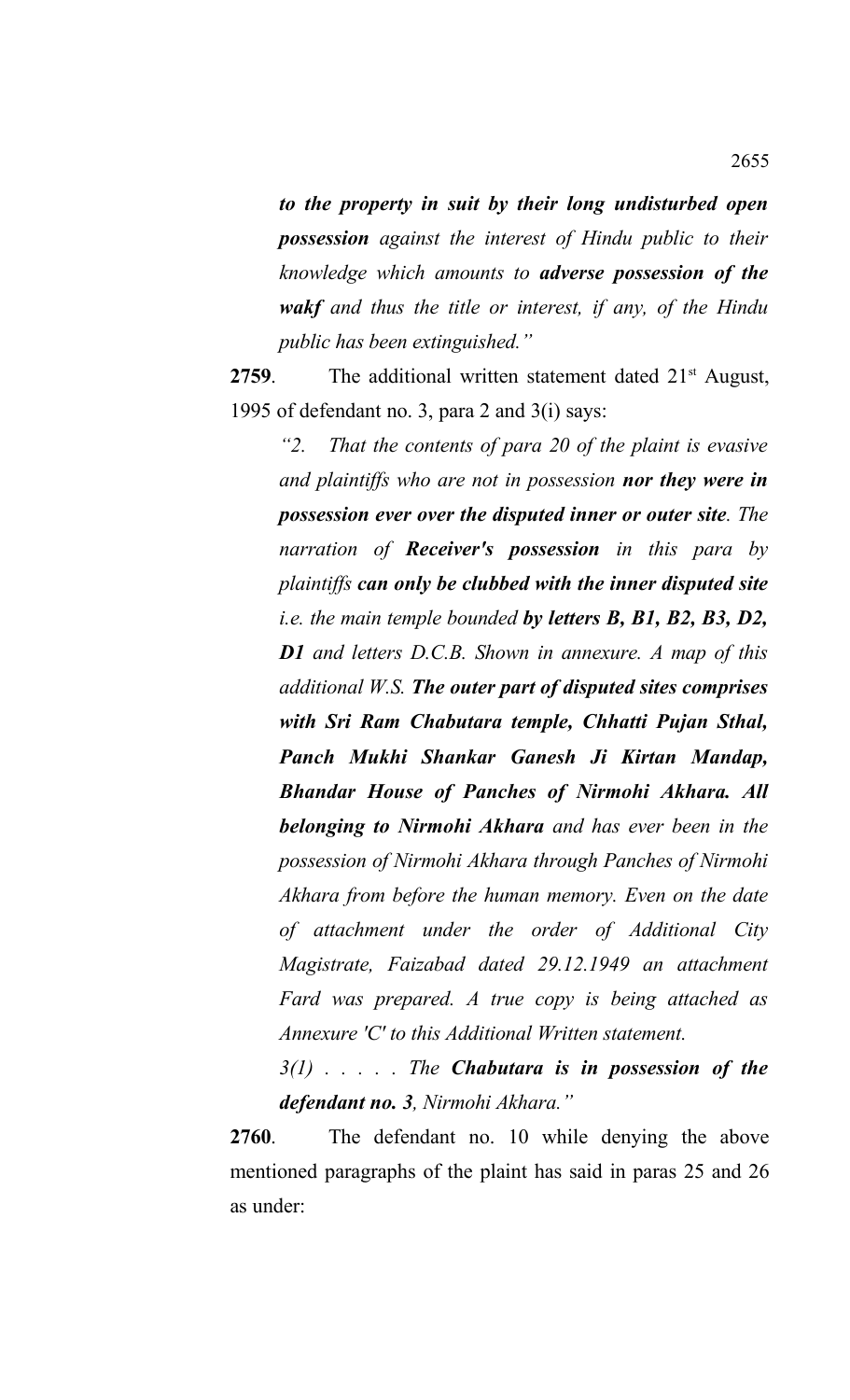*"25. That the plaintiffs have never been in possession of the property in dispute, nor they have any right to take possession thereof or make any constructions thereon, under the law of the country as aforesaid.* 

*26. That the land and property in dispute has been throughout in uninterrupted possession of the Hindu community as a whole and in the ownership of Lord Sri Ram, and the plaintiffs never had or have any concern with the land and property in dispute."*

**2761**. In the additional written statement dated 12<sup>th</sup> September, 1995 the defendant no. 10 in para 1 says:

*"1. . . . . The Hindus have all along been in possession over the entire area of Shri Ram Janma Bhoomi. The land in question has all along been in possession of Hindus and devotees of Lord Shri Ram."*

**2762**. Defendant no. 13, Baba Abhiram Das and defendant no. 14, Pundarik Mishra have contested the claim of plaintiffs, stating in paras 23, 25 and 28 as under:

*"23. . . . . The Muslims have not been in possession of the property in dispute since 1934 and earlier.* 

*25. That the members of the Hindu Community have from time immemorial been worshipping the site of Janam Bhum upto this time by virtue of their right and the Muslims were never in possession of the temple called as "Ram Janam Bhawan". If ever they were in uninterrupted possession of the falsely called "Babri Mosque" their possession ceased there on in 1934 and since then Hindus are holding that temple in their possession and their possession has ripened into statutory adverse possession therein since 1934. Even prior to 1934 continuous daily*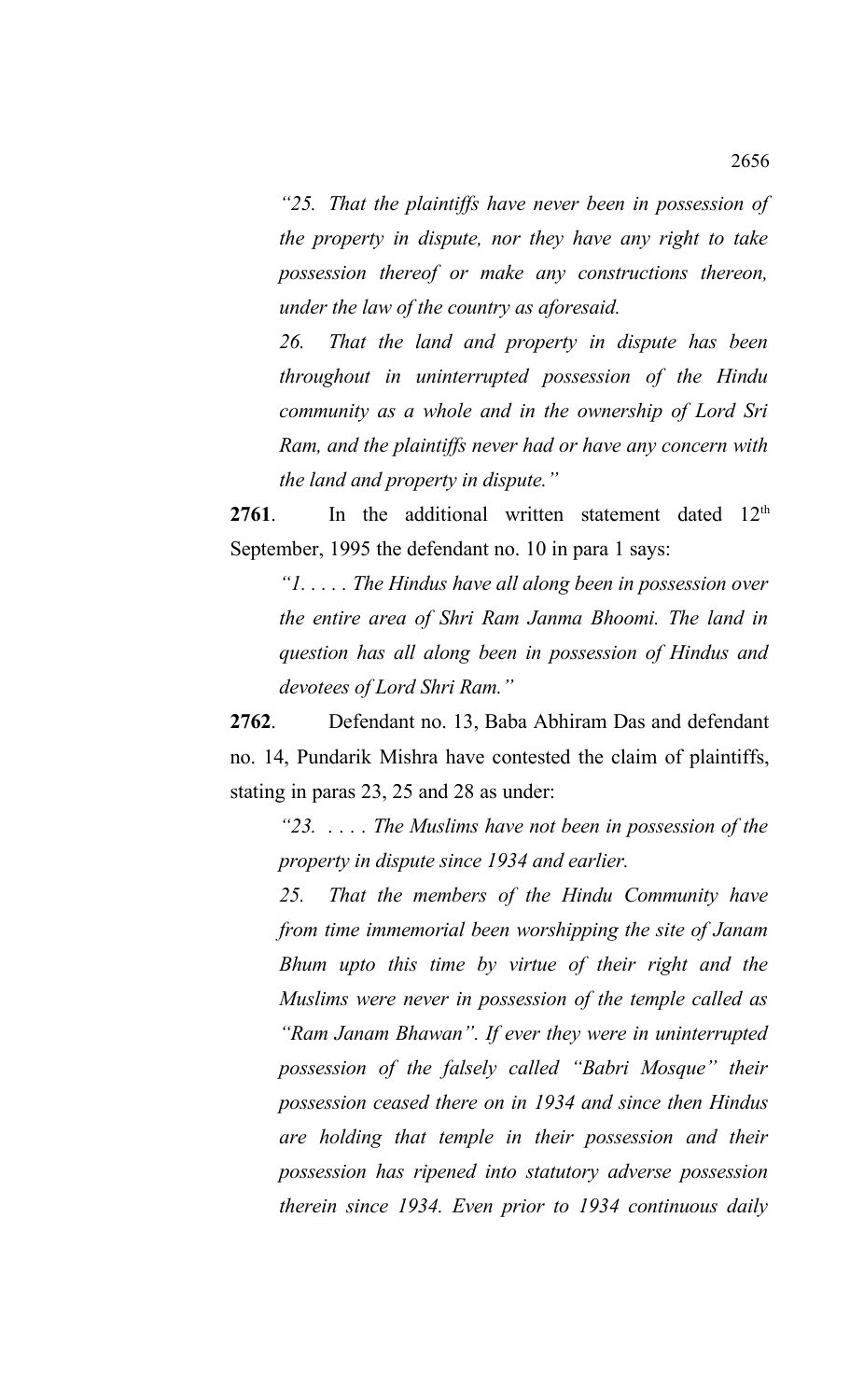*Hindu Puja is being done in that temple and the Muslims have never offered their prayers since 1934 in the temple falsely described as 'Babri Mosque'.*

*28. . . . . . the plaintiffs were never in possession over the temple in dispute since 1934 and the Hindus were holding it adversely to them to their knowledge."*

**2763**. The defendant no. 13/1 in its written statement in paras 11, 11A and 31 says as under:

*"11. That the contents of paragraph 11 of the plaint are denied. The Muslims were never in possession of the alleged 'mosque'. They never could recited prayers therein, and never recited any prayers therein till 23.12.1949, or any date even remotely within 12 years of the institution of the suit. Correct facts are stated in the Additional Pleas.* 

*11A. . . . . There was and there could be no question of any exclusive or continuous possession by the Muslims over the site of the ancient Hindu Temple or any part or portion of Sri Rama Janma Bhumi, which was by itself an object of worship by the Hindus and as such a Deity having the status of a juridical person in the eye of law. . . . . The act of Mir Baqi was a fleeting act of trespass and not an act of entering into adverse possession by a person claiming ownership against the true owner, and no Muslim could by any such act of trespass or its repetition, confer any right, title or interest in the nature of a Waqf in favour of ALLAH for the purposes of a 'mosque'. According to Muslim law, ALLAH alone is the owner in possession of all Waqf property. A Mutwalli is a mere manager, and neither the Mutwalli nor the beneficiaries of a Muslim Waqf, can claim*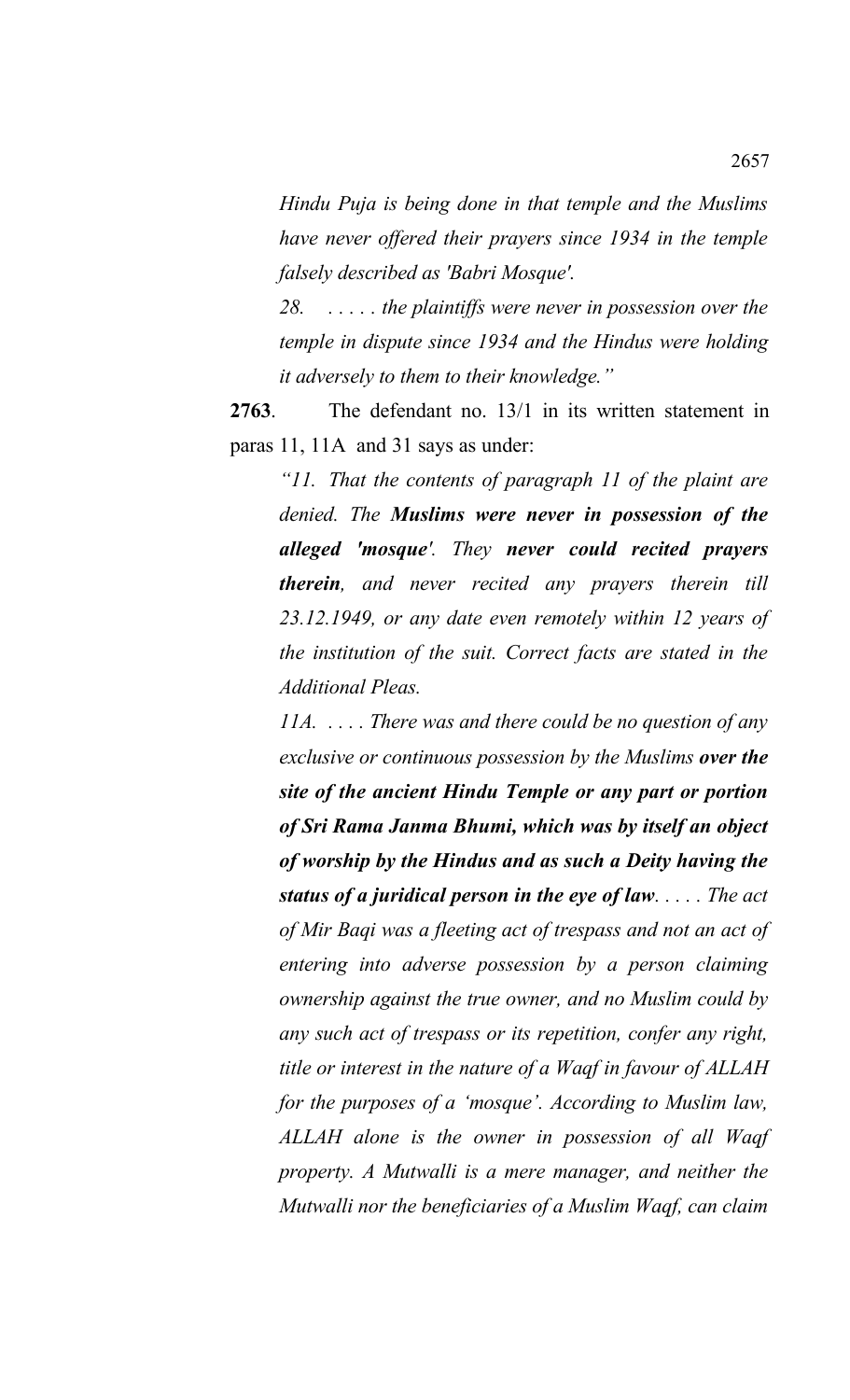*or have any right of ownership or possession as an owner for, or on behalf of ALLAH. Title by way of a Muslim Waqf, cannot, therefore, be acquired by adverse possession, for Allah does not accept the Waqf of property by a wrongful act of adverse possession. The Deity of BHAGWAN SRI RAMA VIRAJMAN in the ancient Temple at Sri Rama Janma Bhumi, and the ASTHAN SRI RAMA JANMA BHUMI which was by itself a Deity and worshiped as such since ever and had a juristic personality of its own, continued to own and possess the property rights of ownership and possession of the space of Sri Rama Janma Bhumi at Ayodhya, without any dent on them by any such acts of trespass as the demolition of the Temple or the attempt to raise mosque—like structure thereat. . . . . . The Muslims did not get any title by adverse possession, and the pre-existing right, title and interest of the Deities continued to exist uninterrupted, by any such act of Mir Baqi as is said to have been committed during Babar's time over 400 years ago. . . . . . that the Muslims having lost whatever fleeting possession they might have had by trespass over a part of the area of Sri Rama Janma Bhumi, that was finally and effectively brought to an end, and they have no right, title or interest whatsoever in the land or the mosque-like structure at Sri Rama Janma Bhumi, Ayodhya."*

*31. That after the annexation of Avadh and the first war of independence, miscalled the Sepoy Mutiny by the British, an inner enclosure for the three-domed structure was created by raising a boundary wall with iron gratings in the courtyard of the building, which separated and Rama*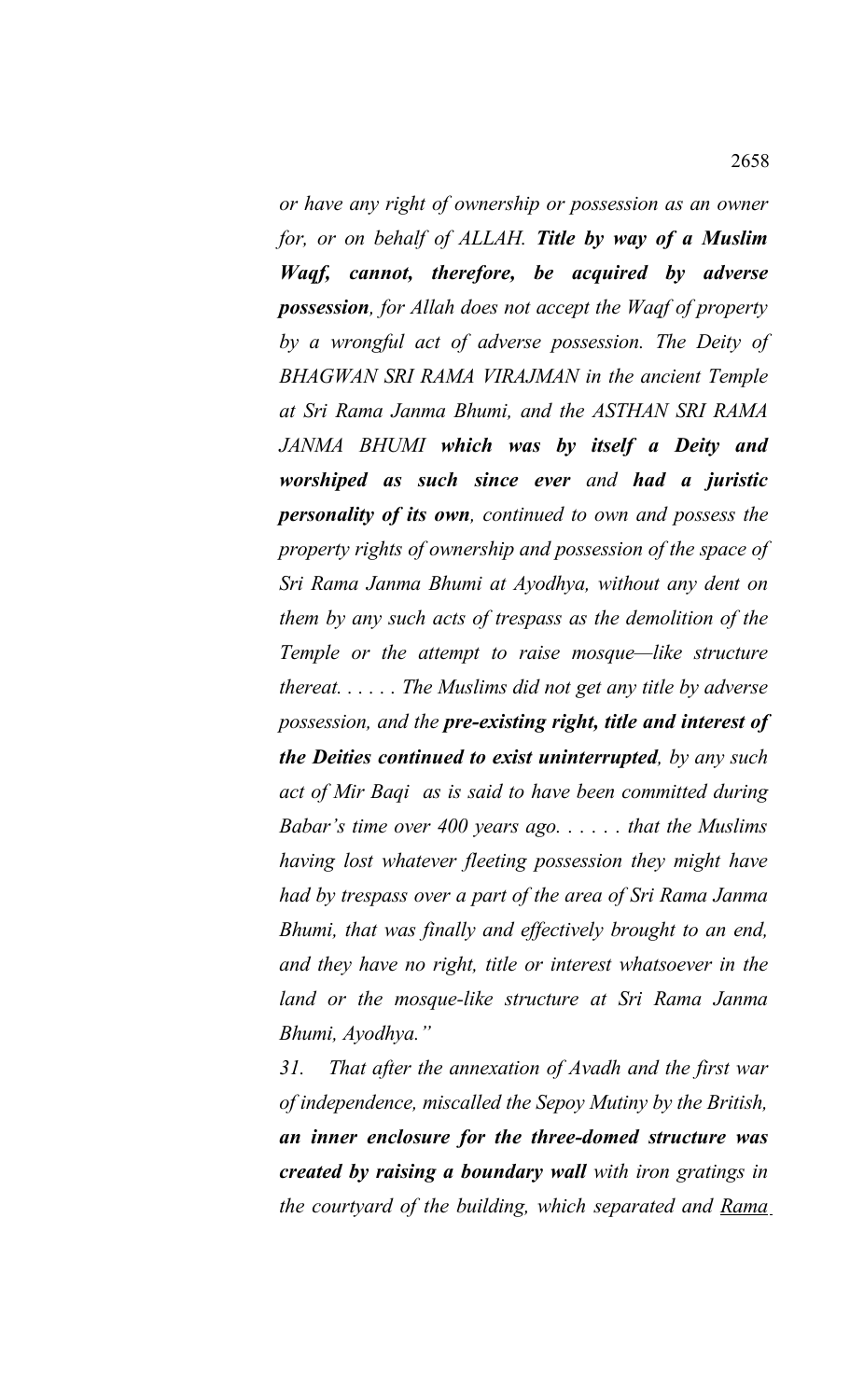*Chabutra and the Charans and the Sita Rasoi, from the building and divided the courtyard into two parts. The inner part in which the three-domed structure was situated, was land-locked from all sides by the outer part in which the Rama Chabutra, the Charan and the Sita Rasoi were situate. The British thus tried to confine the Hindus to worship their Deities in the outer part of the courtyard, but no Muslim could enter the inner part of the courtyard or the three-domed structure within it, except by passing through the outer courtyard, which had Hindu places of worship in it and was in their exclusive and constant occupation. This laid the seeds of trouble off and on whenever any Muslims wanted to go inside. The result was that no Namaz was offered inside the threedomed structure, inspite of the attempt of the British Government to induce the Muslims to do so by raising the inner boundary wall. This was a calculated attempt by the Britishers to encourage the Muslims to use the abandoned place as a 'mosque' and create differences between their Hindu and Muslim subjects, with the object of maintaining their power, particularly in the context of the First War of Independence in which the Hindus and the Muslims had fought the British power shoulder to shoulder like brothers. However, the attempt to induce the Muslims to use the building inside the inner enclosure as a 'mosque' did not succeed. There was an over-helming number of Hindus living all round the place, and the local Muslim population knew that the place was not a proper place for offering Namaz, as it was not a "mosque" according to the true tenets of Islam. The Hindus never left the place and*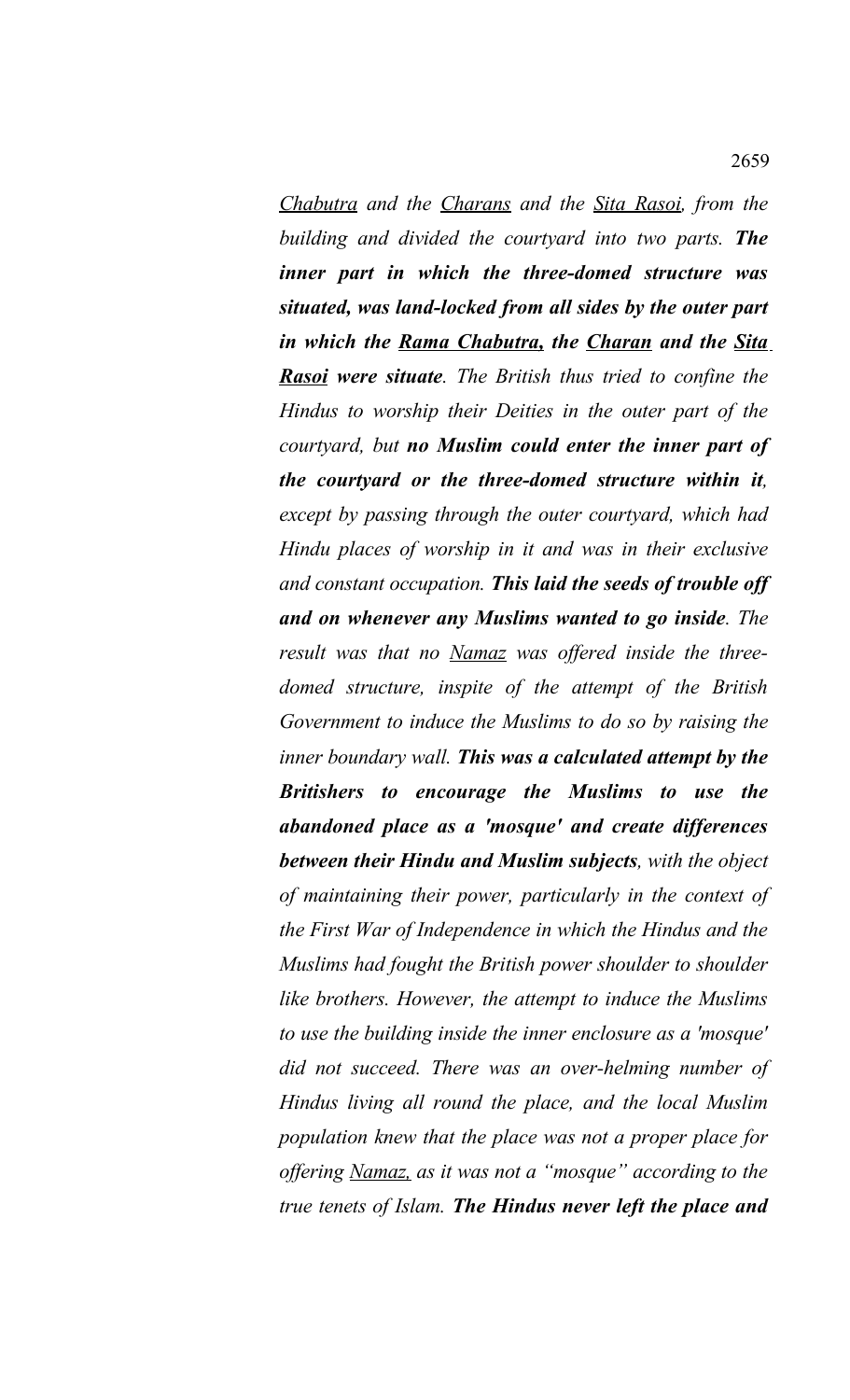*continued to worship the ASTHAN through such symbols of the DIVINE SPIRIT as the CHARANS, the SITA-RASOI and the Idol of BHAGWAN SRI RAMA LALA VIRAJMAN on the Rama Chabutra within its precincts."*

**2764**. In the additional written statement the defendants no. 13/1, Mahant Dharam Das in para 48 says:

*"48. . . . . . site always was and continues to be a place of worship for the Hindus and owned and possessed by Shir Ramalala Virajman at Sri Ram Janma Bhumi.. . . . ."*

**2765**. The defendant no. 17 in his additional written statement dated 14.09.1995 has averred in paras 1 and 23 as under:

*"1. . . . . . The Hindus have all along been in possession over the entire area of Shri Ram Janambhoomi. The land in question has all along been in possession of Hindus and devotees of Lord Shri Ram. . . . ."*

*23. That it is pertinent to mention that no suit has been brought by any person or body of persons from the Muslim side claiming dispossession of the deity. Thus the possession of the deity is hostile to the interest of the plaintiffs which is in their knowledge, but no suit has been filed against the deity i.e. Shri Ram Lala Virajman. Thus the deity has perfected his title by remaining in adverse possession and the plaintiffs are stopped from challenging the existence of deity now and claiming possession which has become time barred."*

**2766**. The defendant no. 18 in his written statement in para 29 said:

*"29. That contesting defendant does not take even a drop of water without the darshan of the said Lord Rama*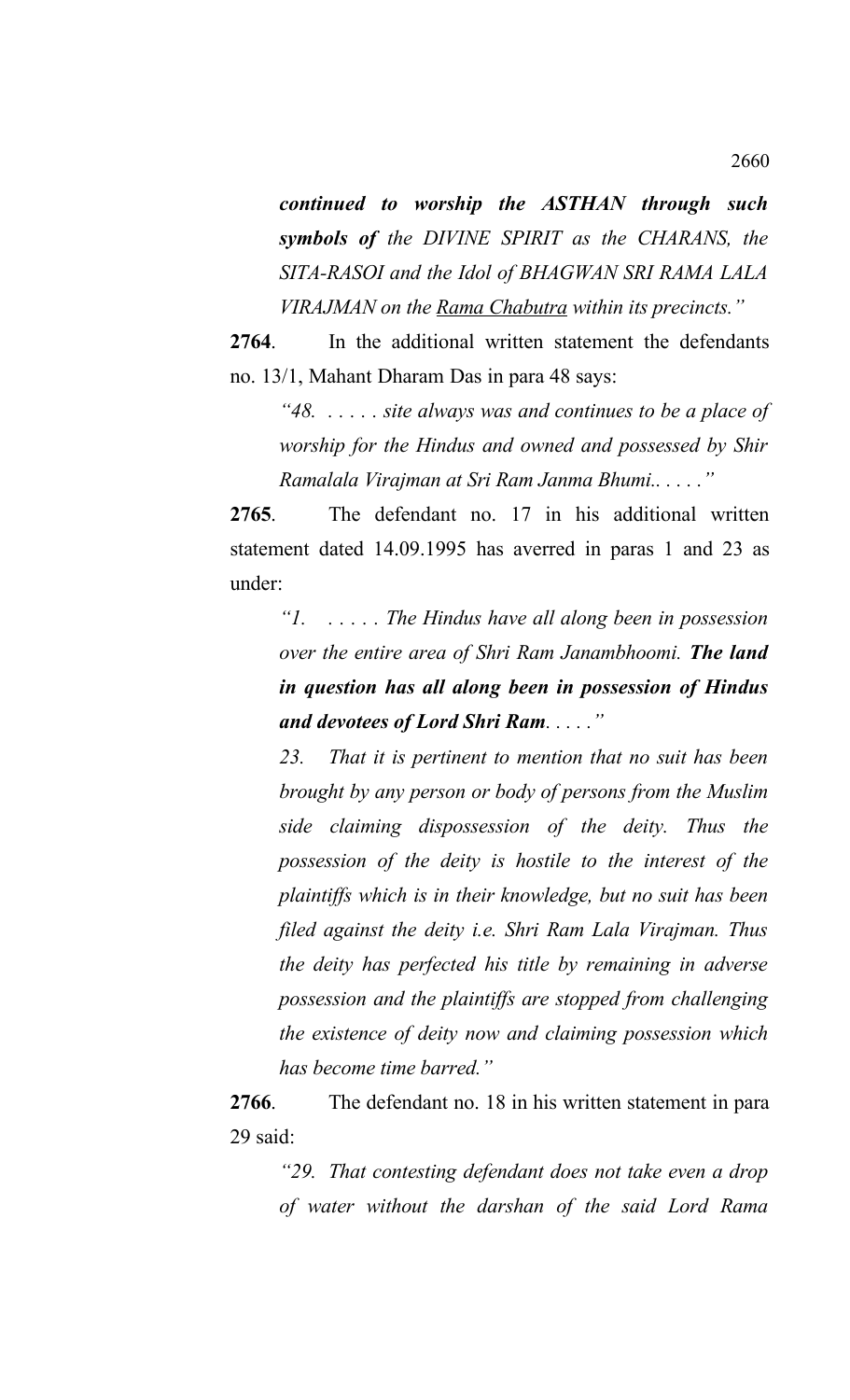*installed in the disputed place known as Janam Bhumi Lord Rama is a stadio of the answering defendants. The answering defendant is doing such darshan of the said Lord Rama continuously for 30-32 years. And thus accrued a right of Darshan of the said Lord Rama by prescription and long user which the answering defdt. have enjoined peacefully and without any interruption for more 30-32 years."*

**2767**. The defendant no. 20 in para 44 and 48 of his written statement said:

*"44. That before the middle of the 19th century, as mentioned above, Ayodhya was regarded as a stronghold of Hindus and the Ram Janma Bhumi was at all material time accessible to Hindus. Since then Hindus are in peaceful possession of the place and the temple in dispute and are performing the worship therein peacefully and uninterruptedly.* 

*48. That, in the above circumstances, the ouster of Hindu community from Ram Janma Bhumi did not ever take place. The Hindus have always been and are still today in lawful possession and shall always be deemed to be in lawful possession of the site in dispute. In the alternative, even supposing without admitting that the Hindus were ousted, yet they have thereafter regained possession and have been exercising their rights of worship peacefully and to the knowledge of the plaintiffs for more than twelve years and thus perfected their title in the eyes of law. The suit is barred by limitation."*

**2768**. The **issue no. 16 (Suit-5)** read as under:

"*Whether the title of plaintiffs 1 & 2, if any, was*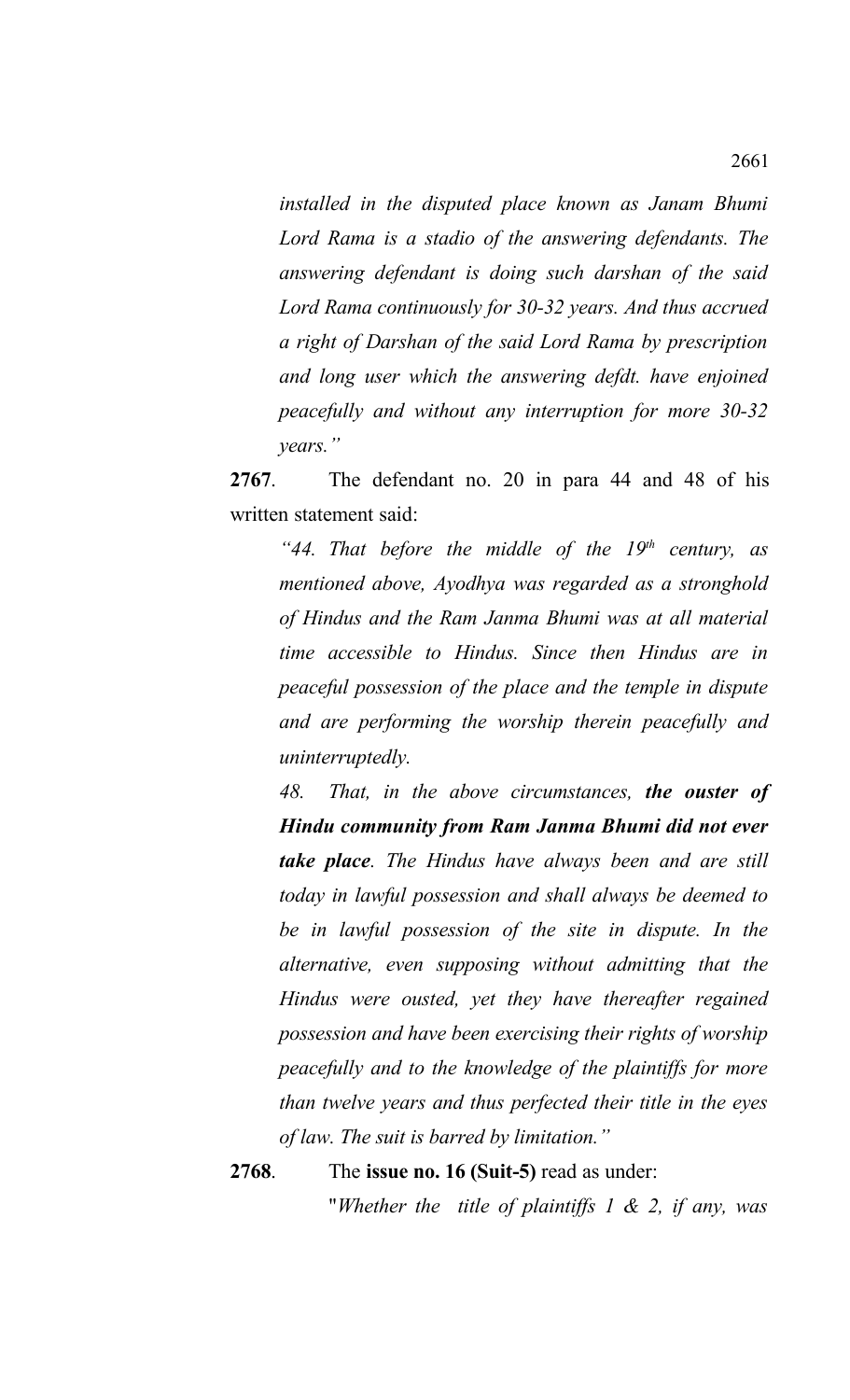*extinguished as alleged in paragraph 25 of the written statement of defendant no.4? If yes, have plaintiffs 1 and 2 reacquired title by adverse possession as alleged in paragraph 29 of the plaint?"*

**2769**. The above issue has been framed with reference to para 29 of the plaint and para 25 of the written statement of defendant no. 4 which (relevant extract) read as under:

(Plaint)

*"29. The Receiver was not authorised to remove any person from the possession or the custody of the premises, and in fact the Receiver never interfered with the possession of the Plaintiff Deities. No party to a proceeding could dispossess a third party, nor could the Receiver interfere with the possession of a person who is not a party to the proceedings. At the highest, the Receiver acted like a Shebait. He did not disturb the possession of the plaintiff Deities. Their possession over the building premises in dispute ever since the installation of the first Plaintiff's Idol on the night between the 22nd and 23rd December, 1949, is admitted by all the concerned parties. Thus, independently of the original title of the Plaintiff Deities which continued all along, the admitted position of their possession places the matter of their title beyond any doubt or dispute. Even if there had been any person claiming title to the property adversely to the Plaintiff Deities, that would have been extinguished by their open and long adverse possession, which created positively and affirmatively and proprietary title to the premises in the Plaintiff Deities."*

(Written statement of defendant no. 4)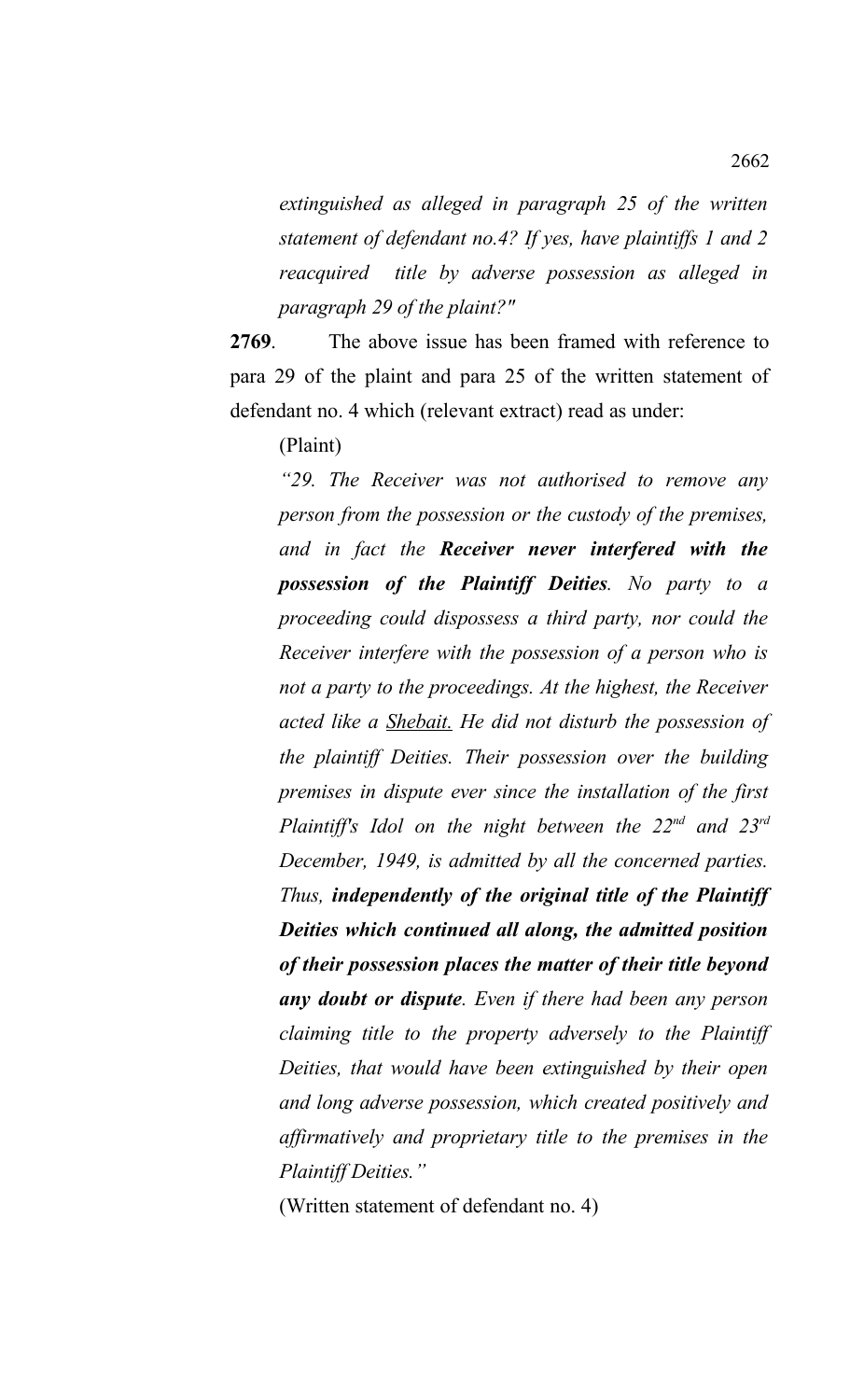*"25. That the contents of para 25 of the plaint are also incorrect and hence denied as stated and in reply thereto it is submitted that there never remained any deity in the mosque in question. It is also incorrect to say that no valid waqf of the mosque was ever created and the reference of command of law made in the para under reply is also incorrect and misleading.*

*It further submitted that the muslims' possession has remained uninterrupted and continuous of the mosque in question since its construction and upto 22-12-1949 (and as such the alleged right or title, if any, of anyone else over the same has ceased to exist and the alleged right and title shall be deemed to have extinguished) on account of the uninterrupted and adverse possession of the muslims over the mosque in question for more than 420 years."*

**2770.** From the above pleadings it is evident that on one hand the Muslim parties claim to possess the disputed building since the date of its construction and offering prayer (Namaz) thereat but simultaneously have taken the plea of adverse possession and have claimed the right of ownership on the basis of expiry of limitation for re-entering into possession by the alleged Hindu owner in case they are able to prove their case of ownership. The Hindus similarly have staked their claim otherwise.

**2771**. The pleadings and evidence in support of the above issues divide the period of dispute since 1528 AD into four, (1) prior to 1528 AD; (2) prior to 1855 AD; (3) from 1855 AD to 1934 AD; and (4) from 1934 AD to 22/23 December 1949.

**2772.** Sri Jilani, learned counsel for the plaintiff has drew our attention to some documents, namely, (1) Exhibit 19, Suit-1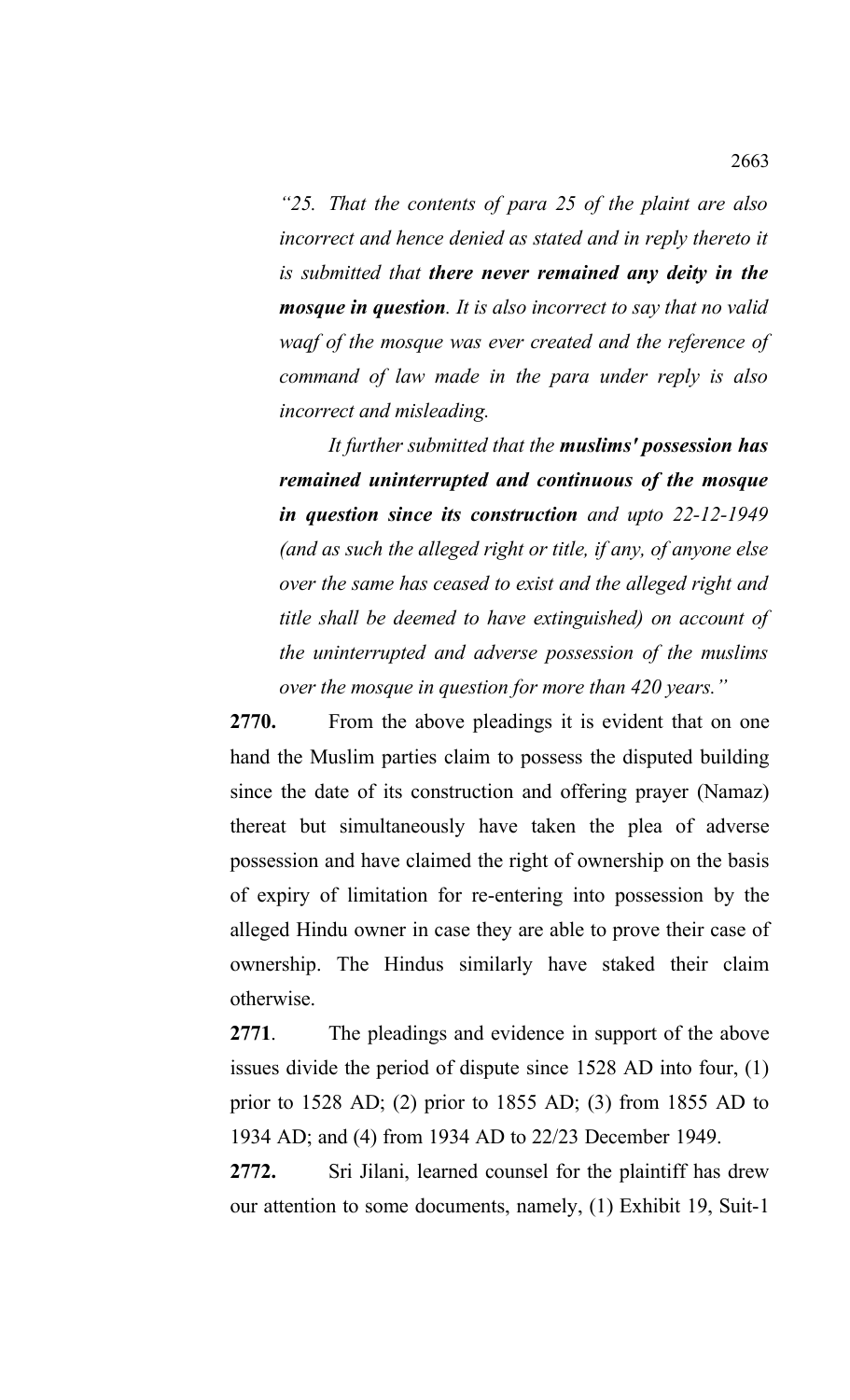(Vol. 5 page 61) which is a report dated 28.11.1858 submitted by one Sri Sheetal Dube, Thanedar Awadh removing the unauthorised construction made in the inner courtyard; (2) Exhibit 20, Suit-1 (Vol. 5 page 65) letter dated 30.11.1858 of Mohd. Khateen Moazim abour encroachment by the aesthetic in the inner courtyard; (3) Exhibit A-70, Suit-1 (Vol. 8 page 573) dated 05.12.1858; (4) Exhibit 21, Suit-1 (Vol. 5 page 69) dated 15.12.1858 the report of Sheetal Dube, Thaendar Awadh; (5) Exhibit 22, Suit-1 (Vol. 5 page 73) dated 15.12.1858; (6) Exhibit A-69, Suit-1 (Vol. 8 page 569) dated 15.12.1858; (7) Exhibit 23, Suit-4 (Vol. 10 page 135) dated 9.4.1860; (8) Exhibit 4, Suit-4 (Vol. 10 page 35) dated 1861; (9) Exhibit 54, Suit-4 (Vol. 12 page 359) dated 12.03.1861; (10) Exhibit 55, Suit-4 (Vol. 12 page 365) dated 16.3.1861; (11) Exhibit A-15, Suit-4 dated 5/6.9.1863; (12) Exhibit 6, Suit-4 (Vol. 10 page 39) dated 30.10.1865; (13) Exhibit 7, Suit-4 (Vol. 10 page 41) dated 30.10.1865; (14) Exhibit A-13, Suit-1 (Vol. 6 page 173) dated 25.09.1866; (15) Exhibit 29, Suit-1 (Vol. 5 page 105) dated 12.10.1866; (16) Exhibit 8, Suit-4 (Vol. 10 page 43) dated 22.08.1871; (17) Exhibit 26, Suit-1 (Vol. 5 page 91) dated 22.08.1871; (18) Exhibit A-20, Suit-1 (Vol. 7 page 231) dated 22.8.1871; (19) Exhibit 15, Suit-1 (Vol. 5 page 43) dated 14.05.1877; (20) Exhibit 16, Suit-4 (Vol. 10) dated 13.12.1877; (21) Exhibit 16, Suit-1 (Vol. 5 page 45) dated 13.12.1877; (22) Exhibit 30, Suit-1 (Vol. 5 page 107) dated 13.12.1877; (23) Exhibit 17, Suit-5 (Vol. 20 page 187) dated 18.6.1883; (24) Exhibit-17, Suit-4 (Vol. 10 page 87) dated 18.6.1883; (25) Exhibit 24, Suit-1 (Vol. 5 page 83) dated 18.06.1883; (26) Exhibit 18, Suit-1 (Vol. 5 page 57) dated 02.11.1883; (27) Exhibit 34, Suit-1 (Vol. 5 page 131) dated 12.01.1884; (28)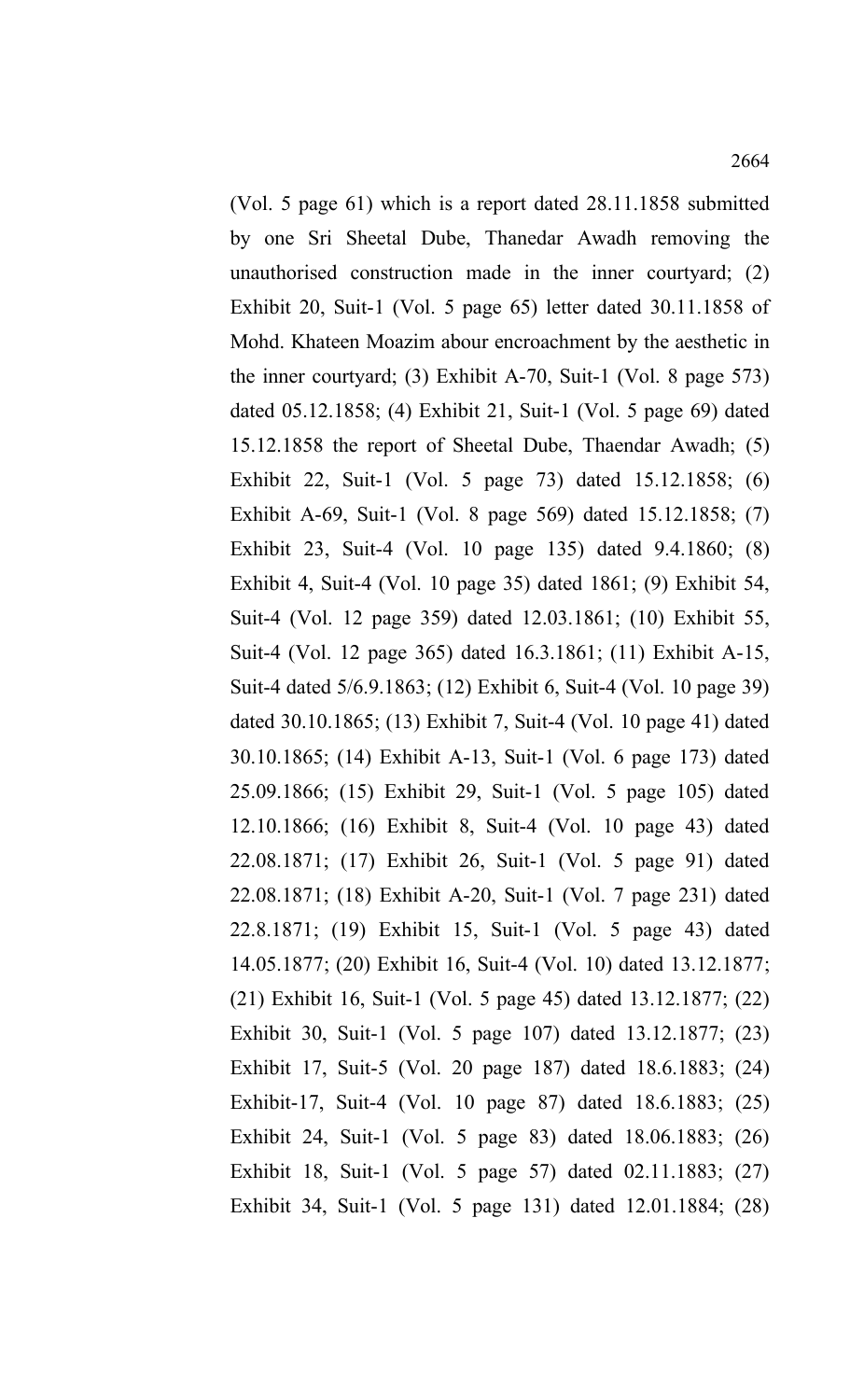2665

Exhibit 27, Suit-1 (Vol. 5 page 95) dated 22.01.1884; (29) Exhibit 28, Suit-1 (Vol. 5 page 99) dated 27.06.1884; (30) Exhibit A-22, Suit-1 (Vol. 7 page 237) dated 19.1.1885; (31) Exhibit 26, Suit-5 dated 19.01.1885; (32) Exhibit A-24 and 25, Suit-1 (Vol. 7 page 271 and 277 dated 06.12.1885; (33) Exhibit A-23, Suit-1 (Vol. 7 page 257) dated 22.12.1885; (34) Exhibit A-26, Suit-1 (Vol. 7 page 283) dated 24.12.1885; (35) Exhibit A-27, Suit-1 (Vol. 7 page 319) dated 18/26.3.1886; (36) Exhibit A-49, Suit-1 (Vol. 8 page 477) dated 12.05.1934; (37) Exhibit A-6, Suit-1 (Vol. 6 page 556) dated 5.6.1934; (38) Exhibit A-43, Suit-1 (Vol. 8 page 459) dated 06.10.1934; (39) Exhibit A-51, Suit-1 (Vol. 8 page 483) dated 25.02.1935; (40) Exhibit A-50, Suit-1 (Vol. 8 page 479) dated 16.04.1935; (41) Exhibit A-48, Suit-1 (Vol. 8 page 473) dated 21.11.1935; (42) Exhibit A-53, Suit-1 (Vol. 8 page 493) dated 02.01.1936; (43) Exhibit A-46, Suit-1 (Vol. 8 page 471) dated 27.1.1936; (44) Exhibit A-52, Suit-1 (Vol. 8 page 489) dated 30.4.1936; (45) Exhibit 53, Suit-4 (Vol. 12 page 355) dated 26.3.1946; (46) FIR dated 23rd December, 1949, Exhibit 51, Suit-4 (Vol. 12 page 337); (47) Exhibit 13, Suit-4 dated 14.2.1950; (48) Exhibit 9, Suit-4 (Vol. 10 page 45) dated 16.2.1950; (49) Exhibit 25, Suit-4 (Vol. 10 page 141) dated 30.7.1953; (50) Exhibit A-44 and A-45, Suit-1 (Vol. 8 page 461 and 467); (51) Exhibit A-21, Suit-1 (Vol. 7 page 233); (52) Exhibit 49 and 50, Suit-4. Besides, he referred to the statement of PWs 1-9, 14, 21, 23 and 25 to show that there was continuous prayer (Namaz) in the disputed building.

**2773**. On the contrary, Hindu parties have claimed their continuous possession on the property in dispute since time immemorial and in any case since 1934 AD. They say that no prayer (Namaz) has been offered in the disputed building earlier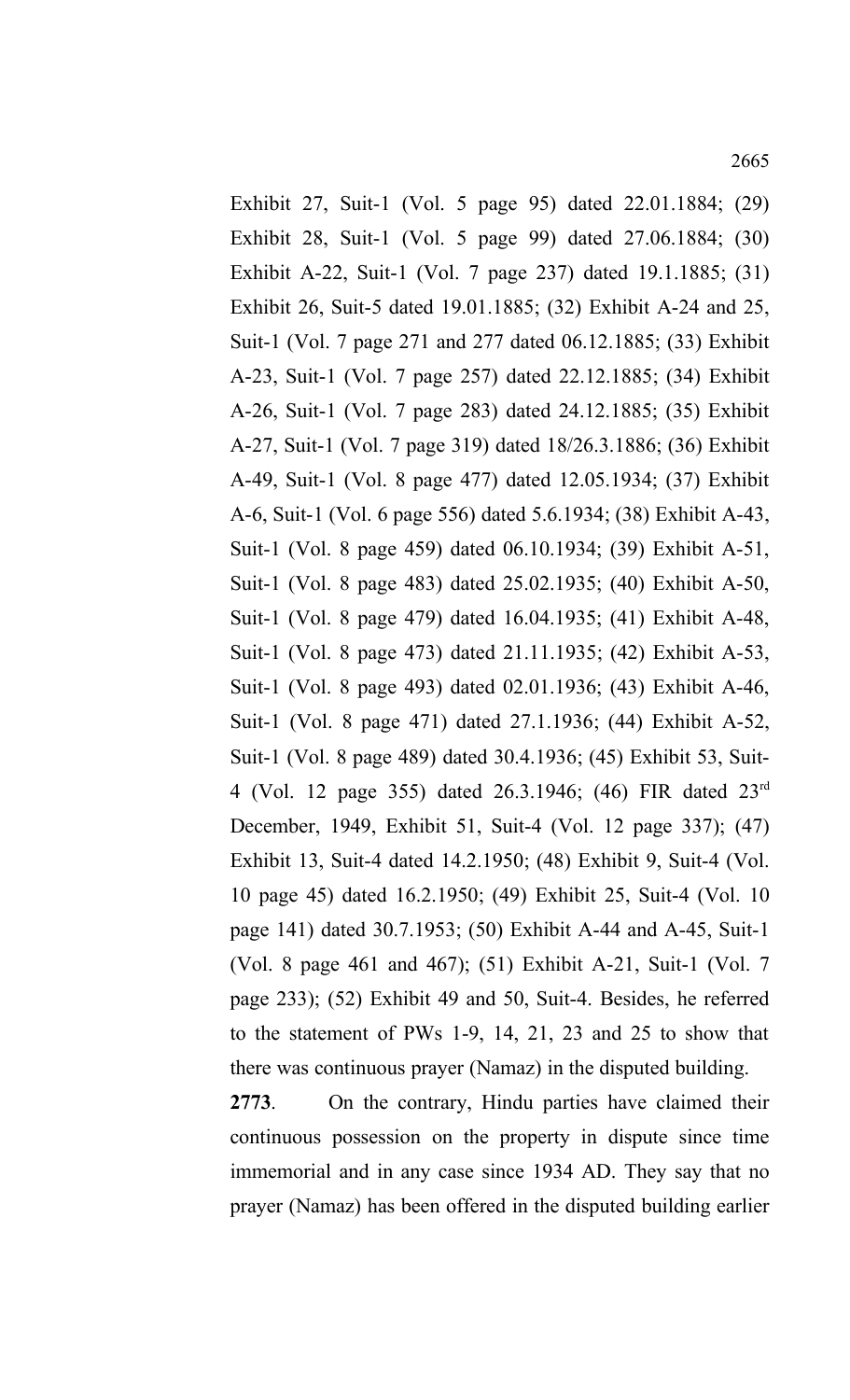and in any case since 1934 AD and, therefore, possession of Hindus on the disputed site cannot be disturbed after expiry of the period of limitation within which they could have been dispossessed by the Muslim parties. Plaintiff (Suit-3) has also got examined a number of witnesses deposing about worship prior and since 1934 till 1949 and thereafter and the possession of Nirmohi Akhara throughout.

**2774**. Sri P.N.Mishra, assisted by Miss Ranjana Agnihotri, Advocates appearing on behalf of defendant No.20 (Suit-4) submitted that the defence taken by defendant No.20 is that there was no mosque at all at any point of time and it was throughout a temple wherein Lord Ram was being worshipped by Hindus, being his birth place. However, in any case, the plea of "adverse possession" on the part of plaintiffs (Suit-4) is wholly misconceived. He pointed out that the basic ingredients to prove a case of "adverse possession" are that there should be hostile, open, continuous possession against the "rightful owner". The possession should be peaceful, uninterrupted and must have continued for 12 years. There should be *animus possidendi* with the person claiming adverse possession against rightful owner. He submits that the plaintiffs (Suit-4) have not pleaded anywhere in the plaint as to who was the owner of the disputed property whereagainst the plaintiffs (Suit 4) held property in dispute and that too open, hostile and peaceful. There is no date of possession on which the same became adverse to the real owner and in any case the possession was never peaceful since throughout interruption and interference of Hindus had continued. He contends that in fact the evidence on record shows that the disputed property continued to be in possession of the Hindus, if not in entirety the substantial part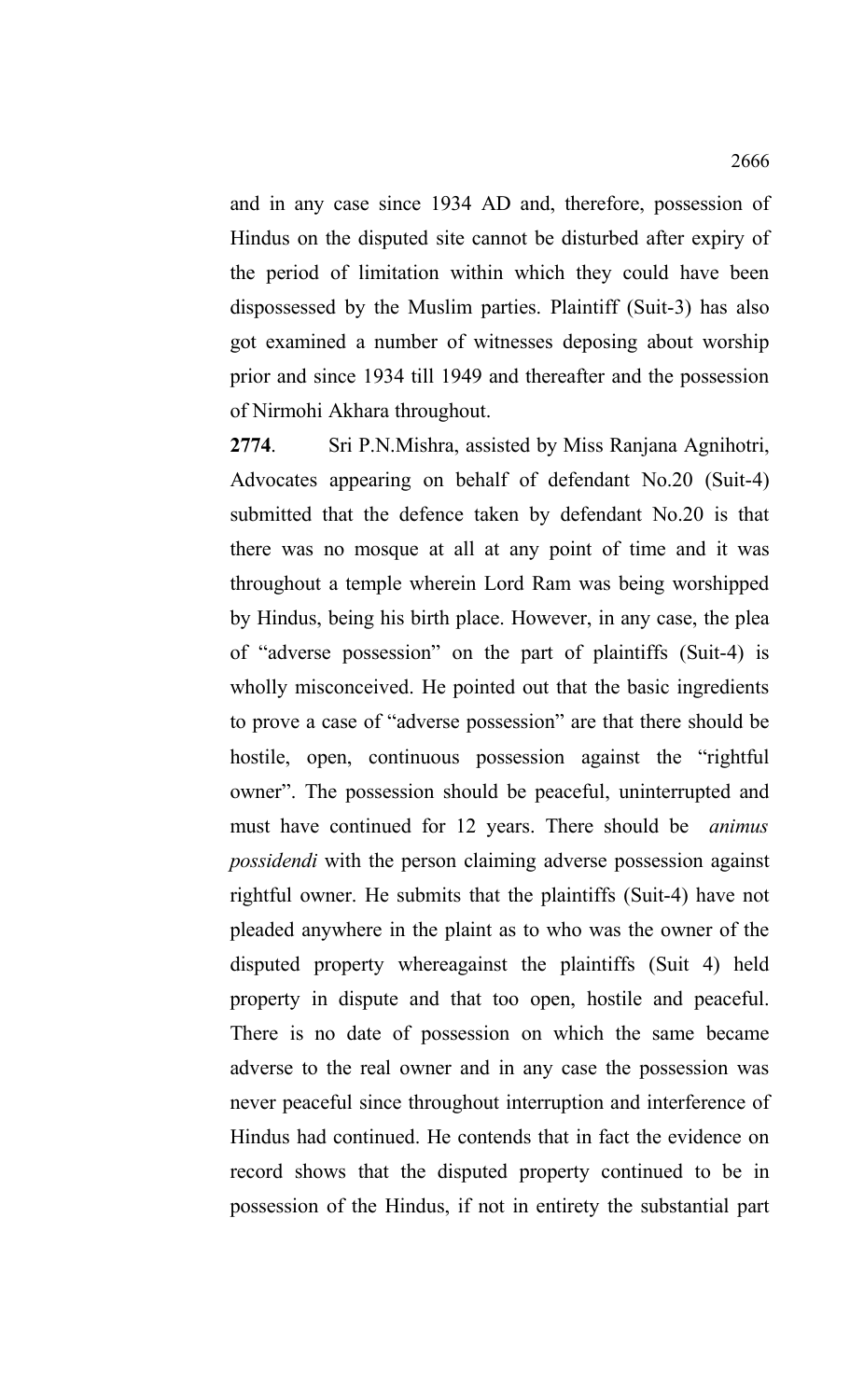thereof, and it cannot be said that the plaintiffs (Suit-4) have matured their right thereat. He further submits that on one hand the plaintiffs have claimed themselves to be the owner of the property in question but simultaneously the plea of adverse possession continuing for 12 years and more, maturing in title, has been taken though the law is well settled that inconsistent and mutually destructive pleas cannot be taken. He submits that if the plaintiffs (Suit-4) intended to raise the plea of adverse possession maturing in title, it was incumbent upon them to give up the title, which is not the case and therefore, the case set up by the plaintiffs (Suit-4) in respect to adverse possession is liable to be rejected. On the various aspects, connected with the plea of adverse possession, he cited and relied on the following authorities: **Qadir Bux Vs. Ramchand (supra)**; **Hemaji Waghaji Jat Vs. Bhikhabhai Khengarbhai Harijan & Others AIR 2009 SC 103**; **Ejas Ali Qidwai & Ors. Vs. Special Manager, Court of Wards, Balrampur Estate & Ors. AIR 1935 Privy Council 53; Mosque known as Masjid Shahid Ganj & Ors. Vs. Shiromani Gurdwara Parbandhan Committee (supra)**; **P.T. Munichikkanna Reddy Vs. Revamma (supra)**; **T. Anjanappa and others Vs. Somalingappa and another 2006 (7) SCC 570**; **Amrendra Pratap Singh Vs. Tej Bahadur Prajapati & Ors. AIR 2004 SC 3782**; **Abubakar Abdul Inamdar & Ors. Vs. Harun Abdul Inamdar & Ors. AIR 1996 SC 112**; **Dr. Mahesh Chand Sharma Vs. Smt. Raj Kumari Sharma & Ors. AIR 1996 SC 869**; **Hari Chand Vs. Daulat Ram, AIR 1987 SC 94**; **Sm. Bibhabati Devi Vs. Ramendra Narayan Roy & others AIR 1947 Privy Council 19**; **Raja Rajgan Maharaja Jagatjit Singh (supra)**; **Maharaja Sir Kesho Prasad Singh Bahadur Vs.**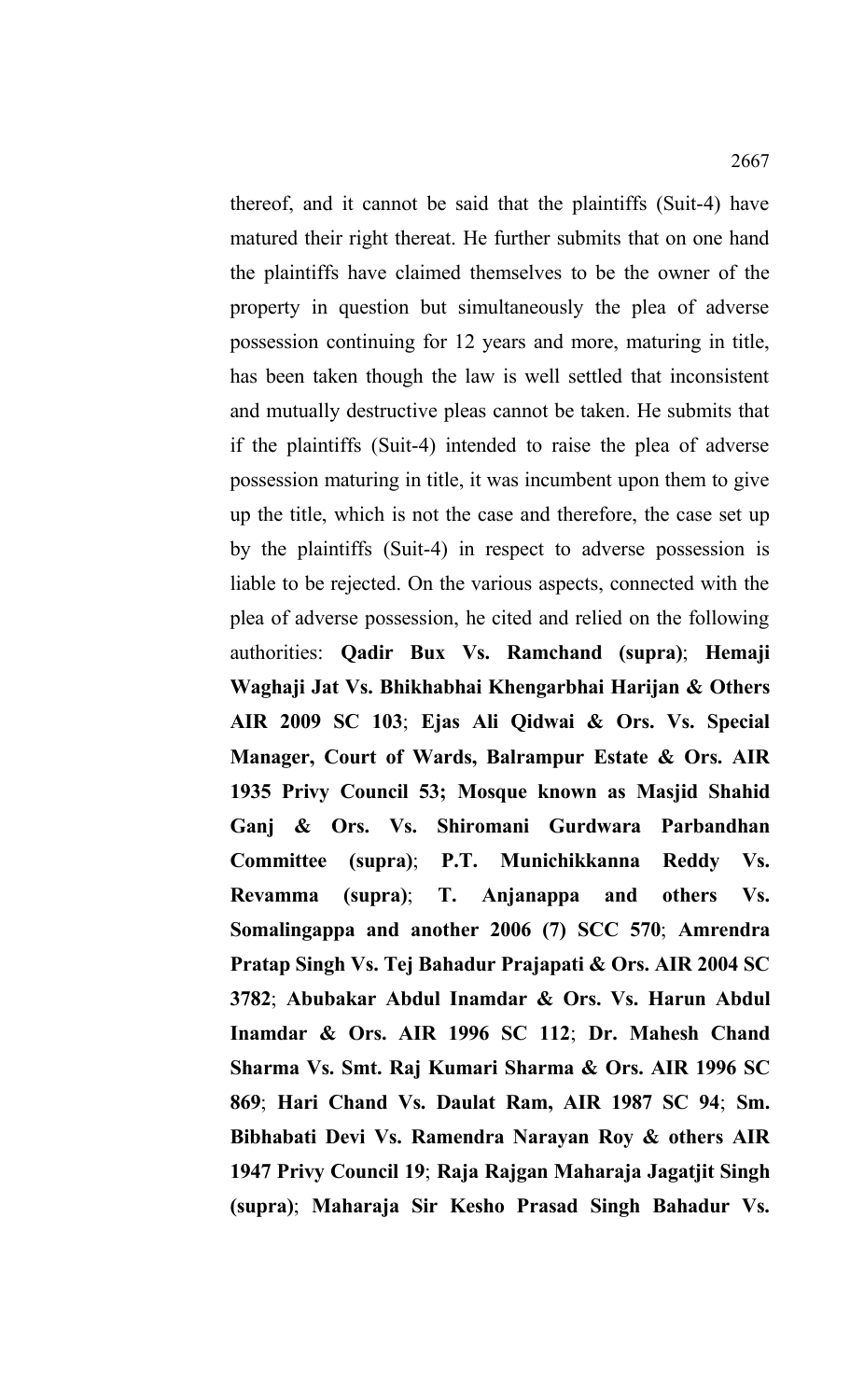**Bahuria Mt. Bhagjogna Kuer and others AIR 1937 Privy Council 69**; **Nair Service Society Limited Vs. K. C. Alexander (supra)**; **Ram Charan Das Vs. Naurangi Lal & Ors. AIR 1933 Privy Council 75**; **Bhupendra Narayan Sinha Vs. Rajeswar Prosad Bhakat & Ors. AIR 1931 Privy Council 162**; **P.Lakshmi Reddy Vs. L.Lakshmi Reddy (supra)**, **Ramzan & Ors. Vs. Smt. Gafooran Ors. AIR 2008 All 37**, **Prabhu Narain Singh Vs. Ram Niranjan & Ors. AIR 1983 All 223**; **Smt. Bitola Kuer Vs. Sri Ram Charan & Ors. AIR 1978 All 555**; **Shyam Sunder Prasad (supra)**; **D. N. Venkatarayappa & Anr. Vs. State of Karnataka & Ors. 1997 (7) SCC 567**; **Babu Lal Sharma Vs. State of Madhya Pradesh 2009 (7) SCC 161**; **S.M. Karim Vs. Mst. Bibi Sakina AIR 1964 SC 1254**; **B. Leelavathi Vs. Honnamma and another, (2005) 11 SCC 115**; **Dharamarajan & Ors. Vs. Valliammal & Ors., 2008 (2) SCC 741**; **A.S. Vidyasagar Vs. S. Karunanandam 1995 Supp (4) SCC 570**; **P.Periasami Vs. P.Periathambi & Ors., 1995 (6) SCC 523**.

**2775**. Sri Mishra also submitted that in the case of adverse possession, if continued for 12 years maturing in title extinguishing the title of the rightful owner, no equity lie in favour of the person who has raised the plea of adverse possession. The claim of adverse possession needs to be examined strictly and if there is any gap, the plea must have to fail. Time creates title and therefore animus, who possesses the property adversely against true owner to his knowledge, is the essence of the matter. It is said that in Mohammedan Law, the concept of limitation is not recognised. Nor that of adverse possession. The suit, as pleaded in the plaint, does not prove the case of adverse possession. It is said that the doctrine of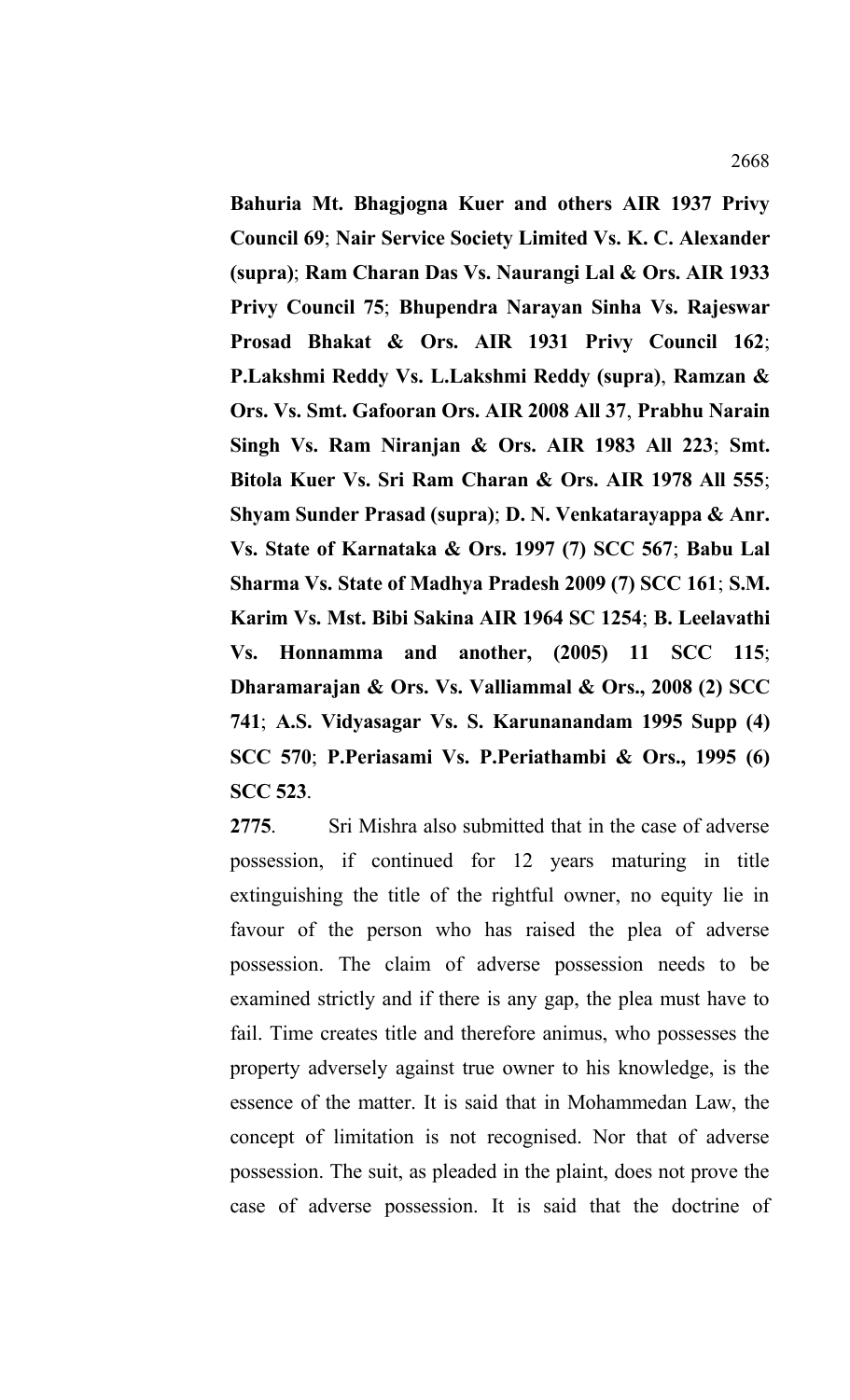'election' is also applicable here since the plea with respect to ownership as well as adverse possession maturing in ownership simultaneously cannot be taken.

**2776**. It is contended that, in law, if a person does not acquire title, the same cannot be vested only by reason of acquiescence or estoppel on the part of others and reliance is placed on **National Insurance Co. Ltd. Vs. Mastan and another 2006 (2) SCC 641, R.N. Gosain Vs. Yashpal Dhir 1992 (4) SCC 683**, **Nagubai Ammal and others Vs. B. Shama Rao and others AIR 1956 SC 593** and **C. Beepathumma (supra)**.

**2777**. In order to show that there was no possession of Muslims and in any case, since 1934, the Muslims have never visited the disputed site and it was continuously in possession of the Hindus, he referred to certain statements and affidavits filed before the City Magistrate, Faizabad in proceedings under Section 145 Cr.P.C. He referred to the statements of Peeru dated 11<sup>th</sup> February, 1950 which is on record of the proceedings under Sections 145 Cr.P.C. (Register Vol.1, page 99) and the written statement of Anisurrahman (Vol. 2 Page 215) which has been adopted by Mohd. Hasim, one of the plaintiff of Suit-4. Placing reliance on **M/s Kamakshi Builders Vs. M/s Ambedkar Educational Society and others AIR 2007 SC 2191; Dinomoni Chowdharani (supra)**, **Baroda Prosad Roy Chaudhry Vs. Rai Manmath Nath Mitra 41 Indian Cases 456** and **State of T.N. Vs. T. Thulasingam and others 1994 Supp. (2) SCC 405**, he submitted that the statements before the Magistrate in proceedings under Section 145 Cr.P.C. can be taken and considered in evidence in a civil suit.

**2778**. Sri M.M. Pandey, learned counsel for the plaintiffs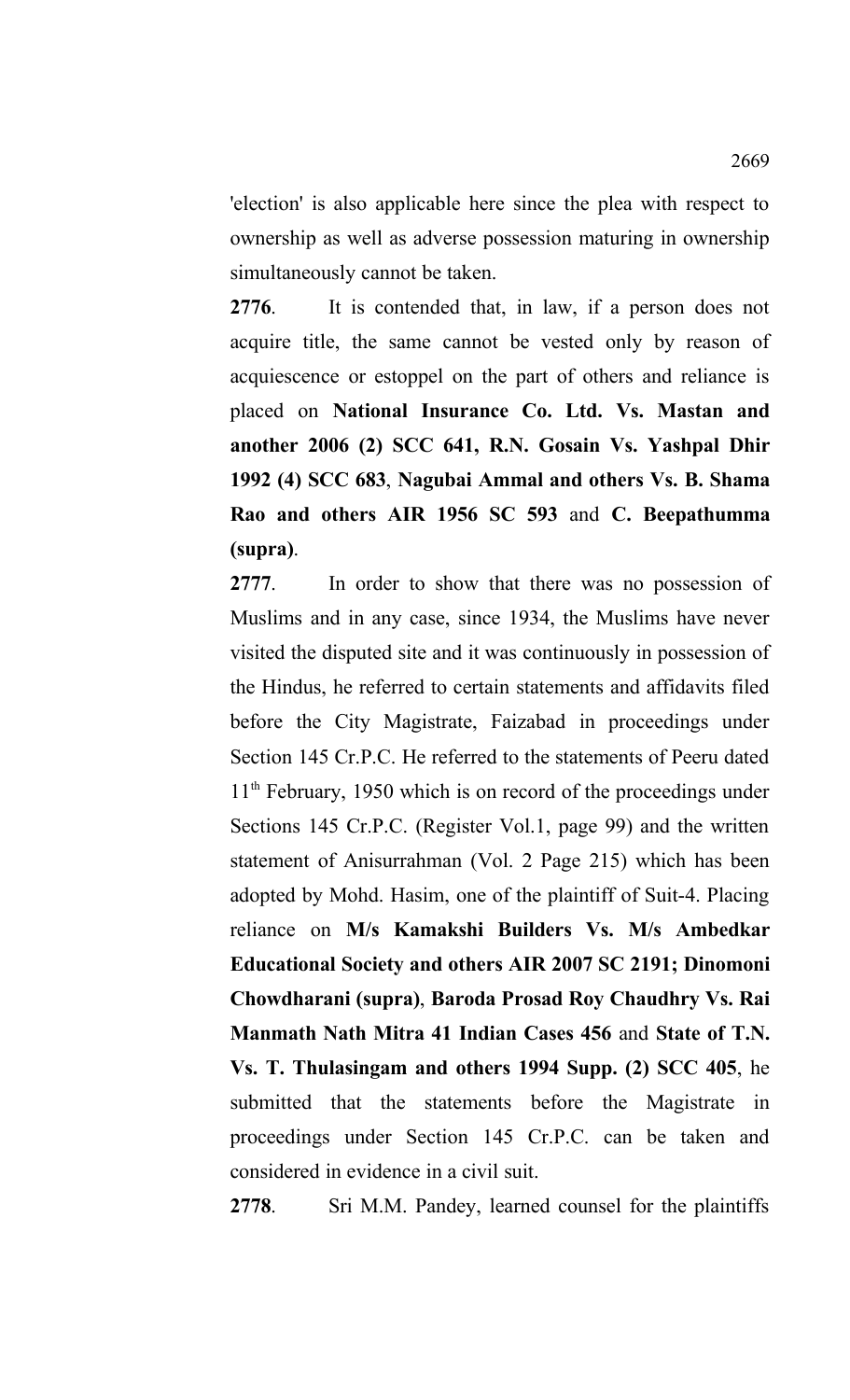(A) Apart from the indefeasible rights of the Deity as mentioned by Katyayana (see para 54 supra), and King's duty to protect the Deity (see para 43 supra) the fundamental claim of Plaintiffs of OOS 5 of 1989 is that under Hindu Law, neither the Deity nor Deity's property is 'alienable', hence alienation thereof is void; consequently no right or title thereto can be prescribed by 'Adverse Possession'. This claim is supported by very recent decision of Supreme Court in the case of **Amarendra Pratap Singh Vs. Tej Bahadur Prajapati and others, 2004 SC 3782 = (2004) 10 SCC 65**. The matter related to sale of certain lands by aboriginal tribal to a certain nontribal purchaser without the statutory permission of the Competent Authority under Orissa Scheduled Areas Transfer of Immovable Property (by Scheduled Tribes) Regulation 1956; Para 3 of the Regulation provided that any transfer of immovable property by a member of a Scheduled Tribe to a non-tribal shall be absolutely null and void and of no force or effect unless made in favour of another member of a Scheduled Tribe "or with the previous consent in writing of the Competent Authority". Previous permission not having been obtained, the purchaser claimed to have perfected title to transferred land by Adverse Possession for over 12 years under Limitation Act. In para 22, dealing with Article 65 and Section 27 of Limitation Act, the SC emphasised a distinction between acquisition of title 'as of own right' and due to 'default or inaction of the true owner to protect the property', and held the person in adverse possession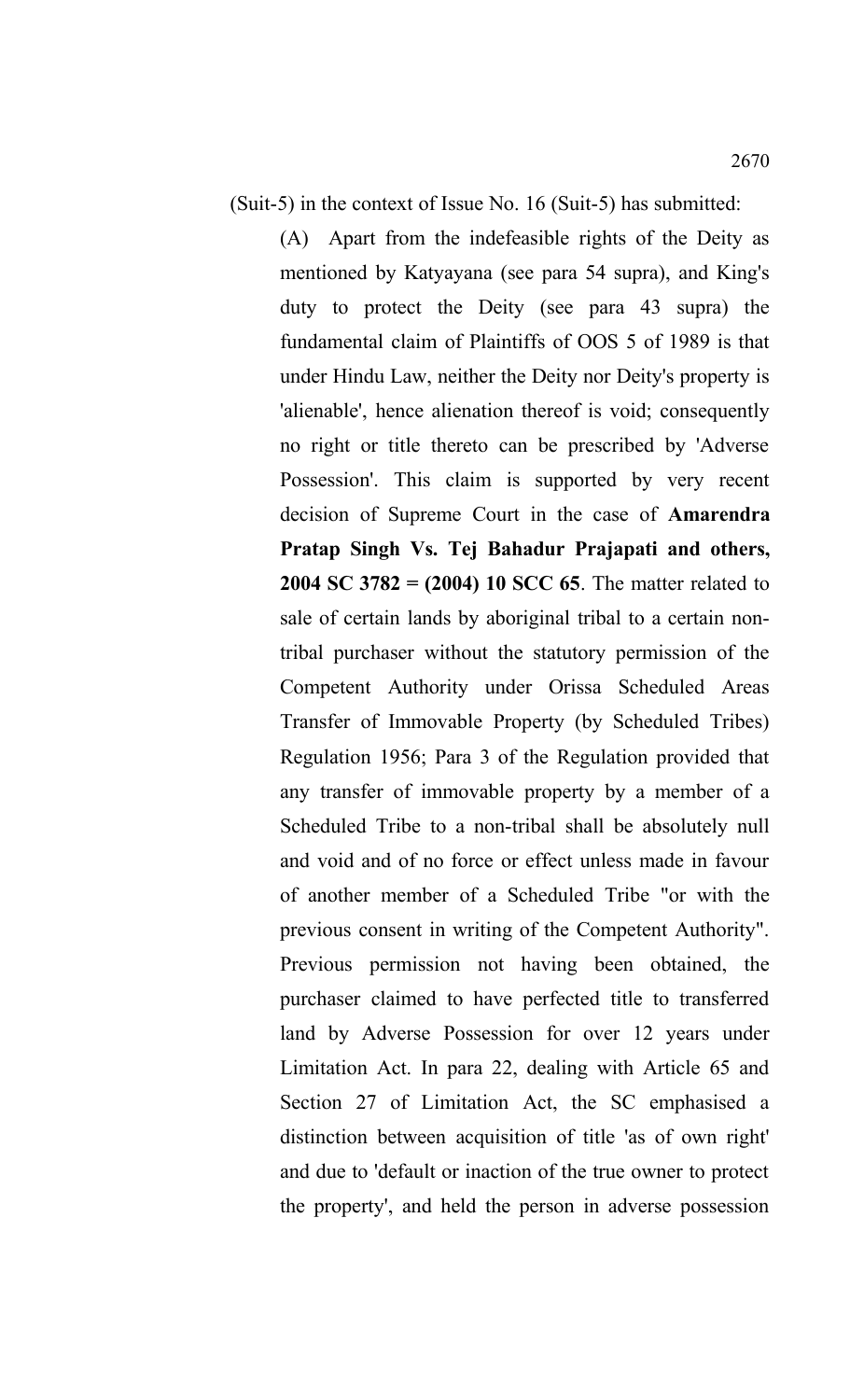"acquires title not on his own but on account of default or inaction on the part of the real owner, which stretched over a period of 12 years results into extinguishing of the latter's title. It is that extinguished title of the real owner which comes to vest in the wrong-doer. The law does not intend to confer any premium on the wrong doing of a person in wrongful possession; it pronounces the penalty of extinction of title on the person who though entitled to assert his right and remove the wrong-doer and re-enter into possession, has defaulted and remained inactive for a period of 12 years, which the law considers to be reasonable for attracting the penalty." In para 23, the SC held: "The right in the property ought to be one which is alienable and is capable of being acquired by the competitor. Adverse possession operates on an alienable right. The right stands alienated by operation of law, for it was capable of being alienated voluntarily and is sought to be recognised by doctrine of adverse possession........" Reliance was placed, in para 24, on **Mahdav Rao Waman Vs Raghunath Venkatesh, AIR 1923 PC 205** holding that it was somewhat difficult to see how a stranger to a Watan can acquire a title by adverse possession for 12 years, the alienation of which is, in the interests of the State, inalienable; the SC noticed that this decision of PC was followed in Karimullah Khan Vs. Bhanu Pratap Singh, AIR 1949 Nag 265 holding that "title by adverse possession on Inam land, Watan land **and Debutter was incapable of acquisition**". Debutter is 'dedicated' property, like property of Deity. Rejecting the claim of adverse possession, SC held in para 25: "It is clear that the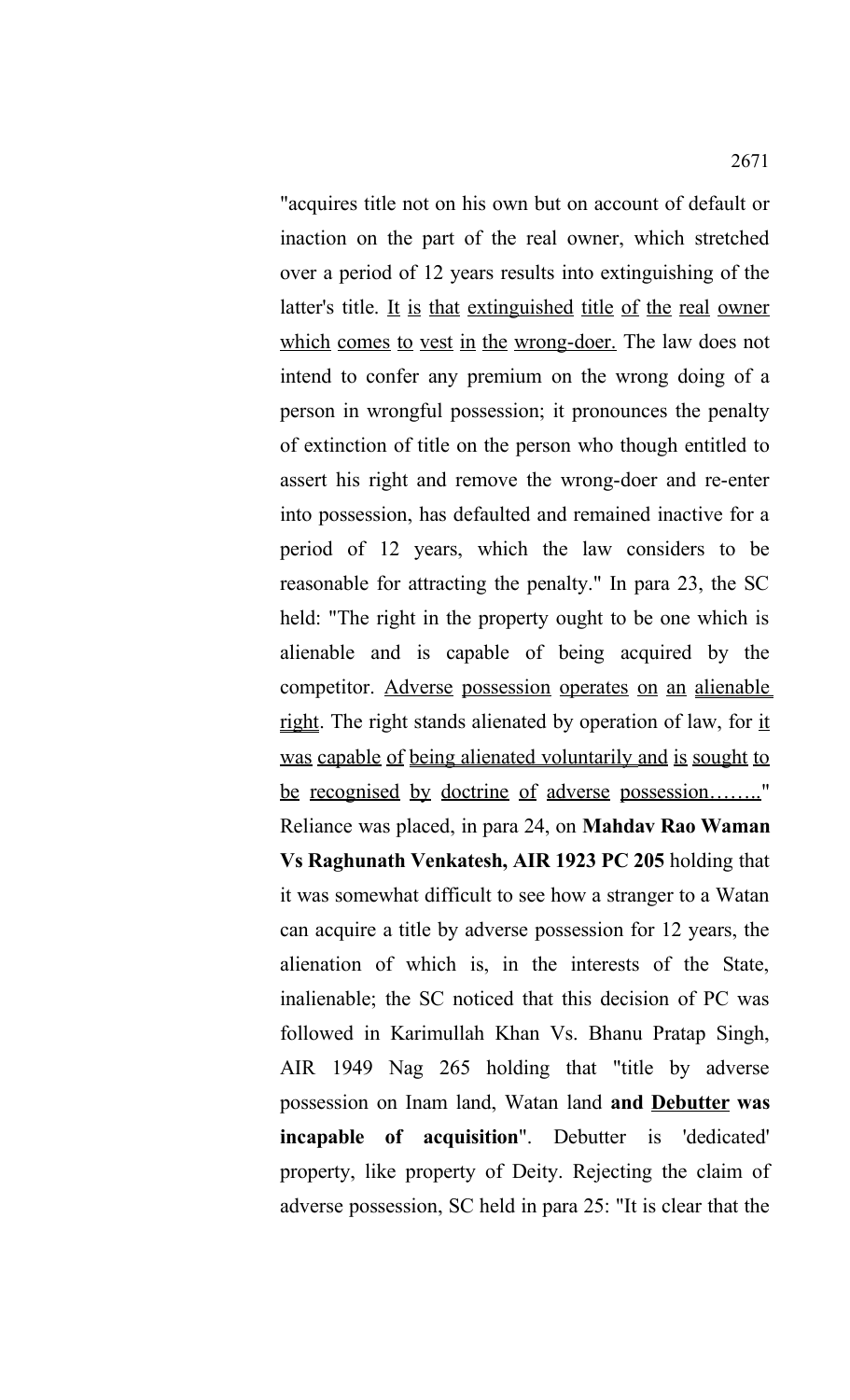law does not permit a right in immovable property vesting in a tribal to be transferred in favour of or acquired by a non-tribal unless permitted by the previous sanction of the Competent Authority ………… It is so because a tribal is considered by the Legislature not to be capable of protecting his own immovable property …….. The State is the custodian and trustee of the immovable property of Tribal and is enjoined to see that the Tribal remains in possession of such property. No period of limitation is prescribed by Para 3A of the Regulation of 1956. The prescription of period of 12 years in Article 65 of Limitation Act becomes irrelevant so far as the immovable property of a Tribal is concerned. The Tribal need not file a Civil Suit which is governed by the law of limitation. It is enough if he, or anyone on his behalf moves the State, or the State itself moves into action to protect him and restores the property to him. To such an action, neither Article 65 of Limitation Act nor Section 27 thereof would be attracted." This ruling of the Supreme Court applies fully to these Suits. The antecedents of a Tribal, under the Orissa Regulation, strongly resemble those of a Hindu Deity. Manu's edict no. 163 of Chapter 8 says: 'an act done by a person......wholly dependant ...... is invalid' ("**The Laws of Manu" Penguin Classics, Edn 2000** page 170). Similar proposition is set out in Verse 35 of Chapter 1 in Part 2 (English page 288-89; Sanskrit page 106) of **Naradsmriti** ("Critical Edition and Translation" 1st Edn 2003 by Richard W. Larviere – Shri Jainendra Press, New Delhi): "Those who know the teaching of Shastra say that anything done by a minor or by one who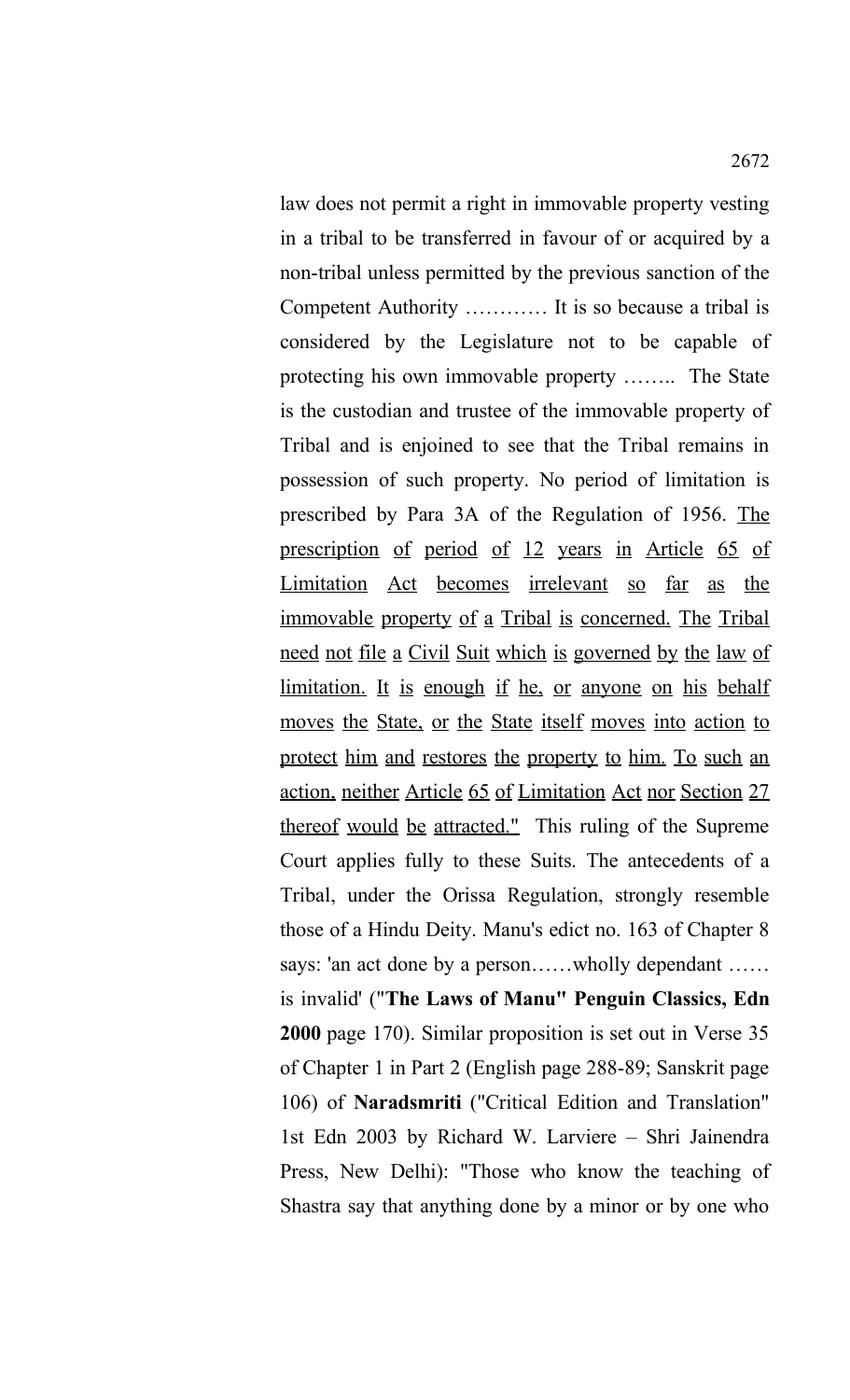is not independent is invalid." Protection of disabled persons rights in Hindu Law is mentioned in Yajnavalkya Smriti in verse 25 of 2nd Prakarnam of 2nd Chapter at page 94 (Translated by M.N.Dutta, First Edn 2005, Parimal Publications, Delhi) as follows: "But these limitations of 20 & 10 years respectively do not hold good in the case of …….. properties of invalid and minor…….."**Deity is 'wholly dependant' and 'perpetual minor', hence Deity's immovable property is inalienable**; the Deity is unable to manage it's affairs which are managed by a Shebait, and if the Shebait mismanages or fails to protect its interests, a 'next friend' or 'worshipper' is competent to move the machinery of law and the State, too, is under an obligation to protect its rights/interests. Since Hindu Law alone contains the provisions applicable to Hindu Deity – in the absence of any Statute setting out the rights/obligations/antecedents of a Hindu Deity – and contains the law that rights of the Deity are not lost by adverse possession for any length of time, Indian Limitation Act (including Article 65 or Section 27) cannot be applied to the Deity, hence its rights cannot be lost by adverse possession. In this connection a very significant observation by PC may be noticed in the case of Mosque known as **Masjid Shahidganj Vs. Shiromani Gurdwara Prabandhak Committee 1940 PC 116** on the possible effect of the Mosque being treated to be a 'juristic person', the suit having been filed in the name of the Mosque as Plaintiff. At page 119, Col. 2, Sir George Rankin observed as follows: "The choice of this curious form of suit was motivated apparently by a notion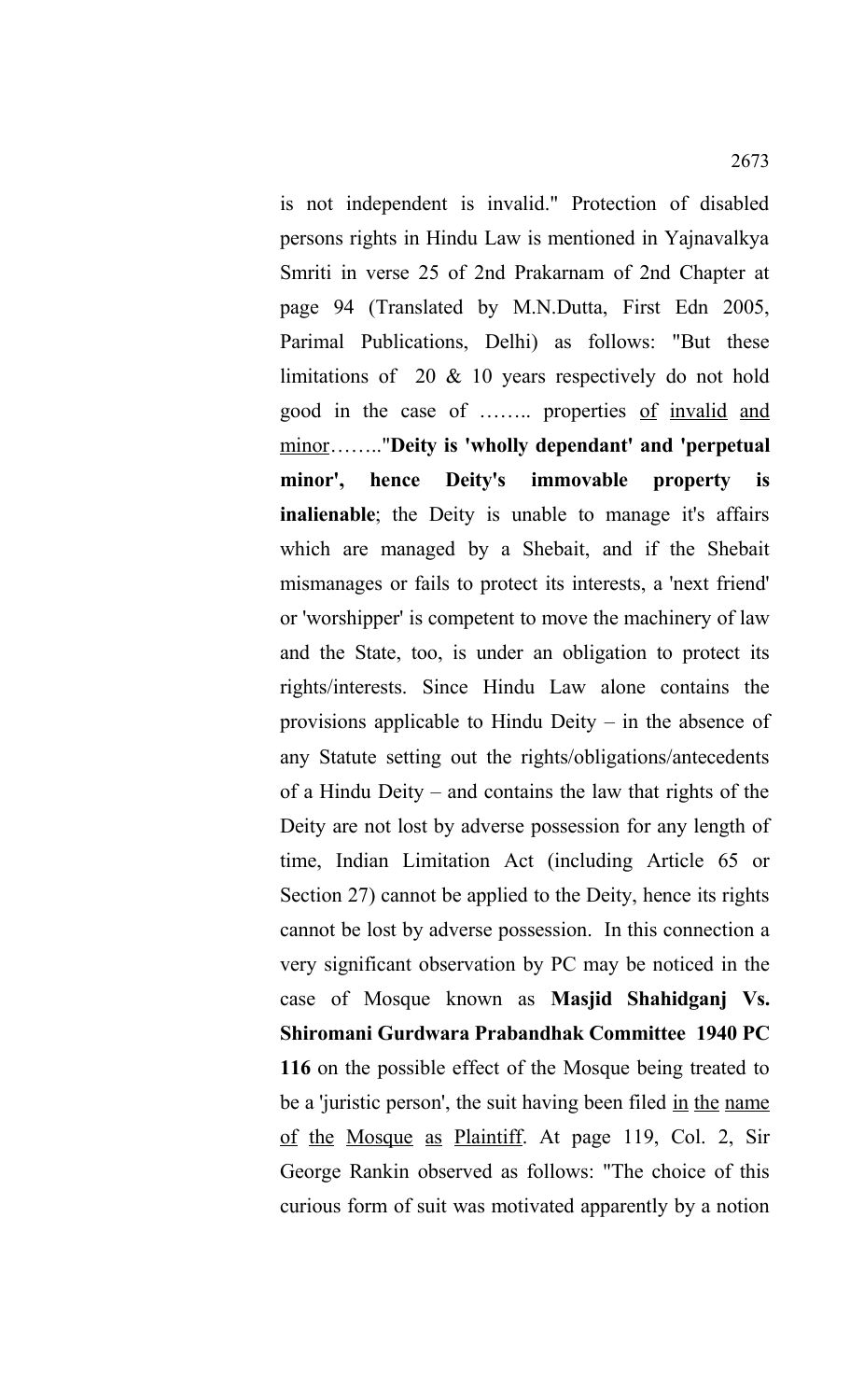that if the Mosque could be made out to be a juristic person, this would assist in establishing that a mosque remains a mosque for ever, that Limitation cannot be applied to it, that it is not property but owner of the property." This is precisely what the Plaintiffs of OOS 5 of 1989 claim; Plaintiffs 1 & 2 are Hindu Deities/Juristic Entities in their own right in accordance with the Hindu Law, are Owners of Themselves, everlasting, incapable of being destroyed, and are not mere properties, hence law of Limitation cannot be applied to them. Another significant observation by the PC, in the context of application of Limitation Act to suits relating to Muslim or Hindu religious institutions, at page 122 col. 1 is: "At the same time, the procedure of the Courts in applying Hindu or Mahomedan Law has to be appropriate to the law which they apply. Thus the procedure in India takes account necessarily of the polytheistic and other features of the Hindu religion and recognises certain doctrines of Hindu Law as an essential thereto, e.g. **that an Idol may be the owner of property**". This necessarily called for application of the principles of Hindu Dharmashastra Law to the question of limitation in respect of the Hindu Deity, but in stead of doing so, the PC simply made a broad observation at page 122 col. 1, that 'there has never been any doubt that the property of a Hindu religious endowment – including a thakurbari – is subject to the law of limitation'. Citations noted by PC are: **37 I.A. 147, Damodar Das Vs. Lakhan Das** and **64 I.A. 203 (= AIR 1937 PC 185), Ishwari Bhubanshwari Thakurani Vs. Brojo Nath Dey**. The expression, 'there has never been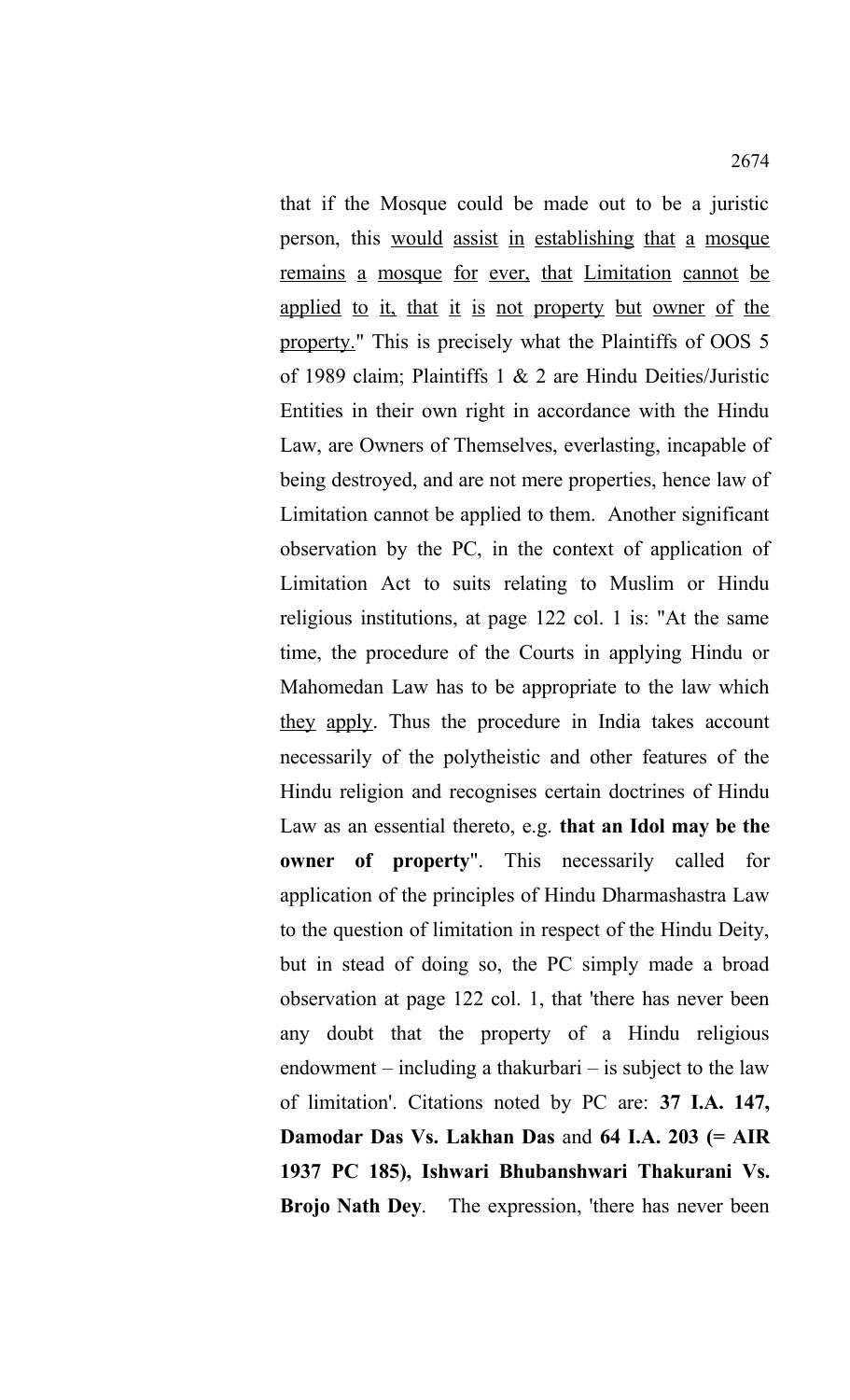any doubt……….' only indicates that PC was simply relying upon previous decisions which, did not really examine the Hindu Dharmashastras or the **Oudh Laws Act pointed out by us above. Indeed in Ishwar** Bhuvaneswari's case, the property had ceased to be 'dedicated' by virtue of a 'consent decree of 1904', hence point of adverse possession over Deity's property did not survive (see page 188-89); even so, the PC held (at page 187 col. 2) that the efffect of a valid deed of dedication is to place the property comprised in the endowment extra commercium and beyond the reach of creditors. The decision, therefore, is not an authority on the point of 'adverse possession/Limitation Act'. Rulings holding that Limitation Act applies to Hindu Deity or that Deity is not a perpetual minor or does not suffer from disability, suffer from a common deficiency, viz., they do not deal with Hindu Dharmashastra Law or Oudh Laws Act or effect of Referential Legislation contained in Oudh Laws Act or the doctrine of "Reading Down" a statutory provision; they were rendered 'per Incuriam', hence are not binding precedents: **State of UP & another Vs. Synthetics & Chemicals Ltd, (1991) 4 SCC 139** (paras 40 & 41), **Sunita Devi Vs. State of Bihar, (2005) 1 SCC 608** (para 19) and **Mayuram Subramanian Vs. CBI, (2006) 5 SCC 752** (para 11).

(B) Referring to an English decision, the SC has noticed in paras 30 and 31 of **2007 (25) LCD 1374 (SC), RT. Munichikanna Reddy Vs. Revamma** that in Adverse Possession, 'Force' is excluded (so forcible demolition of Hindu Temple and erection of Babari Mosque, would not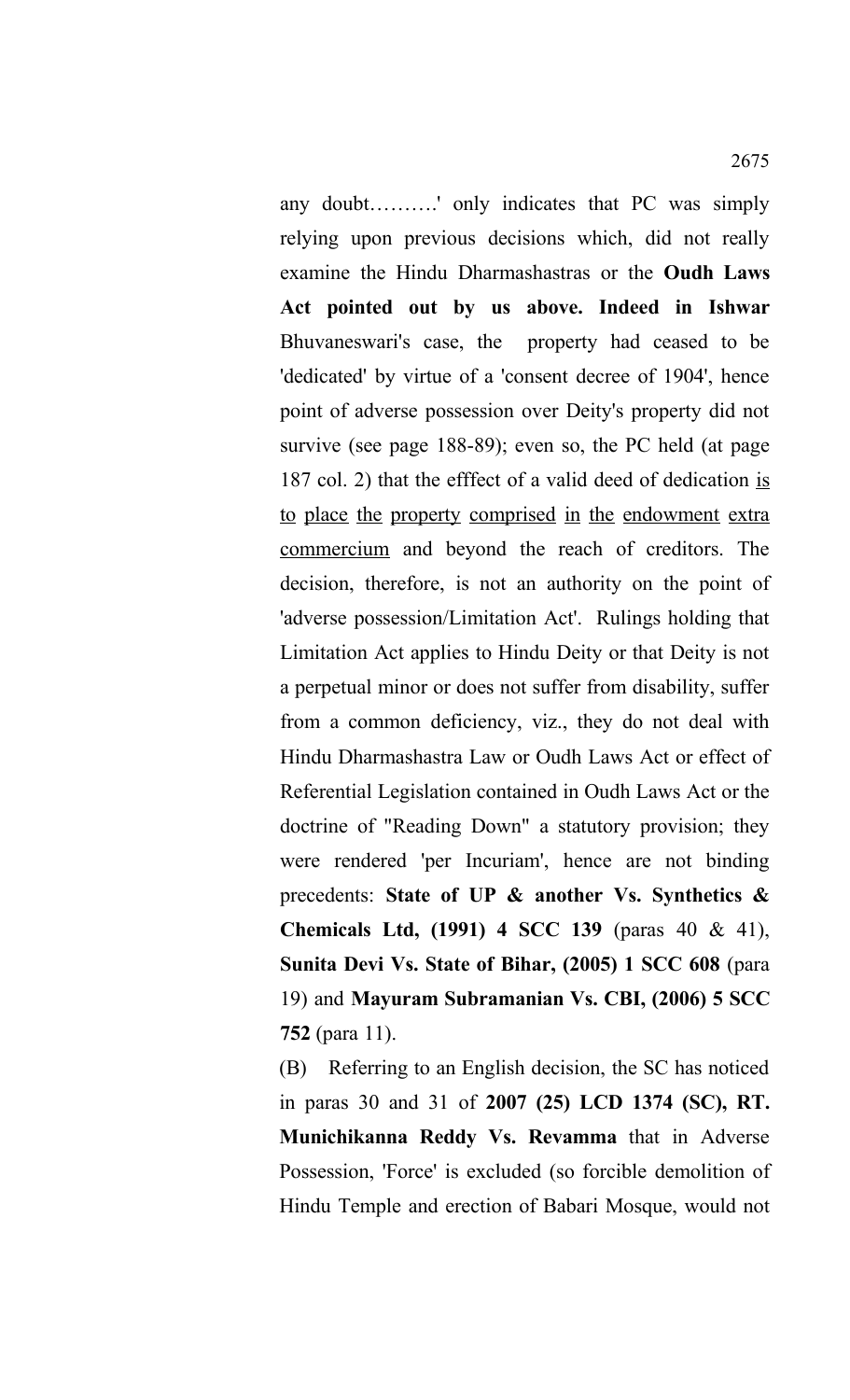qualify for adverse possession' – indeed, such place is Ankah, taken Ghasbi, i.e. by force where saying of Namaz is held to be illegal by Islamic scriptures. Manu's edict no. 168 in Chapter 8, on use of force is as follows: "What is given by force, enjoyed by force, and also what is written by force, indeed all matters that are done by force Manu has declared to be undone" ("The Laws of Manu", Penguin Classics Edn 2000, page 170). That is what must be done to DS.

(C) Katyayana Smriti clearly lays down that mere wrongful possession for any length of time of Temple property would not confer ownership on anybody. 'Temple' takes within its ambit, both the Deity and the structure within which it resides; Temple is the Home of the Deity. Since Hindu Deity is a juristic person, it enjoys right of 'constructive possession'. There can be no 'ouster' of Swyambhu Deity; trespass by an outsider, adversely to the Deity, only constitutes temporary suspension of user of the property by Deity which stands automatically restored when the trespass terminates or is sought to be terminated through Court process. Since Law of Limitation does not apply to a Hindu Deity, termination of trespass at any point of time revives Deities' actual possession supplementing its constructive possession. This concept of 'revival' is not to be confused with a case where title/right to property is lost under Section 27 of Limitation Act or by adverse possession – there is no 'revival of right'; the title/right of a Hindu Deity is never lost, what is revived is actual possession only.

(D) The record of these suits establish that members of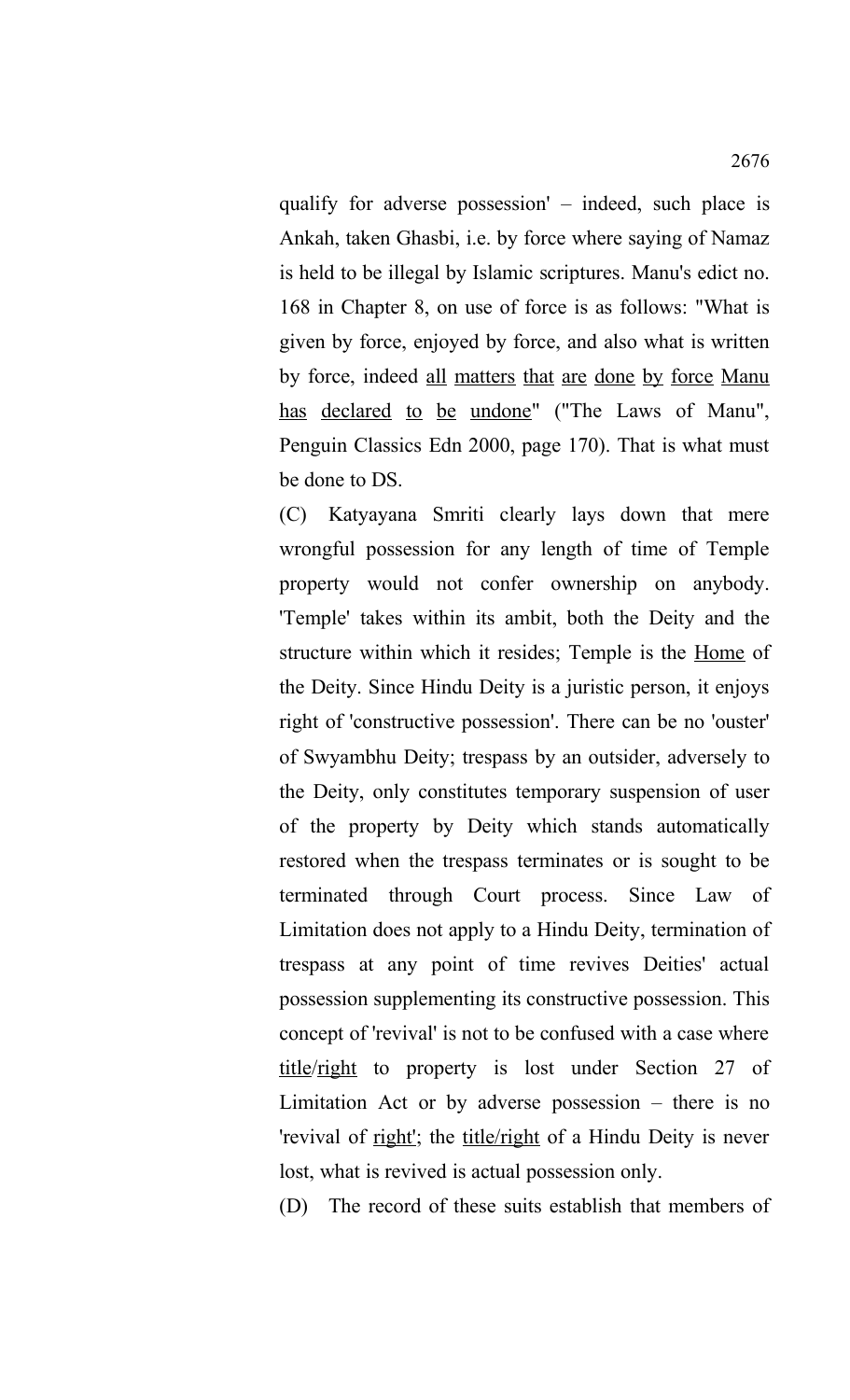Muslim Community of Ayodhya could not enjoy peaceful or uninterrupted possession over DA so as to enable them to acquire title by adverse possession. The law of Adverse possession was created by Statute for the first time in 1871; but between 1608-11, William Finche found Hindus treating DA/DS to be the birthplace of Ram, in 1786 Tieffenthaler found Hindu devotees worshipping DA/DS as birthplace of Ram and in 1853 itself, Muslims ceased to enjoy exclusive possession of DS, as DA including DS – i.e. the building itself – within the boundary walls of disputed area, were forcibly taken possession of by Hindus, leading to fierce fighting in which Muslims were killed of whom 75 (or so) were buried outside the disputed premises (called Ganj Shaheedan), that although in 1855, the British administrators erected a wall through the platform in front of DS to separate the areas of possession of Hindus & Muslims, a determined group of Sikhs reoccupied DS in 1858 and could not be dislodged despite Administration's intervention and that worship was done by Hindus inside the DS. Ext. 2 of SB Suit dated 29.6.1880, the Register of Muafi clearly record that this is the Masjid in Ayodhya for possession of which Hindus and Muslims fight and are rival claimants. This proves that throughout the period from 1853 to 1880 Muslims could never be in continuous peaceful possession of DS/DA. In application dated 02.11.1883, Ext. 18, Md. Asghar admitted possession of Mahant Raghubar Das not only on the Chabutra Janmasthan but also on Sita Rasoi abutting towards North of DS which is mentioned by Tieffenthaler too. In 1885 came the Suit of Mahant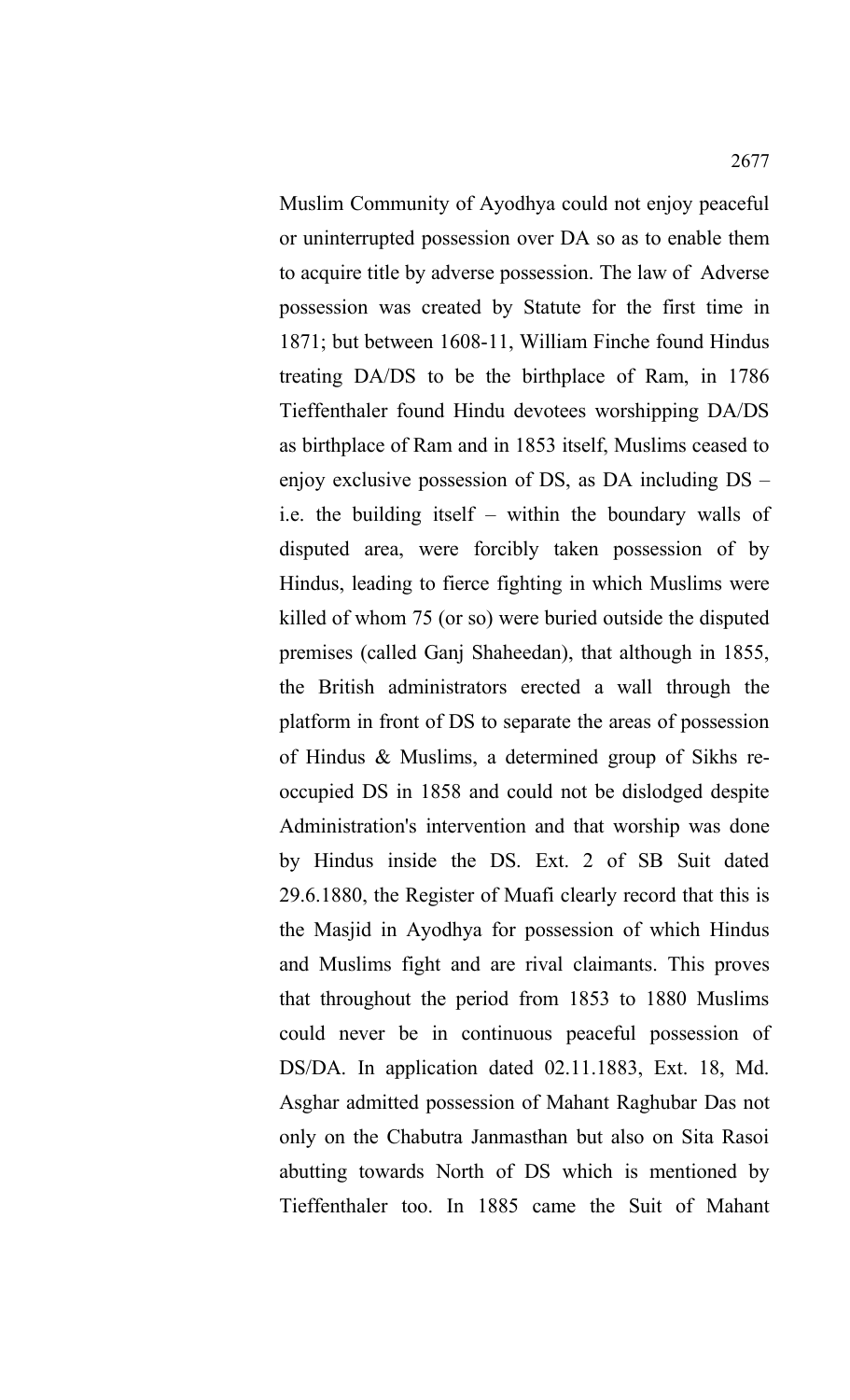Raghubar Das. Md. Asghar/Md. Javed as Mutawalli of Babri Basjid stated in their written statement Ext. A-23 that the Ram Chabutra was constructed in 1857 which the Muslims had complained of and applied for demolition and orders were passed for its demolition and that the plaintiffs and other Hindus used to have ingress/egress into the campus of the Masjid, had been assembling/dispersing, coming/going and making offerings as they do at other religious places like Imambaras/Masjids for their spiritual benefit. This proves that the Hindu devotees had access to DS and were worshipping and making offerings inside the DS. Thus SB have failed to establish continuous peaceful possession for any specific period of 12 years to acquire title by adverse possession.

(E) It is admitted that in the year 1934 during communal riots caused by cow slaughter by some Muslims at Ayodhya the domes of DS and substantial part thereof were destroyed by the Hindus. The damage was repaired by the government and not by SB or the Muslim community on their own. In Para 22 of written statement dated 21.2.1950 (In reply to Plaint of Gopal Singh Visharad's Suit OOS 1 of 1989), Defendant Nos. 1 to 5 (all local Muslims including Zahoor Ahmad D-1, Haji Pheku D-2 and Md. Faiq D-3) stated that Namaz had been offered in DS till 16.12.1949. The truth of this statement is challenged on behalf of the Plaintiff, particularly in view of important contradictions appearing in evidence on behalf of SB, and the significant position is that SB filed the Suit OOS 4 of 1989 on 18.12.1961, i.e., at least two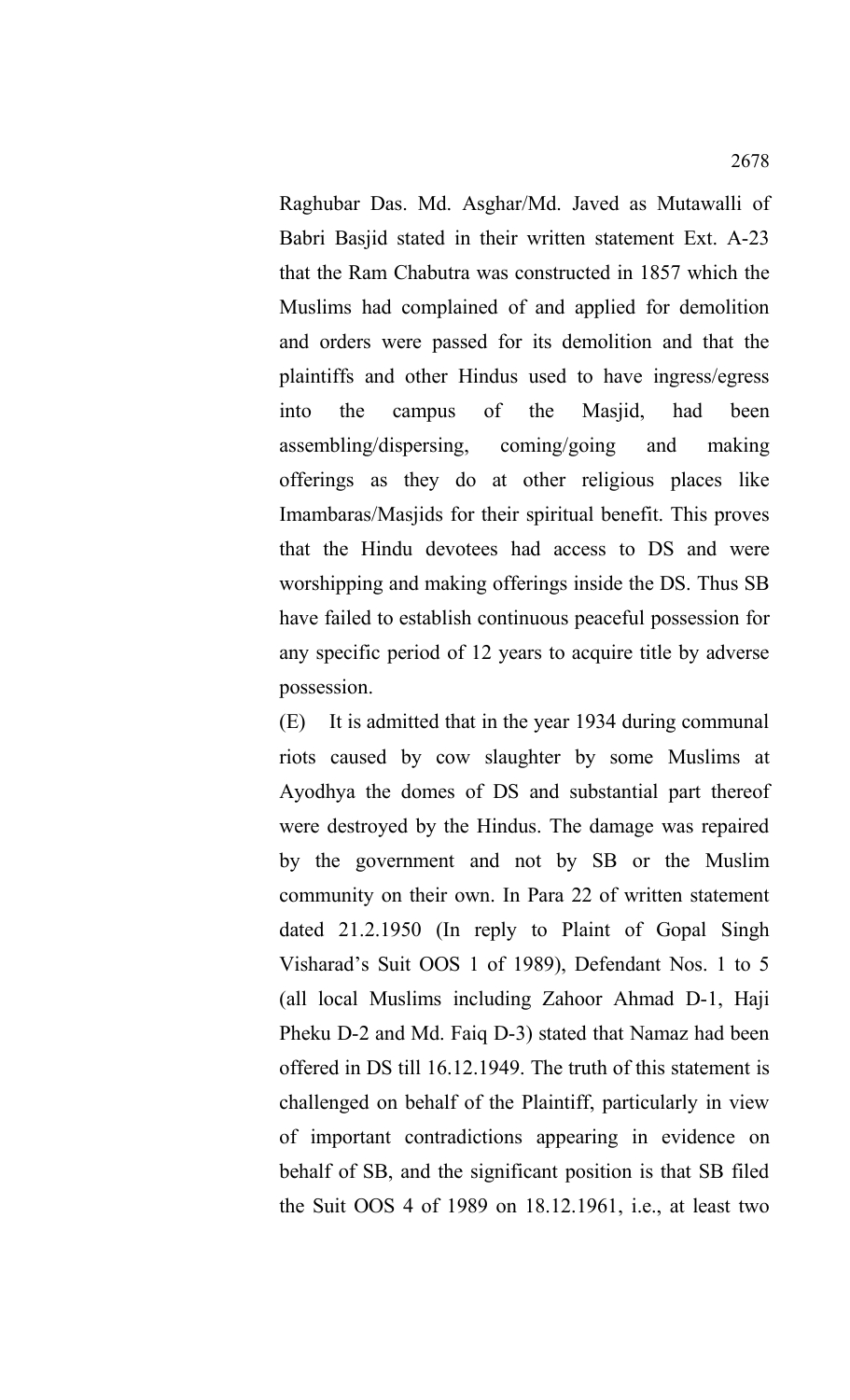days after the expiry of 12 years from the date (16.12.1949) when the last Namaz was allegedly offered. Indeed two reports dated 10.12.1949 (**Ext. A-63**) and dated 23.12.1949 (**Ext. A-64**) of Waqf Inspector Md. Ebrahim addressed to the Secretary of SB establish that at least from September 1949 no Namaz or Azan was being offered in DS except on Fridays and that too under great stress and fear of Hindus, Sikhs and Bairagis. Considering all the material on record it is established that DS was not used by Muslims peacefully and regularly for any specific period of 12 years during any time at least from 1853 to 22.12.1949 and that, on the contrary, Hindu devotees had continued to offer their prayers throughout that period and specifically from 1934 Plaintiffs 1 and 2 had been in possession of DS to the exclusion of Muslims.

**2779**. Except Suit No.1, ownership of the disputed property has been claimed in all the remaining suits. The plaintiffs (Suit-3) have claimed disputed site and the building as property of Nirmohi Akhara. In Suit-4 the plaintiffs' claim that the disputed building being a mosque is a waqf and therefore, it belongs to Almighty. In Suit-5, the plaintiffs No.1 and 2 claimed to be the Deity (a juristic personality) and therefore, owner of the disputed site.

**2780**. Since some of the parties have claimed their title matured due to inaction on the part of true owner for the last more than twelve years despite possession, hostile to them, therefore, the title of the true owner having extinguished, they have become owner by virtue of adverse possession and for this reason, the aforesaid nine issues have been framed to consider the above pleas.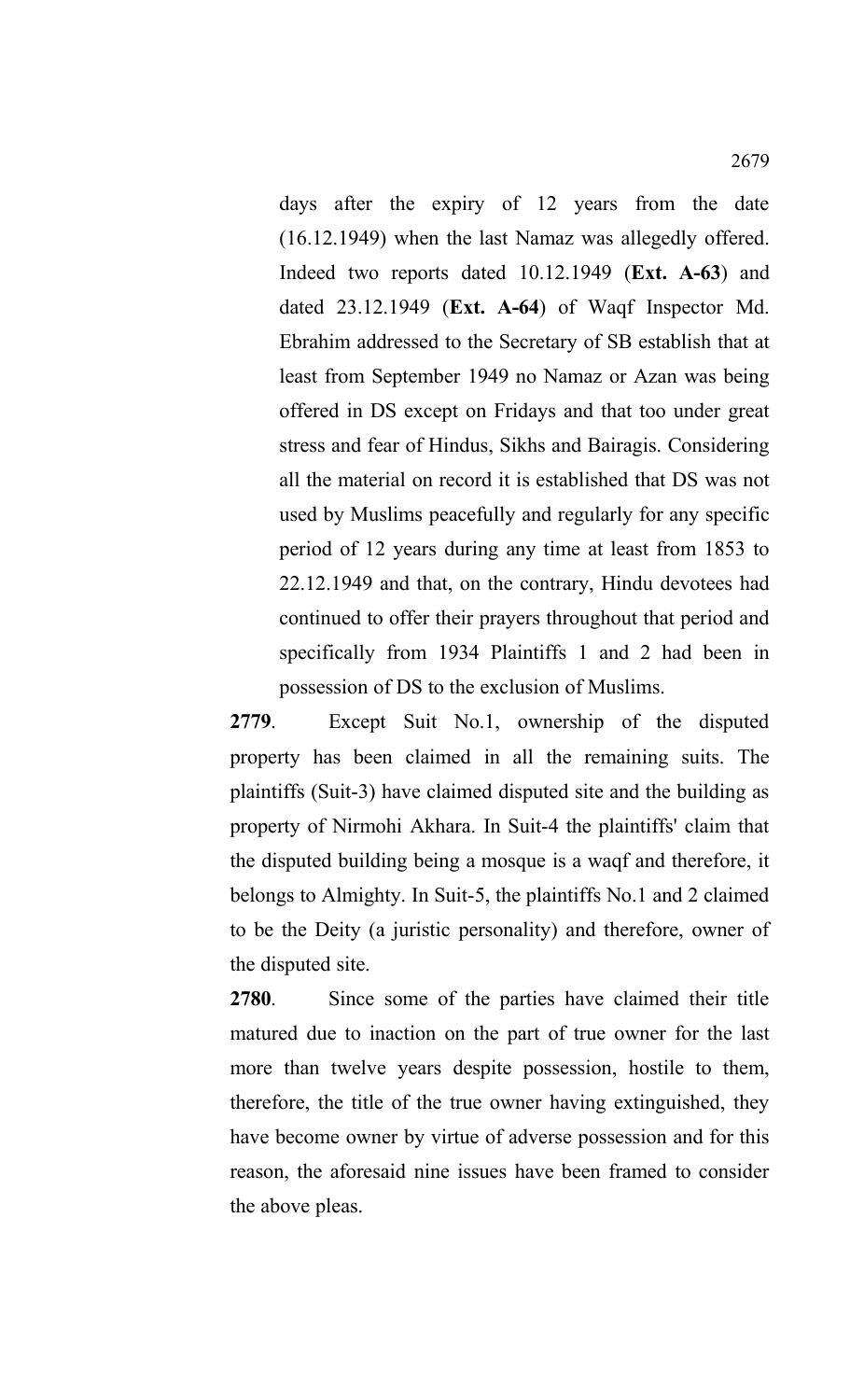**2781**. To understand the concept of "adverse possession" it would be necessary to have a clear idea about the concept of "possession" and "ownership" in respect to immovable property and also the law, if any, before the codification of law during British regime, i.e., on and after 1857 AD, and also during the period of East India Company when the matter used to be governed by the Regulations framed by the East India Company. Here we propose to consider the above concept also in the context of laws followed by Hindus and Muslims prevailing at the relevant time.

**2782**. First we come to the English Law on the subject.

**2783**. **"Ihering"** defines possession, "*whenever a person looks like an owner in relation to a thing he has possession, unless possession is denied to him by rules of law based on convenience".* Apparently this definition does not give any explicit idea on the subject. It only states that the concept of possession is an ever changing concept having different meaning for different purposes and different frames of law.

**2784**. **"Pollock"** says, "*In common speech a man is said to be in possession of anything of which he has the apparent control or from the use of which he has the apparent powers of excluding others".* The stress laid by Pollock on possession is not on *animus* but on *de facto* control.

**2785**. **"Savigny"** defines possession, *"intention coupled with physical power to exclude others from the use of material object."* Apparently this definition involves both the elements namely, *corpus possesssion is* and *animus domini*.

**2786**. The German Jurist 'Savigny' laid down that all property is founded on adverse possession ripened by prescription. The concept of ownership accordingly as observed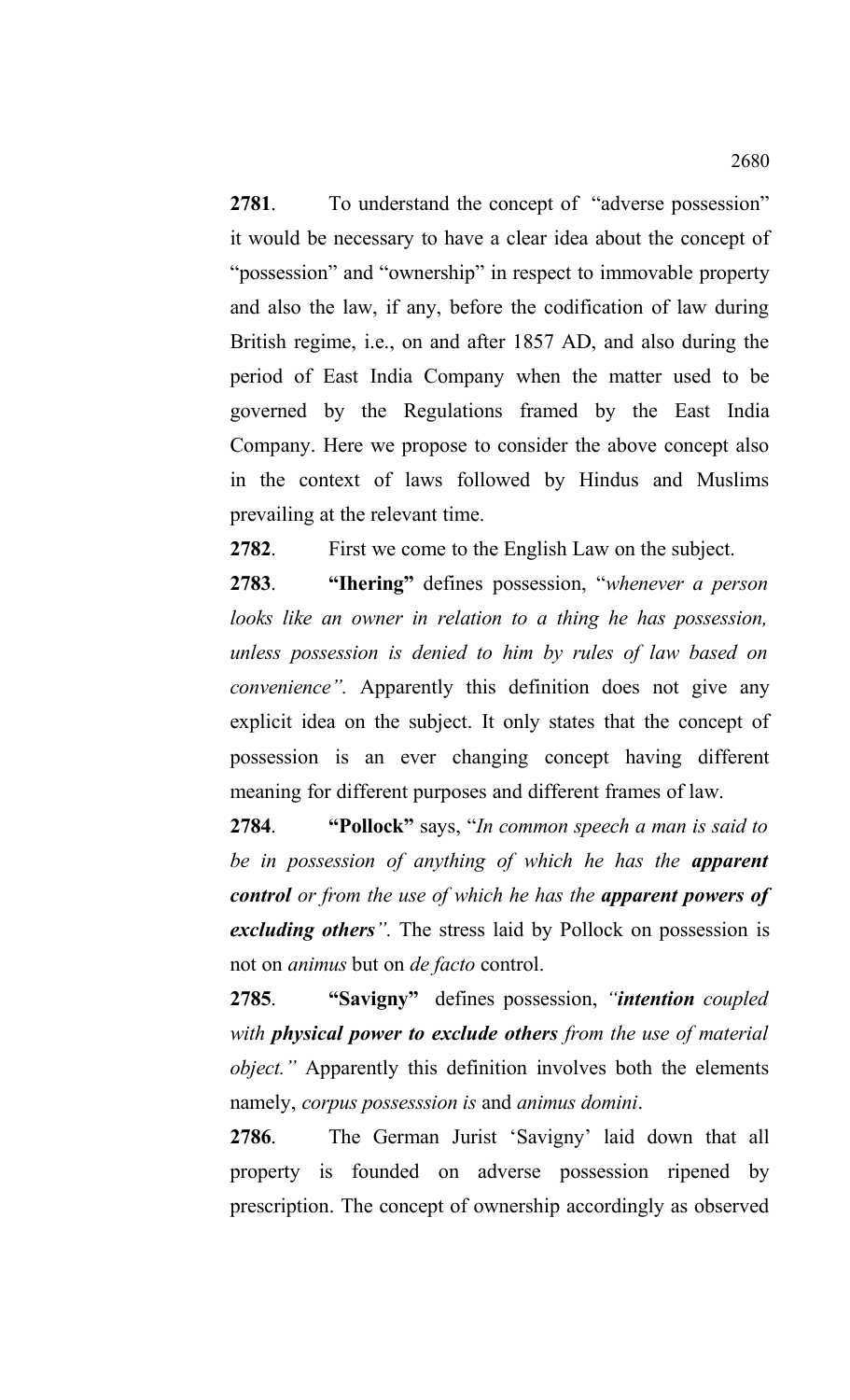by him involve three elements-Possession, Adverseness of Possession, (that is a holding not permissive or subordinate, but exclusive against the world), and Prescription, or a period of time during which the Adverse Possession has uninterruptedly continued.

**2787**. **"Holmes"** opined that possession is a conception which is only less important than contract.

2788. According to **Salmond on "Jurisprudence"**, 12<sup>th</sup> Edition (1966) (First Edition published in 1902) by P.J. Fitzgerald, Indian Economy Reprint 2006 published by Universal Law Publishing Co. Pvt. Ltd. Delhi *(hereinafter referred to as "Salmond's Jurisprudence").* On page 51, it says that the concept of "possession" is as difficult to define as it is essential to protect. It is an abstract notion and is not purely a legal concept. It is both a legal and a non-legal or a pre-legal concept. He tried to explain the concept of possession with reference to different factual and legal concepts.

**2789**. The first one is "possession in fact". It is a relationship between a person and a thing. The things one possesses in his hand or which one has in his control like clothes he is wearing, objects he is keeping in his pocket etc. For such things it can be said that he is in possession of the things in fact. To possess one would have to have a thing under his physical control. If one captures a wild animal, he get possession of it but if the animal escapes from his control, he looses possession. It implies that things not amenable in any manner to human control cannot form the subject matter of possession like one cannot possess sun, moon or the stars etc. Extending the above concept, "Salmond" says that one can have a thing in his control without actually holding or using it at every given moment of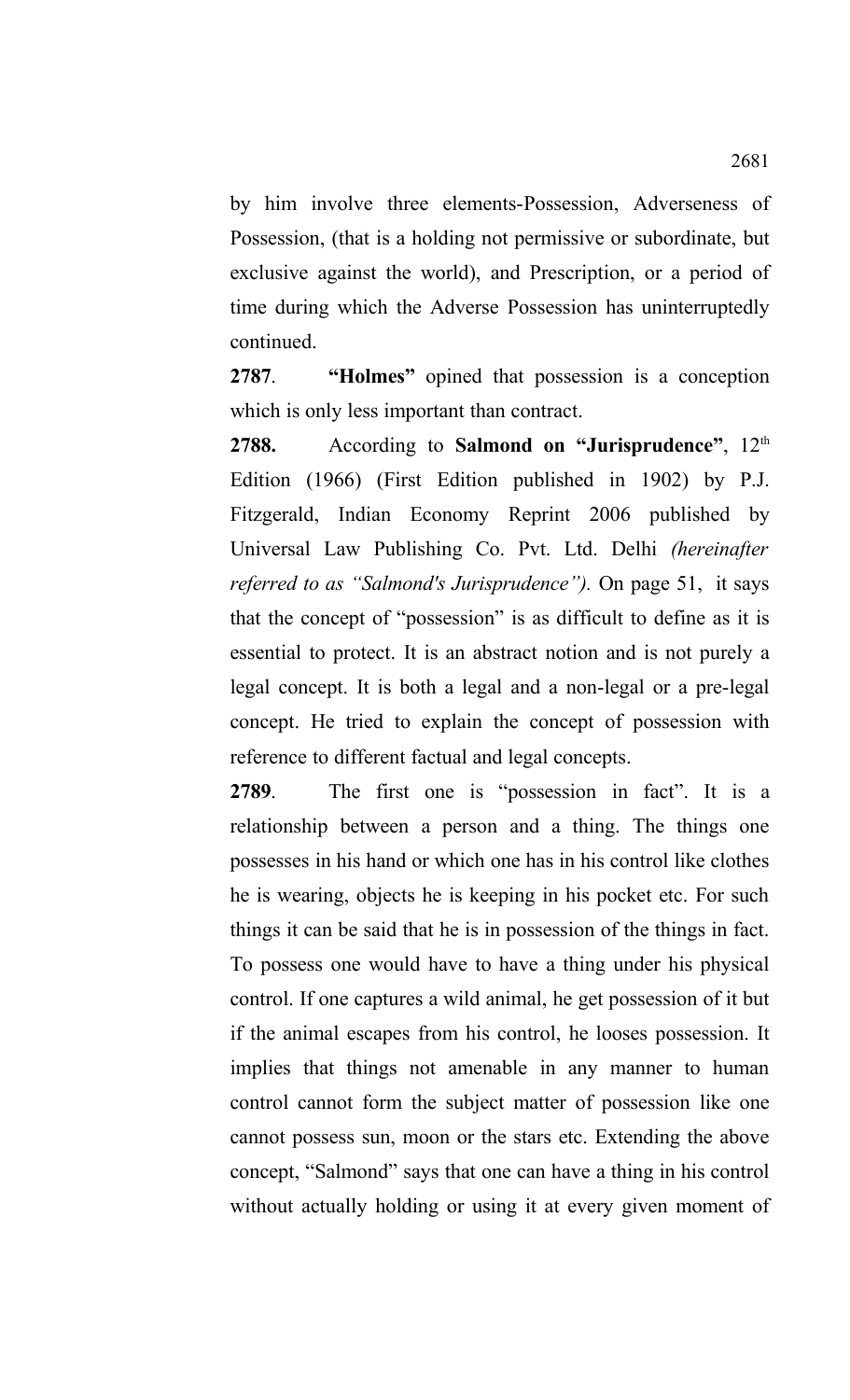time like possession of a coat even if one has taken it off and put down or kept in the cupboard. Even if one fall asleep, the possession of the coat would remain with him. If one is in such a position, has to be able in the normal course of events to resume actual control when one desires, the possession in fact of the thing is there. Another factor relevant to the assessment of control is the power of excluding other people. The amount of power that is necessary varies according to the nature of the object.

**2790**. The possession consisted of a "*corpus possessionis"* and "*animus possidendi".* The former comprised both, the power to use the thing possessed and the existence of grounds for the expectation that the possessor's use will not be interfered with. The latter consisted of an intent to appropriate to oneself the exclusive use of the thing possessed.

**2791**. Then comes "possession in law". A man, in law, would possess only those things which in ordinary language he would be said to possess. But then the possessor can be given certain legal rights such as a right to continue in possession free from interference by others. This primary right in rem can be supported by various sanctioning rights in personam against those who violates the possessor's primary right; can be given a right for compensation for interference and a dispossession and the right to have his possession restored from the encroacher.

**2792**. Another facet of possession is "immediate" or "mediate possession". The possession held by one through another is termed "mediate" while that acquired or retained directly or personally can be said to be "immediate or direct". There is a maxim of civil law that two persons could not be in possession of the same thing at the same time. (*Plures eandem*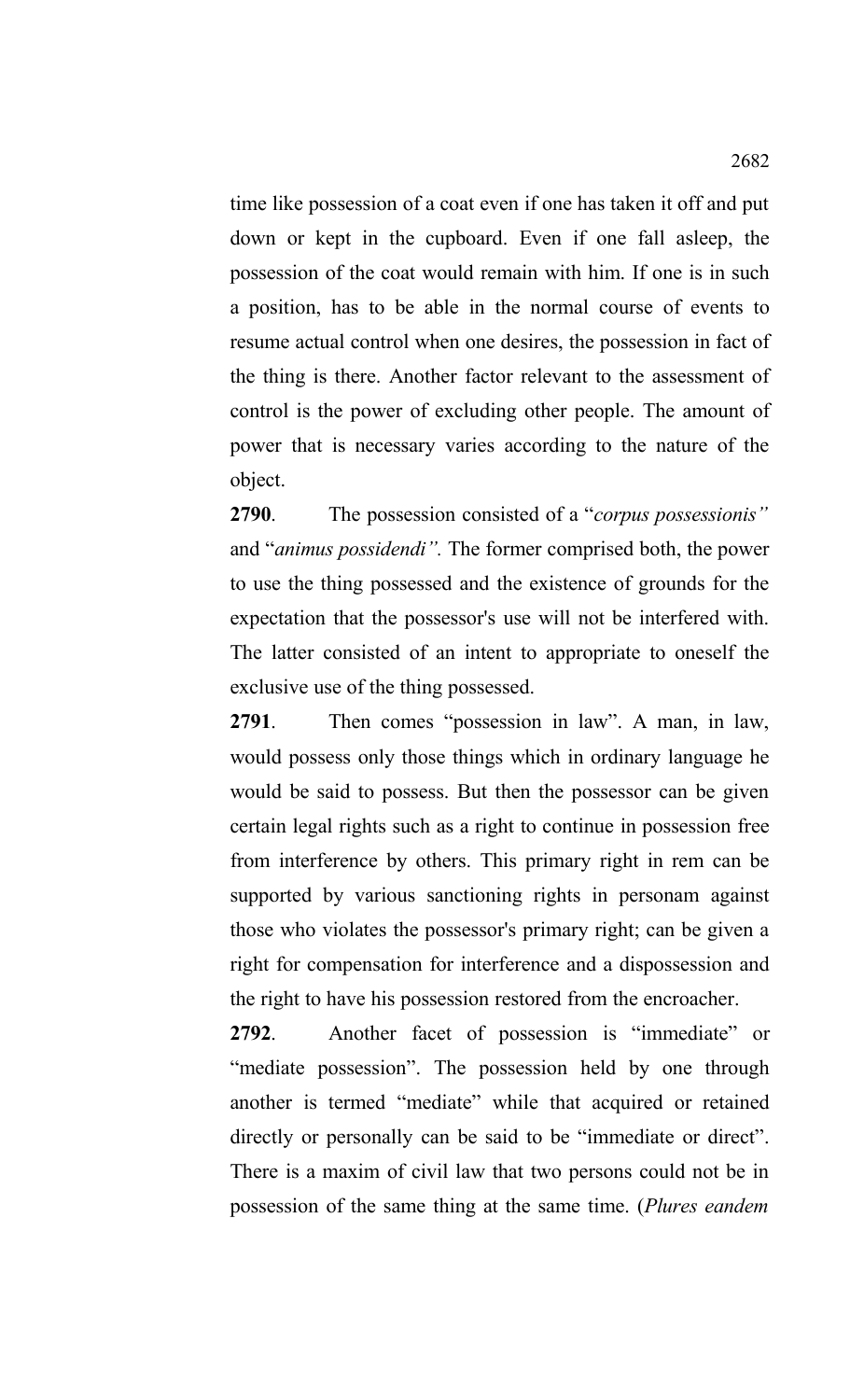*rem in solidum possidere non possunt).* As a general proposition exclusiveness is of the essence of possession. Two adverse claims of exclusive use cannot both be effectually realised at the same time. There are, however, certain exceptions, namely, in the case of mediate possession two persons are in possession of the same thing at the same time. Every mediate possessor stands in relation to a direct possessor through whom he holds. Two or more persons may possess the same thing in common just as they may own it in common.

**2793**. Then comes "incorporeal possession". It is commonly called the possession of a right and is distinct from the "corporeal possession" which is a possession of the thing.

**2794**. In **"The Elementary Principles of Jurisprudence"** by **G.W. Keeton**, II Edition (1949) published by Sir Isaac Pitman and Sons Ltd. London (First published in 1930), "possession" has been dealt in Chapter XV. It says:

"'*Possession,' says an old proverb, "is nine points of law." Put in another way, this implies that he who has conscious control of an object need only surrender his control to one who can establish a superior claim in law."*

**2795**. The essentials of possession in the first instance includes a fact to be established like any other fact. Whether it exists in a particular case or not will depend on the degree of control exercised by the person designated as possessor. If his control is such that he effectively excludes interference by others then he has possession. Thus the possession in order to show its existences must show "*corpus possessionis"* and an "*animus possidendi".*

**2796**. *Corpus possessionis* means that there exists such physical contact of the thing by the possessor as to give rise to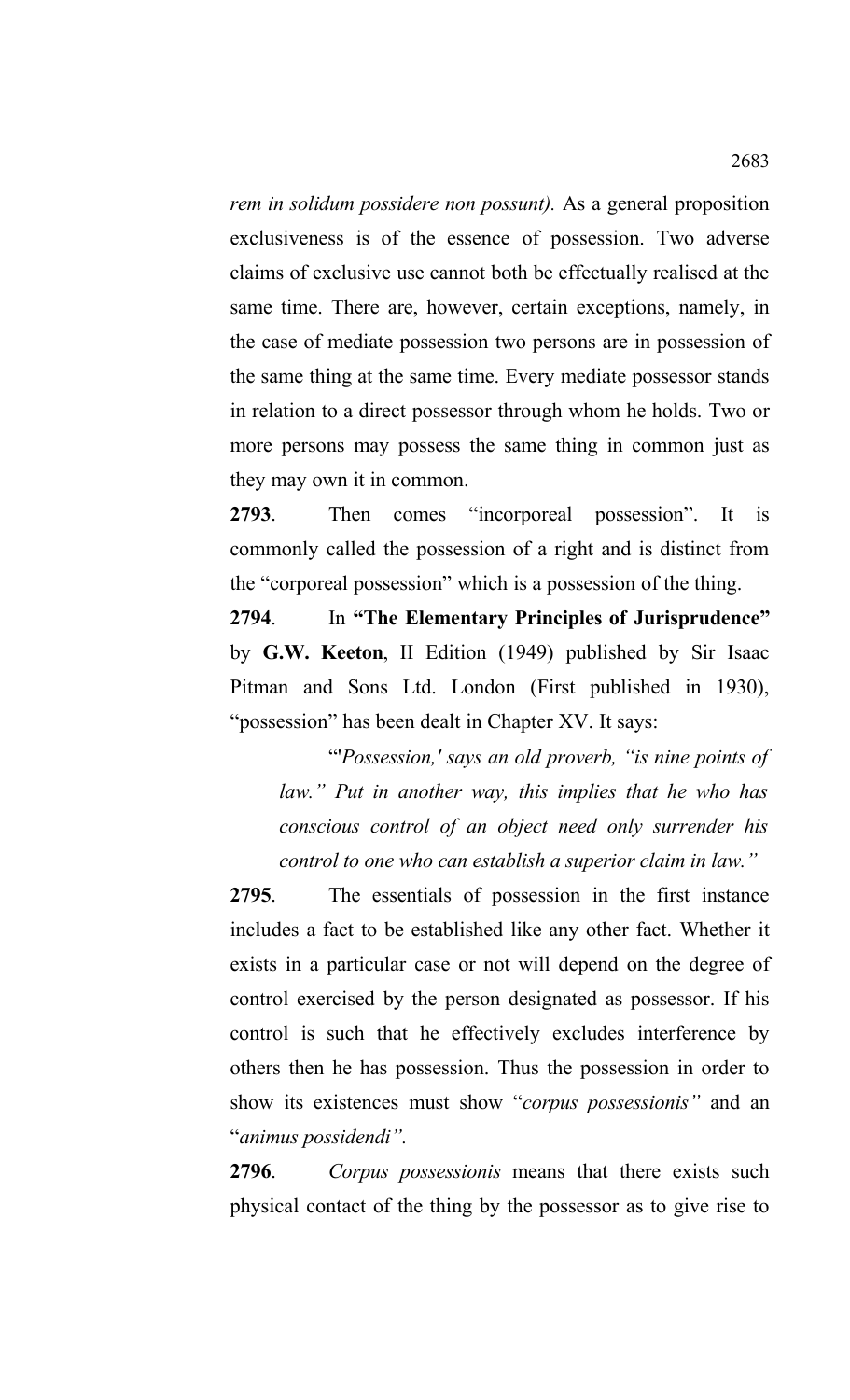the reasonable assumption that other persons will not interfere with it. Existence of corpus broadly depend on (1) upon the nature of the thing itself, and the probability that others will refrain from interfering with the enjoyment of it; (2) possession of real property, i.e., when a man sets foot over the threshold of a house, or crosses the boundary line of his estate, provided that there exist no factors negativing his control, for example the continuance in occupation of one who denies his right; and (3) acquisition of physical control over the objects it encloses. Corpus, therefore, depends more upon the general expectations that others will not interfere with an individual control over a thing, then upon the physical capacity of an individual to exclude others.

**2797**. The *animus possidendi* is the conscious intention of an individual to exclude others from the control of an object.

**2798**. Possession confers on the possessor all the rights of the owner except as against the owner and prior possessors. "Possession in law" has the advantage of being a root of title.

**2799**. There is also a concept of "constructive possession" which is depicted by a symbolic act. It has been narrated with an illustration that delivery of keys of a building may give right to constructive possession all the contents to the transferee of the key.

**2800**. It would also be useful to have meaning of "possession" in the context of different dictionaries.

**2801**. In **"Oxford English-English-Hindi Dictionary"** published by Oxford University Press, first published in 2008, 11th Impression January 2010, at page 920:

*"possession-1. the state of having or owning something. 2. Something that you have or own"*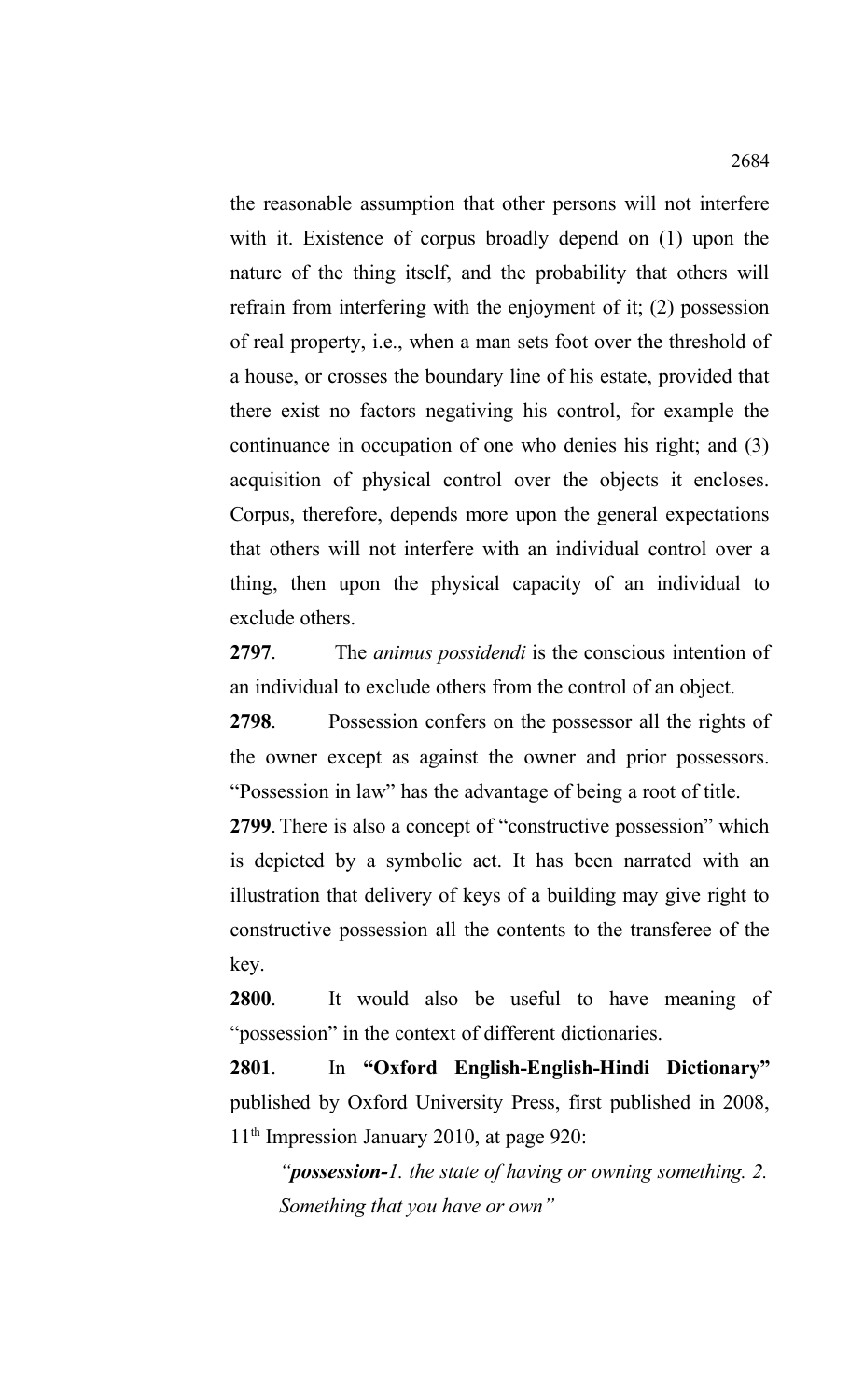**2802**. In "**The New Lexicon Webster's Dictionary of the English Language**" (1987), published by Lexicon Publications, Inc. at page 784:

*"pos-ses-sion-a possessing or being possessed II that which is possessed II (pl.) property II a territory under the political and economic control of another country II (law) actual enjoyment of property not founded on any title of ownership to take possession of to begin to occupy as owner II to affect so as to dominate."*

**2803**. In "**Chambers Dictionary"** (Deluxe Edition), first published in India in 1993, reprint 1996 by Allied Publishers Limited, New Delhi at page 1333 defines 'possess' and 'possession' as under :

*"possess poz-es', vt to inhabit, occupy (obs.); to have or hold as owner, or as if owner; to have as a quality; to seize; to obtain; to attain (Spenser); to maintain; to control; to be master of; to occupy and dominate the mind of; to put in possession (with of, formerly with in); to inform, acquaint; to imbue; to impress with the notion of feeling; to prepossess (obs)."*

*"possession the act, state or fact of possession or being possessed, a thing possessed; a subject foreign territory"*

**2804**. In **"Corpus Juris Secundum",** A Complete Restatement of the Entire American Law as developed by All Reported Cases (1951), Vol. LXXII, published by Brooklyn, N.Y., The American Law Book Co., at pages 233-235:

*"Possession expresses the closest relation of fact which can exist between a corporeal thing and the person who possesses it, implying an actual physical contact, as by sitting or standing upon a thing; denoting custody*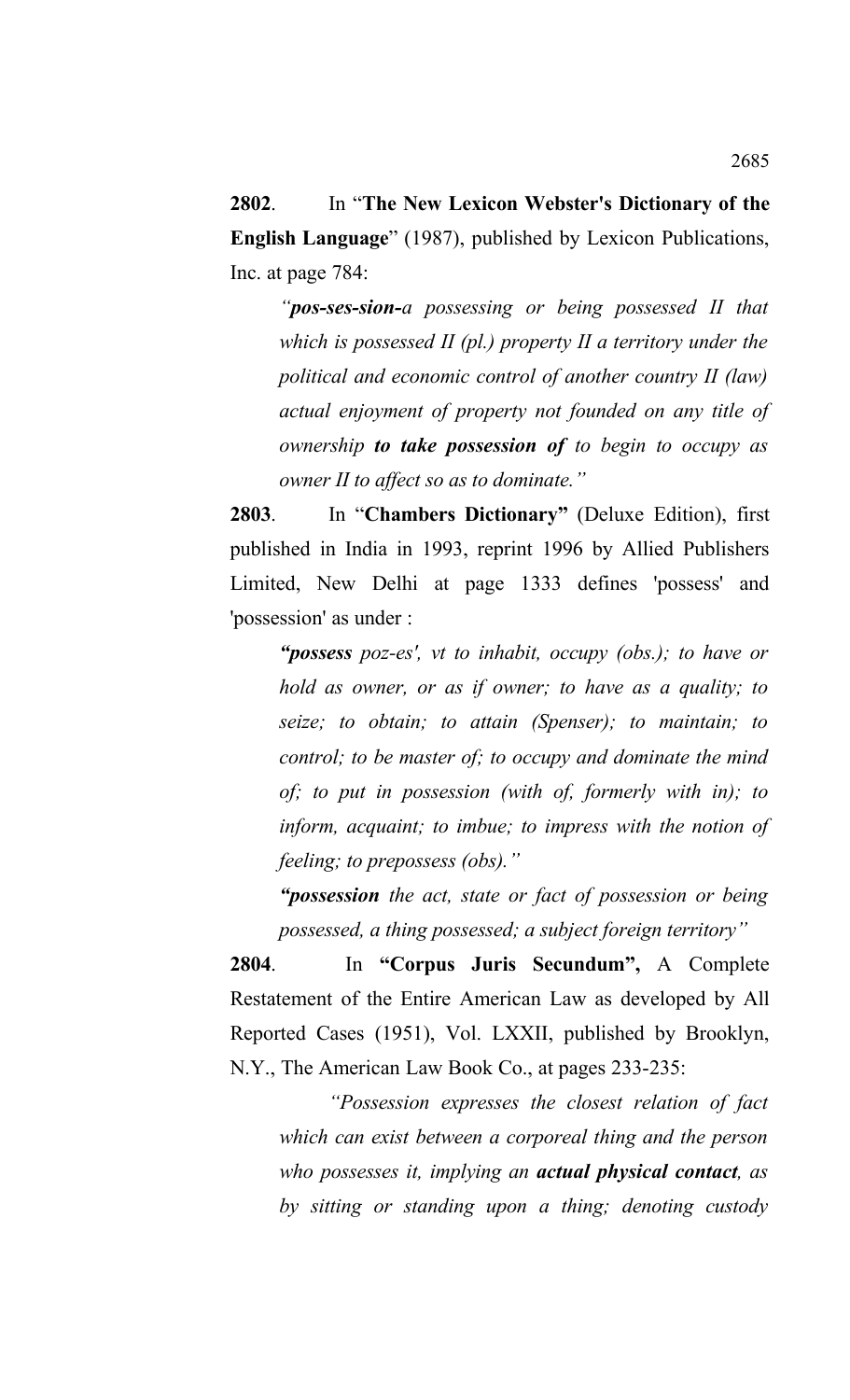*coupled with a right or interest of proprietorship; and "possession" is inclusive of "custody." although "custody" is not tantamount to "possession." In its full significance, "possession" connotes domination or supremacy of authority. It implies a right and a fact; the right to enjoy annexed to the right of property, and the fact of the real detention of thing which would be in the hands of a master or of another for him. It also implies a right to deal with property at pleasure and to exclude other persons from meddling with it. Possession involves power of control and intent to control, and all the definitions contained in recognized law dictionaries indicate that the element of custody and control is involved in the term "possession."* 

*The word "possession" is also defined as meaning the thing possessed; that which anyone occupies, owns, or controls; and in this sense, as applied to the thing possessed, the word is frequently employed in the plural, denoting property in the aggregate; wealth; and it may include real estate where such is the intention, although this is not the technical signification.* 

*It is also defined as meaning dominion; as, foreign possessions; and, while in this sense the term is not a word of art descriptive of a recognised geographical or governmental entity, it is employed in a number of federal statues to describe the area to which various congressional statutes apply.* 

*"Possession" in the sense of ownership, and as a degree of title, and as indicating the holding or retaining of property in one's power or control, is treated in Property."*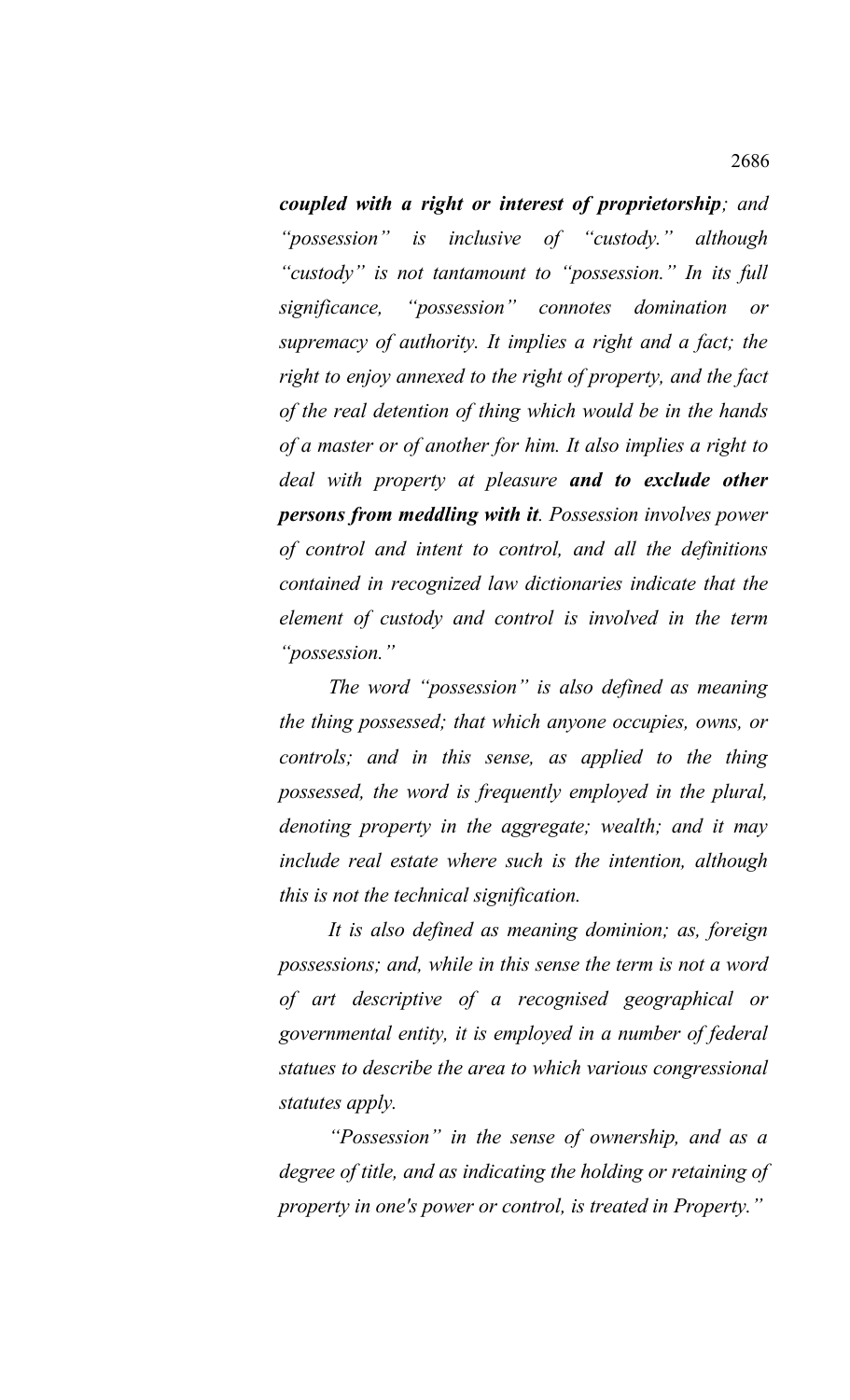**2805**. In **"Black's Law Dictionary"** Seventh Edition (1999), published by West Group, St. Paul, Minn., 1999, at page 1183:

*"possession. 1. The fact of having or holding property in one's power; the exercise of dominion over property. 2. The right under which one may exercise control over something to the exclusion of all others; the continuing exercise of a claim to the exclusive use of a material object. 3. (usu. pl.) Something that a person owns or controls; PROPERTY (2). 4. A territorial dominion of a state or nation."*

**2806**. In **Black's Law Dictionary (supra)** the following categories of possession have also been referred and explained:

*"Actual possession, adverse possession, bona fide possession, civil possession, constructive possession, corporeal possession, derivative possession, direct possession, effective possession, exclusive possession, hostile possession, immediate possession, incorporeal possession, indirect possession, insular possession, mediate possession, naked possession, natural possession, notorious possession, peaceable possession, pedal possession, possession in fact, possession in law, possession of right, precarious possession, quasi possession and scrambling possession."*

**2807**. Since the nature of possession, its various ingredients and effect etc. in the peculiar kind of this case may be required to be considered at the appropriate state, we find it necessary to see the manner in which the above kinds of categories of possession have been described in **Black's Law Dictionary (supra)**:

*actual possession. Physical occupancy or control over*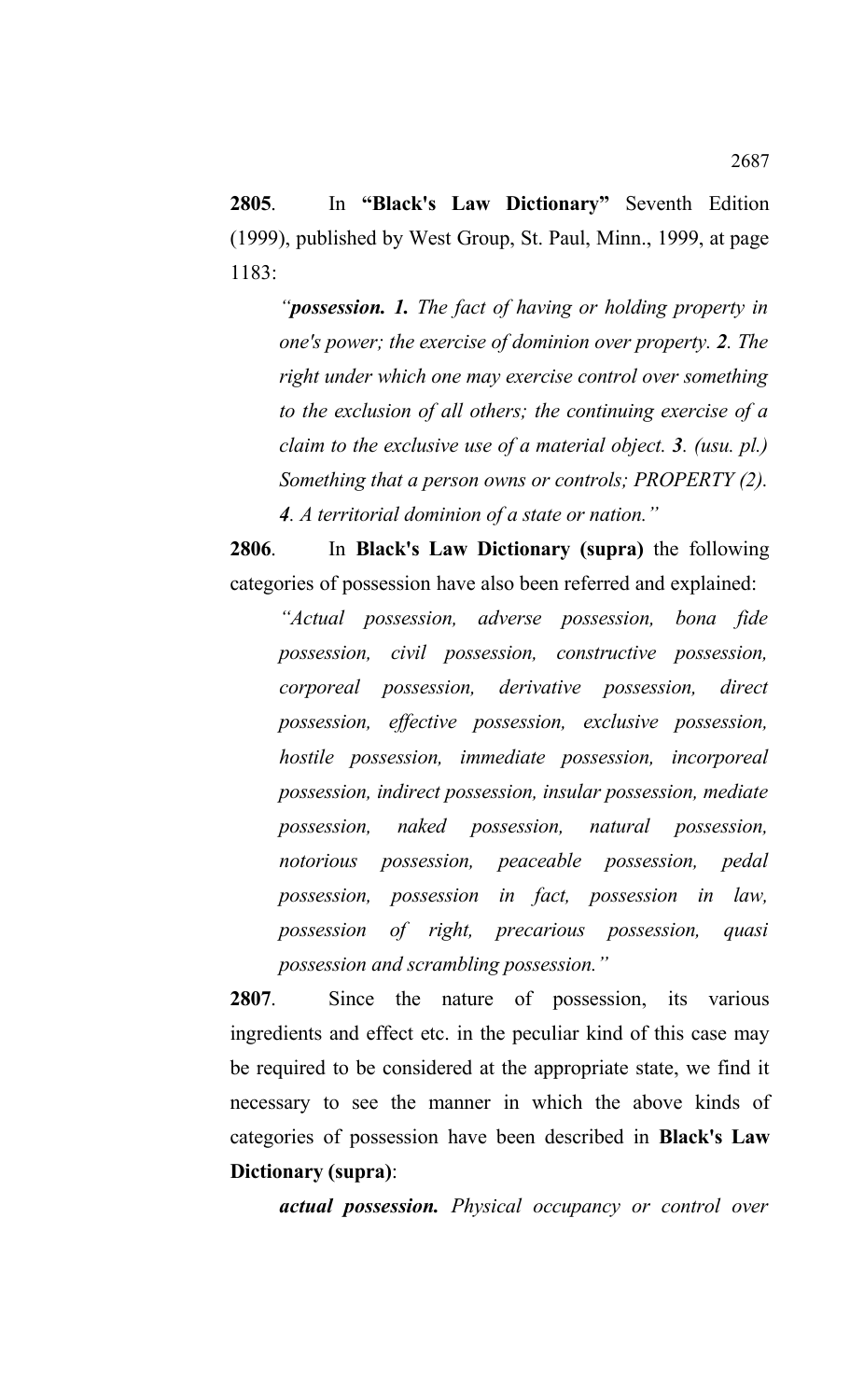*property.* 

*adverse possession. A method of acquiring title to real property by possession for a statutory period under certain conditions, esp. a non-permissive use of the land with a claim of right when that use is continuous, exclusive, hostile, open, and notorious.*

*constructive adverse possession. Adverse possession in which the claim arises from the claimant's payment of taxes under color of right rather than by actual possession of the land.*

*bona fide possession. Possession of property by a person who in good faith does not know that the property's ownership is disputed.*

*civil possession. Civil law. Possession existing by virtue of a person's intent to own a property even though the person no longer occupies or has physical control of it.*

*constructive possession. Control or dominion over a property without actual possession or custody of it. - Also termed effective possession; possessio fictitia.*

*corporal possession. Possession of a material object, such as a farm or a coin. - Also termed natural possession; possissio corporis.*

*derivative possession. Lawful possession by one (such as a tenant) who does not hold title.*

*direct possession. Something that a person owns or controls.*

*effective possession. See constructive possession.*

*exclusive possession. The exercise of exclusive dominion over property, including the use and benefit of the property.*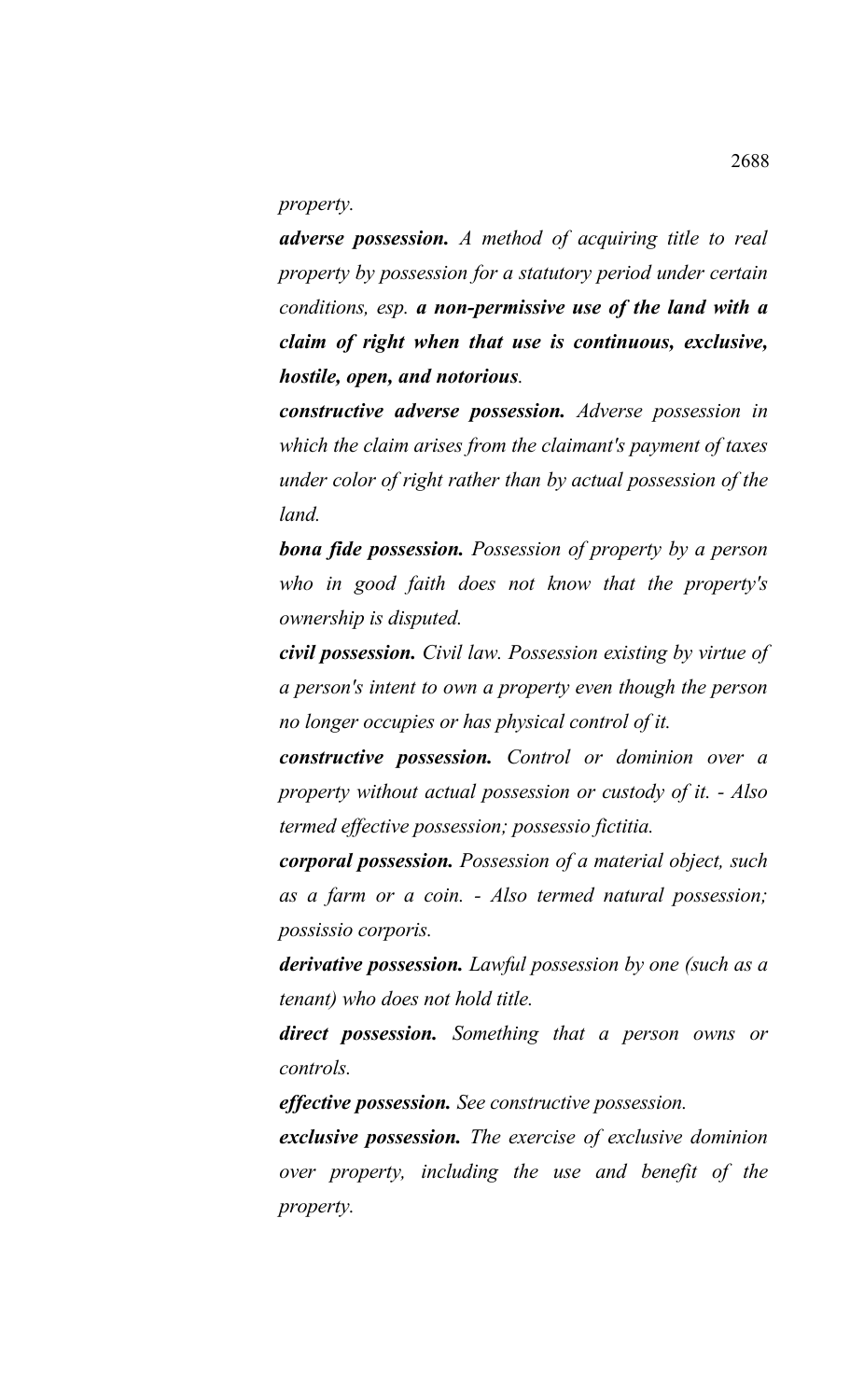*hostile possession. Possession asserted against the claims of all others, including the record owner. See Adverse Possession.*

*immediate possession. Possession that is acquired or retained directly or personally. - Also termed direct possession.*

*incorporeal possession. Possession of something other than a material object, such as an easement over a neighbour's land, or the access of light to the windows of a house. - Also termed possessio juris; quasi-possession.* 

*indirect possession. See mediate possession.*

*mediate possession. Possession of a thing through someone else, such as an agent. - Also termed indirect possession.*

*naked possession. The mere possession of something, esp. real estate without any apparent right or colorable title to it.*

*natural possession. Civil law. The exercise of physical detention or control over a thing, as by occupying a building or cultivating farmland.* 

*notorious possession. Possession or control that is evident to others; possession of property that, because it is generally known by people in the area where the property is located, gives rise to a presumption that the actual owner has notice of it. - Also termed open possession; open and notorious possession.*

*peaceable possession. Possession (as of real property) not disturbed by another's hostile or legal attempts to recover possession.*

*pedal possession. Actual possession, as by living on the*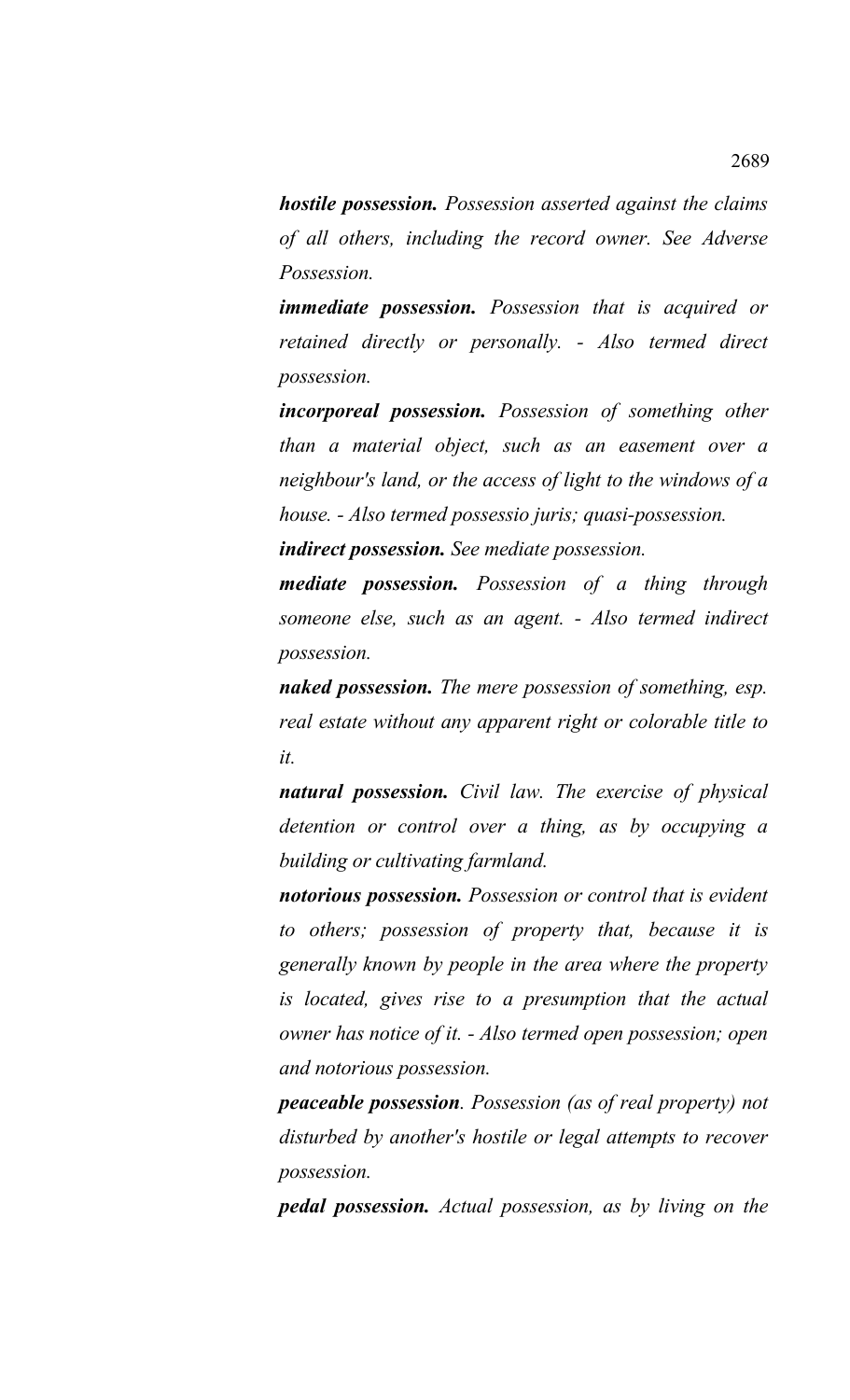*land or by improving it.*

*possession in fact. Actual possession that may or may not be recognized by law. - Also termed possessio naturalis.* 

*possession in law. 1. possession that is recognized by the law either because it is a specific type of possession in fact or because the law or some special reason attributes the advantages and results of possession to someone who does not in fact possess. 2. see constructive possession. - Also termed possessio civilis.*

*possession of a right. The de facto relation of continuing exercise and enjoyment of a right as oppose to the de jure relation of ownership. - Also termed possession juris.*

*precarious possession. Civil law. Possession of property by someone other than the owner on behalf of or with permission of the owner.*

*quasi possession. See incorporeal possession.*

*scrambling possession. Possession that is uncertain because it is in dispute.*

**2808**. In **"Words and Phrases"** Permanent Edition, Vol. 33 (1971), published by St. Paul, Minn. West Publishing Co., at pages 91-92:

*"'Possession' as used in statute is not synonymous with physical bodily presence of adverse claimant; continuous bodily presence is not required, but rather question is one of fact which must be determined from circumstances of each case.*

*"Possession" is a common term used in every day conversation that has not acquired any artful meaning.*

*"Possession", in any sense of term, must imply, first, some actual power over the object possessed, and,*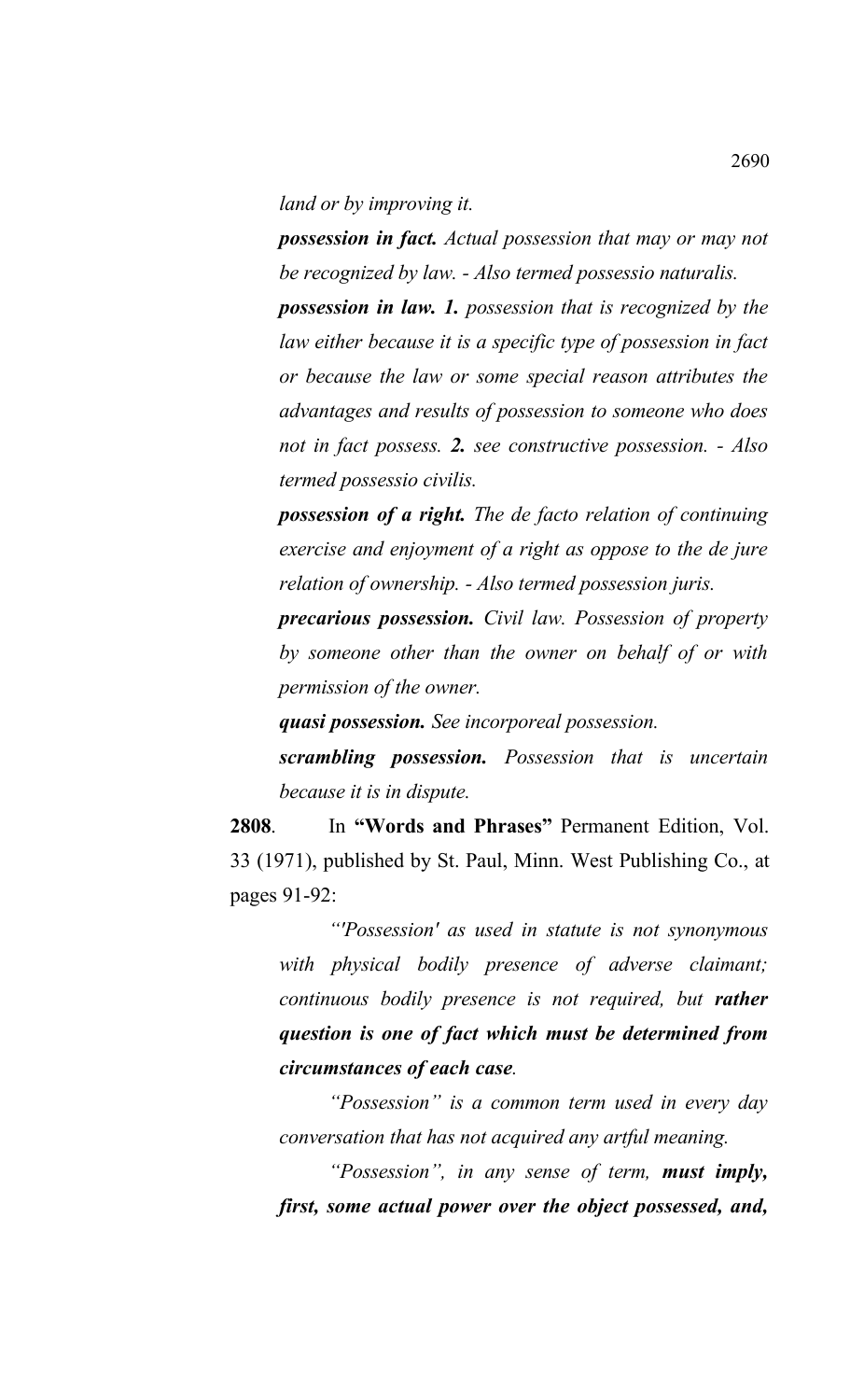*secondly, some amount of will to avail oneself of that power.*

*"Possession" is one of the most vague of all vague terms, and shifts its meaning according to the subjectmatter to which it is applied,--varying very much in its sense, as it is introduced either into civil or into criminal proceedings.*

*Possession is that condition of fact under which one can exercise his power over a corporeal thing to the exclusion of all others.*

*To constitute possession, there must be such appropriation of the land to the individual as will apprise the community in its vicinity that the land is in his exclusive use and enjoyment, and notice of possession to be sufficient must be of the open and visible character, which from its nature will apprise the world that <i>the land is occupied, and who the occupant is."*

**2809**. In **"Jowitt's Dictionary of English Law"** Vol. 2 Second Edition-1977, Second Impression-1990, published by London Sweet & Maxwell Limited, at pages 1387-1389:

*"Possession, the visible possibility of exercising physical control over a thing, coupled with the intention of doing so, either against all the world, or against all the world except certain persons. There are, therefore, three requisites of possession. First, there must be actual or potential physical control. Secondly, physical control is not possession, unless accompanied by intention; hence, if a thing is put into the hand of a sleeping person, he has not possession of it. Thirdly, the possibility and intention must be visible or evidenced by external signs, for if the thing*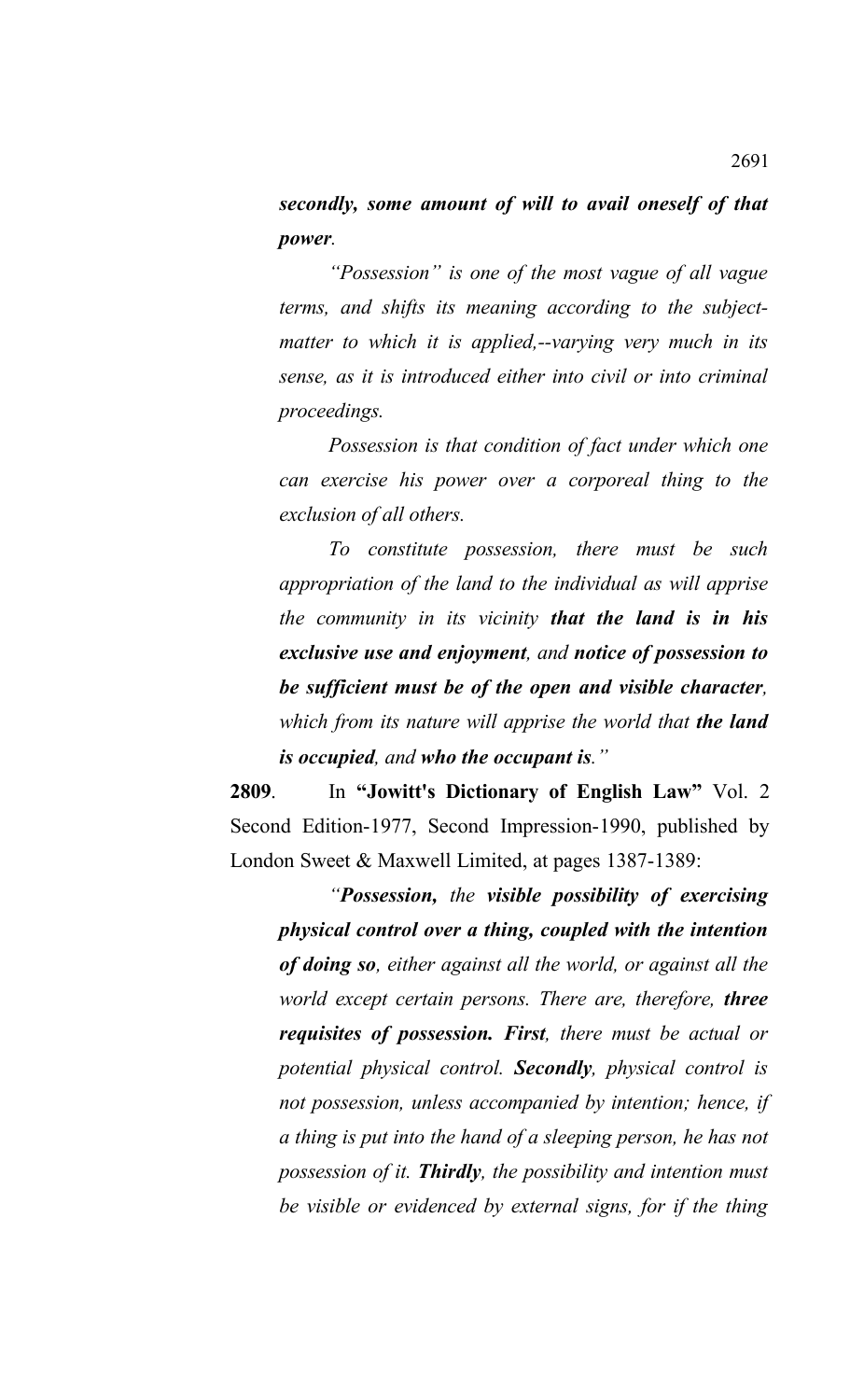*shows no signs of being under the control of anyone, it is not possessed; hence, if a piece of land is deserted and left without fences or other signs of occupation, it is not in the possession of anyone, and the possession is said to be vacant. The question whether possession of land is vacant is of importance in actions for recovering possession.*

*Possession is actual, where a person enters into lands or tenements conveyed to him; apparent, which is a species of presumptive title, as where land descended to the heir of an abator, intruder, or disseisor, who died seised; in law, when lands had descended to a man and he had not actually entered into them, or naked, that is, mere possession, without colour of right.*

*The primary meaning is physical control. A secondary meaning is physical control by an agent or servant, or by relation back, e.g., by the owner having entered without remaining in physical possession (Ocean Accident etc., Corporation v. Ilford Gas Co. [1905] 2 K.B. 493).*

*Possession may also extend over a thing in itself uncontrolled within an inclosure which is controlled, such as horses, sheep or cattle within a fenced field. See Animals Ferae Naturae.*

*Possession may connote different kinds of control according to the nature of the thing or right over which it is being exercised. A man may possess an estate of land; if he leases it he will be in possession of the rents and profits and the reversion, but not of the land which is in the lessee who may being an action of trespass against the lessor. In regard to real property a mere right without possession is*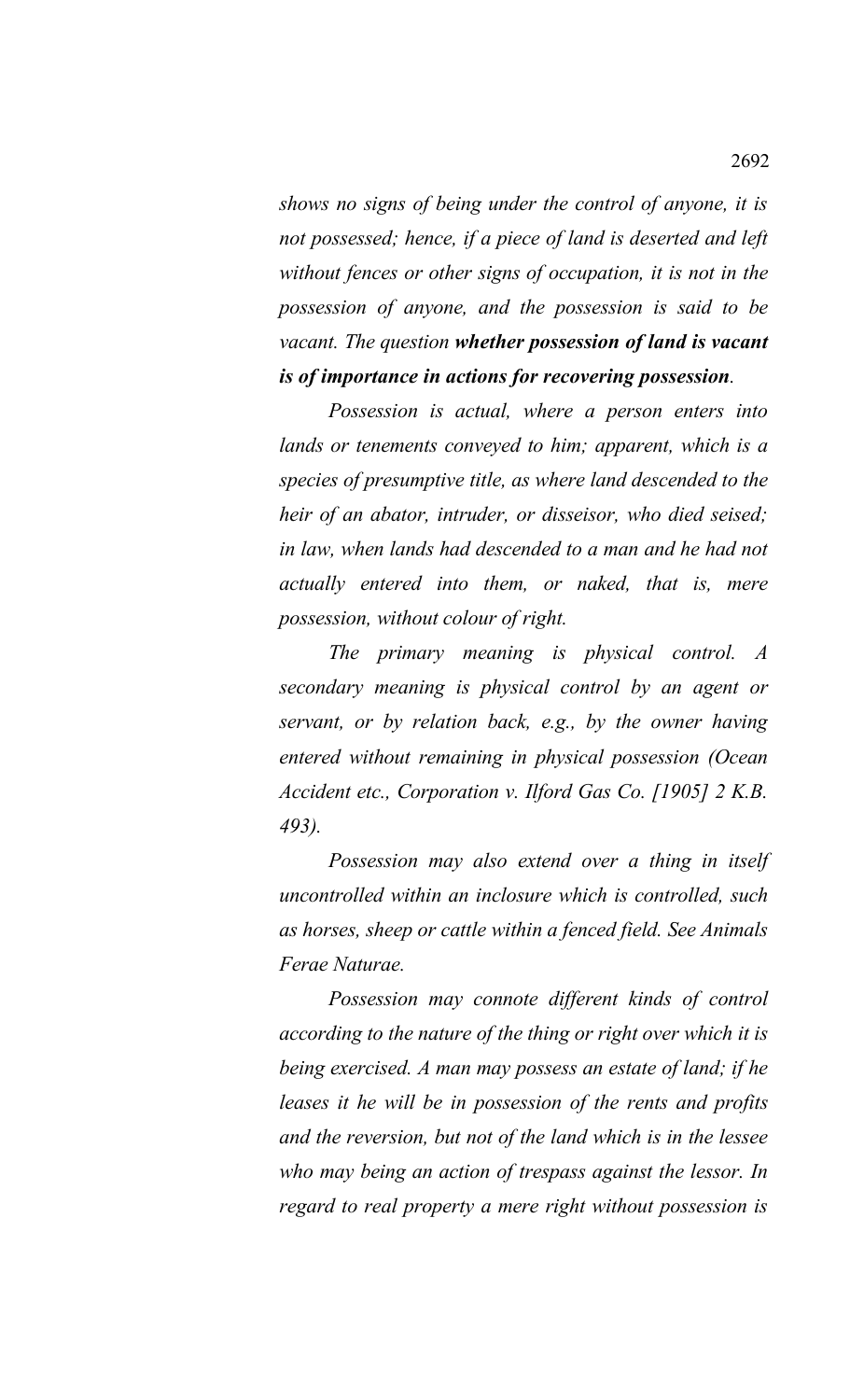*not sufficient to found an action of trespass; for instance, until 1926 a lessee before entry having a mere interesse termini could not bring an action for trespass on the land demised (Wallis v. Hands [1893] 2 Ch. 75). See Possessio Fratris.*

*The adage, possession is nine parts of the law, means that the person in possession can only be ousted by one whose title is better than his; every claimant must succeed by the strength of his own title and not by the weakness of his antagonist's.*

*Possession does not necessarily imply use or enjoyment.*

*Possession gives rise to peculiar rights and consequences. The principal is that a possessor has a presumptive title, that is to say, is presumed to be absolute owner until the contrary is shown, and is protected by law in his possession against all who cannot show a better title to the possession than he has.*

*With reference to its origin, possession is either with or without right.*

*Rightful possession is where a person has the right to the possession of (that is, the right to possess) property, and is in the possession of it with the intention of exercising his right. This kind of possession necessarily varies with the nature of the right from which it arises; a person may be in possession of a thing by virtue of his right of ownership, or as lessee, bailee, etc.; or his possession may be merely permissive, as in the case of a licensee; or it may be a possession coupled with an interest, as in the case of an auctioneer (Woolfe v. Horne (1867) 2 Q.B.D. 358). So*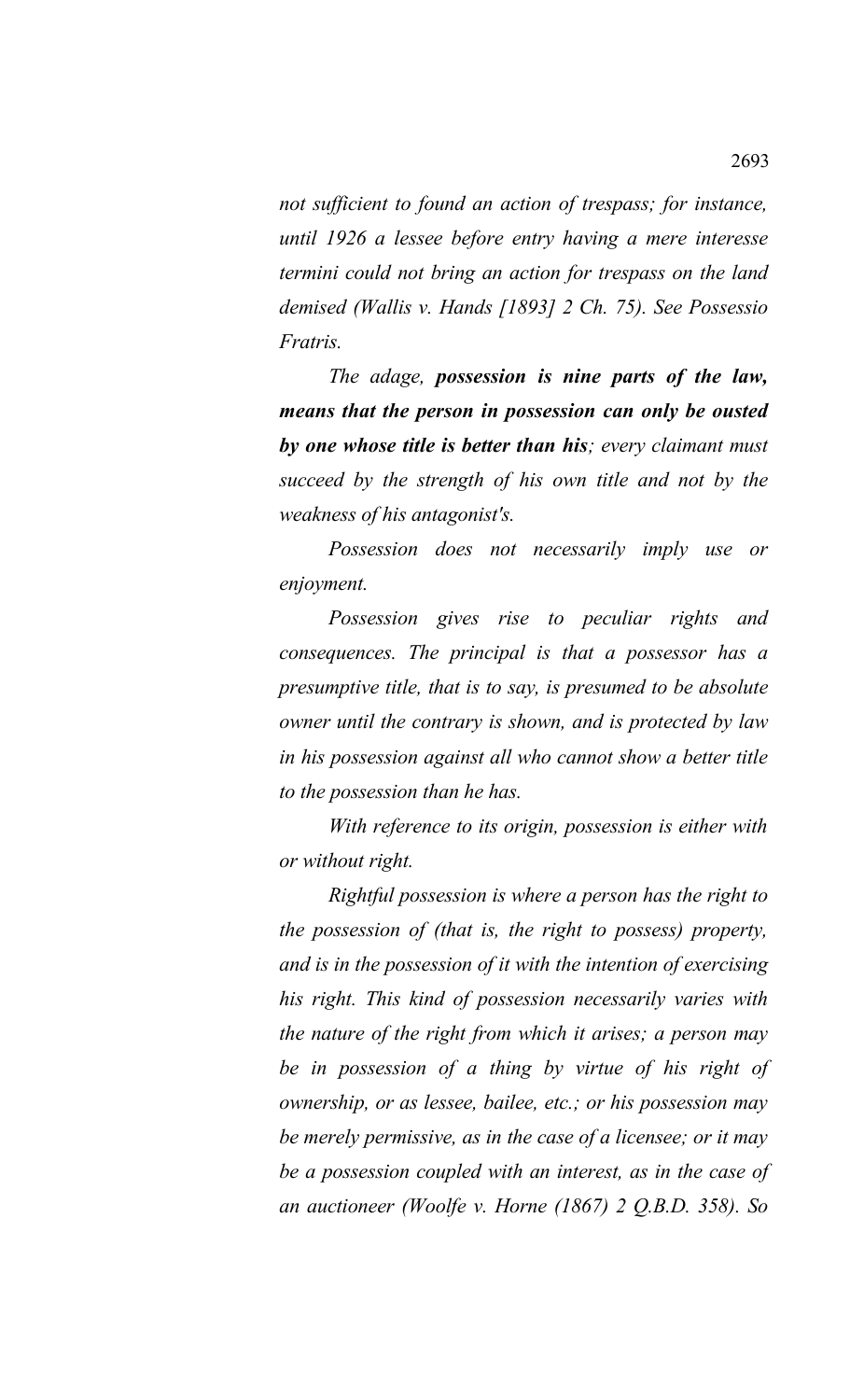*the right may be absolute, that is, good against all persons: or relative, that is, good against all with certain exceptions; thus a carrier or borrower of goods has a right to their possession against all the world except the owner.*

*In jurisprudence, the possession of a lessee, bailee, licensee, etc., is sometimes called derivative possession, while in English law the possessory interest of such a person, considered with reference to his rights against third persons who interfere with his possession, is usually called a special or qualified property, meaning a limited right of ownership.*

*Possession without right is called wrongful or adverse, according to the rights of the owner or those of the possessor are considered. Wrongful possession is where a person takes possession of property to which he is not entitled, so that the possession and the right of possession are in one person, and the right to possession in another. Where an owner is wrongfully dispossessed, he has a right of action to recover his property, or, if he has an opportunity, he can exercise the remedy of recaption in the case of goods, or of entry in the case of land."* 

**2810**. In **"Legal Thesaurus"** Regular Edition-William C. Burton (1981), published by Macmillan Publishing Co., Inc. New York., at page 391:

## *"POSSESSION (Ownership), noun*

*authority, custody, demesne, domination, dominion, exclusive, right, lordship, occupancy, possessio, proprietorship, right, right of retention, seisin, supremacy, tenancy, title*

*ASSOCIATED CONCEPTS: action to recover*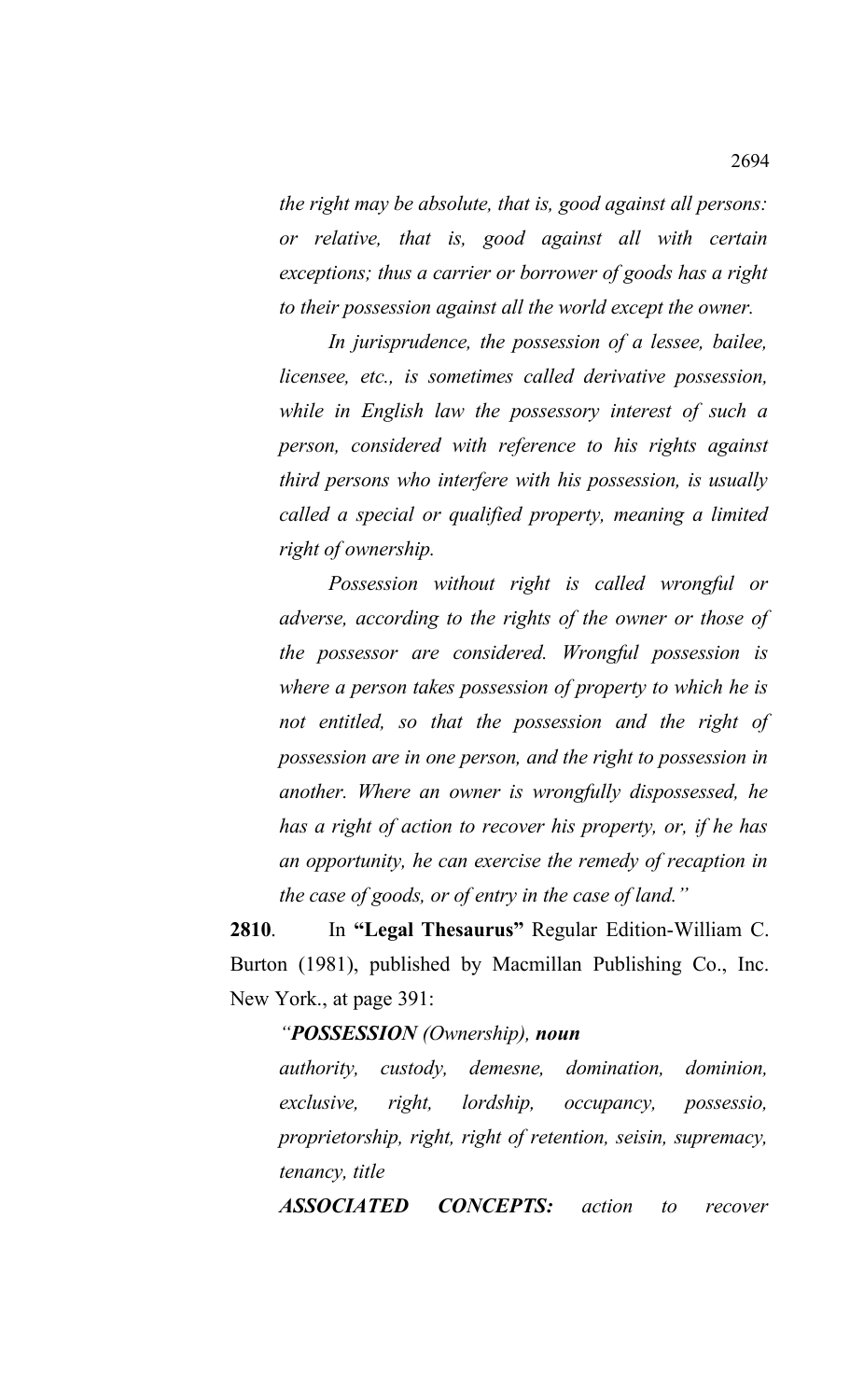*possession, actual possession, adverse possession, chain of possession, constructive possession, continuity of possession, continuous possession, debtor in possession, estate in possession, holder in possession, hostile possession, lawful possession, mortgagee in possession, naked possession, notorious possession, open and notorious possession, party in possession, peaceable possession, person in possession, physical possession, purchaser in possession, quiet possession, right of possession, tenant in possession, undisturbed possession, uninterrupted possession, unlawful possession, wrongful possession.* 

*FOREIGN PHRASES: Traditio nihil amplius transferre debet vel potest, adeum qui accipit, quam est apud eum qui tradit. Delivery ought to, and can, transfer nothing more to him who receives than is in possession of him who makes the delivery. Jus triplex est,-propietatis, possessionis, et possibilitatis. Right is threefold,-of property, of possession, and of possibility. In aequali jure melior est conditio possidentis. In a case of equal right the condition of the party in possession is the better. Pro possessione praesumitur de jure. A presumption of law arises from possession. Nihil praescribitur nisi quod possidetur. There is no prescription for that which is not possessed. Privatio praesupponit habitum. A deprivation presupposes something held or possessed. Duorum in solidum dominium vel possessio esse non potest. Sole ownership or possession cannot be in two persons. Cum de lucro duorum quaeritur, melior est causa possidentis. When the question of gain lies between two persons, the*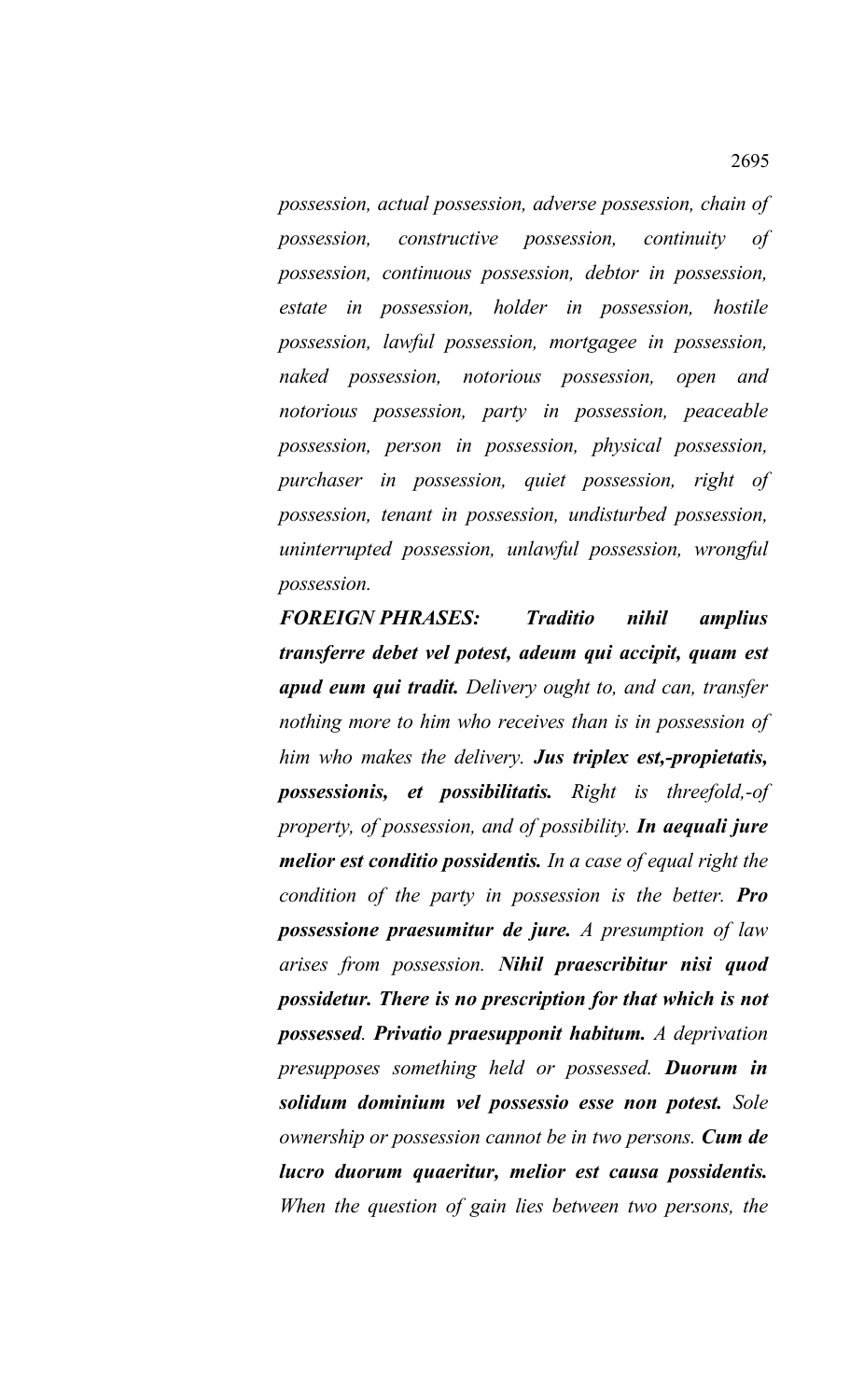*cause of the possessor is the better. Longa possessio parit jus possidendi, et tollit actionem vero domino.-Long possession creates the right of possession, and deprives the true owner of his right of action. Aliud est possidere, aliud esse in possessione. It is one thing to possess; it is another to be in possession. Quod meum est sine facto meo vel defactu meo amitti vel in alium transferri non potest. That which is mine cannot be transferred to another without my act or my default. Quod meum est sine me auferri non potest. What is mine cannot be taken away without my consent. Nul charter, nul vente, ne nul done vault perpetualment, si le donor n'est seise al temps de contracts de deux droits, sc. Del droit de possession et del droit de propertie. No grant, no sale, no gift, is valid forever, unless the donor, at the time of the contract, has two rights, namely, the right of possession, and the right of property. Donatio perficitur possessione accipientis. A gist is perfected by the possession of the receiver. Melior est conditio possidentis, et rei quam actoris. The condition of the possessor and that of the defendant is better than that of the plaintiff. In pari delicto melior est conditio possidentis. When the parties are equally in wrong, the condition of the possessor is the preferable one. Longa possessio jus parit. Long possession begets right. Donator nunquam desinit possidere, antequam donatorius incipiat possidere. A donor never ceases to possess until the donee begins to possess. Non valet donatio nisi subsequatur traditio. A gift is invalid unless accompanied by possession. Nemo dare potest quod non habet. No one is able to give that which he has not. Terra*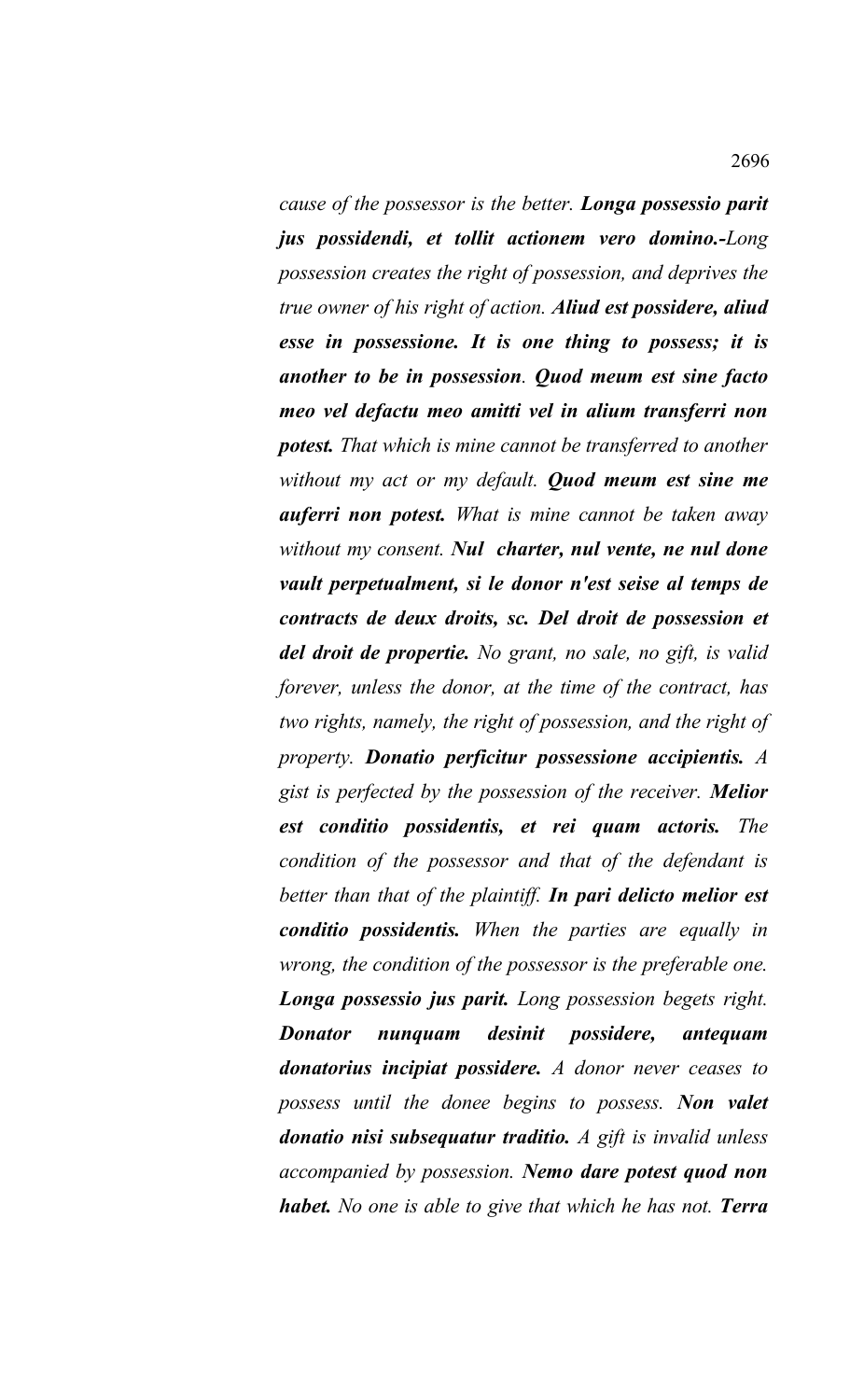*manens vacua occupanti conceditur. Land remaining vacant is given to the occupant. Non potest videri desisse habere qui nunquam habuit. A person who has never had cannot be deemed to have ceased to have it. In pari causa possessor potior haberi debet. In an equal cause he who has the possession has the advantage. Cum par delictum est duorum, semper oneratur petitor et melior habetur possessoris cause. When there is equal fault on both sides, the burden is always placed on the plaintiff, and the cause of the possessor is preferred.*

*POSSESSION (Property), noun*

*asset, belonging, bona, chattel effect, goods, holding, item, item of personalty, money, movable, possessio, res, resource, treasure, valuable.* 

*FOREIGN PHRASES: Non possessori incumbit necessitas probandi possessiones ad se pertinere. It is not incumbent on the possessor of property to prove that his possessions belong to him.*

## *POSSESSIONS, noun*

*assets, belongings, bonorum, capital, chattels, colonies, domain, dominions, earnings, effects, equity, estate, fortune, funds, goods, holdings, items of personalty, material wealth, movables, pecuniary resources, personal property, personalty, possessio, private property, property, res, resources, stock, stock in trade, territory, treasure, wealth, worldly belongings."*

**2811.** In "Mitra's Legal & Commercial Dictionary"  $5<sup>th</sup>$ Edition (1990) by A.N. Saha, published by Eastern Law House Pvt. Ltd., at pages 558-559:

*Possession, the visible possibility of exercising physical*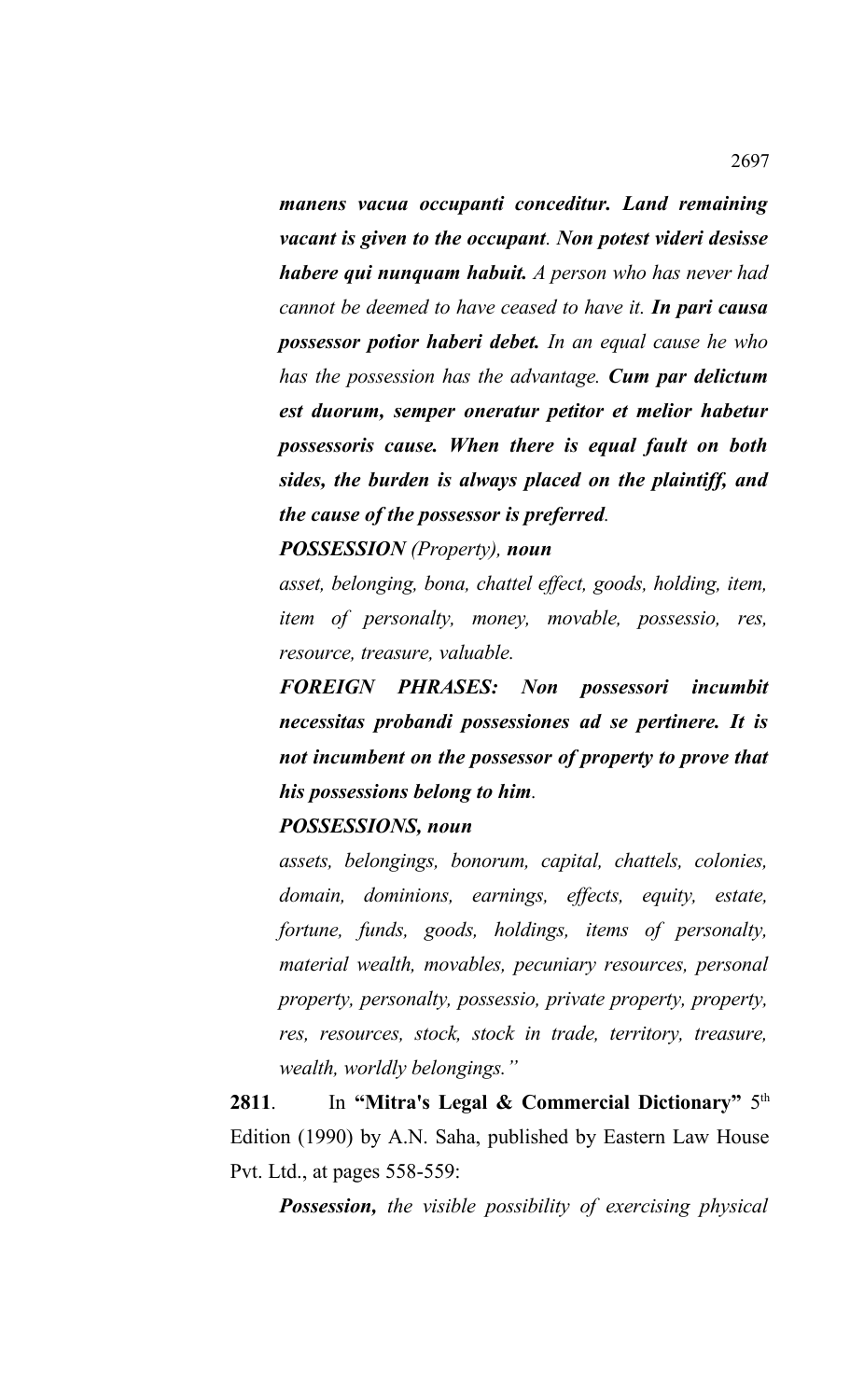*control over a thing, coupled with the intention of doing so, either against all the world, or against all the world except certain persons. There are, therefore, three requisites of possession. First, there must be actual or potential physical control. Secondly, physical control is not possession, unless accompanied by intention; hence, if a thing is put into the hand of a sleeping person, he has not possession of it. Thirdly, the possibility and intention must be visible or evidenced by external signs, for if the thing shows no signs of being under the control of anyone, it is not possessed.*

*Possession is a polymorphous term which may have different meanings in different contents. It is impossible to work out a completely logical and precise definition of "Possession" uniformly applicable to all situations in the context of all statutes. Suptd. And Legal Rememberancer v. Anil Kumar AIR 1980 SC 52:1979 Cr LJ 1390: (1979) 2 SCWR 334: 1979 Cr App R (SC) 282. Possession must be conscious possession. S.D.O., Shiv Sagar v Goapl Chandra AIR 1971 SC 1190. Possession must be de facto possession as also precarious possession. Bishambhar v State of Bihar 1979 Cr LJ (NOC) 197: 1979 BLJ 319.\*

*Possession or occupation may take various forms and even keeping the household affects by the owner in the premises is act of occupation. Bimal Devi v Kailash Nandan AIR 1984 SC 1376.*

*There are two varieties of possession--(a) real or actual possession, and (b) constructive or symbolical possession.*

*The meaning of possession depends on the context in which it is used. English law has never worked out a*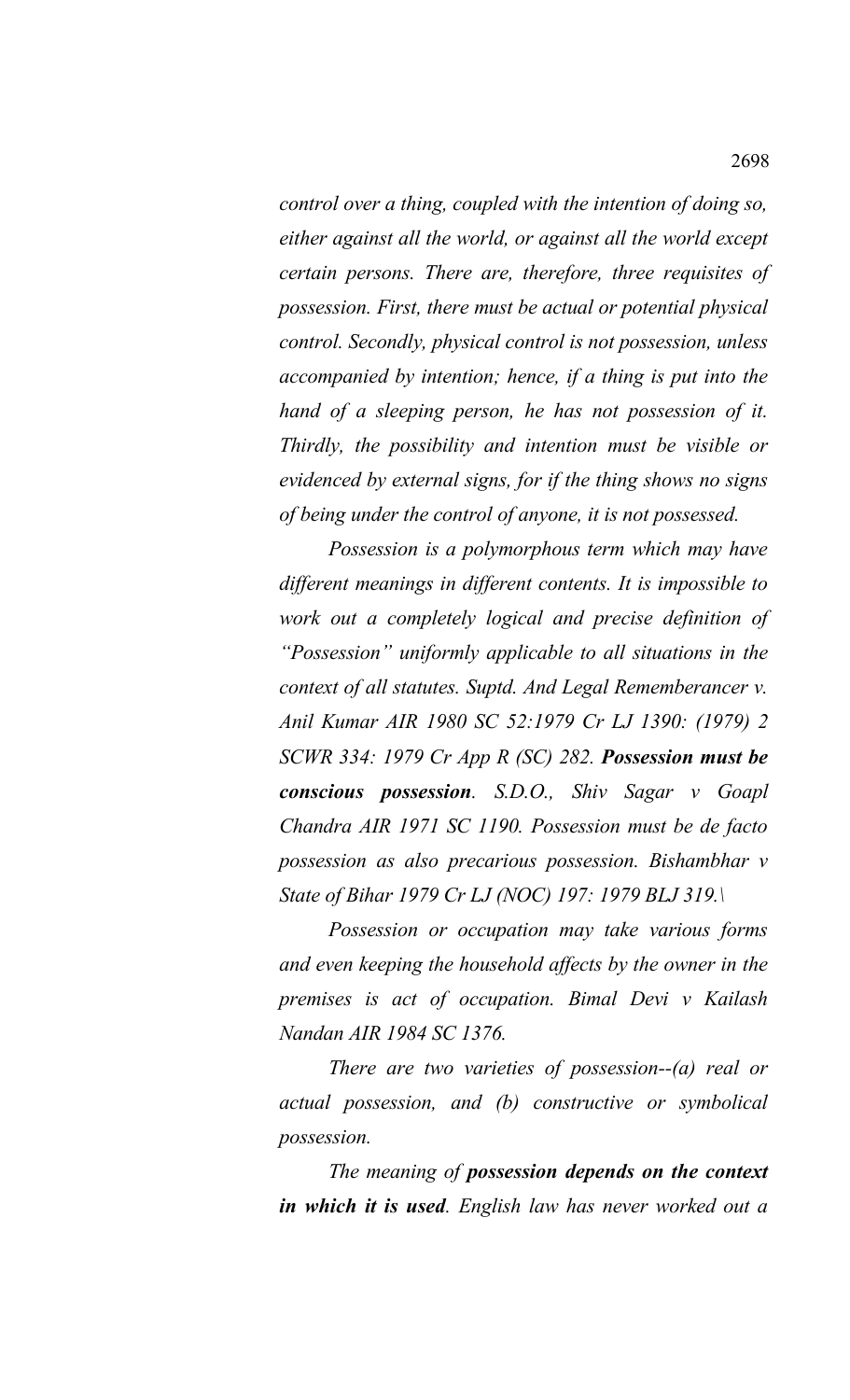*completely logical and exhaustive definition of possession. Towers & Co. Ltd. v Gray (1961) 2 All ER 68: (1961) 2 QB 351.* 

*Possession need not be physical possession, but can be constructive, having power and control over the gun. Gunwantlal v State AIR 1972 SC 1756."*

**2812**. In **P Ramanatha Aiyar's "The Law Lexicon" with Legal Maxims**, Latin Terms and Words & Phrases, Second Edition 1997), published by Wadhwa and Company Law Publishers, at pages 1481-1483:

*"1. Physical control, whether actual or in the eyes of law, over property; the condition of holding at one's disposal (S. 66, T.P. Act); 2. the area in one's possession (S. 37, Indian Evidence Act).*

*Possession is a detention or enjoyment of a thing which a man holds or exercise by himself or by another, who keeps or exercise it in his name.* 

*"Possession is said to be in two ways-either actual possession or possession in law.*

*"Actual Possession," is, when a man entreth into lands or tenements to him descended, or otherwise.* 

*"Possession in Law, is when lands of tenements are descended to a man, and he hath not as yet really, actually, and in deed entered into them: And it is called possession in law because that in the eye and consideration of the law, he is deemed to be in possession, inasmuch as he is liable to every mans action that will sue concerning the same lands or tenements."*

*The term has been defined as follows: Simply the owning or having a thing in one's power; the present right and power*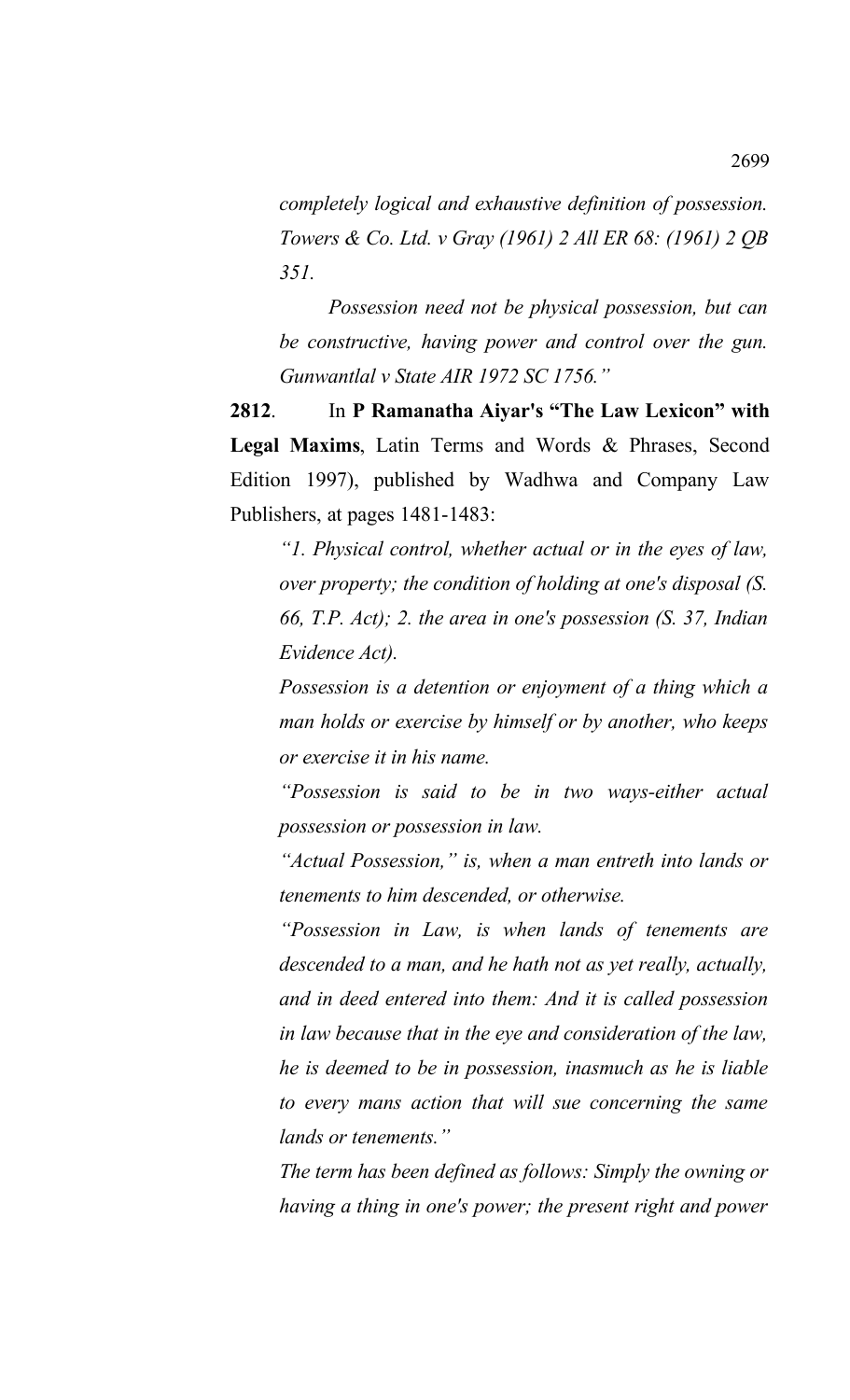*to control a thing; the detention and control of the manual or ideal custody of anything which may be the subject of property, for one's use of enjoyment, either as owner or as the proprietor of a qualified right in it, and either held personally or by another who exercises it in one's place and name; the detention or enjoyment of a thing which a man holds or exercise by himself or by another who keeps or exercises it in his name; the act of possession a having and holding or retaining of property in one's power or control; the sole control of the property or of some physical attachment to it; that condition of fact under which one can exercise his power over a corporeal thing at his pleasure, to the exclusion of all other persons. 171 IC 159=1937 ALJ 951=1937 ALR 913=1937 AWR 823=AIR 1937 All 735; 12 Bom LR 316=5 IC 457; 6 Bom LR 887; 16 CPLR 13; 4 NLR 78=8 Cr LJ 18.*

*There can be no possession without intention or consciousness or will. Norendranath Masumdar, v. The State, AIR 1951 Cal 140. (S. 19(f) Arms Act. 1878).*

*Possession need not be physical possession but can be constructive, having power and control over the gun, while the person to whom physical possession is given holds it subject to that power or control. Gunwantlal v. The State of M.P., AIR 1972 SC 1756, 1759.*

*Possession is a polymorphous term which may have different meanings in different contents. The possession of a fire arm must have the element of consciousness or knowledge of that possession and when there is no actual physical possession a control or dominion over it, there is no possession.*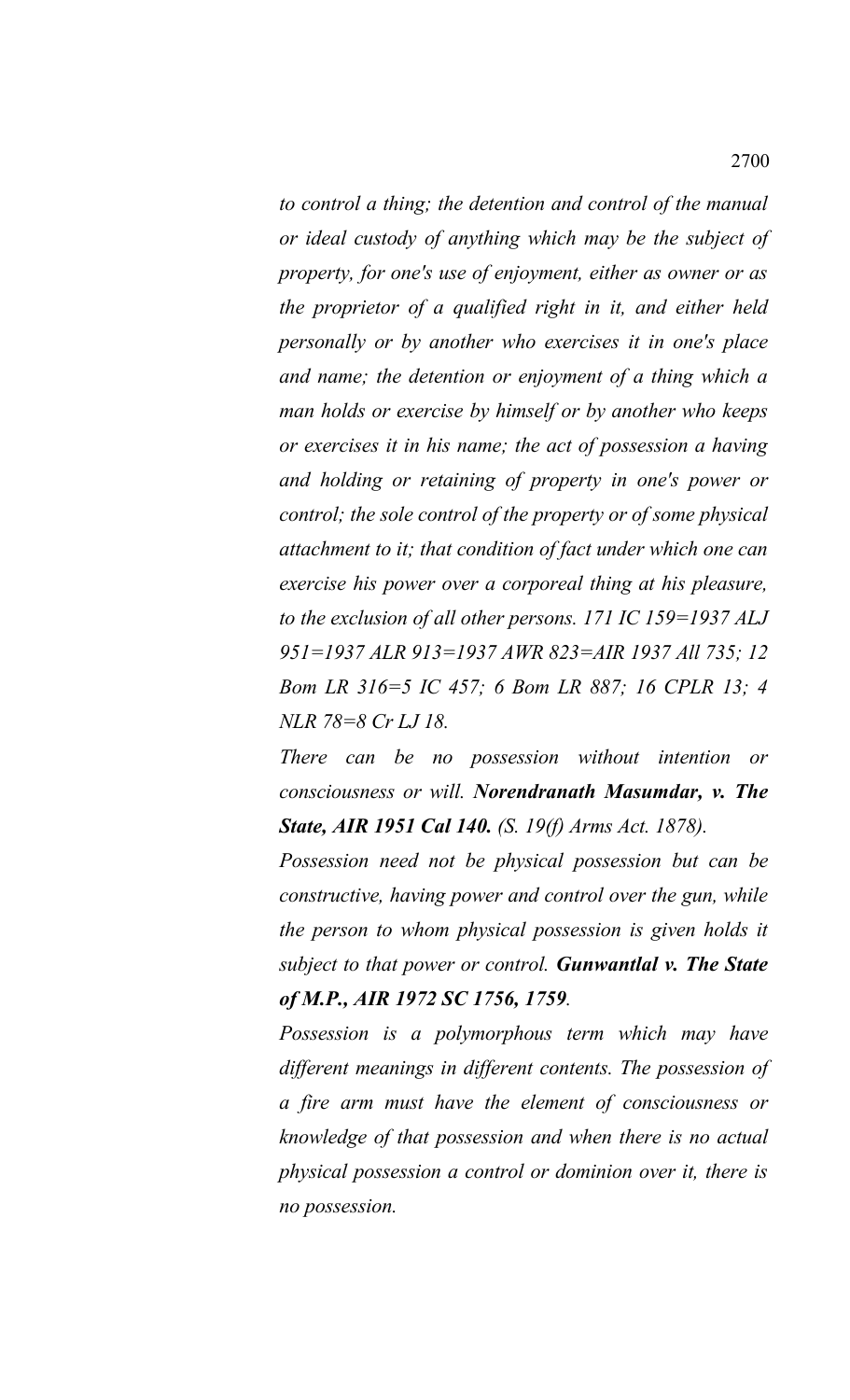*The word "possession" naturally signifies lawful possession. The possession of a trespasser could not be a possession of a tenant so as to attract Sec. 14(1). Bhagat Ram v. Smt. Lilawati Galib, AIR 1972 HP 125, 130.*

*The word 'possessed' means the state of owning or having in one's hand or power but even this broad meaning will not apply in the case of a share or a woman when there has been no partition by metes and bounds. Modi Nathubai Motilal v. Chhotubhai Manibhai Besai, AIR 1962 Guj. 68, 77.*

*Obtaining a symbolic possession is in law equivalent to obtain actual physical possession and has the effect of terminating the legal possession of the person bound by the decree and order. Umrao Singh v. Union of India; AIR 1975 Del. 188, 191.* 

*The word 'possession' implies a physical capacity to deal with the thing as we like to the exclusion of every one and a determination to exercise that physical power on one's own behalf. In Re Pachiripalli Satyanarayanan, AIR 1953 Mad 534.*

*Where an estate or interest in realty is spoken of as being "in possession", that does not, primarily, mean the actual occupation of the property; but means, the present right thereto or to the enjoyment thereof.*

*The word "possession" in S. 28 of the Limitation Act XV of 1877, embraces both actual possession and possession in law, 6 CWN 601.*

*The word "possession" in C.P. Code, includes constructive possession, such as possession by a tenant. 25 B. 478(491). Possession in Specific Relief Act (I of 1877), S. 9 does not*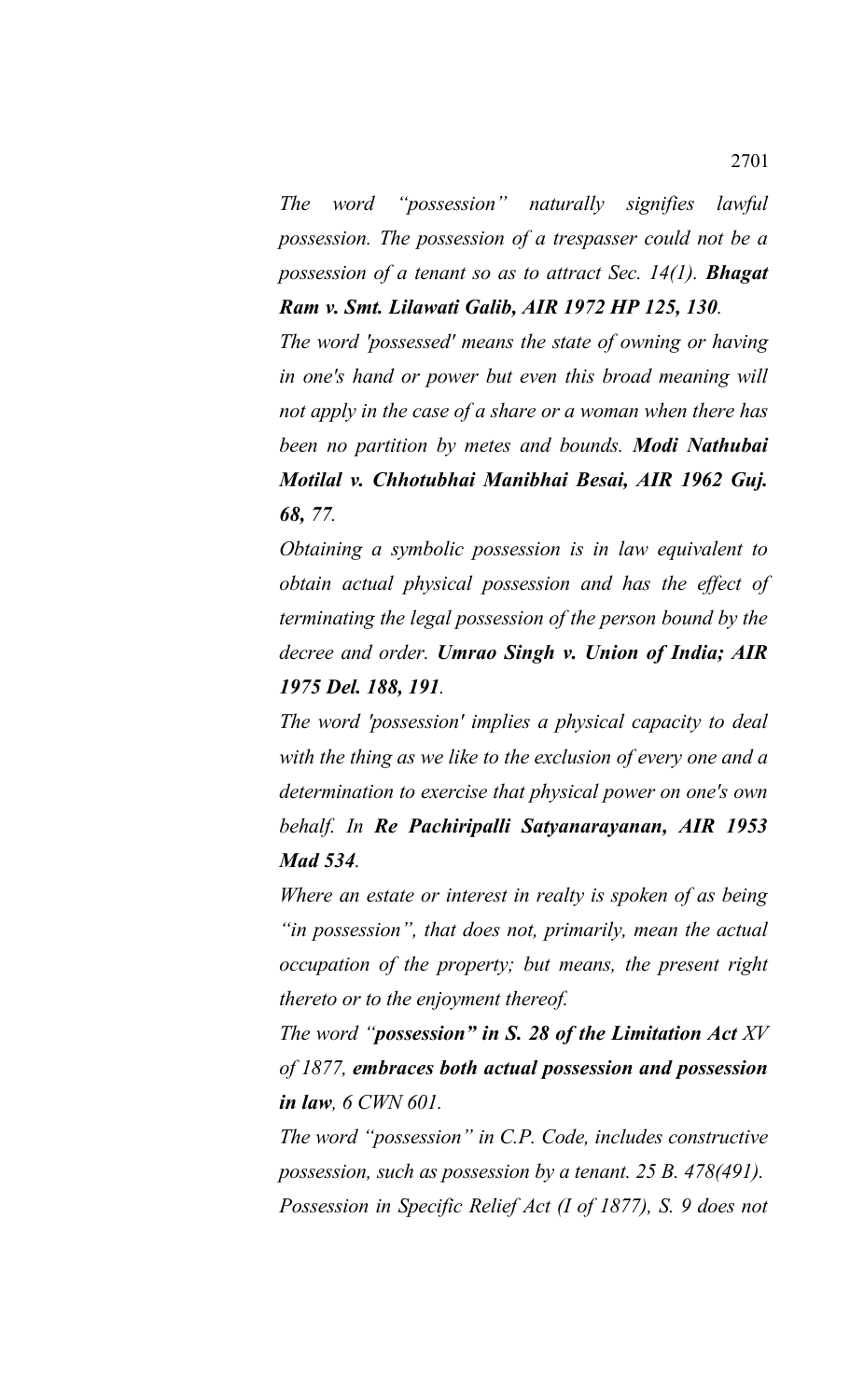*include joint possession, but refers to exclusive possession. 23 IC 618 (619).*

*The word "possession" means the legal right to possession. Health v. Drown, (1972) 2 All ER 561, 573 (HL)."*

**2813**. There is a distinction between the terms "possession", "occupation" and "control". The distinction between "possession" and "occupation" was considered in **Seth Narainbhai Ichharam Kurmi and another Vs. Narbada Prasad Sheosahai Pande and others, AIR 1941 Nagpur 357** and the Court held:

*"Bare occupation and possession are two different things. The concept of possession, at any rate as it is understood in legal terminology, is a complex one which need not include actual occupation. It comprises rather the right to possess, and the right and ability to exclude others from possession and control coupled with a mental element, namely, the animus possidendi, that is to say, knowledge of these rights and the desire and intention of exercising them if need be. The adverse possession of which the law speaks does not necessarily denote actual physical ouster from occupation but an ouster from all those rights which constitute possession in law. It is true that physical occupation is ordinarily the best and the most conclusive proof of possession in this sense but the two are not the same. It is also true that there must always be physical ouster from these rights but that does not necessarily import physical ouster from occupation especially when this is of just a small room or two in a house and when this occupation is shared with others.*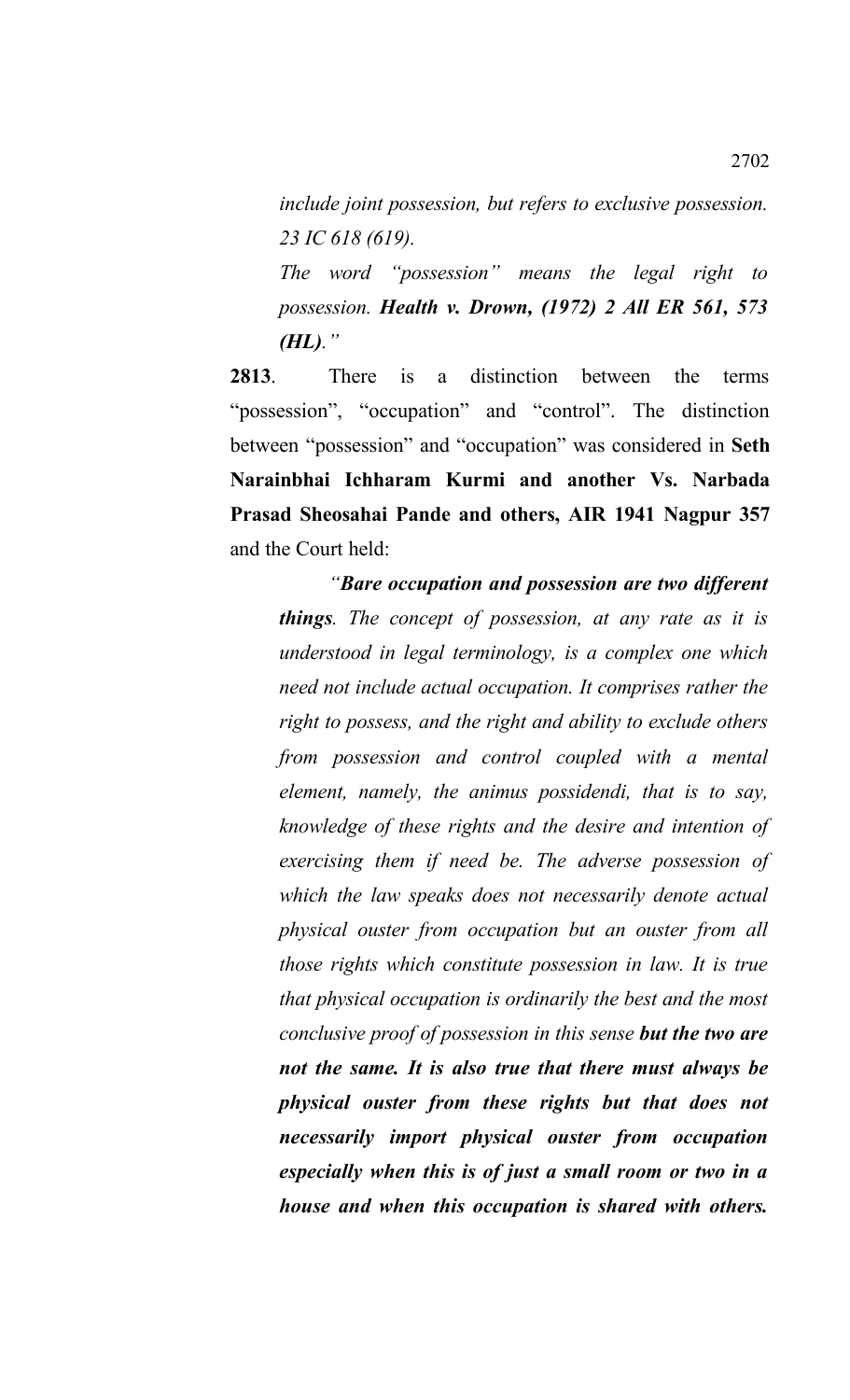*The nature of the ouster and the quantum necessary naturally varies in each case."*

**2814**. The distinction between "possession", "occupation" or "control" was also considered in **Sumatibai Wasudeo Bachuwar Vs. Emperor, AIR (31) 1944 Bom. 125** and the Court held:

*"Some documents containing perjudicial reports were found in a box in the house occupied by the applicant and her husband. When the house was raided by the police, the husband was out and the applicant (wife) produced the keys with one of which the box could be opened. In addition to perjudicial reports, there were some letters in the box addressed to the applicant. Held,. (1) that, prima facie, the box containing the documents would be in the possession of the husband and the mere fact that in his absence he had left the keys with the applicant (wife) would not make her in joint possession with himself; nor did the fact that there were letters in the box addressed to the wife mean that she was in joint possession of all the contents of the box; (2) that the wife was in the circumstances in possession of the box within the meaning of R. 39(1) of the Defence of India Rules; (3) that occupation in R. 39 (2) of the Defence of India Rules meant legal occupation, and the applicant could not be held to be in occupation or control of the house so as to render her guilty under R. 39 of the Defence of India Rules."*

**2815**. In "**Mitra's Law of Possession and Ownership of Property"** reprint 2010 published by Sodhi Publication, Allahabad, certain kinds of possession in the light of Courts' verdict have been provided as under :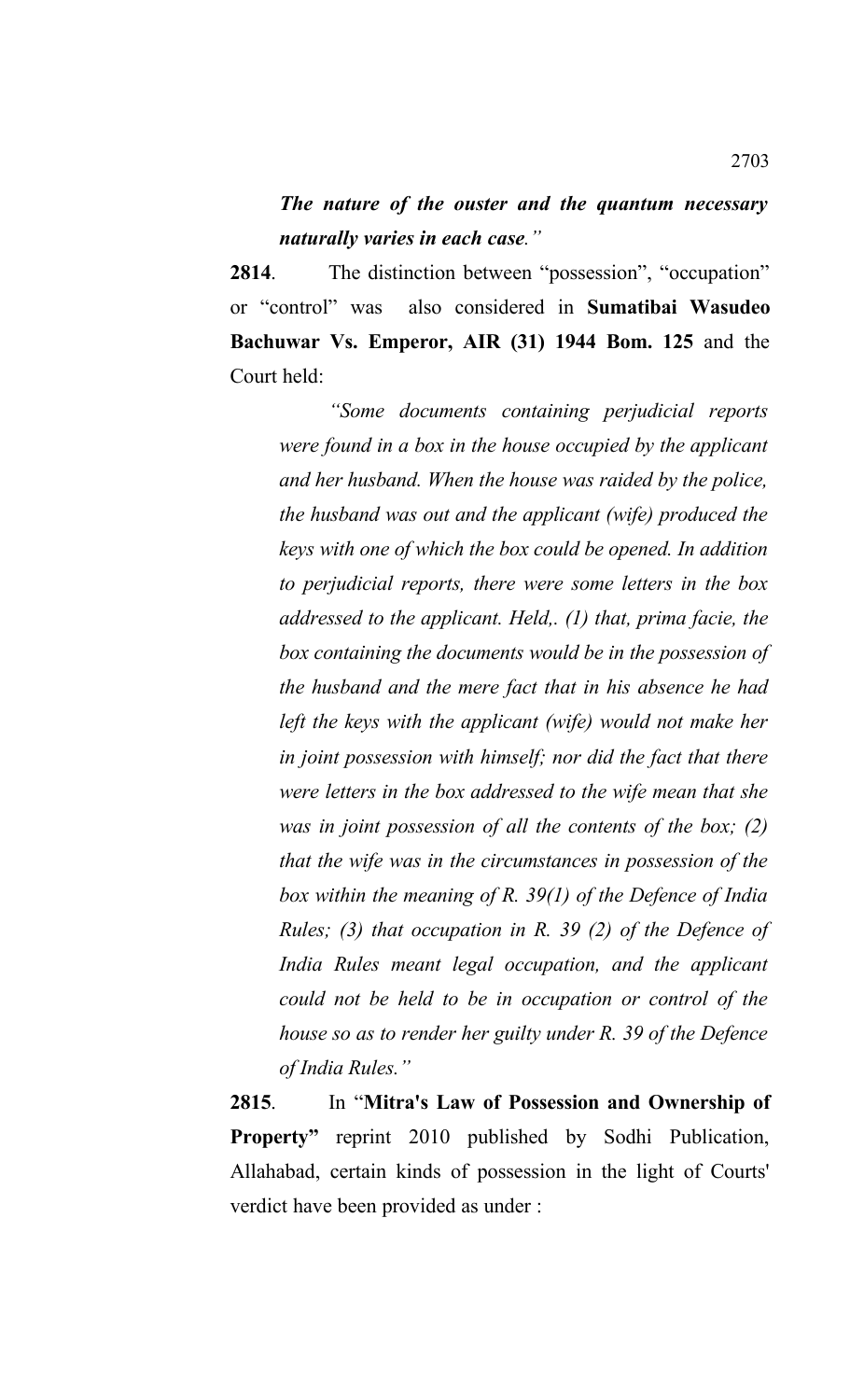*Continuous possession.- The meaning of the word "continue" means to keep existing or happening without stopping and the word "continuous" describes something that continues without stopping. In a case where the plaintiff was in possession for a period of five years at a time on the basis of a lease, the moment the period of lease expired, the Court held in Kartik Mandal Vs. State of Bihar AIR 2009 Pat. 33 that he was bound to restore before the possession of the settler and cannot claim to be in continuous possession.*

*Effective possession.- Where the plaintiff did not get the possession of the land as to control it as per his desire means that he is not having effective possession of the land as held in Alkapuri Co-operative Housing Society Ltd. Vs. Jayantibhai Naginbhai AIR 2009 SC 1948.*

*De jure possession.- A possession deemed in law though actually it is in possession of another is de jure possession as held in Kottakkal Co-operative Urban Bank Vs. Balakrishna AIR 2008 Ker. 179.*

*Exclusive possession.- In Nirmal Kanta (Smt.) Vs. Ashok Kumar 2008 (7) SCC 722, the respondent no. 2 was accommodated by respondent no. 1 to assist him in his cloth business by helping customers to assess the amount of cloth required for their particular purposes. The said activity did not give respondent no. 2 exclusive possession for that part of the shop room from where he was operating and where his sewing machine had been affixed. This view taken by the Court below was upheld by the Apex Court.* 

*Hostile possession A possession against the real owner within his knowledge constitute hostile possession.*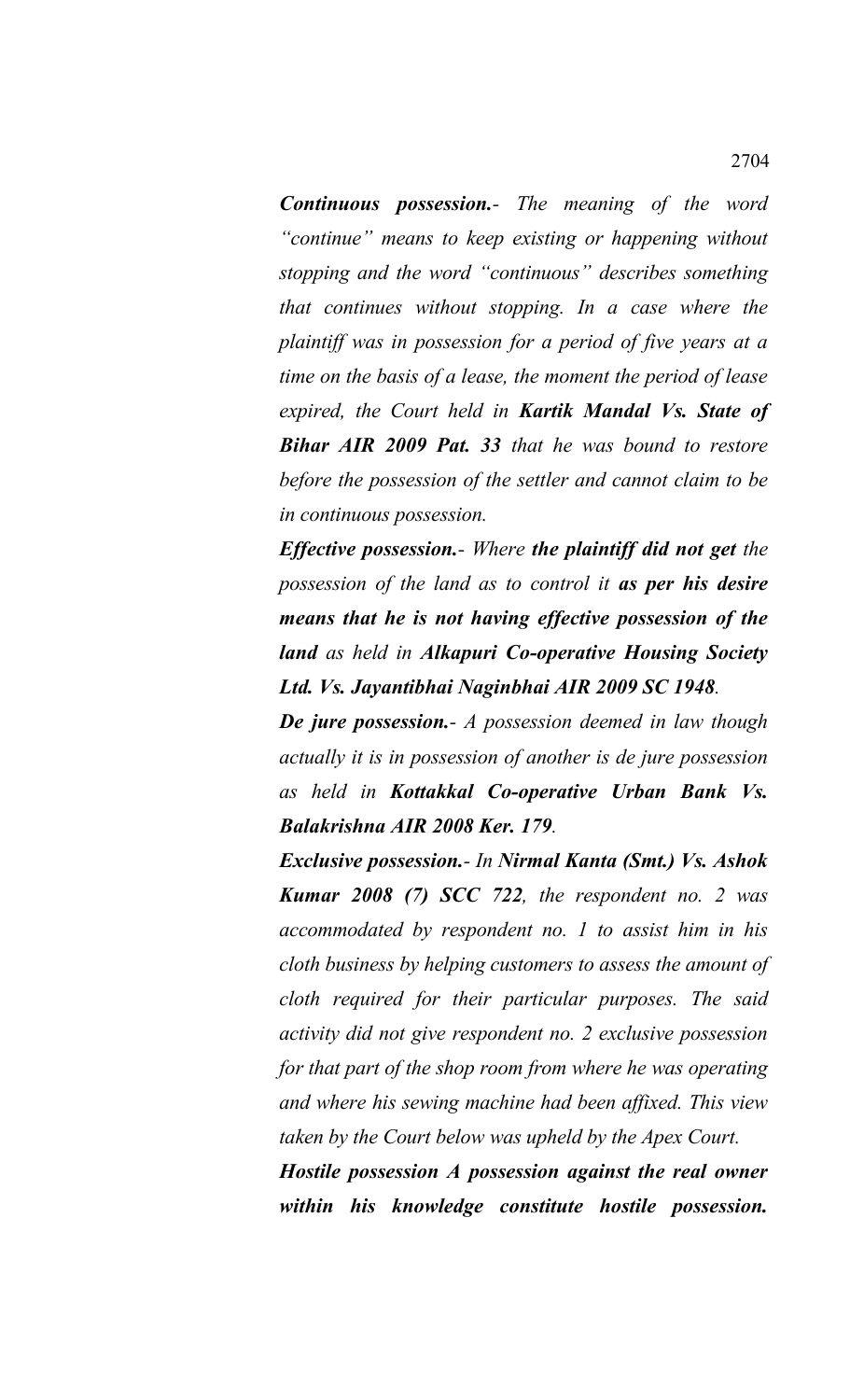*Where a person is not sure who is the true owner, the question of his being in hostile possession does not arise and it would also not result in assuming that he was denying title of true owner. This is what was held by this Court in Ramzan Vs. Smt. Gafooran (supra). When a person claims possession over a property showing himself to be the owner, the question of showing hostile possession would not arise. Similarly, in Gopendra Goswami Vs. Haradhan Das AIR 2009 Gau 41, it was held that mere possession over a land cannot be treated hostile to the title of the real owner unless it is shown that the real owner has the knowledge and thereupon the possession of the stranger continued.*

*Physical possession.- It is the actual possession over the land. (See : Dhara Singh Vs. Fateh Singh AIR 2009 Raj. 132)*

*Wrongful possession.- Possession contrary to law is the wrongful possession.* 

**2816**. Possession can also be classified as under:

(a) De facto possession (b) De jure possession (c) Symbolic possession (d) Joint possession (e) Concurrent possession. Besides, some more categories are forcible possession, independent possession, lawful possession, permissive possession and settled possession.

**2817**. A retrospect of ancient post, the concept of possession in ancient laws in different civilizations was known to the mankind. A comparative study we find, in the work of "Sir Henry Summer Maine" (in short 'Maine'). He is considered to be the founder of comparative jurisprudence of ancient laws. Much earlier in 1861 AD, comparative jurisprudence under the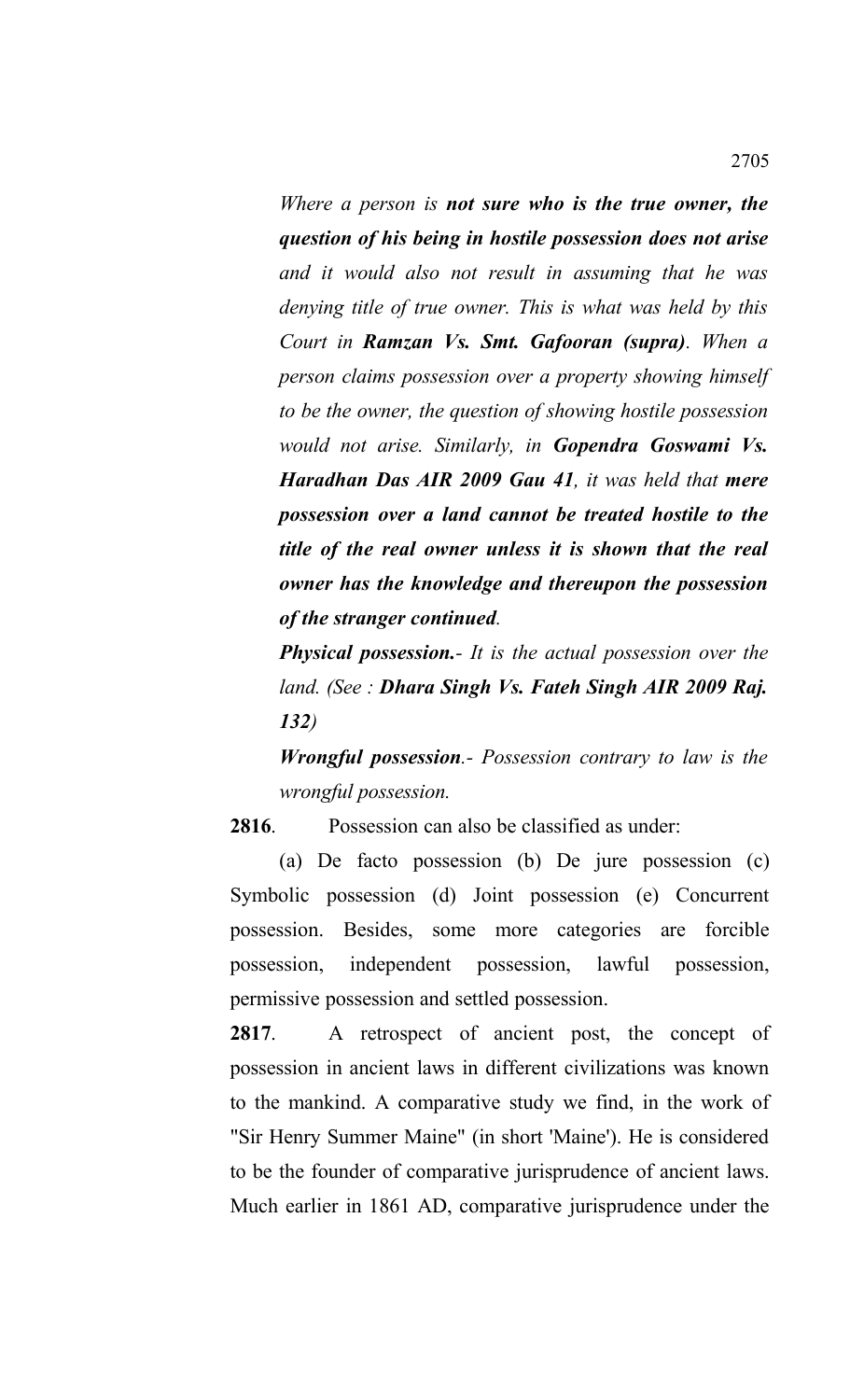heading **"Ancient Law"-Its connection with the Early History of Society and its Relation to Modern Ideas**, was written by **"Sir Henry Sumner Maine"**. The edition before the Court is one published by Dorset Press in 1986 at United States of America.

**2818**. "Sir Maine" was highly influenced by Roman Law. He observed in Chapter-I under the heading "Ancient Codes":

*"The most celebrated system of jurisprudence known to the world begins, as it ends, with a Code. From the commencement to the close of its history, the expositors of Roman Law consistently employed language which implied that the body of their system rested on the Twelve Decemviral Tables, and therefore on a basis of written law. . . ."*

*"The ancient Roman code belongs to a class of which almost every civilized nation in the world can show a sample, and which, so far as the Roman and Hellenic worlds were concerned, were largely diffused over them at epochs not widely distant from one another." (Page 1)*

**2819**. In respect to the **Laws in East** and in particular **Hindus,** he observed:

*"But in the East, as I have before mentioned, the ruling aristocracies tended to become religious rather than military or political, and gained, therefore, rather than lost in power; while in some instances the physical conformation of Asiatic countries had the effect of making individual communities larger and more numerous than in the West; and it is a known social law that the larger the space over which a particular set of institutions is diffused, the greater is its tenacity and vitality. From whatever*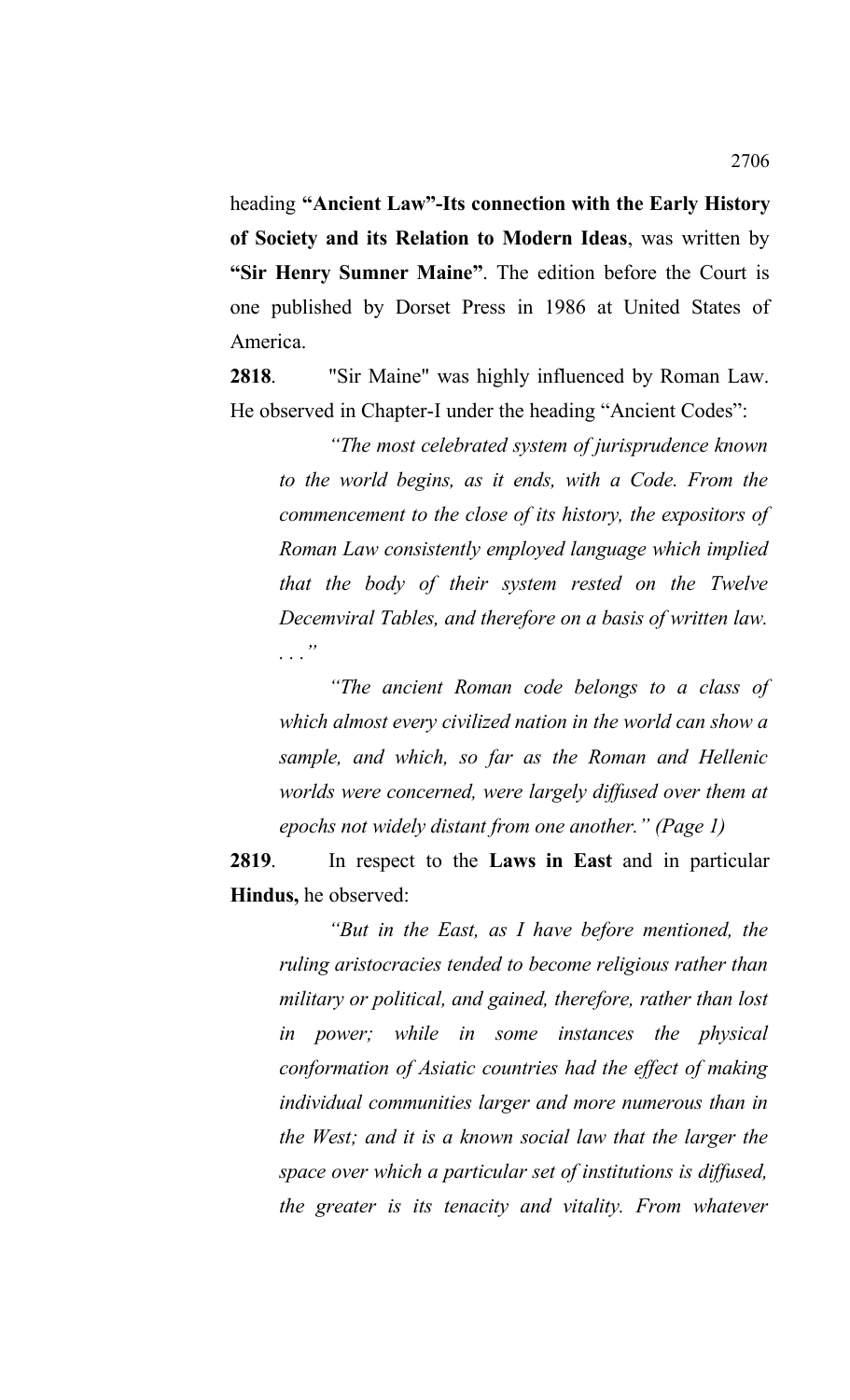*cause, the codes obtained by Eastern societies were obtained, relatively, much later than by Western, and wore a very different character. The religious oligarchies of Asia, either for their own guidance, or for the relief of their memory, or for the instruction of their disciples, seem in all cases to have ultimately embodied their legal learning in a code; but the opportunity of increasing and consolidating their influence was probably too tempting to be resisted. Their complete monopoly of legal knowledge appears to have enabled them to put off on the world collections, not so much of the rules actually observed as of the rules which the priestly order considered proper to be observed. The Hindoo code, called the Laws of Menu, which is certainly a Brahmin compilation, undoubtedly enshrines many genuine observances of the Hindoo race, but the opinion of the best contemporary orientalists is, that it does not, as a whole, represent a set of rules ever actually administered in Hindostan. It is, in great part, an ideal picture of that which, in the view of the Brahmins, ought to be the law. It is consistent with human nature and with the special motives of their authors, that codes like that of Menu should pretend to the highest antiquity and claim to have emanated in their complete form from the Deity. Menu, according to Hindoo mythology, is an emanation from the supreme God; but the compilation which bears his name, though its exact date is not easily discovered, is, in point of the relative progress of Hindoo jurisprudence, a recent production." (Page 14)*

**2820**. Further he says:

"*The fate of the Hindoo law is, in fact, the measure of*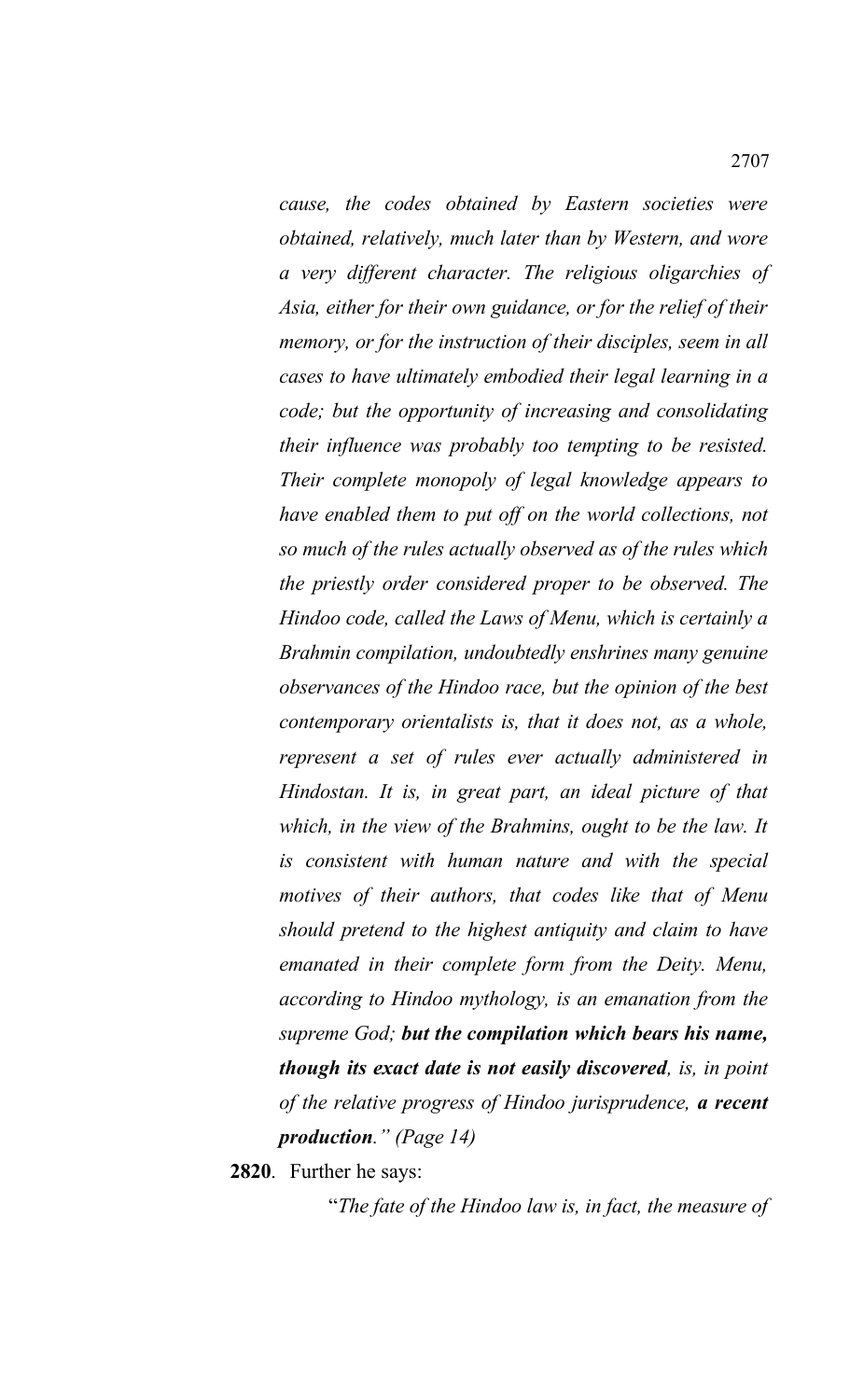*the value of the Roman code. Ethnology shows us that the Romans and the Hindoos sprang from the same original stock, and there is indeed a striking resemblance between what appear to have been their original customs. Even now, Hindoo jurisprudence has a substratum of forethought and sound judgment, but irrational imitation has engrafted in it an immense apparatus of cruel absurdities. From these corruptions the Romans were protected by their code. It was compiled while the usage was still wholesome, and a hundred years afterwards it might have been too late. The Hindoo law has been to a great extent embodied in writing, but, ancient as in one sense are the compendia which still exist in Sanskrit, they contain ample evidence that they were drawn up after the mischief had been done." (Page 16-17)*

**2821**. The concept of possession has been discussed by "Sir Maine" in Chapter-VIII under the heading "The Early History of Property". Referring to the natural modes of acquiring property known in Roman law he observed:

*"The wild animal which is snared or killed by the hunter, the soil which is added to our field by the imperceptible deposits of a river, the tree which strikes its roots into our ground, are each said by the Roman lawyers to be acquired by us naturally." (Page 203)*

**2822**. Therefore, one of the **mode of possession** is **occupation** or occupancy.

**2823**. "Sir Maine" further says :

*"Occupancy is the advisedly taking possession of that which at the moment is the property of no man, with the view (adds the technical definition) of acquiring*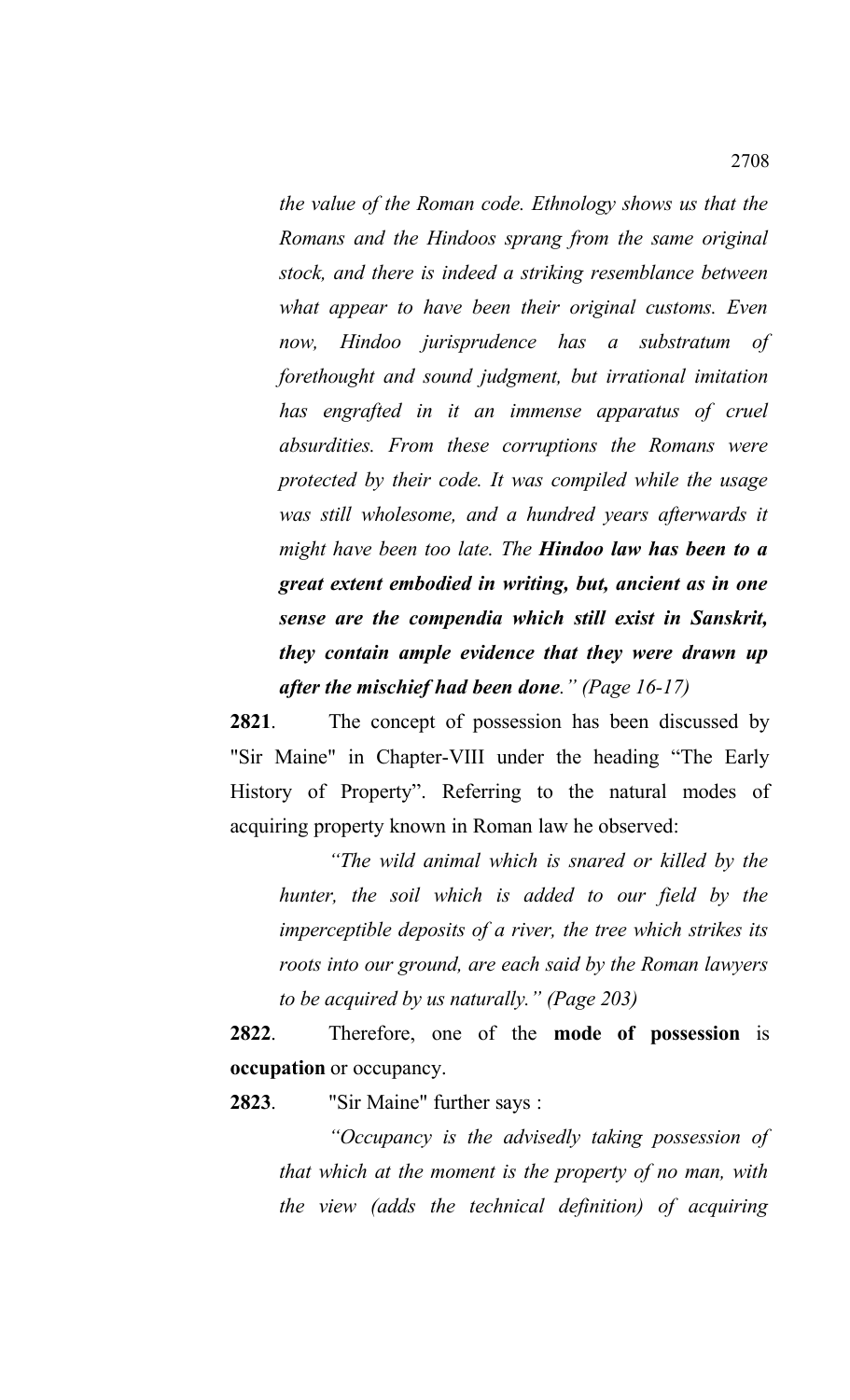*property in it for yourself. The objects which the Roman lawyers called res nullius—things which have not or have never had an owner—can only be ascertained by enumerating them. Among things which never had an owner are wild animals, fishes, wild fowl, jewels disinterred for the first time, and lands newly discovered or never before cultivated. Among things which have not an owner are moveables which have been abandoned, lands which have been deserted, and (an anomalous but most formidable item) the property of an enemy. In all these objects the full rights of dominion were acquired by the Occupant, who first took possession of them with the intention of keeping them as his own—an intention which, in certain cases, had to be manifested by specific acts." (Page 203)*

*"If the Roman law of Occupancy is to be taxed with having had permicious influence on any part of the modern Law of Nations, there is another chapter in it which may be said, with some reason, to have been injuriously affected. In applying to the discovery of new countries the same principles which the Romans had applied to the finding of a jewel, the Publicists forced into their service a doctrine altogether unequal to the task expected from it. Elevated into extreme importance by the discoveries of the great navigators of the 15th and 16th centuries, it raised more disputes than it solved. The greatest uncertainty was very shortly found to exist on the very two points on which certainty was most required, the extent of the territory which was acquired for his sovereign by the discoverer, and the nature of the acts which were necessary to*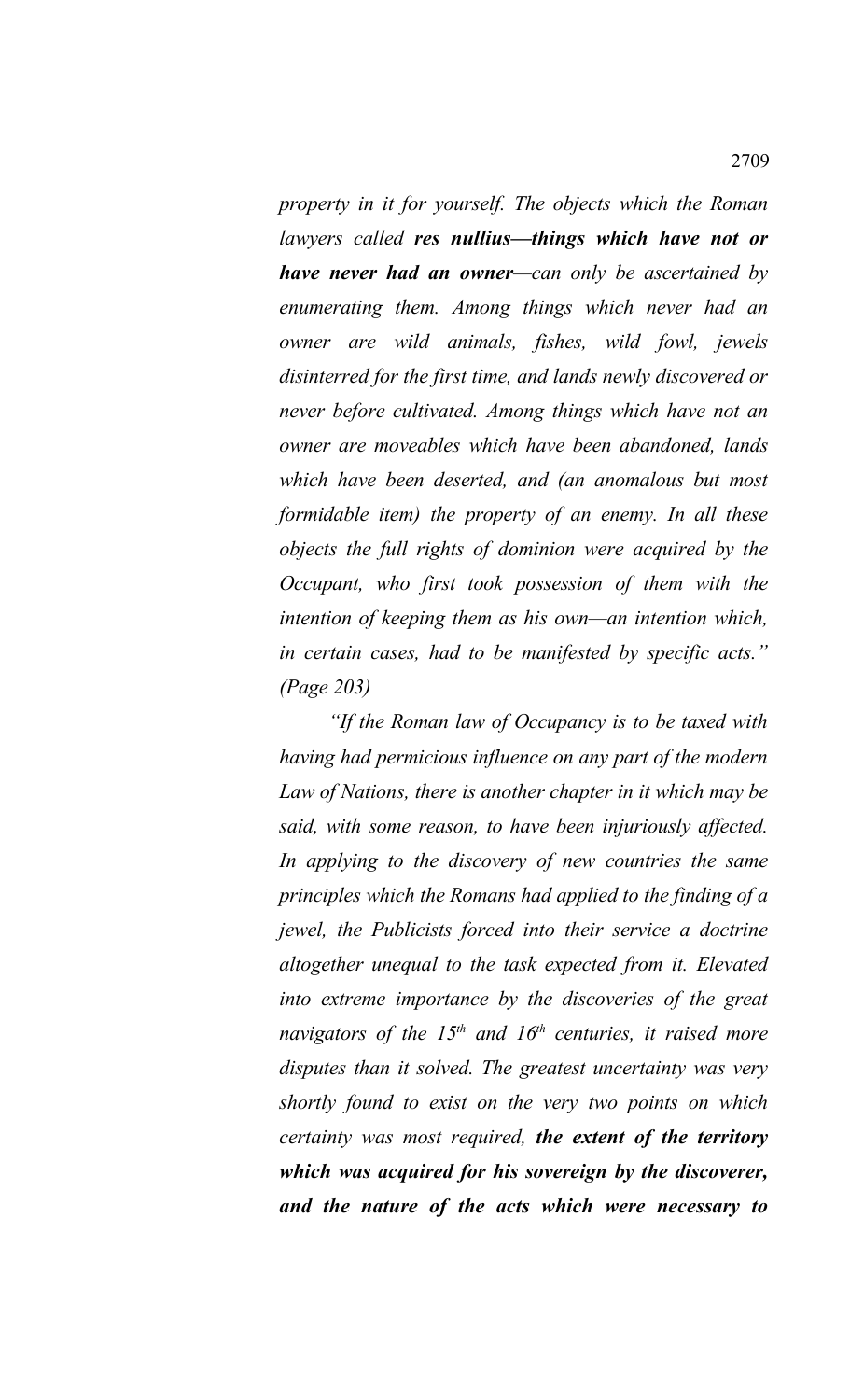*complete the adprehensio or assumption of sovereign possession. Moreover, the principle itself, conferring as it did such enormous advantages as the consequence of a piece of good luck, was instinctively mutinied against by some of the most adventurous nations in Europe, the Dutch, the English, and the Portuguese. Our own countrymen, without expressly denying the rule of International Law, never did, in practice, admit the claim of the Spaniards to engross the whole of America south of the Gulf of Maxico, or that of the King of France to monopolise the valleys of the Ohio and the Mississippi. From the accession of Elizabeth to the accession of Charles the Second, it cannot be said that there was at any time thorough peace in the American waters, and the encroachments of the New England Colonists on the territory of the French King continued for almost a century longer. Bentham was so struck with the confusion attending the application of the legal principle, that he went out of his way of eulogise the famous Bull of Pope Alexander the Sixth, dividing the undiscovered countries of the world between the Spaniards and Portuguese by a line drawn one hundred leagues West of the Azores; and, grotesque as his praises may appear at first sight, it may be doubted whether the arrangement of Pope Alexander is absurder in principle than the rule of Public Law, which gave half a continent to the monarch whose servants had fulfilled the conditions required by Roman jurisprudence for the acquisition of property in a valuable object which could be covered by the hand." (Page 206-207)*

*"To all who pursue the inquiries which are the*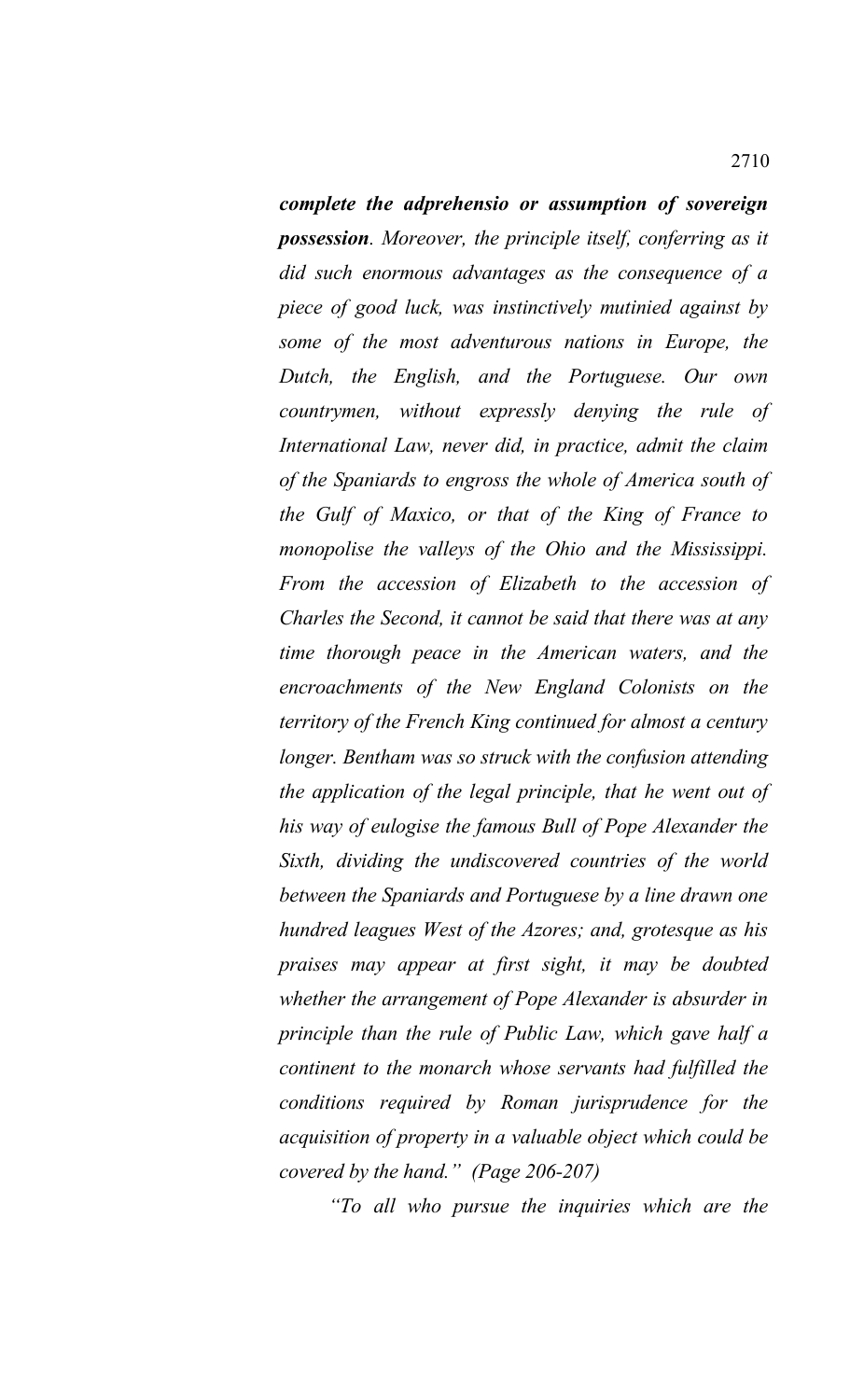*subject of this volume Occupancy is pre-eminently interesting on the score of the service it has been made to perform for speculative jurisprudence, in furnishing a supposed explanation of the origin of private property. It was once universally believed that the proceeding implied in Occupancy was identical with the process by which the earth and its fruits, which were at first in common, became the allowed property of individuals. The course of thought which led to this assumption is not difficult to understand, if we seize the shade of difference which separates the ancient from the modern conception of Natural Law. The Roman lawyers had laid down that Occupancy was one of the Natural modes of acquiring property, and they undoubtedly believed that, were mankind living under the institutions of Nature, Occupancy would be one of their practices. How far they persuaded themselves that such a condition of the race had ever existed, is a point, as I have already stated, which their language leaves in much uncertainty; but they certainly do seem to have made the conjecture, which has at all times possessed much plausibility, that the institution of property was not so old as the existence of mankind. Modern jurisprudence, accepting all their dogmas without reservation, went far beyond them in the eager curiosity with which it dwelt on the supposed state of Nature. Since then it had received the position that the earth and its fruits were once res nullius, and since its peculiar view of Nature led it to assume without hesitation that the human race had actually practised the Occupancy of res nullius long before the organisation of civil societies, the inference immediately*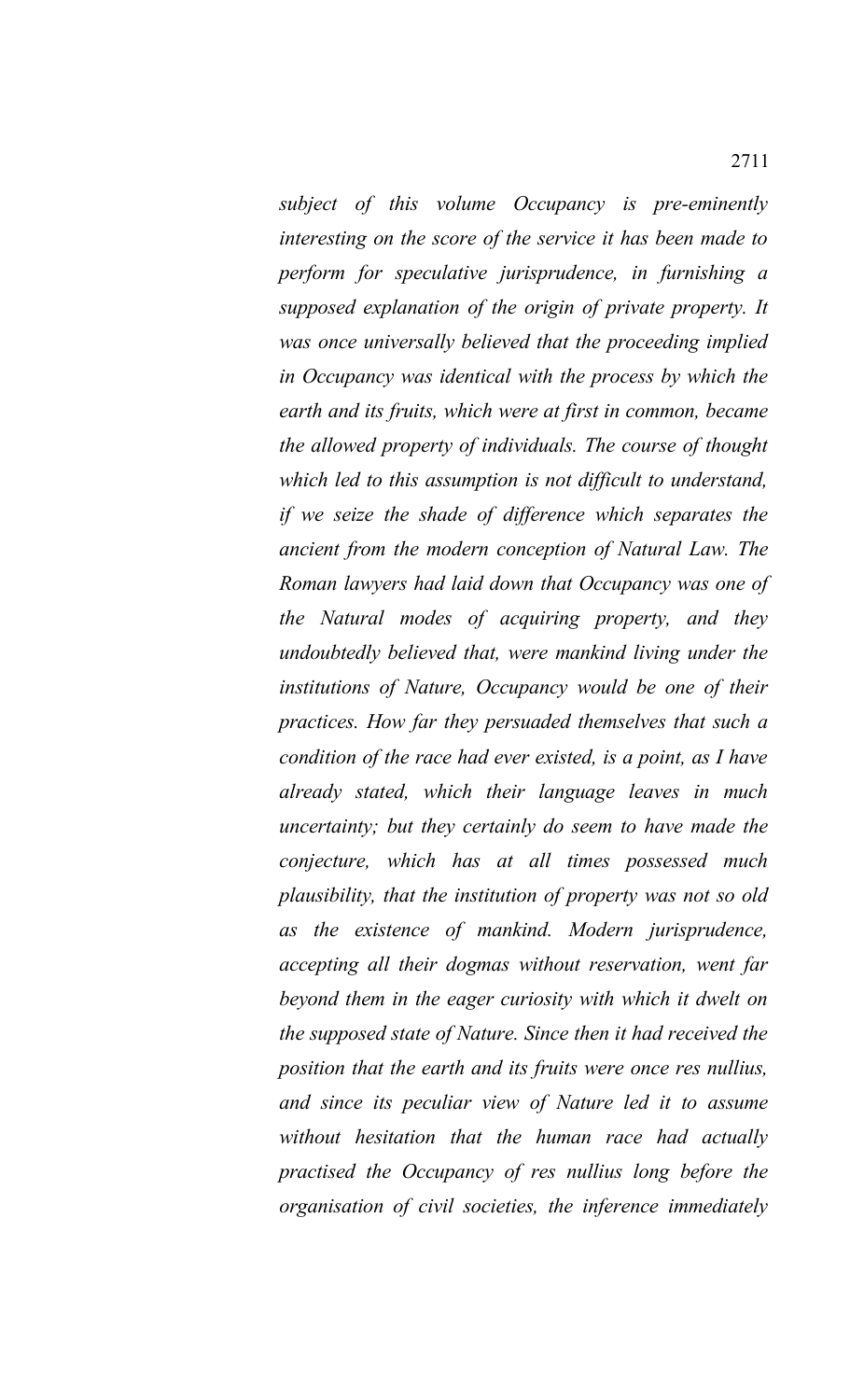*suggested itself that Occupancy was the process by which the 'no man's goods' of the primitive world became the private property of individuals in the world of history." (Page 207-208)*

**2824**. **"Maine"** has quoted **"Blackstone"** as under:

*"'The earth,' he writes, 'and all things therein were the general property of mankind from the immediate gift of the Creator. Not that the communion of goods seems ever to have been applicable, even in the earliest ages, to aught but the substance of the thing; nor could be extended to the use of it. For, by the law of nature and reason he who first began to use it acquired therein a kind of transient property that lasted so long as he was using it, and no longer; or to speak with greater precision, the right of possession continued for the same time only that the act of possession lasted. Thus the ground was in common, and no part was the permanent property of any man in particular; yet whoever was in the occupation of any determined spot of it, for rest, for shade, or the like, acquired for the time a sort of ownership, from which it would have been unjust and contrary to the law of nature to have driven him by force, but the instant that he quitted the use of occupation of it, another might seize it without injustice.' He then proceeds to argue that "when mankind increased in number, it became necessary to entertain conceptions of more permanent dominion, and to appropriate to individuals not the immediate use only, but the very substance of the thing to be used." (Page 208-209)*

**2825**. Explaining occupancy, Maine observes :

*"Occupancy first gave a right against the world to*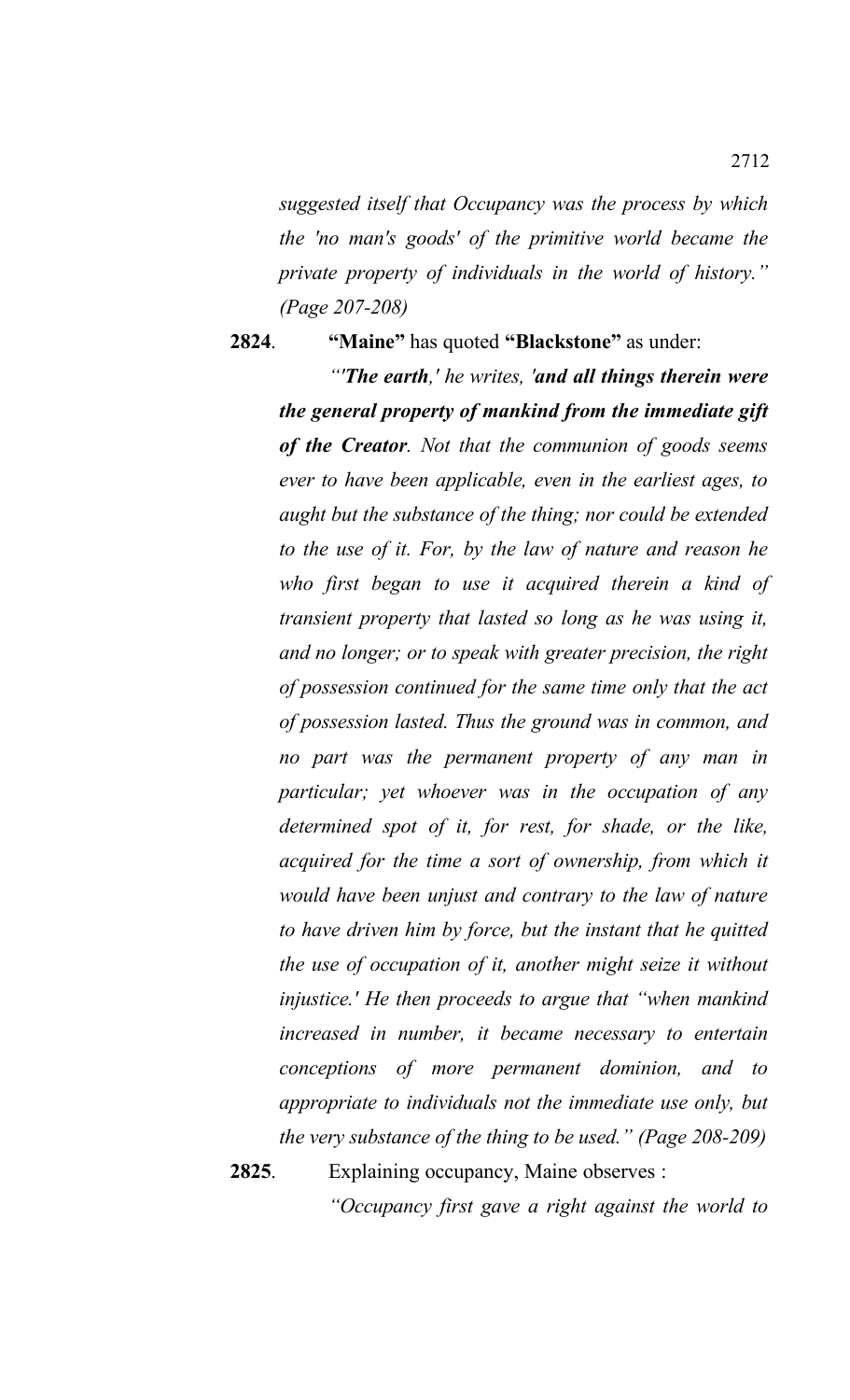*an exclusive but temporary enjoyment, and that afterwards this right, while it remained exclusive, became perpetual. Their object in so stating their theory was to reconcile the doctrine that in the state of Nature res nullius became property through Occupancy, with the inference which they drew from the Scriptural history that the Patriarchs did not at first permanently appropriate the soil which had been grazed over by their flocks and herds." (Page 209- 210)*

**2826**. Referring to 'Savigny', 'Sir Maine' observed:

*"It is not wonderful that property began in adverse possession. It is not surprising that the first proprietor should have been the strong man armed who kept his goods in peace. But why it was that lapse of time created a sentiment of respect for his possession—which is the exact source of the universal reverence of mankind for that which has for a long period de facto existed—are questions really deserving the profoundest examination, but lying far beyond the boundary of our present inquiries." (Page 212)*

*"Occupancy is the advised assumption of physical possession; and the notion that an act of this description confers a title to 'res nullius', so far from being characteristic of very early societies, is in all probability the growth of a refined jurisprudence and of a settled condition of the laws. It is only when the rights of property have gained a sanction from long practical inviolability, and when the vast majority of the objects of enjoyment have been subjected to private ownership, that mere possession is allowed to invest the first possessor with dominion over commodities in which no prior proprietorship has been*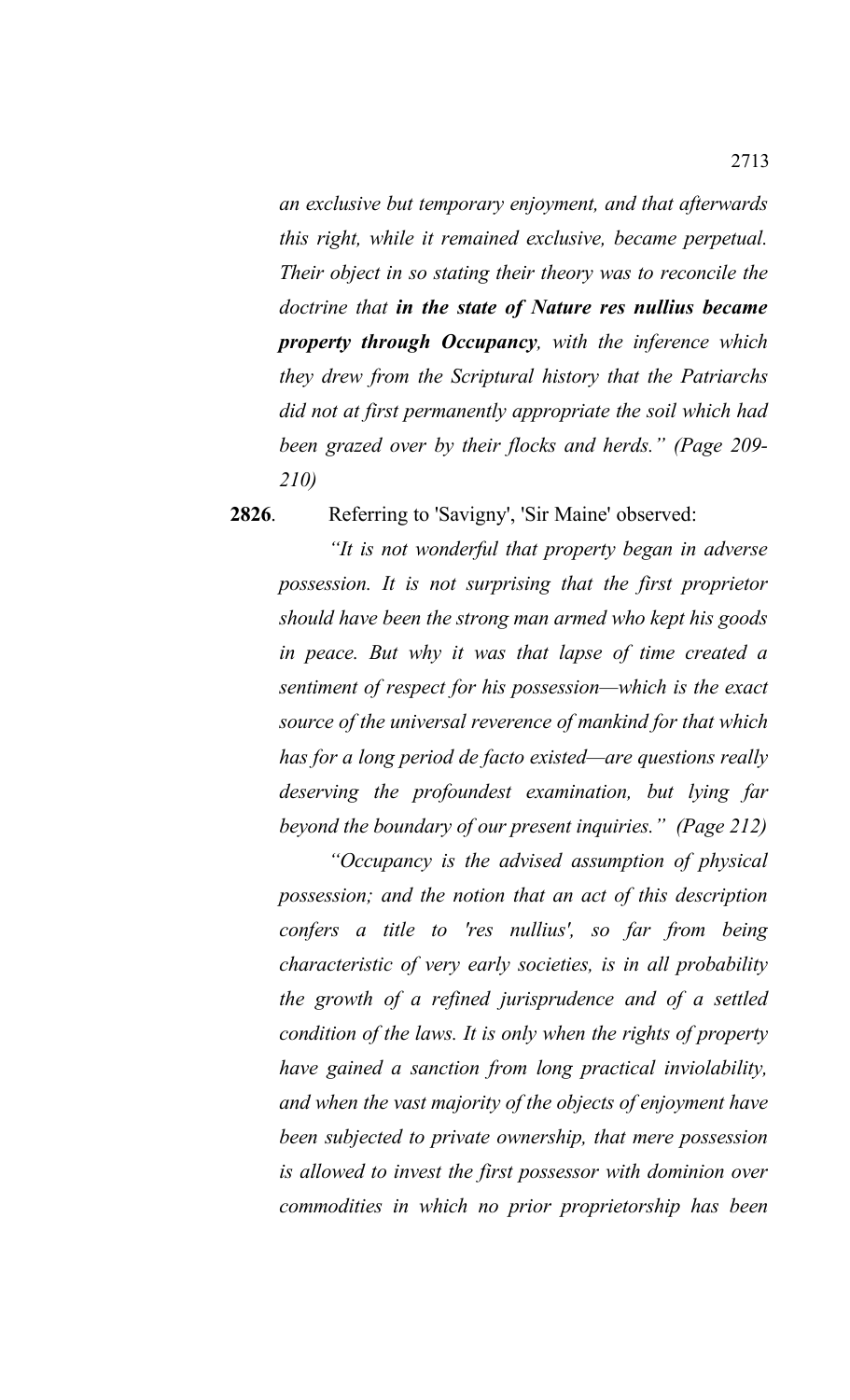*asserted. The sentiment in which this doctrine originated is absolutely irreconcilable with that infrequency and uncertainty of proprietary rights which distinguish the beginnings of civilisation. Its true basis seems to be, not an instinctive bias towards the institution of Property, but a presumption, arising out of the long continuance of that institution, that everything ought to have an owner. When possession is taken of a 'res nullius', that is, of an object which is not, or has never been, reduced to dominion, the possessor is permitted to become proprietor from a feeling that all valuable things are naturally the subjects of an exclusive enjoyment, and that in the given case there is no one to invest with the right of property except the Occupant. The Occupant in short, becomes the owner, because all things are presumed to be somebody's property and because no one can be pointed out as having a better right than he to the proprietorship of this particular thing." (Page 212-213)*

**2827**. Referring to "laws of ownership" followed in India by Hindus, 'Sir Maine' says:

*"The Roman jurisprudence will not here assist in enlightening us, for it is exactly the Roman jurisprudence which, transformed by the theory of Natural Law, has bequeathed to the moderns the impression that individual ownership is the normal state of proprietary right, and that ownership in common by groups of men is only the exception to a general rules. There is, however, one community which will always be carefully examined by the inquirer who is in quest of any lost institution of primeval society. How far soever any such institution may have*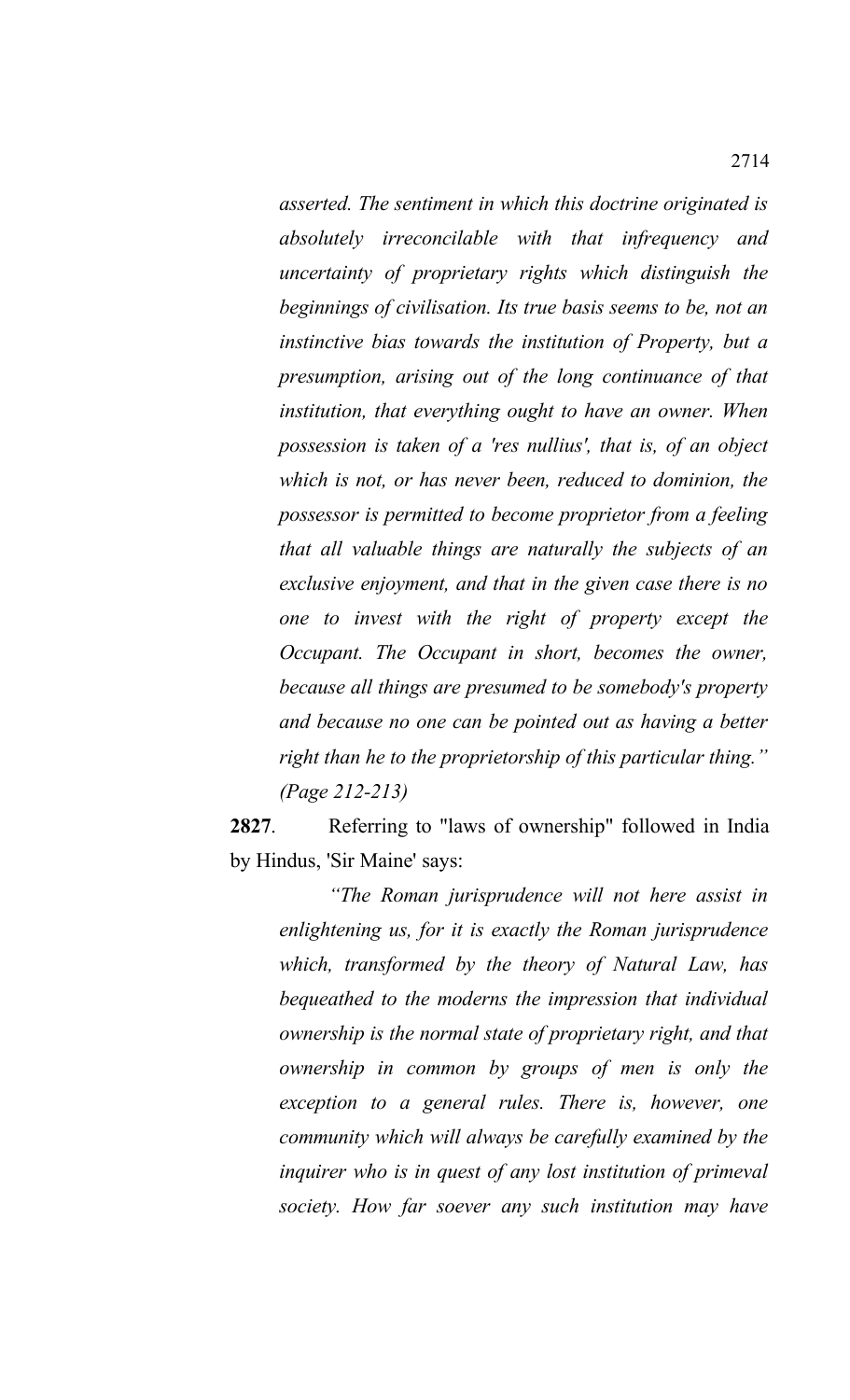*undergone change among the branch of the Indo-European family which has been settled for ages in India, it will seldom be found to have entirely cast aside the shell in which it was originally reared. It happens that, among the Hindoos, we do find a form of ownership which ought at once to rivet our attention from its exactly fitting in with the ideas which our studies in the Law of Persons would lead us to entertain respecting the original condition of property. The Village Community of India is at once an organised patriarchal society and an assemblage of coproprietors. The personal relations to each other of the men who compose it are indistinguishably confounded with their proprietary rights, and to the attempts of English functionaries to separate the two may be assigned some of the most formidable miscarriages of Anglo-Indian administration. The Village Community is known to be of immense antiquity. In whatever direction research has been pushed into Indian history, general or local, it has always found the Community in existence at the farthest point of its progress. A great number of intelligent and observant writers, most of whom had no theory of any sort to support concerning its nature and origin, agree in considering it the least destructible institution of a society which never willingly surrenders any one of its usages to innovation. Conquests and revolutions seem to have swept over it without disturbing or displacing it, and the most beneficient systems of government in India have always been those which have recognised it as the basis of administration.* 

## *The mature Roman law, and modern jurisprudence*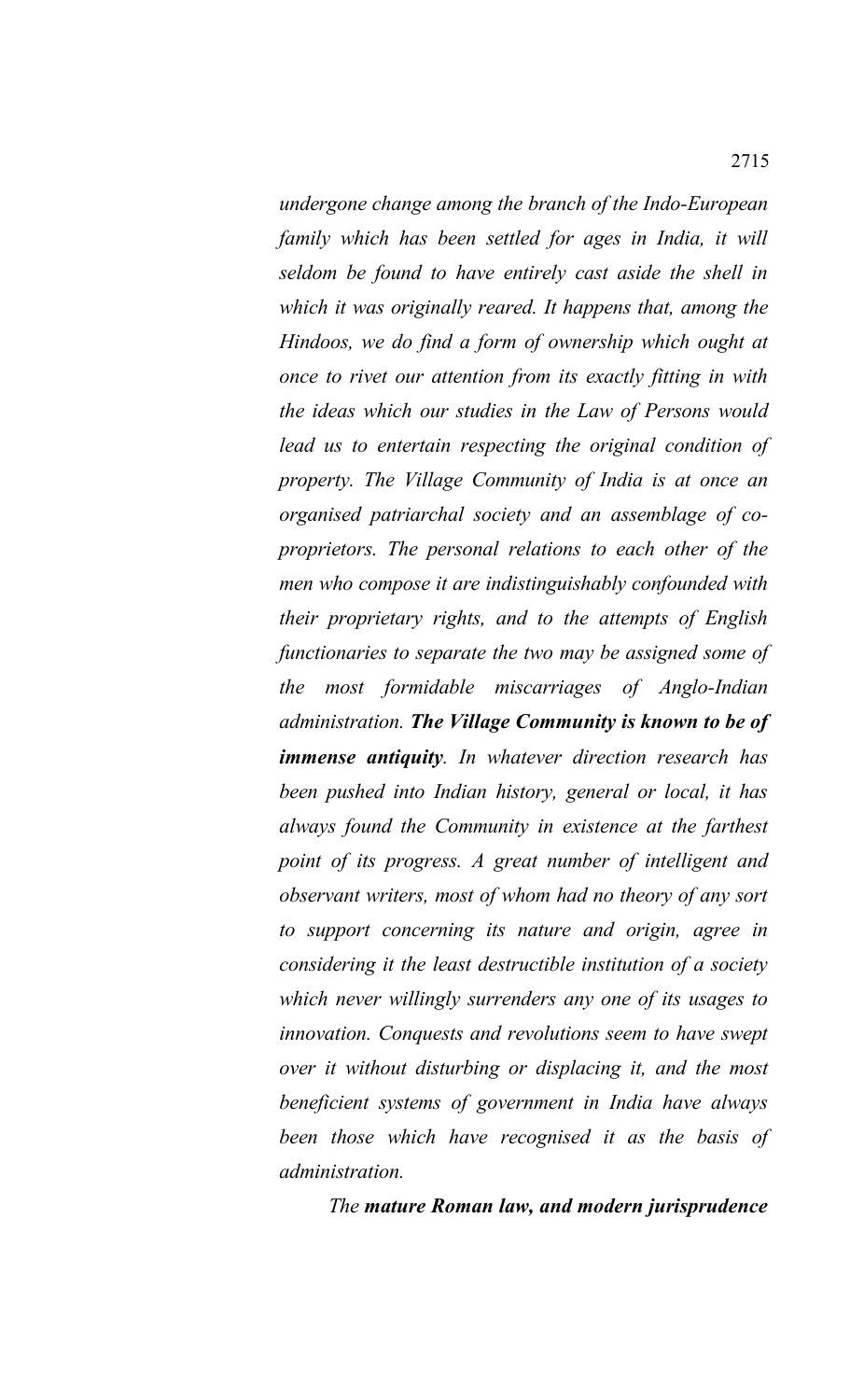*following in its wake, look upon co-ownership as an exceptional and momentary condition of the rights of property. This view is clearly indicated in the maxim which obtains universally in Western Europe, Nemo in communione potest invitus detineri ('No one can be kept in co-proprietorship against his will'). But in India this order of ideas is reversed, and it may be said that separate proprietorship is always on its way to become proprietorship in common. The process has been adverted to already. As soon as a son is born, he acquires a vested interest in his father's substance, and on attaining years of discretion he is even, in certain contingencies, permitted by the letter of law to call for a partition of the family estate. As a fact, however, a division rarely takes place even at the death of the father, and the property constantly remains undivided for several generations, though every member of every generation has a legal right to an undivided share in it. The domain thus held in common is sometimes administered by an elected manager, but more generally, and in some provinces always, it is managed by the eldest agnate, by the eldest representative of the eldest line of the stock. Such an assemblage of joint proprietors, a body of kindred holding a domain in common, is the simplest form of an Indian Village Community, but the Community is more than a brotherhood of relatives and more than an association of partners. It is an organised society, and besides providing for the management of the common fund, it seldom fails to provide, by a complete staff of functionaries, for internal government, for police, for the administration of justice, and for the apportionment of*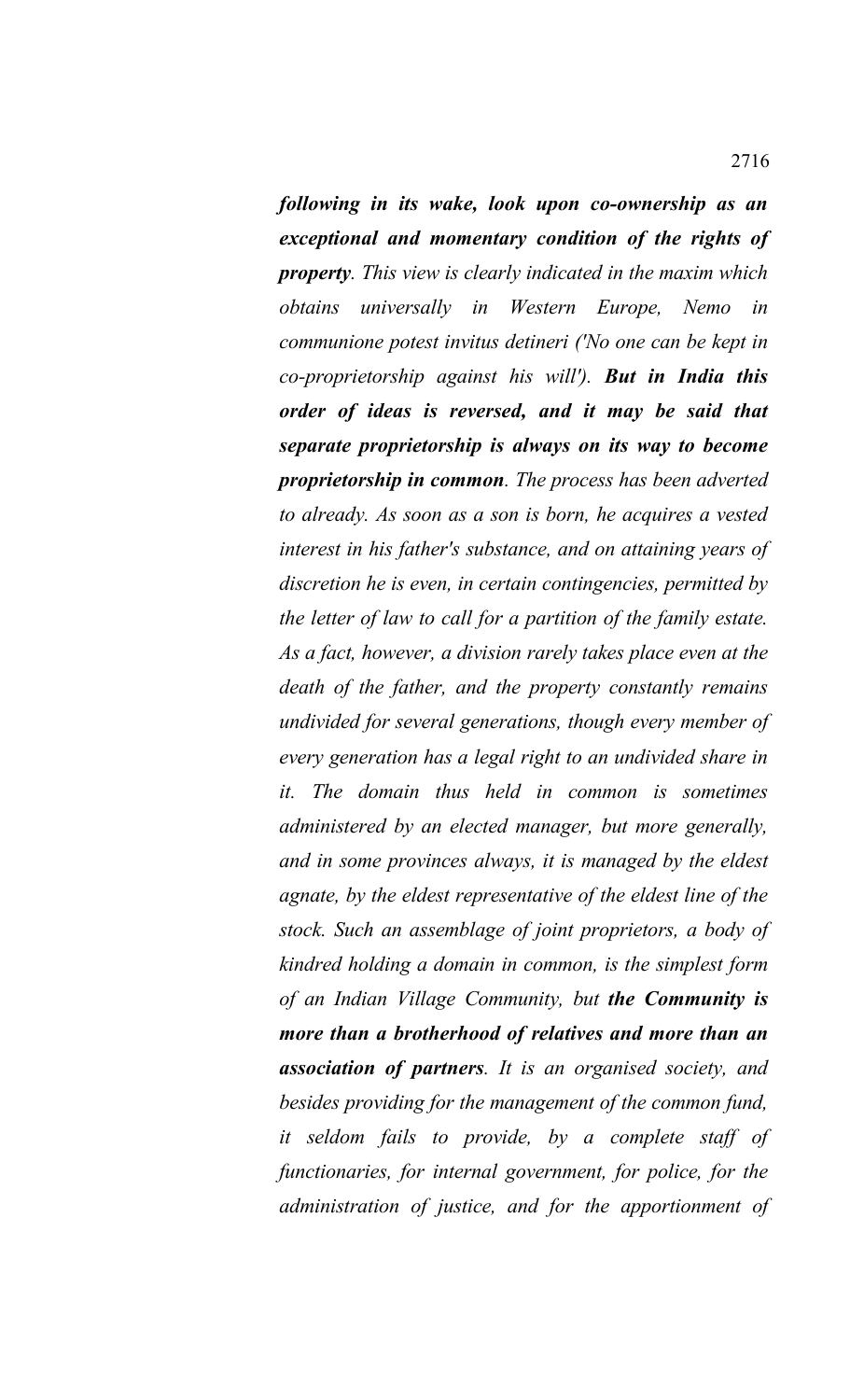*taxes and public duties." (Page 215-217)*

**2828**. Regarding village communities and their system of holding land, Sir Maine observed:

*"The process which I have described as that under which a Village Community is formed, may be regarded as typical. Yet it is not to be supposed that every Village Community in India drew together in so simple a manner. Although, in the North of India, the archives, as I am informed, almost invariably show that the Community was founded by a single assemblage of blood-relations, they also supply information that men of alien extraction have always, from time to time, been engrafted on it, and a mere purchaser of a share may generally, under certain conditions, be admitted to the brotherhood. In the South of the Peninsula there are often Communities which appear to have sprung not from one but from two or more families; and there are some whose composition is known to be entirely artificial; indeed, the occasional aggregation of men of different castes in the same society is fatal to the hypothesis of a common descent. Yet in all these brotherhoods either the tradition is preserved, or the assumption made, of an original common parentage. Mountstuart Elphinstone, who writes more particularly of the Southern Village Communities, observes of them (History of India, i. 126): 'the popular notion is that the Village landholders are all descended from one or more individuals who settled the village, and that the only exceptions are formed by persons who have derived their rights by purchase or otherwise from members of the original stock. The supposition is confirmed by the fact*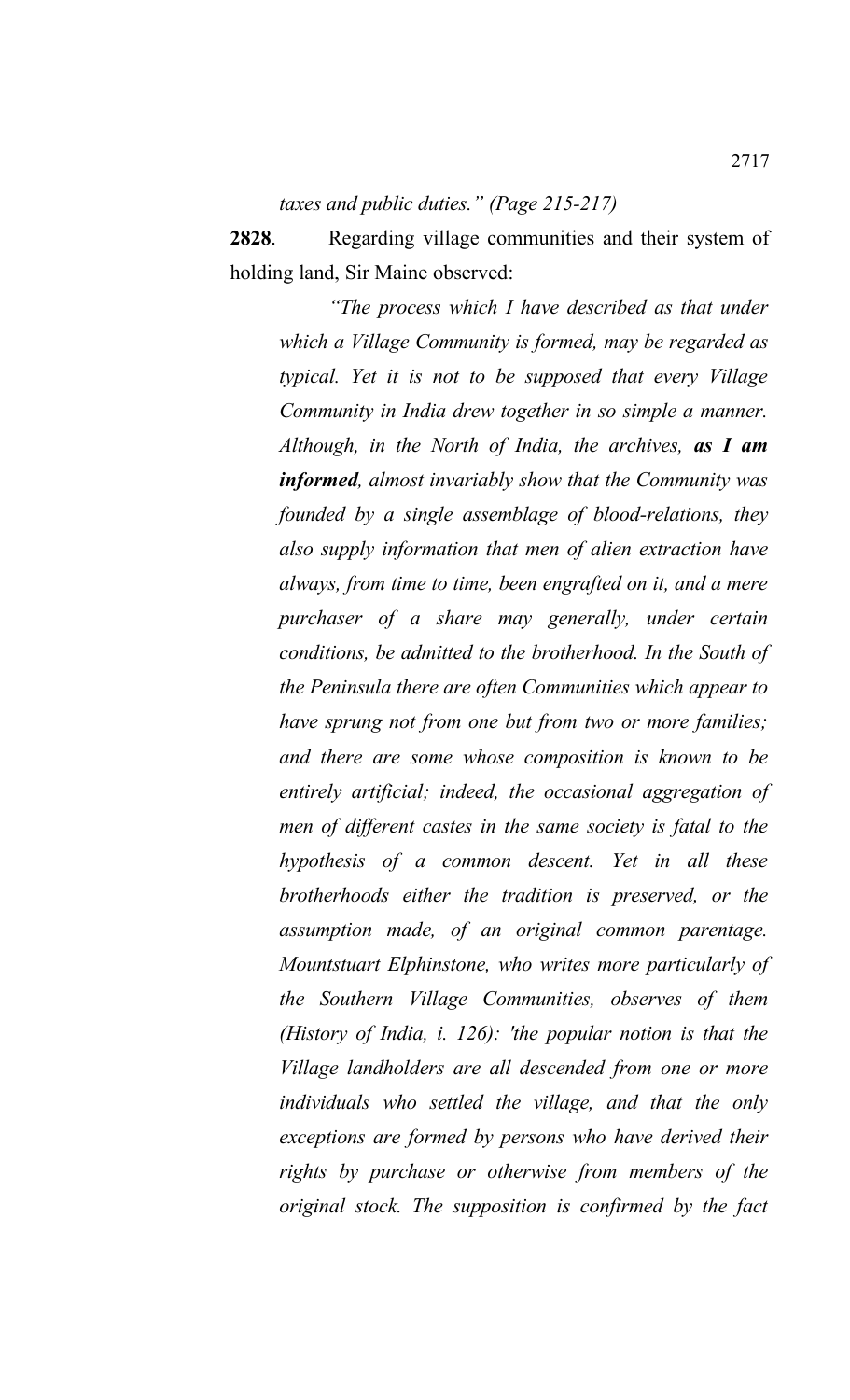*that, to this day, there are only single families of landholders in small villages and not many in large ones; but each has branched out into so many members that it is not uncommon for the whole agricultural labour to be done by the landholders, without the aid either of tenants or of labourers. The rights of the landholders are theirs collectively and, though they almost always have a more or less perfect partition of them, they never have en entire separation. A landholder, for instance, can sell or mortgage his rights; but he must first have the consent of the Village, and the purchaser steps exactly into his place and takes up all his obligations. If a family becomes extinct, its share returns to the common stock." (Page 217- 219)*

### **2829**. On page 223 he further says:

*"In India, not only is there no indivisibility of the common fund, but separate proprietorship in parts of it may be indefinitely prolonged and may branch out into any number of derivative ownerships, the de facto partition of the stock being, however, checked by inveterate usage, and by the rule against the admission of strangers without the consent of the brotherhood."*

**2830**. The Hindu Dharam-shastras containing legal principles are mainly in Smritis. *Narada-smriti or Naradiya Dharmasastra* contains the laws with regard to 'property' or and 'possession' are stated as under:

*"43. All transactions depend on wealth. In order to acquire it, exertion is necessary. To preserve it, to increase it, and to enjoy it : these are, successively, the three sorts of activity in regard to wealth.*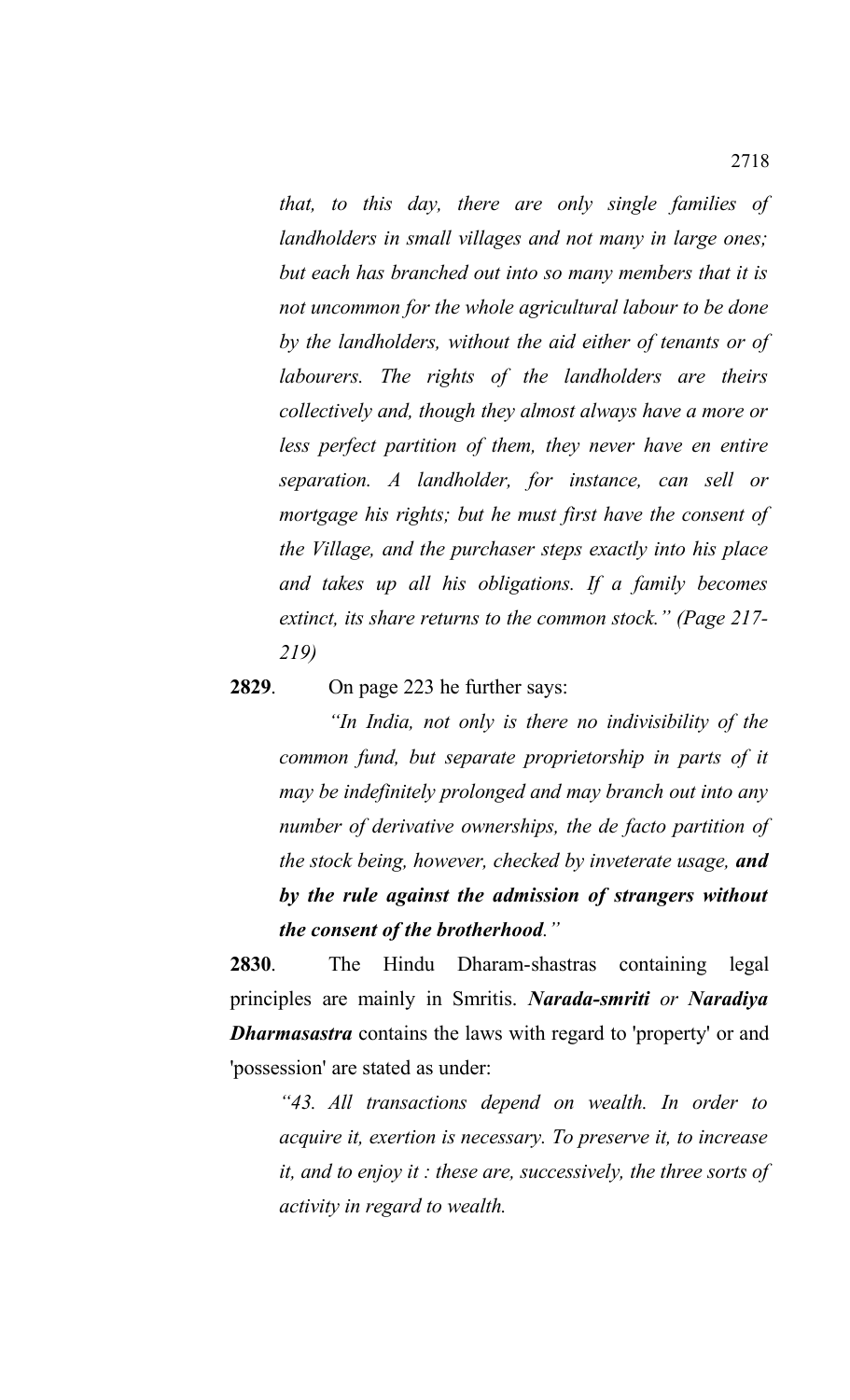*44. Again, wealth is of three kinds : white, spotted, and black. Each of these (three) kinds has seven subdivision.*

*45. White wealth is (of the following seven sorts) : what is acquired by sacred knowledge, valour in arms, the practice of austerities, with a maiden, through (instructing) a pupil, by sacrificing, and by inheritance. The gain to be derived from exerting oneself to acquire it is of the same description.*

*46. Spotted wealth is (of the following seven sorts) : what is acquired by lending money at interest, tillage, commerce, in the shape of Sulka, by artistic performances, by servile attendance, or as a return for a benefit conferred on some one.*

*47. Black wealth is (of the following seven sorts) : what is acquired as a bribe, by gambling, by bearing a message, through one afflicted with pain, by forgery, by robbery, or by fraud.*

*48. It is in wealth that purchase, sale, gift, receipt, transactions of every kind, and enjoyment, have their source.*

*49. Of whatever description the property may be, with which a man performs any transaction, of the same description will the fruit be which he derives from it in the next world and in this.*

*50. Wealth is again declared to be of twelve sorts, according to the caste of the acquirer. Those modes of acquisition, which are common to all castes, are threefold. The others are said to be ninefold.*

*51. Property obtained by inheritance, gifts made from love, and what has been obtained with a wife (as her*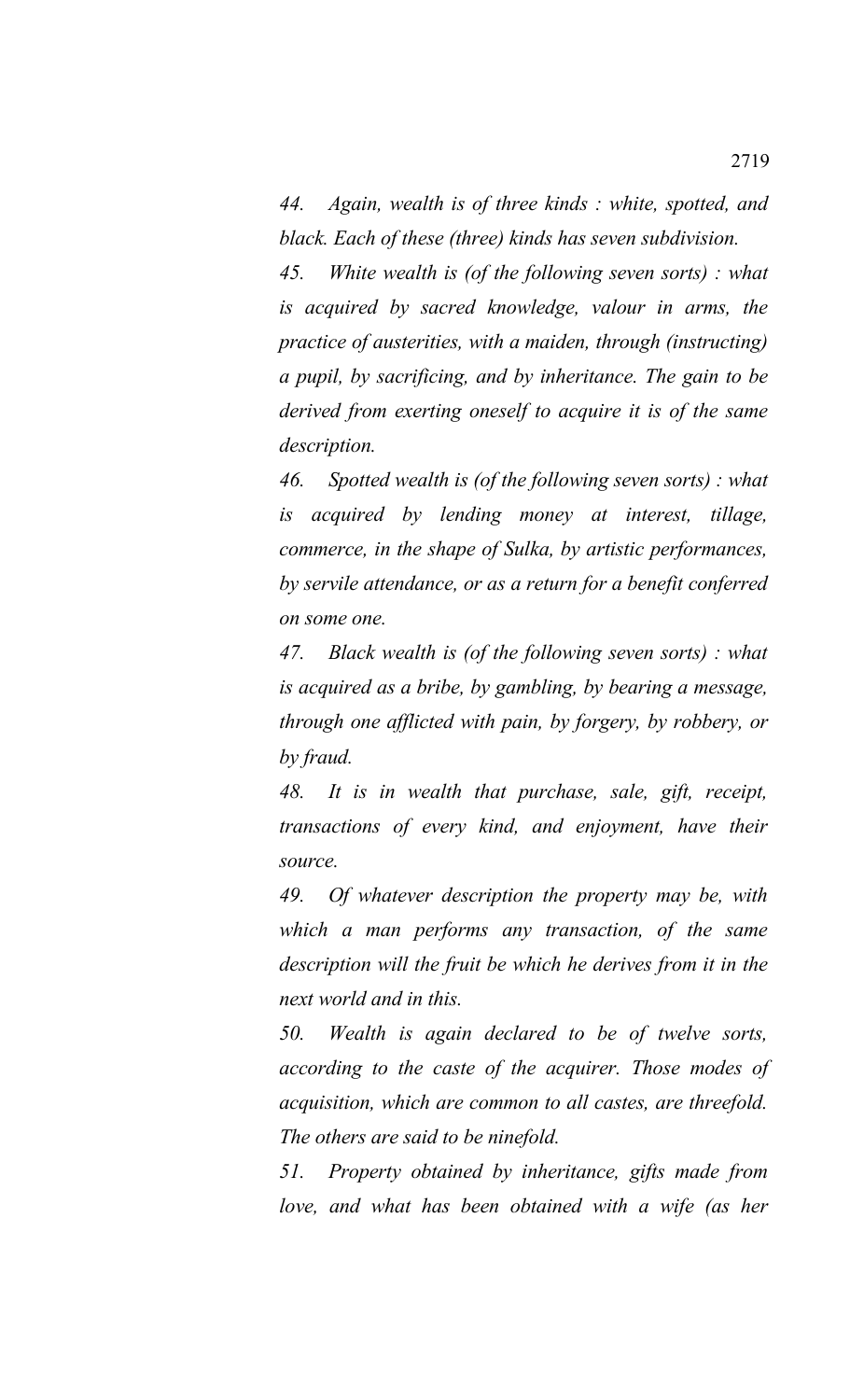*dowry), these are the three sorts of pure wealth, for all (castes) without distinction.*

*52. The pure wealth peculiar to a Brahman is declared to be threefold : what has been obtained as alms, by sacrificing, and through (instructing) a pupil.*

*53. The pure wealth peculiar to a Kshatriya is of three sorts likewise : what has been obtained in the shape of taxes, by fighting, and by means of the fines declared in lawsuits.*

*54. The pure wealth peculiar to a Vaisya is also declared to be threefold : (what has been acquired) by tillage, by tending cows, and by commerce. . . . ."*

**2831**. Similarly, *Brihaspati Smriti* deals with 'possession' as under:

*"2. Immovable property may be acquired in seven different ways, viz. by learning, by purchase, by mortgaging, by valour, with a wife (as her dowry), by inheritance (from an ancestor), and by succession to the property of a kinsman who has no issue.*

*3. In the case of property acquired by one of these seven methods, viz. inheritance from a father (or other ancestor), acquisition (in the shape of a dowry), purchase, hypothecation, succession, valour, or learned knowledge, possession coupled with a legitimate title constitutes proprietary right.*

*4. That possession which is hereditary, or founded on a royal order, or coupled with purchase, hypothecation or a legitimate title : possession of this kind constitutes proprietary right.*

*5. Immovable property obtained by a division (of the*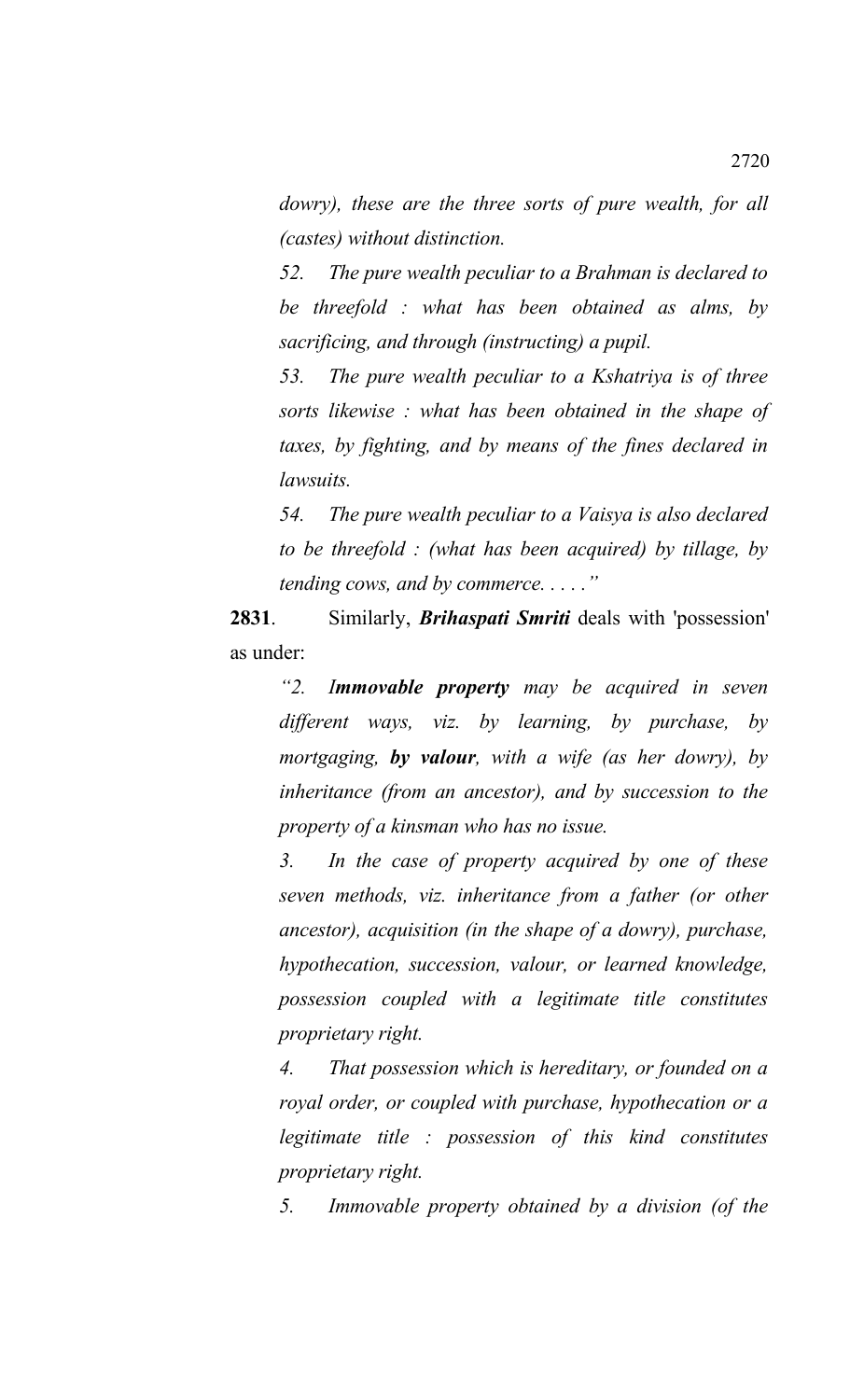*estate among co-heirs), or by purchase, or inherited from a father or other ancestor), or presented by the king, is acknowledged as one's lawful property ; it is lost by forbearance in the case of adverse possession.*

*6. He who is holding possession (of an estate) after having merely taken it, occupying it without meeting with resistance, becomes its legitimate owner thus; and it is lost (to the owner) by such forbearance.*

*7. He whose possession has been continuous from the time of occupation, and has never been interrupted for a period of thirty years, cannot be deprived of such property.*

*8. That property which is publicly given by co-heirs or others to a stranger who is enjoying it, cannot be recovered afterwards by him (who is its legitimate owner).*

*9. He who does not raise a protest when a stranger is giving away (his) landed property in his sight, cannot again recover that estate, even though he be possessed of a written title to it.*

*10. Possession held by three generations produces ownership for strangers, no doubt, when they are related to one another in the degree of a Sapinda ; it does not stand good in the case of Sakulyas.*

*11. A house, field, commodity or other property having been held by another person than the owner, is not lost (to the owner) by mere force of possession, if the possessor stands to him in the relation of a friend, relative, or kinsman.*

*12. Such wealth as is possessed by a son-in-law, a learned Brahman, or by the king or his ministers, does not become legitimate property for them after the lapse of a*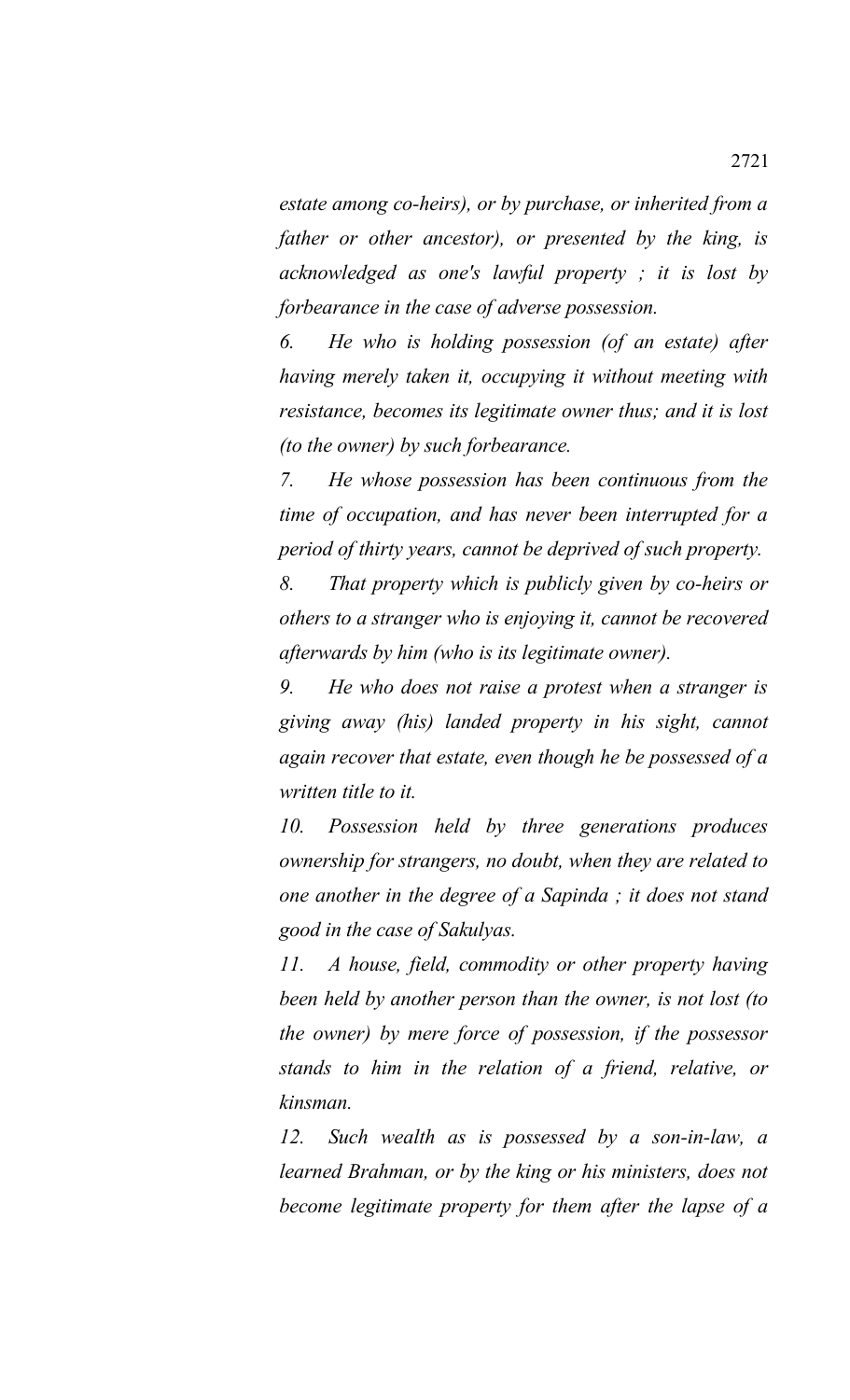*very long period even.*

*13. Forcible means must not be resorted to by the present occupant or his son, in maintaining possession of the property of an infant, or of a learned Brahman, or of that which has been legitimately inherited from a father.*

*14. Nor (in maintaining possession) of cattle, a woman, a slave, or other (property). This is a legal rule.*

*15. If a doubt should arise in regard to a house or field, of which its occupant has not held possession uninterruptedly, he should undertake to prove (his enjoyment of it) by means of documents, (the depositions of ) persons knowing him as possessor, and witnesses.*

*16. Those are witnesses in a contest of this kind who know the name, the boundary, the title (of acquisition), the quantity, the time, the quarter of the sky, and the reason why possession has been interrupted.*

*17. By such means should a question regarding occupation and possession be decided in a contest concerning landed property ; but in a cause in which no (human) evidence is forthcoming, divine test should be resorted to.*

*18. When a village, field, or garden is referred to in one and the same grant, they are (considered to be) possessed of all of them, though possession be held of part of them only. (On the other hand) that title has no force which is not accompanied by a slight measure of possession even.*

*19. Not to possess landed property, not to show a document in the proper time, and not to remind witnesses (of their deposition) : this is the way to lose one's property.*

*20. Therefore evidence should be preserved carefully; if*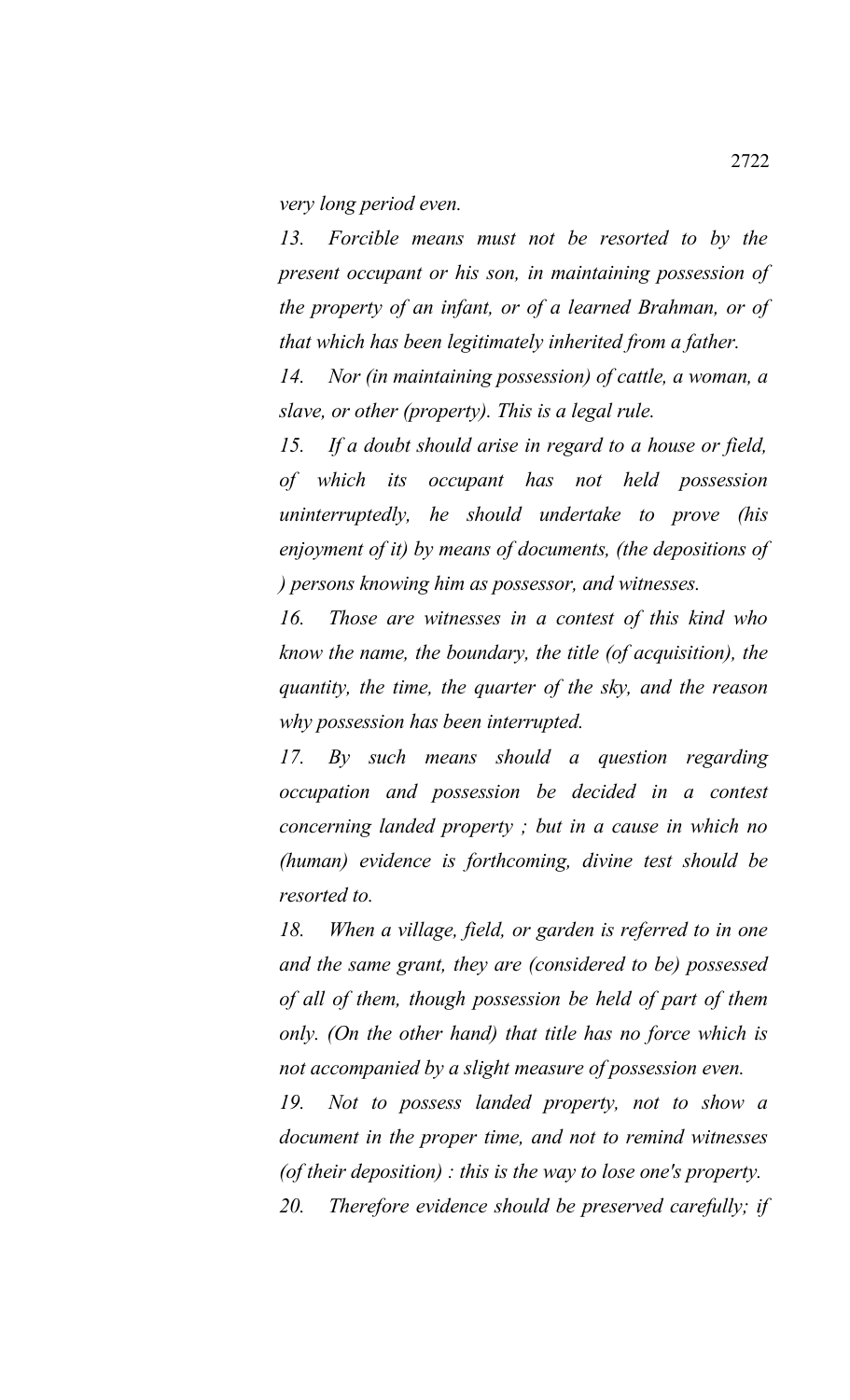*this be done, lawsuits whether relating to immovable or to movable property are sure to succeed.*

*21. Female slaves can never be acquired by possession, without a written title; nor (does possession create ownership) in the case of property belonging to a king, or to a learned Brahman, or to an idiot, or infant.*

*22. It is not by mere force of possession that land becomes a man's property ; a legitimate title also having been proved, it is converted into property by both (possession and title), but not otherwise.*

*23. Should even the father, grandfather, and greatgrandfather of a man be alive, land having been possessed by him for thirty years, without intervention of strangers.*

*24. It should be considered as possession extending over one generation ; possession continued for twice that period (is called possession) extending over two generations ; possession continued for three times that period (is called possession) extending over three generations. (Possession continued) longer than that even, is (called) possession of long standing.*

*25. When the present occupant is impeached, a document or witness is (considered as) decisive. When he is no longer in existence, possession alone is decisive for his sons.*

*26. When possession extending over three generations has descended to the fourth generation, it becomes legitimate possession, and a title must never be inquired for.*

*27. When possession undisturbed (by other) has been held by three generations (in succession), it is not necessary to produce a title ; possession is decisive in that*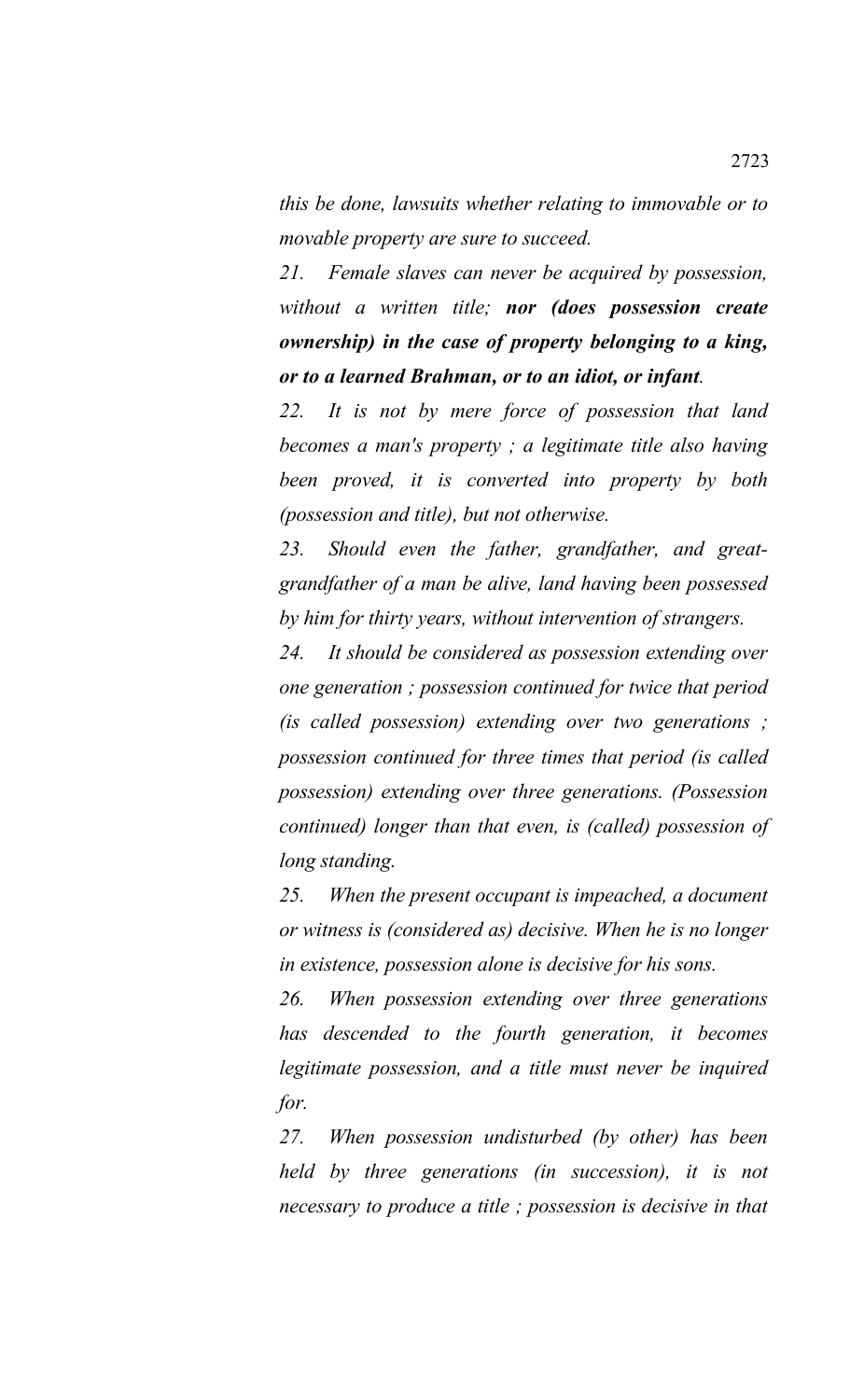*case.*

*28. In suits regarding immovable property, (possession) held by three generations in succession, should be considered as valid, and makes evidence in the decision of a cause.*

*29. He whose possession has passed through three lives, and is duly substantiated by a written title, cannot be deprived of it ; such possession is equal to the gift of the Veda.*

*30. He whose possession has passed through three lives and has been inherited from his ancestors, cannot be deprived of it, unless a previous grant should be in existence (in which the same property has been granted to a different person by the king).*

*31. That possession is valid in law which is uninterrupted and of long standing ; interrupted possession even is (recognised as valid), if it has been substantiated by an ancestor.*

*32. A witness prevails over inference ; a writing prevails over witnesses ; undisturbed possession which has passed through three lives prevails over both.*

*33. When an event (forming the subject of a plaint) has occurred long ago, and no witnesses are forthcoming, he should examine indirect witnesses, or he should administer oaths, or should try artifice."*

**2832**. Thus in brief, the concept of possession in ancient laws may be stated that Possession in Roman law recognised two degrees of possession, one is being detentio (or *possessio naturalise)* of the object/thing; and the other is *possessio strictly* or *possessio civilise.* Roman law appears to be mainly concern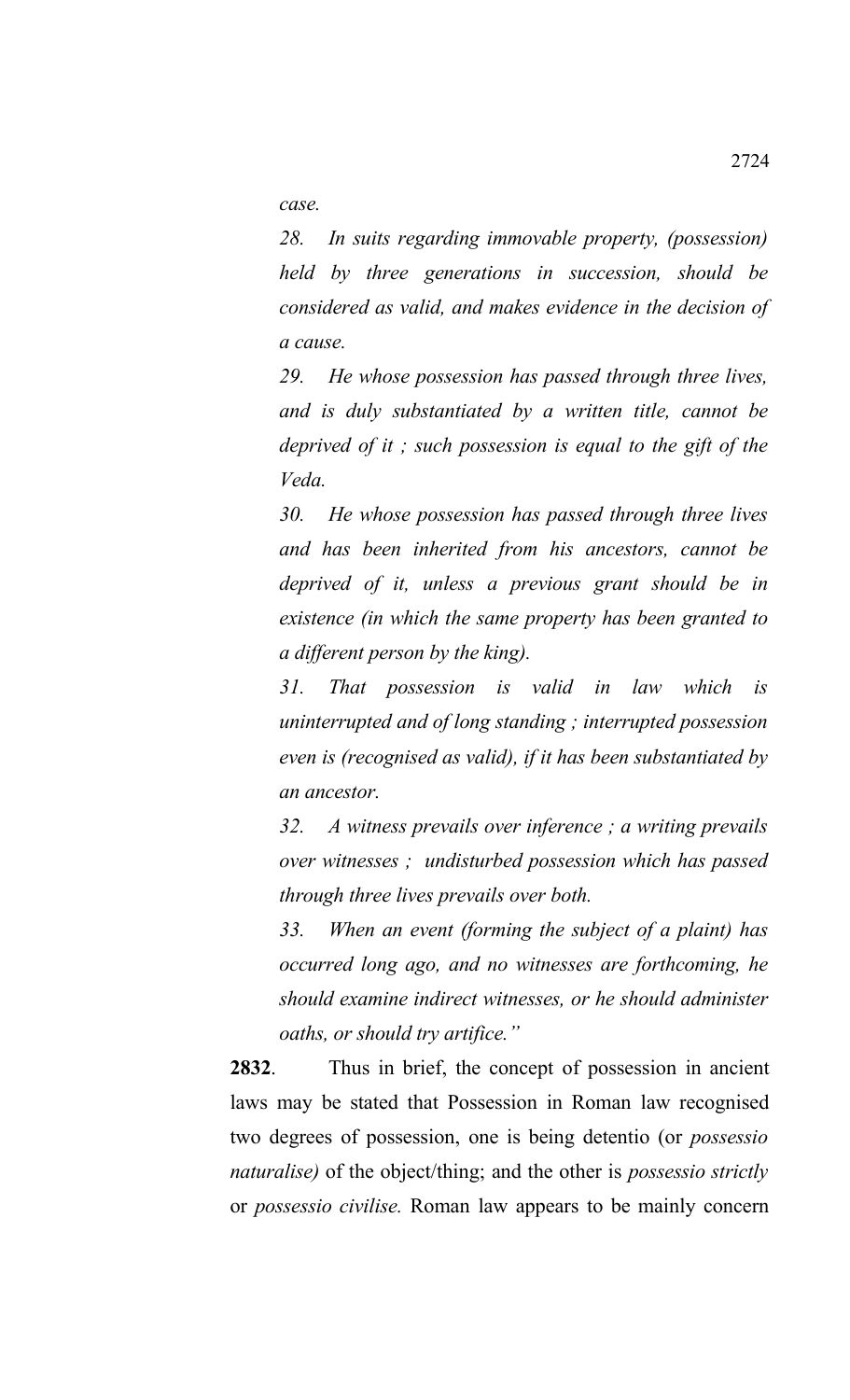with developing a theory to distinguish between detention and possession from each other. Physical control of an object by sale, a bailee or an agent was considered only as detention and all other kinds of physical control were treated as possession.

**2833**. In Muslim law a man in possession of property although by wrongful means has obvious advantages over the possessor. The possessor is entitled to protection against the whole world except the true owner. [The Principles of Mohammedan Jurisprudence (1911)].

**2834**. In 'Ancient Indian Law' possession was nothing but a legal contrivance based on the considerations of *dharma.* Use and enjoyment of property was restricted and controlled by the holy scriptures. In old Hindu law possession was of two kinds. (a) with title; and (b) without title where possession continued for three generations. Enough importance, however, was given to title (agama) to prove possession. Katyayana said, "*there can be no branches without root, and possession is the branch".* 

**2835**. Possession, therefore, has two aspects. By itself it is a limited title which is good against all except a true owner. It is also prima facie evidence of ownership. In **Hari Khandu Vs. Dhondi Nanth, (1906) 8 Bom.L.R. 96,** Sir Lawrence Jenkins, C.J. observed that possession has two fold value, it is evidence of ownership and is itself the foundation of a right to possession. The possession, therefore, is not only a physical condition which is protected by ownership but a right itself.

**2836**. In **Supdt. & Remembrancer of Legal Affairs, West Bengal Vs. Anil Kumar Bhunja & Ors. AIR 1980 SC 52** the possession was described by the Court in paras 13, 14 and 15 as under:

*"13. "Possession" is a polymorphous term which may have*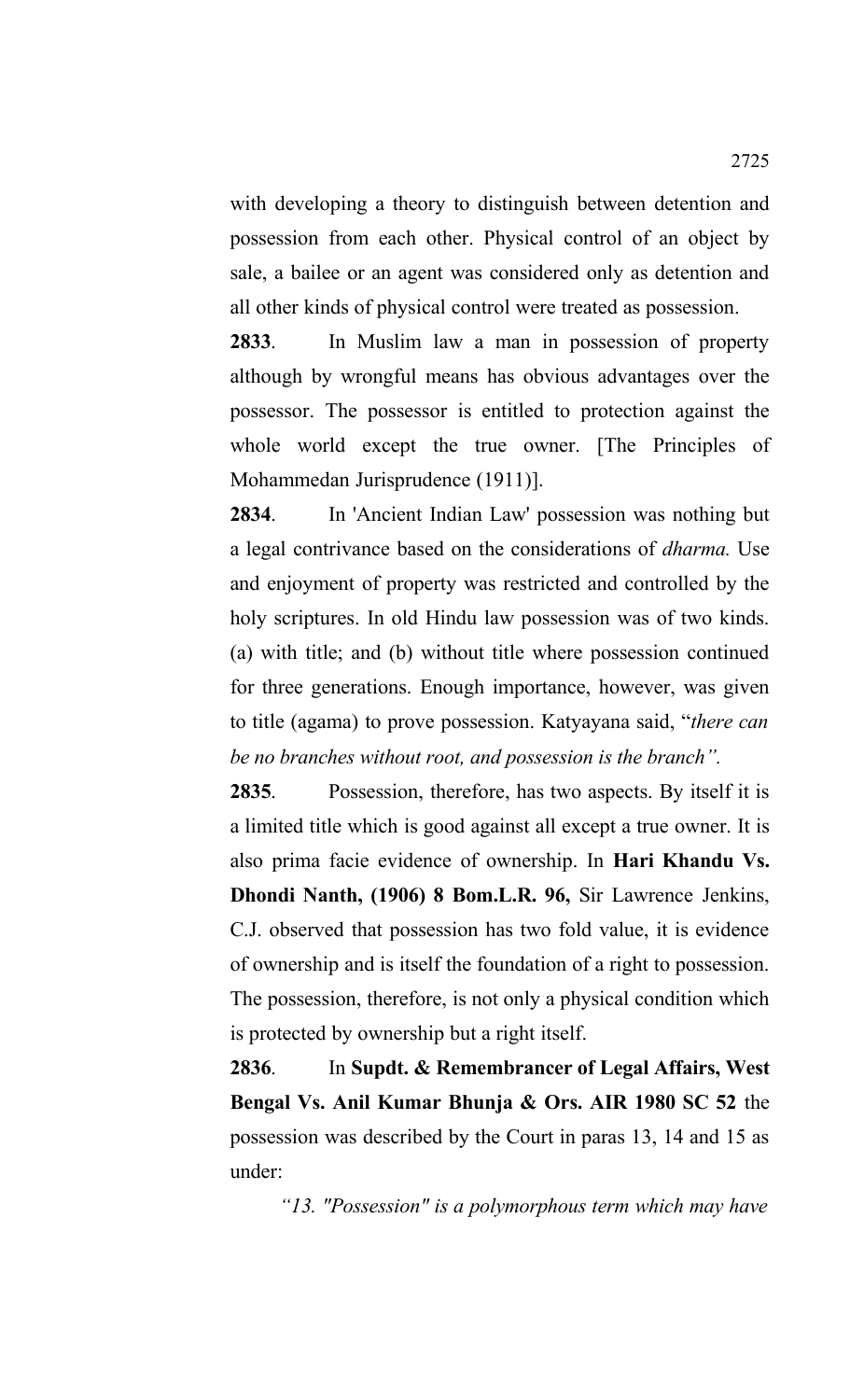*different meanings in different contexts. It is impossible to work out a completely logical and precise definition of "possession" uniformly applicable to all situations in the contexts of all statutes. Dias & Hughes in their book on Jurisprudence say that if a topic ever suffered from too much theorizing it is that of "possession". Much of this difficulty and confusion is (as pointed out in Salmond's Jurisprudence, 12th Edition, 1966) caused by the fact that possession is not purely a legal concept. "Possession", implies a right and a fact; the right to enjoy annexed to the right of property and the fact of the real intention. It involves power of control and intent to control. (See Dias and Hughes, ibid)*

*14. According to Pollock & Wright "when a person is in such a relation to a thing that, so far as regards the thing, he can assume, exercise or resume manual control of it at pleasure, and so far as regards other persons, the thing is under the protection of his personal presence, or in or on a house or land occupied by him or in any receptacle belonging to him and under his control, he is in physical possession of the thing.*

*15. While recognising that "possession" is not a purely legal concept but also a matter of fact; Salmond (12th Edition, page 52) describes "possession, in fact", as a relationship between a person and a thing. According to the learned author the test for determining "whether a person is in possession of anything is whether he is in general control of it".*

**2837**. In this case we are concerned with the concept of adverse possession. A person other than owner, if continued to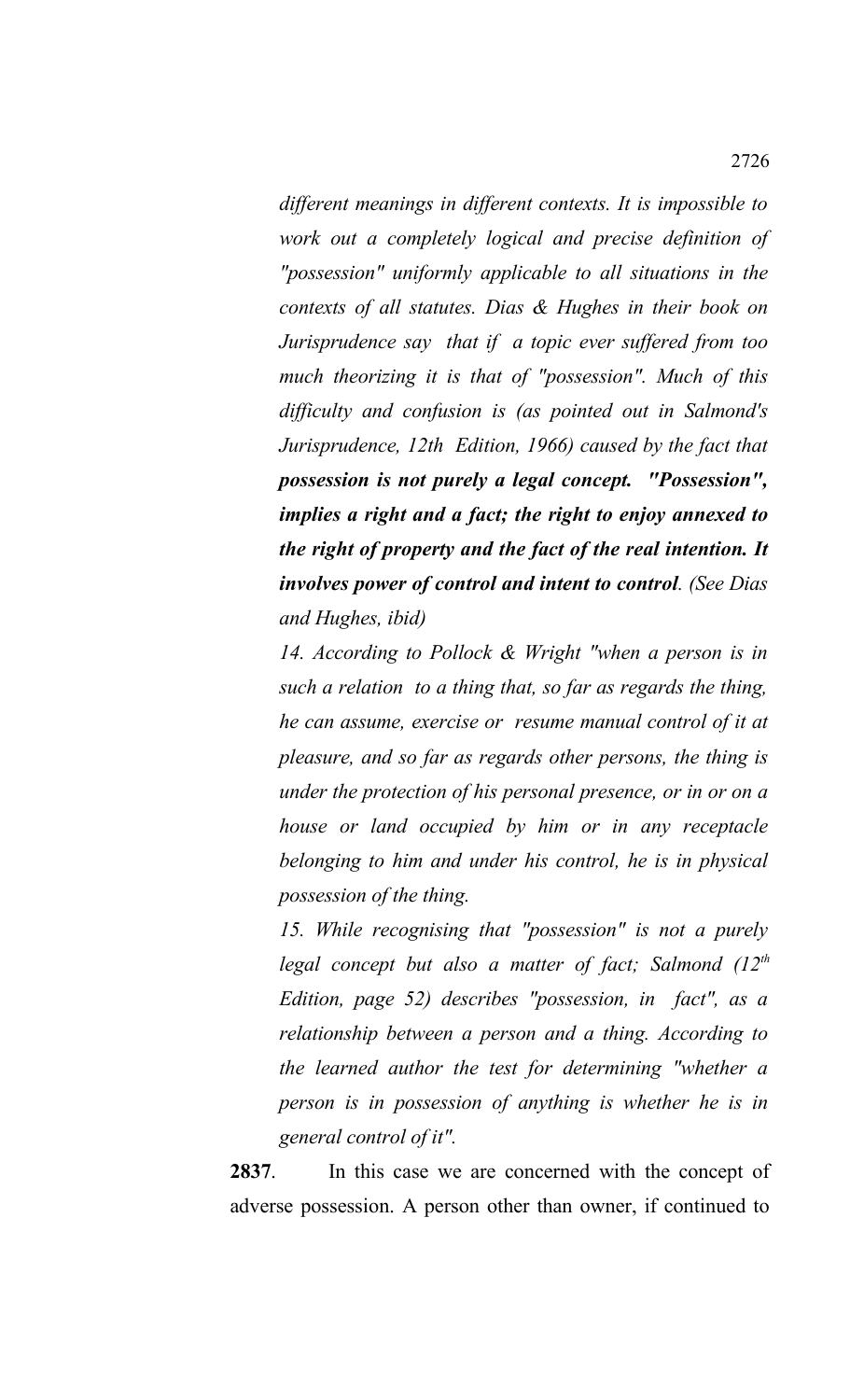have possession of immoveable property for a period as prescribed in a Statute providing limitation, openly, without any interruption and interference from the owner, though he has knowledge of such possession, would crystallise in ownership after the expiry of the prescribed period or limitation, if the real owner has not taken any action for re-entry and he shall be denuded of his title to the property in law. 'Permissible possession' shall not mature a title since it cannot be treated to be an 'adverse possession'. Such possession, for however length of time be continued, shall not either be converted into adverse possession or a title. It is only the hostile possession which is one of the condition for adverse possession.

**2838**. Ordinarily an owner of property is presumed to be in possession and such presumption is in his favour where there is nothing to be contrary. But where a plaintiff himself admits that he has been dispossessed by the defendant and no longer in proprietary possession of the property in suit at the time of institution of the suit, the Court shall not start with the presumption in his favour that the possession of the property was with him. Mere adverse entry in revenue papers is not relevant for proof of adverse possession. Possession is prima facie evidence of title and has to be pleaded specifically with all its necessary ingredients namely, hostile, open, actual and continuous.

**2839**. In **Gunga Gobind Mundul Vs. Collector of the 24 pergunnahs 11 Moore's I.A., 345** it was observed by the Privy Council that continuous possession for more than twelve years not only bars the remedy, but practically extinguishes the title of the true owner in favour of the possessor. This was followed by a Division Bench of Calcutta High Court in **Gossain Das**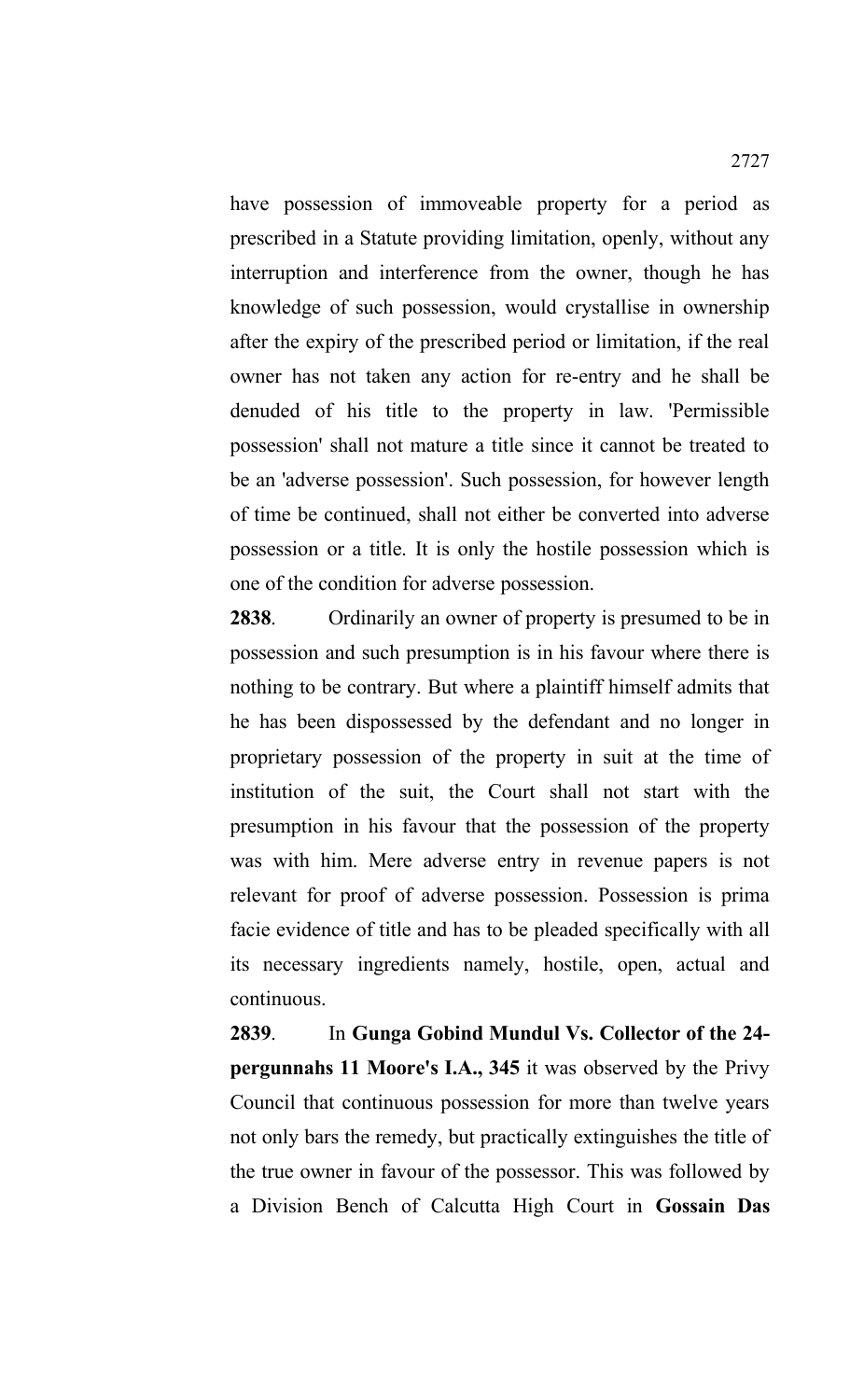### **Chunder Vs. Issur Chunder Nath 1877 III ILR 3 (Cal.) 224.**

**2840**. In **Gossain Das Chunder (supra)** the High Court held that 12 years continuous possession of land by wrong doer not only bars the remedy also extinguishes the title of the rightful owner. It confers a good title upon the wrong doer.

**2841**. In **Bhupendra Narayan Sinha (supra)** the Privy Council held where a person without any colour of right wrongfully takes possession as a trespasser of a property of another, any title which he may require by adverse possession will be strictly limited to what he has actually so possessed. That was an interesting case of dispute of ownership in respect to subsoil. It was held that there can be separate ownership of different strata of subsoil, at all events where minerals are involved. If a grant of surface right was given by the owner and the licensee is given possession to carry out the said right, by quarrying stones etc. possession of subsoil in the eyes of law remain with the owner though it is only a constructive possession but in the absence of anything to show that with the knowledge of the owner the licensee held possession of subsoil and minerals therein and continued with that possession for statutory period of limitation to continue its ownership such plea of adverse possession in respect to subsoil cannot be accepted.

# **2842**. In **Basant Kumar Roy Vs. Secretary of State for India & others AIR 1917 PC 18**, it was held:

*"An exclusive adverse possession for a sufficient period may be made out, in spite of occasional acts done by the former owner on the ground for a specific purpose from time to time. Conversely; acts which prima facie are acts of dispossession may under particular circumstances fall short of evidencing any kind of ouster. They may be*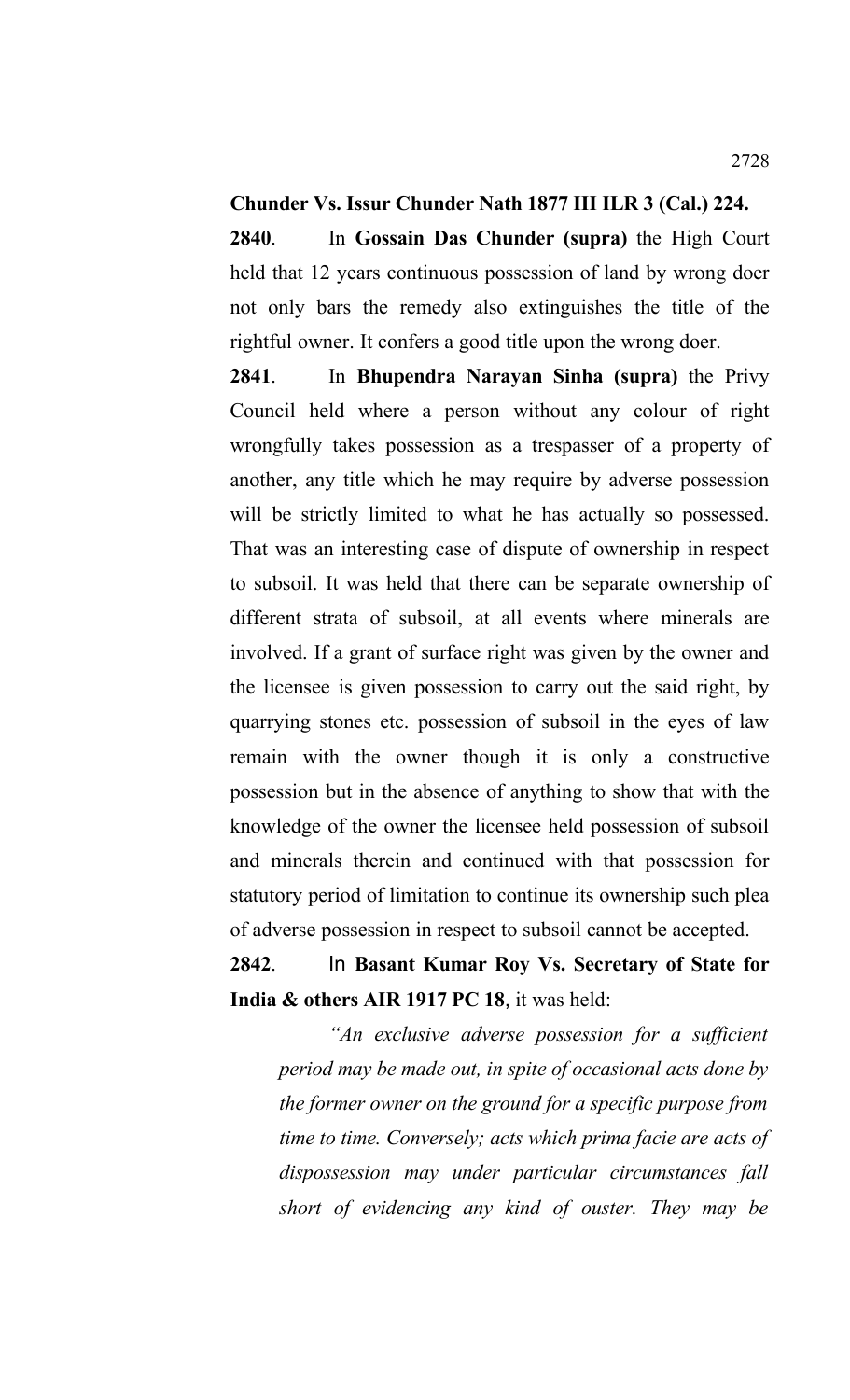*susceptible of another explanation, bear some other characters or have some other object. ... If, as their Lordships think, no dispossession occurred, except possibly within twelve years before the commencement of this suit, article 144 is the article applicable, and not article 142."* 

**2843**. In **Board Nageshwar Bux Roy Vs. Bengal Coal Co. AIR 1931 PC 18** the observation in respect to adverse possession similar to what has been noted above were made and the said judgement was followed in **Bhupendra Narayan Sinha (supra).**

**2844**. The law in respect to adverse possession, therefore, is now well settled. It should be nec vi nec clam nec precario. (**Secretary of State for India Vs. Debendra Lal Khan, AIR 1934 PC 23, page 25).** This decision has been referred and followed by the Apex Court in **P. Lakshmi Reddy (supra)** (para 4). The Court further says that the possession required must be adequate in continuity, in publicity and in extent to show that it is possession adverse to the competitor. [**Radhamoni Debi Vs. Collector of Khulna, 27 Ind App. 136 at p. 140 (PC)].** The case before the Apex Court in **P. Lakshmi Reddy (supra)** was that of co-heirs where the plea of adverse possession was set up. In this regard it was held:

*"But it is well settled in order, to establish adverse possession of one-co-heir as against another it is not enough to show that one out of them is in sole possession and enjoyment of the profits, of the properties. Ouster of the non-possessing co-heir by the co-heir in possession who claims his possession to be adverse, should be made out. The possession of one co-heir is considered, in law, as possession of all the co-heirs. When one co-heir is found to*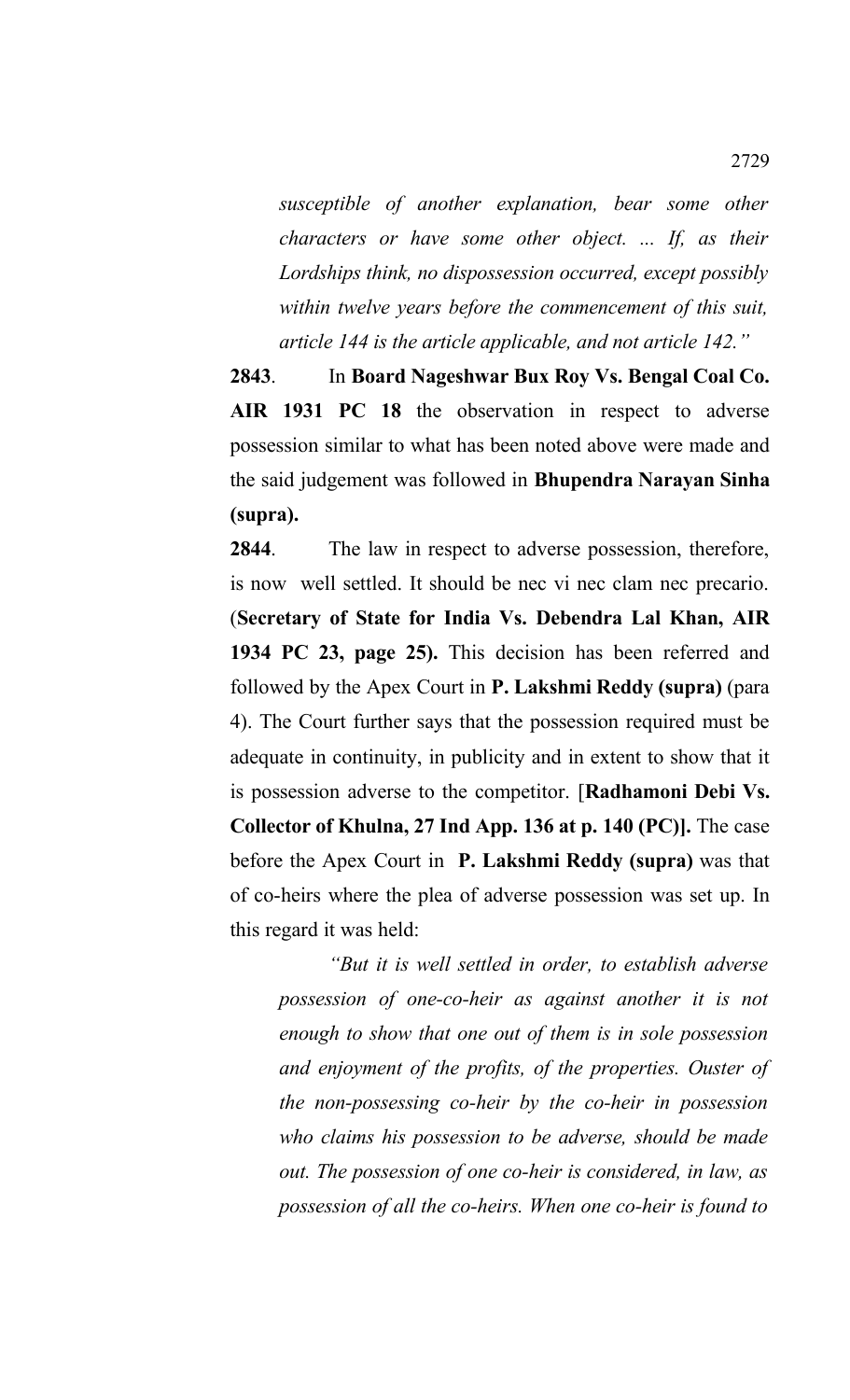*be in possession of the properties it is presumed to be on the basis of the joint title. The co-heir in possession cannot render his possession adverse to the other co-heir, not in possession, merely by any secret hostile animus of his own part in derogation of the other co-heir title. It is settled rule of law that as between co-heirs there must be evidence of open assertion of hostile title, coupled with exclusive possession and enjoyment by one of them to the knowledge of the other so as to constitute ouster."*

**2845**. In **Thakur Kishan Singh Vs. Arvind Kumar, AIR 1995 SC 73** the Court said:

*"A possession of a co-owner or of a licensee or of an agent or a permissive possession to become adverse must be established by cogent and convincing evidence to show hostile animus and possession adverse to the knowledge of real owner. Mere possession for howsoever length of time does not result in converting the permissive possession into adverse possession."*

**2846**. In **Sheo Raj Chamar & another Vs. Mudeer Khan & others AIR 1934 All. 868**, it was held:

*""If, indeed it did, the defendants have acquired a right by sheer adverse possession held and maintained for more than 12 years. The adverse possession to be effective need not be for the full proprietary right."*

**2847**. In **Saroop Singh Vs. Banto and others, 2005(8) SCC 330** the Court held in para 30:

*"30. Animus possidendi is one of the ingredients of adverse possession. Unless the person possessing the land has a requisite animus the period for prescription does not commence. . . . ."*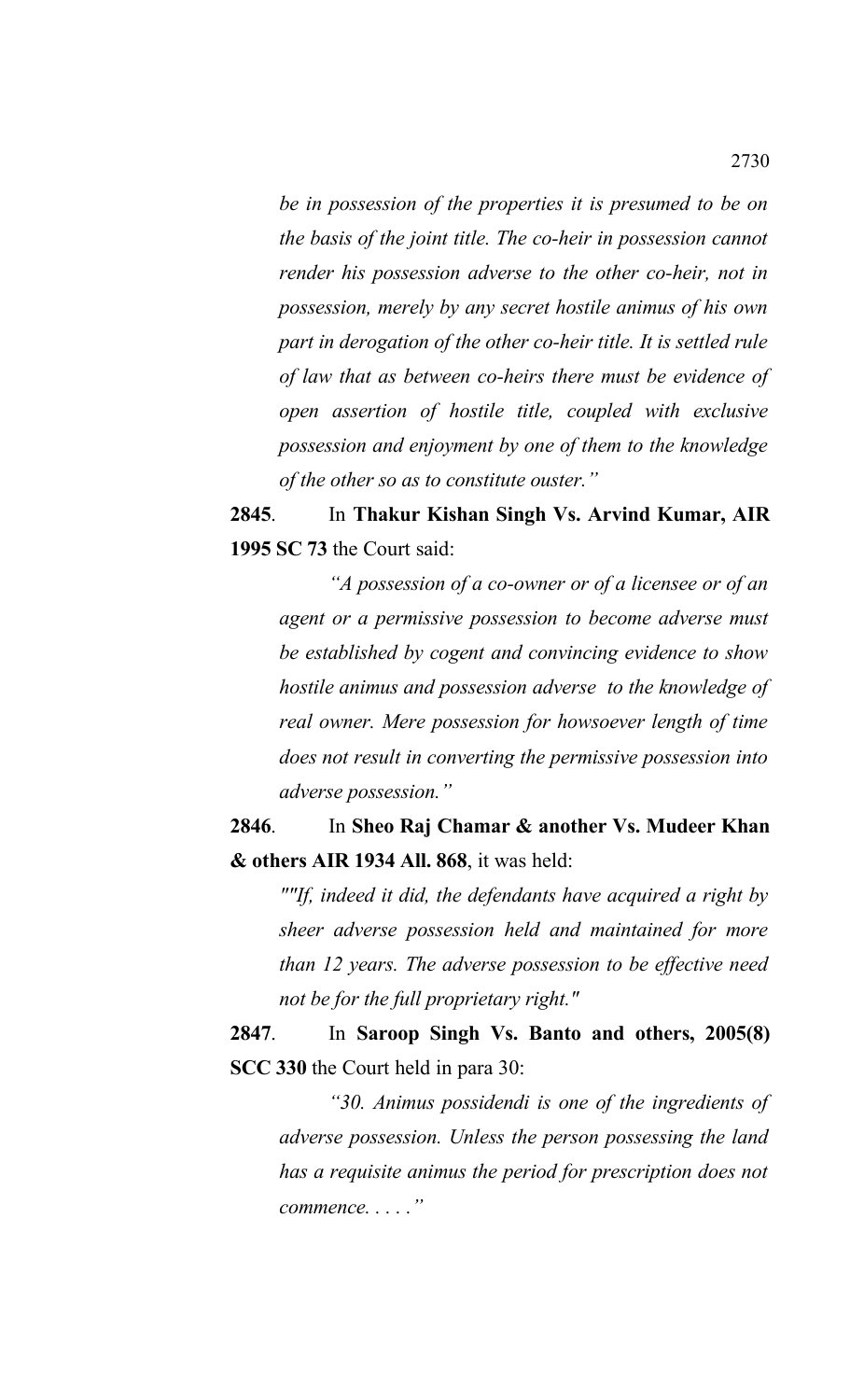**2848**. In **T. Anjanappa (supra)** the pre-conditions for taking plea of adverse possession has been summarised as under:

*"It is well-recognised proposition in law that mere possession however long does not necessarily mean that it is adverse to the true owner. Adverse possession really means the hostile possession which is expressly or impliedly in denial of title of the true owner and in order to constitute adverse possession the possession proved must be adequate in continuity, in publicity and in extent to as to show that it is adverse to the true owner. The classical requirements of acquisition of title by adverese possession are that such possession in denial of the true owner's title must be peaceful, open and continuous. The possession must be open and hostile enough to be capable of being known by the parties interested in the property, though it is not necessary that there should be evidence of the adverse possessor actually informing the real owner of the former's hostile action."*

### **2849**. In **P.T. Munichikkanna Reddy (supra)** it was held:

*"It is important to appreciate the question of intention as it would have appeared to the paper-owner. The issue is that intention of the adverse user gets communicated to the paper-owner of the property. This is where the law gives importance to hostility and openness as pertinent qualities of manner of possession. It follows that the possession of the adverse possessor must be hostile enough to give rise to a reasonable notice and opportunity to the paper-owner."*

**2850**. In the above case the Apex Court discussed the law in detail and observed: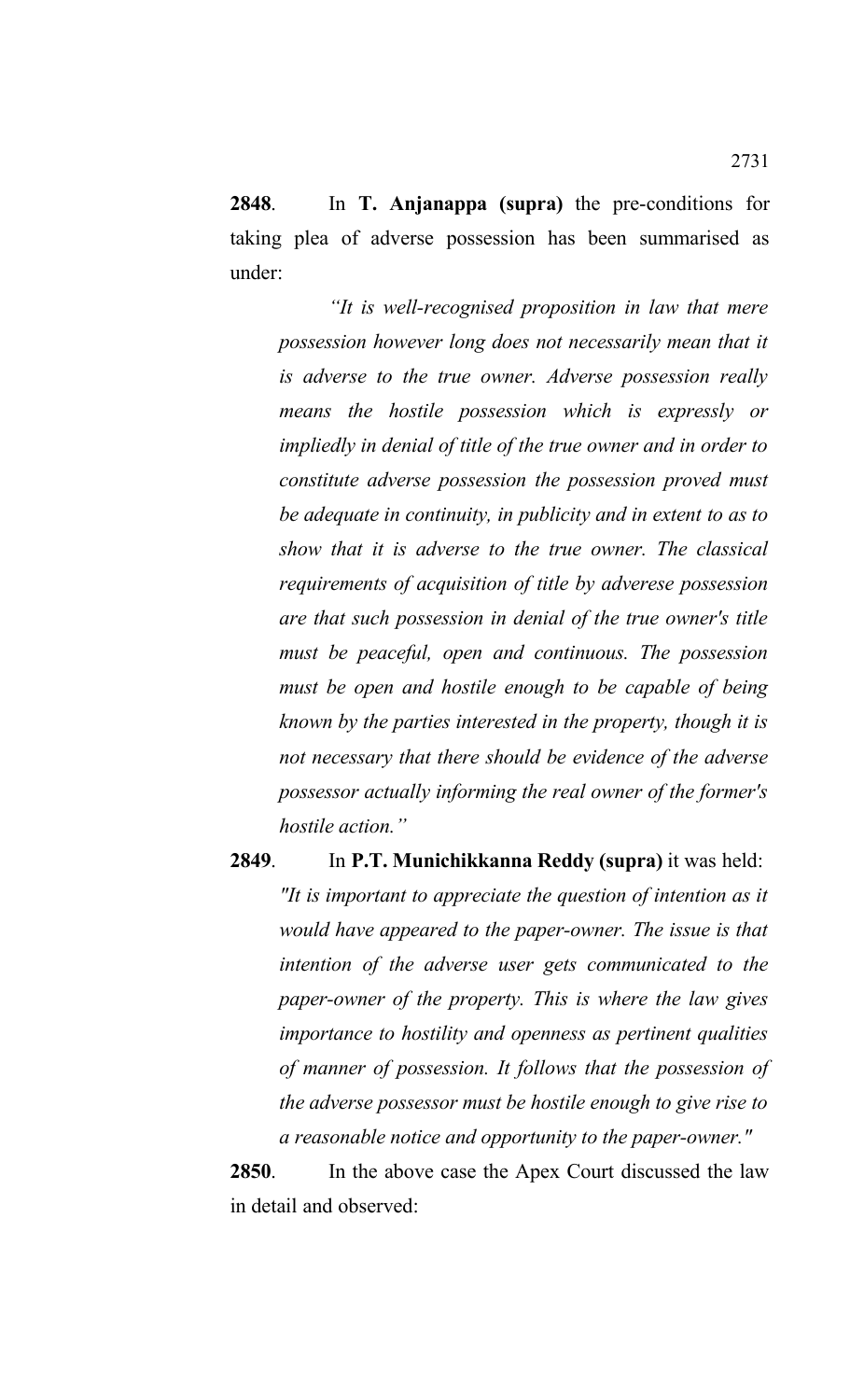*"Adverse possession in one sense is based on the theory or presumption that the owner has abandoned the property to the adverse possessor on the acquiescence of the owner to the hostile acts and claims of the person in possession. It follows that sound qualities of a typical adverse possession lie in it being open, continuous and hostile." (Para 5)*

*"Efficacy of adverse possession law in most jurisdictions depend on strong limitation statutes by operation of which right to access the court expires through effluxion of time. As against rights of the paperowner, in the context of adverse possession, there evolves a set of competing rights in favour of the adverse possessor who has, for a long period of time, cared for the land, developed it, as against the owner of the property who has ignored the property. Modern statutes of limitation operate, as a rule, not only to cut off one's right to bring an action for the recovery of property that has been in the adverse possession of another for a specified time, but also to vest the possessor with title. The intention of such statutes is not to punish one who neglects to assert rights, but to protect those who have maintained the possession of property for the time specified by the statute under claim of right or colour of title."(Para 6)*

*"Therefore, to assess a claim of adverse possession, two pronged enquiry is required:*

*1. Application of limitation provision thereby jurisprudentially "willful neglect" element on part of the owner established. Successful application in this regard distances the title of the land from the paper-owner.*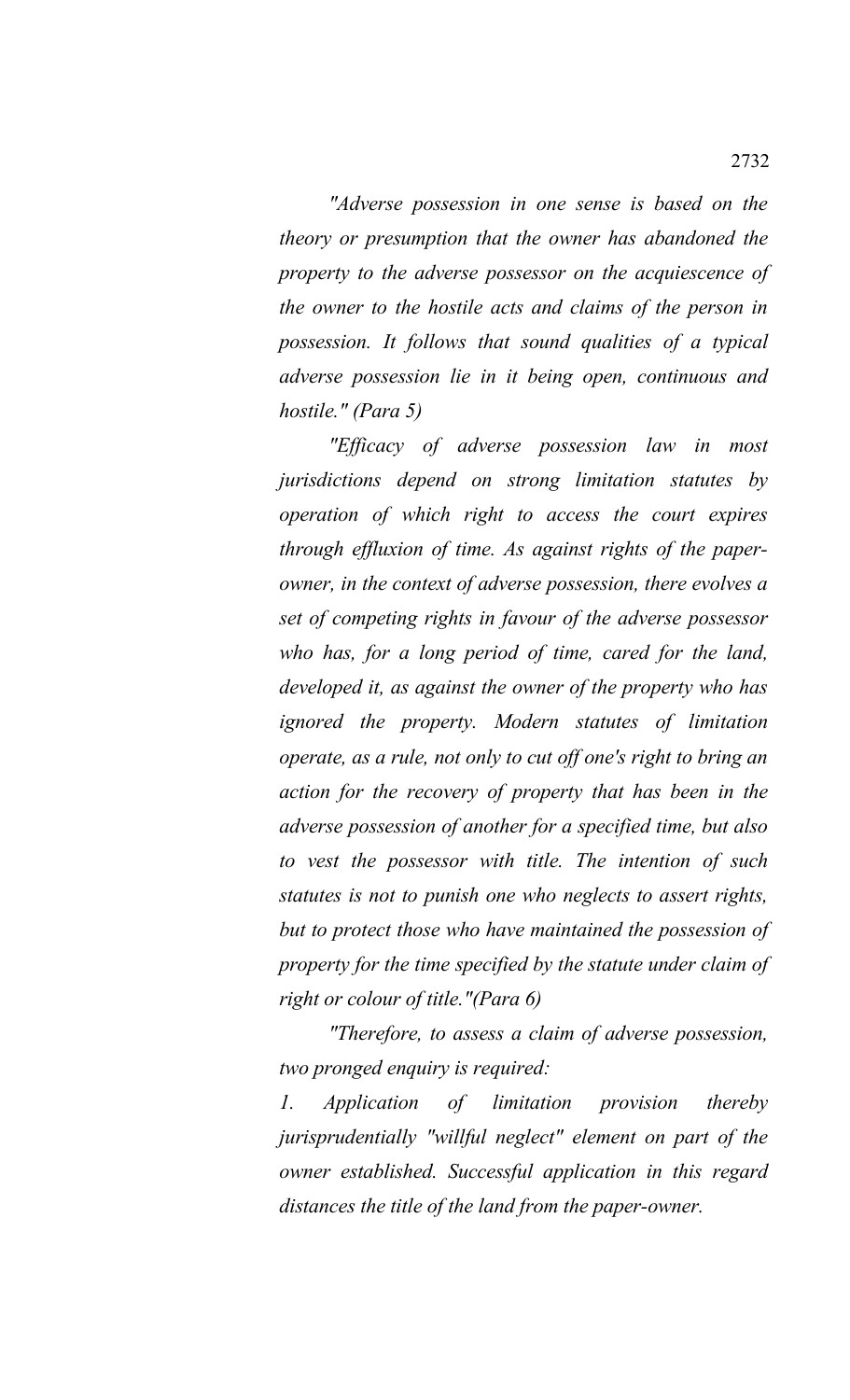*2. Specific positive intention to dispossess on the part of the adverse possessor effectively shifts the title already distanced from the paper owner, to the adverse possessor. Right thereby accrues in favour of adverse possessor as intent to dispossess is an express statement of urgency and intention in the upkeep of the property" (Para 9)*

**2851**. In para 12 of the judgment, referring to its earlier decision in **T.Anjanappa (supra),** the Court held that if the defendants are not sure who is the true owner, the question of their being in hostile possession and the question of denying title of the true owner do not arise. It also referred on this aspect its earlier decision in **Des Raj and others vs. Bhagat Ram(Dead) by LRs. And others 2007(3) SCALE 371** and **Govindammal v. R. Perumal Chettiar and others JT 2006(1) SC 121.**

**2852**. In **Annakili Vs. A. Vedanayagam and others, AIR 2008 SC 346** the Court pointed out that a claim of adverse possession has two elements (i) the possession of the defendant becomes adverse to the plaintiff; and (ii) the defendant must continue to remain in possession for a period of 12 years thereafter. Animus possidendi is held to be a requisite ingredient of adverse possession well known in law. The Court held:

*"It is now a well settled principle of law that mere possession of the land would not ripen into possessor title for the said purpose. Possessor must have animus possidendi and hold the land adverse to the title of the true owner. For the said purpose, not only animus possidendi must be shown to exist, but the same must be shown to exist at the commencement of the possession. He must continue in said capacity for the period prescribed under the*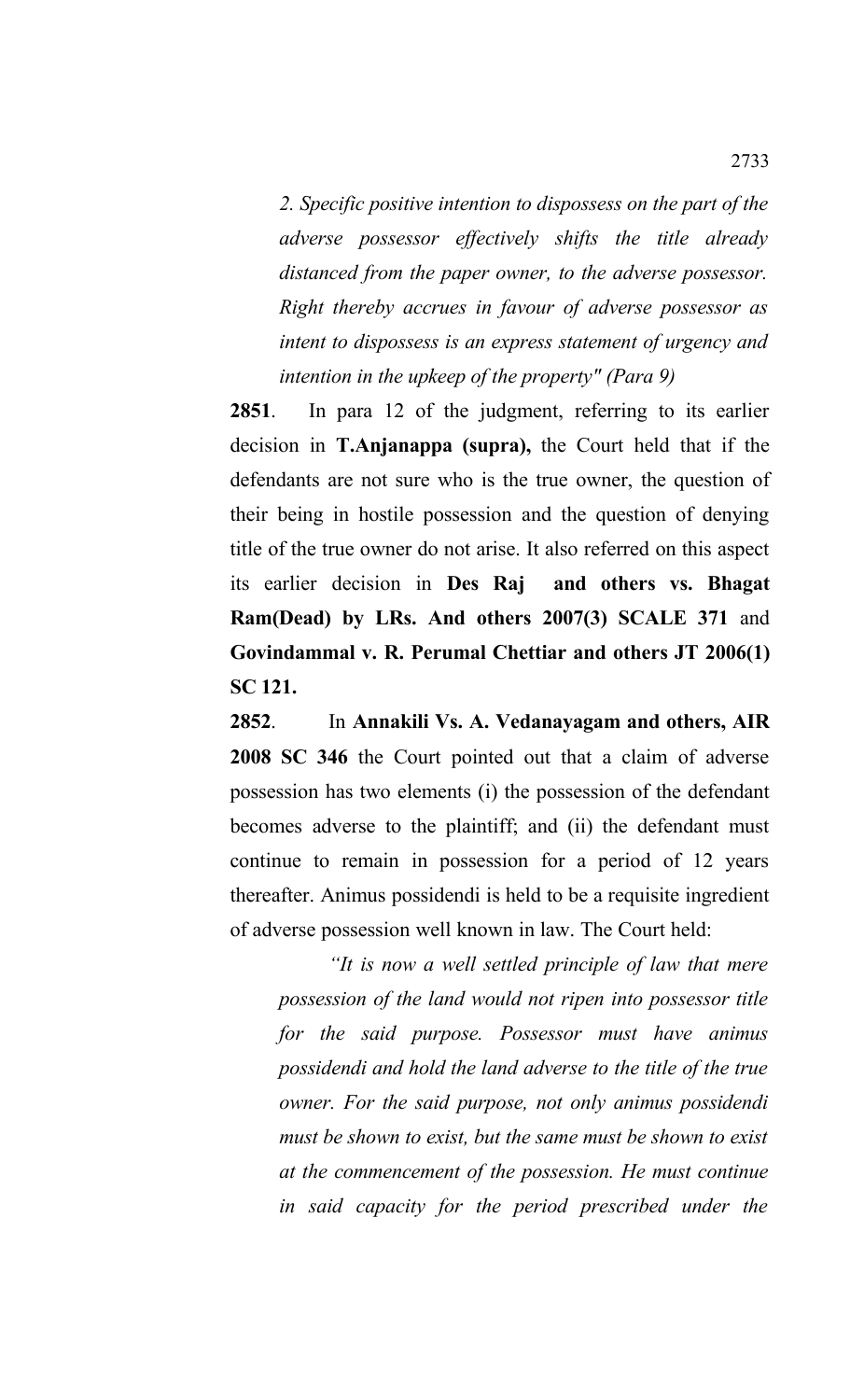*Limitation Act. Mere long possession, it is trite, for a period of more than 12 years without anything more do not ripen into a title."*

**2853**. In **Vishwanath Bapurao Sabale Vs. Shalinibai Nagappa Sabale and others, JT 2009(5) SC 395** the Court said:

*". . . . for claiming title by adverse possession, it was necessary for the plaintiff to plead and prove animus possidendi.*

*A peaceful, open and continuous possession being the ingredients of the principle of adverse possession as contained in the maxim nec vi, nec clam, nec precario, long possession by itself would not be sufficient to prove adverse possession."*

**2854**. The title of property can vest in idols also by adverse possession as held in **Ananda Chandra Chakrabarti vs. Broja Lal Singha and others 1923 Calcutta 142** wherein reliance was also placed on **Balwant** vs**. Puran (1883) 10 I.A. 90; Ramprakash** vs**. Ananda Das 43 Cal.707; Vidya** vs. **Balusami (1921) 48 IA 302; Khaw Sim** vs. **Chuah Hooi (1922) 49 I.A.37; Damodar Das** Vs. **Lakhandas 37 I.A. 147=1910 (37) ILR (Cal.) 885.**

**2855**. In **Dasami Sahu Vs. Param Shameshwar Uma Bhairabeshwar Bam Lingshar and Chitranjan Mukerji (1929) A.L.J.R. 473**, Hon'ble Sulaiman, J. of this Court held that there can be adverse possession, not only as against the idols but over the idols themselves. That adverse possession can be acquired against idols in respect of property dedicated in their favour and for the said purpose, reliance was placed on **Maharaja Jagadindra Nath Roy Bahadur V. Rani Hemanta Kumari Debi (1904) 1 A.L.J.R.585; Rao Bahadur Man Singh**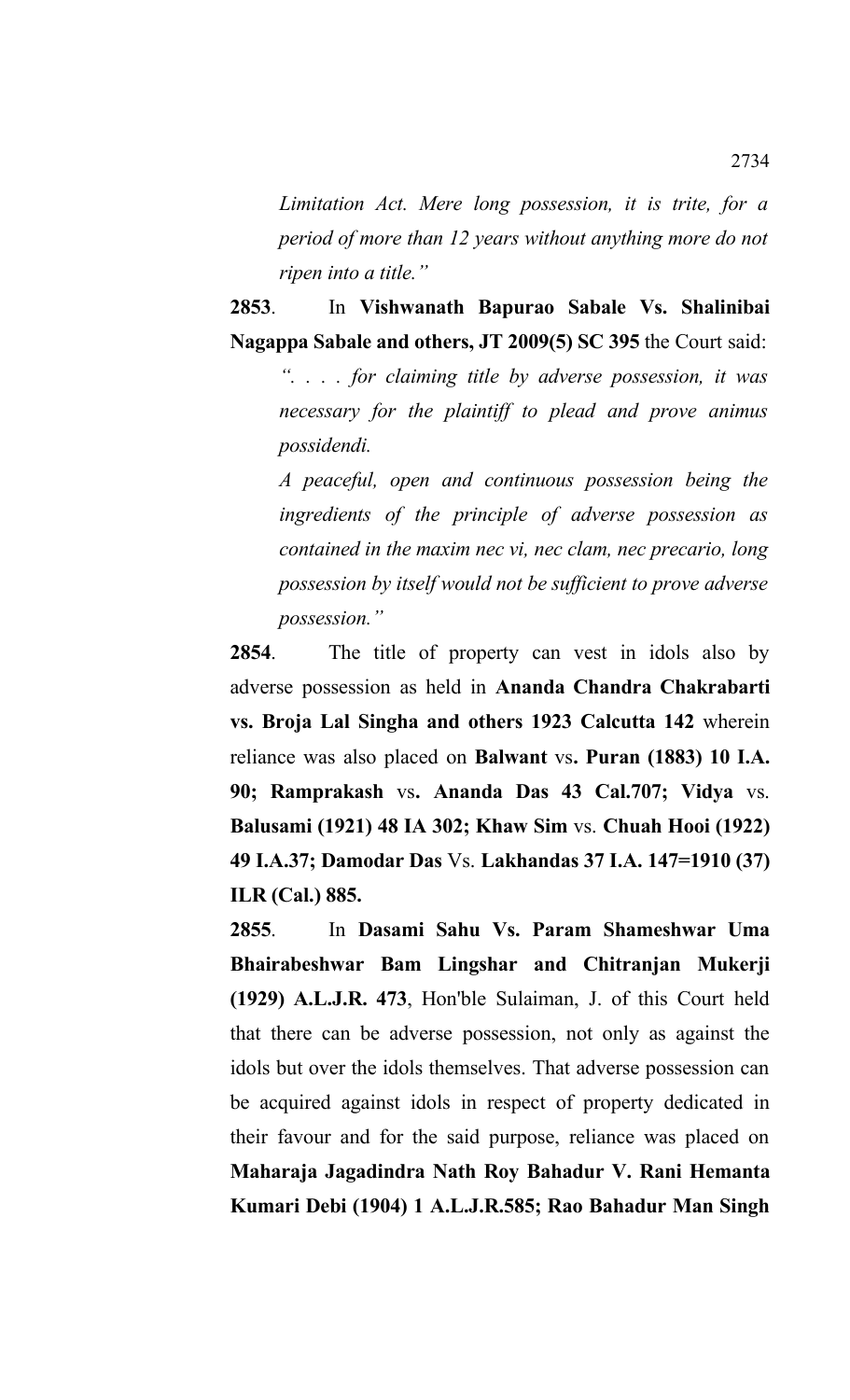## **Vs. Maharani Nawlakhbati (1926) 24 A.L.J.R. 251** and **Damodar Das Vs. Lakhan Das (Supra).** It further held:

*"In our opinion the same principle applies whether the adverse possession is exercised by a total stranger or by the donor himself. So long as such decision is exercised to the ouster and knowledge of Chittaranjan's mother, who alone can hold the property on behalf of the idols, it would mature into title after the lapse of the prescribed period."*

**2856.** On the question of whether the claim of adverse possession may succeed against the idol and over the idol, we have already discussed the matter while considering issues relating to limitation. The judgements of Privy Council in **Maharaja Jagadindra Nath Roy Bahadur (supra)** and **Damodar Das Vs. Lakhan Das (supra)** have also been considered and explained thereat. They were also explained by the Privy Council in **Mahanth Ram Charan Das. Vs. Naurangi Lal (supra)** where the Privy Council set aside the judgment of Patna High Court which had followed the said two judgments.

**2857.** In certain circumstances, it may not be doubted that a deity may acquire property by adverse possession and that the property of a deity may also be lost by adverse possession. Those circumstances where it may happen are quite restricted and we need not go in depth on this aspect in this judgment. However, suggestion that an idol /deity can itself be acquired by adverse possession, with great respect cannot be accepted for the reason that if an idol truly consecrated is a legal person, the question of application of the doctrine of adverse possession would wholly be inapplicable since it applies to a property and not a person. The person's property may be subject matter of possession but the person itself cannot be.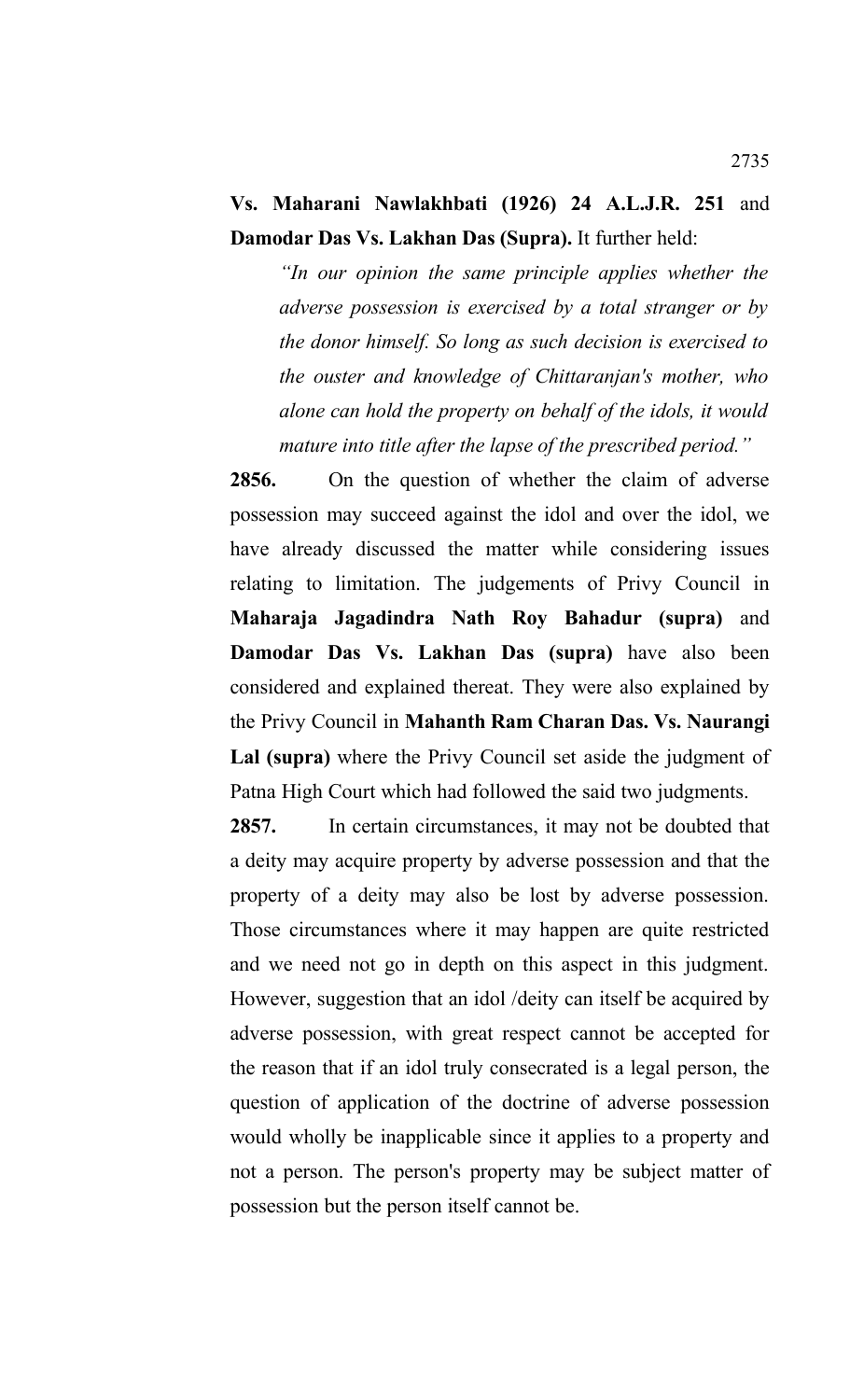**2858**. In **Secretary of State Vs. Debendra Lal Khan (supra)** it was held that the period of possession of a series of independent trespassers cannot be added together and utilized by the last possessor to make up the statutory total period of adverse possession. This was followed in **Wahid Ali & another Vs. Mahboob Ali Khan AIR 1935 Oudh 425**.

**2859**. Applying the principle of adverse possession on a waqf property of Oudh, a Single Judge in **Ramzan & Anr. Vs. Mohammad Ahmad Khan AIR 1936 Oudh 207** held:

*"If a takiadar in possession of a graveyard sells a portion of it to some other person who builds a house, and if the Mohammadan community are apathetic in the matter and allow the encroachment to remain for more than 12 years, then it might will be held that the person in possession had perfected his title by adverse possession for more than 12 years over the portion of the graveyard sold to him. In my opinion it could not be further held that the takiadar by asserting a right of adverse possession in respect of one portion of the graveyard has thereby perfected his title by adverse possession in respect of the whole graveyard."*

**2860**. However, the Court further held that the possession of a takiadar started as a permissive possession and the mere building of kothris on the land by the takiadar would not imply renunciation of the takiadar's permissive possession or the open and public assertion of a hostile title and therefore decline any relief on the ground of alleged adverse possession.

**2861**. In **Mosque known as Masjid Shahid Ganj and others (supra)** the very question cropped up for consideration is as to whether the principle of adverse possession can be applied to a mosque or not. It is necessary to have facts in brief which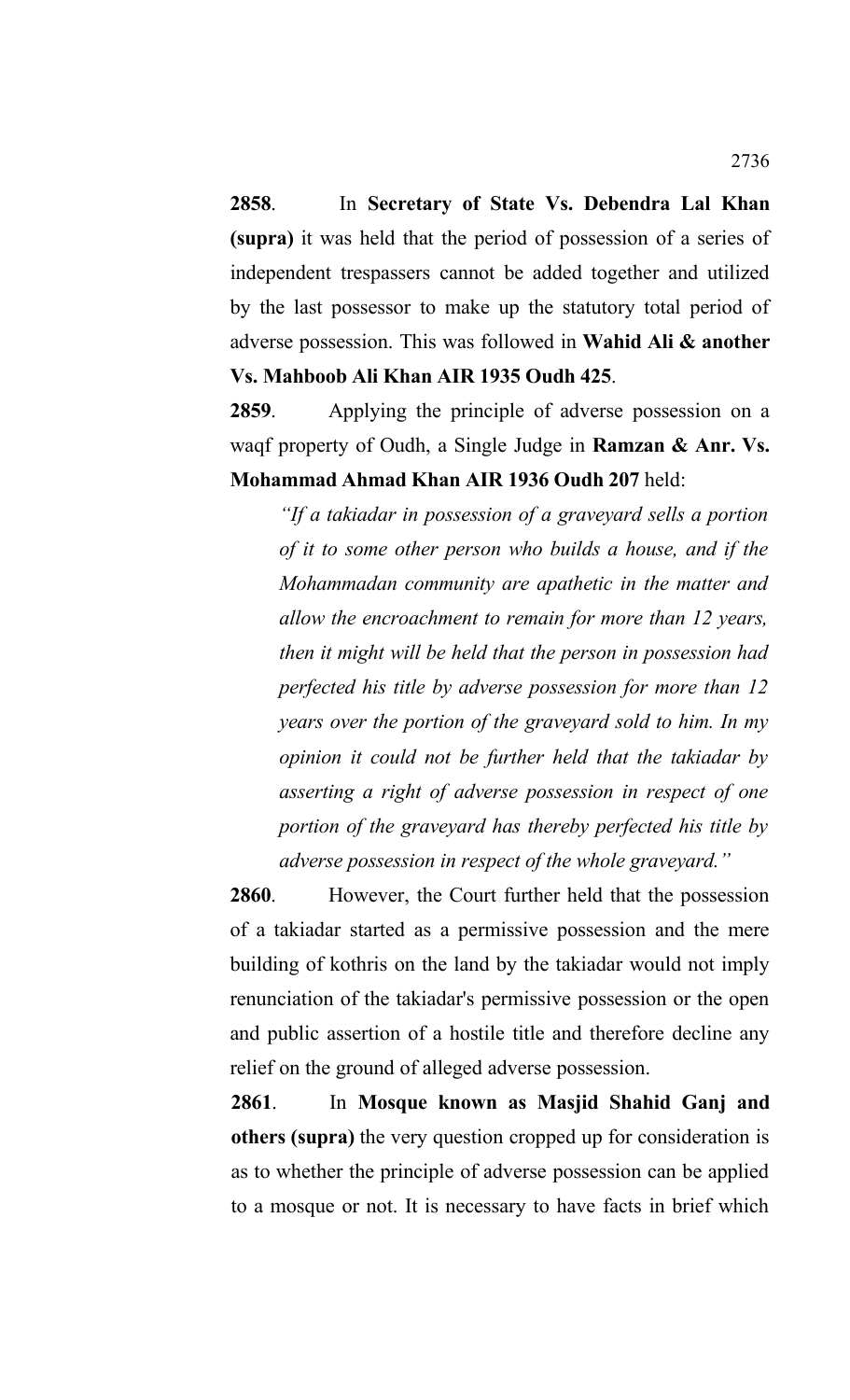led to the said dispute. There stood a structure having three domes and five arches at Naulakha Bazar, Lahore constructed as a mosque having projecting niche (*mehrab*) in the centre of the west wall and claimed to have been established in the year 1134 A.H. (1722 A.D.) by one Falak Beg Khan. Sikhs claimed that the mosque having been built by demolishing a Gurdwara, they took possession and occupation of the said building alongwith courtyard, well and adjacent land sometime about 1762 A.D. when the Sikh power grown in that part of India. After taking possession at some point of time and during the Sikh domination, the land adjacent to the mosque building (but the north of Naulakha Bazar) became the site of a Sikh shrine (gurdwara)and the tomb of a Sikh leader named Bhai Taru Singh situated thereon. Sikh rule after 1762 continued and expanded under Maharaja Ranjit Singh who in 1799 A.D. established him as the Ruler of Punjab. After his death and ten years thereafter in 1849 the area of Punjab became part of British India by annexation when the Sikhs lost what is called by the Britishers as "second Sikh War". A part of the building in the meantime was also used for the worship of Guru Granth Sahib or the holy book of Sikhs and the other parts were being used for secular purposes. The reason of occupation and possession taken by Sikhs as explained by them, mentioned in the trial court's order was that the land adjacent to the building was a place of martyrs on which spot Bhai Taru Singh and other Sikhs suffered for religious reasons at the hands of the then Muslim rulers and a lot of women and children had been executed thereat. It came to be established that after the Sikhs having taken possession and control of the above property did not allow the Muslims to have access to the building for any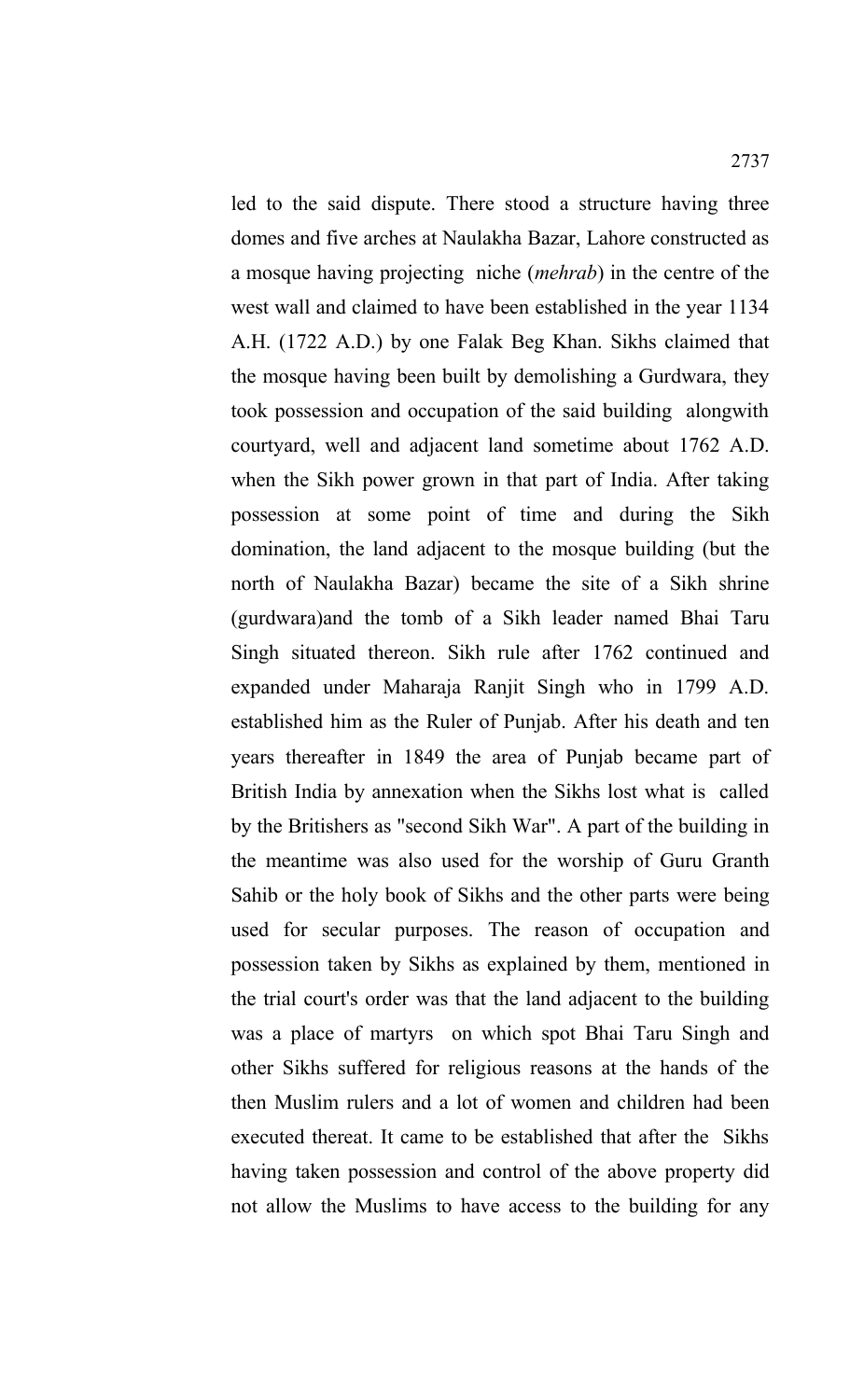criminal case was brought by one Nur Ahmad claiming himself to be Mutawalli. He also brought proceedings before the Settlement Department in 1853. As he was out of possession since long, nothing helped him. Hence, a civil suit was filed on  $25<sup>th</sup>$  June 1855 in the Court of Deputy Commissioner, Lahore against Sikhs in possession of the property. The suit was dismissed on 14<sup>th</sup> November 1955 by that officer and further on 9<sup>th</sup> April 1856, by the Commissioner. The appeal was also dismissed by the Judicial Commissioner on  $17<sup>th</sup>$  June 1856. In 1925 the Sikh Gurdwaras Act (Punjab Act 8 of 1925) was enacted pursuant whereto a Government notification was issued on 22nd December 1927 including the old mosque building and the land adjacent thereto belonging to Sikh Gurdwara named "Shahid Ganj Bhai Taru Singh". Several claims were filed claiming rights and one of that was by Anjuman Islamia of Punjab on behalf of Muslims filed on 16<sup>th</sup> March 1928 claiming that the land and property were dedicated for a mosque and did not belong to the Gurdwara. The claim of Anjuman Islamia failed before the Sikh Gurdwaras Tribunal on 20<sup>th</sup> January 1930 on the ground of adverse possession and the previous decision operating as res judicata. In 1935 the building was demolished causing much resentment amongst the Muslims. A civil suit was filed on  $30<sup>th</sup>$  October 1935 in the Court of District Judge, Lahore against the Shiromani Gurdwara Prabandhak Committee and the Committee of Management for the Notified Sikh Gurdwaras at Lahore, who were in possession of the disputed property. The relief claimed therein was a declaration that the building was a mosque in which the plaintiffs and all followers of Islam had right to worship and an injunction restraining from any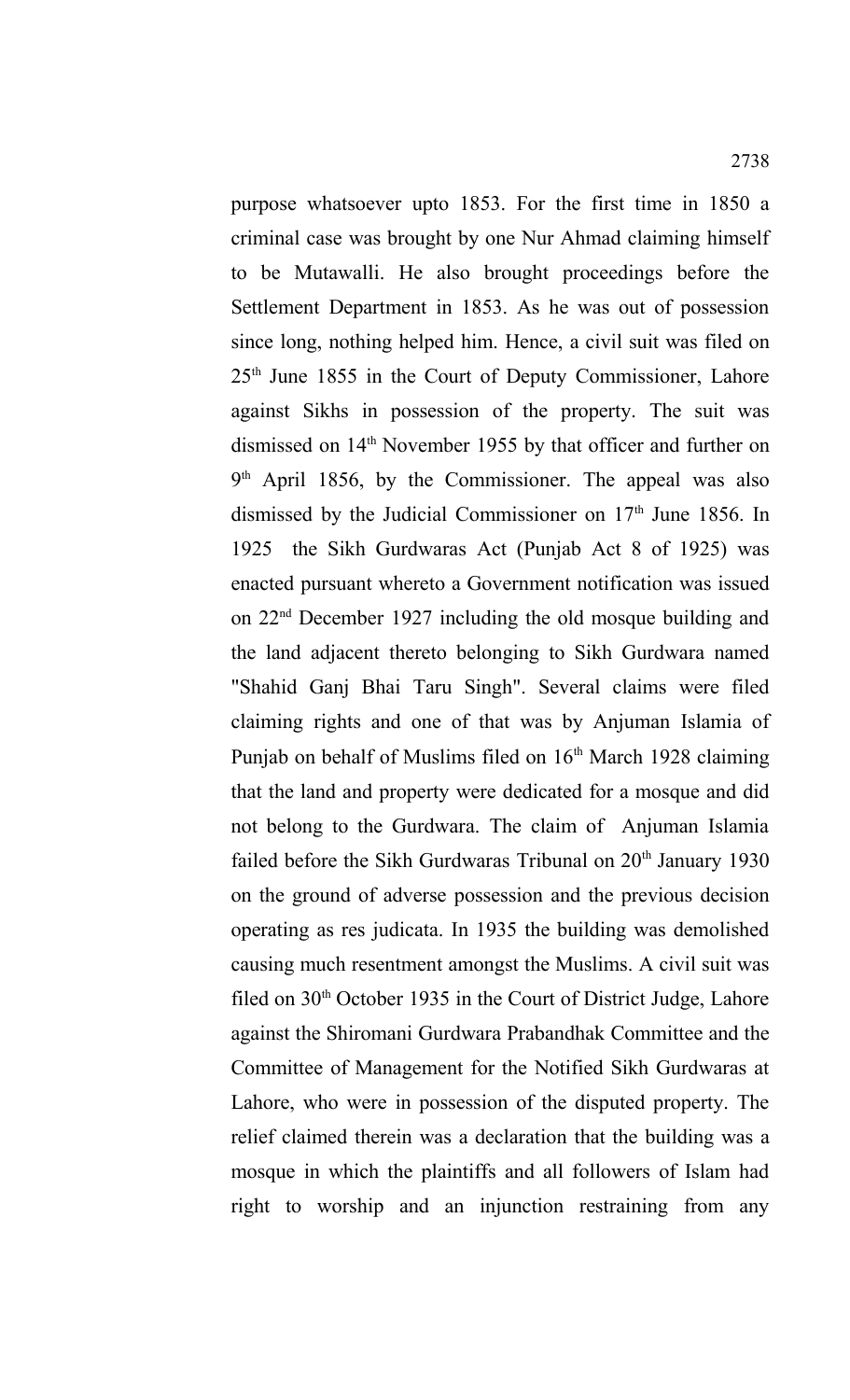improper use of the building and any interference with the plaintiffs' right of worship. A mandatory injunction was also sought to reconstruct the building. The suit was dismissed on 25.5.1936 and the first appeal was dismissed by a Full Bench of Lahore High Court on  $26<sup>th</sup>$  January 1938. The judgment of the Full Bench is reported in **AIR 1938 Lah. 369 (FB).** The majority decision of the High Court held that the suit in question was governed by Limitation Act 1908 and the defendants having completed their possession maturing in the right of ownership, the plaintiffs have lost it on the principle of adverse possession and the defence of the plaintiff appellant that the principle of adverse possession does not apply to Muslim religious place, i.e., mosque, was rejected. The Privy Council upheld the decision of the High Court. Before the Privy Council the relief was confined to the actual site of the mosque building. The first question which was considered by the Privy Council was who possessed the title when the sovereignty of that part of the territory passed on to the British Government in 1849. In this context the Privy Council observed:

 *"It may have been open to the British on the ground of conquest or otherwise to annul rights of private property at the time of annexation as indeed they did in Oudh after 1857. But nothing of the sort was done so far as regards the property now in dispute. There is nothing in the Punjab Laws Act or in any other Act authorizing the British Indian Courts to uproot titles acquired prior to the annexation by applying to them a law which did not then obtain as the law of the land. There is every presumption in favour of the proposition that a change of sovereignty would not affect private rights to property."*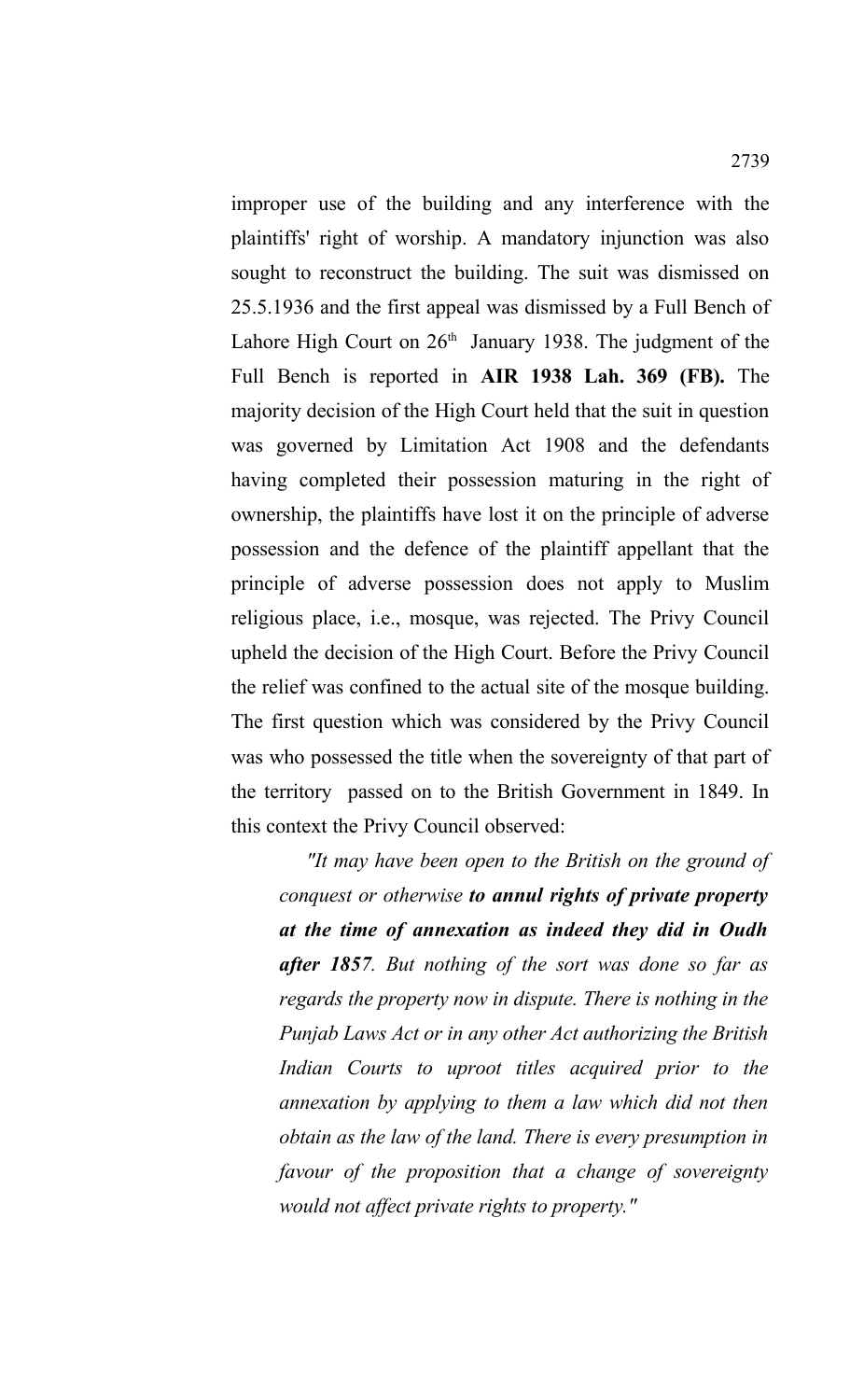**2862**. For the above proposition the Privy Council placed reliance on **West Rand Gold mining Co.** Vs. **The King (1905) 2 KB 391.** The Privy Council also observed that before considering the claim of the plaintiffs regarding application of Muslim Law in respect of limitation and adverse possession to the above property certain important questions need to be considered which are:

(a) Who then immediately prior to the British annexation was the local sovereign of Lahore ?

(b) What law was applicable in that State to the present case ?

(c) Who was recognized by the local sovereign or other authority as owner of the property now in dispute ?

**2863**. It was held that before calling upon the courts to apply Mahomedan Law to events taking place between 1762 and 1849 first it was necessary to establish that this was the law of the land at that time recognized and enforced as such. The Privy Council observed in this regard:

 *"If it be assumed, for example, that the property in dispute was by general law or by special decree or by revenue-free (muafi) grant vested in the Sikh gurdwara according to the law prevailing under the Sikh rulers, the case made by the plaintiffs becomes irrelevant. It is not necessary to say whether it has been shown that Ranjit Singh took great interest in the gurdwara and continued endowments made to it by the Bhanji Sardars as was held by Hilton J. (20th January 1930) presiding over the Sikh Gurdwaras Tribunal. Nor is it necessary that it should now be decided whether the Sikh mahants held this property for the Sikh Gurdwara under a muafi grant from the Sikh*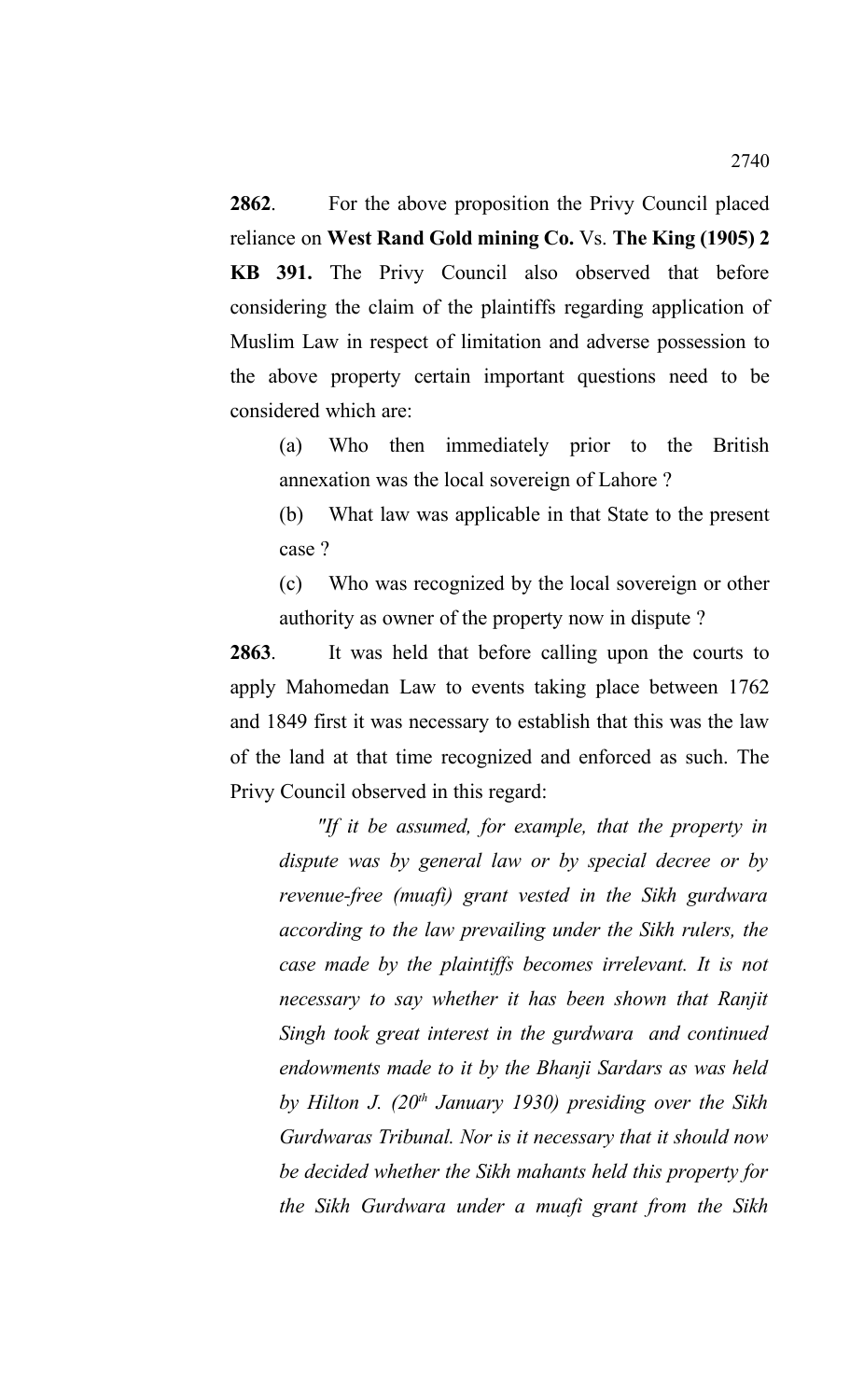*rulers. It was for the plaintiffs to establish the true position as at the date of annexation. Since the Sikh mahants had held possession for a very long time under the Sikh State there is a heavy burden on the plaintiffs to displace the presumption that the mahants' possession was in accordance with the law of the time and place. There is an obvious lack of reality in any statement of the legal position which would arise assuming that from 1760 down to 1935 the ownership of this property was governed by the Mahomedan law as modified by the Limitation Act, 1908."*

**2864**. Then considering the question of application of Limitation Act, the Privy Council held that the rules of limitation which apply to a suit are the rules enforced at the time of institution of the suit, the limitation being a matter of procedure. Since the suit was filed in 1935 when Limitation Act 1908 was in force, hence that would obviously apply to the suit in question. It held:

*"But the Limitation Act is not dealing with the competence of alienations at Mahomedan law. It provides a rule of procedure whereby British Indian Courts do not enforce rights after a certain time, with the result that certain rights come to an end. It is impossible to read into the modern Limitation Acts any exception for property made wakf for the purposes of a mosque whether the purpose be merely to provide money for the upkeep and conduct of a mosque or to provide a site and building for the purpose. While their Lordships have every sympathy with a religious sentiment which would ascribe sanctity and inviolability to a place of worship, they cannot under the Limitation Act accept the contentions that such a building cannot be*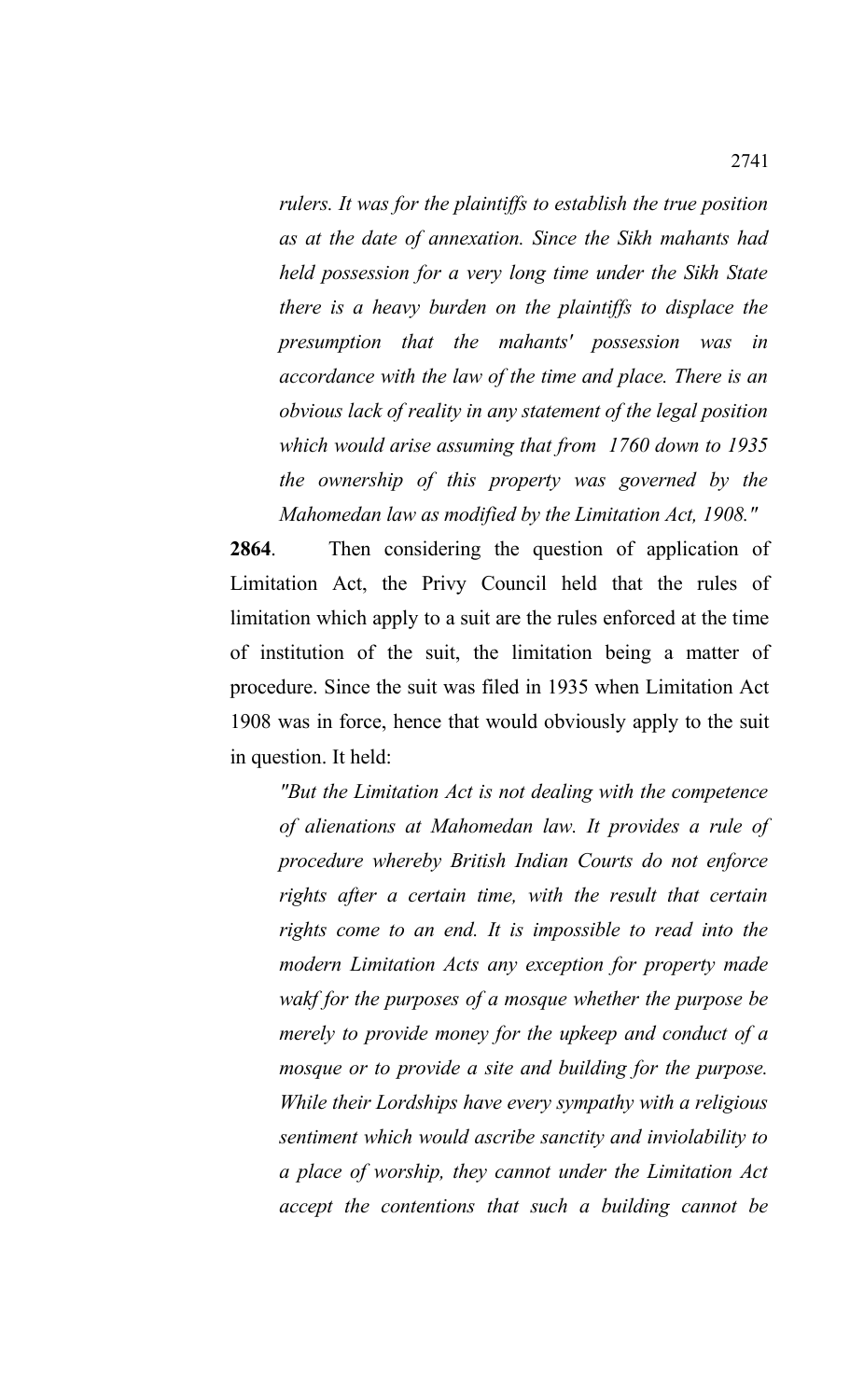*possessed adversely to the wakf, or that it is not so possessed so long as it is referred to as "mosque" or unless the building is razed to the ground or loses the appearance which reveals its original purpose."* 

**2865**. The attempt on the part of the plaintiffs to demonstrate that the land and building of a mosque are not mere property but a juristic person was not accepted by the Privy Council and to that extent, the otherwise view taken by Lahore High Court was also reversed by observing :

*"The argument that the land and buildings of a mosque are not property at all because they are a "juristic person" involves a number of misconceptions. It is wholly inconsistent with many decisions whereby a worshipper or the mutwalli has been permitted to maintain a suit to recover the land and buildings for the purposes of the wakf by ejectment of a trespasser. Such suits had previously been entertained by Indian Courts in the case of this very building. The learned District Judge in the course of his able and careful judgment noted that the defendants were not pressing any objection to the constitution of the suit on the ground that the mosque could not sue by a next friend. He went on to say:*

> *It is proved beyond doubt that mosques can and do hold property. There is ample authority for the proposition that a Hindu idol is a juristic person and it seems proper to hold that on the same principle a mosque as an institution should be considered as a juristic person. It was actually so held in 59 P R 1914, p. 200 (Jindu Ram v. Hussain Bakhsh, (1914) 1 AIR Lah 444) and later in Maula*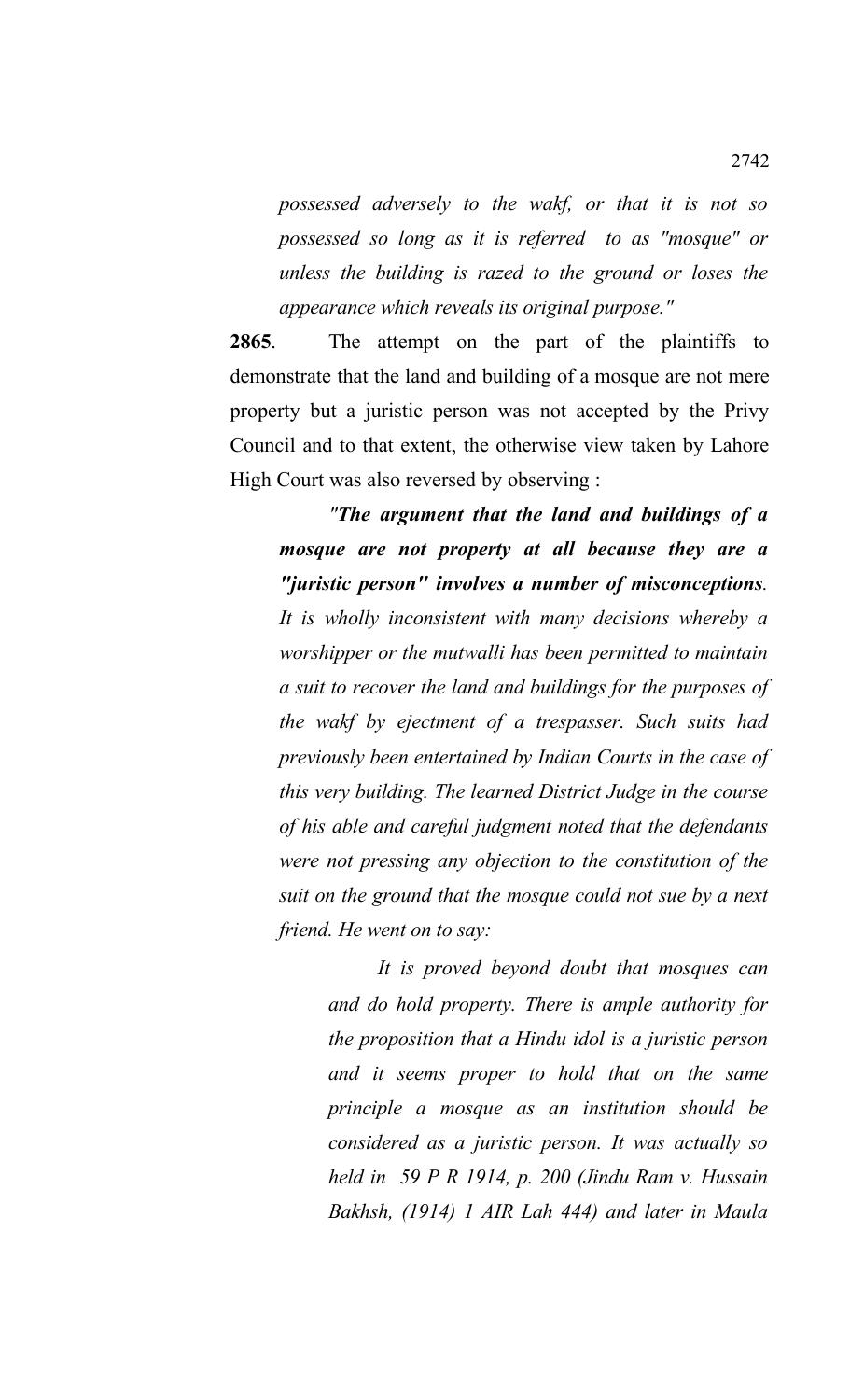*Bux v. Hafizuddin, (1926) 13 AIR Lah 372.*

*That there should be any supposed analogy between the position in law of a building dedicated as a place of prayer for Muslims and the individual deities of the Hindu religion is a matter of some surprise to their Lordships. The question whether a British Indian Court will recognize a mosque as having a locus standi in judicio is a question of procedure. In British India the Courts do not follow the Mahomedan law in matters of procedure ( cf. Jafri Begum v. Amir Muhammad Khan, (1885) 7 All 822 at pp 841.2, per Mahmood J.) any more than they apply the Mahomedan criminal law or the ancient Mahomedan rules of evidence. At the same time the procedure of the Courts in applying Hindu or Mahomedan Law has to be appropriate to the laws which they apply. Thus the procedure in India takes account necessarily of the polytheistic and other features of the Hindu religion and recognizes certain doctrines of Hindu Law as essential thereto, e.g. that an idol may be the owner of property. The procedure of our Courts allows for a suit in the name of an idol or deity though the right of suit is really in the shebait: 31 IA 203 (Jagadindranath v. Hemanta Kumari (1905) 32 Cal 129)*

*Very considerable difficulties attend these doctrinesin particular as regards the distinction, if any, proper to be made between the deity and the image : cf. 37 Cal 128 at p 153 (Bhupati Nath V. Ram Lal (1910) 37 Cal.128), Golap Chandra Sarkar Sastri's Hindu Law, Edn. 7, pp. 865 et seq. But there has never been any doubt that the property of a Hindu religious endowment-including a thakurbari- is*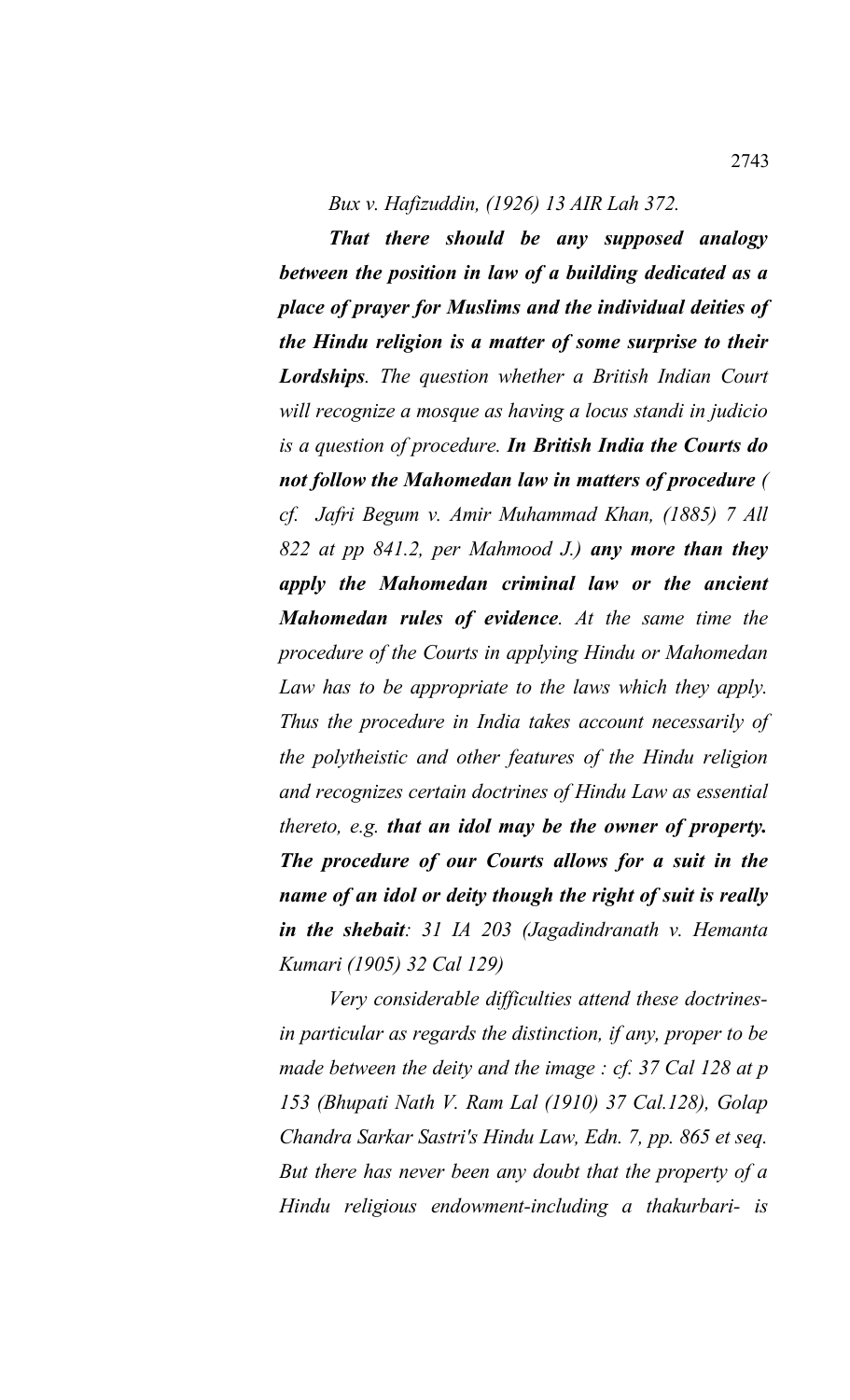*subject to the law of limitation: 37 I A 147 (Damodar Das V. Lakhan Das (1910) 37 Cal 885); 64 IA 203 (Iswari Bhubaneshwari Thakurni V. Brojo Nath Dey (1937) 24 AIR PC 185). From these considerations special to Hindu law no general licence can be derived for the invention of fictitious persons. It is as true in law as in other spheres "entia non sunt multiplicanda praeter necessitatem." The decisions recognizing a mosque as a "juristic person" appear to be confined to the Punjab:153 P R 1884 (Shankar Das Vs. Said Ahmad (1884) 153 PR 1884) ; 59 P R 1914 (Jindu Ram v. Hussain Bakhsh, (1914) 1 AIR Lah 444), Maula Bux v. Hafizuddin, (1926) 13 AIR Lah 372. In none of these cases was a mosque party to the suit, and in none except perhaps the last is the fictitious personality attributed to the mosque as a matter of decision. But so far as they go these cases support the recognition as a fictitious person of a mosque as an institution–apparently hypostatizing an abstraction. This, as the learned Chief Justice in the present case has pointed out, is very different from conferring personality upon a building so as to deprive it of its character as immovable property.*

*It is not necessary in the present case to decide whether in any circumstances or for any purpose a Muslim institution can be regarded in law as a "juristic person." The recognition of an artificial person is not to be justified merely as a ready means of making enactmentswell or ill-expressed -work conveniently. It does not seem to be required merely to give an extended meaning to the word "person" as it appears in the Punjab Preemption Act, 1905, or in the definition of 'gift' contained in S. 122, T.P.*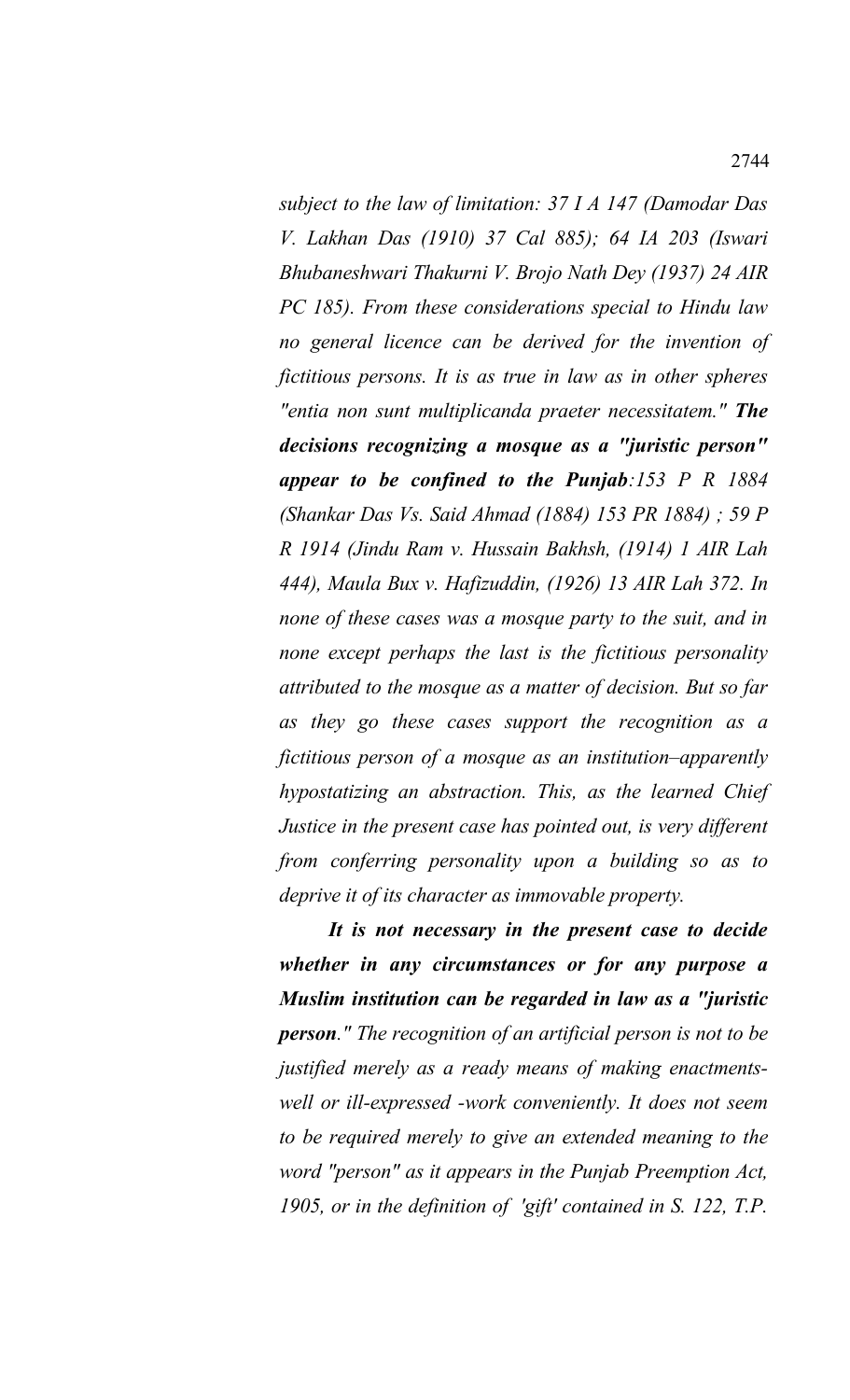*Act. It is far from clear that it is required in order that property may be devoted effectively to charitable purposes without the appointment of a trustee in the sense of the English law. It would seem more reasonable to uphold a gift, if made directly to a mosque and not by way of wakf as having been made to the mutwalli than to do so by inventing an artificial person in addition to the mutwalli (and to God in whom the ownership of the mosque is placed by the theory of the law).* 

*There Lordships do not understand that in this respect a mosque is thought to be in any unique position according to the authorities on Mahomedan law. "A gift may be made to a mosque or other institution" (Tyabji's Principles of Mahomedan Law, Edn.2, 1919, page 401, cf. Abdur Rahim's Muhammadan Jurisprudence, page 218). A gift can be made to a madrasah in like manner as to a masjid. The right of suit by the mutwali or other manager or by any person entitled to a benefit (whether individually or as a member of the public or merely in common with certain other persons) seems hitherto to have been found sufficient for the purpose of maintaining Mahomedan endowments. At best the institution is but a caput mortuum, and some human agency is always required to take delivery of property and to apply it to the intended purposes. Their Lordships, with all respect to the High Court of Lahore, must not be taken as deciding that a "juristic personality" may be extended for any purpose to Muslim institutions generally or to masques in particular. On this general question they reserve their opinion; but they think it right to decide the specific*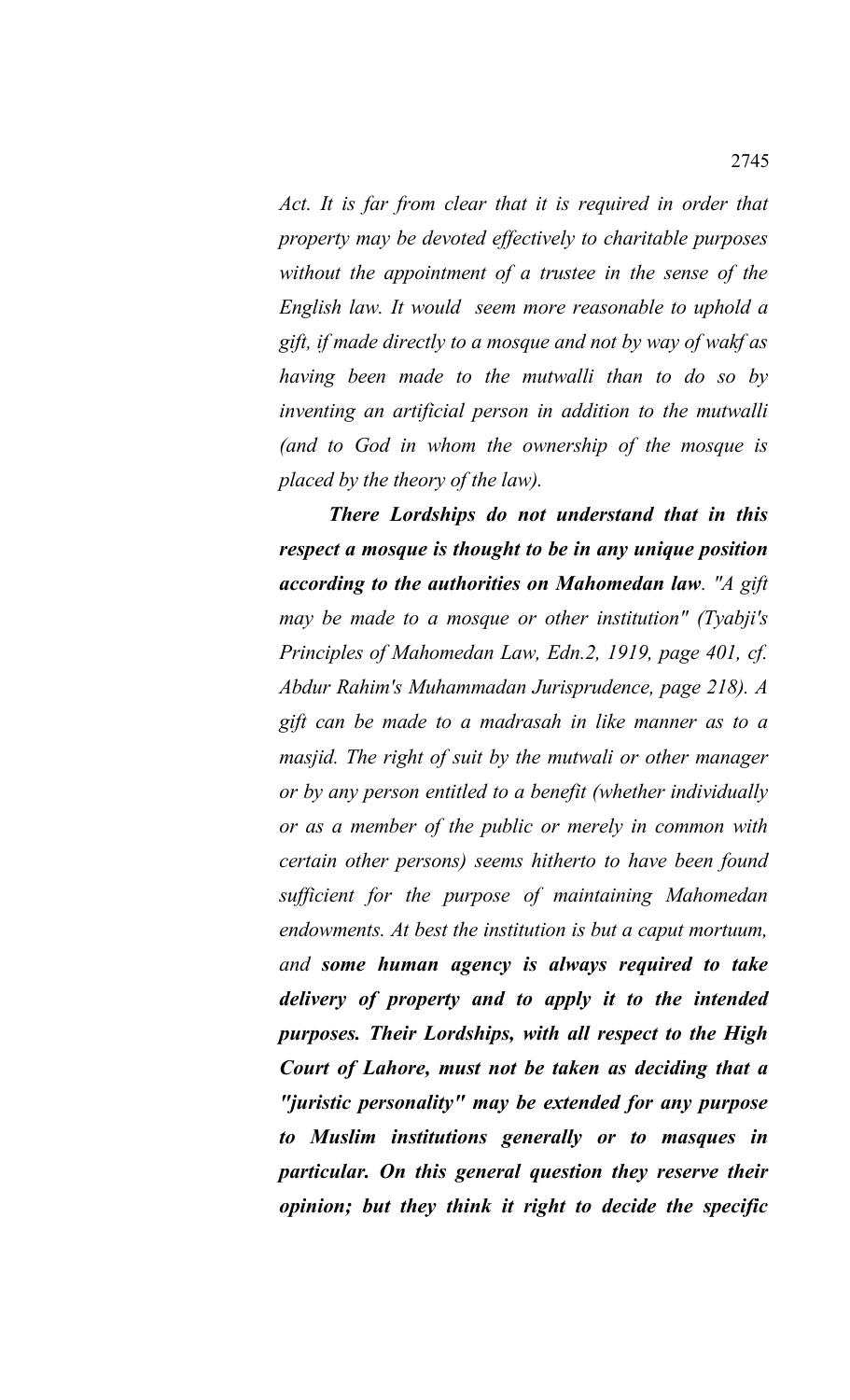*question which arises in the present case and hold that suits cannot competently be brought by or against such institutions as artificial persons in the British Indian Courts.*

**2866**. The nature of the right of an individual to offer prayer in the disputed building treating it to be religious one was also considered in reference to the application of the provisions of Limitation Act, i.e., Article 144 and the Privy Council said:

*"The property now in question having been possessed by Sikhs adversely to the waqf and to all interests thereunder for more than 12 years, the right of the mutawali to possession for the purposes of the waqf came to an end under Art, 144, Limitation Act, and the title derived under the dedication from the settlor or wakif became extinct under S. 28. The property was no longer for any of the purposes of British Indian Courts, "a property of God by the advantage of it resulting to his creatures." The main contention on the part of the appellants is that the right of any Moslem to use a mosque for purposes of devotion is an individual right like the right to use a private road, 7 All 178 (Jawahra v. Akbar Hussain, (1884) 7 All.178) that the infant plaintiffs, though born a hundred years after the building had been possessed by Sikhs, had a right to resort to it for purposes of prayer; that they were not really obstructed in the exercise of their rights till 1935 when the building was demolished; and that in any case in view of their infancy the Limitation Act does not prevent their suing to enforce their individual right to go upon the property. This argument must be rejected. The right of a Muslim worshipper may be regarded as an individual*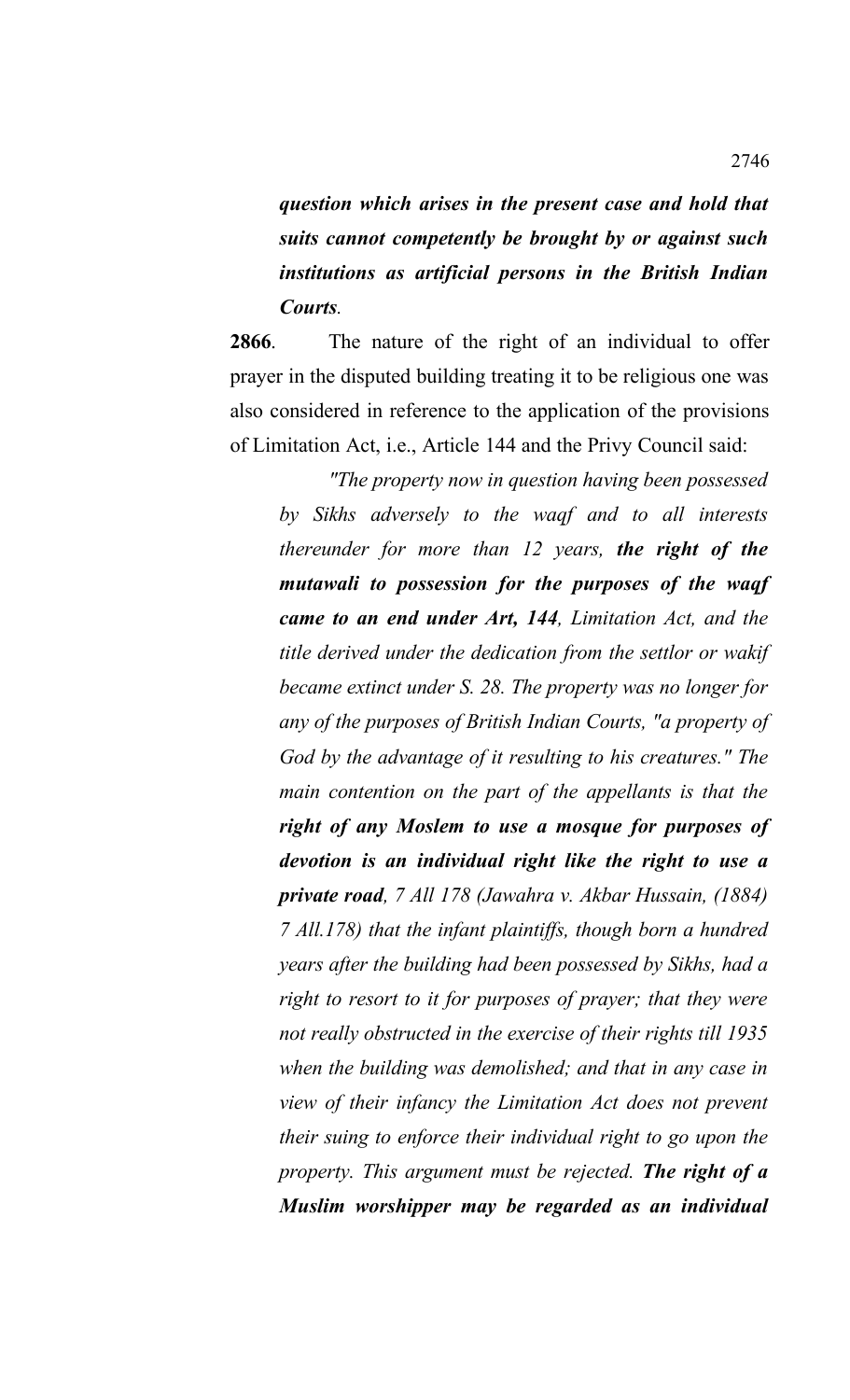*right, but what is the nature of the right? It is not a sort of easement in gross, but an element in the general right of a beneficiary to have the waqf property recovered by its proper custodians and applied to its proper purpose. Such an individual may, if he sues in time, procure the ejectment of a trespasser and have the property delivered into the possession of the mutawali or of some other person for the purposes of the waqf. As a beneficiary of the religious endowment such a plaintiff can enforce its conditions and obtain the benefits thereunder to which he may be entitled. But the title conferred by the settlor has come to an end by reason that for the statutory period no one has sued to eject a person possessing adversely to the waqf and every interest thereunder the rights of all beneficiaries have gone: the land cannot be recovered by or for the mutwali and the terms of the endowment can no longer be enforced: cf. 41 Mad 124 at p. 135 (Chidambranatha Thambiran v. Nallasiva Mudaliar (1918) 5 AIR Madras 464). The individual character of the right to go to a mosqe for worship matters nothing when the land is no longer waqf and is no ground for holding that a person born long after the property has become irrecoverable can enforce partly or wholly the ancient dedication."*

**2867**. It also held that rights of worshipers stand or fall with the wakf character of the property and do not continue apart from their right to have the property recovered for the wakf and applied to its purpose. As the law stands, notice of the rights of individual beneficiaries does not modify the effect under the Limitation Act of possession adverse to the wakf.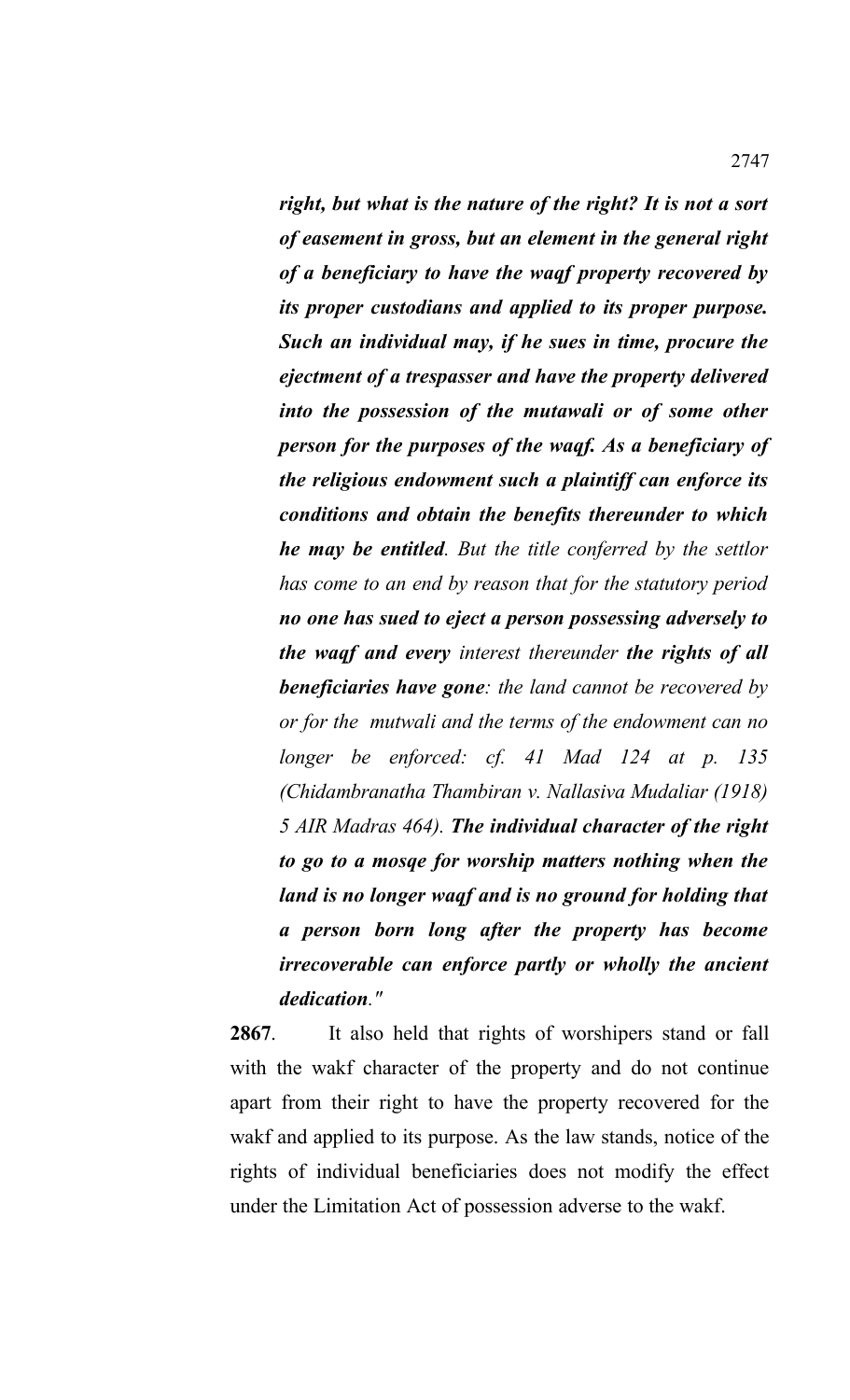**2868**. **Gnanasambanda Pandara Sannadhi Vs. Velu Pandaram and another (1899) 27 IA 69** is a decision by the Judicial Committee, pertains to application of Article 144 of Act XV of 1877 (Limitation). It held that "there is no distinction between the office and the property of endowment. The one is attached to the other; but if there is, Art.144 of the same schedule is applicable to the property. That bars the suit after twelve years' adverse possession."

**2869**. We may also notice at this stage that the Privy Council also deprecated the practice adopted by the trial court therein permitting the parties to produce religious experts and obtain their opinion when the matter was to be seen in the light of codified law. The Privy Council also observed that system of expert adviser has gone long back and ought not have been continued in that case. It would be appropriate at this stage to refer the above observations:

*"A third feature of the suit has reference to the method of trial, the learned District Judge having been persuaded that the mode by which a British Indian Court ascertains the Mahomedan law is by taking evidence. The authority of Sulaiman J. to the contrary, 47 All 823 at p.835 (Aziz Banu Vs. Muhammad Ibrahim Hussain (1925) 12 AIR All.720), was cited to him but he wrongly considered that S. 49, Evidence Act, was applicable to the ascertainment of the law. He seems also to have relied on the old practice of obtaining the opinions of pandits on questions of Hindu law and the reference made thereto in 12 MIA 397 at pp. 436-9 (Collector of Madura v. Moottoo Ramalinga Sathupathy (1868) 12 MIA 397). No great harm, as it happened, was done by the admission of this*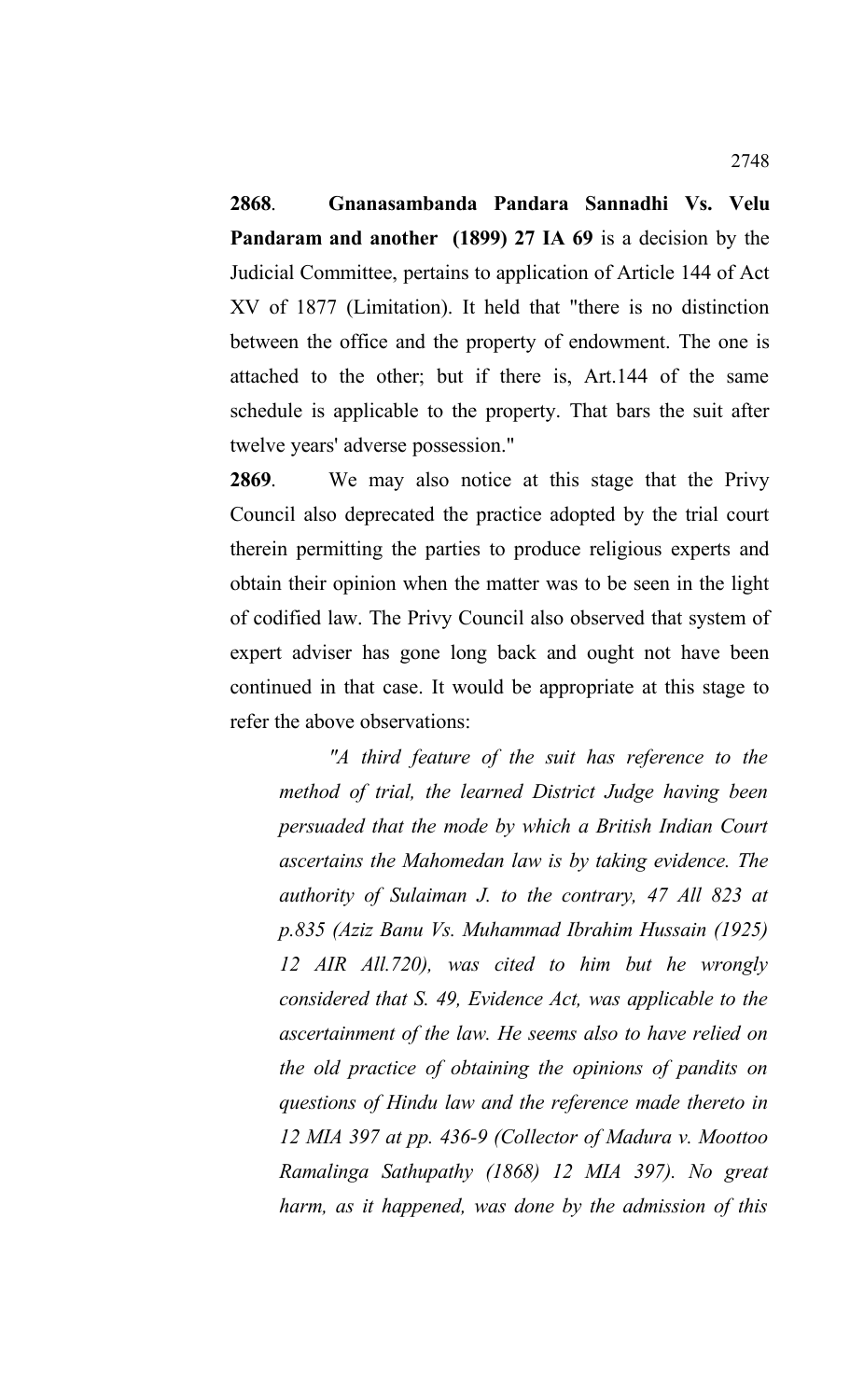*class of evidence as the witnesses made reference to authoritative texts in a short and sensible manner.* 

*But it would not be tolerable that a Hindu or a Muslim in a British Indian Court should be put to the expense of proving by expert witnesses the legal principles applicable to his case and it would introduce great confusion into the practice of the courts if decisions upon Hindu or Muslim law were to depend on the evidence given in a particular case, the credibility of the expert witnesses and so forth. The Muslim law is not the common law of India; British India has no common law in the sense of law applicable prima facie to everyone unless it be in the statutory Codes, e.g. Contract Act, transfer of Property Act. But the Muslim law is under legislative enactments applied by British Indian Courts to certain classes of matters and to certain classes of people as part of the law of the land which the Courts administer as being within their own knowledge and competence. The system of "expert advisers" (muftis, maulavis or in the case of Hindu law pandits) had its day but has long been abandoned, though the opinion given by such advisers may still be cited from the reports. Custom, in variance of the general law, is matter of evidence but not the law itself. Their Lordships desire to adopt the observations of Sulaiman J. in the case referred to:*

*It is the duty of the Courts themselves to interpret the law of the land and to apply it and not to depend on the opinion of witnesses however learned they may be. It would be dangerous to delegate their duty to witnesses produced by either party. Foreign law, on the other hand,*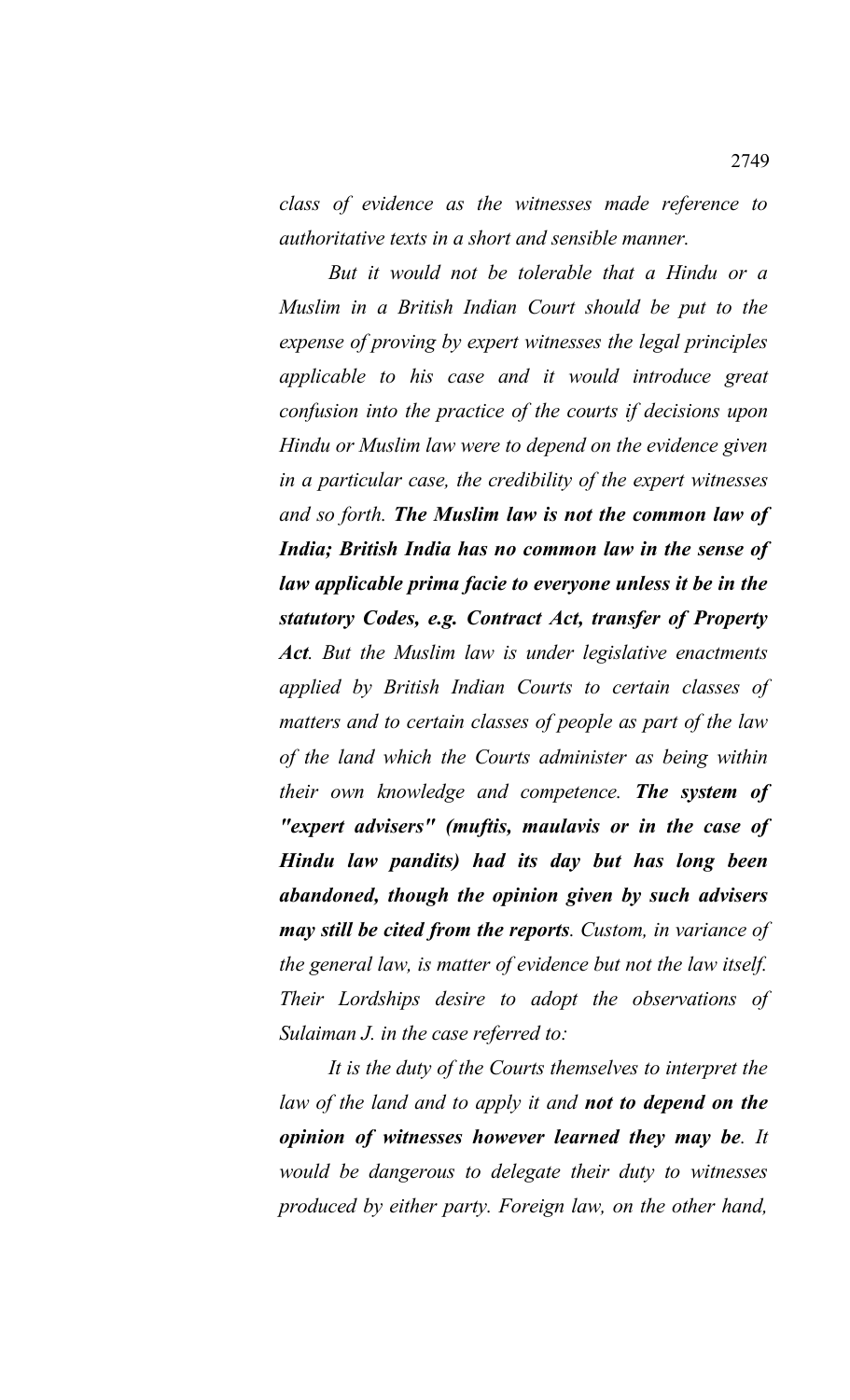*is a question of fact with which Courts in British India are not supposed to be conversant. Opinion of experts on foreign law are therefore allowed to be admitted."* 

**2870**. This decision of the Privy Council has been followed by the Constitution Bench of the Apex Court in **Dr. M. Ismail Faruqui (supra)** involving the property in dispute before us to discard the contention on behalf of the parties (pro mosque) that a property of a waqf or mosque cannot be a subject matter of compulsory acquisition under the provisions of Land Acquisition Act, 1894 since a Muslim religious property cannot be compulsorily acquired.

**2871**. In **(Sm.) Bibhabati Devi (supra)** it was observed that in order to claim a right of ownership applying the principle of adverse possession it is a condition precedent that the possession must be adverse to a living person. Herein the appellant was possessing the property under a mosque after the death of the defendant, it was held that the possession cannot be said to be adverse.

**2872**. In **Chhote Khan & others Vs. Mal Khan & others AIR 1954 SC 575**, the Court observed that no question of adverse possession arises where the possession is held under an arrangement between the co-sharers.

**2873**. The Court in **P. Lakshmi Reddy (supra)** quoted with approval Mitra's Tagore Law Lectures on Limitation and Prescription (6th Edition) Vol. I, Lecture VI, at page 159, quoting from Angell on Limitation:

*"An adverse holding is an actual and exclusive appropriation of land commenced and continued under a claim of right, either under an openly avowed claim, or under a constructive claim (arising from the acts and*